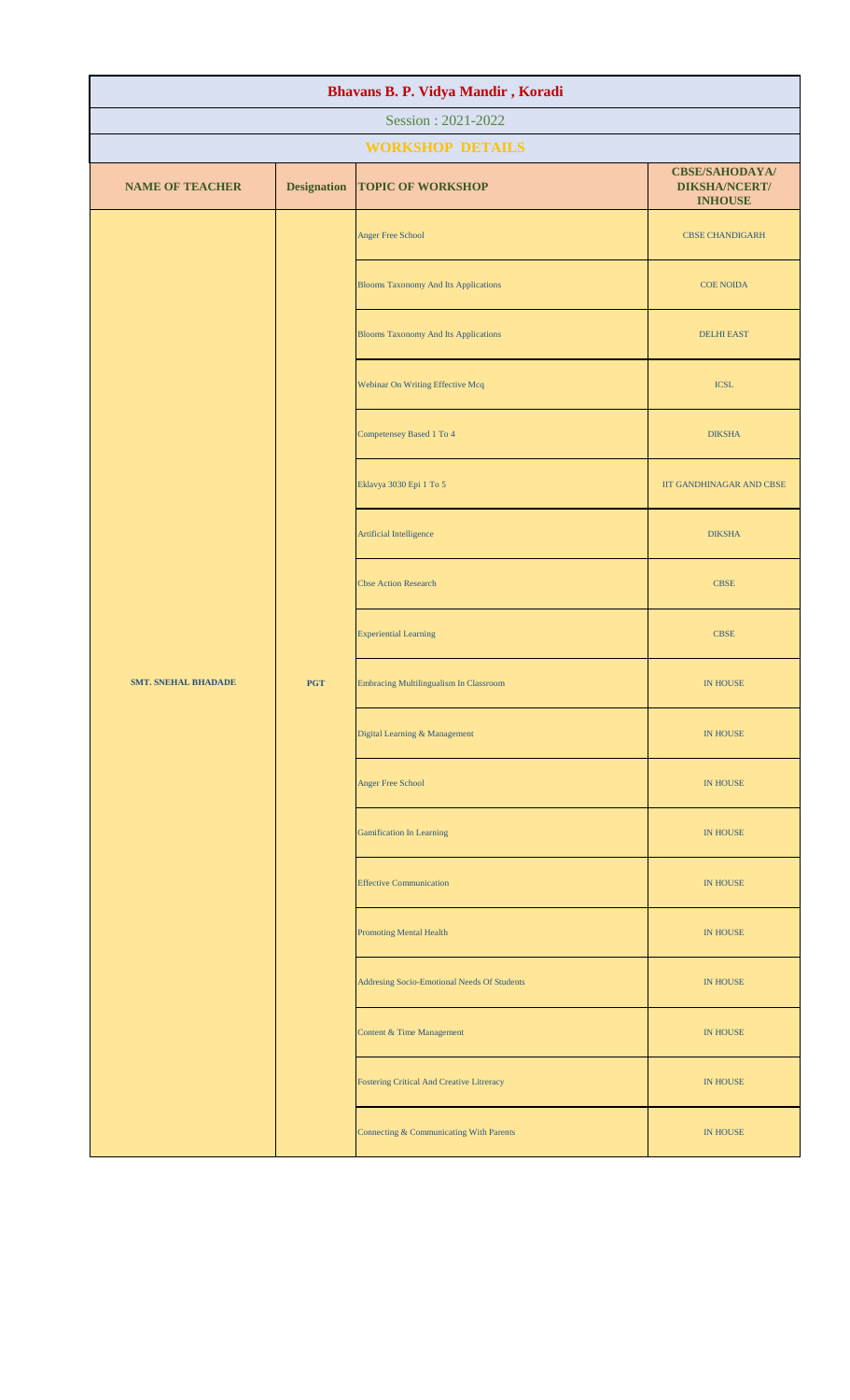| Bhavans B. P. Vidya Mandir, Koradi |                    |                                                      |                                                                 |  |  |
|------------------------------------|--------------------|------------------------------------------------------|-----------------------------------------------------------------|--|--|
| Session: 2021-2022                 |                    |                                                      |                                                                 |  |  |
|                                    |                    | <b>WORKSHOP DETAILS</b>                              |                                                                 |  |  |
| <b>NAME OF TEACHER</b>             | <b>Designation</b> | <b>TOPIC OF WORKSHOP</b>                             | <b>CBSE/SAHODAYA/</b><br><b>DIKSHA/NCERT/</b><br><b>INHOUSE</b> |  |  |
|                                    |                    | <b>Essential Components Of Lesson Plan</b>           | <b>NOIDA</b>                                                    |  |  |
|                                    |                    | <b>Joyful Mathematics</b>                            | <b>DELHI EAST</b>                                               |  |  |
|                                    |                    | Teaching Strategies In Mathematics (Secondary Level) | <b>CBSE COE-BHOPAL</b>                                          |  |  |
|                                    |                    | <b>Essential Components Of Lesson Plan</b>           | ALLAHABAAD (PRAYAGRA)                                           |  |  |
|                                    |                    | Salient Feature Of National Education Policy 2020    | ALLAHABAD(PRAYAGRAJ)                                            |  |  |
|                                    |                    | Eklavya 3030                                         | <b>IIT GANDINAGAR &amp; CBSE</b>                                |  |  |
|                                    |                    | Webinar On Writing Effective Mcq                     | <b>ICSL</b>                                                     |  |  |
|                                    |                    | <b>Action Research</b>                               | <b>DIKSHA APP</b>                                               |  |  |
|                                    |                    | Focusing On Competency Based Education               | <b>COE DEHRADUN</b>                                             |  |  |
|                                    | <b>PGT</b>         | Role Of Theater And Drama In Classroom               | <b>COE DEHRADUN</b>                                             |  |  |
| <b>SHRI SHAHNAWAZ AKHTAR</b>       |                    | 21st Century Skills                                  | <b>COE DEHRADUN</b>                                             |  |  |
|                                    |                    | Embracing Multilingualism In Classroom               | <b>IN HOUSE</b>                                                 |  |  |
|                                    |                    | Digital Learning & Management                        | <b>IN HOUSE</b>                                                 |  |  |
|                                    |                    | <b>Anger Free School</b>                             | IN HOUSE                                                        |  |  |
|                                    |                    | <b>Gamification In Learning</b>                      | <b>IN HOUSE</b>                                                 |  |  |
|                                    |                    | <b>Effective Communication</b>                       | <b>IN HOUSE</b>                                                 |  |  |
|                                    |                    | <b>Promoting Mental Health</b>                       | <b>IN HOUSE</b>                                                 |  |  |
|                                    |                    | Addresing Socio-Emotional Needs Of Students          | IN HOUSE                                                        |  |  |
|                                    |                    | Content & Time Management                            | <b>IN HOUSE</b>                                                 |  |  |
|                                    |                    | <b>Fostering Critical And Creative Litreracy</b>     | <b>IN HOUSE</b>                                                 |  |  |
|                                    |                    | Connecting & Communicating With Parents              | IN HOUSE                                                        |  |  |
|                                    |                    | <b>Cyber Security And Ethics</b>                     | <b>IN HOUSE</b>                                                 |  |  |
|                                    |                    | <b>Importance Of Gratitude</b>                       | <b>IN HOUSE</b>                                                 |  |  |
|                                    |                    | Need And Ways Of Professional Growth                 | <b>IN HOUSE</b>                                                 |  |  |
|                                    |                    | <b>Stress Management At Work</b>                     | <b>IN HOUSE</b>                                                 |  |  |
|                                    |                    | 21St Century Skills                                  | <b>IN HOUSE</b>                                                 |  |  |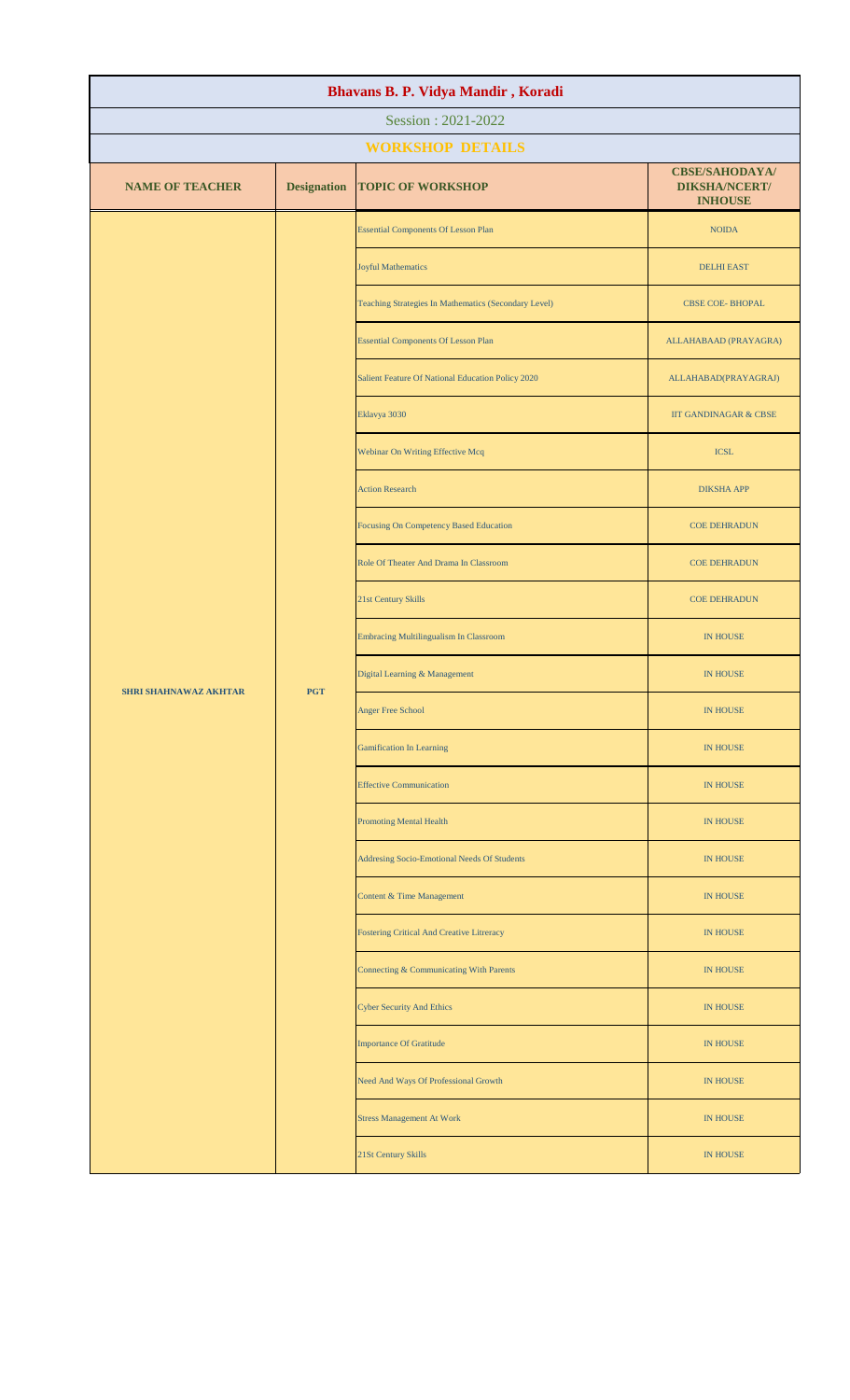| Bhavans B. P. Vidya Mandir, Koradi |                    |                                                                      |                                                                 |  |
|------------------------------------|--------------------|----------------------------------------------------------------------|-----------------------------------------------------------------|--|
| Session: 2021-2022                 |                    |                                                                      |                                                                 |  |
|                                    |                    | <b>WORKSHOP DETAILS</b>                                              |                                                                 |  |
| <b>NAME OF TEACHER</b>             | <b>Designation</b> | <b>TOPIC OF WORKSHOP</b>                                             | <b>CBSE/SAHODAYA/</b><br><b>DIKSHA/NCERT/</b><br><b>INHOUSE</b> |  |
|                                    |                    | Hindi Lesson Plan & Design                                           | CBSE, BHARAT SAHODAYA                                           |  |
|                                    |                    | <b>Teaching Strategies In Hindi</b>                                  | CBSE CEO, PUNE                                                  |  |
|                                    |                    | Hindi Bhasha Me Lekhan Tatha Sahitya                                 | CBSE DELHI, EAST                                                |  |
|                                    |                    | The Road To Excellence                                               | CBSE, BHARAT SAHODAYA                                           |  |
|                                    |                    | Teaching Strategies In Hindi (Secondary Level)                       | <b>COE AJMER</b>                                                |  |
|                                    |                    | Item Writing-Multiple Choice Questions                               | <b>COE DEHRADUN</b>                                             |  |
|                                    |                    | Role Of Theatre And Drama In Classroom                               | <b>COE, NOIDA</b>                                               |  |
|                                    |                    | Teaching Strategies In Hindi (Secondary Level)                       | <b>COE NOIDA</b>                                                |  |
|                                    |                    | Teaching Strategies In Hindi (Secondary Level)                       | <b>DELHI WEST</b>                                               |  |
|                                    |                    | <b>Story Telling In Classroom</b>                                    | <b>DELHI EAST</b>                                               |  |
|                                    |                    | <b>Digital Library</b>                                               | <b>COE, DELHI EAST</b>                                          |  |
|                                    |                    | <b>Fostering Critical And Creative Literacy</b>                      | COE, DEHRADUN                                                   |  |
|                                    |                    | <b>Experiential Learning In Practice</b>                             | COE, DEHRADUN                                                   |  |
|                                    |                    | <b>Gamification In Learning</b>                                      | COE, CHENNAI                                                    |  |
|                                    |                    | <b>Importance Of Gratitude</b>                                       | COE, DEHRADUN                                                   |  |
|                                    |                    | Selection Of Effective Teaching-Learning Material                    | COE, DEHRADUN                                                   |  |
|                                    |                    | <b>Content And Time Management</b>                                   | <b>COE, PUNE</b>                                                |  |
|                                    |                    | Hindi New Syllabus And Scheme Of Assessment                          | <b>BHARAT SAHODAYA</b>                                          |  |
|                                    |                    | <b>Managing Change</b>                                               | <b>COE, DELHI</b>                                               |  |
|                                    |                    | Addressing Socio - Emotional Needs Of Students                       | COE, BHOPAL                                                     |  |
|                                    |                    | <b>Writing Mcq</b><br>Teaching Strategies In Hindi (Secondary Level) | <b>ICSL</b>                                                     |  |
|                                    |                    | Focusing On Competency Based Education                               | COE, AJMER<br><b>COE, BHOPAL</b>                                |  |
|                                    |                    | Multiple Intelligences                                               | <b>COE,BHUBANESWAR</b>                                          |  |
| <b>SMT MOHANA GODBOLE</b>          | <b>TGT</b>         | Addressing Socio-Emotional Needs Of Students                         | <b>COE, BENGALURU</b>                                           |  |
|                                    |                    | Decision Making Skills In Adolescents                                | <b>COE, BHOPAL</b>                                              |  |
|                                    |                    | Teaching Strategies In Hindi (Secondary Level)                       | COE, AJMER                                                      |  |
|                                    |                    | Hindi Bhasha Me Lekhan Tatha Sahitya Srijan                          | <b>COE, AJMER</b>                                               |  |
|                                    |                    | <b>Decision Making Skills In Adolescents</b>                         | COE, BHUBANESWAR                                                |  |
|                                    |                    | Hindi Bhasha Me Lekhan Tatha Sahitya Srijan                          | <b>COE DELHI WEST</b>                                           |  |
|                                    |                    | Hindi Bhasha Me Lekhan Tatha Sahitya Srijan                          | COE, ALLAHABAD (PRAYAGRAJ)                                      |  |
|                                    |                    | Teaching Strategies in Hindi                                         | <b>PUNE</b>                                                     |  |
|                                    |                    | <b>Teaching Strategies in Hindi</b>                                  | <b>AJMER</b>                                                    |  |
|                                    |                    | <b>Future Challenges To The Education</b>                            | <b>BHARAT SAHODYA</b>                                           |  |
|                                    |                    | Teaching Strategies In Hindi (Secondary Level)                       | <b>COE AMER</b>                                                 |  |
|                                    |                    | Teaching Strategies In Hindi (Secondary Level)                       | <b>COE DELHI EAST</b>                                           |  |
|                                    |                    | <b>Essential Components Of Lesson Plans</b>                          | <b>CHENNAI COE</b>                                              |  |
|                                    |                    | <b>Teaching And Learning Style</b>                                   | <b>DELHI EAST</b>                                               |  |
|                                    |                    | <b>Anger Free School</b>                                             | <b>COE DEHRADHUN</b>                                            |  |
|                                    |                    | <b>Embracing Multilingualism In Classroom</b>                        | <b>IN HOUSE</b>                                                 |  |
|                                    |                    | Digital Learning & Management                                        | IN HOUSE                                                        |  |
|                                    |                    | <b>Anger Free School</b>                                             | IN HOUSE                                                        |  |
|                                    |                    | Gamification In Learning                                             | <b>IN HOUSE</b>                                                 |  |
|                                    |                    | <b>Effective Communication</b>                                       | <b>IN HOUSE</b>                                                 |  |
|                                    |                    | <b>Promoting Mental Health</b>                                       | <b>IN HOUSE</b>                                                 |  |
|                                    |                    | <b>Addresing Socio-Emotional Needs Of Students</b>                   | <b>IN HOUSE</b>                                                 |  |
|                                    |                    | Content & Time Management                                            | <b>IN HOUSE</b>                                                 |  |
|                                    |                    | <b>Fostering Critical And Creative Litreracy</b>                     | <b>IN HOUSE</b>                                                 |  |
|                                    |                    | Connecting & Communicating With Parents                              | <b>IN HOUSE</b>                                                 |  |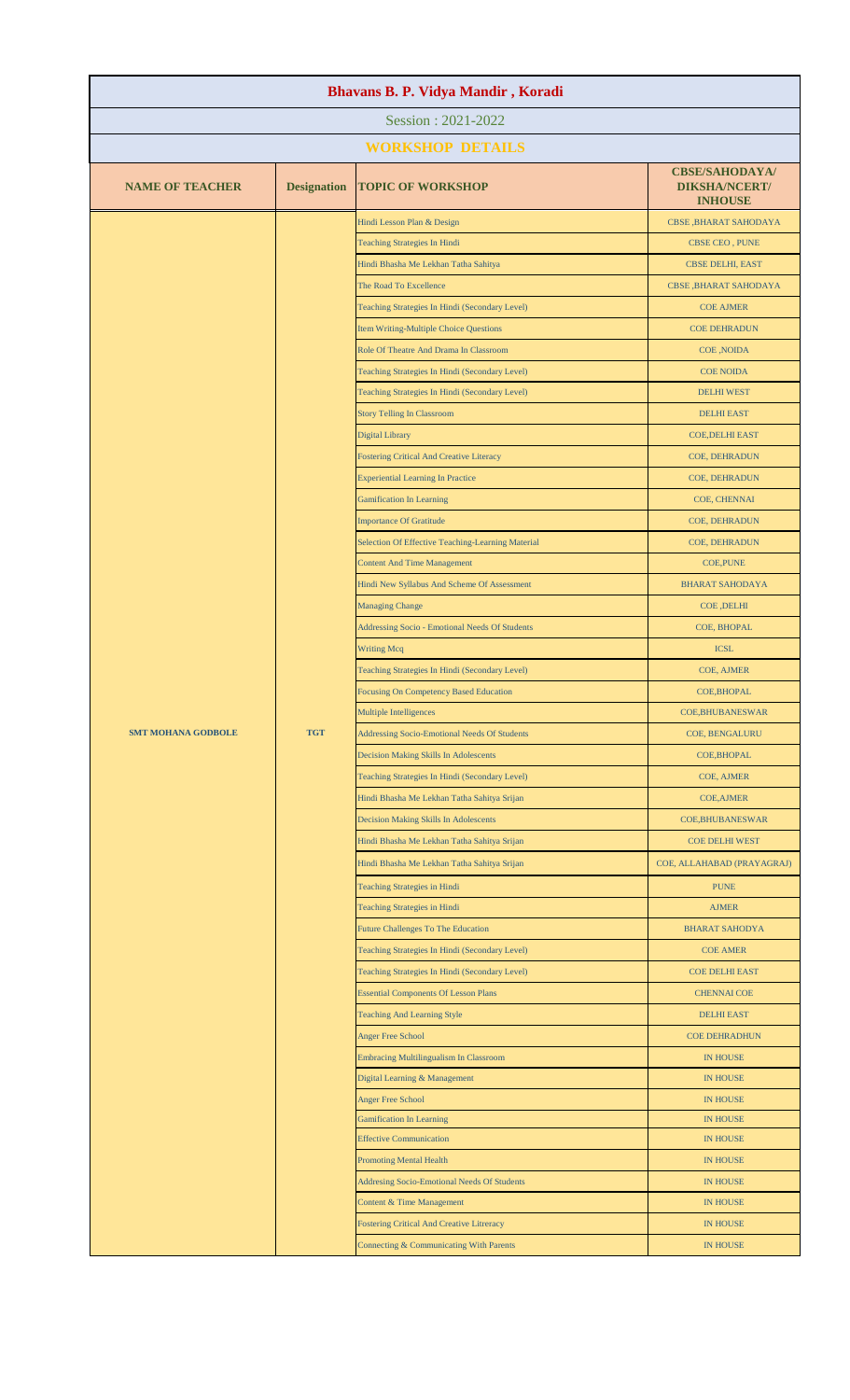| Bhavans B. P. Vidya Mandir, Koradi |                    |                                                                                 |                                                                 |  |
|------------------------------------|--------------------|---------------------------------------------------------------------------------|-----------------------------------------------------------------|--|
|                                    |                    | Session: 2021-2022                                                              |                                                                 |  |
|                                    |                    | <b>WORKSHOP DETAILS</b>                                                         |                                                                 |  |
| <b>NAME OF TEACHER</b>             | <b>Designation</b> | <b>TOPIC OF WORKSHOP</b>                                                        | <b>CBSE/SAHODAYA/</b><br><b>DIKSHA/NCERT/</b><br><b>INHOUSE</b> |  |
|                                    |                    | <b>Essential Components Of A Lesson Plan</b>                                    | <b>COE AJMER</b>                                                |  |
|                                    |                    | Setting Learning Outcomes In Teaching-Learning                                  | <b>COE AJMER</b>                                                |  |
|                                    |                    | Item Writing Multiple Choice Question 11 June 2021                              | <b>CBSE</b>                                                     |  |
|                                    |                    | <b>Blooms Taxonomy And Its Applications</b>                                     | <b>COE-PUNE</b>                                                 |  |
|                                    |                    | <b>Teaching Strategie In English</b>                                            | <b>CEO-NOIDA</b>                                                |  |
|                                    |                    | <b>Connecting And Communicating With Parents</b>                                | <b>CBSE AJMER</b>                                               |  |
|                                    |                    | <b>Framing Of Mcq Questions</b>                                                 | <b>CBSE</b>                                                     |  |
|                                    |                    | <b>Sports Integrated Academics</b>                                              | <b>CBSE+ PANCHTANTRA PLANET</b>                                 |  |
|                                    |                    | <b>Nas Observer</b>                                                             | MINISTRY OF INDIA, CBSE                                         |  |
|                                    |                    | <b>Content And Time Management</b>                                              | CEO, PUNCHKULA                                                  |  |
|                                    |                    | <b>Teaching And Learning Styles</b>                                             | CEO, NOIDA                                                      |  |
|                                    |                    | <b>Action Research</b>                                                          | <b>DIKSHA</b>                                                   |  |
| <b>SMT NUZHAT QURESHI</b>          | <b>TGT</b>         | Artificial Intelligence (Ai) Appreciate                                         | <b>DIKSHA</b>                                                   |  |
|                                    |                    | Artificial Intelligence (Ai) Aware                                              | <b>DIKSHA</b>                                                   |  |
|                                    |                    | Enhancing Teachers Compentencies (Planning & Conducting Need Based<br>Training) | <b>NABET</b> (QCI)                                              |  |
|                                    |                    | <b>Embracing Multilingualism In Classroom</b>                                   | <b>IN HOUSE</b>                                                 |  |
|                                    |                    | Digital Learning & Management                                                   | <b>IN HOUSE</b>                                                 |  |
|                                    |                    | <b>Anger Free School</b>                                                        | <b>IN HOUSE</b>                                                 |  |
|                                    |                    | <b>Gamification In Learning</b>                                                 | <b>IN HOUSE</b>                                                 |  |
|                                    |                    | <b>Effective Communication</b>                                                  | <b>IN HOUSE</b>                                                 |  |
|                                    |                    | <b>Promoting Mental Health</b>                                                  | <b>IN HOUSE</b>                                                 |  |
|                                    |                    | <b>Addresing Socio-Emotional Needs Of Students</b>                              | <b>IN HOUSE</b>                                                 |  |
|                                    |                    | Content & Time Management                                                       | <b>IN HOUSE</b>                                                 |  |
|                                    |                    | Fostering Critical And Creative Litreracy                                       | <b>IN HOUSE</b>                                                 |  |
|                                    |                    | Connecting & Communicating With Parents                                         | <b>IN HOUSE</b>                                                 |  |
|                                    |                    | <b>Cyber Security And Ethics</b>                                                | <b>IN HOUSE</b>                                                 |  |
|                                    |                    | <b>Importance Of Gratitude</b>                                                  | <b>IN HOUSE</b>                                                 |  |
|                                    |                    | Need And Ways Of Professional Growth                                            | <b>IN HOUSE</b>                                                 |  |
|                                    |                    | <b>Stress Management At Work</b>                                                | <b>IN HOUSE</b>                                                 |  |
|                                    |                    | 21St Century Skills                                                             | <b>IN HOUSE</b>                                                 |  |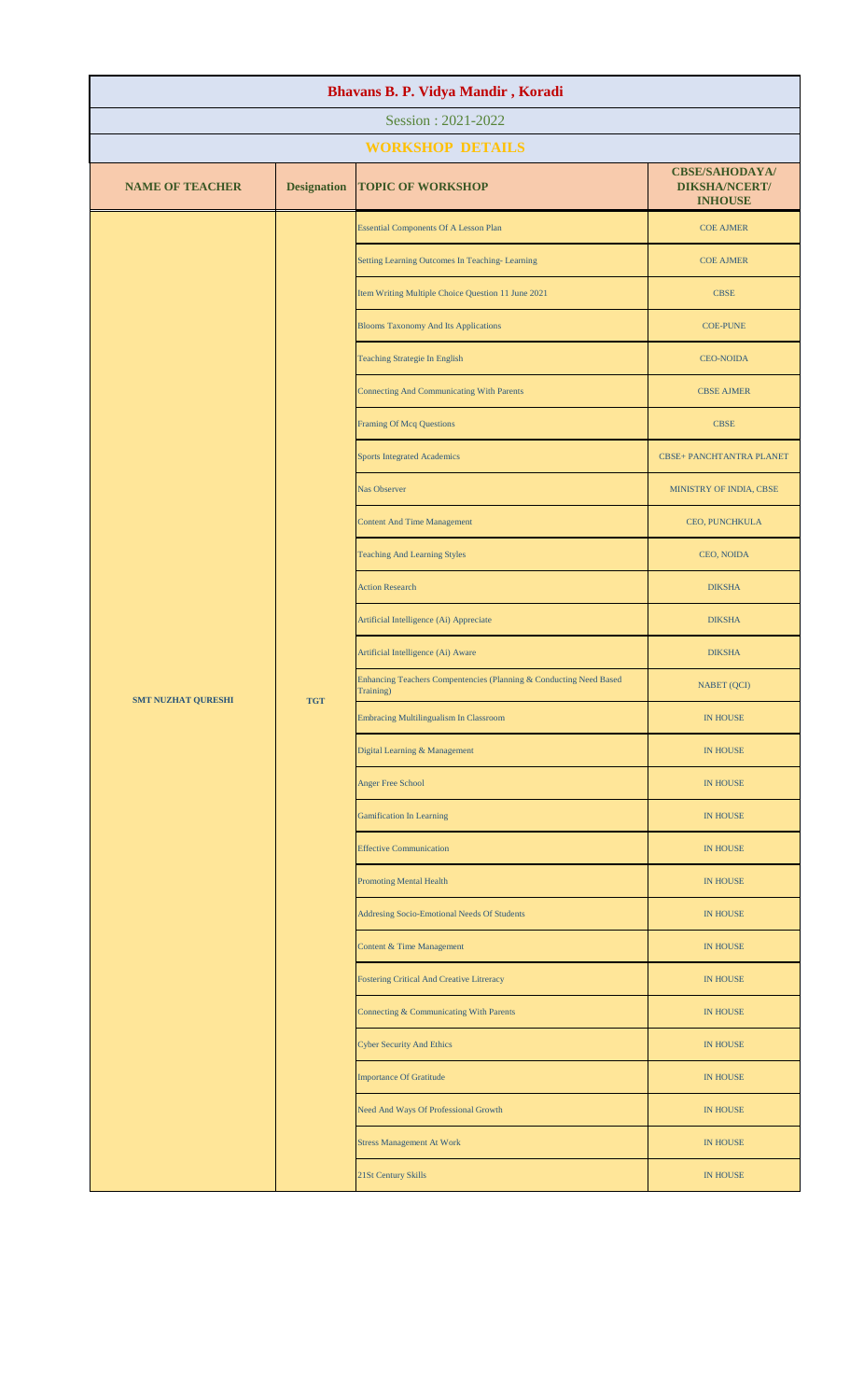| Bhavans B. P. Vidya Mandir, Koradi |                    |                                                                  |                                                                 |  |  |
|------------------------------------|--------------------|------------------------------------------------------------------|-----------------------------------------------------------------|--|--|
| Session: 2021-2022                 |                    |                                                                  |                                                                 |  |  |
|                                    |                    | <b>WORKSHOP DETAILS</b>                                          |                                                                 |  |  |
| <b>NAME OF TEACHER</b>             | <b>Designation</b> | <b>TOPIC OF WORKSHOP</b>                                         | <b>CBSE/SAHODAYA/</b><br><b>DIKSHA/NCERT/</b><br><b>INHOUSE</b> |  |  |
|                                    |                    | <b>Effective Communication Skills</b>                            | <b>CBSE COE PUNE</b>                                            |  |  |
|                                    |                    | Addressing Challenges In Post Covid Schooling                    | <b>CBSE BHARAT SAHODAYA</b>                                     |  |  |
|                                    |                    | Anger Free School                                                | <b>CBSE COE</b>                                                 |  |  |
|                                    |                    | Common Errors In Chemistry                                       | <b>CBSE BHARAT SAHODAYA</b>                                     |  |  |
|                                    |                    | <b>Importance Of Gradititued</b>                                 | <b>CBSE COE</b>                                                 |  |  |
|                                    |                    | Developing Scientific Temperament                                | <b>CBSE COE</b>                                                 |  |  |
|                                    |                    | 3030 Eklavya Series - Neeraj Chopra And Newton'S Law Of Motion   | 30 30 EKLAVYA                                                   |  |  |
|                                    |                    | Webinar On Writing Effective Mcq                                 | <b>ICSL</b>                                                     |  |  |
|                                    |                    | <b>Action And Reaction</b>                                       | 30-30 EKLAVYA                                                   |  |  |
|                                    |                    | Mensuration                                                      | 30-30 EKLAVYA                                                   |  |  |
|                                    |                    | To Infinity - Triangle To Circle                                 | 30-30 EKLAVYA                                                   |  |  |
|                                    |                    | Cell                                                             | 3030 EKLAYA                                                     |  |  |
| <b>MS. SAMREENA AFROZ</b>          | <b>TGT</b>         | Alternate Activities For Science Practical Work For Classes 9-10 | <b>COE PUNE</b>                                                 |  |  |
|                                    |                    | Virtual Iris National Fair 2022                                  | <b>CBSE</b>                                                     |  |  |
|                                    |                    | Cbse Learning Standards Framework For Classes Ix And X           | <b>CBSE</b>                                                     |  |  |
|                                    |                    | <b>Cbse Action Research</b>                                      | <b>DIKSHA</b>                                                   |  |  |
|                                    |                    | <b>Embracing Multilingualism In Classroom</b>                    | <b>IN HOUSE</b>                                                 |  |  |
|                                    |                    | Digital Learning & Management                                    | IN HOUSE                                                        |  |  |
|                                    |                    | Anger Free School                                                | IN HOUSE                                                        |  |  |
|                                    |                    | <b>Gamification In Learning</b>                                  | <b>IN HOUSE</b>                                                 |  |  |
|                                    |                    | <b>Effective Communication</b>                                   | <b>IN HOUSE</b>                                                 |  |  |
|                                    |                    | <b>Promoting Mental Health</b>                                   | <b>IN HOUSE</b>                                                 |  |  |
|                                    |                    | Addresing Socio-Emotional Needs Of Students                      | <b>IN HOUSE</b>                                                 |  |  |
|                                    |                    | Content & Time Management                                        | <b>IN HOUSE</b>                                                 |  |  |
|                                    |                    | Fostering Critical And Creative Litreracy                        | IN HOUSE                                                        |  |  |
|                                    |                    | Connecting & Communicating With Parents                          | <b>IN HOUSE</b>                                                 |  |  |
|                                    |                    | <b>Cyber Security And Ethics</b>                                 | <b>IN HOUSE</b>                                                 |  |  |
|                                    |                    | <b>Importance Of Gratitude</b>                                   | <b>IN HOUSE</b>                                                 |  |  |
|                                    |                    | Need And Ways Of Professional Growth                             | IN HOUSE                                                        |  |  |
|                                    |                    | <b>Stress Management At Work</b>                                 | <b>IN HOUSE</b>                                                 |  |  |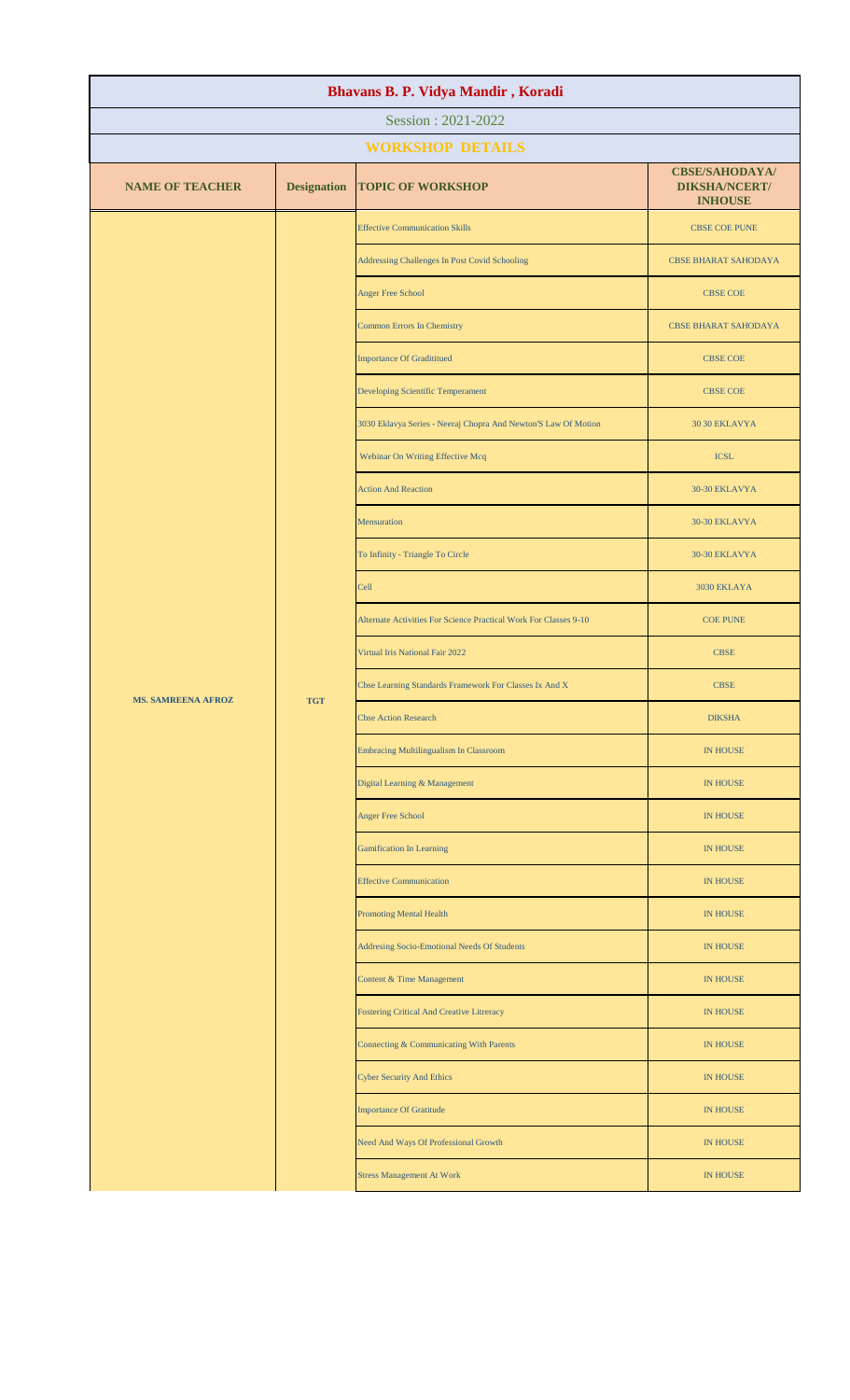| Bhavans B. P. Vidya Mandir, Koradi |                    |                                                                |                                                                 |  |
|------------------------------------|--------------------|----------------------------------------------------------------|-----------------------------------------------------------------|--|
| Session: 2021-2022                 |                    |                                                                |                                                                 |  |
|                                    |                    | <b>WORKSHOP DETAILS</b>                                        |                                                                 |  |
| <b>NAME OF TEACHER</b>             | <b>Designation</b> | <b>TOPIC OF WORKSHOP</b>                                       | <b>CBSE/SAHODAYA/</b><br><b>DIKSHA/NCERT/</b><br><b>INHOUSE</b> |  |
|                                    |                    | <b>Blooms Taxonomy And Its Application</b>                     | CBSE CEO CHENNAI                                                |  |
|                                    |                    | Cbe-Maths Lesson Plan And Design                               | <b>OXFARD TRIVENDRUM FOR</b><br><b>BHARAT SAHODAYA</b>          |  |
|                                    |                    | The Road Of Excellence                                         | <b>BHARAT SAHODAYA</b>                                          |  |
|                                    |                    | Digital Citizenship                                            | <b>BHARAT SAHODAYA</b>                                          |  |
|                                    |                    | <b>Making Thinking Visible</b>                                 | <b>BHARAT SAHODAYA</b>                                          |  |
|                                    |                    | <b>All About Sanskrit</b>                                      | <b>CBSE CHENNAI</b>                                             |  |
|                                    |                    | <b>Focusing On Competency Based Education</b>                  | <b>ALLAHABAD</b>                                                |  |
|                                    |                    | Hindi Bhasha Me Lekhan Tatha Sahitya Srijan                    | <b>BHARAT SAHODAYA</b>                                          |  |
|                                    |                    | Adopting Inclusive Practices In Classroom                      | <b>CBSE CEO CHENNAI</b>                                         |  |
|                                    |                    | Teaching Strategies In Hindi (Secondary Level)                 | <b>CBSE CEO CHENNAI</b>                                         |  |
|                                    |                    | 3030 Eklavya Series - Neeraj Chopra And Newton'S Law Of Motion | <b>CBSE AND IITGN</b>                                           |  |
|                                    |                    | <b>Importance Of Gratitude</b>                                 | <b>CBSE DELHI EAST</b>                                          |  |
|                                    |                    | <b>Blooms Taxonomy And Its Application</b>                     | <b>CBSE DEHRADUN</b>                                            |  |
|                                    |                    | Webinar On Mcq Writing                                         | <b>ICLS</b>                                                     |  |
| <b>SMT DEEPALI NANDURKAR</b>       | <b>TGT</b>         | 3030 Stem Program Season 1                                     | <b>IIT GANDHI NAGAR</b>                                         |  |
|                                    |                    | 3030 Stem Program Season 2                                     | <b>IIT GANDHI NAGAR</b>                                         |  |
|                                    |                    | Teaching Stategies In English (Secon.Lev.)                     | <b>CBSE DELHI EAST</b>                                          |  |
|                                    |                    | <b>Stress Management Techniques</b>                            | <b>COE BHUBANESWAR</b>                                          |  |
|                                    |                    | <b>Life Skills</b>                                             | <b>COE BHUBANESWAR</b>                                          |  |
|                                    |                    | Embracing Multilingualism In Classroom                         | <b>IN HOUSE</b>                                                 |  |
|                                    |                    | Digital Learning & Management                                  | <b>IN HOUSE</b>                                                 |  |
|                                    |                    | <b>Anger Free School</b>                                       | <b>IN HOUSE</b>                                                 |  |
|                                    |                    | <b>Gamification In Learning</b>                                | <b>IN HOUSE</b>                                                 |  |
|                                    |                    | <b>Effective Communication</b>                                 | <b>IN HOUSE</b>                                                 |  |
|                                    |                    | <b>Promoting Mental Health</b>                                 | <b>IN HOUSE</b>                                                 |  |
|                                    |                    | Addresing Socio-Emotional Needs Of Students                    | <b>IN HOUSE</b>                                                 |  |
|                                    |                    | Content & Time Management                                      | <b>IN HOUSE</b>                                                 |  |
|                                    |                    | <b>Fostering Critical And Creative Litreracy</b>               | <b>IN HOUSE</b>                                                 |  |
|                                    |                    | Connecting & Communicating With Parents                        | IN HOUSE                                                        |  |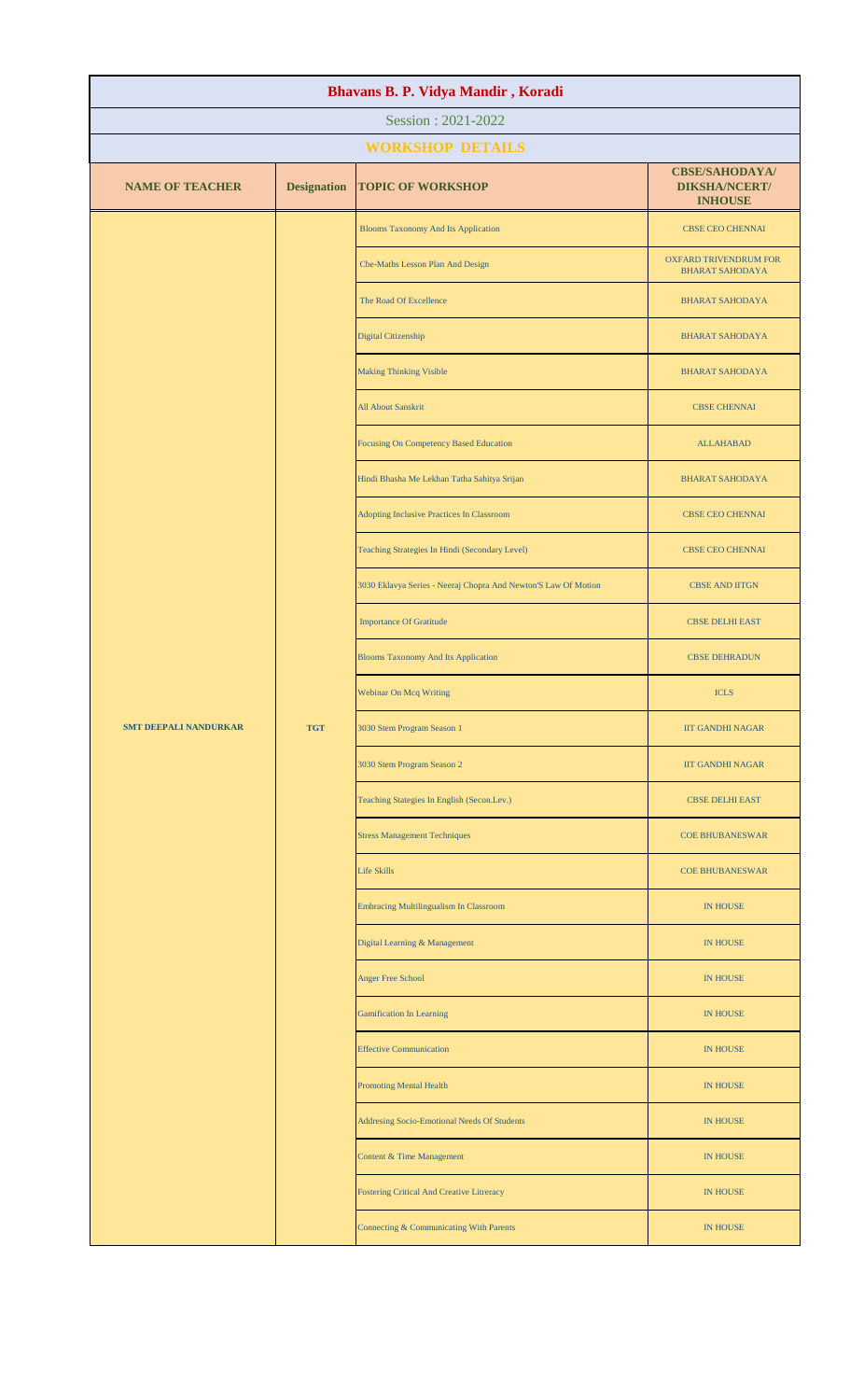| Bhavans B. P. Vidya Mandir, Koradi |                    |                                                  |                                                                 |  |  |
|------------------------------------|--------------------|--------------------------------------------------|-----------------------------------------------------------------|--|--|
| Session: 2021-2022                 |                    |                                                  |                                                                 |  |  |
|                                    |                    | <b>WORKSHOP DETAILS</b>                          |                                                                 |  |  |
| <b>NAME OF TEACHER</b>             | <b>Designation</b> | <b>TOPIC OF WORKSHOP</b>                         | <b>CBSE/SAHODAYA/</b><br><b>DIKSHA/NCERT/</b><br><b>INHOUSE</b> |  |  |
|                                    |                    | <b>Story Telling In Classroom</b>                | <b>COE PUNE</b>                                                 |  |  |
|                                    |                    | Pre-School Teaching Methodology                  | <b>COE CHENNAI</b>                                              |  |  |
|                                    |                    | Webinar On Writing Effective Mcq                 | <b>ICSL</b>                                                     |  |  |
|                                    |                    | Eklavya 1-5                                      | <b>IIT GANDHI NAGAR</b>                                         |  |  |
|                                    |                    | Artificial Intelligence                          | <b>DIKSHA</b>                                                   |  |  |
|                                    |                    | Artificial Intelligence (Ai)                     | <b>DIKSHA</b>                                                   |  |  |
|                                    |                    | Child Psychology & Development                   | <b>COE DELHI EAST</b>                                           |  |  |
|                                    |                    | Delebrating On Ethics And Integratey             | <b>COE DELHI EAST</b>                                           |  |  |
|                                    |                    | <b>Sailent Feature Of Nep</b>                    | <b>NOIDA</b>                                                    |  |  |
|                                    |                    | <b>Action Research</b>                           | <b>DIKSHA</b>                                                   |  |  |
|                                    |                    | <b>Embracing Multilingualism In Classroom</b>    | <b>IN HOUSE</b>                                                 |  |  |
|                                    |                    | Digital Learning & Management                    | <b>IN HOUSE</b>                                                 |  |  |
| <b>SHRI PRAVIN SONWANE</b>         | <b>TGT</b>         | Anger Free School                                | IN HOUSE                                                        |  |  |
|                                    |                    | <b>Gamification In Learning</b>                  | <b>IN HOUSE</b>                                                 |  |  |
|                                    |                    | <b>Effective Communication</b>                   | IN HOUSE                                                        |  |  |
|                                    |                    | <b>Promoting Mental Health</b>                   | <b>IN HOUSE</b>                                                 |  |  |
|                                    |                    | Addresing Socio-Emotional Needs Of Students      | <b>IN HOUSE</b>                                                 |  |  |
|                                    |                    | Content & Time Management                        | IN HOUSE                                                        |  |  |
|                                    |                    | <b>Fostering Critical And Creative Litreracy</b> | IN HOUSE                                                        |  |  |
|                                    |                    | Connecting & Communicating With Parents          | IN HOUSE                                                        |  |  |
|                                    |                    | <b>Cyber Security And Ethics</b>                 | <b>IN HOUSE</b>                                                 |  |  |
|                                    |                    | <b>Importance Of Gratitude</b>                   | IN HOUSE                                                        |  |  |
|                                    |                    | Need And Ways Of Professional Growth             | IN HOUSE                                                        |  |  |
|                                    |                    | <b>Stress Management At Work</b>                 | IN HOUSE                                                        |  |  |
|                                    |                    | 21St Century Skills                              | IN HOUSE                                                        |  |  |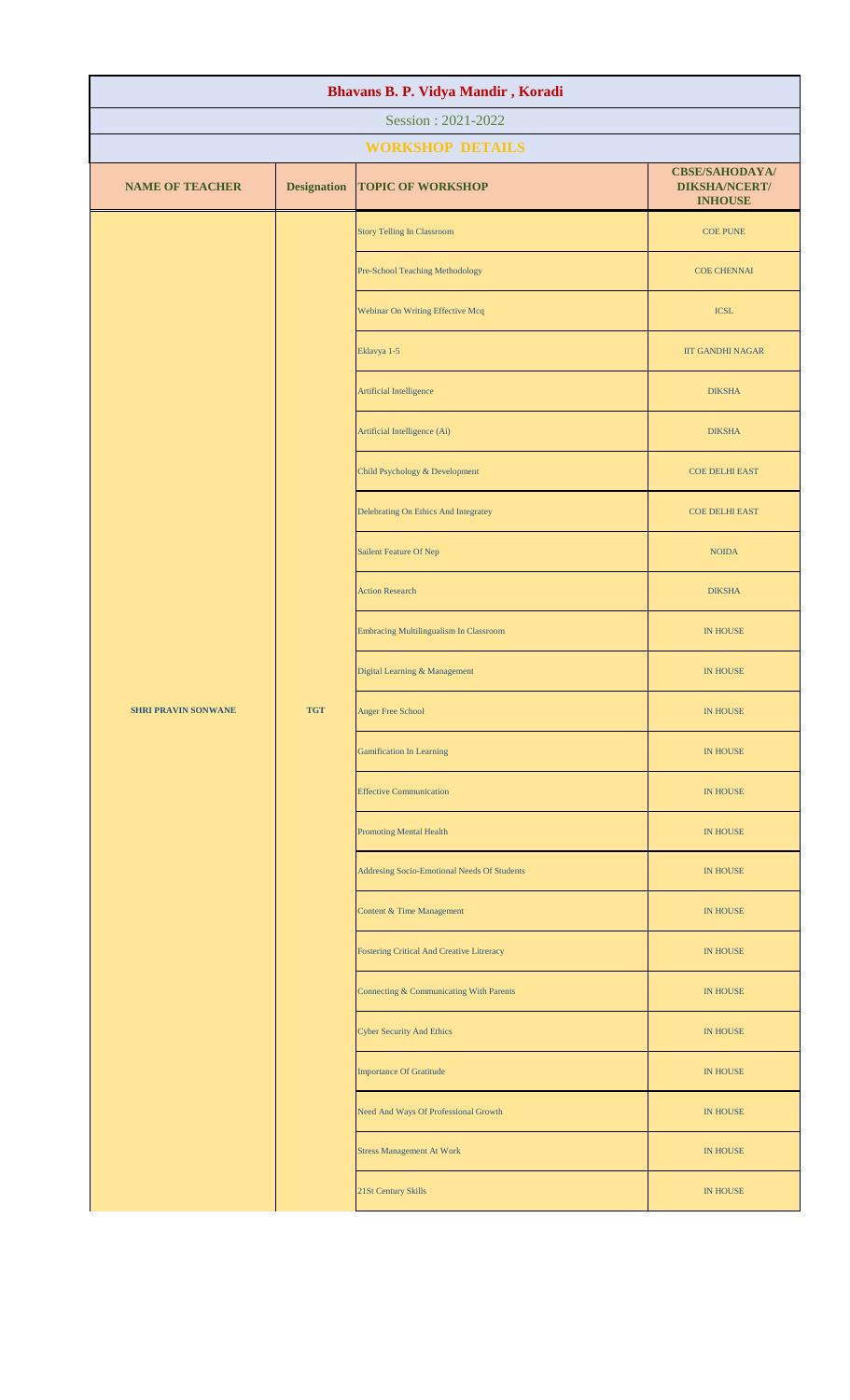| Bhavans B. P. Vidya Mandir, Koradi |                    |                                                    |                                                                 |  |
|------------------------------------|--------------------|----------------------------------------------------|-----------------------------------------------------------------|--|
| Session: 2021-2022                 |                    |                                                    |                                                                 |  |
|                                    |                    | <b>WORKSHOP DETAILS</b>                            |                                                                 |  |
| <b>NAME OF TEACHER</b>             | <b>Designation</b> | <b>TOPIC OF WORKSHOP</b>                           | <b>CBSE/SAHODAYA/</b><br><b>DIKSHA/NCERT/</b><br><b>INHOUSE</b> |  |
|                                    |                    | <b>Bloom'S Taxonomy And Its Applications</b>       | COE (DELHI EAST)                                                |  |
|                                    |                    | <b>Teaching Strategies In Social Science</b>       | COE (AJMER)                                                     |  |
|                                    |                    | Happy Teachers Creates Happy Classrooms            | COE(THIRUVANTHAPURAM)                                           |  |
|                                    |                    | <b>Classroom Mnagement</b>                         | COE(THIRUVANTHAPURAM)                                           |  |
|                                    |                    | <b>Anger Free School</b>                           | COE(ALLAHABAD)                                                  |  |
|                                    |                    | <b>Effective Communication Skills</b>              | COE(ALLAHABAD)                                                  |  |
|                                    |                    | <b>Importance Of Gratitude</b>                     | <b>COE DEHRADHUN</b>                                            |  |
|                                    |                    | <b>Story Telling In Classroom</b>                  | <b>NOIDA</b>                                                    |  |
|                                    |                    | <b>Writing Effective Mcqs</b>                      | <b>ICLSL</b>                                                    |  |
|                                    |                    | 21St Century Skills                                | <b>CHENNAI</b>                                                  |  |
|                                    |                    | Importance Of Personal Hygine & Nutrition          | <b>NOIDA</b>                                                    |  |
|                                    |                    | Role Of Theatre And Drama In Classroom             | <b>CHENNAI</b>                                                  |  |
|                                    |                    | Eklavya (1-5)                                      | <b>IIT GANDHINAGAR AND CBSE</b>                                 |  |
|                                    |                    | Artificial Intelligence                            | <b>DIKSHA</b>                                                   |  |
|                                    |                    | Competency Based Learning(All 4 Module)            | <b>DIKSHA</b>                                                   |  |
| <b>MS. AKANSHA THAKARE</b>         | <b>TGT</b>         | <b>Experintial Learning</b>                        | <b>DIKSHA</b>                                                   |  |
|                                    |                    | <b>Cbse Reading Challenge</b>                      | <b>DIKSHA</b>                                                   |  |
|                                    |                    | Cbse Heritage India Quize                          | <b>DIKSHA</b>                                                   |  |
|                                    |                    | Value Education & Its Significance                 | <b>PATNA</b>                                                    |  |
|                                    |                    | Salient Features Of National Education Policy 2020 | <b>COE DEHRADUN</b>                                             |  |
|                                    |                    | <b>Understanding Gender And Their Relationship</b> | <b>COE DEHRADUN</b>                                             |  |
|                                    |                    | <b>Embracing Multilingualism In Classroom</b>      | <b>IN HOUSE</b>                                                 |  |
|                                    |                    | Digital Learning & Management                      | <b>IN HOUSE</b>                                                 |  |
|                                    |                    | <b>Anger Free School</b>                           | <b>IN HOUSE</b>                                                 |  |
|                                    |                    | <b>Gamification In Learning</b>                    | <b>IN HOUSE</b>                                                 |  |
|                                    |                    | <b>Effective Communication</b>                     | <b>IN HOUSE</b>                                                 |  |
|                                    |                    | <b>Promoting Mental Health</b>                     | <b>IN HOUSE</b>                                                 |  |
|                                    |                    | Addresing Socio-Emotional Needs Of Students        | <b>IN HOUSE</b>                                                 |  |
|                                    |                    | Content & Time Management                          | <b>IN HOUSE</b>                                                 |  |
|                                    |                    | <b>Fostering Critical And Creative Litreracy</b>   | <b>IN HOUSE</b>                                                 |  |
|                                    |                    | Connecting & Communicating With Parents            | <b>IN HOUSE</b>                                                 |  |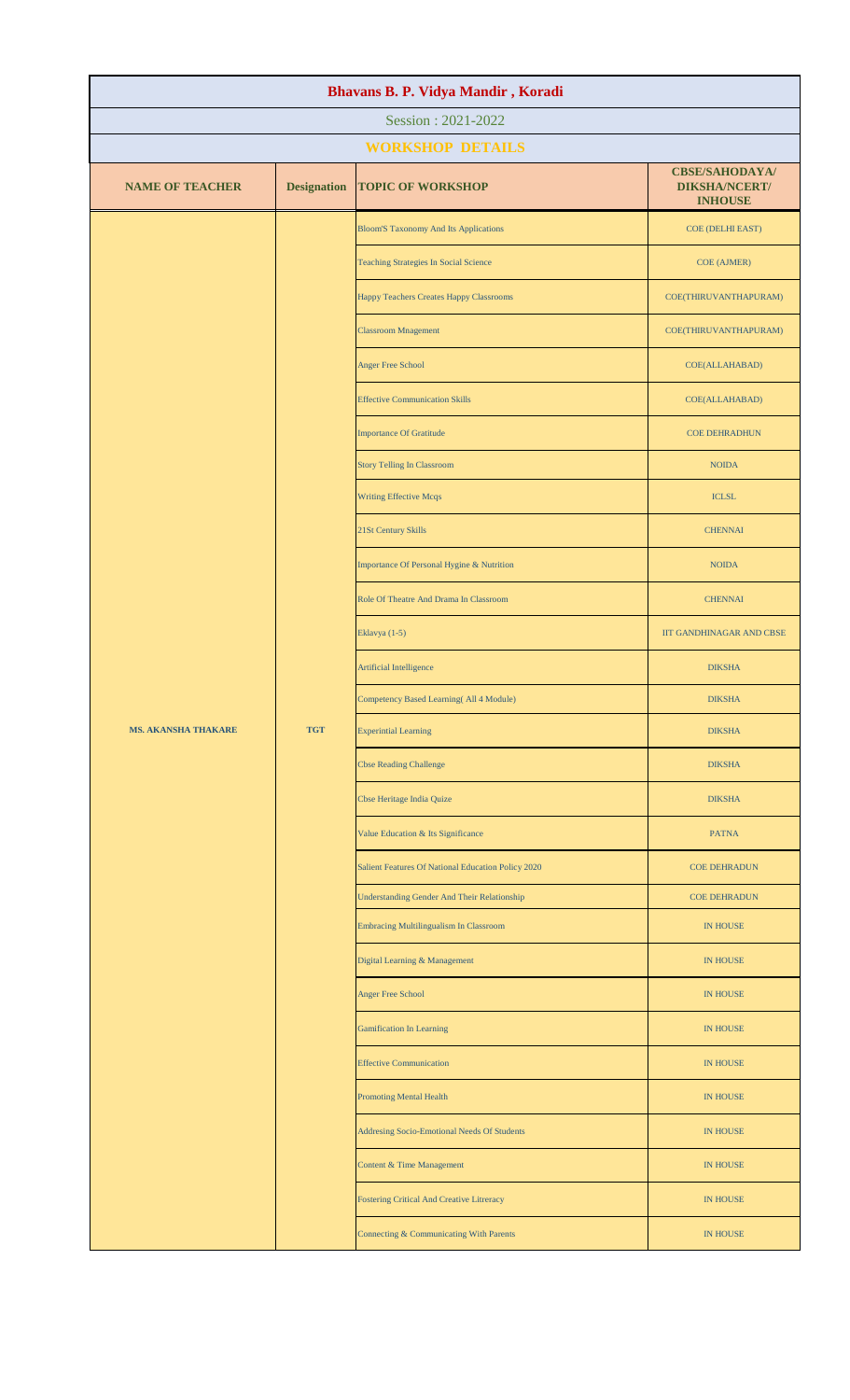| Bhavans B. P. Vidya Mandir, Koradi |                    |                                                  |                                                                 |  |  |
|------------------------------------|--------------------|--------------------------------------------------|-----------------------------------------------------------------|--|--|
| Session: 2021-2022                 |                    |                                                  |                                                                 |  |  |
|                                    |                    | <b>WORKSHOP DETAILS</b>                          |                                                                 |  |  |
| <b>NAME OF TEACHER</b>             | <b>Designation</b> | <b>TOPIC OF WORKSHOP</b>                         | <b>CBSE/SAHODAYA/</b><br><b>DIKSHA/NCERT/</b><br><b>INHOUSE</b> |  |  |
|                                    |                    | <b>Writing Mcq</b>                               | <b>ICSL</b>                                                     |  |  |
|                                    |                    | Happy Teachers Creat Happy Class Room            | <b>COE PANCHKULA</b>                                            |  |  |
|                                    |                    | Anger Free School                                | <b>COE AJMER</b>                                                |  |  |
|                                    |                    | <b>Action Research</b>                           | <b>DIKSHA</b>                                                   |  |  |
|                                    |                    | Eklavya'S                                        | <b>EKLAVYA</b>                                                  |  |  |
|                                    |                    | Artificial Intelligence (Ai) Appreciate          | <b>DIKSHA</b>                                                   |  |  |
|                                    |                    | <b>Experintial Learning</b>                      | <b>DIKSHA</b>                                                   |  |  |
|                                    |                    | <b>Embracing Multilingualism In Classroom</b>    | <b>IN HOUSE</b>                                                 |  |  |
|                                    |                    | Digital Learning & Management                    | <b>IN HOUSE</b>                                                 |  |  |
|                                    |                    | Anger Free School                                | IN HOUSE                                                        |  |  |
| SHRI PAWANKUMAR MASULKAR           | <b>TGT</b>         | <b>Gamification In Learning</b>                  | <b>IN HOUSE</b>                                                 |  |  |
|                                    |                    | <b>Effective Communication</b>                   | <b>IN HOUSE</b>                                                 |  |  |
|                                    |                    | <b>Promoting Mental Health</b>                   | <b>IN HOUSE</b>                                                 |  |  |
|                                    |                    | Addresing Socio-Emotional Needs Of Students      | IN HOUSE                                                        |  |  |
|                                    |                    | Content & Time Management                        | IN HOUSE                                                        |  |  |
|                                    |                    | <b>Fostering Critical And Creative Litreracy</b> | IN HOUSE                                                        |  |  |
|                                    |                    | <b>Cyber Security And Ethics</b>                 | IN HOUSE                                                        |  |  |
|                                    |                    | <b>Importance Of Gratitude</b>                   | IN HOUSE                                                        |  |  |
|                                    |                    | Need And Ways Of Professional Growth             | <b>IN HOUSE</b>                                                 |  |  |
|                                    |                    | <b>Stress Management At Work</b>                 | <b>IN HOUSE</b>                                                 |  |  |
|                                    |                    | Connecting & Communicating With Parents          | <b>IN HOUSE</b>                                                 |  |  |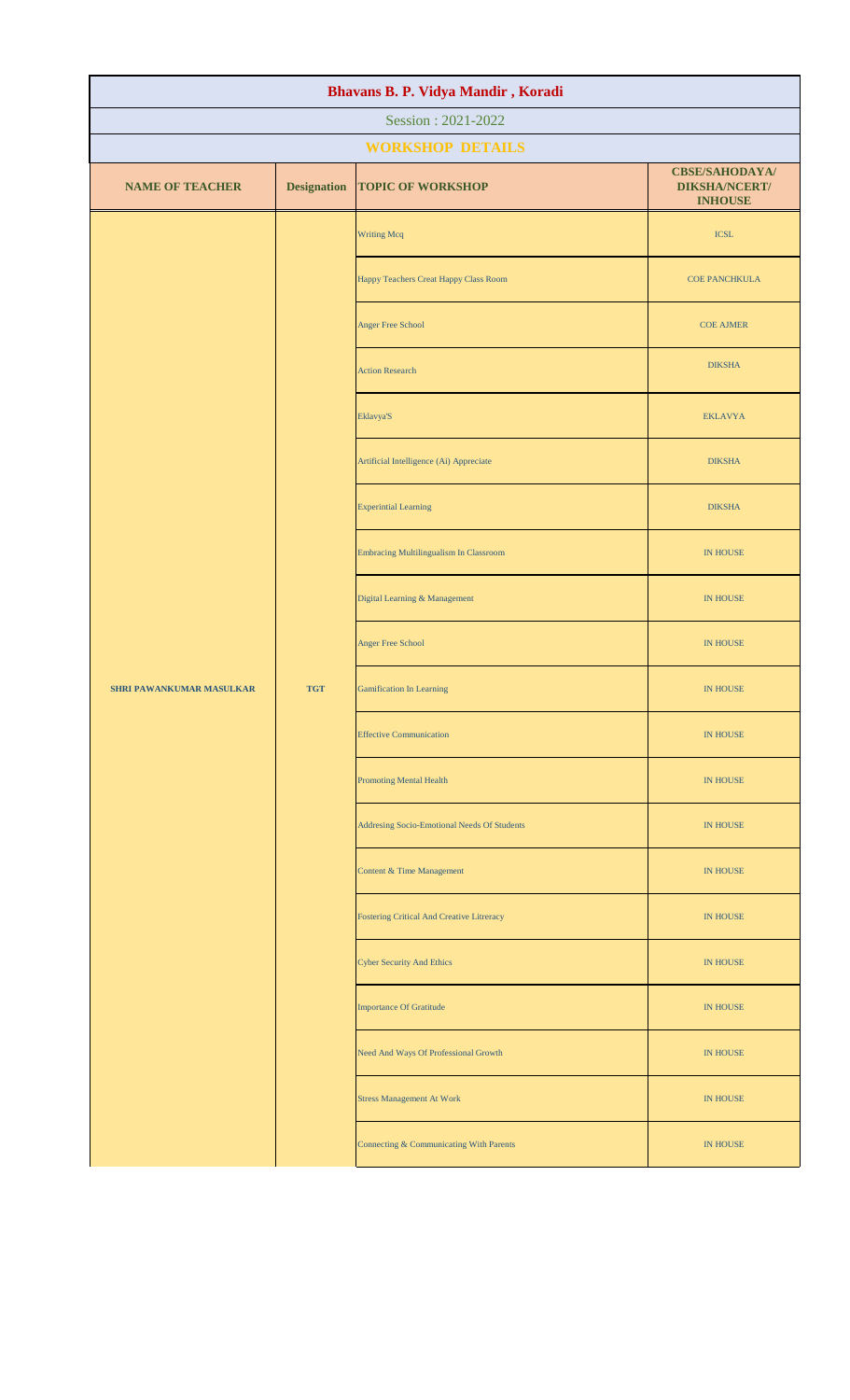| Bhavans B. P. Vidya Mandir, Koradi |                    |                                                  |                                                                 |  |
|------------------------------------|--------------------|--------------------------------------------------|-----------------------------------------------------------------|--|
| Session: 2021-2022                 |                    |                                                  |                                                                 |  |
|                                    |                    | <b>WORKSHOP DETAILS</b>                          |                                                                 |  |
| <b>NAME OF TEACHER</b>             | <b>Designation</b> | <b>TOPIC OF WORKSHOP</b>                         | <b>CBSE/SAHODAYA/</b><br><b>DIKSHA/NCERT/</b><br><b>INHOUSE</b> |  |
|                                    |                    | <b>Writing Effective Mcqs</b>                    | <b>ICSL</b>                                                     |  |
|                                    |                    | Constructivism                                   | <b>COE-PUNE</b>                                                 |  |
|                                    |                    | <b>Effective Communication Skills</b>            | <b>COE-DELHI EAST</b>                                           |  |
|                                    |                    | 21St Century Skills                              | <b>COE-DELHI EAST</b>                                           |  |
|                                    |                    | Happy Teacher Creates Happy Classroom            | <b>COE- ALLAHABAD</b>                                           |  |
|                                    |                    | Blooms Taxonomy & It'S Application               | <b>COE-PUNE</b>                                                 |  |
|                                    |                    | Focusing On Competency Based Education           | <b>COE-DEHRADUN</b>                                             |  |
|                                    |                    | 21St Century Skills                              | <b>COE- DELHI WEST</b>                                          |  |
|                                    |                    | <b>Teaching Strategies In Social Science</b>     | <b>COE-PUNE</b>                                                 |  |
|                                    |                    | <b>Content And Time Management</b>               | <b>COE - DELHI WEST</b>                                         |  |
|                                    |                    | <b>Teaching Strategies In Social Science</b>     | COE- DELHI WEST                                                 |  |
|                                    |                    | <b>Gamification In Learning</b>                  | THRIVANTUNPURAM                                                 |  |
|                                    |                    | <b>Managing Change</b>                           | <b>CHENNAI</b>                                                  |  |
|                                    |                    | <b>Understanding Multiple Intelligence</b>       | <b>BANGLURU</b>                                                 |  |
|                                    |                    | Teaching & Learning Style                        | <b>CHENNAI</b>                                                  |  |
|                                    | <b>TGT</b>         | <b>Story Telling In Classroom</b>                | <b>CHENNAI</b>                                                  |  |
| <b>SMT. SHEETAL VAIDYA</b>         |                    | Addresing Socio-Emotional Needs Of Students      | <b>CHENNAI</b>                                                  |  |
|                                    |                    | Fostering Critical & Creative Literacy           | <b>ALLAHABAD</b>                                                |  |
|                                    |                    | <b>Basics In Accountancy</b>                     | <b>BHUVNEHWAR</b>                                               |  |
|                                    |                    | Value Education & Its Significance               | <b>NOIDA</b>                                                    |  |
|                                    |                    | Value Education & Its Significance               | <b>BHVNESHWAR</b>                                               |  |
|                                    |                    | Artificial Intelligence Ai Aware                 | <b>DIKSHA</b>                                                   |  |
|                                    |                    | Artificial Intelligence Ai Appritiate            |                                                                 |  |
|                                    |                    | <b>Experiential Learning Course</b>              | <b>DIKSHA</b>                                                   |  |
|                                    |                    | <b>Embracing Multilingualism In Classroom</b>    | <b>IN HOUSE</b>                                                 |  |
|                                    |                    | Digital Learning & Management                    | <b>IN HOUSE</b>                                                 |  |
|                                    |                    | Anger Free School                                | <b>IN HOUSE</b>                                                 |  |
|                                    |                    | <b>Gamification In Learning</b>                  | <b>IN HOUSE</b>                                                 |  |
|                                    |                    | <b>Effective Communication</b>                   | <b>IN HOUSE</b>                                                 |  |
|                                    |                    | <b>Promoting Mental Health</b>                   | <b>IN HOUSE</b>                                                 |  |
|                                    |                    | Addresing Socio-Emotional Needs Of Students      | <b>IN HOUSE</b>                                                 |  |
|                                    |                    | Content & Time Management                        | <b>IN HOUSE</b>                                                 |  |
|                                    |                    | <b>Fostering Critical And Creative Litreracy</b> | <b>IN HOUSE</b>                                                 |  |
|                                    |                    | Connecting & Communicating With Parents          | <b>IN HOUSE</b>                                                 |  |
|                                    |                    | <b>Cyber Security And Ethics</b>                 | <b>IN HOUSE</b>                                                 |  |
|                                    |                    | <b>Importance Of Gratitude</b>                   | <b>IN HOUSE</b>                                                 |  |
|                                    |                    | Need And Ways Of Professional Growth             | <b>IN HOUSE</b>                                                 |  |
|                                    |                    | <b>Stress Management At Work</b>                 | <b>IN HOUSE</b>                                                 |  |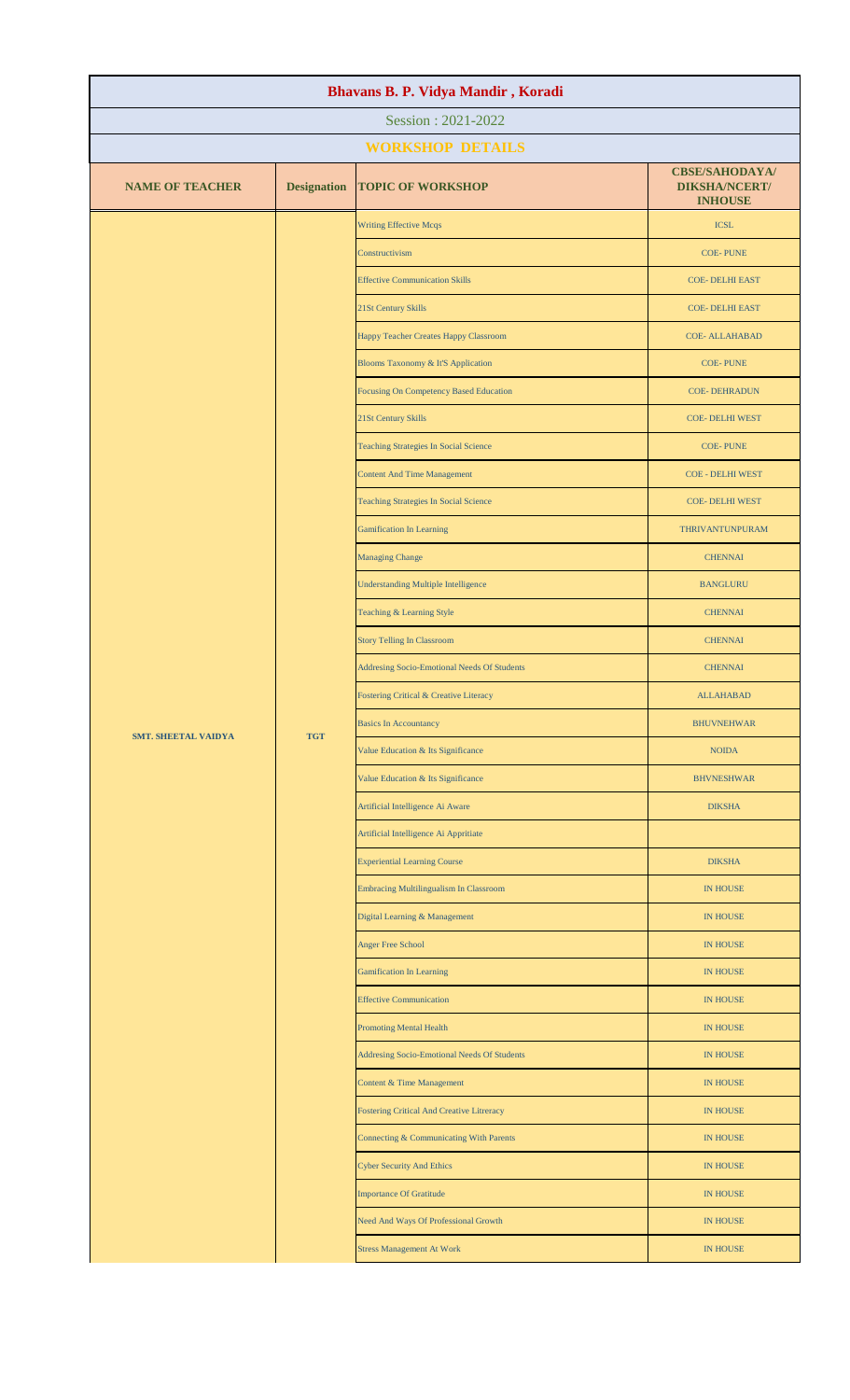| Bhavans B. P. Vidya Mandir, Koradi |                    |                                                  |                                                                 |  |  |
|------------------------------------|--------------------|--------------------------------------------------|-----------------------------------------------------------------|--|--|
| Session: 2021-2022                 |                    |                                                  |                                                                 |  |  |
|                                    |                    | <b>WORKSHOP DETAILS</b>                          |                                                                 |  |  |
| <b>NAME OF TEACHER</b>             | <b>Designation</b> | <b>TOPIC OF WORKSHOP</b>                         | <b>CBSE/SAHODAYA/</b><br><b>DIKSHA/NCERT/</b><br><b>INHOUSE</b> |  |  |
|                                    |                    | <b>Teaching Strategies In Mathematics</b>        | COE-BHOPAL                                                      |  |  |
|                                    |                    | <b>Gamification In Learning</b>                  | <b>COE PUNE</b>                                                 |  |  |
|                                    |                    | Salient Features Of Nep 2020                     | <b>COE-AJMER</b>                                                |  |  |
|                                    |                    | <b>Framing Of Mcq Questions</b>                  | <b>ICSL</b>                                                     |  |  |
|                                    |                    | Developing Scientific Temperament                | <b>COE-DEHRADUN</b>                                             |  |  |
|                                    |                    | <b>Anger Free Schools</b>                        | <b>COE - BANGALORE</b>                                          |  |  |
|                                    |                    | Artificial Intelligence (Appreciate)             | <b>DIKSHA</b>                                                   |  |  |
|                                    |                    | Artificial Intelligence (Aware)                  | <b>DIKSHA</b>                                                   |  |  |
|                                    |                    | <b>Cyber Seccurity</b>                           | <b>COE DEHRADHUN</b>                                            |  |  |
|                                    |                    | Eklavaya                                         | IIT GANDHINAGAR AND CBSE                                        |  |  |
|                                    |                    | <b>Cbse Action Research</b>                      | <b>DIKSHA</b>                                                   |  |  |
|                                    |                    | Embracing Multilingualism In Classroom           | <b>IN HOUSE</b>                                                 |  |  |
| <b>MS. KOMAL SINGH</b>             | <b>TGT</b>         | Digital Learning & Management                    | IN HOUSE                                                        |  |  |
|                                    |                    | Anger Free School                                | IN HOUSE                                                        |  |  |
|                                    |                    | <b>Gamification In Learning</b>                  | IN HOUSE                                                        |  |  |
|                                    |                    | <b>Effective Communication</b>                   | <b>IN HOUSE</b>                                                 |  |  |
|                                    |                    | <b>Promoting Mental Health</b>                   | <b>IN HOUSE</b>                                                 |  |  |
|                                    |                    | Addresing Socio-Emotional Needs Of Students      | IN HOUSE                                                        |  |  |
|                                    |                    | Content & Time Management                        | IN HOUSE                                                        |  |  |
|                                    |                    | <b>Fostering Critical And Creative Litreracy</b> | IN HOUSE                                                        |  |  |
|                                    |                    | Connecting & Communicating With Parents          | <b>IN HOUSE</b>                                                 |  |  |
|                                    |                    | <b>Cyber Security And Ethics</b>                 | <b>IN HOUSE</b>                                                 |  |  |
|                                    |                    | <b>Importance Of Gratitude</b>                   | <b>IN HOUSE</b>                                                 |  |  |
|                                    |                    | Need And Ways Of Professional Growth             | IN HOUSE                                                        |  |  |
|                                    |                    | <b>Stress Management At Work</b>                 | IN HOUSE                                                        |  |  |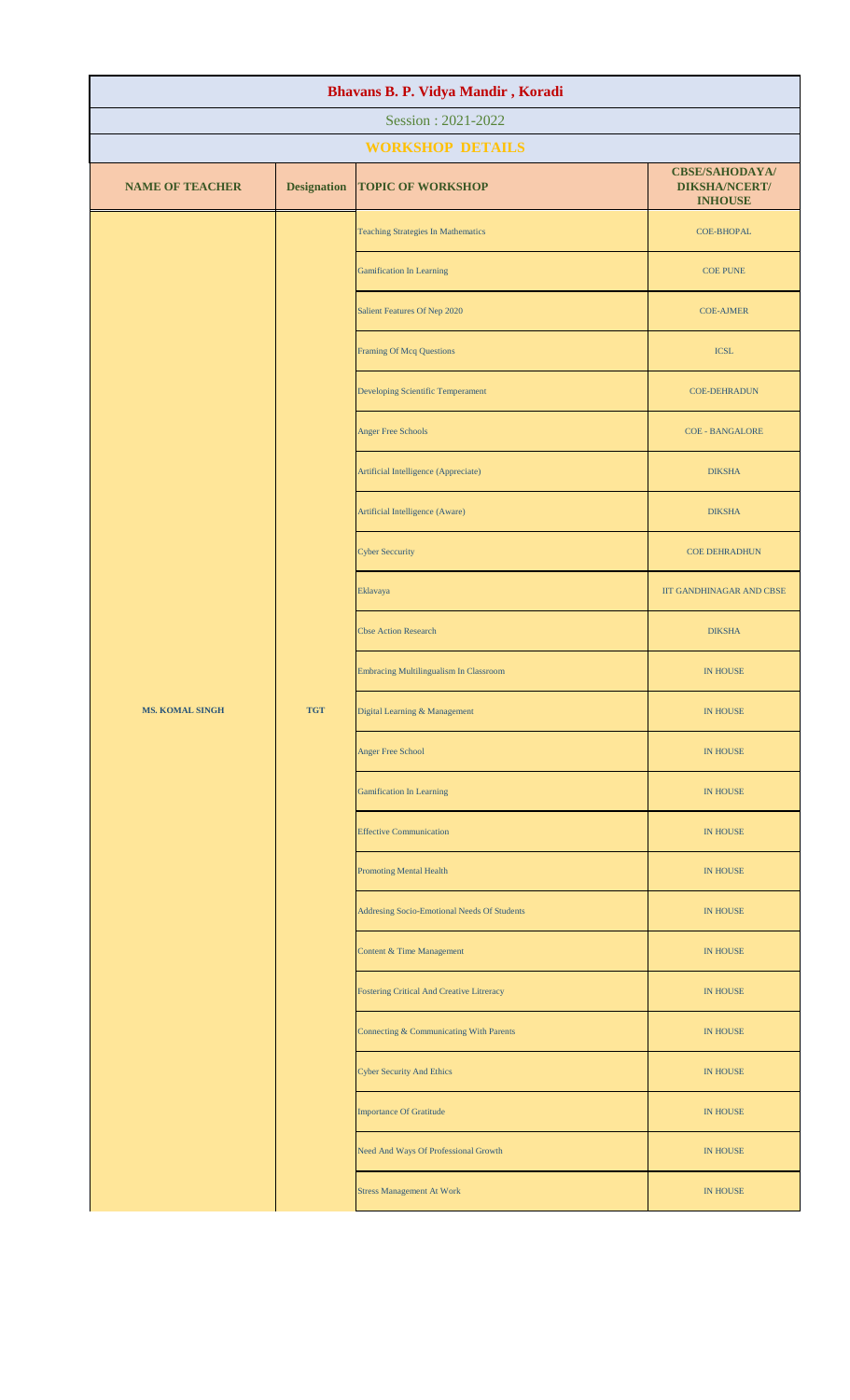| Bhavans B. P. Vidya Mandir, Koradi |                    |                                                  |                                                                 |  |  |
|------------------------------------|--------------------|--------------------------------------------------|-----------------------------------------------------------------|--|--|
| Session: 2021-2022                 |                    |                                                  |                                                                 |  |  |
|                                    |                    | <b>WORKSHOP DETAILS</b>                          |                                                                 |  |  |
| <b>NAME OF TEACHER</b>             | <b>Designation</b> | <b>TOPIC OF WORKSHOP</b>                         | <b>CBSE/SAHODAYA/</b><br><b>DIKSHA/NCERT/</b><br><b>INHOUSE</b> |  |  |
|                                    |                    | <b>Cyber Security And Ethics</b>                 | <b>CBSE COE NOIDA</b>                                           |  |  |
|                                    |                    | Frosting Critical And Creative Literacy          | <b>BHOPAL</b>                                                   |  |  |
|                                    |                    | Webinar On Writing Effective Mcq                 | $\ensuremath{\textup{\textbf{ICSL}}}$                           |  |  |
|                                    |                    | Artificial Intelligence (Ai) Appreciate          | <b>DIKSHA APP</b>                                               |  |  |
|                                    |                    | Artificial Intelligence (Ai) Aware               | <b>DIKSHA APP</b>                                               |  |  |
|                                    |                    | Hybrid Learning Program'                         | <b>CBSE</b>                                                     |  |  |
|                                    |                    | <b>Certifited Microsoft Inovative Educator</b>   | <b>MICROSOFT</b>                                                |  |  |
|                                    |                    | <b>Cbse Action Research</b>                      | <b>DIKSHA</b>                                                   |  |  |
|                                    |                    | <b>Embracing Multilingualism In Classroom</b>    | IN HOUSE                                                        |  |  |
|                                    |                    | Digital Learning & Management                    | IN HOUSE                                                        |  |  |
| <b>SHRI SANTOSH HUJWANT</b>        | <b>TGT</b>         | <b>Anger Free School</b>                         | <b>IN HOUSE</b>                                                 |  |  |
|                                    |                    | <b>Gamification In Learning</b>                  | <b>IN HOUSE</b>                                                 |  |  |
|                                    |                    | <b>Effective Communication</b>                   | IN HOUSE                                                        |  |  |
|                                    |                    | <b>Promoting Mental Health</b>                   | IN HOUSE                                                        |  |  |
|                                    |                    | Addresing Socio-Emotional Needs Of Students      | IN HOUSE                                                        |  |  |
|                                    |                    | <b>Content &amp; Time Management</b>             | <b>IN HOUSE</b>                                                 |  |  |
|                                    |                    | <b>Fostering Critical And Creative Litreracy</b> | IN HOUSE                                                        |  |  |
|                                    |                    | Connecting & Communicating With Parents          | IN HOUSE                                                        |  |  |
|                                    |                    | <b>Cyber Security And Ethics</b>                 | IN HOUSE                                                        |  |  |
|                                    |                    | <b>Importance Of Gratitude</b>                   | <b>IN HOUSE</b>                                                 |  |  |
|                                    |                    | Need And Ways Of Professional Growth             | <b>IN HOUSE</b>                                                 |  |  |
|                                    |                    | <b>Stress Management At Work</b>                 | <b>IN HOUSE</b>                                                 |  |  |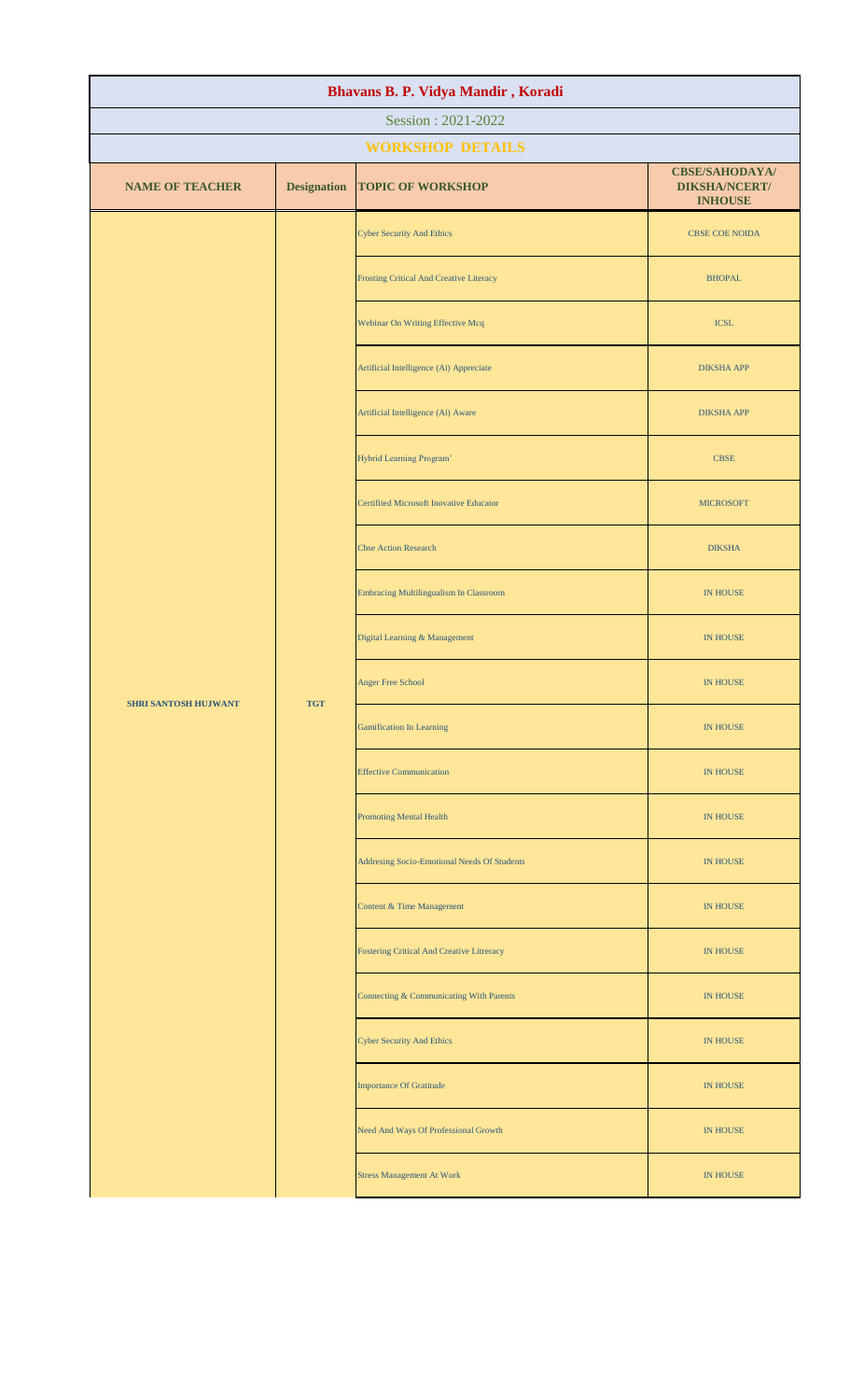| Bhavans B. P. Vidya Mandir, Koradi |                    |                                                                                   |                                                                 |  |  |
|------------------------------------|--------------------|-----------------------------------------------------------------------------------|-----------------------------------------------------------------|--|--|
| Session: 2021-2022                 |                    |                                                                                   |                                                                 |  |  |
|                                    |                    | <b>WORKSHOP DETAILS</b>                                                           |                                                                 |  |  |
| <b>NAME OF TEACHER</b>             | <b>Designation</b> | <b>TOPIC OF WORKSHOP</b>                                                          | <b>CBSE/SAHODAYA/</b><br><b>DIKSHA/NCERT/</b><br><b>INHOUSE</b> |  |  |
|                                    |                    | Science Behind Pursuit Of Joyful Learning.                                        | <b>CBSE</b>                                                     |  |  |
|                                    |                    | <b>Sustainable Green School</b>                                                   | <b>CBSE</b>                                                     |  |  |
|                                    |                    | <b>Understanding Multiple Intelligence</b>                                        | <b>CBSE</b>                                                     |  |  |
|                                    |                    | Addressing Challenges In Post Covid Schooling                                     | <b>CBSE</b>                                                     |  |  |
|                                    |                    | Environmental Hazards Of E Waste                                                  | NCERT-DIKSHA                                                    |  |  |
|                                    |                    | 30-30 Stem Season 2,                                                              | <b>IIT GANDHINAGAR AND CBSE</b>                                 |  |  |
|                                    |                    | <b>Fostering Critical And Creative Literacy</b>                                   | <b>CBSE</b>                                                     |  |  |
|                                    |                    | Developing Scientific Temperament                                                 | <b>CBSE</b>                                                     |  |  |
|                                    |                    | <b>Experiential Learning In Practice</b>                                          | COE ALLAHABAD (PRAYAGRAJ)                                       |  |  |
|                                    |                    | <b>Cyber Security And Ethics</b>                                                  | <b>DELHI EAST</b>                                               |  |  |
|                                    | <b>TGT</b>         | <b>Environmental Education In Practice</b>                                        | <b>NOIDA</b>                                                    |  |  |
| <b>SMT. POOJA BHAGAT</b>           |                    | 3030 Eklavya Series - Neeraj Chopra And Newton'S Law Of Motion Eisode 1<br>To $5$ | <b>30 30 EKLAVYA</b>                                            |  |  |
|                                    |                    | Webinar On Writing Effective Mcq                                                  | <b>ICSL</b>                                                     |  |  |
|                                    |                    | Alternate Activities For Science Practical Work For Classes 9-10                  | <b>COE PUNE</b>                                                 |  |  |
|                                    |                    | Virtual Iris National Fair 2022                                                   | <b>CBSE</b>                                                     |  |  |
|                                    |                    | Capacity Building Programmme On Hospitality Based Skill Courses                   | <b>CBSE</b>                                                     |  |  |
|                                    |                    | <b>Embracing Multilingualism In Classroom</b>                                     | <b>IN HOUSE</b>                                                 |  |  |
|                                    |                    | Digital Learning & Management                                                     | <b>IN HOUSE</b>                                                 |  |  |
|                                    |                    | Anger Free School                                                                 | <b>IN HOUSE</b>                                                 |  |  |
|                                    |                    | <b>Gamification In Learning</b>                                                   | <b>IN HOUSE</b>                                                 |  |  |
|                                    |                    | <b>Effective Communication</b>                                                    | <b>IN HOUSE</b>                                                 |  |  |
|                                    |                    | <b>Promoting Mental Health</b>                                                    | <b>IN HOUSE</b>                                                 |  |  |
|                                    |                    | Addresing Socio-Emotional Needs Of Students                                       | <b>IN HOUSE</b>                                                 |  |  |
|                                    |                    | Content & Time Management                                                         | IN HOUSE                                                        |  |  |
|                                    |                    | Fostering Critical And Creative Litreracy                                         | IN HOUSE                                                        |  |  |
|                                    |                    | Connecting & Communicating With Parents                                           | IN HOUSE                                                        |  |  |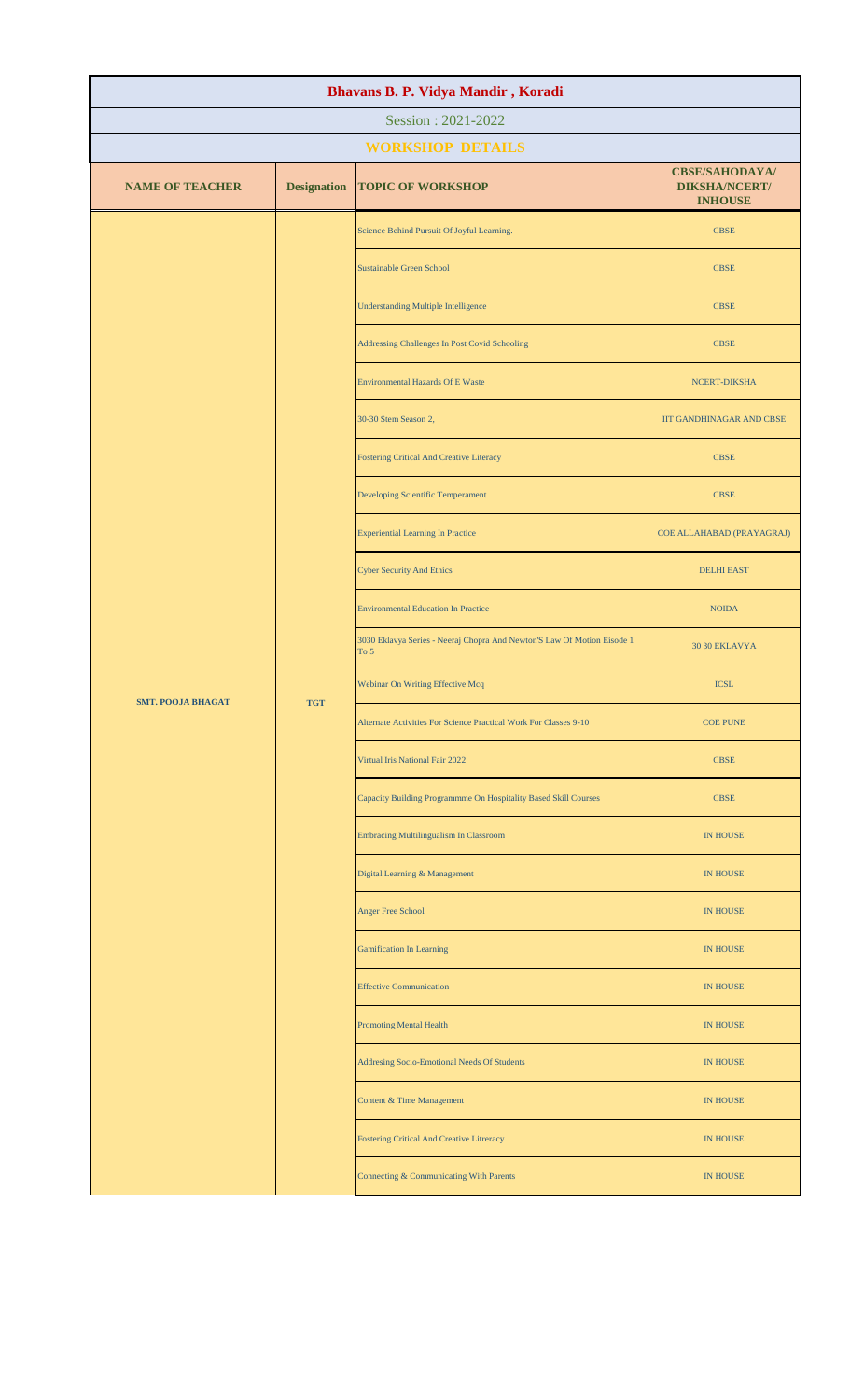| Bhavans B. P. Vidya Mandir, Koradi |                    |                                                      |                                                                 |  |
|------------------------------------|--------------------|------------------------------------------------------|-----------------------------------------------------------------|--|
|                                    |                    | Session: 2021-2022                                   |                                                                 |  |
|                                    |                    | <b>WORKSHOP DETAILS</b>                              |                                                                 |  |
| <b>NAME OF TEACHER</b>             | <b>Designation</b> | <b>TOPIC OF WORKSHOP</b>                             | <b>CBSE/SAHODAYA/</b><br><b>DIKSHA/NCERT/</b><br><b>INHOUSE</b> |  |
|                                    |                    | <b>Content And Time Management</b>                   | <b>CBSE</b>                                                     |  |
|                                    |                    | <b>Addressing Challenges In Post Covid Schooling</b> | <b>CBSE</b>                                                     |  |
|                                    |                    | <b>Teaching And Learning Styles</b>                  | <b>COE - DELHI</b>                                              |  |
|                                    |                    | <b>Bloom'S Taxonomy And Its Application</b>          | <b>COE - ALLAHABAD</b>                                          |  |
|                                    |                    | <b>Understanding Multiple Intelligence</b>           | <b>COE - DELHI</b>                                              |  |
|                                    |                    | <b>Gamification In Learning</b>                      | <b>COE - DEHARADUN</b>                                          |  |
|                                    |                    | <b>Experiential Learning In Practice</b>             | <b>COE - DEHARADUN</b>                                          |  |
|                                    |                    | Deliberating On Ethics And Integrity                 | <b>COE - DEHARADUN</b>                                          |  |
|                                    |                    | Webinar On Writing Effective Mcq                     | <b>ICSL</b>                                                     |  |
|                                    |                    | 3030 Eklavya Series - (1-5)                          | <b>CBSE AND IITGN</b>                                           |  |
|                                    |                    | Teaching Strategies In English (Secondary Level)     | <b>COE PANCHKULA</b>                                            |  |
|                                    |                    | <b>Working With Learning Disabilities</b>            | COE, AJMER                                                      |  |
|                                    |                    | <b>Setting Outcomes In Teaching Learning</b>         | <b>COE BHUBANESHWAR</b>                                         |  |
|                                    |                    | <b>Fostering Critical And Creative Thinking</b>      | <b>COE CHENNAI</b>                                              |  |
|                                    |                    | <b>Connecting And Communicating With Parents</b>     | <b>COE BHUBANESHWAR</b>                                         |  |
|                                    | <b>PRT</b>         | <b>Item Writing Mcq</b>                              | <b>COE NOIDA</b>                                                |  |
|                                    |                    | <b>Effective Communication Skill</b>                 | <b>COE NOIDA</b>                                                |  |
| <b>SMT BHARATI SONTAKKE</b>        |                    | <b>Anger Free School</b>                             | COE, THIRUANANTHPURAM                                           |  |
|                                    |                    | <b>Story Telling In Classroom</b>                    | COE, NOIDA                                                      |  |
|                                    |                    | <b>Item Writting Multiple Choice Questions</b>       | COE, NOIDA                                                      |  |
|                                    |                    | <b>Managing Change</b>                               | COE, NEW DELHI                                                  |  |
|                                    |                    | Foundation Course In Numeracy And Literacy           | <b>DIKSHA</b>                                                   |  |
|                                    |                    | <b>Essential Compoents Of Lesson Plan</b>            | <b>AJMER</b>                                                    |  |
|                                    |                    | <b>Education For Peace</b>                           | <b>DELHI EAST</b>                                               |  |
|                                    |                    | <b>Strategies And Methodologies In Maths</b>         | <b>CBSE, BHUBANESHWAR</b>                                       |  |
|                                    |                    | Leadership - Leading From The Front                  | <b>CBSE, BHUBANESHWAR</b>                                       |  |
|                                    |                    | 21St Century Skills                                  | <b>CBSE, DEHRADUN</b>                                           |  |
|                                    |                    | <b>Understanding Gender And Their Relationship</b>   | <b>CBSE, DEHRADUN</b>                                           |  |
|                                    |                    | Embracing Multilingualism In Classroom               | <b>IN HOUSE</b>                                                 |  |
|                                    |                    | Digital Learning & Management                        | <b>IN HOUSE</b>                                                 |  |
|                                    |                    | <b>Anger Free School</b>                             | <b>IN HOUSE</b>                                                 |  |
|                                    |                    | <b>Gamification In Learning</b>                      | <b>IN HOUSE</b>                                                 |  |
|                                    |                    | <b>Effective Communication</b>                       | <b>IN HOUSE</b>                                                 |  |
|                                    |                    | <b>Promoting Mental Health</b>                       | IN HOUSE                                                        |  |
|                                    |                    | Addresing Socio-Emotional Needs Of Students          | <b>IN HOUSE</b>                                                 |  |
|                                    |                    | Content & Time Management                            | <b>IN HOUSE</b>                                                 |  |
|                                    |                    | <b>Fostering Critical And Creative Litreracy</b>     | <b>IN HOUSE</b>                                                 |  |
|                                    |                    | Connecting & Communicating With Parents              | <b>IN HOUSE</b>                                                 |  |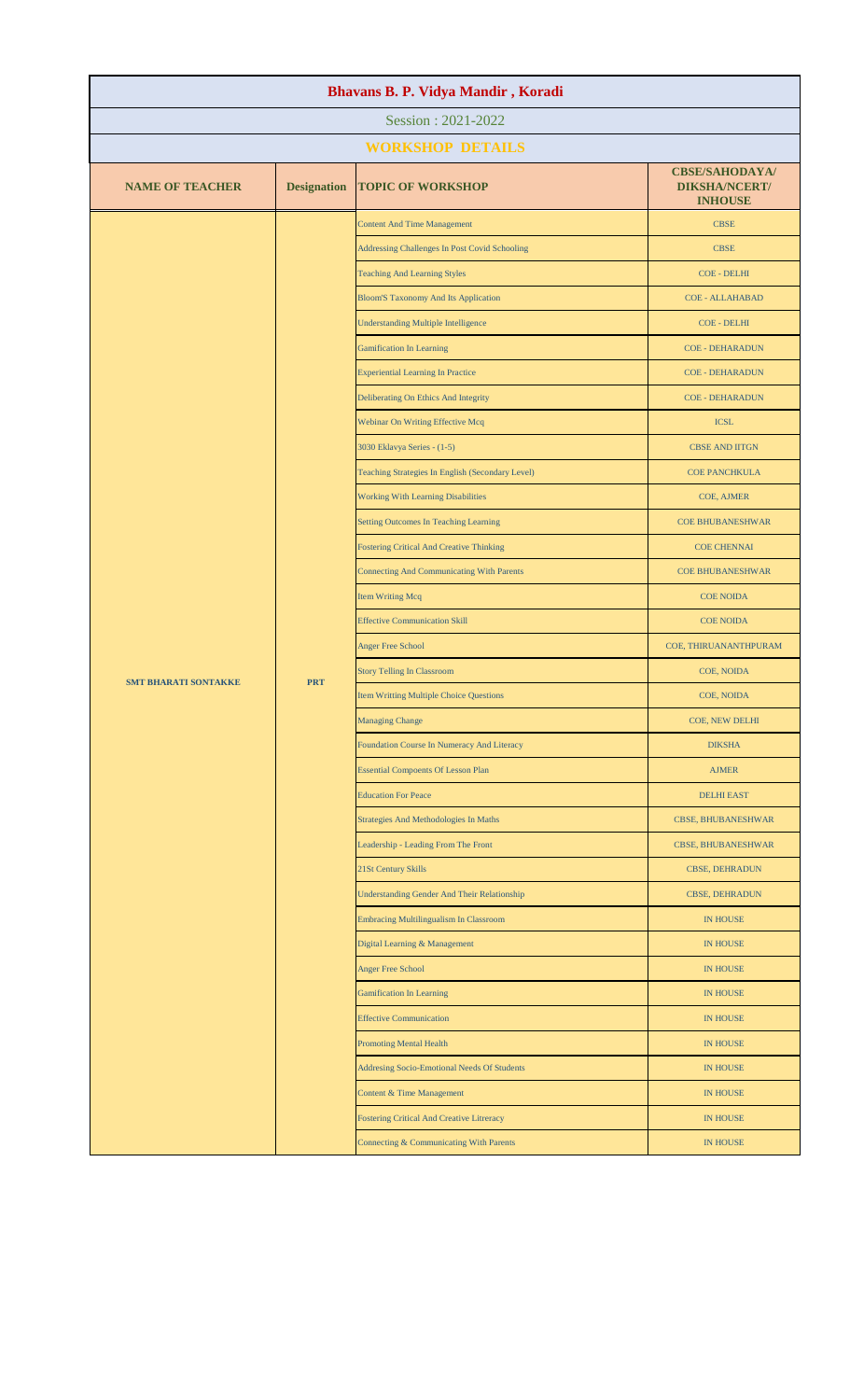| Bhavans B. P. Vidya Mandir, Koradi |                    |                                                                     |                                                                 |  |  |
|------------------------------------|--------------------|---------------------------------------------------------------------|-----------------------------------------------------------------|--|--|
| Session: 2021-2022                 |                    |                                                                     |                                                                 |  |  |
|                                    |                    | <b>WORKSHOP DETAILS</b>                                             |                                                                 |  |  |
| <b>NAME OF TEACHER</b>             | <b>Designation</b> | <b>TOPIC OF WORKSHOP</b>                                            | <b>CBSE/SAHODAYA/</b><br><b>DIKSHA/NCERT/</b><br><b>INHOUSE</b> |  |  |
|                                    |                    | Connecting And Communicating With Parents (Cbse)                    | <b>CBSE COE DELHI EAST</b>                                      |  |  |
|                                    |                    | <b>Taching Strategies In Science</b>                                | <b>CBSE</b>                                                     |  |  |
|                                    |                    | Artificial Intelligence (Ai) Appreciate                             | <b>DIKSHA APP</b>                                               |  |  |
|                                    |                    | <b>Life Skills</b>                                                  | <b>CBSE</b>                                                     |  |  |
|                                    |                    | <b>Digital Library</b>                                              | <b>CBSE</b>                                                     |  |  |
|                                    |                    | <b>Connecting And Communicating Parents</b>                         | <b>CBSE</b>                                                     |  |  |
|                                    |                    | Embracing Multilingualism In Classroom                              | <b>CBSE</b>                                                     |  |  |
|                                    |                    | Developing Scientific Temperament                                   | <b>CBSE</b>                                                     |  |  |
|                                    |                    | Use Of Graphic Novels For Effective Learning                        | <b>CBSE &amp; YOU TUBE</b>                                      |  |  |
|                                    |                    | Test New Course Nishtha 1.0                                         | <b>NISHTHA APP</b>                                              |  |  |
|                                    |                    | <b>Story Telling In Classroom</b>                                   | <b>COE-NOIDA</b>                                                |  |  |
|                                    |                    | <b>Working With Learning Disabilities</b>                           | <b>COE-NOIDA</b>                                                |  |  |
|                                    |                    | <b>Understanding Multiple Intelligence</b>                          | <b>COE-NOIDA</b>                                                |  |  |
|                                    |                    | 21St Century Skills                                                 | <b>COE-NOIDA</b>                                                |  |  |
|                                    |                    | Webinar On Writing Effective Mcqs                                   | <b>ICSL</b>                                                     |  |  |
|                                    |                    | Introduction To Foundational Literacy And Numeracy Course -1        | <b>DIKSHA</b>                                                   |  |  |
| <b>SMT SHREYA INAMDAR</b>          |                    | 3030 Eklavya Series -2Nd And 3Rd Newton'S Law Of Motion (Episode 2) | <b>CBSE AND IITGN</b>                                           |  |  |
|                                    | <b>PRT</b>         | 3030 Eklavya Series -Measurement: Lenght, Area, Volume (Episode 3)  | <b>CBSE AND IITGN</b>                                           |  |  |
|                                    |                    | 3030 Eklavya Series - Shapes (Episode 4)                            | <b>CBSE AND IITGN</b>                                           |  |  |
|                                    |                    | 3030 Eklavya Series -Cell (Episode 5)                               | <b>CBSE AND IITGN</b>                                           |  |  |
|                                    |                    | Nishtha 3.0 Fln Course C1                                           | <b>NISHTHA</b>                                                  |  |  |
|                                    |                    | <b>Life Skills</b>                                                  | <b>CBSE COE BHUBANESWAR</b>                                     |  |  |
|                                    |                    | <b>Gemification In Learning</b>                                     | <b>COE NOIDA</b>                                                |  |  |
|                                    |                    | Socio-Emotional Needs Of Children.                                  | <b>COE DELHI EAST</b>                                           |  |  |
|                                    |                    | Item Writing-Mcq'S                                                  | <b>COE TRIVANNDRUM</b>                                          |  |  |
|                                    |                    | <b>Promoting Mental Health</b>                                      | <b>COE AJMER</b>                                                |  |  |
|                                    |                    | Mental Health Problems In School Children                           | UDGAM SCHOOL, AHEMDABAD,<br><b>GUJRAT</b>                       |  |  |
|                                    |                    | <b>Focusing On Competency Based Education</b>                       | <b>COE DELHI WEST</b>                                           |  |  |
|                                    |                    | <b>Embracing Multilingualism In Classroom</b>                       | <b>IN HOUSE</b>                                                 |  |  |
|                                    |                    | Digital Learning & Management                                       | <b>IN HOUSE</b>                                                 |  |  |
|                                    |                    | <b>Anger Free School</b>                                            | <b>IN HOUSE</b>                                                 |  |  |
|                                    |                    | <b>Gamification In Learning</b>                                     | IN HOUSE                                                        |  |  |
|                                    |                    | <b>Effective Communication</b>                                      | <b>IN HOUSE</b>                                                 |  |  |
|                                    |                    | <b>Promoting Mental Health</b>                                      | <b>IN HOUSE</b>                                                 |  |  |
|                                    |                    | Addresing Socio-Emotional Needs Of Students                         | <b>IN HOUSE</b>                                                 |  |  |
|                                    |                    | Content & Time Management                                           | <b>IN HOUSE</b>                                                 |  |  |
|                                    |                    | Fostering Critical And Creative Litreracy                           | <b>IN HOUSE</b>                                                 |  |  |
|                                    |                    | Connecting & Communicating With Parents                             | <b>IN HOUSE</b>                                                 |  |  |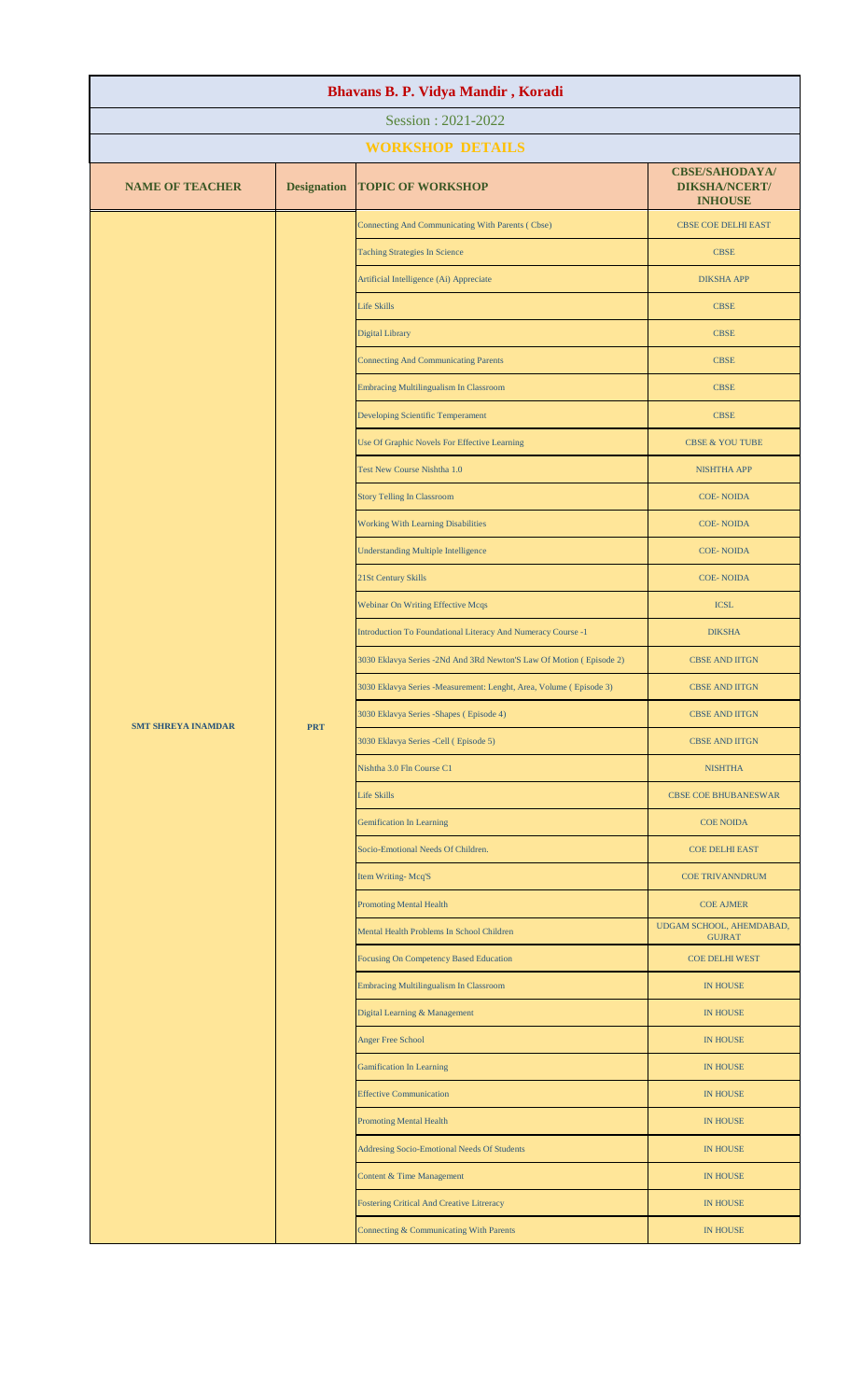| Bhavans B. P. Vidya Mandir, Koradi |                    |                                                             |                                                                 |  |  |
|------------------------------------|--------------------|-------------------------------------------------------------|-----------------------------------------------------------------|--|--|
| Session: 2021-2022                 |                    |                                                             |                                                                 |  |  |
|                                    |                    | <b>WORKSHOP DETAILS</b>                                     |                                                                 |  |  |
| <b>NAME OF TEACHER</b>             | <b>Designation</b> | <b>TOPIC OF WORKSHOP</b>                                    | <b>CBSE/SAHODAYA/</b><br><b>DIKSHA/NCERT/</b><br><b>INHOUSE</b> |  |  |
|                                    |                    | Value Education & Its Significance                          | CBSE, COE, DELHI                                                |  |  |
|                                    |                    | <b>Blooms Taxonomy And Its Application</b>                  | <b>COE - BHUBANESHWAR</b>                                       |  |  |
|                                    |                    | Constructivism                                              | <b>COE - CHENNAI</b>                                            |  |  |
|                                    |                    | Child Psychology - Understanding Developmental Stages,      | <b>COE - BHUBANESHWAR</b>                                       |  |  |
|                                    |                    | <b>Importance Of Gratitude</b>                              | <b>COE - DELHI EAST</b>                                         |  |  |
|                                    |                    | Teaching Strategies In English (Secondary Level)            | <b>COE - DELHI EAST</b>                                         |  |  |
|                                    |                    | <b>Essential Components Of A Lesson Plan</b>                | <b>COE - DELHI EAST</b>                                         |  |  |
|                                    |                    | Embracing Multilingualism In Classrooms                     | <b>COE - DEHRADUN</b>                                           |  |  |
|                                    |                    | Digital Library                                             | <b>COE DELHI EAST</b>                                           |  |  |
|                                    |                    | Addressing Socio-Emotional Needs Of Students                | <b>COE - DEHRADUN</b>                                           |  |  |
|                                    |                    | Content & Time Management                                   | <b>COE DELHI EAST</b>                                           |  |  |
|                                    |                    | <b>Fostering Critical And Creative Litreracy</b>            | <b>COE DELHI EAST</b>                                           |  |  |
|                                    |                    | Connecting & Communicating With Parents                     | <b>COE DELHI EAST</b>                                           |  |  |
|                                    |                    | <b>Action Research</b>                                      | <b>DIKSHA</b>                                                   |  |  |
|                                    |                    | Artificial Intelligence (Ai) Aware                          | <b>DIKSHA</b>                                                   |  |  |
|                                    | <b>PRT</b>         | Artificial Intelligence Appreciate                          | <b>DIKSHA</b>                                                   |  |  |
|                                    |                    | <b>Focusing On Competency Based Education</b>               | <b>CBSE BHUBANESWAR</b>                                         |  |  |
| <b>SMT BHAWNA DAHARWAL</b>         |                    | Salient Features Of National Education Policy 2020          | <b>CBSE BHUBANESWAR</b>                                         |  |  |
|                                    |                    | Leadership - Leading From The Front                         | <b>BHUBANESHWAR</b>                                             |  |  |
|                                    |                    | <b>Structured Assessment For Analyzing Learning (Safal)</b> | <b>BHUBANESHWAR</b>                                             |  |  |
|                                    |                    | <b>Story Telling In Classroom</b>                           | <b>BHUBANESHWAR</b>                                             |  |  |
|                                    |                    | Google Arts & Culture As Resourse For Teaching.             | <b>CBSE &amp; GOOGLE</b>                                        |  |  |
|                                    |                    | Cbse Heritage India Quize                                   | <b>DIKSHA</b>                                                   |  |  |
|                                    |                    | <b>Embracing Multilingualism In Classroom</b>               | IN HOUSE                                                        |  |  |
|                                    |                    | Digital Learning & Management                               | <b>IN HOUSE</b>                                                 |  |  |
|                                    |                    | <b>Anger Free School</b>                                    | <b>IN HOUSE</b>                                                 |  |  |
|                                    |                    | <b>Gamification In Learning</b>                             | <b>IN HOUSE</b>                                                 |  |  |
|                                    |                    | <b>Effective Communication</b>                              | <b>IN HOUSE</b>                                                 |  |  |
|                                    |                    | <b>Promoting Mental Health</b>                              | <b>IN HOUSE</b>                                                 |  |  |
|                                    |                    | Addresing Socio-Emotional Needs Of Students                 | <b>IN HOUSE</b>                                                 |  |  |
|                                    |                    | Content & Time Management                                   | <b>IN HOUSE</b>                                                 |  |  |
|                                    |                    | <b>Fostering Critical And Creative Litreracy</b>            | <b>IN HOUSE</b>                                                 |  |  |
|                                    |                    | Connecting & Communicating With Parents                     | IN HOUSE                                                        |  |  |
|                                    |                    | <b>Cyber Security And Ethics</b>                            | <b>IN HOUSE</b>                                                 |  |  |
|                                    |                    | <b>Importance Of Gratitude</b>                              | <b>IN HOUSE</b>                                                 |  |  |
|                                    |                    | Need And Ways Of Professional Growth                        | IN HOUSE                                                        |  |  |
|                                    |                    | <b>Stress Management At Work</b>                            | <b>IN HOUSE</b>                                                 |  |  |
|                                    |                    | 21St Century Skills                                         | <b>IN HOUSE</b>                                                 |  |  |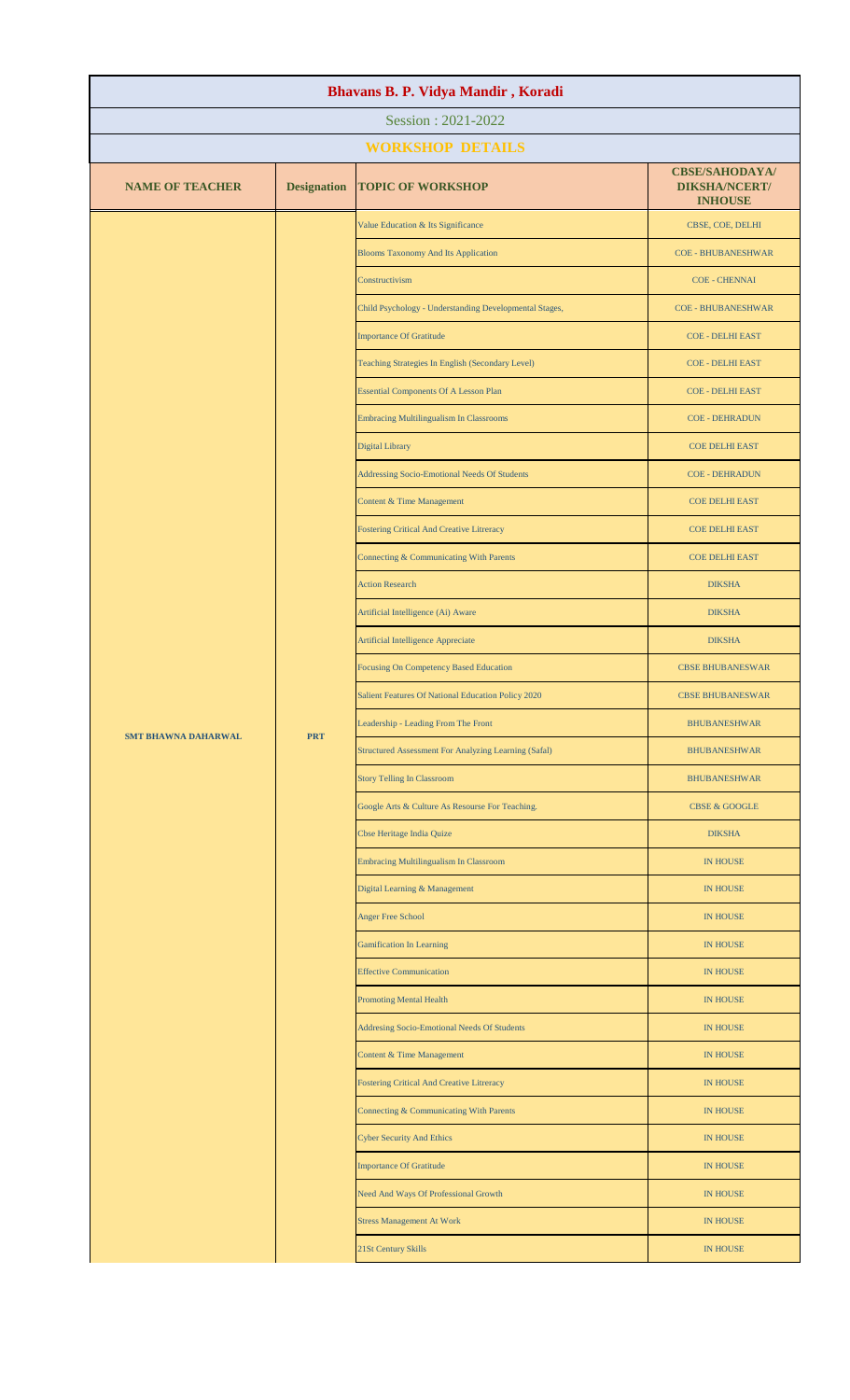| Bhavans B. P. Vidya Mandir, Koradi |                    |                                                    |                                                                 |  |  |
|------------------------------------|--------------------|----------------------------------------------------|-----------------------------------------------------------------|--|--|
| Session: 2021-2022                 |                    |                                                    |                                                                 |  |  |
|                                    |                    | <b>WORKSHOP DETAILS</b>                            |                                                                 |  |  |
| <b>NAME OF TEACHER</b>             | <b>Designation</b> | <b>TOPIC OF WORKSHOP</b>                           | <b>CBSE/SAHODAYA/</b><br><b>DIKSHA/NCERT/</b><br><b>INHOUSE</b> |  |  |
|                                    |                    | <b>Understanding Gender And There Relationship</b> | <b>COE- DELHI EAST</b>                                          |  |  |
|                                    |                    | Hindi Bhasha Me Lekhan Thath Sahityha Srujan       | <b>CBSE</b>                                                     |  |  |
|                                    |                    | <b>Blooms Taxonomy And Its Applications</b>        | <b>CBSE</b>                                                     |  |  |
|                                    |                    | <b>Effective Communication Skills</b>              | <b>CBSE</b>                                                     |  |  |
|                                    |                    | Artificial Intelligence                            | <b>DIKSHA</b>                                                   |  |  |
|                                    |                    | Dhavni Chetna Aur Dhavni Varn Sambahdh             | <b>DIKSHA</b>                                                   |  |  |
|                                    |                    | Prathmik Kasho Me Skshtra Aur Bhasha Shikshan      | <b>DIKSHA</b>                                                   |  |  |
|                                    |                    | <b>Writing Mcq</b>                                 | <b>ICSL</b>                                                     |  |  |
|                                    |                    | Teaching Starges In Hindi Secondry Level           | <b>CBSE</b>                                                     |  |  |
|                                    |                    | <b>Managing Change</b>                             | <b>CBSE</b>                                                     |  |  |
| <b>SMT KARVI SATPUTE</b>           | <b>PRT</b>         | <b>Essentional Components Of Lesson Plan</b>       | <b>CBSE</b>                                                     |  |  |
|                                    |                    | <b>Introduction To Fundamental Litrecy</b>         | <b>CBSE</b>                                                     |  |  |
|                                    |                    | Eklavya Series 1 - 5                               | IIT GANDHI NAGAR & CBSE                                         |  |  |
|                                    |                    | <b>Cbse Action Research</b>                        | <b>DIKSHA</b>                                                   |  |  |
|                                    |                    | <b>Embracing Multilingualism In Classroom</b>      | IN HOUSE                                                        |  |  |
|                                    |                    | Digital Learning & Management                      | IN HOUSE                                                        |  |  |
|                                    |                    | Anger Free School                                  | IN HOUSE                                                        |  |  |
|                                    |                    | <b>Gamification In Learning</b>                    | IN HOUSE                                                        |  |  |
|                                    |                    | <b>Effective Communication</b>                     | IN HOUSE                                                        |  |  |
|                                    |                    | <b>Promoting Mental Health</b>                     | <b>IN HOUSE</b>                                                 |  |  |
|                                    |                    | Addresing Socio-Emotional Needs Of Students        | IN HOUSE                                                        |  |  |
|                                    |                    | Content & Time Management                          | IN HOUSE                                                        |  |  |
|                                    |                    | <b>Fostering Critical And Creative Litreracy</b>   | IN HOUSE                                                        |  |  |
|                                    |                    | Connecting & Communicating With Parents            | IN HOUSE                                                        |  |  |
|                                    |                    | <b>Cyber Security And Ethics</b>                   | <b>IN HOUSE</b>                                                 |  |  |
|                                    |                    | <b>Importance Of Gratitude</b>                     | <b>IN HOUSE</b>                                                 |  |  |
|                                    |                    | Need And Ways Of Professional Growth               | <b>IN HOUSE</b>                                                 |  |  |
|                                    |                    | <b>Stress Management At Work</b>                   | IN HOUSE                                                        |  |  |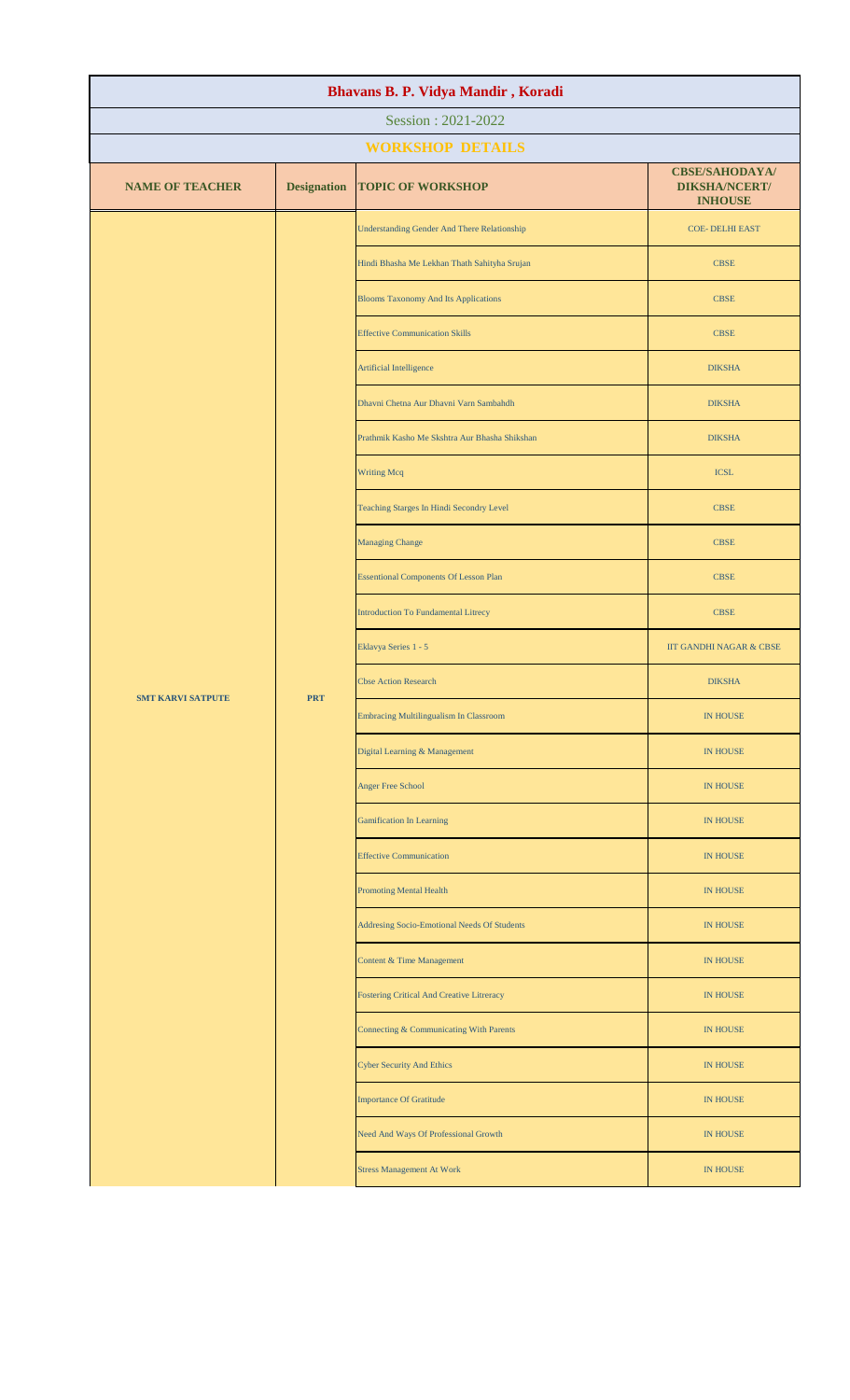| Bhavans B. P. Vidya Mandir, Koradi |                    |                                                      |                                                                 |  |  |
|------------------------------------|--------------------|------------------------------------------------------|-----------------------------------------------------------------|--|--|
| Session: 2021-2022                 |                    |                                                      |                                                                 |  |  |
|                                    |                    | <b>WORKSHOP DETAILS</b>                              |                                                                 |  |  |
| <b>NAME OF TEACHER</b>             | <b>Designation</b> | <b>TOPIC OF WORKSHOP</b>                             | <b>CBSE/SAHODAYA/</b><br><b>DIKSHA/NCERT/</b><br><b>INHOUSE</b> |  |  |
|                                    |                    | Teaching Strategies In Mathematics (Secondary Level) | <b>CBSE</b>                                                     |  |  |
|                                    |                    | Item Writing Multiple Choice Question                | <b>CBSE</b>                                                     |  |  |
|                                    |                    | <b>Framing Of Mcq Questions</b>                      | <b>CBSE</b>                                                     |  |  |
|                                    |                    | <b>Joyful Mathematics</b>                            | <b>CBSE</b>                                                     |  |  |
|                                    |                    | <b>Basics In Accountancy</b>                         | <b>CBSE</b>                                                     |  |  |
|                                    |                    | Covid 19 Responsive Behaviour                        | <b>DIKSHA</b>                                                   |  |  |
|                                    |                    | Artificial Intelligence(Appreciate & Awareness)      | <b>DIKSHA</b>                                                   |  |  |
|                                    |                    | Deliberating On Ethics And Integrity                 | COE THIRUNVANTHNAPURAM                                          |  |  |
|                                    |                    | 21St Century Skills                                  | <b>COE BANGLURRU</b>                                            |  |  |
|                                    |                    | Constructivism                                       | <b>COE DEHRADUN</b>                                             |  |  |
|                                    |                    | <b>Fostering Critical And Creative Literacy</b>      | <b>COE PUNCHKULA</b>                                            |  |  |
|                                    |                    | <b>Life Skills</b>                                   | <b>CBSE</b>                                                     |  |  |
|                                    |                    | <b>Connecting And Communicating With Parents</b>     | <b>CBSE</b>                                                     |  |  |
|                                    | <b>PRT</b>         | <b>Story Telling In Classroom</b>                    | <b>CBSE</b>                                                     |  |  |
| <b>SMT RAKHI KHUSHALANI</b>        |                    | <b>Understanding Gender And Their Relationship</b>   | <b>CBSE</b>                                                     |  |  |
|                                    |                    | <b>Managing Change</b>                               | <b>CBSE</b>                                                     |  |  |
|                                    |                    | <b>Health Promoting Schools</b>                      | <b>CBSE</b>                                                     |  |  |
|                                    |                    | 30-30 Eklavya Ep 1-5                                 | <b>CBSE &amp; IIT GANDHINAGAR</b>                               |  |  |
|                                    |                    | <b>Cbse Action Research</b>                          | <b>DIKSHA</b>                                                   |  |  |
|                                    |                    | Artificial Intelligence                              | <b>DIKSHA</b>                                                   |  |  |
|                                    |                    | Embracing Multilingualism In Classroom               | <b>IN HOUSE</b>                                                 |  |  |
|                                    |                    | Digital Learning & Management                        | <b>IN HOUSE</b>                                                 |  |  |
|                                    |                    | <b>Anger Free School</b>                             | <b>IN HOUSE</b>                                                 |  |  |
|                                    |                    | <b>Gamification In Learning</b>                      | <b>IN HOUSE</b>                                                 |  |  |
|                                    |                    | <b>Effective Communication</b>                       | <b>IN HOUSE</b>                                                 |  |  |
|                                    |                    | <b>Promoting Mental Health</b>                       | <b>IN HOUSE</b>                                                 |  |  |
|                                    |                    | Addresing Socio-Emotional Needs Of Students          | <b>IN HOUSE</b>                                                 |  |  |
|                                    |                    | Content & Time Management                            | <b>IN HOUSE</b>                                                 |  |  |
|                                    |                    | <b>Fostering Critical And Creative Litreracy</b>     | <b>IN HOUSE</b>                                                 |  |  |
|                                    |                    | Connecting & Communicating With Parents              | <b>IN HOUSE</b>                                                 |  |  |
|                                    |                    | <b>Cyber Security And Ethics</b>                     | <b>IN HOUSE</b>                                                 |  |  |
|                                    |                    | <b>Importance Of Gratitude</b>                       | <b>IN HOUSE</b>                                                 |  |  |
|                                    |                    | Need And Ways Of Professional Growth                 | <b>IN HOUSE</b>                                                 |  |  |
|                                    |                    | <b>Stress Management At Work</b>                     | <b>IN HOUSE</b>                                                 |  |  |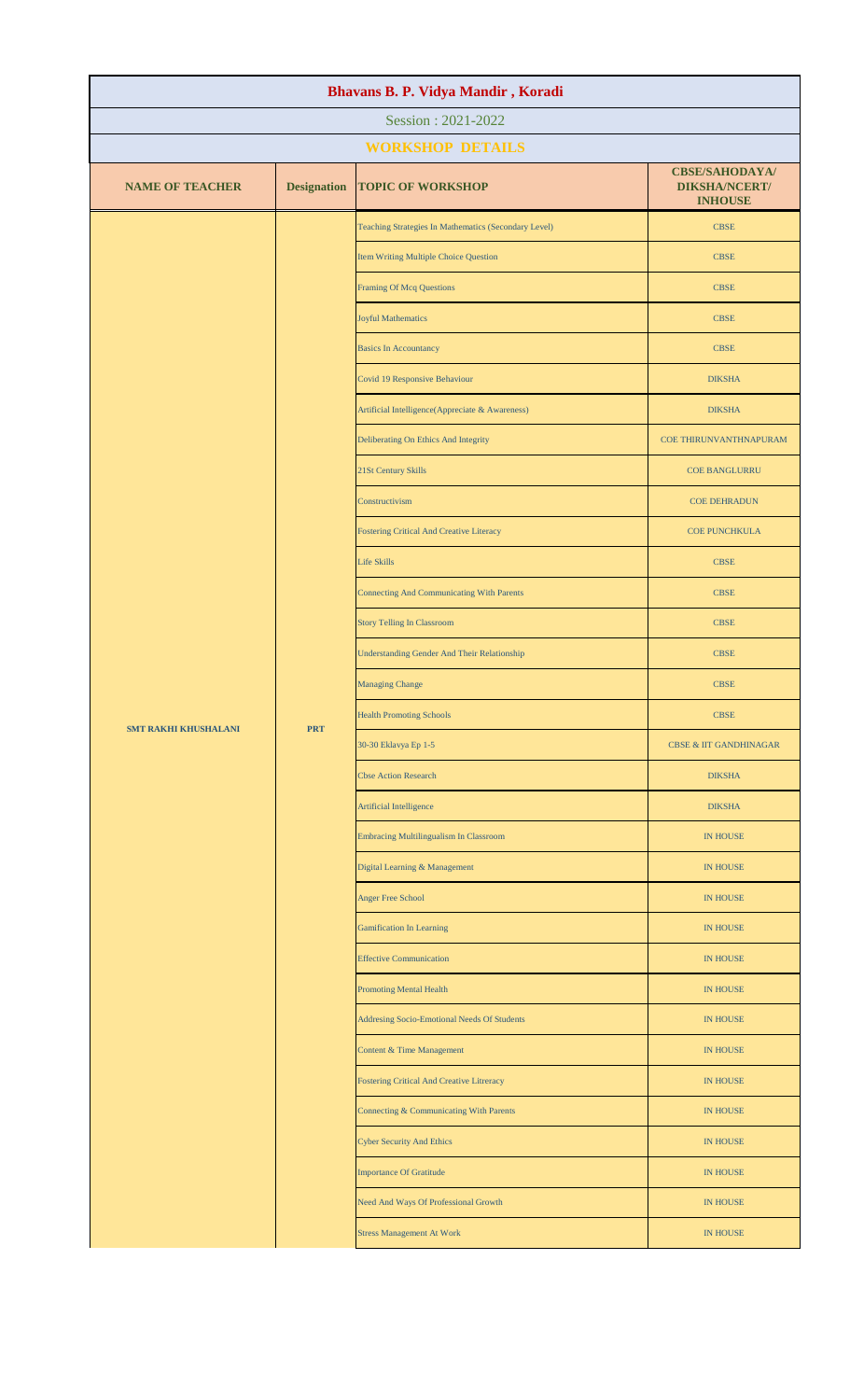| Bhavans B. P. Vidya Mandir, Koradi |                    |                                                              |                                                                 |  |
|------------------------------------|--------------------|--------------------------------------------------------------|-----------------------------------------------------------------|--|
| Session: 2021-2022                 |                    |                                                              |                                                                 |  |
|                                    |                    | <b>WORKSHOP DETAILS</b>                                      |                                                                 |  |
| <b>NAME OF TEACHER</b>             | <b>Designation</b> | <b>TOPIC OF WORKSHOP</b>                                     | <b>CBSE/SAHODAYA/</b><br><b>DIKSHA/NCERT/</b><br><b>INHOUSE</b> |  |
|                                    |                    | Stem 30 - 30 Season 01                                       | <b>IIT- GANDHI NAGAR</b>                                        |  |
|                                    |                    | Addressing Challenges In Post Covid Schooling                | <b>CBSE</b>                                                     |  |
|                                    |                    | <b>Connectong And Communicating With Parents</b>             | <b>CBSE</b>                                                     |  |
|                                    |                    | Teaching Strategie For Students With Intellectual Disability | CBSE                                                            |  |
|                                    |                    | Setting Learning Outcomes In Teaching Learning               | $\ensuremath{\mathsf{CBSE}}$                                    |  |
|                                    |                    | Fostering Critical And Creative Learning                     | $\ensuremath{\mathsf{CBSE}}$                                    |  |
|                                    |                    | Blooms taxonomy & Itds Applications                          | <b>COE DELHI EAST</b>                                           |  |
|                                    |                    | <b>Framing Of Mcq Questions</b>                              | <b>ICLS</b>                                                     |  |
|                                    |                    | 30-30 Eklavya Program Episode-1 -5                           | <b>CBSE- IIT GANDHINAGAR</b>                                    |  |
| <b>SMT YOGINI MARSHINGE</b>        | <b>PRT</b>         | <b>Embracing Multilingualism In Classroom</b>                | IN HOUSE                                                        |  |
|                                    |                    | Digital Learning & Management                                | <b>IN HOUSE</b>                                                 |  |
|                                    |                    | Anger Free School                                            | IN HOUSE                                                        |  |
|                                    |                    | <b>Gamification In Learning</b>                              | IN HOUSE                                                        |  |
|                                    |                    | <b>Effective Communication</b>                               | IN HOUSE                                                        |  |
|                                    |                    | <b>Promoting Mental Health</b>                               | IN HOUSE                                                        |  |
|                                    |                    | Addresing Socio-Emotional Needs Of Students                  | <b>IN HOUSE</b>                                                 |  |
|                                    |                    | Content & Time Management                                    | IN HOUSE                                                        |  |
|                                    |                    | <b>Fostering Critical And Creative Litreracy</b>             | <b>IN HOUSE</b>                                                 |  |
|                                    |                    | Connecting & Communicating With Parents                      | IN HOUSE                                                        |  |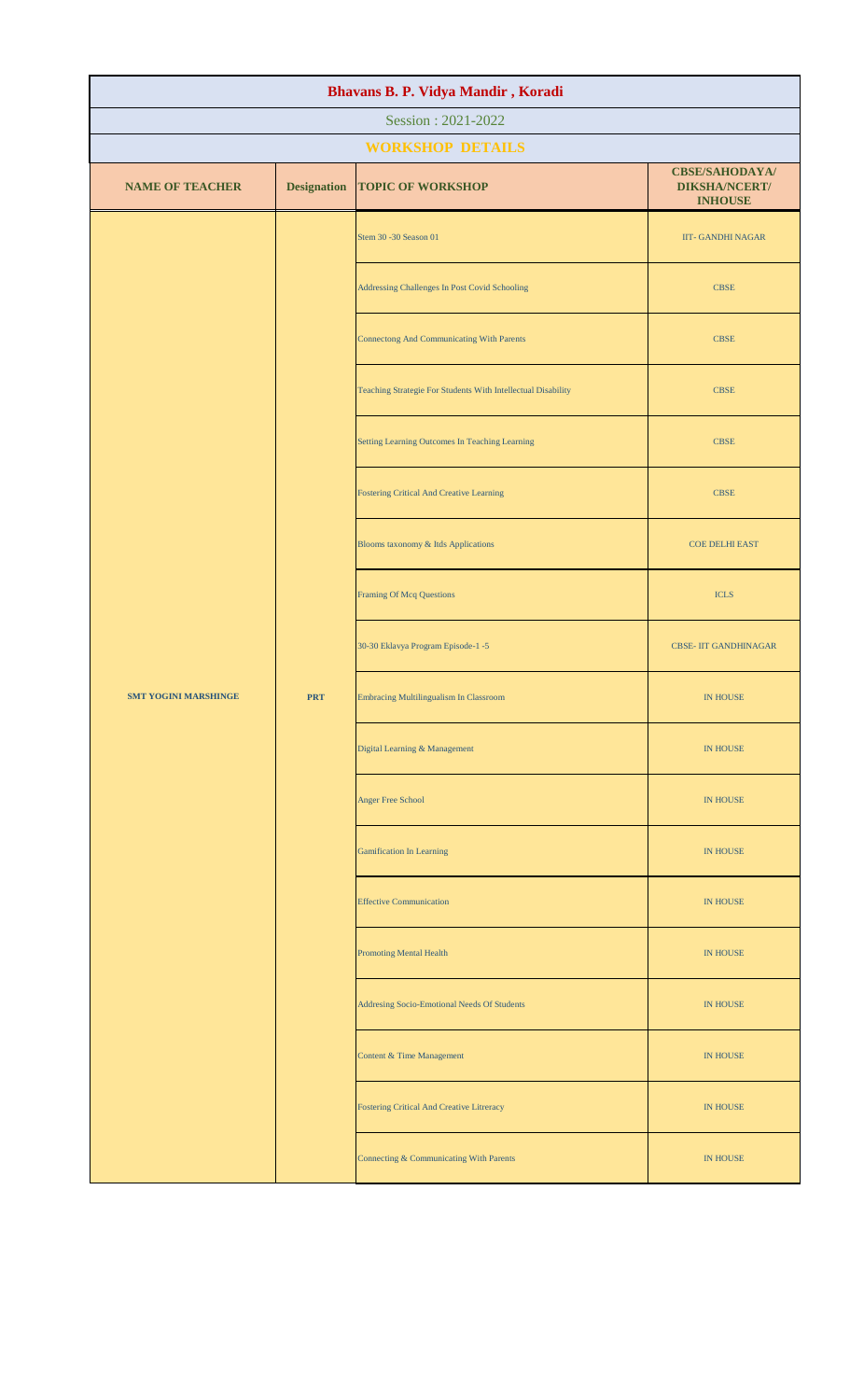| Bhavans B. P. Vidya Mandir, Koradi |                    |                                                           |                                                                 |  |
|------------------------------------|--------------------|-----------------------------------------------------------|-----------------------------------------------------------------|--|
| Session: 2021-2022                 |                    |                                                           |                                                                 |  |
|                                    |                    | <b>WORKSHOP DETAILS</b>                                   |                                                                 |  |
| <b>NAME OF TEACHER</b>             | <b>Designation</b> | <b>TOPIC OF WORKSHOP</b>                                  | <b>CBSE/SAHODAYA/</b><br><b>DIKSHA/NCERT/</b><br><b>INHOUSE</b> |  |
|                                    |                    | Adopting Inclusive Practices In Classroom                 | <b>COE CHHENNAI</b>                                             |  |
|                                    |                    | <b>Joyful Mathematics</b>                                 | <b>CEO-BHOPAL</b>                                               |  |
|                                    |                    | Focusing On Competence Based Education                    | <b>CEO-BHOPAL</b>                                               |  |
|                                    |                    | <b>Importance Of Gratitude</b>                            | <b>CEO CHENNAI</b>                                              |  |
|                                    |                    | Writing Effective Multiple Choice Question                | <b>ICSL</b>                                                     |  |
|                                    |                    | ध्वनि चेतना और ध्वनि वर्ग संबंध                           | <b>DIKSHA</b>                                                   |  |
|                                    |                    | लेखन कौशल का विकास                                        | <b>DIKSHA</b>                                                   |  |
|                                    |                    | <b>Teaching And Learning Styles</b>                       | <b>COE PUNE</b>                                                 |  |
|                                    |                    | <b>Teaching Strategies In Hindi</b>                       | <b>COE PUNE</b>                                                 |  |
|                                    |                    | <b>Practicing Blended Learning</b>                        | <b>COE DELHI-EAST</b>                                           |  |
|                                    |                    | <b>Importance Of Gratitude</b>                            | <b>COE DELHI EAST</b>                                           |  |
|                                    |                    | Introduction To Foundational Literacy And Numeracy Course | <b>DIKSHA</b>                                                   |  |
|                                    |                    | Teaching Strategies In Hindi                              | <b>COE PANCHKULA</b>                                            |  |
|                                    |                    | Artificial Intelligence Appreciate                        | <b>DIKSHA</b>                                                   |  |
|                                    |                    | Artificial Intelligence (Ai) Aware                        | <b>DIKSHA</b>                                                   |  |
|                                    |                    | Hindi Bhasha Me Lekhan Tatha Sahitya Srijan               | <b>DELHI WEST</b>                                               |  |
|                                    |                    | <b>Understanding Multiple Intelligence</b>                | <b>CBSE CHANDIGARH</b>                                          |  |
| <b>SMT JAYSHREE SHENDE</b>         | <b>PRT</b>         | <b>Cbse Action Research</b>                               | <b>DIKSHA</b>                                                   |  |
|                                    |                    | Role Of Theather & Drama                                  | <b>DEHRADHN</b>                                                 |  |
|                                    |                    | Content & Time Management                                 | <b>AJMER</b>                                                    |  |
|                                    |                    | <b>Stress Management Techniques</b>                       | <b>AJMER</b>                                                    |  |
|                                    |                    | <b>Embracing Multilingualism In Classroom</b>             | <b>IN HOUSE</b>                                                 |  |
|                                    |                    | Digital Learning & Management                             | <b>IN HOUSE</b>                                                 |  |
|                                    |                    | <b>Anger Free School</b>                                  | <b>IN HOUSE</b>                                                 |  |
|                                    |                    | <b>Gamification In Learning</b>                           | IN HOUSE                                                        |  |
|                                    |                    | <b>Effective Communication</b>                            | <b>IN HOUSE</b>                                                 |  |
|                                    |                    | <b>Promoting Mental Health</b>                            | <b>IN HOUSE</b>                                                 |  |
|                                    |                    | Addresing Socio-Emotional Needs Of Students               | <b>IN HOUSE</b>                                                 |  |
|                                    |                    | Content & Time Management                                 | <b>IN HOUSE</b>                                                 |  |
|                                    |                    | <b>Fostering Critical And Creative Litreracy</b>          | <b>IN HOUSE</b>                                                 |  |
|                                    |                    | Connecting & Communicating With Parents                   | <b>IN HOUSE</b>                                                 |  |
|                                    |                    | <b>Cyber Security And Ethics</b>                          | <b>IN HOUSE</b>                                                 |  |
|                                    |                    | <b>Importance Of Gratitude</b>                            | <b>IN HOUSE</b>                                                 |  |
|                                    |                    | Need And Ways Of Professional Growth                      | <b>IN HOUSE</b>                                                 |  |
|                                    |                    | <b>Stress Management At Work</b>                          | <b>IN HOUSE</b>                                                 |  |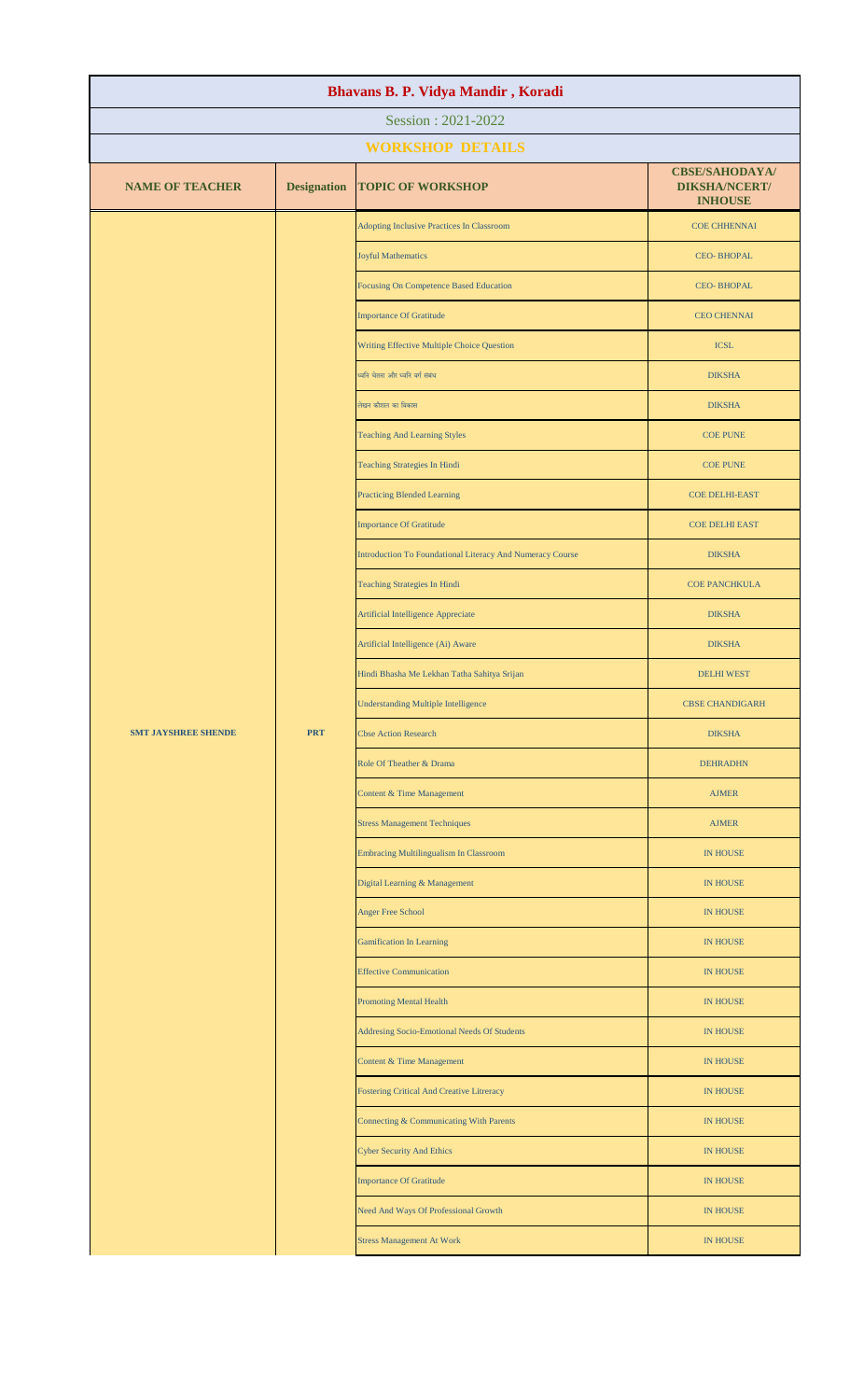| Bhavans B. P. Vidya Mandir, Koradi |                    |                                                  |                                                                 |  |  |
|------------------------------------|--------------------|--------------------------------------------------|-----------------------------------------------------------------|--|--|
| Session: 2021-2022                 |                    |                                                  |                                                                 |  |  |
|                                    |                    | <b>WORKSHOP DETAILS</b>                          |                                                                 |  |  |
| <b>NAME OF TEACHER</b>             | <b>Designation</b> | <b>TOPIC OF WORKSHOP</b>                         | <b>CBSE/SAHODAYA/</b><br><b>DIKSHA/NCERT/</b><br><b>INHOUSE</b> |  |  |
|                                    |                    | <b>Connecting And Communicating With Parents</b> | <b>DELHI EAST</b>                                               |  |  |
|                                    |                    | 21St Century Skills                              | <b>DELHI EAST</b>                                               |  |  |
|                                    |                    | <b>Promoting Mental Health</b>                   | <b>CHENNAI</b>                                                  |  |  |
|                                    |                    | Developing Scientific Temperament                | <b>DELHI EAST</b>                                               |  |  |
|                                    |                    | National Webinar On Writing Effective Mcq        | <b>ICSL</b>                                                     |  |  |
|                                    |                    | <b>Experiential Learning In Practice</b>         | <b>DELHI EAST</b>                                               |  |  |
|                                    |                    | Teaching Strategies In Science Secondry Level    | <b>ALLAHABAD</b>                                                |  |  |
|                                    |                    | Adrdressing Socio Emotional Needs Of Students    | <b>COE BHOPAL</b>                                               |  |  |
|                                    |                    | <b>Joy Full Mathematics</b>                      | <b>DEHRADHUN</b>                                                |  |  |
|                                    |                    | Introduction To Foundation Literacy And Numeracy | <b>DIKSHA</b>                                                   |  |  |
|                                    |                    | Artificial Intelligence Appreciate               | <b>DIKSHA</b>                                                   |  |  |
|                                    |                    | <b>Preschool Teaching Methodology</b>            | <b>CBSE</b>                                                     |  |  |
|                                    |                    | Blooms Taxonomy & It'S Application               | <b>CHANDIGARH</b>                                               |  |  |
|                                    |                    | Artificial Intelligence Aware                    | <b>DIKSHA</b>                                                   |  |  |
| <b>SMT POONAM SHENDE</b>           | <b>PRT</b>         | <b>Action Research</b>                           | <b>DIKSHA</b>                                                   |  |  |
|                                    |                    | Focusing On Compentency Based Education          | <b>BHUBANESHWAR</b>                                             |  |  |
|                                    |                    | Values Education & Its Significance              | <b>BHUBANESHWAR</b>                                             |  |  |
|                                    |                    | <b>Components Of Lesson Plan</b>                 | <b>BHUBANESHWAR</b>                                             |  |  |
|                                    |                    | <b>Story Telling</b>                             | <b>BHUBANESHWAR</b>                                             |  |  |
|                                    |                    | <b>Environmental Education In Practice</b>       | <b>BHUBANESHWAR</b>                                             |  |  |
|                                    |                    | Embracing Multilingualism In Classroom           | <b>IN HOUSE</b>                                                 |  |  |
|                                    |                    | Digital Learning & Management                    | <b>IN HOUSE</b>                                                 |  |  |
|                                    |                    | <b>Anger Free School</b>                         | IN HOUSE                                                        |  |  |
|                                    |                    | <b>Gamification In Learning</b>                  | <b>IN HOUSE</b>                                                 |  |  |
|                                    |                    | <b>Effective Communication</b>                   | <b>IN HOUSE</b>                                                 |  |  |
|                                    |                    | <b>Promoting Mental Health</b>                   | <b>IN HOUSE</b>                                                 |  |  |
|                                    |                    | Addresing Socio-Emotional Needs Of Students      | <b>IN HOUSE</b>                                                 |  |  |
|                                    |                    | Content & Time Management                        | <b>IN HOUSE</b>                                                 |  |  |
|                                    |                    | Fostering Critical And Creative Litreracy        | <b>IN HOUSE</b>                                                 |  |  |
|                                    |                    | Connecting & Communicating With Parents          | <b>IN HOUSE</b>                                                 |  |  |
|                                    |                    | <b>Cyber Security And Ethics</b>                 | <b>IN HOUSE</b>                                                 |  |  |
|                                    |                    | <b>Importance Of Gratitude</b>                   | <b>IN HOUSE</b>                                                 |  |  |
|                                    |                    | Need And Ways Of Professional Growth             | <b>IN HOUSE</b>                                                 |  |  |
|                                    |                    | <b>Stress Management At Work</b>                 | <b>IN HOUSE</b>                                                 |  |  |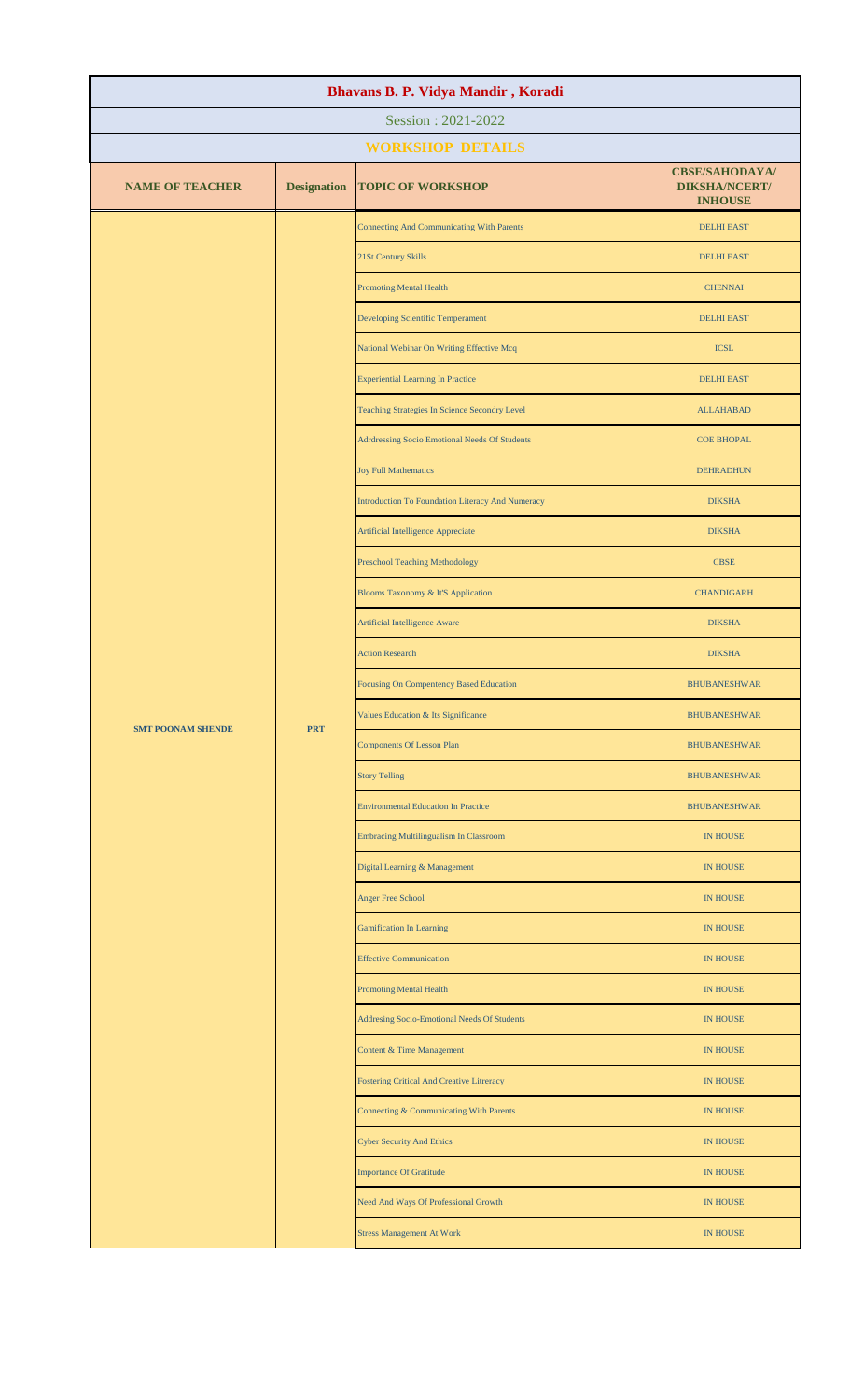| Bhavans B. P. Vidya Mandir, Koradi |                    |                                                           |                                                                 |  |  |
|------------------------------------|--------------------|-----------------------------------------------------------|-----------------------------------------------------------------|--|--|
| Session: 2021-2022                 |                    |                                                           |                                                                 |  |  |
|                                    |                    | <b>WORKSHOP DETAILS</b>                                   |                                                                 |  |  |
| <b>NAME OF TEACHER</b>             | <b>Designation</b> | <b>TOPIC OF WORKSHOP</b>                                  | <b>CBSE/SAHODAYA/</b><br><b>DIKSHA/NCERT/</b><br><b>INHOUSE</b> |  |  |
|                                    |                    | Hindi Bhasha Me Lekhan Tatha Sahitya Srijan               | <b>COE DELHI EAST</b>                                           |  |  |
|                                    |                    | Hindi Bhasha Me Lekhan Tatha Sahitya Srijan               | <b>COE DELHI EAST</b>                                           |  |  |
|                                    |                    | <b>Implementation Of National Education Policy</b>        | CBSE, RTM                                                       |  |  |
|                                    |                    | Introduction Of Foundational Literacy And Numeracy Course | <b>DIKSHA</b>                                                   |  |  |
|                                    |                    | Eklavya (1 - 5 Episode)                                   | IIT- GANDHI NAGAR & CBSE                                        |  |  |
|                                    |                    | Webinar On Writing Effective Mcq                          | <b>ICSL</b>                                                     |  |  |
|                                    |                    | Addressing Socio - Emotional Needs Of Students.           | <b>COE PUNE</b>                                                 |  |  |
|                                    |                    | <b>Teaching Strategies In Hindi</b>                       | <b>COE PUNE</b>                                                 |  |  |
|                                    |                    | Happy Teacher Creates Happy Classroom.                    | <b>COE PUNE</b>                                                 |  |  |
|                                    |                    | Story Telling In Classroom.                               | <b>COE PUNE</b>                                                 |  |  |
| <b>SMT SANGITA TIWARI</b>          | <b>PRT</b>         | Understanding Gender And Their Relationship.              | <b>COE DELHI EAST</b>                                           |  |  |
|                                    |                    | Important Of Personal Hygiene And Nutrition               | COE ALLAHABAD (PRAYAGRAJ)                                       |  |  |
|                                    |                    | Salient Features Of National Education Policy 2020        | <b>COE BEGALURU</b>                                             |  |  |
|                                    |                    | Pre-School Teaching Methodology                           | <b>COE PUNE</b>                                                 |  |  |
|                                    |                    | <b>Environmental Education In Practice</b>                | COE ALLAHABAD (PRAYAGRAJ)                                       |  |  |
|                                    |                    | <b>Experiential Learning In Practice</b>                  | <b>COE CHENNAI</b>                                              |  |  |
|                                    |                    | <b>Action Research</b>                                    | <b>DIKSHA</b>                                                   |  |  |
|                                    |                    | Embracing Multilingualism In Classroom                    | <b>IN HOUSE</b>                                                 |  |  |
|                                    |                    | Digital Learning & Management                             | IN HOUSE                                                        |  |  |
|                                    |                    | <b>Anger Free School</b>                                  | <b>IN HOUSE</b>                                                 |  |  |
|                                    |                    | <b>Gamification In Learning</b>                           | IN HOUSE                                                        |  |  |
|                                    |                    | <b>Effective Communication</b>                            | <b>IN HOUSE</b>                                                 |  |  |
|                                    |                    | <b>Promoting Mental Health</b>                            | IN HOUSE                                                        |  |  |
|                                    |                    | Addresing Socio-Emotional Needs Of Students               | IN HOUSE                                                        |  |  |
|                                    |                    | Content & Time Management                                 | <b>IN HOUSE</b>                                                 |  |  |
|                                    |                    | <b>Fostering Critical And Creative Litreracy</b>          | <b>IN HOUSE</b>                                                 |  |  |
|                                    |                    | Connecting & Communicating With Parents                   | <b>IN HOUSE</b>                                                 |  |  |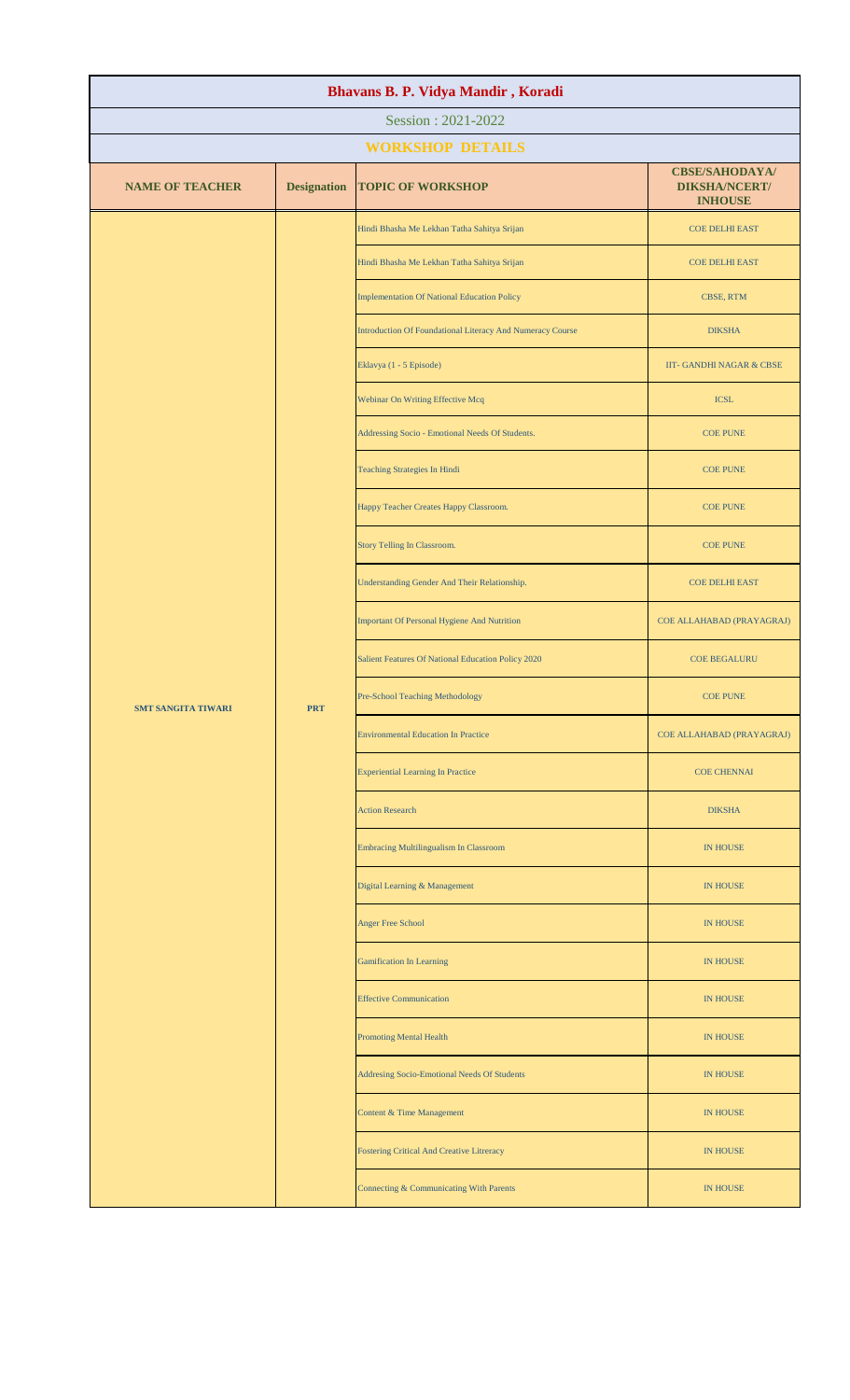| Bhavans B. P. Vidya Mandir, Koradi |                    |                                                                 |                                                                 |  |  |
|------------------------------------|--------------------|-----------------------------------------------------------------|-----------------------------------------------------------------|--|--|
| Session: 2021-2022                 |                    |                                                                 |                                                                 |  |  |
|                                    |                    | <b>WORKSHOP DETAILS</b>                                         |                                                                 |  |  |
| <b>NAME OF TEACHER</b>             | <b>Designation</b> | <b>TOPIC OF WORKSHOP</b>                                        | <b>CBSE/SAHODAYA/</b><br><b>DIKSHA/NCERT/</b><br><b>INHOUSE</b> |  |  |
|                                    |                    | <b>Gamification In Learning</b>                                 | <b>DELHI EAST</b>                                               |  |  |
|                                    |                    | <b>Focusing On Competency Based Education</b>                   | <b>DELHI EAST</b>                                               |  |  |
|                                    |                    | Developing Temperamentscientific                                | <b>DELHI EAST</b>                                               |  |  |
|                                    |                    | <b>Essential Component Of Lesson Plan</b>                       | <b>CBSE ALLAHABAD</b>                                           |  |  |
|                                    |                    | <b>Blooms Taxonomy And Its Application</b>                      | <b>DELHI EAST</b>                                               |  |  |
|                                    |                    | <b>Blooms Taxonomy And Its Application</b>                      | <b>DELHI EAST</b>                                               |  |  |
|                                    |                    | Teaching Strategies In Science (Secondary Level)                | <b>DELHI EAST</b>                                               |  |  |
|                                    |                    | Hindi Bhasha Me Lekhan Tatha Sahitya Srijan                     | <b>COE DELHI EAST</b>                                           |  |  |
|                                    |                    | <b>Joyful Mathematics</b>                                       | <b>COE DEHRADUN</b>                                             |  |  |
|                                    |                    | <b>Cyber Security And Ethics</b>                                | <b>COE DEHRADUN</b>                                             |  |  |
|                                    |                    | <b>Focusing On Competency Based Education</b>                   | <b>COE DEHRADUN</b>                                             |  |  |
|                                    |                    | Teaching Strategies In English (Secondary Level)                | <b>COE BENGALURU</b>                                            |  |  |
|                                    |                    | 3030 Eklavya Series - Neeraj Chopra And Newton'S Law Of Motion  | <b>CBSE AND IITGN</b>                                           |  |  |
|                                    |                    | Leadership - Leading From The Front                             | <b>BHUBANESWAR</b>                                              |  |  |
|                                    |                    | Values Education And Its Significance                           | <b>BHUBANESWAR</b>                                              |  |  |
|                                    |                    | <b>Protection Of Child Rights</b>                               | <b>DELHI EAST</b>                                               |  |  |
|                                    |                    | <b>Components Of Lesson Plan</b>                                | <b>BHUBANESWAR</b>                                              |  |  |
| <b>SMT PRIYANKA FATING</b>         | <b>PRT</b>         | <b>Cbse Action Reserch</b>                                      | <b>DIKSHA</b>                                                   |  |  |
|                                    |                    | 3030 Eklavya Series                                             | <b>CBSE AND IITGN</b>                                           |  |  |
|                                    |                    | Using Teachers Energized Resourses Manual-Science Upper Primary | <b>BENGALURU</b>                                                |  |  |
|                                    |                    | <b>Understanding Multiple Intelligence</b>                      | <b>BENGALURU</b>                                                |  |  |
|                                    |                    | <b>Embracing Multilingualism In Classroom</b>                   | <b>IN HOUSE</b>                                                 |  |  |
|                                    |                    | Digital Learning & Management                                   | IN HOUSE                                                        |  |  |
|                                    |                    | <b>Anger Free School</b>                                        | <b>IN HOUSE</b>                                                 |  |  |
|                                    |                    | <b>Gamification In Learning</b>                                 | <b>IN HOUSE</b>                                                 |  |  |
|                                    |                    | <b>Effective Communication</b>                                  | <b>IN HOUSE</b>                                                 |  |  |
|                                    |                    | <b>Promoting Mental Health</b>                                  | IN HOUSE                                                        |  |  |
|                                    |                    | Addresing Socio-Emotional Needs Of Students                     | <b>IN HOUSE</b>                                                 |  |  |
|                                    |                    | Content & Time Management                                       | IN HOUSE                                                        |  |  |
|                                    |                    | Fostering Critical And Creative Litreracy                       | <b>IN HOUSE</b>                                                 |  |  |
|                                    |                    | Connecting & Communicating With Parents                         | IN HOUSE                                                        |  |  |
|                                    |                    | <b>Cyber Security And Ethics</b>                                | <b>IN HOUSE</b>                                                 |  |  |
|                                    |                    | <b>Importance Of Gratitude</b>                                  | <b>IN HOUSE</b>                                                 |  |  |
|                                    |                    | Need And Ways Of Professional Growth                            | <b>IN HOUSE</b>                                                 |  |  |
|                                    |                    | <b>Stress Management At Work</b>                                | IN HOUSE                                                        |  |  |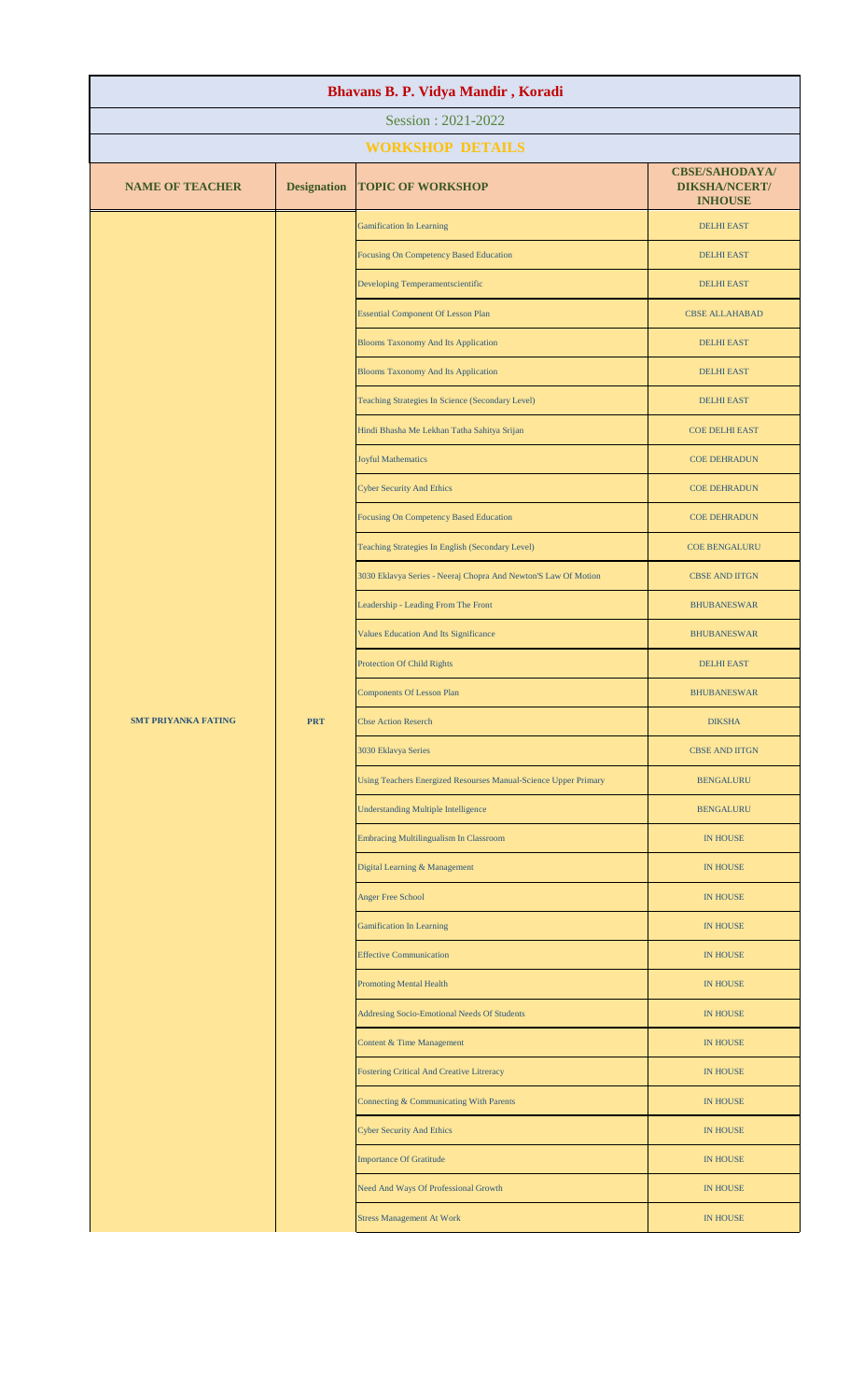| Bhavans B. P. Vidya Mandir, Koradi |                    |                                                               |                                                                 |  |
|------------------------------------|--------------------|---------------------------------------------------------------|-----------------------------------------------------------------|--|
| Session: 2021-2022                 |                    |                                                               |                                                                 |  |
|                                    |                    | <b>WORKSHOP DETAILS</b>                                       |                                                                 |  |
| <b>NAME OF TEACHER</b>             | <b>Designation</b> | <b>TOPIC OF WORKSHOP</b>                                      | <b>CBSE/SAHODAYA/</b><br><b>DIKSHA/NCERT/</b><br><b>INHOUSE</b> |  |
|                                    |                    | Child Psychology Understanding Development Stage              | <b>COE DEHRADHUN</b>                                            |  |
|                                    |                    | Teaching Stargese In Englisg Secondry Level                   | <b>COE NOIDA</b>                                                |  |
|                                    |                    | Adopting Inclusive Practices In Classroom                     | <b>ALLAHABAD</b>                                                |  |
|                                    |                    | <b>Importance Of Gratitude</b>                                | <b>PANCHKULA</b>                                                |  |
|                                    |                    | Webinar On Writing Effective Mcqs                             | <b>ICSL</b>                                                     |  |
|                                    |                    | 3030 Eklavya Series-Newton'S Law Of Motion                    | <b>CBSE AND IITGN</b>                                           |  |
|                                    |                    | Focussing On Competancy Based Education                       | <b>CBSE COE BHUWNESHWAR</b>                                     |  |
|                                    |                    | <b>Content Management</b>                                     | <b>CBSE COE</b>                                                 |  |
|                                    |                    | Happy Teachers Happy Classrooms                               | <b>CBSE COE</b>                                                 |  |
|                                    |                    | Introduction To Foundational And Literacy And Numeracy Course | <b>DIKSHA APP</b>                                               |  |
|                                    |                    | <b>Effective Communication Skills</b>                         | <b>DELHI EAST</b>                                               |  |
|                                    |                    | Adressing Challenges In Post Covid Schooling                  | <b>DELHI EAST</b>                                               |  |
|                                    |                    | <b>Cbse-Action Research</b>                                   | <b>DIKSHA</b>                                                   |  |
|                                    |                    | Artificial Intelligence (Ai)- Aware                           | <b>DIKSHA</b>                                                   |  |
|                                    |                    | Artificial Intelligence (Ai)- Aware                           | <b>DIKSHA</b>                                                   |  |
| <b>SMT NEHA KHADSE</b>             | <b>PRT</b>         | <b>Understanding Multiple Intelligence</b>                    | <b>BENGALURU</b>                                                |  |
|                                    |                    | <b>Blooms Taxonomy &amp; Its Applications</b>                 | <b>ALLAHABAD</b>                                                |  |
|                                    |                    | <b>Embracing Multilingualism In Classroom</b>                 | <b>IN HOUSE</b>                                                 |  |
|                                    |                    | Digital Learning & Management                                 | <b>IN HOUSE</b>                                                 |  |
|                                    |                    | <b>Anger Free School</b>                                      | <b>IN HOUSE</b>                                                 |  |
|                                    |                    | <b>Gamification In Learning</b>                               | <b>IN HOUSE</b>                                                 |  |
|                                    |                    | <b>Effective Communication</b>                                | <b>IN HOUSE</b>                                                 |  |
|                                    |                    | <b>Promoting Mental Health</b>                                | <b>IN HOUSE</b>                                                 |  |
|                                    |                    | Addresing Socio-Emotional Needs Of Students                   | <b>IN HOUSE</b>                                                 |  |
|                                    |                    | Content & Time Management                                     | <b>IN HOUSE</b>                                                 |  |
|                                    |                    | Fostering Critical And Creative Litreracy                     | <b>IN HOUSE</b>                                                 |  |
|                                    |                    | Connecting & Communicating With Parents                       | <b>IN HOUSE</b>                                                 |  |
|                                    |                    | <b>Cyber Security And Ethics</b>                              | IN HOUSE                                                        |  |
|                                    |                    | <b>Importance Of Gratitude</b>                                | <b>IN HOUSE</b>                                                 |  |
|                                    |                    | Need And Ways Of Professional Growth                          | <b>IN HOUSE</b>                                                 |  |
|                                    |                    | <b>Stress Management At Work</b>                              | <b>IN HOUSE</b>                                                 |  |
|                                    |                    | 21St Century Skills                                           | <b>IN HOUSE</b>                                                 |  |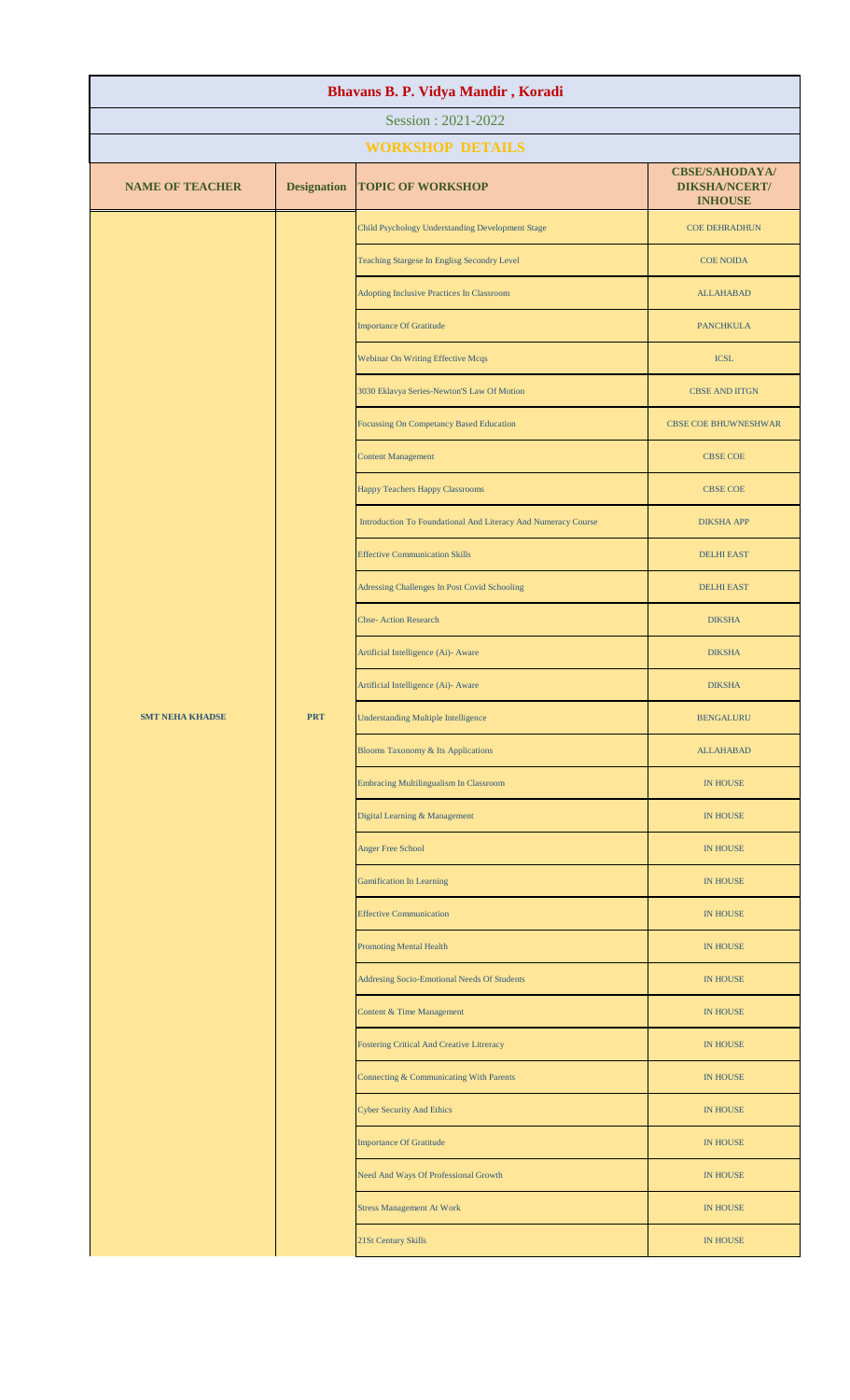| Bhavans B. P. Vidya Mandir, Koradi |                    |                                                               |                                                                 |  |
|------------------------------------|--------------------|---------------------------------------------------------------|-----------------------------------------------------------------|--|
| Session: 2021-2022                 |                    |                                                               |                                                                 |  |
|                                    |                    | <b>WORKSHOP DETAILS</b>                                       |                                                                 |  |
| <b>NAME OF TEACHER</b>             | <b>Designation</b> | <b>TOPIC OF WORKSHOP</b>                                      | <b>CBSE/SAHODAYA/</b><br><b>DIKSHA/NCERT/</b><br><b>INHOUSE</b> |  |
|                                    |                    | Cbe-Maths Lesson Plan & Design                                | <b>BHARAT SAHODYA</b>                                           |  |
|                                    |                    | Teaching & Learning Style                                     | <b>DELHI EAST</b>                                               |  |
|                                    |                    | Sailentfeatures Of National Education Policy2020              | <b>CHENNAI</b>                                                  |  |
|                                    |                    | Happy Teachers Creat Happy Classroom                          | ALLAHABAD PRAYAGRAJ                                             |  |
|                                    |                    | <b>Essential Componets Of Lesson Plans</b>                    | <b>CHENNAI</b>                                                  |  |
|                                    |                    | <b>Understanding Multiple Intelligence</b>                    | <b>CBSE CHENNAI</b>                                             |  |
|                                    |                    | Adopting Inclusive Practice In Classroom                      | <b>CBSE CHENNAI</b>                                             |  |
|                                    |                    | <b>Anger Free School</b>                                      | <b>DELHI EAST</b>                                               |  |
|                                    |                    | <b>Effective Communication Skills</b>                         | <b>DELHI EAST</b>                                               |  |
|                                    |                    | <b>Protection Of Childrights</b>                              | <b>DEHRADUN</b>                                                 |  |
|                                    |                    | <b>Blooms Taxonomy</b>                                        | <b>DELHI EAST</b>                                               |  |
|                                    |                    | Webinar On Writing Effective Mcqs                             | <b>ICSL</b>                                                     |  |
|                                    |                    | <b>Managing Change</b>                                        | SHIKSHA SADAN DELHI                                             |  |
|                                    |                    | <b>Connecting And Commumnicating With Parents</b>             | <b>COE PUNE</b>                                                 |  |
|                                    |                    | Role Of Theatre And Drama In Classroom                        | <b>DELHI EAST</b>                                               |  |
|                                    |                    | <b>Setting Outcomes In Teaching Learning</b>                  | <b>CBSE BHUBANESHWAR</b>                                        |  |
|                                    |                    | <b>Story Telling In Classroom</b>                             | <b>CBSE PANCHUKULA</b>                                          |  |
|                                    |                    | Focussing On Competency Based Education                       | <b>CBSE BHUBANESHWAR</b>                                        |  |
| <b>SMT MUMTAZ DHAMANI</b>          | <b>PRT</b>         | <b>Effective Communication Skills</b>                         | THIEUVANANTHPURAM                                               |  |
|                                    |                    | <b>Adapting Inclusive Practice In Classes</b>                 | <b>CHENNAI</b>                                                  |  |
|                                    |                    | Eklavya                                                       | <b>CBSE</b>                                                     |  |
|                                    |                    | Importance Of Personal Hygiene And Nutrition                  | <b>DELHI EAST</b>                                               |  |
|                                    |                    | Teaching Strategies For Students With Intellectual Disability | <b>DELHI WEST</b>                                               |  |
|                                    |                    | <b>Importance Of Gratitude</b>                                | <b>BENGALURU</b>                                                |  |
|                                    |                    | Selection Of Effective Teaching Learning Material             | <b>BENGALURU</b>                                                |  |
|                                    |                    | <b>Education For Peace</b>                                    | <b>COE BENGALURU</b>                                            |  |
|                                    |                    | <b>Health Promoting School</b>                                | <b>DEHRADUN</b>                                                 |  |
|                                    |                    | Embracing Multilingualism In Classroom                        | <b>IN HOUSE</b>                                                 |  |
|                                    |                    | Digital Learning & Management                                 | <b>IN HOUSE</b>                                                 |  |
|                                    |                    | <b>Anger Free School</b>                                      | <b>IN HOUSE</b>                                                 |  |
|                                    |                    | <b>Gamification In Learning</b>                               | <b>IN HOUSE</b>                                                 |  |
|                                    |                    | <b>Effective Communication</b>                                | <b>IN HOUSE</b>                                                 |  |
|                                    |                    | <b>Promoting Mental Health</b>                                | <b>IN HOUSE</b>                                                 |  |
|                                    |                    | Addresing Socio-Emotional Needs Of Students                   | <b>IN HOUSE</b>                                                 |  |
|                                    |                    | Content & Time Management                                     | <b>IN HOUSE</b>                                                 |  |
|                                    |                    | Fostering Critical And Creative Litreracy                     | <b>IN HOUSE</b>                                                 |  |
|                                    |                    | Connecting & Communicating With Parents                       | <b>IN HOUSE</b>                                                 |  |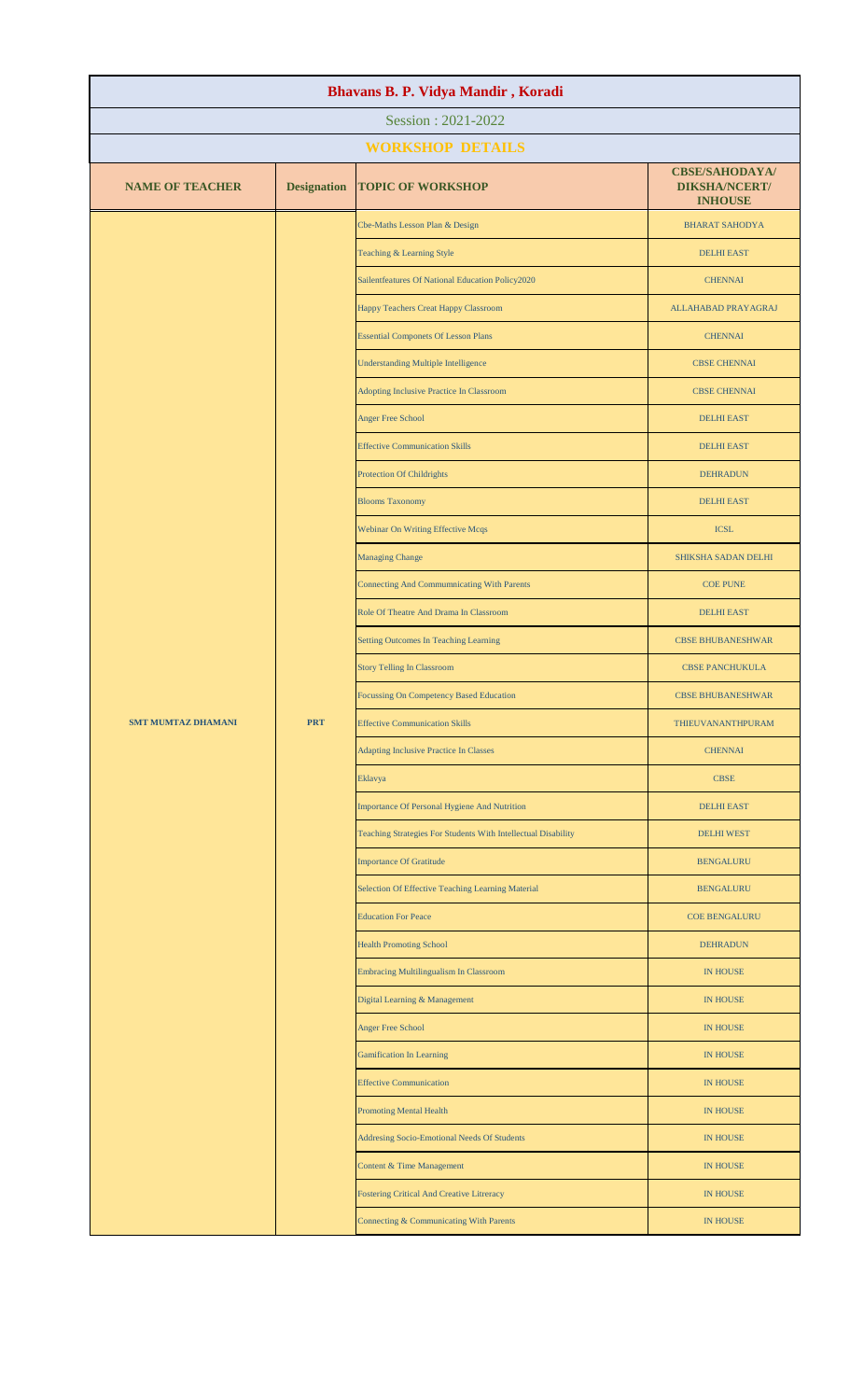| Bhavans B. P. Vidya Mandir, Koradi |                    |                                                                 |                                                                                                                                                                                                                                                                                                                                                                                                                                                                                          |  |
|------------------------------------|--------------------|-----------------------------------------------------------------|------------------------------------------------------------------------------------------------------------------------------------------------------------------------------------------------------------------------------------------------------------------------------------------------------------------------------------------------------------------------------------------------------------------------------------------------------------------------------------------|--|
| Session: 2021-2022                 |                    |                                                                 |                                                                                                                                                                                                                                                                                                                                                                                                                                                                                          |  |
| <b>WORKSHOP DETAILS</b>            |                    |                                                                 |                                                                                                                                                                                                                                                                                                                                                                                                                                                                                          |  |
| <b>NAME OF TEACHER</b>             | <b>Designation</b> | <b>TOPIC OF WORKSHOP</b>                                        | <b>CBSE/SAHODAYA/</b><br><b>DIKSHA/NCERT/</b><br><b>INHOUSE</b>                                                                                                                                                                                                                                                                                                                                                                                                                          |  |
|                                    |                    | <b>Teaching And Learning Styles</b>                             | <b>DELHI EAST</b>                                                                                                                                                                                                                                                                                                                                                                                                                                                                        |  |
|                                    |                    | <b>Connecting And Communicating With Parents</b>                | <b>COE PUNE</b>                                                                                                                                                                                                                                                                                                                                                                                                                                                                          |  |
|                                    |                    | <b>Working With Learning Dissabitiets</b>                       | <b>DELHI WEAST</b>                                                                                                                                                                                                                                                                                                                                                                                                                                                                       |  |
|                                    |                    | Content & Time Management                                       | <b>ALLAHABAD</b>                                                                                                                                                                                                                                                                                                                                                                                                                                                                         |  |
|                                    |                    | <b>Importance Of Gratitude</b>                                  | <b>DELHI EAST</b>                                                                                                                                                                                                                                                                                                                                                                                                                                                                        |  |
|                                    |                    | Importance Of Personalhyginie & Nutrition                       | <b>DELHI EAST</b>                                                                                                                                                                                                                                                                                                                                                                                                                                                                        |  |
|                                    |                    | <b>Focusing On Compentancy Based Education</b>                  | <b>DELHI EAST</b>                                                                                                                                                                                                                                                                                                                                                                                                                                                                        |  |
|                                    |                    | Value Education & Its Significance                              | <b>DELHI EAST</b>                                                                                                                                                                                                                                                                                                                                                                                                                                                                        |  |
|                                    |                    | Dlebrating On Ethics & Integraty                                | <b>DELHI EAST</b>                                                                                                                                                                                                                                                                                                                                                                                                                                                                        |  |
|                                    |                    | <b>Managing Change</b>                                          | <b>DELHI EAST</b>                                                                                                                                                                                                                                                                                                                                                                                                                                                                        |  |
|                                    |                    | National Webinar On Writing Effective Multiple-Choice Questions | <b>ICSL</b>                                                                                                                                                                                                                                                                                                                                                                                                                                                                              |  |
|                                    |                    | Adopting Inclusive Practices In Classroom                       | <b>COE CHENNAI</b>                                                                                                                                                                                                                                                                                                                                                                                                                                                                       |  |
|                                    |                    | Pre-School Teaching Methodology                                 | <b>DELHI EAST</b>                                                                                                                                                                                                                                                                                                                                                                                                                                                                        |  |
|                                    |                    | Happy Teachers Creat Happy Classrrom                            | <b>DELHI EAST</b><br><b>DEHRADHUN</b><br><b>DEHRADHUN</b><br><b>DELHI EAST</b><br><b>DELHI EAST</b><br><b>DEHRADHUN</b><br><b>DIKSHA</b><br><b>DIKSHA</b><br><b>DIKSHA</b><br><b>DIKSHA</b><br><b>IN HOUSE</b><br><b>IN HOUSE</b><br><b>IN HOUSE</b><br><b>IN HOUSE</b><br><b>IN HOUSE</b><br><b>IN HOUSE</b><br><b>IN HOUSE</b><br><b>IN HOUSE</b><br><b>IN HOUSE</b><br><b>IN HOUSE</b><br><b>IN HOUSE</b><br><b>IN HOUSE</b><br><b>IN HOUSE</b><br><b>IN HOUSE</b><br><b>IN HOUSE</b> |  |
|                                    |                    |                                                                 | Constructivism                                                                                                                                                                                                                                                                                                                                                                                                                                                                           |  |
|                                    |                    | Fostering Critical & Creative Literacy                          |                                                                                                                                                                                                                                                                                                                                                                                                                                                                                          |  |
|                                    |                    | <b>Community Outreach Program</b>                               |                                                                                                                                                                                                                                                                                                                                                                                                                                                                                          |  |
|                                    |                    | Using Teachers Energized Resourses Manual-Science Upper Primary |                                                                                                                                                                                                                                                                                                                                                                                                                                                                                          |  |
| <b>MS ASHWINI BORKAR</b>           | <b>PRT</b>         | Blooms Taxonomy & It'S Application                              |                                                                                                                                                                                                                                                                                                                                                                                                                                                                                          |  |
|                                    |                    | <b>Cbse Action Research</b>                                     |                                                                                                                                                                                                                                                                                                                                                                                                                                                                                          |  |
|                                    |                    | Foundation Course In Numeracy And Literacy                      |                                                                                                                                                                                                                                                                                                                                                                                                                                                                                          |  |
|                                    |                    | Artificial Intelligence AI                                      |                                                                                                                                                                                                                                                                                                                                                                                                                                                                                          |  |
|                                    |                    | <b>Artificial Intelligence Aware</b>                            |                                                                                                                                                                                                                                                                                                                                                                                                                                                                                          |  |
|                                    |                    | <b>Embracing Multilingualism In Classroom</b>                   |                                                                                                                                                                                                                                                                                                                                                                                                                                                                                          |  |
|                                    |                    | Digital Learning & Management                                   |                                                                                                                                                                                                                                                                                                                                                                                                                                                                                          |  |
|                                    |                    | <b>Anger Free School</b>                                        |                                                                                                                                                                                                                                                                                                                                                                                                                                                                                          |  |
|                                    |                    | <b>Gamification In Learning</b>                                 |                                                                                                                                                                                                                                                                                                                                                                                                                                                                                          |  |
|                                    |                    | <b>Effective Communication</b>                                  |                                                                                                                                                                                                                                                                                                                                                                                                                                                                                          |  |
|                                    |                    | <b>Promoting Mental Health</b>                                  |                                                                                                                                                                                                                                                                                                                                                                                                                                                                                          |  |
|                                    |                    | Addresing Socio-Emotional Needs Of Students                     |                                                                                                                                                                                                                                                                                                                                                                                                                                                                                          |  |
|                                    |                    | Content & Time Management                                       |                                                                                                                                                                                                                                                                                                                                                                                                                                                                                          |  |
|                                    |                    | <b>Fostering Critical And Creative Litreracy</b>                |                                                                                                                                                                                                                                                                                                                                                                                                                                                                                          |  |
|                                    |                    | Connecting & Communicating With Parents                         |                                                                                                                                                                                                                                                                                                                                                                                                                                                                                          |  |
|                                    |                    | <b>Cyber Security And Ethics</b>                                |                                                                                                                                                                                                                                                                                                                                                                                                                                                                                          |  |
|                                    |                    | <b>Importance Of Gratitude</b>                                  |                                                                                                                                                                                                                                                                                                                                                                                                                                                                                          |  |
|                                    |                    | Need And Ways Of Professional Growth                            |                                                                                                                                                                                                                                                                                                                                                                                                                                                                                          |  |
|                                    |                    | <b>Stress Management At Work</b>                                |                                                                                                                                                                                                                                                                                                                                                                                                                                                                                          |  |
|                                    |                    | 21St Century Skills                                             |                                                                                                                                                                                                                                                                                                                                                                                                                                                                                          |  |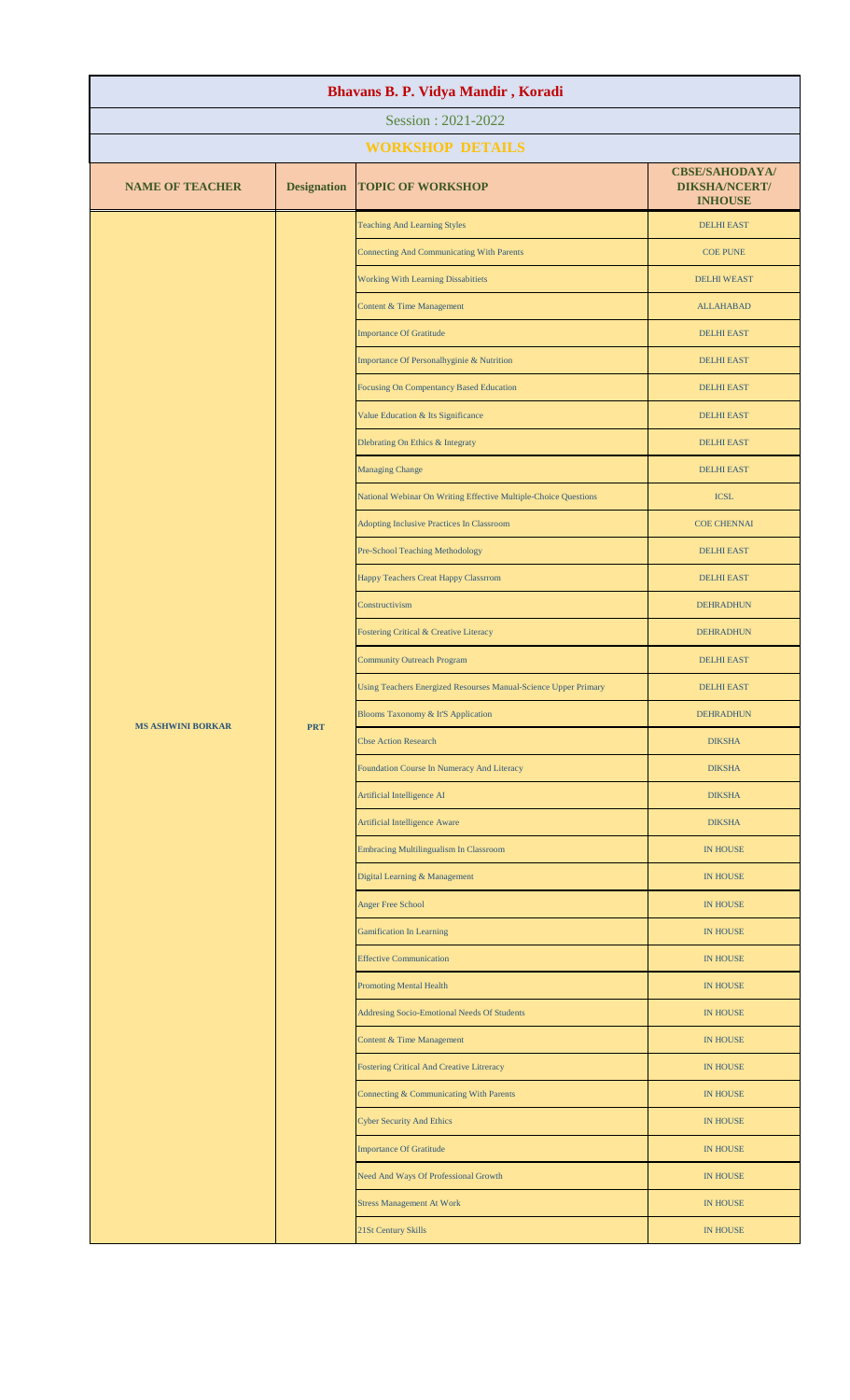| Bhavans B. P. Vidya Mandir, Koradi |                         |                                                                 |                                                                 |  |  |
|------------------------------------|-------------------------|-----------------------------------------------------------------|-----------------------------------------------------------------|--|--|
| Session: 2021-2022                 |                         |                                                                 |                                                                 |  |  |
|                                    | <b>WORKSHOP DETAILS</b> |                                                                 |                                                                 |  |  |
| <b>NAME OF TEACHER</b>             | <b>Designation</b>      | <b>TOPIC OF WORKSHOP</b>                                        | <b>CBSE/SAHODAYA/</b><br><b>DIKSHA/NCERT/</b><br><b>INHOUSE</b> |  |  |
|                                    |                         | Manak Devnagri Lipi Tatha Vertani                               | <b>COE AJMER</b>                                                |  |  |
|                                    |                         | <b>Essential Components Of A Lesson Plan</b>                    | <b>DELHI EAST</b>                                               |  |  |
|                                    |                         | Role Of Theatre And Drama In Class Room                         | <b>COE DEKHI WEST</b>                                           |  |  |
|                                    |                         | Decision Making Skill In Adolescents                            | COE, DELHI EAST                                                 |  |  |
|                                    |                         | <b>Cyber Sequrities &amp; Ethics</b>                            | <b>ALLABAHAD</b>                                                |  |  |
|                                    |                         | The Values Of Reckon Needs Of Value Education                   | <b>AJMER</b>                                                    |  |  |
|                                    |                         | Hindi Bhasha Me Lekhan Thatah Sahity Srijan                     | <b>PUNE</b>                                                     |  |  |
|                                    |                         | Happy Teachers Creating Hapy Space                              | <b>PUNE</b>                                                     |  |  |
|                                    |                         | 21St Centurey Skills                                            | <b>NOIDA</b>                                                    |  |  |
|                                    |                         | Webinar On Writing Effective Mcq                                | <b>ICSL</b>                                                     |  |  |
|                                    |                         | Eklavya 1 Yo 5                                                  | <b>IIT GANDINAAGAR &amp; CBSE</b>                               |  |  |
|                                    |                         | <b>Essential Components Of A Lesson Plan</b>                    | <b>CHANDIGARH</b>                                               |  |  |
|                                    |                         | <b>Bloom'S Taxonomy And Its Application</b>                     | THIRUVANANTHAPURAM                                              |  |  |
|                                    |                         | <b>Sitting Outcomes In Teaching Learning</b>                    | THIRUVANANTHAPURAM                                              |  |  |
|                                    |                         | <b>Importance Of Gratitude</b>                                  | <b>PANCHKULA</b>                                                |  |  |
| <b>SMT PRITI BAISWARE</b>          | <b>PRT</b>              | Using Teachers Energized Resourses Manual-Science Upper Primary | <b>PATNA</b>                                                    |  |  |
|                                    |                         | <b>Effective Communication</b>                                  | <b>CHANDIGARH</b>                                               |  |  |
|                                    |                         | Sailent Feature Of Nep 2020                                     | <b>DEHRADUN</b>                                                 |  |  |
|                                    |                         | Developing Scientific Temperament                               | <b>BENGALURU</b>                                                |  |  |
|                                    |                         | <b>Action Research</b>                                          | <b>DIKSHA</b>                                                   |  |  |
|                                    |                         | Cbse Heritage India Quize                                       | <b>DIKSHA</b>                                                   |  |  |
|                                    |                         | Embracing Multilingualism In Classroom                          | <b>IN HOUSE</b>                                                 |  |  |
|                                    |                         | Digital Learning & Management                                   | <b>IN HOUSE</b>                                                 |  |  |
|                                    |                         | <b>Anger Free School</b>                                        | <b>IN HOUSE</b>                                                 |  |  |
|                                    |                         | <b>Gamification In Learning</b>                                 | <b>IN HOUSE</b>                                                 |  |  |
|                                    |                         | <b>Effective Communication</b>                                  | <b>IN HOUSE</b>                                                 |  |  |
|                                    |                         | <b>Promoting Mental Health</b>                                  | <b>IN HOUSE</b>                                                 |  |  |
|                                    |                         | Addresing Socio-Emotional Needs Of Students                     | <b>IN HOUSE</b>                                                 |  |  |
|                                    |                         | Content & Time Management                                       | <b>IN HOUSE</b>                                                 |  |  |
|                                    |                         | <b>Fostering Critical And Creative Litreracy</b>                | <b>IN HOUSE</b>                                                 |  |  |
|                                    |                         | Connecting & Communicating With Parents                         | <b>IN HOUSE</b>                                                 |  |  |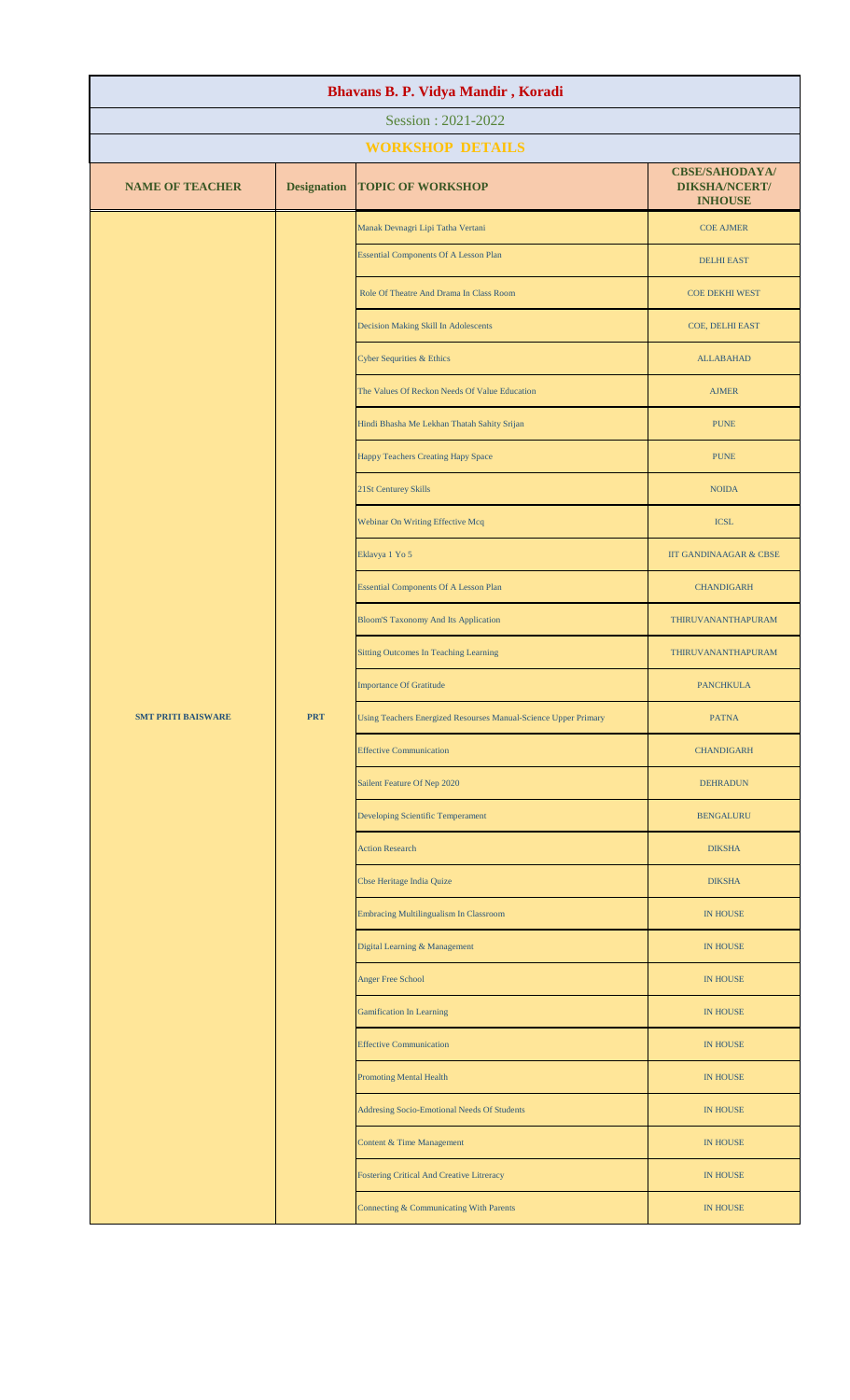| Session: 2021-2022<br><b>WORKSHOP DETAILS</b><br><b>CBSE/SAHODAYA/</b><br><b>NAME OF TEACHER</b><br><b>Designation</b><br><b>TOPIC OF WORKSHOP</b><br><b>DIKSHA/NCERT/</b><br><b>INHOUSE</b><br>Teaching Strategies In Science To Condect<br><b>CEO DELIH</b><br>21St Century Skills<br><b>COE PUNE</b><br><b>Blooms Taxonomy And Its Applications</b><br><b>CHENNAI</b><br>Webinar On Writing Effective Mcq<br><b>ICSL</b><br><b>Gamification In Learning</b><br><b>CHANDIGARH</b><br>Sailent Feature Of Nep 2020<br><b>NOIDA</b><br><b>Importance Of Gratitude</b><br><b>NOIDA</b><br><b>Understanding Gender And Their Relationship</b><br><b>CHENNAI</b><br><b>Essential Components Of A Lesson Plan</b><br><b>CBSE</b><br><b>Stress Management Techniques</b><br><b>CBSE</b><br>Teaching Of Mathematics Through Stories(Bharat Sahodaya)<br><b>CBSE</b><br>Innovative Teaching Of Hindi Language For Primary Classes<br><b>CBSE</b><br>(Bharat Sahodaya)<br>Artificial Intelligence Ai Appreciate<br><b>DIKSHA</b><br>3030 Eklavya Program Episode 1 - Newtons Low Of Motion<br><b>EKLAVYA</b><br>Eklavya Episode 2- Action And Reaction 2Nd 3Rd Low Of Motion<br><b>EKLAVYA</b><br>Eklavya Episode 3- Measurement Area & Length<br><b>EKLAVYA</b><br>Eklavya Episode - 4 - Shapes<br><b>EKLAVYA</b><br>Eklavya Episode 5- Cell<br><b>EKLAVYA</b><br><b>Teaching Poetry And Multipal Assessment</b><br><b>BHARAT SAHODAYA</b><br>दसवीं कक्षा के सीबीएसई प्रतिदर्श प्रश्नपत्रों ( हिंदी कोर्स-बी एवं ए) पर चर्चा <sup>*</sup><br><b>BHARAT SAHODAYA</b><br><b>PRT</b><br><b>SMT KAVITA SUPARE</b> |
|-------------------------------------------------------------------------------------------------------------------------------------------------------------------------------------------------------------------------------------------------------------------------------------------------------------------------------------------------------------------------------------------------------------------------------------------------------------------------------------------------------------------------------------------------------------------------------------------------------------------------------------------------------------------------------------------------------------------------------------------------------------------------------------------------------------------------------------------------------------------------------------------------------------------------------------------------------------------------------------------------------------------------------------------------------------------------------------------------------------------------------------------------------------------------------------------------------------------------------------------------------------------------------------------------------------------------------------------------------------------------------------------------------------------------------------------------------------------------------------------------------------------------------------------------------------------------------------------------------|
|                                                                                                                                                                                                                                                                                                                                                                                                                                                                                                                                                                                                                                                                                                                                                                                                                                                                                                                                                                                                                                                                                                                                                                                                                                                                                                                                                                                                                                                                                                                                                                                                       |
|                                                                                                                                                                                                                                                                                                                                                                                                                                                                                                                                                                                                                                                                                                                                                                                                                                                                                                                                                                                                                                                                                                                                                                                                                                                                                                                                                                                                                                                                                                                                                                                                       |
|                                                                                                                                                                                                                                                                                                                                                                                                                                                                                                                                                                                                                                                                                                                                                                                                                                                                                                                                                                                                                                                                                                                                                                                                                                                                                                                                                                                                                                                                                                                                                                                                       |
|                                                                                                                                                                                                                                                                                                                                                                                                                                                                                                                                                                                                                                                                                                                                                                                                                                                                                                                                                                                                                                                                                                                                                                                                                                                                                                                                                                                                                                                                                                                                                                                                       |
|                                                                                                                                                                                                                                                                                                                                                                                                                                                                                                                                                                                                                                                                                                                                                                                                                                                                                                                                                                                                                                                                                                                                                                                                                                                                                                                                                                                                                                                                                                                                                                                                       |
|                                                                                                                                                                                                                                                                                                                                                                                                                                                                                                                                                                                                                                                                                                                                                                                                                                                                                                                                                                                                                                                                                                                                                                                                                                                                                                                                                                                                                                                                                                                                                                                                       |
|                                                                                                                                                                                                                                                                                                                                                                                                                                                                                                                                                                                                                                                                                                                                                                                                                                                                                                                                                                                                                                                                                                                                                                                                                                                                                                                                                                                                                                                                                                                                                                                                       |
|                                                                                                                                                                                                                                                                                                                                                                                                                                                                                                                                                                                                                                                                                                                                                                                                                                                                                                                                                                                                                                                                                                                                                                                                                                                                                                                                                                                                                                                                                                                                                                                                       |
|                                                                                                                                                                                                                                                                                                                                                                                                                                                                                                                                                                                                                                                                                                                                                                                                                                                                                                                                                                                                                                                                                                                                                                                                                                                                                                                                                                                                                                                                                                                                                                                                       |
|                                                                                                                                                                                                                                                                                                                                                                                                                                                                                                                                                                                                                                                                                                                                                                                                                                                                                                                                                                                                                                                                                                                                                                                                                                                                                                                                                                                                                                                                                                                                                                                                       |
|                                                                                                                                                                                                                                                                                                                                                                                                                                                                                                                                                                                                                                                                                                                                                                                                                                                                                                                                                                                                                                                                                                                                                                                                                                                                                                                                                                                                                                                                                                                                                                                                       |
|                                                                                                                                                                                                                                                                                                                                                                                                                                                                                                                                                                                                                                                                                                                                                                                                                                                                                                                                                                                                                                                                                                                                                                                                                                                                                                                                                                                                                                                                                                                                                                                                       |
|                                                                                                                                                                                                                                                                                                                                                                                                                                                                                                                                                                                                                                                                                                                                                                                                                                                                                                                                                                                                                                                                                                                                                                                                                                                                                                                                                                                                                                                                                                                                                                                                       |
|                                                                                                                                                                                                                                                                                                                                                                                                                                                                                                                                                                                                                                                                                                                                                                                                                                                                                                                                                                                                                                                                                                                                                                                                                                                                                                                                                                                                                                                                                                                                                                                                       |
|                                                                                                                                                                                                                                                                                                                                                                                                                                                                                                                                                                                                                                                                                                                                                                                                                                                                                                                                                                                                                                                                                                                                                                                                                                                                                                                                                                                                                                                                                                                                                                                                       |
|                                                                                                                                                                                                                                                                                                                                                                                                                                                                                                                                                                                                                                                                                                                                                                                                                                                                                                                                                                                                                                                                                                                                                                                                                                                                                                                                                                                                                                                                                                                                                                                                       |
|                                                                                                                                                                                                                                                                                                                                                                                                                                                                                                                                                                                                                                                                                                                                                                                                                                                                                                                                                                                                                                                                                                                                                                                                                                                                                                                                                                                                                                                                                                                                                                                                       |
|                                                                                                                                                                                                                                                                                                                                                                                                                                                                                                                                                                                                                                                                                                                                                                                                                                                                                                                                                                                                                                                                                                                                                                                                                                                                                                                                                                                                                                                                                                                                                                                                       |
|                                                                                                                                                                                                                                                                                                                                                                                                                                                                                                                                                                                                                                                                                                                                                                                                                                                                                                                                                                                                                                                                                                                                                                                                                                                                                                                                                                                                                                                                                                                                                                                                       |
|                                                                                                                                                                                                                                                                                                                                                                                                                                                                                                                                                                                                                                                                                                                                                                                                                                                                                                                                                                                                                                                                                                                                                                                                                                                                                                                                                                                                                                                                                                                                                                                                       |
|                                                                                                                                                                                                                                                                                                                                                                                                                                                                                                                                                                                                                                                                                                                                                                                                                                                                                                                                                                                                                                                                                                                                                                                                                                                                                                                                                                                                                                                                                                                                                                                                       |
|                                                                                                                                                                                                                                                                                                                                                                                                                                                                                                                                                                                                                                                                                                                                                                                                                                                                                                                                                                                                                                                                                                                                                                                                                                                                                                                                                                                                                                                                                                                                                                                                       |
|                                                                                                                                                                                                                                                                                                                                                                                                                                                                                                                                                                                                                                                                                                                                                                                                                                                                                                                                                                                                                                                                                                                                                                                                                                                                                                                                                                                                                                                                                                                                                                                                       |
| Ek Bharat Shresht Bharat Art Integration In English<br><b>BHARAT SAHODAYA</b>                                                                                                                                                                                                                                                                                                                                                                                                                                                                                                                                                                                                                                                                                                                                                                                                                                                                                                                                                                                                                                                                                                                                                                                                                                                                                                                                                                                                                                                                                                                         |
| English Second Term Writing Skills Class 9& 10<br><b>BHARAT SAHODAYA</b>                                                                                                                                                                                                                                                                                                                                                                                                                                                                                                                                                                                                                                                                                                                                                                                                                                                                                                                                                                                                                                                                                                                                                                                                                                                                                                                                                                                                                                                                                                                              |
| <b>Cyber Security And Ethics</b><br><b>DEHRADHUN</b>                                                                                                                                                                                                                                                                                                                                                                                                                                                                                                                                                                                                                                                                                                                                                                                                                                                                                                                                                                                                                                                                                                                                                                                                                                                                                                                                                                                                                                                                                                                                                  |
| Item Writting Multiple Choice Questions<br>THIRUVANATHAPURAM                                                                                                                                                                                                                                                                                                                                                                                                                                                                                                                                                                                                                                                                                                                                                                                                                                                                                                                                                                                                                                                                                                                                                                                                                                                                                                                                                                                                                                                                                                                                          |
| Hindi Bhasha Me Lekhan Tatha Sahitya Srijan<br><b>NOIDA</b>                                                                                                                                                                                                                                                                                                                                                                                                                                                                                                                                                                                                                                                                                                                                                                                                                                                                                                                                                                                                                                                                                                                                                                                                                                                                                                                                                                                                                                                                                                                                           |
| Importance Of Personal Hygine & Nutrition<br><b>DEHRADUN</b>                                                                                                                                                                                                                                                                                                                                                                                                                                                                                                                                                                                                                                                                                                                                                                                                                                                                                                                                                                                                                                                                                                                                                                                                                                                                                                                                                                                                                                                                                                                                          |
| <b>Embracing Multilingualism In Classroom</b><br><b>IN HOUSE</b>                                                                                                                                                                                                                                                                                                                                                                                                                                                                                                                                                                                                                                                                                                                                                                                                                                                                                                                                                                                                                                                                                                                                                                                                                                                                                                                                                                                                                                                                                                                                      |
| Digital Learning & Management<br>IN HOUSE                                                                                                                                                                                                                                                                                                                                                                                                                                                                                                                                                                                                                                                                                                                                                                                                                                                                                                                                                                                                                                                                                                                                                                                                                                                                                                                                                                                                                                                                                                                                                             |
| <b>Anger Free School</b><br>IN HOUSE                                                                                                                                                                                                                                                                                                                                                                                                                                                                                                                                                                                                                                                                                                                                                                                                                                                                                                                                                                                                                                                                                                                                                                                                                                                                                                                                                                                                                                                                                                                                                                  |
| <b>Gamification In Learning</b><br><b>IN HOUSE</b>                                                                                                                                                                                                                                                                                                                                                                                                                                                                                                                                                                                                                                                                                                                                                                                                                                                                                                                                                                                                                                                                                                                                                                                                                                                                                                                                                                                                                                                                                                                                                    |
| <b>Effective Communication</b><br><b>IN HOUSE</b>                                                                                                                                                                                                                                                                                                                                                                                                                                                                                                                                                                                                                                                                                                                                                                                                                                                                                                                                                                                                                                                                                                                                                                                                                                                                                                                                                                                                                                                                                                                                                     |
| <b>Promoting Mental Health</b><br><b>IN HOUSE</b>                                                                                                                                                                                                                                                                                                                                                                                                                                                                                                                                                                                                                                                                                                                                                                                                                                                                                                                                                                                                                                                                                                                                                                                                                                                                                                                                                                                                                                                                                                                                                     |
| Addresing Socio-Emotional Needs Of Students<br><b>IN HOUSE</b>                                                                                                                                                                                                                                                                                                                                                                                                                                                                                                                                                                                                                                                                                                                                                                                                                                                                                                                                                                                                                                                                                                                                                                                                                                                                                                                                                                                                                                                                                                                                        |
| Content & Time Management<br><b>IN HOUSE</b>                                                                                                                                                                                                                                                                                                                                                                                                                                                                                                                                                                                                                                                                                                                                                                                                                                                                                                                                                                                                                                                                                                                                                                                                                                                                                                                                                                                                                                                                                                                                                          |
| <b>Fostering Critical And Creative Litreracy</b><br><b>IN HOUSE</b>                                                                                                                                                                                                                                                                                                                                                                                                                                                                                                                                                                                                                                                                                                                                                                                                                                                                                                                                                                                                                                                                                                                                                                                                                                                                                                                                                                                                                                                                                                                                   |
| Connecting & Communicating With Parents<br><b>IN HOUSE</b>                                                                                                                                                                                                                                                                                                                                                                                                                                                                                                                                                                                                                                                                                                                                                                                                                                                                                                                                                                                                                                                                                                                                                                                                                                                                                                                                                                                                                                                                                                                                            |
| <b>Cyber Security And Ethics</b><br><b>IN HOUSE</b>                                                                                                                                                                                                                                                                                                                                                                                                                                                                                                                                                                                                                                                                                                                                                                                                                                                                                                                                                                                                                                                                                                                                                                                                                                                                                                                                                                                                                                                                                                                                                   |
| <b>Importance Of Gratitude</b><br><b>IN HOUSE</b>                                                                                                                                                                                                                                                                                                                                                                                                                                                                                                                                                                                                                                                                                                                                                                                                                                                                                                                                                                                                                                                                                                                                                                                                                                                                                                                                                                                                                                                                                                                                                     |
| Need And Ways Of Professional Growth<br><b>IN HOUSE</b>                                                                                                                                                                                                                                                                                                                                                                                                                                                                                                                                                                                                                                                                                                                                                                                                                                                                                                                                                                                                                                                                                                                                                                                                                                                                                                                                                                                                                                                                                                                                               |
| <b>Stress Management At Work</b><br>IN HOUSE                                                                                                                                                                                                                                                                                                                                                                                                                                                                                                                                                                                                                                                                                                                                                                                                                                                                                                                                                                                                                                                                                                                                                                                                                                                                                                                                                                                                                                                                                                                                                          |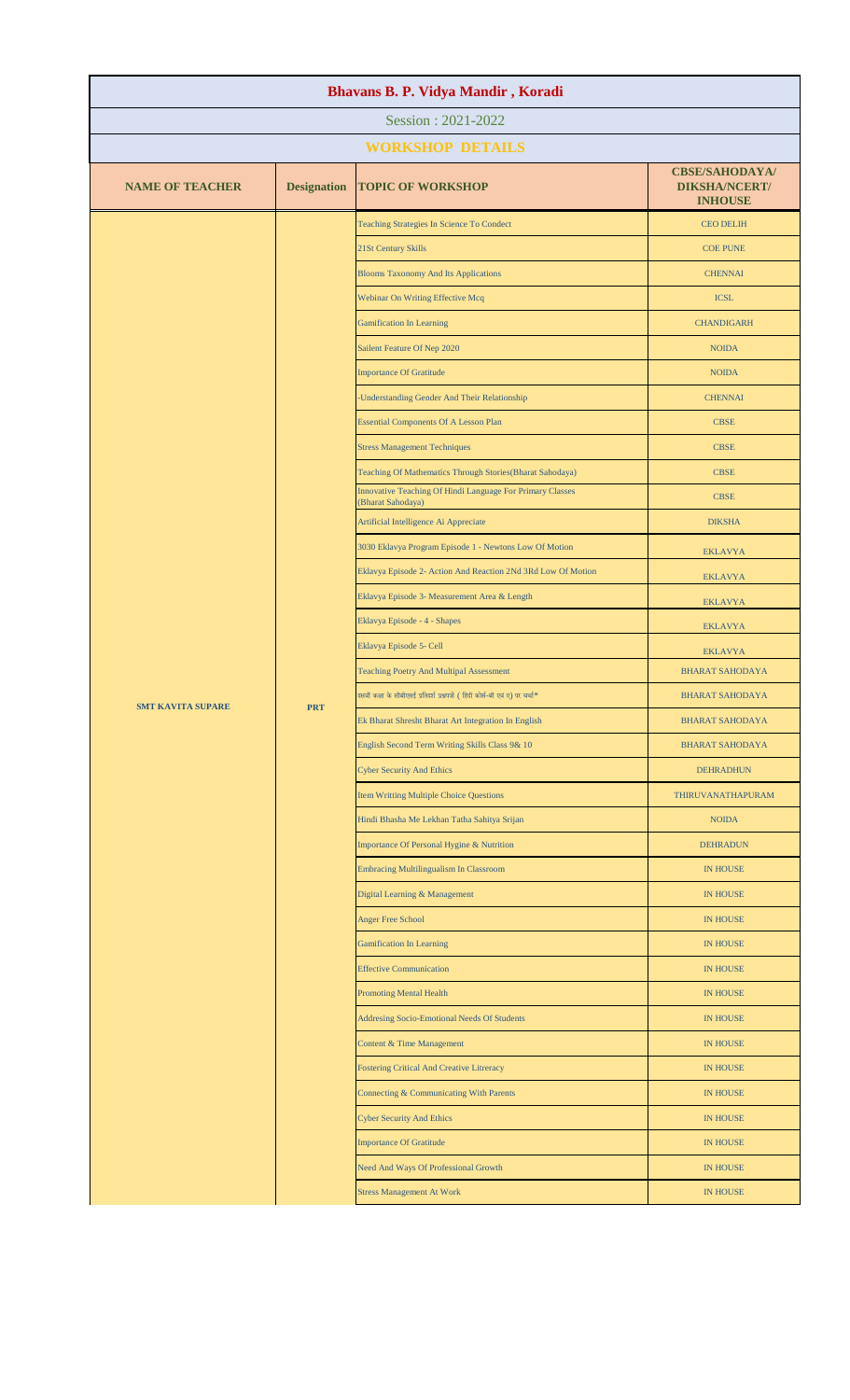| Bhavans B. P. Vidya Mandir, Koradi |                    |                                                  |                                                                                                                                                                                                                                                                                                                                                                                                                                                                                                                                                                   |  |  |
|------------------------------------|--------------------|--------------------------------------------------|-------------------------------------------------------------------------------------------------------------------------------------------------------------------------------------------------------------------------------------------------------------------------------------------------------------------------------------------------------------------------------------------------------------------------------------------------------------------------------------------------------------------------------------------------------------------|--|--|
| Session: 2021-2022                 |                    |                                                  |                                                                                                                                                                                                                                                                                                                                                                                                                                                                                                                                                                   |  |  |
| <b>WORKSHOP DETAILS</b>            |                    |                                                  |                                                                                                                                                                                                                                                                                                                                                                                                                                                                                                                                                                   |  |  |
| <b>NAME OF TEACHER</b>             | <b>Designation</b> | <b>TOPIC OF WORKSHOP</b>                         | <b>DIKSHA/NCERT/</b><br><b>INHOUSE</b>                                                                                                                                                                                                                                                                                                                                                                                                                                                                                                                            |  |  |
|                                    |                    | Challenges In Teaching Of Language - Hindi       | CBSE ALLAHABAD (PRAYAGRAJ)                                                                                                                                                                                                                                                                                                                                                                                                                                                                                                                                        |  |  |
|                                    |                    | Hindi Bhasha Me Lekhan Tatha Sahitya Srijan      | <b>CBSE CEO</b>                                                                                                                                                                                                                                                                                                                                                                                                                                                                                                                                                   |  |  |
|                                    |                    | Role Of Theatre And Drama Classroom              | <b>CBSE CEO</b>                                                                                                                                                                                                                                                                                                                                                                                                                                                                                                                                                   |  |  |
|                                    |                    | <b>Teaching Strategies In Hindi</b>              | <b>CBSE COE - DELHI EAST</b>                                                                                                                                                                                                                                                                                                                                                                                                                                                                                                                                      |  |  |
|                                    |                    | <b>Story Telling In Classroom</b>                | <b>CBSE/SAHODAYA/</b><br><b>DELHI WEST</b><br><b>PUNE</b><br><b>ICSL</b><br><b>COE DELHI EAST</b><br><b>DELHI EAST</b><br><b>DIKSHA</b><br>3030 EKLAVYA<br><b>DELHI EAST</b><br><b>PUNE</b><br><b>PUNE</b><br><b>DIKSHA</b><br><b>DIKSHA</b><br><b>DIKSHA</b><br>THIRUVANANTHAPURAM<br><b>DELHI EAST</b><br><b>DELHI EAST</b><br><b>DELHI EAST</b><br><b>CBSE DEHRADUN</b><br><b>IN HOUSE</b><br>IN HOUSE<br><b>IN HOUSE</b><br><b>IN HOUSE</b><br><b>IN HOUSE</b><br><b>IN HOUSE</b><br><b>IN HOUSE</b><br><b>IN HOUSE</b><br><b>IN HOUSE</b><br><b>IN HOUSE</b> |  |  |
|                                    |                    | Item Writing - Multiple Choice Questions         |                                                                                                                                                                                                                                                                                                                                                                                                                                                                                                                                                                   |  |  |
|                                    |                    | <b>Webinar On Writing Effective Mcqs</b>         |                                                                                                                                                                                                                                                                                                                                                                                                                                                                                                                                                                   |  |  |
|                                    |                    | Adressing Challenges In Post Covid Schooling     |                                                                                                                                                                                                                                                                                                                                                                                                                                                                                                                                                                   |  |  |
|                                    |                    | <b>Didgital Librarery</b>                        |                                                                                                                                                                                                                                                                                                                                                                                                                                                                                                                                                                   |  |  |
|                                    |                    | पढ़ने लिखने के शुरुआती व्यवहार                   |                                                                                                                                                                                                                                                                                                                                                                                                                                                                                                                                                                   |  |  |
|                                    |                    | 3030 Eklavya Program Episode 1 -5                |                                                                                                                                                                                                                                                                                                                                                                                                                                                                                                                                                                   |  |  |
|                                    |                    | <b>Practicing Blended Learning</b>               |                                                                                                                                                                                                                                                                                                                                                                                                                                                                                                                                                                   |  |  |
| <b>SMT. PRIYANKA GEDAM</b>         |                    | <b>PRT</b>                                       | Teaching Strategies In Hindi (Secondary Level)                                                                                                                                                                                                                                                                                                                                                                                                                                                                                                                    |  |  |
|                                    |                    |                                                  | <b>Teaching And Learning Style</b>                                                                                                                                                                                                                                                                                                                                                                                                                                                                                                                                |  |  |
|                                    |                    |                                                  | Introduction To Foundational Literacy And Numeracy Course 1 Cbsc                                                                                                                                                                                                                                                                                                                                                                                                                                                                                                  |  |  |
|                                    |                    |                                                  | Artificial Intelligence (Ai) Appreciate                                                                                                                                                                                                                                                                                                                                                                                                                                                                                                                           |  |  |
|                                    |                    | <b>Action Research</b>                           |                                                                                                                                                                                                                                                                                                                                                                                                                                                                                                                                                                   |  |  |
|                                    |                    | <b>Gamification In Learning</b>                  |                                                                                                                                                                                                                                                                                                                                                                                                                                                                                                                                                                   |  |  |
|                                    |                    | Happy Teacher Creates Happy Classrooms           |                                                                                                                                                                                                                                                                                                                                                                                                                                                                                                                                                                   |  |  |
|                                    |                    | <b>Anger Free Schools</b>                        |                                                                                                                                                                                                                                                                                                                                                                                                                                                                                                                                                                   |  |  |
|                                    |                    | <b>Essential Component Of A Lesson Plan</b>      |                                                                                                                                                                                                                                                                                                                                                                                                                                                                                                                                                                   |  |  |
|                                    |                    | <b>Health Promoting Schools</b>                  |                                                                                                                                                                                                                                                                                                                                                                                                                                                                                                                                                                   |  |  |
|                                    |                    | Embracing Multilingualism In Classroom           |                                                                                                                                                                                                                                                                                                                                                                                                                                                                                                                                                                   |  |  |
|                                    |                    | Digital Learning & Management                    |                                                                                                                                                                                                                                                                                                                                                                                                                                                                                                                                                                   |  |  |
|                                    |                    | Anger Free School                                |                                                                                                                                                                                                                                                                                                                                                                                                                                                                                                                                                                   |  |  |
|                                    |                    | <b>Gamification In Learning</b>                  |                                                                                                                                                                                                                                                                                                                                                                                                                                                                                                                                                                   |  |  |
|                                    |                    | <b>Effective Communication</b>                   |                                                                                                                                                                                                                                                                                                                                                                                                                                                                                                                                                                   |  |  |
|                                    |                    | <b>Promoting Mental Health</b>                   |                                                                                                                                                                                                                                                                                                                                                                                                                                                                                                                                                                   |  |  |
|                                    |                    | Addresing Socio-Emotional Needs Of Students      |                                                                                                                                                                                                                                                                                                                                                                                                                                                                                                                                                                   |  |  |
|                                    |                    | Content & Time Management                        |                                                                                                                                                                                                                                                                                                                                                                                                                                                                                                                                                                   |  |  |
|                                    |                    | <b>Fostering Critical And Creative Litreracy</b> |                                                                                                                                                                                                                                                                                                                                                                                                                                                                                                                                                                   |  |  |
|                                    |                    | Connecting & Communicating With Parents          |                                                                                                                                                                                                                                                                                                                                                                                                                                                                                                                                                                   |  |  |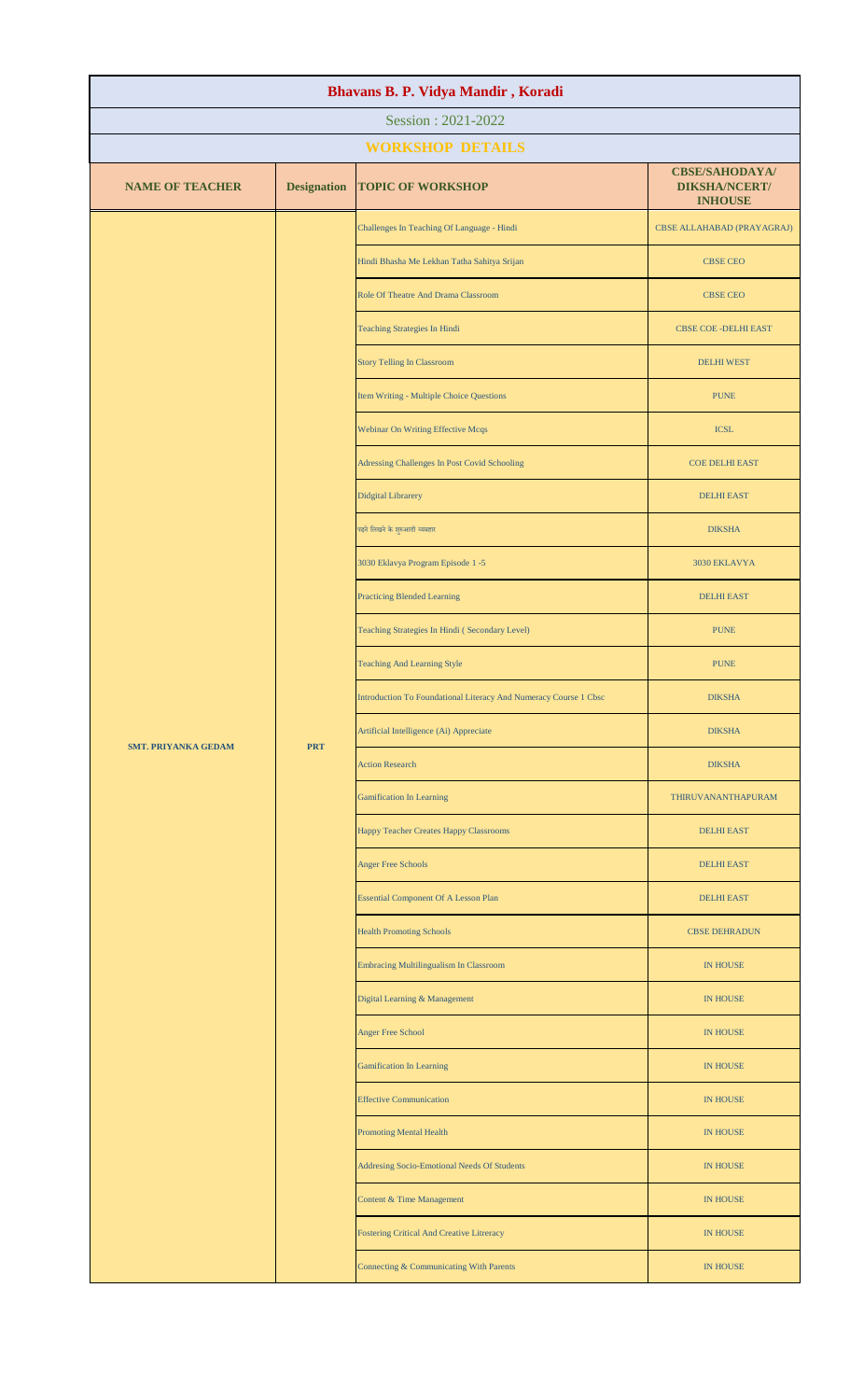| Bhavans B. P. Vidya Mandir, Koradi          |                                       |                                                     |                                                                 |                             |
|---------------------------------------------|---------------------------------------|-----------------------------------------------------|-----------------------------------------------------------------|-----------------------------|
| Session: 2021-2022                          |                                       |                                                     |                                                                 |                             |
| <b>WORKSHOP DETAILS</b>                     |                                       |                                                     |                                                                 |                             |
| <b>NAME OF TEACHER</b>                      | <b>Designation</b>                    | <b>TOPIC OF WORKSHOP</b>                            | <b>CBSE/SAHODAYA/</b><br><b>DIKSHA/NCERT/</b><br><b>INHOUSE</b> |                             |
|                                             |                                       | 30-30 Stem Seson 1                                  | <b>IIT GANDINAGAR</b>                                           |                             |
|                                             |                                       | 3030 Stem Program Season 2                          | CENTRE FOR CREATIVE<br>LEARNING(CCL) IIT GANDHINAGAR            |                             |
|                                             |                                       | <b>Promoting Mental Health</b>                      | <b>CBSE COE - CHENNAI</b>                                       |                             |
|                                             |                                       | <b>Effective Communication Skills</b>               | CBSE COE - CHENNAI                                              |                             |
|                                             |                                       | <b>Cyber Sequrity And Ethics</b>                    | <b>CBSE</b>                                                     |                             |
|                                             |                                       | Adressing Challenges In Post Covid Schooling        | <b>CBSE COE ALLAHABAD</b><br>(PRAYAGRAJ)                        |                             |
|                                             |                                       | <b>Life Skills</b>                                  | <b>CBSE COE AJMER</b>                                           |                             |
|                                             |                                       | Value Education And Its Significance                | <b>CBSE COE ALLAHABAD</b><br>(PRAYAGRAJ)                        |                             |
| <b>SHRI HARSHAL NITNAWARE</b><br><b>PRT</b> |                                       | Teaching Stratergies In Mathematics (Secondry Level | <b>CBSE COE DEHRADUN</b>                                        |                             |
|                                             |                                       |                                                     | <b>Writing Effective Mcq</b>                                    | <b>ICSL</b>                 |
|                                             |                                       | <b>Connecting And Communicating With Parents</b>    | CBSE COE DELHI (EAST)                                           |                             |
|                                             |                                       |                                                     | <b>Practicing Blended Learning</b>                              | CBSE ALLAHABAD (PRAYAGRAAJ) |
|                                             |                                       | <b>Health Promoting School</b>                      | <b>CBSE PUNE</b>                                                |                             |
|                                             | Decision Making Skills In Adolescents | <b>CBSE BHUBHNESHWAR</b>                            |                                                                 |                             |
|                                             |                                       |                                                     | Embracing Multilingualism In Classroom                          | IN HOUSE                    |
|                                             |                                       | Digital Learning & Management                       | <b>IN HOUSE</b>                                                 |                             |
|                                             |                                       | Anger Free School                                   | IN HOUSE                                                        |                             |
|                                             |                                       | <b>Gamification In Learning</b>                     | <b>IN HOUSE</b>                                                 |                             |
|                                             |                                       | <b>Effective Communication</b>                      | IN HOUSE                                                        |                             |
|                                             |                                       | <b>Promoting Mental Health</b>                      | IN HOUSE                                                        |                             |
|                                             |                                       | Addresing Socio-Emotional Needs Of Students         | <b>IN HOUSE</b>                                                 |                             |
|                                             |                                       | Content & Time Management                           | <b>IN HOUSE</b>                                                 |                             |
|                                             |                                       | <b>Fostering Critical And Creative Litreracy</b>    | <b>IN HOUSE</b>                                                 |                             |
|                                             |                                       | Connecting & Communicating With Parents             | <b>IN HOUSE</b>                                                 |                             |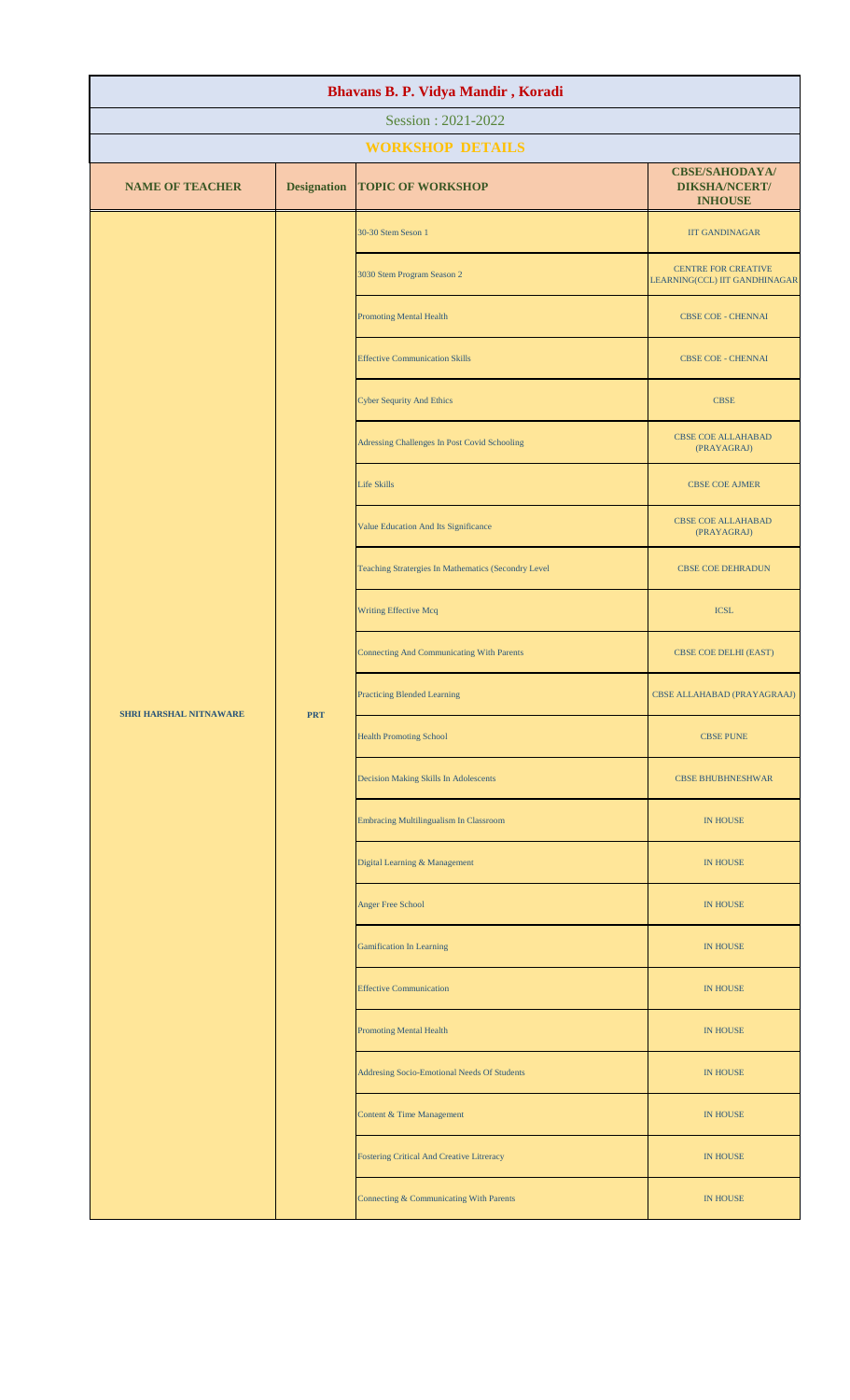| Bhavans B. P. Vidya Mandir, Koradi |                    |                                                      |                                                                 |  |
|------------------------------------|--------------------|------------------------------------------------------|-----------------------------------------------------------------|--|
| Session: 2021-2022                 |                    |                                                      |                                                                 |  |
| <b>WORKSHOP DETAILS</b>            |                    |                                                      |                                                                 |  |
| <b>NAME OF TEACHER</b>             | <b>Designation</b> | <b>TOPIC OF WORKSHOP</b>                             | <b>CBSE/SAHODAYA/</b><br><b>DIKSHA/NCERT/</b><br><b>INHOUSE</b> |  |
|                                    |                    | Fosterining Creative & Critical Litrecey             | <b>COE DELHI EAST</b>                                           |  |
|                                    |                    | <b>Blooms Taxonomy</b>                               | <b>CHENNAI COE</b>                                              |  |
|                                    |                    | Happy Teacher Creating Happy Spaces                  | <b>DEHRADHUN</b>                                                |  |
|                                    |                    | Adopting Inclusive Practices In Classroom            | <b>CBSE</b>                                                     |  |
|                                    |                    | Values To Reckon-Need Of Value Education             | <b>COE ALLAHBAD</b>                                             |  |
|                                    |                    | <b>Cyber Security And Ethics</b>                     | <b>COE DEHARADUN</b>                                            |  |
|                                    |                    | <b>Essential Componets Of Lesson Plans</b>           | <b>COE CHENNAI</b>                                              |  |
|                                    |                    | <b>Story Telling In Classroom</b>                    | <b>CHENNAI</b>                                                  |  |
|                                    |                    | <b>Importance Of Gratitude</b>                       | <b>COE DEHARADUN</b>                                            |  |
|                                    |                    | Digital Library                                      | <b>COE DELHI EAST</b>                                           |  |
|                                    |                    | <b>Importance Of Gratitude</b>                       | <b>COE DEHRADUN</b>                                             |  |
|                                    |                    | Protection Of Child Rights                           | <b>COE DEHARADUN</b>                                            |  |
|                                    |                    | Writing Effective Mcq                                | <b>ICSL</b>                                                     |  |
|                                    |                    | Eklavya 30-30                                        | <b>CBSE</b>                                                     |  |
|                                    |                    | <b>Teaching Strategies In English</b>                | <b>DELHI EAST</b>                                               |  |
|                                    |                    | <b>Connecting And Communicating With Parents</b>     | <b>CBSE DELHI EAST</b>                                          |  |
|                                    |                    | <b>Understanding Gender And Their Relashionships</b> | <b>COE PANCHKULA</b>                                            |  |
|                                    |                    | <b>Teaching Strategies In English</b>                | <b>COE DELHI</b>                                                |  |
| <b>SMT. VRUSHALI PAHURKAR</b>      | <b>PRT</b>         | Artificial Intelligence (Ai) Appreciate              | <b>DIKSHA</b>                                                   |  |
|                                    |                    | Artificial Intelligence (Ai) Aware                   | <b>DIKSHA</b>                                                   |  |
|                                    |                    | Hindi Bhasha Me Lekhan Tatha Sahitya Srijan          | <b>COE CHANDIGAD</b>                                            |  |
|                                    |                    | <b>Joyful Mathematics</b>                            | <b>DELHI EAST</b>                                               |  |
|                                    |                    | <b>Conducive Learning Environment</b>                | <b>CBSE</b>                                                     |  |
|                                    |                    | <b>Embracing Multilingualism In Classroom</b>        | IN HOUSE                                                        |  |
|                                    |                    | Digital Learning & Management                        | IN HOUSE                                                        |  |
|                                    |                    | Anger Free School                                    | IN HOUSE                                                        |  |
|                                    |                    | <b>Gamification In Learning</b>                      | IN HOUSE                                                        |  |
|                                    |                    | <b>Effective Communication</b>                       | IN HOUSE                                                        |  |
|                                    |                    | <b>Promoting Mental Health</b>                       | IN HOUSE                                                        |  |
|                                    |                    | Addresing Socio-Emotional Needs Of Students          | IN HOUSE                                                        |  |
|                                    |                    | Content & Time Management                            | IN HOUSE                                                        |  |
|                                    |                    | <b>Fostering Critical And Creative Litreracy</b>     | IN HOUSE                                                        |  |
|                                    |                    | Connecting & Communicating With Parents              | IN HOUSE                                                        |  |
|                                    |                    | <b>Cyber Security And Ethics</b>                     | IN HOUSE                                                        |  |
|                                    |                    | <b>Importance Of Gratitude</b>                       | <b>IN HOUSE</b>                                                 |  |
|                                    |                    | Need And Ways Of Professional Growth                 | IN HOUSE                                                        |  |
|                                    |                    | <b>Stress Management At Work</b>                     | IN HOUSE                                                        |  |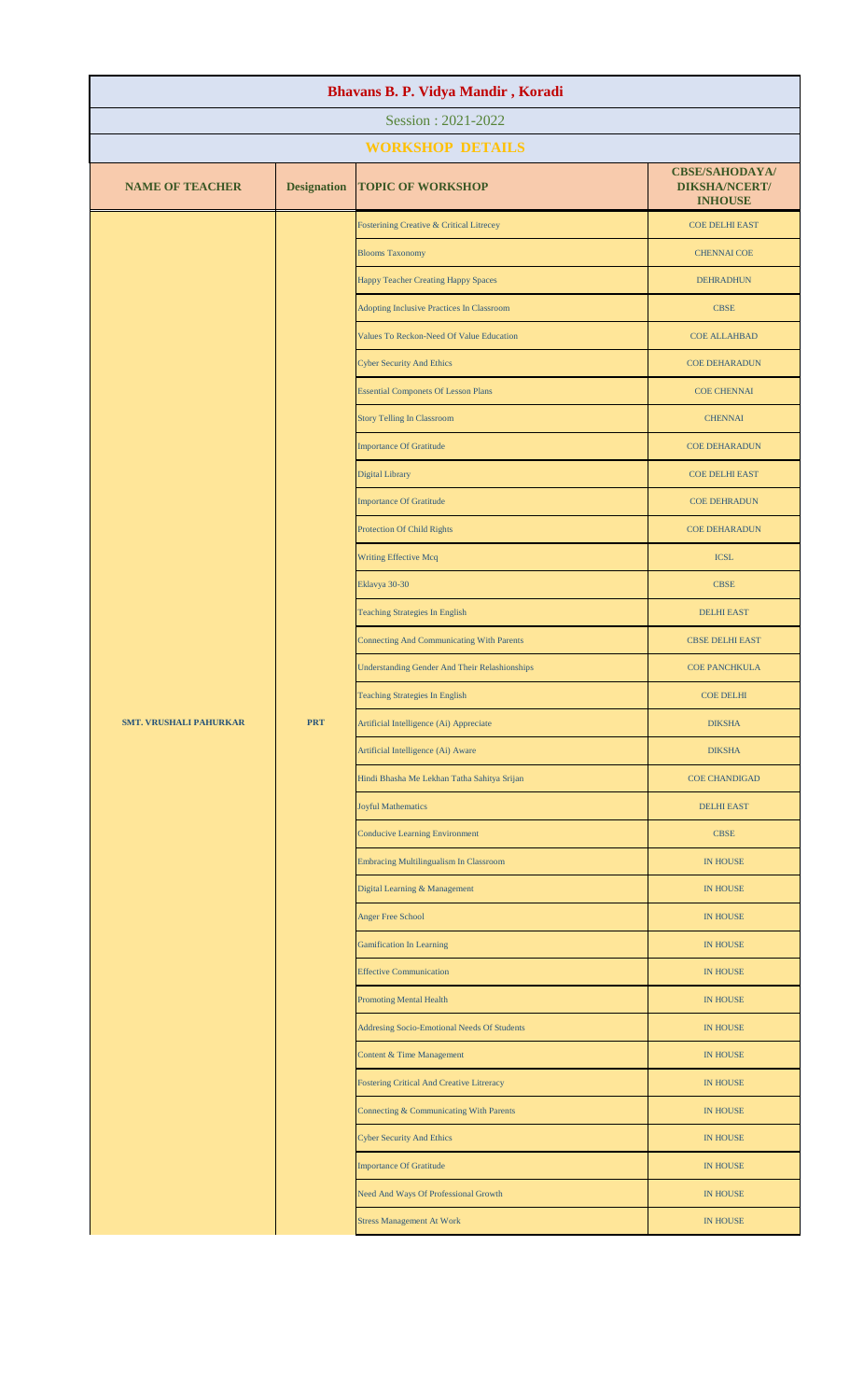| Bhavans B. P. Vidya Mandir, Koradi |                    |                                                                  |                                                                                                                                      |                 |
|------------------------------------|--------------------|------------------------------------------------------------------|--------------------------------------------------------------------------------------------------------------------------------------|-----------------|
| Session: 2021-2022                 |                    |                                                                  |                                                                                                                                      |                 |
| <b>WORKSHOP DETAILS</b>            |                    |                                                                  |                                                                                                                                      |                 |
| <b>NAME OF TEACHER</b>             | <b>Designation</b> | <b>TOPIC OF WORKSHOP</b>                                         | <b>CBSE/SAHODAYA/</b><br><b>DIKSHA/NCERT/</b><br><b>INHOUSE</b>                                                                      |                 |
|                                    |                    | Constructivism                                                   | <b>DELHI WEST</b>                                                                                                                    |                 |
|                                    |                    | <b>Digital Learning And Management</b>                           | <b>CHENNAI</b>                                                                                                                       |                 |
|                                    |                    | <b>Bloom'S Taxonomy And Its Application</b>                      | <b>DELHI EAST</b>                                                                                                                    |                 |
|                                    |                    | <b>Value Education</b>                                           | <b>CHENNAI</b>                                                                                                                       |                 |
|                                    |                    | <b>Happy Teachers Create Happy Spaces</b>                        | <b>DELHI EAST</b>                                                                                                                    |                 |
|                                    |                    | Webinar On Writing Effective Mcq                                 | <b>ICSL</b>                                                                                                                          |                 |
|                                    |                    | 3030 Eklavya Series - Neeraj Chopra And Newton'S Law Of Motion   | 30 30 EKLAVYA                                                                                                                        |                 |
|                                    |                    | <b>Action And Reaction</b>                                       | 30-30 EKLAVYA                                                                                                                        |                 |
|                                    |                    | Mensuration                                                      | 30-30 EKLAVYA                                                                                                                        |                 |
|                                    |                    | 3 To Infinity - Triangle To Circle                               | 30-30 EKLAVYA                                                                                                                        |                 |
|                                    |                    |                                                                  | Cell                                                                                                                                 | 3030 EKLAYA     |
|                                    |                    |                                                                  | Alternate Activities For Science Practical Work For Classes 9-10                                                                     | <b>COE PUNE</b> |
|                                    |                    | <b>Understanding Multiple Intelligence</b>                       | <b>COE DELHI EAST</b>                                                                                                                |                 |
| <b>SMT. PARUL CHITRAWANSHI</b>     | <b>PRT</b>         | <b>Teaching Strategy Of Science</b>                              | <b>COE CHANDIGHARH</b>                                                                                                               |                 |
|                                    |                    | <b>Promoting Mental Health</b>                                   | <b>COE DELHI WEST</b>                                                                                                                |                 |
|                                    |                    | Introduction To Foundational Literacy And Numeracy Course 1 Cbse | <b>DIKSHA</b>                                                                                                                        |                 |
|                                    |                    | <b>Cbse Action Research</b>                                      | <b>DIKSHA</b>                                                                                                                        |                 |
|                                    |                    | <b>Embracing Multilingualism In Classroom</b>                    | <b>IN HOUSE</b>                                                                                                                      |                 |
|                                    |                    | Digital Learning & Management                                    | IN HOUSE<br>IN HOUSE<br>IN HOUSE<br><b>IN HOUSE</b><br><b>IN HOUSE</b><br><b>IN HOUSE</b><br>IN HOUSE<br>IN HOUSE<br><b>IN HOUSE</b> |                 |
|                                    |                    | Anger Free School                                                |                                                                                                                                      |                 |
|                                    |                    | <b>Gamification In Learning</b>                                  |                                                                                                                                      |                 |
|                                    |                    | <b>Effective Communication</b>                                   |                                                                                                                                      |                 |
|                                    |                    | <b>Promoting Mental Health</b>                                   |                                                                                                                                      |                 |
|                                    |                    | Addresing Socio-Emotional Needs Of Students                      |                                                                                                                                      |                 |
|                                    |                    | <b>Content &amp; Time Management</b>                             |                                                                                                                                      |                 |
|                                    |                    | <b>Fostering Critical And Creative Litreracy</b>                 |                                                                                                                                      |                 |
|                                    |                    | Connecting & Communicating With Parents                          |                                                                                                                                      |                 |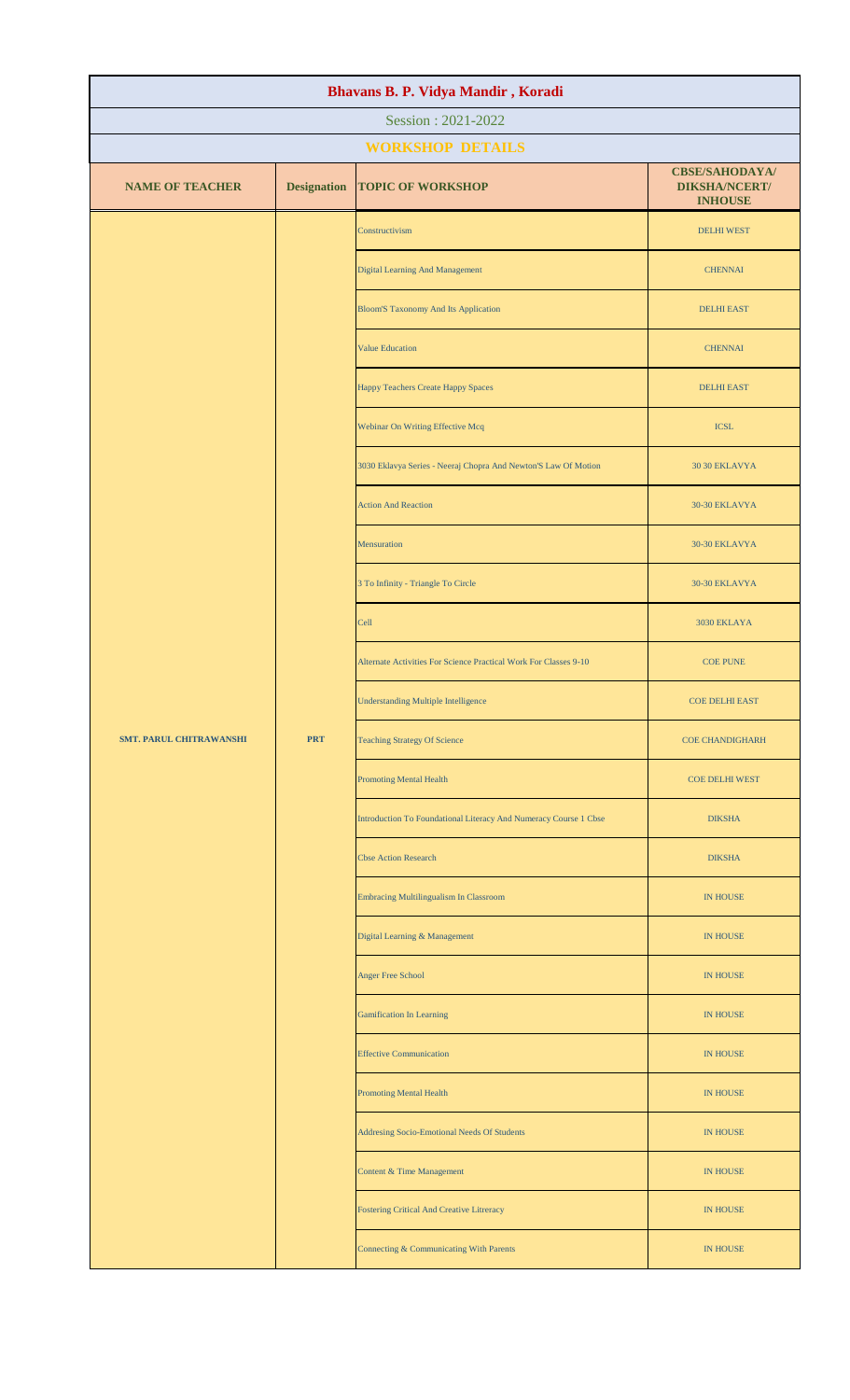| Bhavans B. P. Vidya Mandir, Koradi |                    |                                                            |                                                                 |                    |
|------------------------------------|--------------------|------------------------------------------------------------|-----------------------------------------------------------------|--------------------|
| Session: 2021-2022                 |                    |                                                            |                                                                 |                    |
| <b>WORKSHOP DETAILS</b>            |                    |                                                            |                                                                 |                    |
| <b>NAME OF TEACHER</b>             | <b>Designation</b> | <b>TOPIC OF WORKSHOP</b>                                   | <b>CBSE/SAHODAYA/</b><br><b>DIKSHA/NCERT/</b><br><b>INHOUSE</b> |                    |
|                                    |                    | Addressing Challenges In Post Covid Schooling              | <b>COE- DELHI EAST</b>                                          |                    |
|                                    |                    | Awakened Citizen Programme Yr-1 Training                   | RAM KRISHNA MISSION, NEW<br><b>DELHI</b>                        |                    |
|                                    |                    | Teaching & Learning Style                                  | <b>DELHI EAST</b>                                               |                    |
|                                    |                    | <b>Focusing On Competency Based Education</b>              | <b>CBSE COE</b>                                                 |                    |
|                                    |                    | Item Writing Multiple Choice Question                      | <b>DELHI EAST</b>                                               |                    |
|                                    |                    | <b>Education For Peace</b>                                 | <b>COE- DELHI EAST</b>                                          |                    |
|                                    |                    | <b>Experential Learning In Practice</b>                    | <b>COE-DEHRADUN</b>                                             |                    |
|                                    |                    | <b>Environmental Education In Practice</b>                 | <b>COE-DEHRADUN</b>                                             |                    |
|                                    |                    | Developing Scientific Temprament                           | <b>COE- DELHI EAST</b>                                          |                    |
|                                    |                    | <b>Anger Free Schools</b>                                  | <b>COE DELHI ESST</b>                                           |                    |
|                                    |                    | Introduction To Foundational Literacy & Numeracy-Courses   | <b>DIKSHA</b>                                                   |                    |
|                                    |                    |                                                            | <b>Joyful Mathematics</b>                                       | <b>COE-CHENNAI</b> |
|                                    |                    | 21St Century Skills                                        | <b>AJMER</b>                                                    |                    |
|                                    |                    | <b>Understanding Multiple Intelligence</b>                 | <b>AJMER</b>                                                    |                    |
| <b>SMT. KANTI LAL</b>              | <b>PRT</b>         | <b>Writing Mcq</b>                                         | <b>ICSL</b>                                                     |                    |
|                                    |                    | <b>Gamification In Learning</b>                            | <b>DELHI WEST</b>                                               |                    |
|                                    |                    | Validity Check Prior To Embarking Upon Open Sourse Content | <b>NOIDA</b>                                                    |                    |
|                                    |                    | Aritifial Intelligence                                     | <b>DIKSHA</b>                                                   |                    |
|                                    |                    | <b>Action Research</b>                                     | <b>DIKSHA</b>                                                   |                    |
|                                    |                    | <b>Embracing Multilingualism In Classroom</b>              | <b>IN HOUSE</b>                                                 |                    |
|                                    |                    | Digital Learning & Management                              | <b>IN HOUSE</b>                                                 |                    |
|                                    |                    | Anger Free School                                          | <b>IN HOUSE</b>                                                 |                    |
|                                    |                    | <b>Gamification In Learning</b>                            | IN HOUSE                                                        |                    |
|                                    |                    | <b>Effective Communication</b>                             | <b>IN HOUSE</b>                                                 |                    |
|                                    |                    | <b>Promoting Mental Health</b>                             | <b>IN HOUSE</b>                                                 |                    |
|                                    |                    | Addresing Socio-Emotional Needs Of Students                | <b>IN HOUSE</b>                                                 |                    |
|                                    |                    | Content & Time Management                                  | <b>IN HOUSE</b>                                                 |                    |
|                                    |                    | <b>Fostering Critical And Creative Litreracy</b>           | <b>IN HOUSE</b>                                                 |                    |
|                                    |                    | Connecting & Communicating With Parents                    | <b>IN HOUSE</b>                                                 |                    |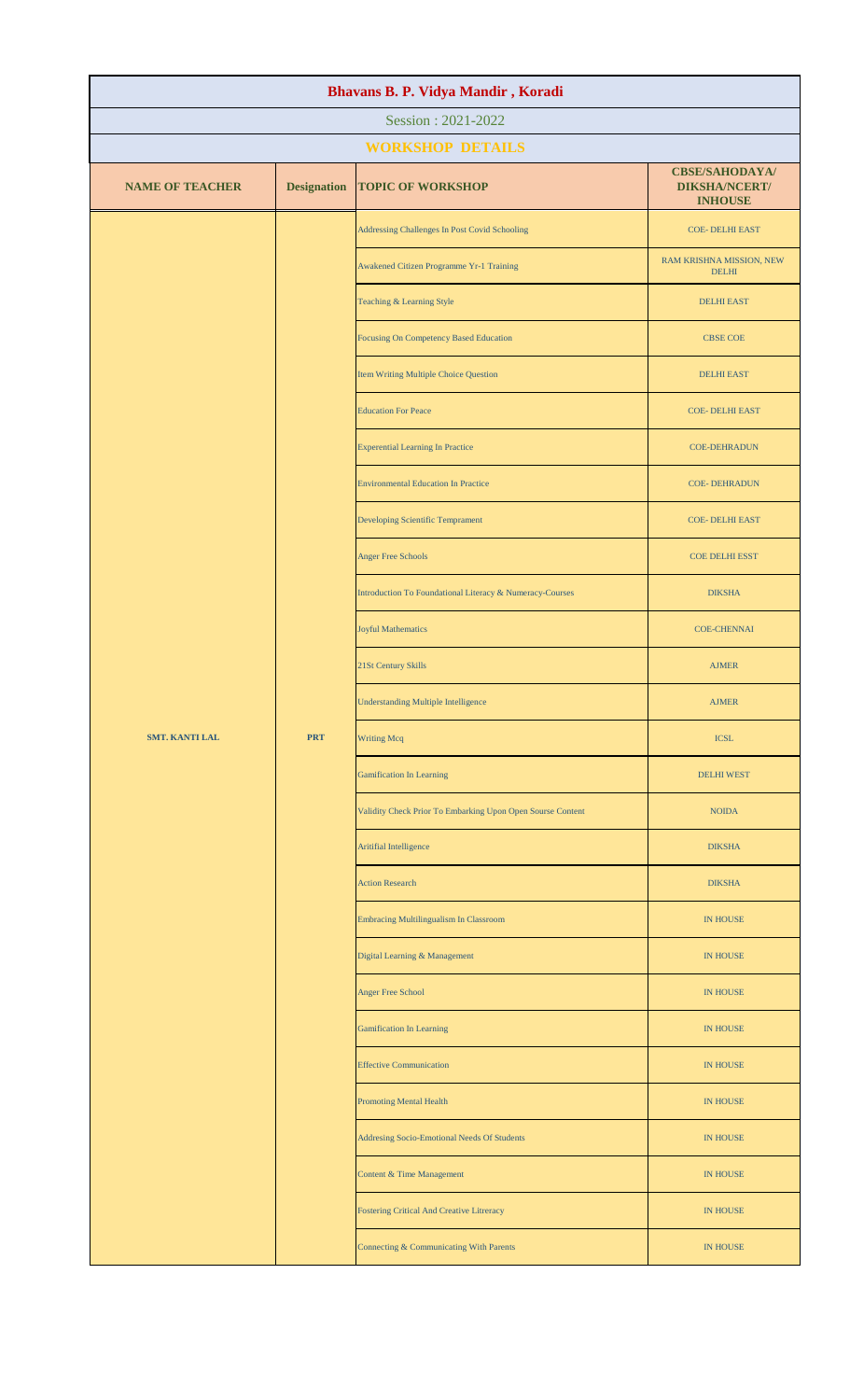| Bhavans B. P. Vidya Mandir, Koradi |                    |                                                  |                                                                 |  |
|------------------------------------|--------------------|--------------------------------------------------|-----------------------------------------------------------------|--|
| Session: 2021-2022                 |                    |                                                  |                                                                 |  |
| <b>WORKSHOP DETAILS</b>            |                    |                                                  |                                                                 |  |
| <b>NAME OF TEACHER</b>             | <b>Designation</b> | <b>TOPIC OF WORKSHOP</b>                         | <b>CBSE/SAHODAYA/</b><br><b>DIKSHA/NCERT/</b><br><b>INHOUSE</b> |  |
|                                    |                    | <b>Writing Mcq</b>                               | <b>ICSL</b>                                                     |  |
|                                    |                    | <b>Digital Learning And Management</b>           | <b>CBSE COE - CHENNAI</b>                                       |  |
|                                    |                    | <b>Cyber Security And Ethics</b>                 | <b>CBSE COE - CHENNAI</b>                                       |  |
|                                    |                    | <b>Education For Peace</b>                       | <b>CBSE COE PANCHKULA</b>                                       |  |
|                                    |                    | Joyful Mathematics                               | <b>CBSE COE - DEHRADUN</b>                                      |  |
|                                    |                    | <b>Importance Of Gratitude</b>                   | <b>CBSE DELHI EAST</b>                                          |  |
|                                    |                    | <b>Gamification In Learning</b>                  | <b>COE DELHI WEST</b>                                           |  |
|                                    |                    | <b>Exposure On Data Science Curriculum</b>       | <b>CBSE IN PARTNERSHIP WITH</b><br><b>MICROSOFT</b>             |  |
|                                    |                    | Item Writing-Multiple Choice Questions           | COE THIRUVANANTHAPURAM                                          |  |
|                                    |                    | <b>Effective Communication Skills</b>            | <b>COE - PATNA</b>                                              |  |
|                                    |                    | <b>Gamification In Learning</b>                  | COE - THIRUVANANTHAPURAM                                        |  |
|                                    |                    | <b>Teaching Strategies In Mathematics</b>        | <b>DEHRADHUN</b>                                                |  |
|                                    |                    | Sailent Feature Of Nep 2020                      | ALLAHABAD                                                       |  |
|                                    | <b>PRT</b>         | Need And Ways Of Professional Growth             | <b>ALLAHABAD</b>                                                |  |
| <b>SHRI LAXMAN LAKHWANI</b>        |                    | <b>Cbse Action Research</b>                      | <b>DIKSHA</b>                                                   |  |
|                                    |                    | <b>Embracing Multilingualism In Classroom</b>    | IN HOUSE                                                        |  |
|                                    |                    | Digital Learning & Management                    | <b>IN HOUSE</b>                                                 |  |
|                                    |                    | Anger Free School                                | <b>IN HOUSE</b>                                                 |  |
|                                    |                    | <b>Gamification In Learning</b>                  | <b>IN HOUSE</b>                                                 |  |
|                                    |                    | <b>Effective Communication</b>                   | <b>IN HOUSE</b>                                                 |  |
|                                    |                    | <b>Promoting Mental Health</b>                   | <b>IN HOUSE</b>                                                 |  |
|                                    |                    | Addresing Socio-Emotional Needs Of Students      | <b>IN HOUSE</b>                                                 |  |
|                                    |                    | <b>Content &amp; Time Management</b>             | <b>IN HOUSE</b>                                                 |  |
|                                    |                    | <b>Fostering Critical And Creative Litreracy</b> | <b>IN HOUSE</b>                                                 |  |
|                                    |                    | Connecting & Communicating With Parents          | <b>IN HOUSE</b>                                                 |  |
|                                    |                    | <b>Cyber Security And Ethics</b>                 | <b>IN HOUSE</b>                                                 |  |
|                                    |                    | <b>Importance Of Gratitude</b>                   | <b>IN HOUSE</b>                                                 |  |
|                                    |                    | Need And Ways Of Professional Growth             | <b>IN HOUSE</b>                                                 |  |
|                                    |                    | <b>Stress Management At Work</b>                 | IN HOUSE                                                        |  |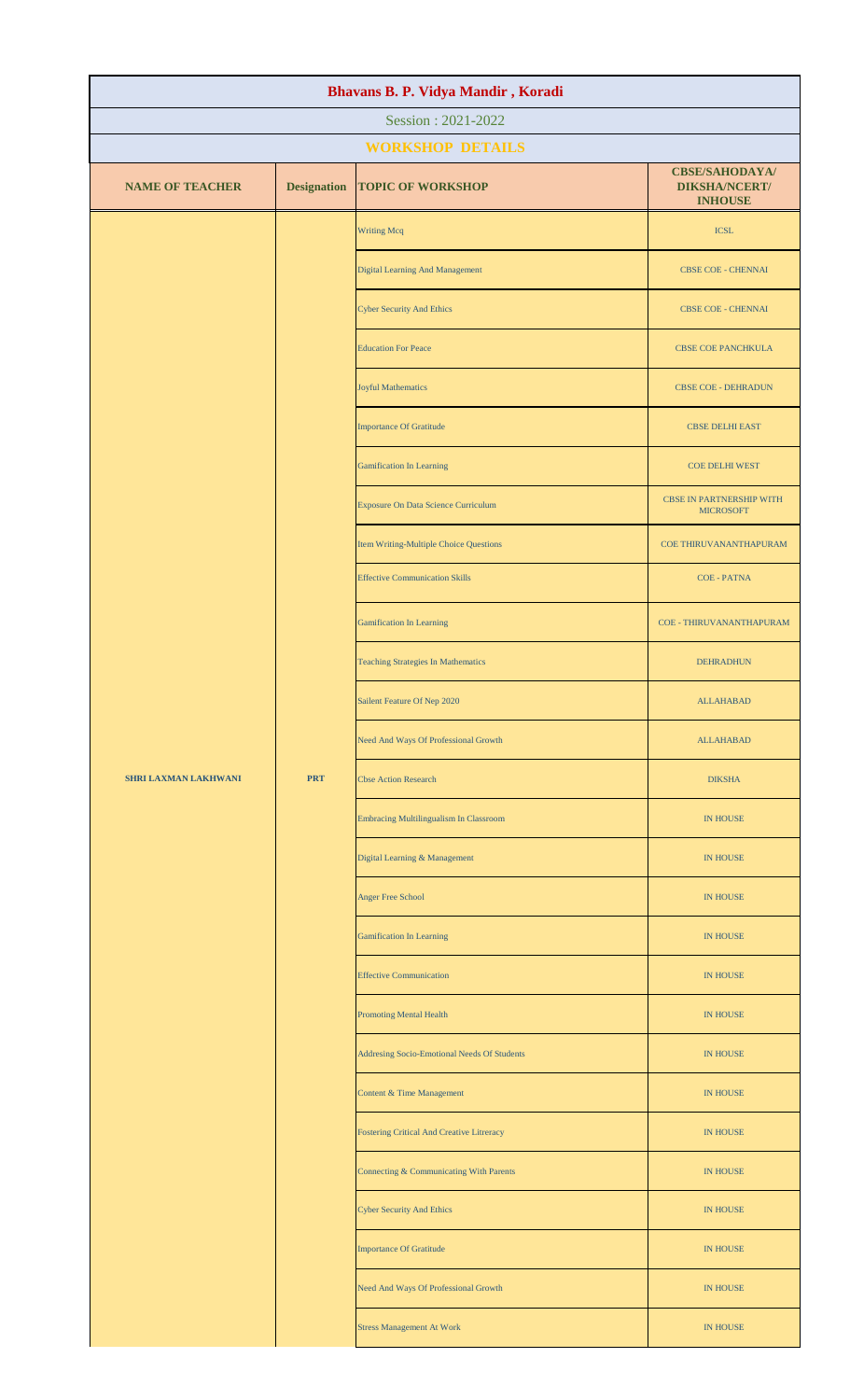| Bhavans B. P. Vidya Mandir, Koradi            |                    |                                                          |                                                                 |  |
|-----------------------------------------------|--------------------|----------------------------------------------------------|-----------------------------------------------------------------|--|
| Session: 2021-2022                            |                    |                                                          |                                                                 |  |
| <b>WORKSHOP DETAILS</b>                       |                    |                                                          |                                                                 |  |
| <b>NAME OF TEACHER</b>                        | <b>Designation</b> | <b>TOPIC OF WORKSHOP</b>                                 | <b>CBSE/SAHODAYA/</b><br><b>DIKSHA/NCERT/</b><br><b>INHOUSE</b> |  |
|                                               |                    | Awaken Citizen Programm                                  | <b>CBSE</b>                                                     |  |
|                                               |                    | Addressing Challenges In Post Covid By Priyanka Bhakoti. | <b>CBSE</b>                                                     |  |
|                                               |                    | Awakend Citizen Programme Year 2 Training                | RAMA KRISHNAN MISSION, NEW<br>DELHI.                            |  |
|                                               |                    | Focusing On Competancy Based Education                   | <b>CBSE</b>                                                     |  |
|                                               |                    | <b>Teaching And Learning Styles</b>                      | <b>CBSE</b>                                                     |  |
|                                               |                    | <b>Content And Time Management</b>                       | <b>CBSE</b>                                                     |  |
|                                               |                    | Teaching Strategies In English (Secondary Level)         | <b>CBSE</b>                                                     |  |
|                                               |                    | <b>Story Telling In Classroom</b>                        | <b>CBSE</b>                                                     |  |
|                                               |                    | <b>Effective Communication Skills</b>                    | <b>CBSE</b>                                                     |  |
|                                               |                    | Graphic Novel: A Way Forward (You Tube)                  | <b>CBSE</b>                                                     |  |
| <b>PRT</b><br><b>SMT. JASMINE KAUR ARNEJA</b> |                    | Item Writing-Multiple Choice Questions                   | <b>CBSE</b>                                                     |  |
|                                               |                    | <b>Connecting And Communicating With Parents</b>         | <b>CBSE</b>                                                     |  |
|                                               |                    | Webinar On Writing Effective Mcq                         | <b>ICSL</b>                                                     |  |
|                                               |                    | <b>Story Telling In Classroom</b>                        | <b>CBSE DELHI WEST</b>                                          |  |
|                                               | Working With Ld    | <b>CHENNAI</b>                                           |                                                                 |  |
|                                               |                    | Sailentfeatures Of National Education Policy2020         | <b>DELHI WEST</b>                                               |  |
|                                               |                    | <b>Action Research</b>                                   | <b>DIKSHA</b>                                                   |  |
|                                               |                    | <b>Embracing Multilingualism In Classroom</b>            | <b>IN HOUSE</b>                                                 |  |
|                                               |                    | Digital Learning & Management                            | <b>IN HOUSE</b>                                                 |  |
|                                               |                    | <b>Anger Free School</b>                                 | <b>IN HOUSE</b>                                                 |  |
|                                               |                    | <b>Gamification In Learning</b>                          | <b>IN HOUSE</b>                                                 |  |
|                                               |                    | <b>Effective Communication</b>                           | <b>IN HOUSE</b>                                                 |  |
|                                               |                    | <b>Promoting Mental Health</b>                           | IN HOUSE                                                        |  |
|                                               |                    | Addresing Socio-Emotional Needs Of Students              | <b>IN HOUSE</b>                                                 |  |
|                                               |                    | Content & Time Management                                | <b>IN HOUSE</b>                                                 |  |
|                                               |                    | <b>Fostering Critical And Creative Litreracy</b>         | <b>IN HOUSE</b>                                                 |  |
|                                               |                    | Connecting & Communicating With Parents                  | <b>IN HOUSE</b>                                                 |  |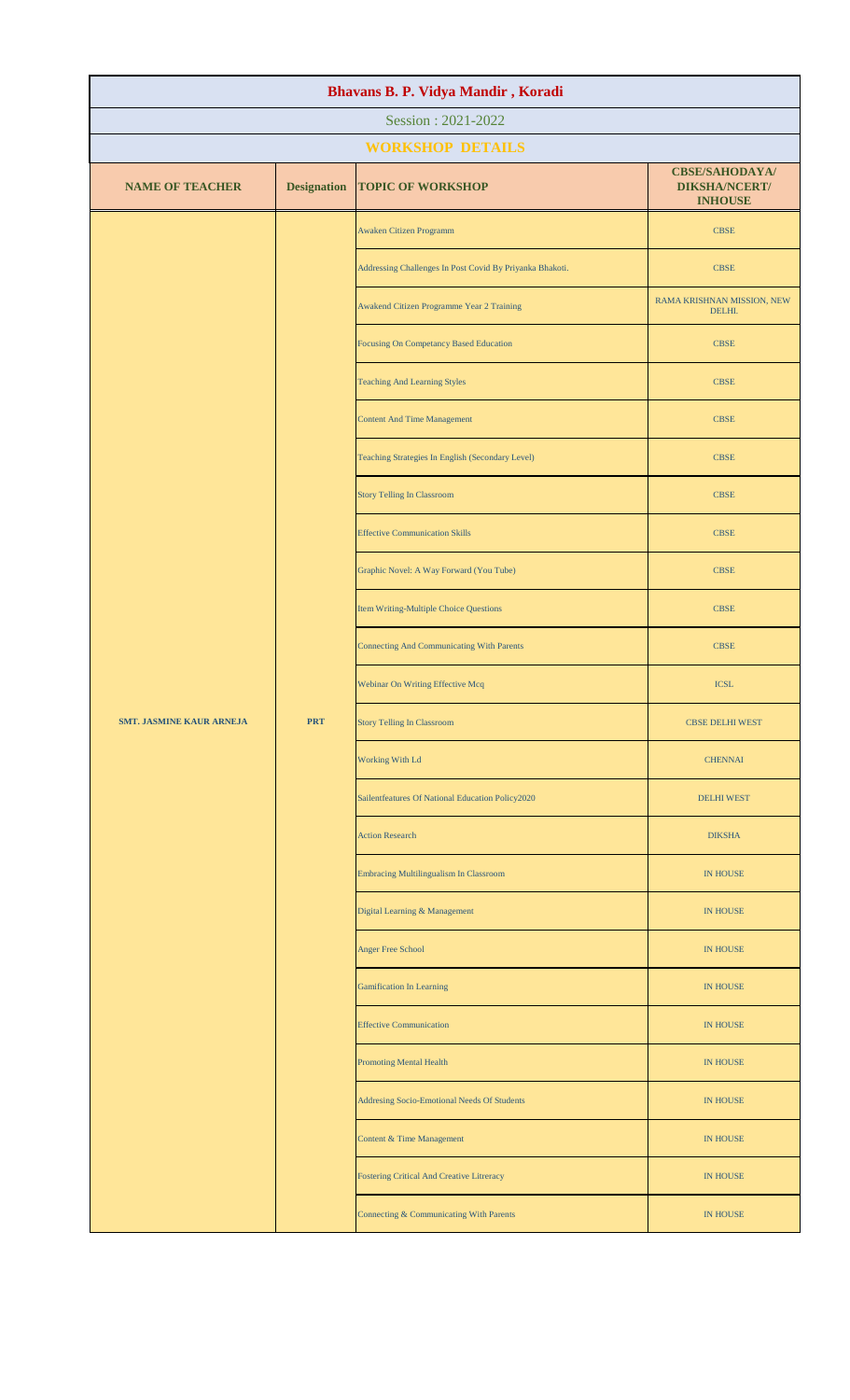| Bhavans B. P. Vidya Mandir, Koradi |                         |                                                  |                                                                 |                 |                                      |
|------------------------------------|-------------------------|--------------------------------------------------|-----------------------------------------------------------------|-----------------|--------------------------------------|
| Session: 2021-2022                 |                         |                                                  |                                                                 |                 |                                      |
|                                    | <b>WORKSHOP DETAILS</b> |                                                  |                                                                 |                 |                                      |
| <b>NAME OF TEACHER</b>             | <b>Designation</b>      | <b>TOPIC OF WORKSHOP</b>                         | <b>CBSE/SAHODAYA/</b><br><b>DIKSHA/NCERT/</b><br><b>INHOUSE</b> |                 |                                      |
|                                    |                         | Stem 30-30 Season 1 (All Episodes) And           | IIT GANDHINAGAR AND CBSE                                        |                 |                                      |
|                                    |                         | Stem 30-30 Season-2 (All Episodes)               | IIT GANDHINAGAR AND CBSE                                        |                 |                                      |
|                                    |                         | Embracing Multilingualism In Classroom           | IN HOUSE                                                        |                 |                                      |
|                                    |                         | Digital Learning & Management                    | IN HOUSE                                                        |                 |                                      |
| <b>SMT. HARSHAL BANKAR</b>         |                         | Anger Free School                                | IN HOUSE                                                        |                 |                                      |
|                                    |                         | <b>PRT</b>                                       | <b>Gamification In Learning</b>                                 | <b>IN HOUSE</b> |                                      |
|                                    |                         |                                                  | <b>Effective Communication</b>                                  | <b>IN HOUSE</b> |                                      |
|                                    |                         |                                                  | <b>Promoting Mental Health</b>                                  | <b>IN HOUSE</b> |                                      |
|                                    |                         | Addresing Socio-Emotional Needs Of Students      | <b>IN HOUSE</b>                                                 |                 |                                      |
|                                    |                         |                                                  |                                                                 |                 | <b>Content &amp; Time Management</b> |
|                                    |                         | <b>Fostering Critical And Creative Litreracy</b> | <b>IN HOUSE</b>                                                 |                 |                                      |
|                                    |                         | Connecting & Communicating With Parents          | IN HOUSE                                                        |                 |                                      |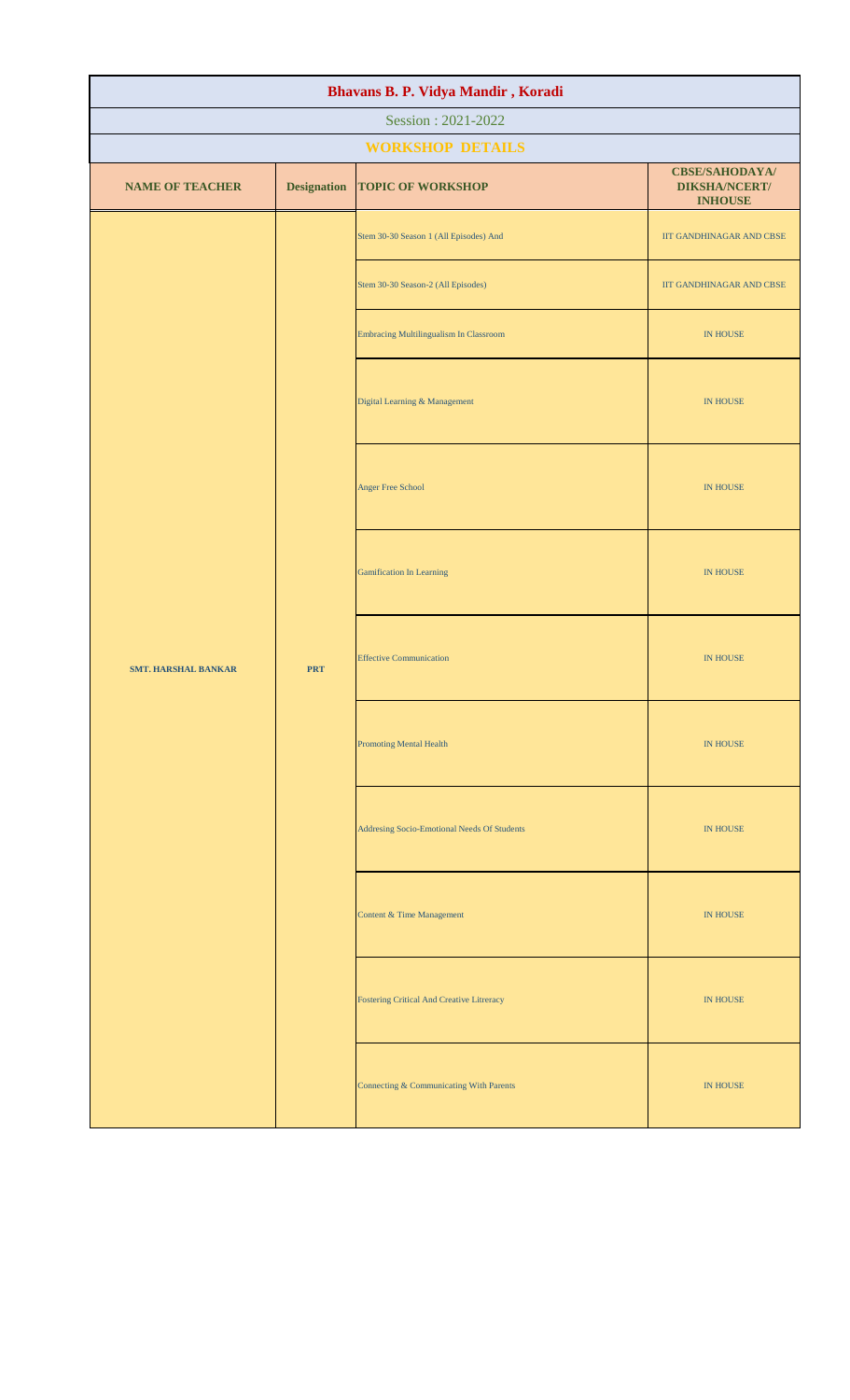| Bhavans B. P. Vidya Mandir, Koradi |                    |                                               |                                                                 |                   |
|------------------------------------|--------------------|-----------------------------------------------|-----------------------------------------------------------------|-------------------|
| Session: 2021-2022                 |                    |                                               |                                                                 |                   |
|                                    |                    | <b>WORKSHOP DETAILS</b>                       |                                                                 |                   |
| <b>NAME OF TEACHER</b>             | <b>Designation</b> | <b>TOPIC OF WORKSHOP</b>                      | <b>CBSE/SAHODAYA/</b><br><b>DIKSHA/NCERT/</b><br><b>INHOUSE</b> |                   |
|                                    |                    | <b>Anger Free School</b>                      | <b>DELHI EAST</b>                                               |                   |
|                                    |                    | Role Of Theather & Drama                      | <b>ALLAHABAD</b>                                                |                   |
|                                    |                    | Webinar On Writing Effective Mcq              | <b>ICSL</b>                                                     |                   |
|                                    |                    | <b>Story Telling In Classroom</b>             | <b>COE DELHI WEST</b>                                           |                   |
|                                    |                    | Eklavya                                       | <b>CBSE IIT GANDHINAGAR</b>                                     |                   |
|                                    |                    | Hindi Bhasha Me Lekhan Tatha Sahitya Srijan.  | <b>DEHRADHUN</b>                                                |                   |
|                                    |                    | Developing Scientific Temperament             | <b>PANCHKULA</b>                                                |                   |
|                                    |                    | Health Promoting School.                      | <b>DEHRADHUN</b>                                                |                   |
|                                    |                    | <b>Effective Communication Skills</b>         | <b>DEHRADHUN</b>                                                |                   |
| <b>SMT. VIDYA SAMBHARE</b>         |                    | .Working With Learning Disabilities           | <b>AJMER</b>                                                    |                   |
|                                    |                    |                                               | Artificial Intelligence (Aware)                                 | <b>DIKSHA</b>     |
|                                    |                    |                                               | Artificial Intelligence (Appreciate).                           | <b>DIKSHA</b>     |
|                                    | <b>PRT</b>         | <b>Action Research</b>                        | <b>DIKSHA</b>                                                   |                   |
|                                    |                    |                                               | <b>Importance Of Gratitude</b>                                  | <b>CHANDIGARH</b> |
|                                    |                    | <b>Understanding Multiple Intelligence</b>    | <b>CHANDIGARH</b>                                               |                   |
|                                    |                    | <b>Embracing Multilingualism In Classroom</b> | <b>IN HOUSE</b>                                                 |                   |
|                                    |                    | Digital Learning & Management                 | IN HOUSE                                                        |                   |
|                                    |                    | <b>Anger Free School</b>                      | <b>IN HOUSE</b>                                                 |                   |
|                                    |                    |                                               | <b>Gamification In Learning</b>                                 | <b>IN HOUSE</b>   |
|                                    |                    |                                               | <b>Effective Communication</b>                                  | <b>IN HOUSE</b>   |
|                                    |                    | <b>Promoting Mental Health</b>                | <b>IN HOUSE</b>                                                 |                   |
|                                    |                    | Addresing Socio-Emotional Needs Of Students   | <b>IN HOUSE</b>                                                 |                   |
|                                    |                    | Content & Time Management                     | <b>IN HOUSE</b>                                                 |                   |
|                                    |                    | Fostering Critical And Creative Litreracy     | <b>IN HOUSE</b>                                                 |                   |
|                                    |                    | 21St Century Skills                           | <b>IN HOUSE</b>                                                 |                   |
|                                    |                    | Connecting & Communicating With Parents       | <b>IN HOUSE</b>                                                 |                   |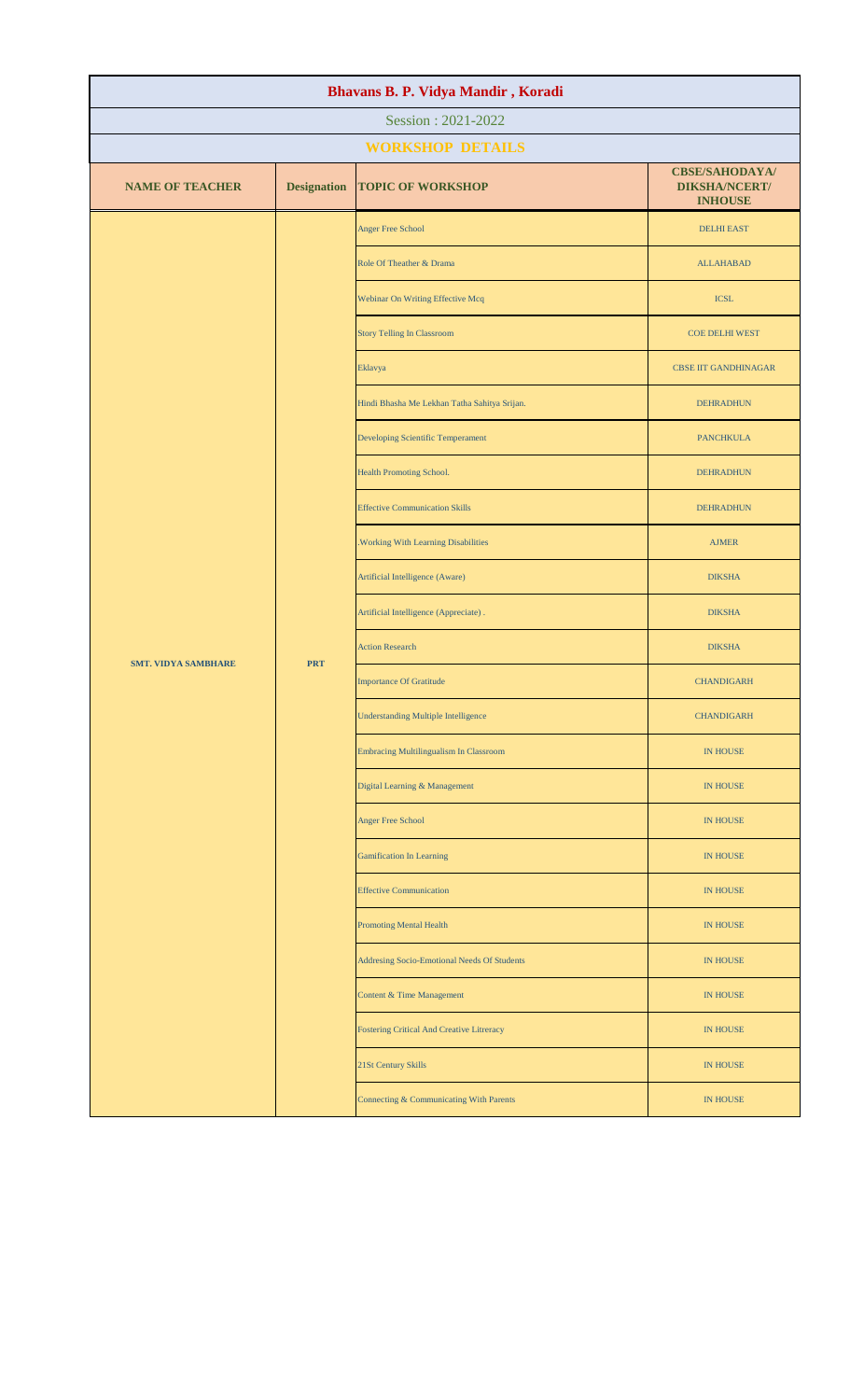| Bhavans B. P. Vidya Mandir, Koradi |                    |                                                  |                                                                 |  |  |
|------------------------------------|--------------------|--------------------------------------------------|-----------------------------------------------------------------|--|--|
| Session: 2021-2022                 |                    |                                                  |                                                                 |  |  |
|                                    |                    | <b>WORKSHOP DETAILS</b>                          |                                                                 |  |  |
| <b>NAME OF TEACHER</b>             | <b>Designation</b> | <b>TOPIC OF WORKSHOP</b>                         | <b>CBSE/SAHODAYA/</b><br><b>DIKSHA/NCERT/</b><br><b>INHOUSE</b> |  |  |
|                                    |                    | 30 - 30 Stem Season 2                            | <b>CBSE IIT GANDHINAGAR</b>                                     |  |  |
|                                    |                    | <b>Understanding Multiple Intelligence</b>       | <b>CBSE COE</b>                                                 |  |  |
|                                    |                    | <b>Cyber Security And Ethics</b>                 | <b>CBSE COE</b>                                                 |  |  |
|                                    |                    | <b>Gamification In Learning</b>                  | <b>CBSE COE</b>                                                 |  |  |
|                                    |                    | Neeraj Chopra And Newton'S Laws Of Motion        | 3030 EKLAYA                                                     |  |  |
|                                    |                    | <b>Action And Reaction</b>                       | 3030 EKLAYA                                                     |  |  |
|                                    |                    | Mensuration                                      | 3030 EKLAYA                                                     |  |  |
|                                    |                    | 3 To Infinity - Triangle To Circle               | 3030 EKLAYA                                                     |  |  |
| <b>MS. MAMTA SHARMA</b>            | <b>PRT</b>         | <b>Embracing Multilingualism In Classroom</b>    | IN HOUSE                                                        |  |  |
|                                    |                    | Digital Learning & Management                    | <b>IN HOUSE</b>                                                 |  |  |
|                                    |                    | Anger Free School                                | IN HOUSE                                                        |  |  |
|                                    |                    | <b>Gamification In Learning</b>                  | IN HOUSE                                                        |  |  |
|                                    |                    | <b>Effective Communication</b>                   | <b>IN HOUSE</b>                                                 |  |  |
|                                    |                    | <b>Promoting Mental Health</b>                   | IN HOUSE                                                        |  |  |
|                                    |                    | Addresing Socio-Emotional Needs Of Students      | IN HOUSE                                                        |  |  |
|                                    |                    | Content & Time Management                        | <b>IN HOUSE</b>                                                 |  |  |
|                                    |                    | <b>Fostering Critical And Creative Litreracy</b> | IN HOUSE                                                        |  |  |
|                                    |                    | Connecting & Communicating With Parents          | <b>IN HOUSE</b>                                                 |  |  |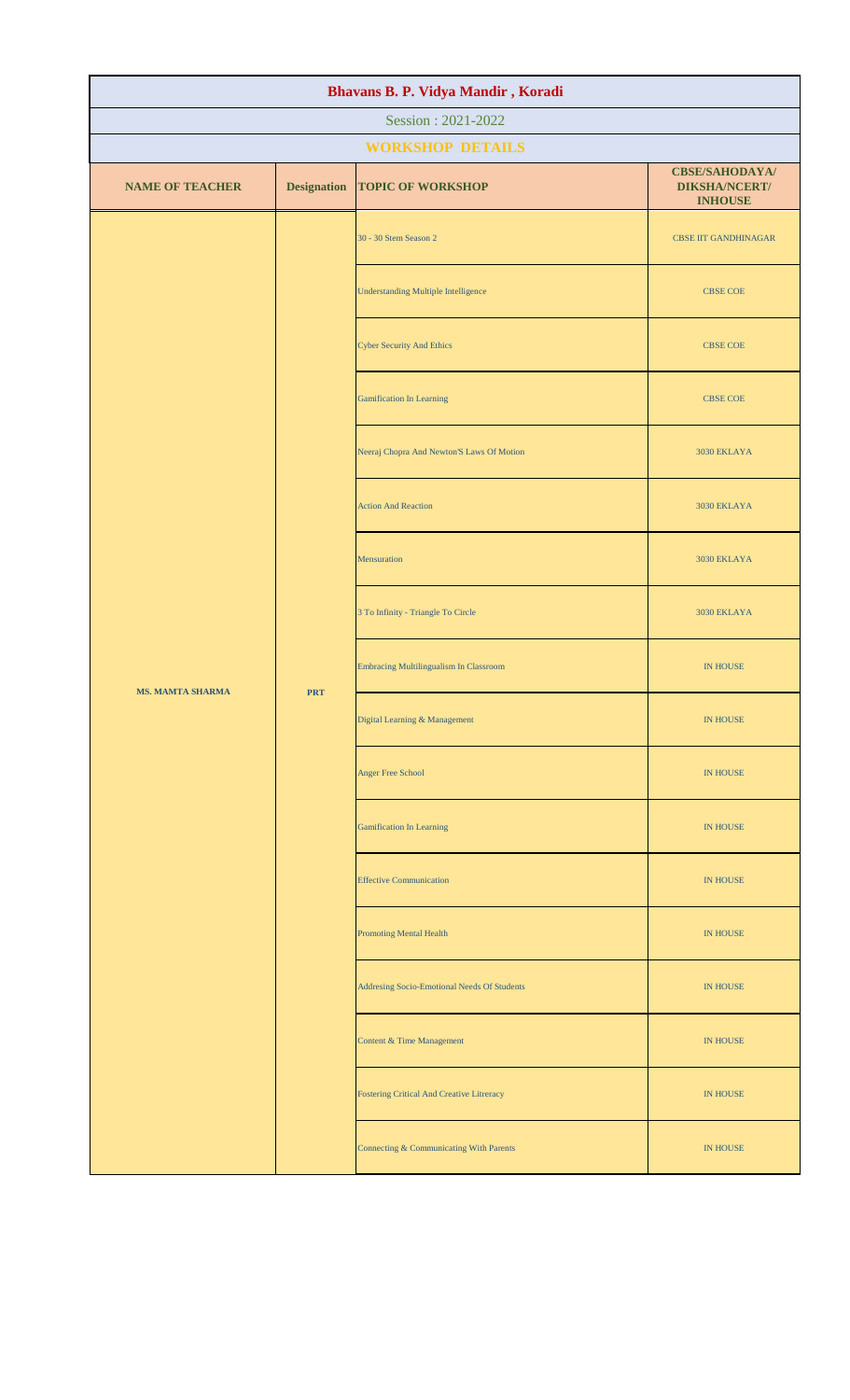| Bhavans B. P. Vidya Mandir, Koradi |                    |                                                           |                                                                                                                                                     |  |  |
|------------------------------------|--------------------|-----------------------------------------------------------|-----------------------------------------------------------------------------------------------------------------------------------------------------|--|--|
| Session: 2021-2022                 |                    |                                                           |                                                                                                                                                     |  |  |
|                                    |                    | <b>WORKSHOP DETAILS</b>                                   |                                                                                                                                                     |  |  |
| <b>NAME OF TEACHER</b>             | <b>Designation</b> | <b>TOPIC OF WORKSHOP</b>                                  | <b>CBSE/SAHODAYA/</b><br><b>DIKSHA/NCERT/</b><br><b>INHOUSE</b>                                                                                     |  |  |
|                                    |                    | <b>Joyfull Mathematics</b>                                | <b>COE- DELHI EAST</b>                                                                                                                              |  |  |
|                                    |                    | Focusing On Competency Based Education                    | <b>COE - AJMER</b>                                                                                                                                  |  |  |
|                                    |                    | The Values To Reckon, Need Of Value Education             | <b>COE - DELHI REAST</b>                                                                                                                            |  |  |
|                                    |                    | <b>Connecting And Communicating With Parents</b>          | <b>COE - DELHI REAST</b>                                                                                                                            |  |  |
|                                    |                    | <b>Experiential Learning And Practice</b>                 | <b>AJMER</b>                                                                                                                                        |  |  |
|                                    |                    | Introduction To Foundational Literacy And Numeracy Course | <b>DIKSHA</b>                                                                                                                                       |  |  |
|                                    |                    | Eklavya (1 - 5 Episode)                                   | <b>IIT GANDHI NAGAR</b>                                                                                                                             |  |  |
|                                    |                    | <b>Writing Mcq</b>                                        | <b>GAD-TLC, MINISTRY OF</b><br>EDUCATION, GOVERNMENT OF                                                                                             |  |  |
|                                    |                    | <b>Action Research</b>                                    | <b>DIKSHA</b>                                                                                                                                       |  |  |
|                                    |                    | <b>Artificial Intelligence Aware</b>                      | <b>DIKSHA</b>                                                                                                                                       |  |  |
|                                    |                    | <b>Artificial Intelligence Appreciate</b>                 | <b>DIKSHA</b>                                                                                                                                       |  |  |
|                                    |                    | Developing Scientific Temperament                         | <b>COE BANGLORE</b>                                                                                                                                 |  |  |
|                                    |                    | Happy Teachers Create Happy Classrooms                    | <b>COE CHANDIGARH</b>                                                                                                                               |  |  |
| <b>SMT. ASMITA DEOPUJARI</b>       | <b>PRT</b>         | Embracing Multilingualism In Classroom                    | <b>IN HOUSE</b>                                                                                                                                     |  |  |
|                                    |                    | Digital Learning & Management                             | <b>IN HOUSE</b>                                                                                                                                     |  |  |
|                                    |                    | <b>Anger Free School</b>                                  | <b>IN HOUSE</b>                                                                                                                                     |  |  |
|                                    |                    | <b>Gamification In Learning</b>                           | <b>IN HOUSE</b>                                                                                                                                     |  |  |
|                                    |                    | <b>Effective Communication</b>                            | <b>IN HOUSE</b>                                                                                                                                     |  |  |
|                                    |                    | <b>Promoting Mental Health</b>                            | <b>IN HOUSE</b>                                                                                                                                     |  |  |
|                                    |                    | Addresing Socio-Emotional Needs Of Students               | <b>IN HOUSE</b>                                                                                                                                     |  |  |
|                                    |                    | Content & Time Management                                 | <b>IN HOUSE</b>                                                                                                                                     |  |  |
|                                    |                    | <b>Fostering Critical And Creative Litreracy</b>          | <b>ICSL IN COLLABORATION WITH</b><br><b>IN HOUSE</b><br><b>IN HOUSE</b><br><b>IN HOUSE</b><br><b>IN HOUSE</b><br><b>IN HOUSE</b><br><b>IN HOUSE</b> |  |  |
|                                    |                    | Connecting & Communicating With Parents                   |                                                                                                                                                     |  |  |
|                                    |                    | <b>Cyber Security And Ethics</b>                          |                                                                                                                                                     |  |  |
|                                    |                    | <b>Importance Of Gratitude</b>                            |                                                                                                                                                     |  |  |
|                                    |                    | Need And Ways Of Professional Growth                      |                                                                                                                                                     |  |  |
|                                    |                    | <b>Stress Management At Work</b>                          |                                                                                                                                                     |  |  |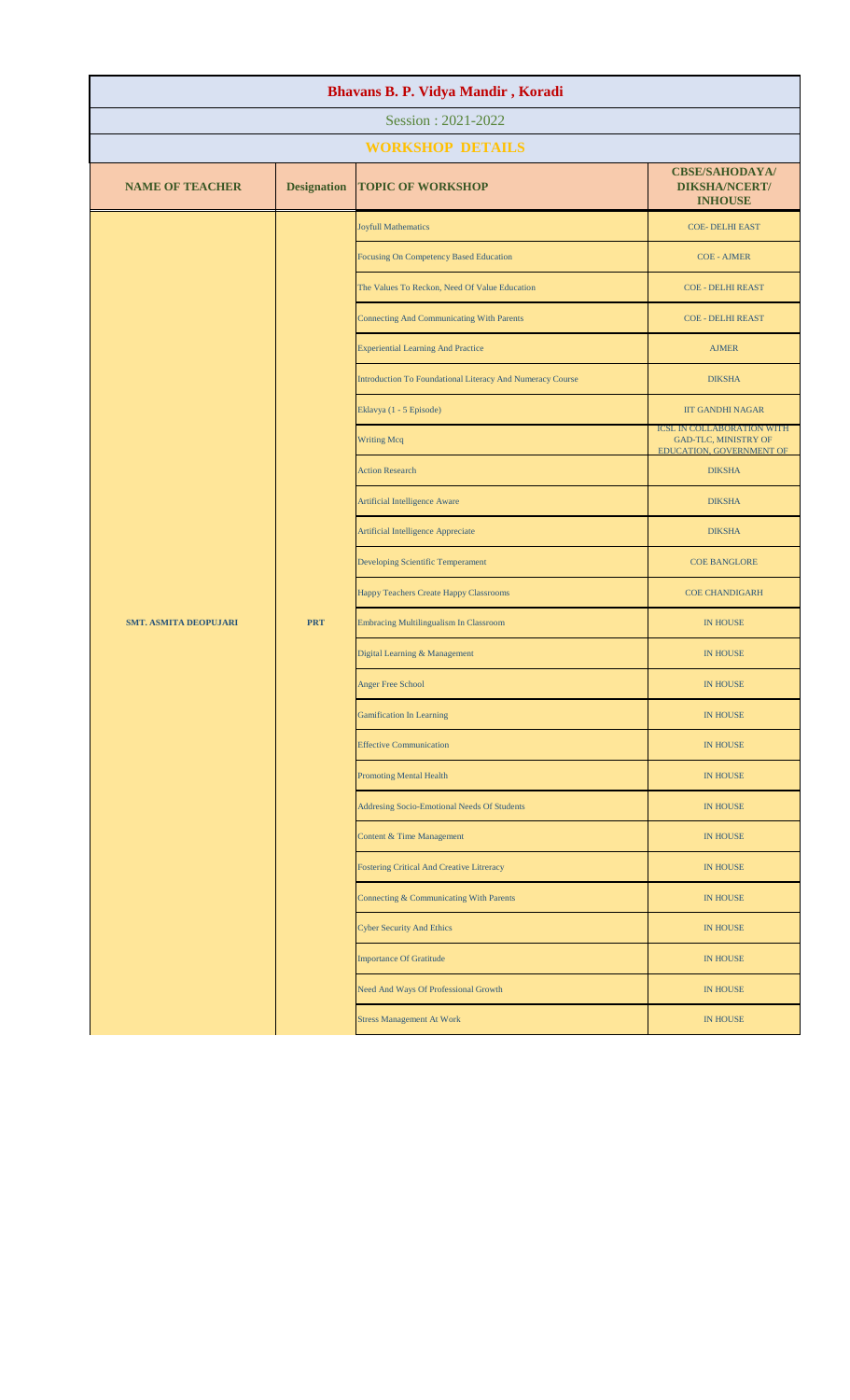| Bhavans B. P. Vidya Mandir, Koradi |                                           |                                                                |                                                                 |                       |
|------------------------------------|-------------------------------------------|----------------------------------------------------------------|-----------------------------------------------------------------|-----------------------|
| Session: 2021-2022                 |                                           |                                                                |                                                                 |                       |
|                                    |                                           | <b>WORKSHOP DETAILS</b>                                        |                                                                 |                       |
| <b>NAME OF TEACHER</b>             | <b>Designation</b>                        | <b>TOPIC OF WORKSHOP</b>                                       | <b>CBSE/SAHODAYA/</b><br><b>DIKSHA/NCERT/</b><br><b>INHOUSE</b> |                       |
|                                    |                                           | Integration O Art In English                                   | <b>COE-NOIDA</b>                                                |                       |
|                                    |                                           | <b>Ed Tech Tools For Online Teaching</b>                       | SAHODAYA COMPLEX                                                |                       |
|                                    |                                           | Awakend Citizen Programme Year 1 Training                      | RAMA KRISHNAN MISSION, NEW<br>DELHI.                            |                       |
|                                    |                                           | <b>Online Active Learning</b>                                  | CBSE SAHODAYA COMPLEX                                           |                       |
|                                    |                                           | Role Of Theater And Drama In Class                             | <b>CBSE DELHI WEST</b>                                          |                       |
|                                    |                                           | <b>Education For Peace</b>                                     | <b>CBSE DELHI WEST</b>                                          |                       |
|                                    |                                           | <b>Essential Components Of A Lesson Plan</b>                   | <b>CBSE CHENNAI</b>                                             |                       |
|                                    |                                           | <b>Promoting Mental Health</b>                                 | <b>COE CHENNAI</b>                                              |                       |
|                                    |                                           | <b>Importance Of Gratitude</b>                                 | <b>COE PANCHKULA</b>                                            |                       |
|                                    |                                           | Teaching Strategies In Social Science (Secondary Level)        | <b>COE AJMER</b>                                                |                       |
|                                    |                                           | <b>Teaching Strategies In English</b>                          | <b>COE DEHRADUN</b>                                             |                       |
|                                    |                                           | Webinar Of Writing Effective Mcq                               | <b>ICSL</b>                                                     |                       |
|                                    |                                           | <b>Cyber Security And Ethics</b>                               | <b>COE DELHI EAST</b>                                           |                       |
|                                    |                                           | 3030 Eklavya Series - Neeraj Chopra And Newton'S Law Of Motion | 30 30 EKLAVYA                                                   |                       |
|                                    |                                           |                                                                | Digital Library                                                 | <b>COE DELHI EAST</b> |
|                                    |                                           | Eklavya - Episode 2 Newton'S 2Ndand 3Rd Law Of Motion          | 30-30 EKLAVYA                                                   |                       |
|                                    | <b>PRT</b><br><b>MS. NIKITA SUKHADEVE</b> | Design Thinking For 21St Century Learners                      | <b>SAHODAYA</b>                                                 |                       |
|                                    |                                           | Eklavya - Episode 3                                            | 30-30 EKLAVYA                                                   |                       |
|                                    |                                           | Eklavya - Episode 4                                            | 30-30 EKLAVYA                                                   |                       |
|                                    | Eklavya - Episode 5                       | 30-30 EKLAVYA                                                  |                                                                 |                       |
|                                    |                                           | <b>Practising Blended Learning</b>                             | <b>COE ALLAHABAD</b>                                            |                       |
|                                    |                                           | <b>Introduction To Fln</b>                                     | <b>DIKSHA APP</b>                                               |                       |
|                                    |                                           | Artificial Intelligence Ai Appreciate                          | <b>DIKSHA</b>                                                   |                       |
|                                    |                                           | <b>Action Research</b>                                         | <b>DIKSHA APP</b>                                               |                       |
|                                    |                                           | <b>Embracing Multilingualism In Classroom</b>                  | <b>IN HOUSE</b>                                                 |                       |
|                                    |                                           | Digital Learning & Management                                  | <b>IN HOUSE</b>                                                 |                       |
|                                    |                                           | <b>Anger Free School</b>                                       | <b>IN HOUSE</b>                                                 |                       |
|                                    |                                           | <b>Gamification In Learning</b>                                | <b>IN HOUSE</b>                                                 |                       |
|                                    |                                           | <b>Effective Communication</b>                                 | <b>IN HOUSE</b>                                                 |                       |
|                                    |                                           | <b>Promoting Mental Health</b>                                 | <b>IN HOUSE</b>                                                 |                       |
|                                    |                                           | Addresing Socio-Emotional Needs Of Students                    | <b>IN HOUSE</b>                                                 |                       |
|                                    |                                           | Content & Time Management                                      | <b>IN HOUSE</b>                                                 |                       |
|                                    |                                           | <b>Fostering Critical And Creative Litreracy</b>               | <b>IN HOUSE</b>                                                 |                       |
|                                    |                                           | Connecting & Communicating With Parents                        | <b>IN HOUSE</b>                                                 |                       |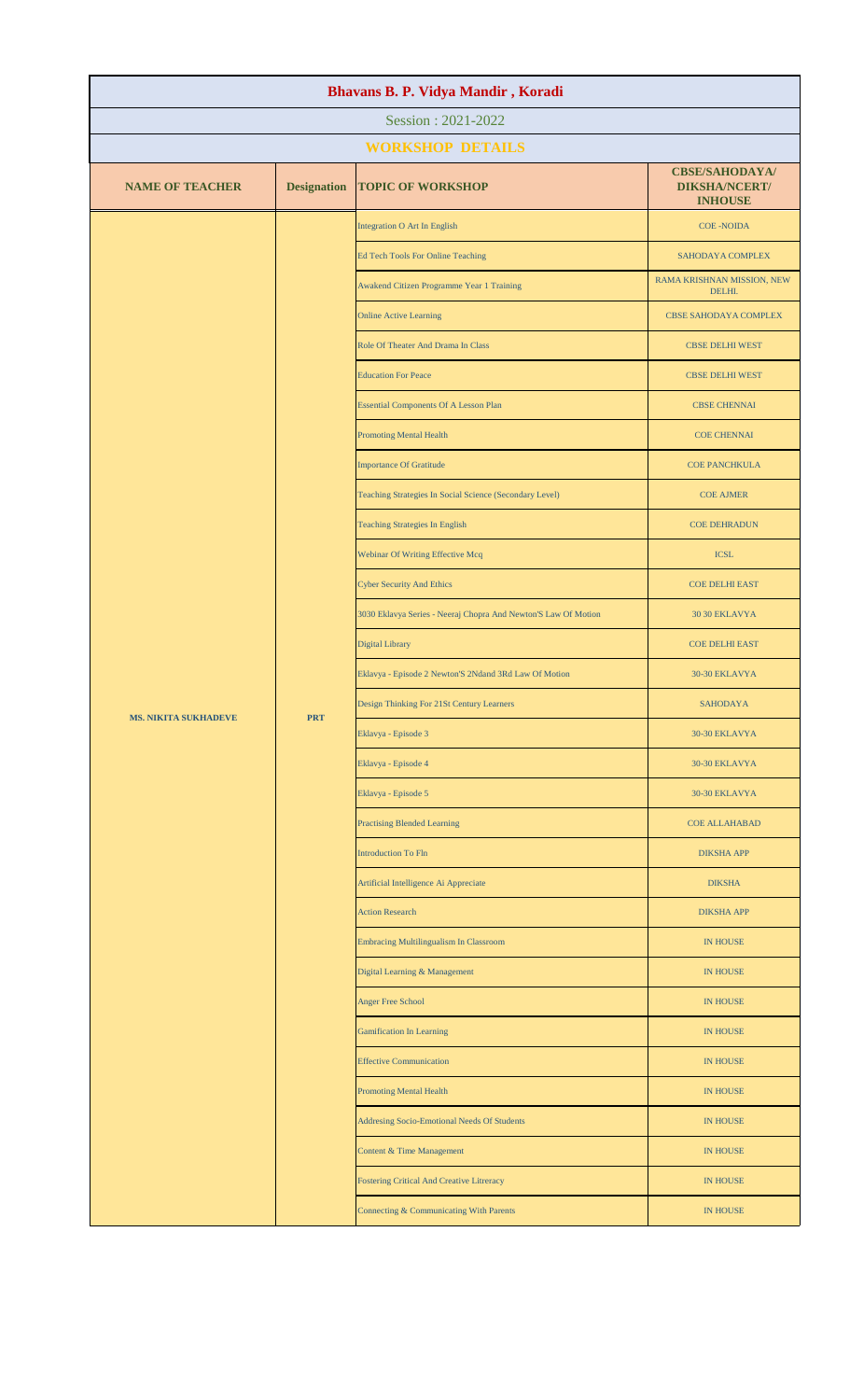| Bhavans B. P. Vidya Mandir, Koradi |                    |                                                                              |                                                                 |  |
|------------------------------------|--------------------|------------------------------------------------------------------------------|-----------------------------------------------------------------|--|
| Session: 2021-2022                 |                    |                                                                              |                                                                 |  |
|                                    |                    | <b>WORKSHOP DETAILS</b>                                                      |                                                                 |  |
| <b>NAME OF TEACHER</b>             | <b>Designation</b> | <b>TOPIC OF WORKSHOP</b>                                                     | <b>CBSE/SAHODAYA/</b><br><b>DIKSHA/NCERT/</b><br><b>INHOUSE</b> |  |
|                                    |                    | 30-30 Stem Season 2                                                          | IIT GANDHINAGAR AND CBSE                                        |  |
|                                    |                    | Child Psychology - Understanding Developmental Stages                        | <b>CBSE COE DEHRADUN</b>                                        |  |
|                                    |                    | Values Education And Its Significance                                        | CBSE COE DELHI EAST                                             |  |
|                                    |                    | Happy Classrooms Effective Classroom StrategiesUsing Humour In The<br>Class. | <b>CBSE COE ALLAHABAD</b><br>(PRAYAGRAJ)                        |  |
|                                    |                    | Integration Of Arts In Social Science (Ix-X)                                 | <b>CBSE COE ALLAHABAD</b><br>(PRAYAGRAJ)                        |  |
|                                    |                    | <b>Story Telling In Classroom</b>                                            | <b>CBSE COE- DELHI EAST</b>                                     |  |
|                                    |                    | Setting Outcomes In Teaching - Learning                                      | <b>CBSE COE BHOPAL</b>                                          |  |
|                                    |                    | <b>Digital Learning And Management</b>                                       | <b>CBSE COE CHENNAI</b>                                         |  |
|                                    |                    | <b>Envirmental Education In Practice</b>                                     | <b>CBSE COE ALLABAD</b>                                         |  |
|                                    |                    | Cyber Sequrity & Ethics                                                      | <b>ALLAHABAD</b>                                                |  |
| <b>MS. SONALI BANNAGARE</b>        | <b>PRT</b>         | <b>Sports Integrated Academics</b>                                           | <b>CBSE+ PANCHTANTRA PLANET</b>                                 |  |
|                                    |                    | Artificial Intelligence (Ai) Appreciate                                      | <b>DIKSHA APP</b>                                               |  |
|                                    |                    | Embracing Multilingualism In Classroom                                       | <b>IN HOUSE</b>                                                 |  |
|                                    |                    | Digital Learning & Management                                                | <b>IN HOUSE</b>                                                 |  |
|                                    |                    | <b>Anger Free School</b>                                                     | <b>IN HOUSE</b>                                                 |  |
|                                    |                    | <b>Gamification In Learning</b>                                              | <b>IN HOUSE</b>                                                 |  |
|                                    |                    | <b>Effective Communication</b>                                               | <b>IN HOUSE</b>                                                 |  |
|                                    |                    | <b>Promoting Mental Health</b>                                               | <b>IN HOUSE</b>                                                 |  |
|                                    |                    | <b>Addresing Socio-Emotional Needs Of Students</b>                           | <b>IN HOUSE</b>                                                 |  |
|                                    |                    | Content & Time Management                                                    | <b>IN HOUSE</b>                                                 |  |
|                                    |                    | <b>Fostering Critical And Creative Litreracy</b>                             | <b>IN HOUSE</b>                                                 |  |
|                                    |                    | Connecting & Communicating With Parents                                      | <b>IN HOUSE</b>                                                 |  |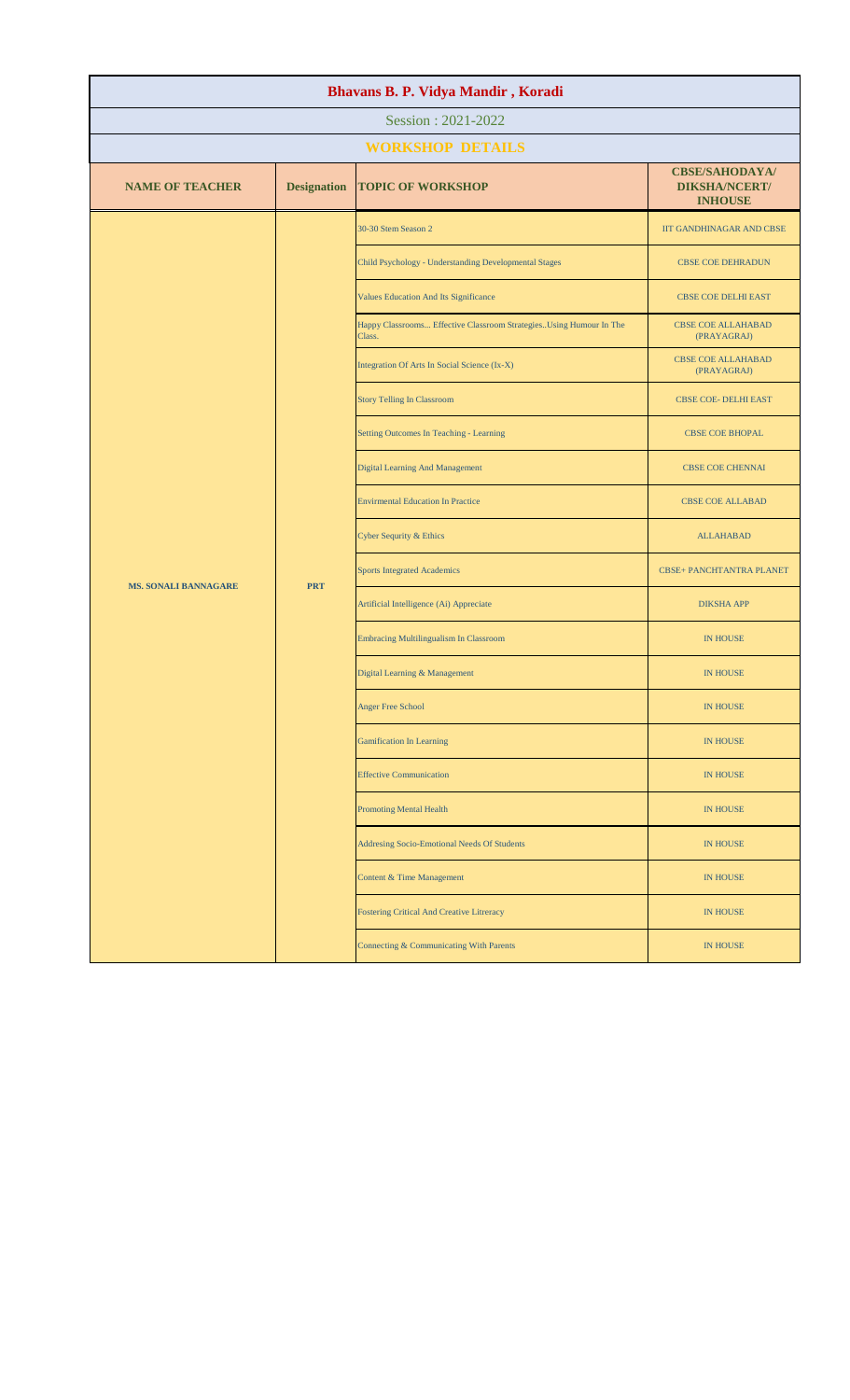| Session: 2021-2022<br><b>WORKSHOP DETAILS</b><br><b>CBSE/SAHODAYA/</b><br><b>NAME OF TEACHER</b><br><b>Designation</b><br><b>TOPIC OF WORKSHOP</b><br><b>DIKSHA/NCERT/</b><br><b>INHOUSE</b><br><b>Importance Of Gratitude</b><br><b>NOIDA</b><br>Role Of Theatre And Drama In Classroom<br><b>DELHI WEST</b><br>Understanding Multiple Intelligence -<br><b>NOIDA</b><br>Salient Features Of National Education Policy 2020<br><b>DELHI WEST</b><br>Role Of Theatre And Drama In Classroom<br>CBSE COE- D-ELHI WEST<br><b>Importance Of Gratitude</b><br>CBSE COE- D-ELHI WEST<br><b>Understanding Multiple Intelligence</b><br><b>COE NOIDA</b><br><b>Fostering Critical And Creative Literacy</b><br><b>COE NOIDA</b><br><b>Cyber Security And Ethics</b><br><b>DELHI EAST</b><br><b>Gamification In Learning</b><br><b>DELHI EAST</b><br><b>Working With Learning Disabilities</b><br><b>NOIDA</b><br>Silent Features Of National Education Policy 2020<br><b>DELHI WEST</b><br><b>Digital Library</b><br><b>DELHI EAST</b><br>Anger Free School - 09 August 21<br><b>DEHRADUN</b><br>Teaching And Learning Styles- 16 August 21<br><b>NOIDA</b><br>Blooms Taxonomy And Its Application-20 August 21<br>ALLAHABAD (PRAYAGRAJ<br>Teaching Strategy In Hindi Secondary Level<br><b>NOIDA</b><br>Marathi Innovative Ways Of Teaching Grammar<br><b>CBSE BHARAT SAHODAYA</b><br>Child Psychology Understanding Development Stage<br><b>NOIDA</b><br>Writing Effective Multiple Choice Item<br><b>ICSL</b><br>Hindi Bhasha Mein Lekhan Tatha Sahitya Sarjan<br><b>NOIDA</b><br>Importance Of Personal Hygiene And Nutrition<br>ALLAHABAD (PRAYAGRAJ)<br><b>Practising Blended Learning</b><br>ALLAHABAD PRAYAGRAJ<br><b>PRT</b><br><b>SMT. VASUDHA JOSHI</b><br><b>Item Writing Multiple Choice Questions</b><br><b>NOIDA</b><br>Setting Learning Outcomes In Teaching - Learning<br><b>PUNE</b><br><b>Blooms Taxonomy And Its Application</b><br><b>DEHRADUN</b><br><b>Essential Components Of A Lesson Plan</b><br>ALLAHABAD (PRAYAGRAJ)<br>Artificial Intelligence (Ai) Aware<br><b>DIKSHA APP</b><br><b>Connecting And Communicating With Parents</b><br>ALLAHABAD (PRAYAGRAJ)<br><b>Story Telling In Classroom</b><br>ALLAHABAD (PRAYAGRAJ)<br><b>Protection Of Child Rights</b><br><b>COE DELHI EAST</b> |
|---------------------------------------------------------------------------------------------------------------------------------------------------------------------------------------------------------------------------------------------------------------------------------------------------------------------------------------------------------------------------------------------------------------------------------------------------------------------------------------------------------------------------------------------------------------------------------------------------------------------------------------------------------------------------------------------------------------------------------------------------------------------------------------------------------------------------------------------------------------------------------------------------------------------------------------------------------------------------------------------------------------------------------------------------------------------------------------------------------------------------------------------------------------------------------------------------------------------------------------------------------------------------------------------------------------------------------------------------------------------------------------------------------------------------------------------------------------------------------------------------------------------------------------------------------------------------------------------------------------------------------------------------------------------------------------------------------------------------------------------------------------------------------------------------------------------------------------------------------------------------------------------------------------------------------------------------------------------------------------------------------------------------------------------------------------------------------------------------------------------------------------------------------------------------------------------------------------------------------------------------------------------------------------------------------------|
|                                                                                                                                                                                                                                                                                                                                                                                                                                                                                                                                                                                                                                                                                                                                                                                                                                                                                                                                                                                                                                                                                                                                                                                                                                                                                                                                                                                                                                                                                                                                                                                                                                                                                                                                                                                                                                                                                                                                                                                                                                                                                                                                                                                                                                                                                                               |
|                                                                                                                                                                                                                                                                                                                                                                                                                                                                                                                                                                                                                                                                                                                                                                                                                                                                                                                                                                                                                                                                                                                                                                                                                                                                                                                                                                                                                                                                                                                                                                                                                                                                                                                                                                                                                                                                                                                                                                                                                                                                                                                                                                                                                                                                                                               |
|                                                                                                                                                                                                                                                                                                                                                                                                                                                                                                                                                                                                                                                                                                                                                                                                                                                                                                                                                                                                                                                                                                                                                                                                                                                                                                                                                                                                                                                                                                                                                                                                                                                                                                                                                                                                                                                                                                                                                                                                                                                                                                                                                                                                                                                                                                               |
|                                                                                                                                                                                                                                                                                                                                                                                                                                                                                                                                                                                                                                                                                                                                                                                                                                                                                                                                                                                                                                                                                                                                                                                                                                                                                                                                                                                                                                                                                                                                                                                                                                                                                                                                                                                                                                                                                                                                                                                                                                                                                                                                                                                                                                                                                                               |
|                                                                                                                                                                                                                                                                                                                                                                                                                                                                                                                                                                                                                                                                                                                                                                                                                                                                                                                                                                                                                                                                                                                                                                                                                                                                                                                                                                                                                                                                                                                                                                                                                                                                                                                                                                                                                                                                                                                                                                                                                                                                                                                                                                                                                                                                                                               |
|                                                                                                                                                                                                                                                                                                                                                                                                                                                                                                                                                                                                                                                                                                                                                                                                                                                                                                                                                                                                                                                                                                                                                                                                                                                                                                                                                                                                                                                                                                                                                                                                                                                                                                                                                                                                                                                                                                                                                                                                                                                                                                                                                                                                                                                                                                               |
|                                                                                                                                                                                                                                                                                                                                                                                                                                                                                                                                                                                                                                                                                                                                                                                                                                                                                                                                                                                                                                                                                                                                                                                                                                                                                                                                                                                                                                                                                                                                                                                                                                                                                                                                                                                                                                                                                                                                                                                                                                                                                                                                                                                                                                                                                                               |
|                                                                                                                                                                                                                                                                                                                                                                                                                                                                                                                                                                                                                                                                                                                                                                                                                                                                                                                                                                                                                                                                                                                                                                                                                                                                                                                                                                                                                                                                                                                                                                                                                                                                                                                                                                                                                                                                                                                                                                                                                                                                                                                                                                                                                                                                                                               |
|                                                                                                                                                                                                                                                                                                                                                                                                                                                                                                                                                                                                                                                                                                                                                                                                                                                                                                                                                                                                                                                                                                                                                                                                                                                                                                                                                                                                                                                                                                                                                                                                                                                                                                                                                                                                                                                                                                                                                                                                                                                                                                                                                                                                                                                                                                               |
|                                                                                                                                                                                                                                                                                                                                                                                                                                                                                                                                                                                                                                                                                                                                                                                                                                                                                                                                                                                                                                                                                                                                                                                                                                                                                                                                                                                                                                                                                                                                                                                                                                                                                                                                                                                                                                                                                                                                                                                                                                                                                                                                                                                                                                                                                                               |
|                                                                                                                                                                                                                                                                                                                                                                                                                                                                                                                                                                                                                                                                                                                                                                                                                                                                                                                                                                                                                                                                                                                                                                                                                                                                                                                                                                                                                                                                                                                                                                                                                                                                                                                                                                                                                                                                                                                                                                                                                                                                                                                                                                                                                                                                                                               |
|                                                                                                                                                                                                                                                                                                                                                                                                                                                                                                                                                                                                                                                                                                                                                                                                                                                                                                                                                                                                                                                                                                                                                                                                                                                                                                                                                                                                                                                                                                                                                                                                                                                                                                                                                                                                                                                                                                                                                                                                                                                                                                                                                                                                                                                                                                               |
|                                                                                                                                                                                                                                                                                                                                                                                                                                                                                                                                                                                                                                                                                                                                                                                                                                                                                                                                                                                                                                                                                                                                                                                                                                                                                                                                                                                                                                                                                                                                                                                                                                                                                                                                                                                                                                                                                                                                                                                                                                                                                                                                                                                                                                                                                                               |
|                                                                                                                                                                                                                                                                                                                                                                                                                                                                                                                                                                                                                                                                                                                                                                                                                                                                                                                                                                                                                                                                                                                                                                                                                                                                                                                                                                                                                                                                                                                                                                                                                                                                                                                                                                                                                                                                                                                                                                                                                                                                                                                                                                                                                                                                                                               |
|                                                                                                                                                                                                                                                                                                                                                                                                                                                                                                                                                                                                                                                                                                                                                                                                                                                                                                                                                                                                                                                                                                                                                                                                                                                                                                                                                                                                                                                                                                                                                                                                                                                                                                                                                                                                                                                                                                                                                                                                                                                                                                                                                                                                                                                                                                               |
|                                                                                                                                                                                                                                                                                                                                                                                                                                                                                                                                                                                                                                                                                                                                                                                                                                                                                                                                                                                                                                                                                                                                                                                                                                                                                                                                                                                                                                                                                                                                                                                                                                                                                                                                                                                                                                                                                                                                                                                                                                                                                                                                                                                                                                                                                                               |
|                                                                                                                                                                                                                                                                                                                                                                                                                                                                                                                                                                                                                                                                                                                                                                                                                                                                                                                                                                                                                                                                                                                                                                                                                                                                                                                                                                                                                                                                                                                                                                                                                                                                                                                                                                                                                                                                                                                                                                                                                                                                                                                                                                                                                                                                                                               |
|                                                                                                                                                                                                                                                                                                                                                                                                                                                                                                                                                                                                                                                                                                                                                                                                                                                                                                                                                                                                                                                                                                                                                                                                                                                                                                                                                                                                                                                                                                                                                                                                                                                                                                                                                                                                                                                                                                                                                                                                                                                                                                                                                                                                                                                                                                               |
|                                                                                                                                                                                                                                                                                                                                                                                                                                                                                                                                                                                                                                                                                                                                                                                                                                                                                                                                                                                                                                                                                                                                                                                                                                                                                                                                                                                                                                                                                                                                                                                                                                                                                                                                                                                                                                                                                                                                                                                                                                                                                                                                                                                                                                                                                                               |
|                                                                                                                                                                                                                                                                                                                                                                                                                                                                                                                                                                                                                                                                                                                                                                                                                                                                                                                                                                                                                                                                                                                                                                                                                                                                                                                                                                                                                                                                                                                                                                                                                                                                                                                                                                                                                                                                                                                                                                                                                                                                                                                                                                                                                                                                                                               |
|                                                                                                                                                                                                                                                                                                                                                                                                                                                                                                                                                                                                                                                                                                                                                                                                                                                                                                                                                                                                                                                                                                                                                                                                                                                                                                                                                                                                                                                                                                                                                                                                                                                                                                                                                                                                                                                                                                                                                                                                                                                                                                                                                                                                                                                                                                               |
|                                                                                                                                                                                                                                                                                                                                                                                                                                                                                                                                                                                                                                                                                                                                                                                                                                                                                                                                                                                                                                                                                                                                                                                                                                                                                                                                                                                                                                                                                                                                                                                                                                                                                                                                                                                                                                                                                                                                                                                                                                                                                                                                                                                                                                                                                                               |
|                                                                                                                                                                                                                                                                                                                                                                                                                                                                                                                                                                                                                                                                                                                                                                                                                                                                                                                                                                                                                                                                                                                                                                                                                                                                                                                                                                                                                                                                                                                                                                                                                                                                                                                                                                                                                                                                                                                                                                                                                                                                                                                                                                                                                                                                                                               |
|                                                                                                                                                                                                                                                                                                                                                                                                                                                                                                                                                                                                                                                                                                                                                                                                                                                                                                                                                                                                                                                                                                                                                                                                                                                                                                                                                                                                                                                                                                                                                                                                                                                                                                                                                                                                                                                                                                                                                                                                                                                                                                                                                                                                                                                                                                               |
|                                                                                                                                                                                                                                                                                                                                                                                                                                                                                                                                                                                                                                                                                                                                                                                                                                                                                                                                                                                                                                                                                                                                                                                                                                                                                                                                                                                                                                                                                                                                                                                                                                                                                                                                                                                                                                                                                                                                                                                                                                                                                                                                                                                                                                                                                                               |
|                                                                                                                                                                                                                                                                                                                                                                                                                                                                                                                                                                                                                                                                                                                                                                                                                                                                                                                                                                                                                                                                                                                                                                                                                                                                                                                                                                                                                                                                                                                                                                                                                                                                                                                                                                                                                                                                                                                                                                                                                                                                                                                                                                                                                                                                                                               |
|                                                                                                                                                                                                                                                                                                                                                                                                                                                                                                                                                                                                                                                                                                                                                                                                                                                                                                                                                                                                                                                                                                                                                                                                                                                                                                                                                                                                                                                                                                                                                                                                                                                                                                                                                                                                                                                                                                                                                                                                                                                                                                                                                                                                                                                                                                               |
|                                                                                                                                                                                                                                                                                                                                                                                                                                                                                                                                                                                                                                                                                                                                                                                                                                                                                                                                                                                                                                                                                                                                                                                                                                                                                                                                                                                                                                                                                                                                                                                                                                                                                                                                                                                                                                                                                                                                                                                                                                                                                                                                                                                                                                                                                                               |
|                                                                                                                                                                                                                                                                                                                                                                                                                                                                                                                                                                                                                                                                                                                                                                                                                                                                                                                                                                                                                                                                                                                                                                                                                                                                                                                                                                                                                                                                                                                                                                                                                                                                                                                                                                                                                                                                                                                                                                                                                                                                                                                                                                                                                                                                                                               |
|                                                                                                                                                                                                                                                                                                                                                                                                                                                                                                                                                                                                                                                                                                                                                                                                                                                                                                                                                                                                                                                                                                                                                                                                                                                                                                                                                                                                                                                                                                                                                                                                                                                                                                                                                                                                                                                                                                                                                                                                                                                                                                                                                                                                                                                                                                               |
|                                                                                                                                                                                                                                                                                                                                                                                                                                                                                                                                                                                                                                                                                                                                                                                                                                                                                                                                                                                                                                                                                                                                                                                                                                                                                                                                                                                                                                                                                                                                                                                                                                                                                                                                                                                                                                                                                                                                                                                                                                                                                                                                                                                                                                                                                                               |
|                                                                                                                                                                                                                                                                                                                                                                                                                                                                                                                                                                                                                                                                                                                                                                                                                                                                                                                                                                                                                                                                                                                                                                                                                                                                                                                                                                                                                                                                                                                                                                                                                                                                                                                                                                                                                                                                                                                                                                                                                                                                                                                                                                                                                                                                                                               |
|                                                                                                                                                                                                                                                                                                                                                                                                                                                                                                                                                                                                                                                                                                                                                                                                                                                                                                                                                                                                                                                                                                                                                                                                                                                                                                                                                                                                                                                                                                                                                                                                                                                                                                                                                                                                                                                                                                                                                                                                                                                                                                                                                                                                                                                                                                               |
| Need And Ways Of Professional Growth<br><b>ALLAHBAD</b>                                                                                                                                                                                                                                                                                                                                                                                                                                                                                                                                                                                                                                                                                                                                                                                                                                                                                                                                                                                                                                                                                                                                                                                                                                                                                                                                                                                                                                                                                                                                                                                                                                                                                                                                                                                                                                                                                                                                                                                                                                                                                                                                                                                                                                                       |
| Portfolio And Subject Enrichment Activities<br><b>ALLAHABAD</b>                                                                                                                                                                                                                                                                                                                                                                                                                                                                                                                                                                                                                                                                                                                                                                                                                                                                                                                                                                                                                                                                                                                                                                                                                                                                                                                                                                                                                                                                                                                                                                                                                                                                                                                                                                                                                                                                                                                                                                                                                                                                                                                                                                                                                                               |
| THI<br>Contente & Time Management                                                                                                                                                                                                                                                                                                                                                                                                                                                                                                                                                                                                                                                                                                                                                                                                                                                                                                                                                                                                                                                                                                                                                                                                                                                                                                                                                                                                                                                                                                                                                                                                                                                                                                                                                                                                                                                                                                                                                                                                                                                                                                                                                                                                                                                                             |
| <b>Environmental Education In Practice</b><br><b>DELHI EAST</b>                                                                                                                                                                                                                                                                                                                                                                                                                                                                                                                                                                                                                                                                                                                                                                                                                                                                                                                                                                                                                                                                                                                                                                                                                                                                                                                                                                                                                                                                                                                                                                                                                                                                                                                                                                                                                                                                                                                                                                                                                                                                                                                                                                                                                                               |
| Delebrating On Ethics And Integratey<br><b>NOIDA</b>                                                                                                                                                                                                                                                                                                                                                                                                                                                                                                                                                                                                                                                                                                                                                                                                                                                                                                                                                                                                                                                                                                                                                                                                                                                                                                                                                                                                                                                                                                                                                                                                                                                                                                                                                                                                                                                                                                                                                                                                                                                                                                                                                                                                                                                          |
| Developing Scietific Temprament<br><b>CHANDIGARH</b>                                                                                                                                                                                                                                                                                                                                                                                                                                                                                                                                                                                                                                                                                                                                                                                                                                                                                                                                                                                                                                                                                                                                                                                                                                                                                                                                                                                                                                                                                                                                                                                                                                                                                                                                                                                                                                                                                                                                                                                                                                                                                                                                                                                                                                                          |
| <b>Embracing Multilingualism In Classroom</b><br><b>IN HOUSE</b>                                                                                                                                                                                                                                                                                                                                                                                                                                                                                                                                                                                                                                                                                                                                                                                                                                                                                                                                                                                                                                                                                                                                                                                                                                                                                                                                                                                                                                                                                                                                                                                                                                                                                                                                                                                                                                                                                                                                                                                                                                                                                                                                                                                                                                              |
| Digital Learning & Management<br><b>IN HOUSE</b>                                                                                                                                                                                                                                                                                                                                                                                                                                                                                                                                                                                                                                                                                                                                                                                                                                                                                                                                                                                                                                                                                                                                                                                                                                                                                                                                                                                                                                                                                                                                                                                                                                                                                                                                                                                                                                                                                                                                                                                                                                                                                                                                                                                                                                                              |
| <b>Anger Free School</b><br><b>IN HOUSE</b>                                                                                                                                                                                                                                                                                                                                                                                                                                                                                                                                                                                                                                                                                                                                                                                                                                                                                                                                                                                                                                                                                                                                                                                                                                                                                                                                                                                                                                                                                                                                                                                                                                                                                                                                                                                                                                                                                                                                                                                                                                                                                                                                                                                                                                                                   |
| <b>Gamification In Learning</b><br>IN HOUSE                                                                                                                                                                                                                                                                                                                                                                                                                                                                                                                                                                                                                                                                                                                                                                                                                                                                                                                                                                                                                                                                                                                                                                                                                                                                                                                                                                                                                                                                                                                                                                                                                                                                                                                                                                                                                                                                                                                                                                                                                                                                                                                                                                                                                                                                   |
| <b>Effective Communication</b><br><b>IN HOUSE</b>                                                                                                                                                                                                                                                                                                                                                                                                                                                                                                                                                                                                                                                                                                                                                                                                                                                                                                                                                                                                                                                                                                                                                                                                                                                                                                                                                                                                                                                                                                                                                                                                                                                                                                                                                                                                                                                                                                                                                                                                                                                                                                                                                                                                                                                             |
| <b>Promoting Mental Health</b><br><b>IN HOUSE</b>                                                                                                                                                                                                                                                                                                                                                                                                                                                                                                                                                                                                                                                                                                                                                                                                                                                                                                                                                                                                                                                                                                                                                                                                                                                                                                                                                                                                                                                                                                                                                                                                                                                                                                                                                                                                                                                                                                                                                                                                                                                                                                                                                                                                                                                             |
| <b>Addresing Socio-Emotional Needs Of Students</b><br><b>IN HOUSE</b>                                                                                                                                                                                                                                                                                                                                                                                                                                                                                                                                                                                                                                                                                                                                                                                                                                                                                                                                                                                                                                                                                                                                                                                                                                                                                                                                                                                                                                                                                                                                                                                                                                                                                                                                                                                                                                                                                                                                                                                                                                                                                                                                                                                                                                         |
| <b>Content &amp; Time Management</b><br><b>IN HOUSE</b>                                                                                                                                                                                                                                                                                                                                                                                                                                                                                                                                                                                                                                                                                                                                                                                                                                                                                                                                                                                                                                                                                                                                                                                                                                                                                                                                                                                                                                                                                                                                                                                                                                                                                                                                                                                                                                                                                                                                                                                                                                                                                                                                                                                                                                                       |
| <b>Fostering Critical And Creative Litreracy</b><br><b>IN HOUSE</b>                                                                                                                                                                                                                                                                                                                                                                                                                                                                                                                                                                                                                                                                                                                                                                                                                                                                                                                                                                                                                                                                                                                                                                                                                                                                                                                                                                                                                                                                                                                                                                                                                                                                                                                                                                                                                                                                                                                                                                                                                                                                                                                                                                                                                                           |
| Connecting & Communicating With Parents<br><b>IN HOUSE</b>                                                                                                                                                                                                                                                                                                                                                                                                                                                                                                                                                                                                                                                                                                                                                                                                                                                                                                                                                                                                                                                                                                                                                                                                                                                                                                                                                                                                                                                                                                                                                                                                                                                                                                                                                                                                                                                                                                                                                                                                                                                                                                                                                                                                                                                    |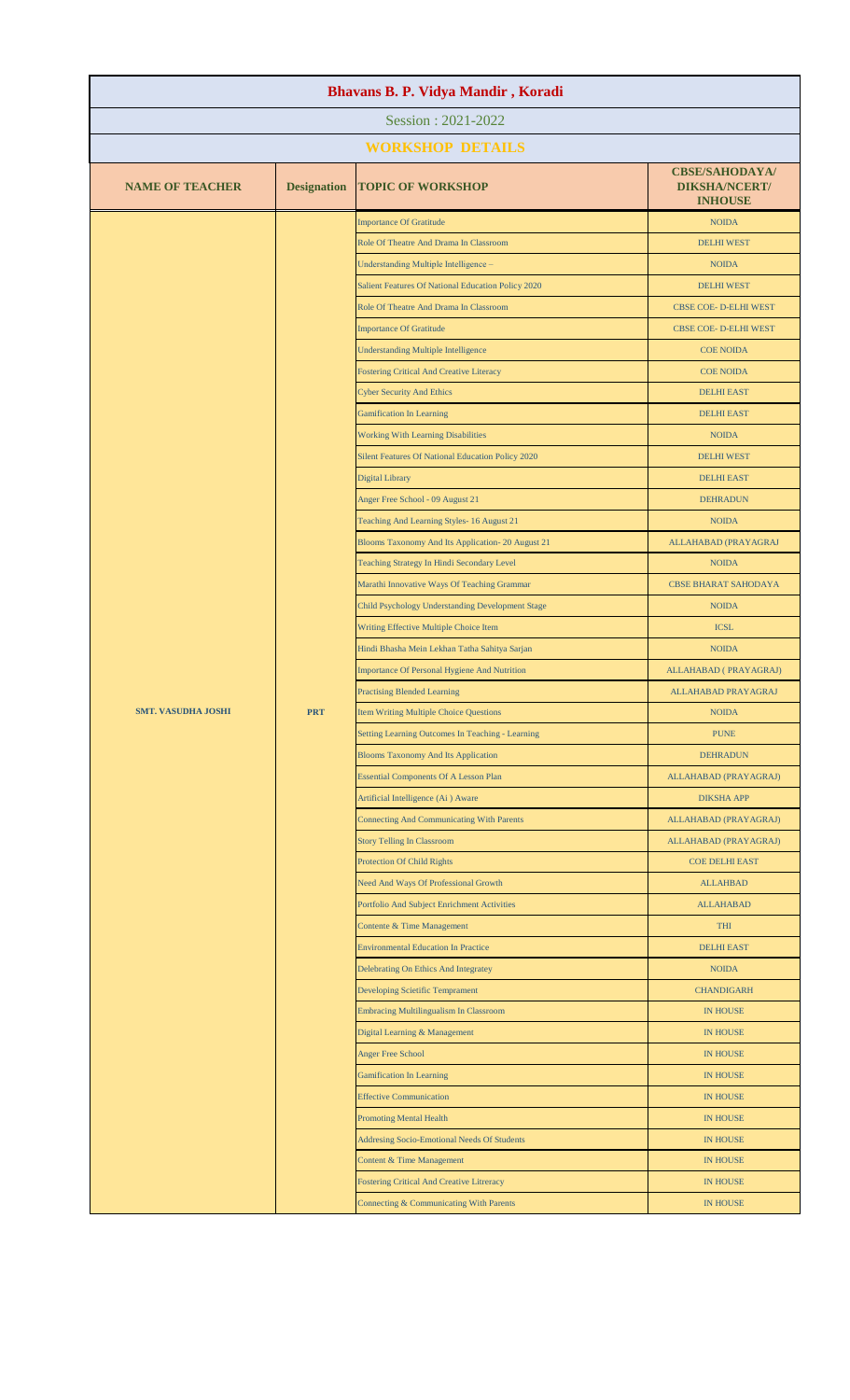| Bhavans B. P. Vidya Mandir, Koradi |                               |                                                            |                                                                 |  |
|------------------------------------|-------------------------------|------------------------------------------------------------|-----------------------------------------------------------------|--|
| Session: 2021-2022                 |                               |                                                            |                                                                 |  |
|                                    |                               | <b>WORKSHOP DETAILS</b>                                    |                                                                 |  |
| <b>NAME OF TEACHER</b>             | <b>Designation</b>            | <b>TOPIC OF WORKSHOP</b>                                   | <b>CBSE/SAHODAYA/</b><br><b>DIKSHA/NCERT/</b><br><b>INHOUSE</b> |  |
|                                    |                               | <b>Teaching Stategies In Mathematics</b>                   | <b>CBSE - TRAINING HEADQUARTERS</b>                             |  |
|                                    |                               | Item Writing - Multiple Choice Questions                   | CBSE (COE PUNE)                                                 |  |
|                                    |                               | <b>Gamification In Learning</b>                            | <b>CBSE (COE PUNE)</b>                                          |  |
|                                    |                               | <b>Digital Library</b>                                     | CBSE (COE DEHRADUN)                                             |  |
|                                    |                               | Validity Check Prior To Embarking Upon Open Source Content | <b>CBSE (COE DEHRADUN)</b>                                      |  |
|                                    |                               | <b>Importance Of Gratitude</b>                             | CBSE (COE DEHRADUN)                                             |  |
|                                    | <b>Writing Effective Mcqs</b> | <b>ICSL</b>                                                |                                                                 |  |
|                                    |                               | Child Psychology - Understanding Developmental Stages      | <b>CBSE COE - CHENNAI</b>                                       |  |
|                                    |                               | Digital Learning And Management                            | <b>CBSE COE - CHENNAI</b>                                       |  |
|                                    |                               | <b>Joyful Mathematics</b>                                  | CBSE COE - CHENNAI                                              |  |
|                                    |                               | <b>Understanding Multiple Intelligence</b>                 | <b>BENGALURU</b>                                                |  |
|                                    |                               | <b>Experiential Learning In Practice</b>                   | <b>DEHRADUN</b>                                                 |  |
|                                    |                               | <b>Anger Free School</b>                                   | <b>BENGALURU</b>                                                |  |
|                                    |                               | Values Education And Its Significance                      | <b>DEHRADUN</b>                                                 |  |
|                                    |                               | <b>Education For Peace</b>                                 | <b>COE CHENNAI</b>                                              |  |
|                                    |                               | <b>Practicing Blended Learning</b>                         | <b>COE DELHI EAST</b>                                           |  |
|                                    |                               | <b>Cyber Security And Ethics</b>                           | <b>COE CHANDIGARH</b>                                           |  |
|                                    |                               | <b>Promoting Mental Health</b>                             | <b>COE CHANDIGARH</b>                                           |  |
| <b>MS. NEERAJ KAUSHAL</b>          | <b>PRT</b>                    | <b>Teaching And Learning Styles</b>                        | <b>COE CHANDIGARH</b>                                           |  |
|                                    |                               | Setting Outcomes In Teaching-Learning                      | <b>COE CHANDIGARH</b>                                           |  |
|                                    |                               | <b>Essential Components Of A Lesson Plan</b>               | <b>COE DELHI EAST</b>                                           |  |
|                                    |                               | Developing Resilience In Students                          | <b>COE NOIDA</b>                                                |  |
|                                    |                               | Artificial Intelligence (Appreciate)                       | <b>CBSE DIKSHA</b>                                              |  |
|                                    |                               | <b>Cbse Action Research</b>                                | <b>CBSE</b>                                                     |  |
|                                    |                               | Embracing Multilingualism In Classroom                     | <b>IN HOUSE</b>                                                 |  |
|                                    |                               | Digital Learning & Management                              | <b>IN HOUSE</b>                                                 |  |
|                                    |                               | <b>Anger Free School</b>                                   | <b>IN HOUSE</b>                                                 |  |
|                                    |                               | <b>Gamification In Learning</b>                            | <b>IN HOUSE</b>                                                 |  |
|                                    |                               | <b>Effective Communication</b>                             | <b>IN HOUSE</b>                                                 |  |
|                                    |                               | <b>Promoting Mental Health</b>                             | <b>IN HOUSE</b>                                                 |  |
|                                    |                               | <b>Addresing Socio-Emotional Needs Of Students</b>         | <b>IN HOUSE</b>                                                 |  |
|                                    |                               | Content & Time Management                                  | <b>IN HOUSE</b>                                                 |  |
|                                    |                               | <b>Fostering Critical And Creative Litreracy</b>           | <b>IN HOUSE</b>                                                 |  |
|                                    |                               | Connecting & Communicating With Parents                    | <b>IN HOUSE</b>                                                 |  |
|                                    |                               | <b>Cyber Security And Ethics</b>                           | <b>IN HOUSE</b>                                                 |  |
|                                    |                               | <b>Importance Of Gratitude</b>                             | <b>IN HOUSE</b>                                                 |  |
|                                    |                               | Need And Ways Of Professional Growth                       | <b>IN HOUSE</b>                                                 |  |
|                                    |                               | <b>Stress Management At Work</b>                           | <b>IN HOUSE</b>                                                 |  |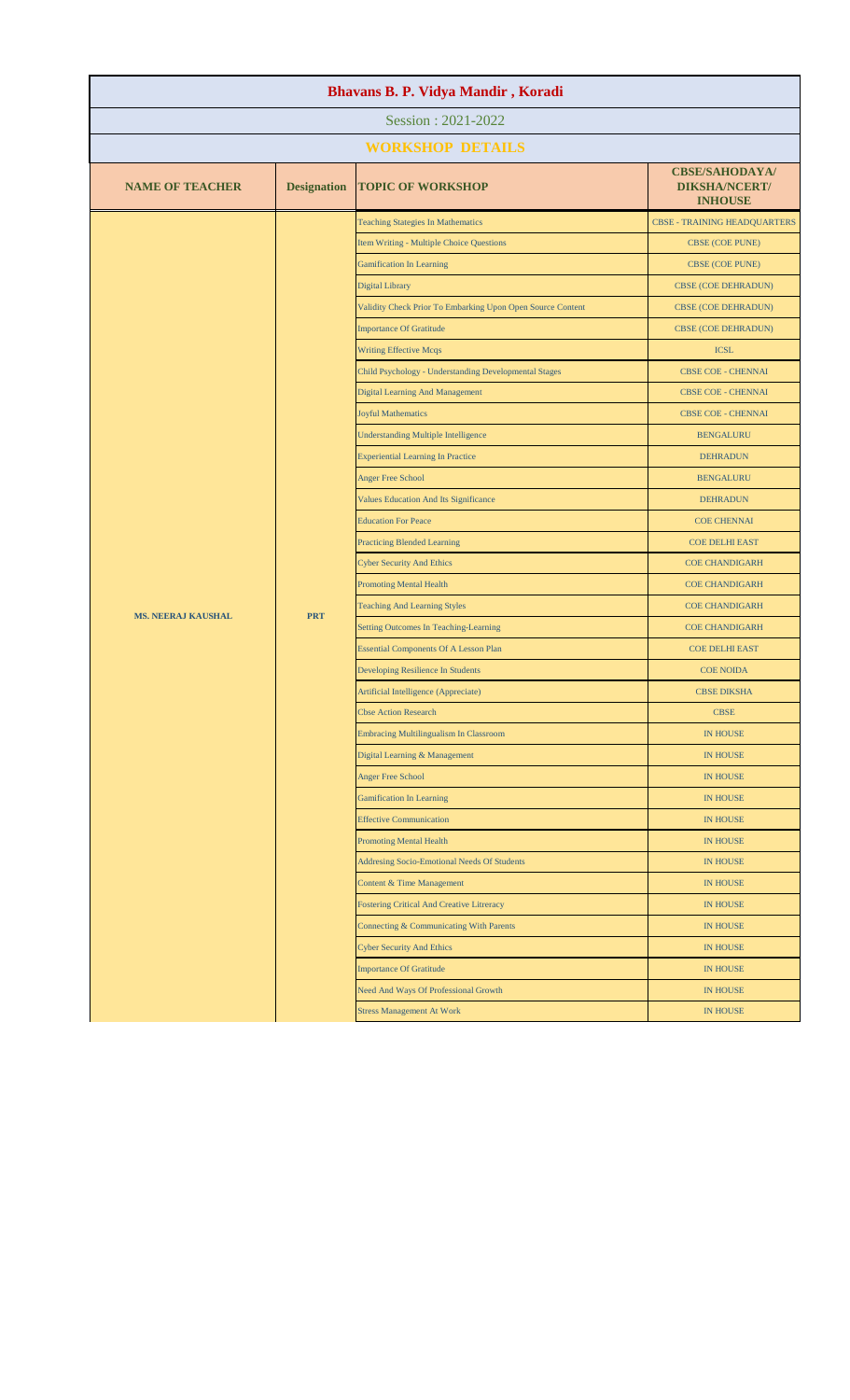| Bhavans B. P. Vidya Mandir, Koradi |                    |                                                                                                                                                                                                                                                                                                                                                                                                                                                                                                                                                               |                                                                 |  |
|------------------------------------|--------------------|---------------------------------------------------------------------------------------------------------------------------------------------------------------------------------------------------------------------------------------------------------------------------------------------------------------------------------------------------------------------------------------------------------------------------------------------------------------------------------------------------------------------------------------------------------------|-----------------------------------------------------------------|--|
| Session: 2021-2022                 |                    |                                                                                                                                                                                                                                                                                                                                                                                                                                                                                                                                                               |                                                                 |  |
|                                    |                    | <b>WORKSHOP DETAILS</b>                                                                                                                                                                                                                                                                                                                                                                                                                                                                                                                                       |                                                                 |  |
| <b>NAME OF TEACHER</b>             | <b>Designation</b> | <b>TOPIC OF WORKSHOP</b>                                                                                                                                                                                                                                                                                                                                                                                                                                                                                                                                      | <b>CBSE/SAHODAYA/</b><br><b>DIKSHA/NCERT/</b><br><b>INHOUSE</b> |  |
|                                    |                    | Salient Features Of Nep 2020                                                                                                                                                                                                                                                                                                                                                                                                                                                                                                                                  | CBSE (COE DELHI EAST)                                           |  |
|                                    |                    | <b>Developing Scientific Temperament</b>                                                                                                                                                                                                                                                                                                                                                                                                                                                                                                                      | CBSE (COE DELHI EAST)                                           |  |
|                                    |                    | 21St Century Skills                                                                                                                                                                                                                                                                                                                                                                                                                                                                                                                                           | <b>CBSE (COE DEHRADUN)</b>                                      |  |
|                                    |                    | <b>Bloom'S Taxonomy And Its Applications</b><br>CBSE (COE ALLAHABAD)<br><b>CBSE (COE DEHRADUN)</b><br><b>COE DELHI</b><br><b>COE DELHI</b><br><b>ICSL</b><br><b>EKLAVYA</b><br><b>CBSE COE - CHENNAI</b><br><b>CBSE COE - BENGALURU</b><br><b>COE DEHRADUN</b><br><b>COE DEHRADUN</b><br><b>DIKSHA</b><br><b>IN HOUSE</b><br><b>IN HOUSE</b><br><b>IN HOUSE</b><br><b>IN HOUSE</b><br><b>IN HOUSE</b><br><b>IN HOUSE</b><br><b>IN HOUSE</b><br><b>IN HOUSE</b><br><b>IN HOUSE</b><br><b>IN HOUSE</b><br><b>IN HOUSE</b><br><b>IN HOUSE</b><br><b>IN HOUSE</b> |                                                                 |  |
|                                    |                    | <b>Importance Of Gratitude</b>                                                                                                                                                                                                                                                                                                                                                                                                                                                                                                                                |                                                                 |  |
|                                    |                    | <b>Effective Communication Skills</b><br><b>Addressing Socio Emotional Needs Of Students</b>                                                                                                                                                                                                                                                                                                                                                                                                                                                                  |                                                                 |  |
|                                    |                    |                                                                                                                                                                                                                                                                                                                                                                                                                                                                                                                                                               |                                                                 |  |
|                                    |                    | <b>Writing Effective Mcqs</b>                                                                                                                                                                                                                                                                                                                                                                                                                                                                                                                                 |                                                                 |  |
|                                    |                    | Eklavya Program Ep. 1 To 5                                                                                                                                                                                                                                                                                                                                                                                                                                                                                                                                    |                                                                 |  |
|                                    |                    | Child Psychology - Understanding Developmental Stages                                                                                                                                                                                                                                                                                                                                                                                                                                                                                                         |                                                                 |  |
|                                    |                    | <b>Anger Free School</b>                                                                                                                                                                                                                                                                                                                                                                                                                                                                                                                                      |                                                                 |  |
|                                    |                    | <b>Experiential Learning In Practice</b>                                                                                                                                                                                                                                                                                                                                                                                                                                                                                                                      |                                                                 |  |
|                                    |                    | Values Education And Its Significance                                                                                                                                                                                                                                                                                                                                                                                                                                                                                                                         |                                                                 |  |
| <b>MS. SNEHA MISHRA</b>            | <b>PRT</b>         | <b>Cbse Action Research</b>                                                                                                                                                                                                                                                                                                                                                                                                                                                                                                                                   |                                                                 |  |
|                                    |                    | <b>Embracing Multilingualism In Classroom</b>                                                                                                                                                                                                                                                                                                                                                                                                                                                                                                                 |                                                                 |  |
|                                    |                    | Digital Learning & Management                                                                                                                                                                                                                                                                                                                                                                                                                                                                                                                                 |                                                                 |  |
|                                    |                    | <b>Anger Free School</b>                                                                                                                                                                                                                                                                                                                                                                                                                                                                                                                                      |                                                                 |  |
|                                    |                    | <b>Gamification In Learning</b>                                                                                                                                                                                                                                                                                                                                                                                                                                                                                                                               |                                                                 |  |
|                                    |                    | <b>Effective Communication</b>                                                                                                                                                                                                                                                                                                                                                                                                                                                                                                                                |                                                                 |  |
|                                    |                    | <b>Promoting Mental Health</b>                                                                                                                                                                                                                                                                                                                                                                                                                                                                                                                                |                                                                 |  |
|                                    |                    | Addresing Socio-Emotional Needs Of Students                                                                                                                                                                                                                                                                                                                                                                                                                                                                                                                   |                                                                 |  |
|                                    |                    | <b>Content &amp; Time Management</b>                                                                                                                                                                                                                                                                                                                                                                                                                                                                                                                          |                                                                 |  |
|                                    |                    | <b>Fostering Critical And Creative Litreracy</b>                                                                                                                                                                                                                                                                                                                                                                                                                                                                                                              |                                                                 |  |
|                                    |                    | Connecting & Communicating With Parents                                                                                                                                                                                                                                                                                                                                                                                                                                                                                                                       |                                                                 |  |
|                                    |                    | <b>Cyber Security And Ethics</b>                                                                                                                                                                                                                                                                                                                                                                                                                                                                                                                              |                                                                 |  |
|                                    |                    | <b>Importance Of Gratitude</b>                                                                                                                                                                                                                                                                                                                                                                                                                                                                                                                                |                                                                 |  |
|                                    |                    | Need And Ways Of Professional Growth                                                                                                                                                                                                                                                                                                                                                                                                                                                                                                                          |                                                                 |  |
|                                    |                    | <b>Stress Management At Work</b>                                                                                                                                                                                                                                                                                                                                                                                                                                                                                                                              | IN HOUSE                                                        |  |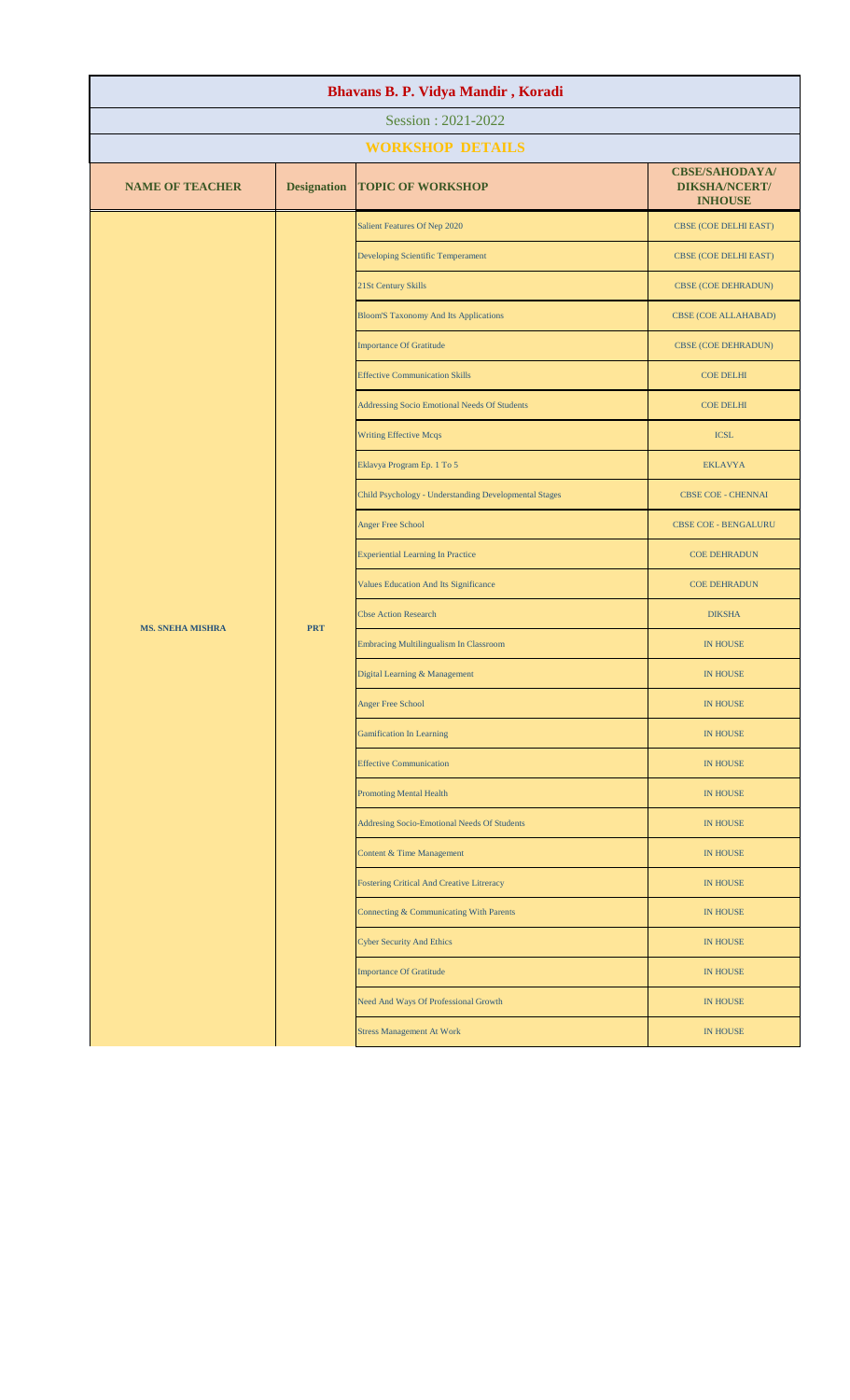| Bhavans B. P. Vidya Mandir, Koradi |                           |                                                         |                                                                                      |               |  |
|------------------------------------|---------------------------|---------------------------------------------------------|--------------------------------------------------------------------------------------|---------------|--|
| Session: 2021-2022                 |                           |                                                         |                                                                                      |               |  |
|                                    | <b>WORKSHOP DETAILS</b>   |                                                         |                                                                                      |               |  |
| <b>NAME OF TEACHER</b>             | <b>Designation</b>        | <b>TOPIC OF WORKSHOP</b>                                | <b>CBSE/SAHODAYA/</b><br><b>DIKSHA/NCERT/</b><br><b>INHOUSE</b>                      |               |  |
|                                    |                           | Graphic Novel: A Way Forward                            | <b>CBSE</b>                                                                          |               |  |
|                                    |                           | <b>Writing Effective Mcqs</b>                           | <b>ICSL</b>                                                                          |               |  |
|                                    |                           | Role Of Theatre And Drama In Classroom                  | <b>COE PUNE</b>                                                                      |               |  |
|                                    |                           | <b>Blooms Taxonomy And It'S Application</b>             | <b>CBSE-NOIDA</b>                                                                    |               |  |
|                                    |                           | <b>Effective Communication Skills</b>                   | <b>CBSE - NOIDA</b>                                                                  |               |  |
|                                    |                           | 21St Century Skills                                     | <b>CBSE-NOIDA</b>                                                                    |               |  |
|                                    |                           | Selection Of Effective Teaching Learning Material       | <b>CBSE - NOIDA</b>                                                                  |               |  |
|                                    |                           | <b>Connecting And Communicating With Parents</b>        | <b>COE CHANDIGARH</b>                                                                |               |  |
|                                    |                           | Artificial Intelligence (Ai) Aware                      | <b>DIKSHA APP</b>                                                                    |               |  |
|                                    |                           | <b>Teaching Strategies In Social Science</b>            | <b>COENOIDA</b>                                                                      |               |  |
|                                    |                           | Salient Features Of National Education Policy 2020      | <b>COE CHENNAI</b>                                                                   |               |  |
|                                    |                           | <b>Competency Based Education -Module 1</b>             | <b>DIKSHA APP</b>                                                                    |               |  |
|                                    |                           | <b>Effective Communication Skills</b>                   | <b>COE NOIDA</b>                                                                     |               |  |
|                                    |                           | <b>Importance Of Gratitude</b>                          | <b>COE ALLAHABAD</b>                                                                 |               |  |
|                                    |                           |                                                         | Artificial Intelligence- Appreciate                                                  | <b>DIKSHA</b> |  |
|                                    | <b>PRT</b>                | <b>Competency Based Education Module -2</b>             | <b>DIKSHA</b>                                                                        |               |  |
| <b>MS. SUZANAH GORMANLY</b>        |                           | <b>Teaching Strategies In English</b>                   | <b>COE DELHI</b>                                                                     |               |  |
|                                    |                           | Adopting Inclusive Practices In Classroom               | COE THIRUVANTHAPURAM                                                                 |               |  |
|                                    | <b>Joyful Mathematics</b> | <b>COE BHOPAL</b>                                       |                                                                                      |               |  |
|                                    |                           | Fostering Critical And Creative Literacy                | <b>COE BHOPAL</b>                                                                    |               |  |
|                                    |                           | Teaching Strategies For Students With Visual Impairment | <b>COE DEHRADUN</b>                                                                  |               |  |
|                                    |                           | Importance Of Personal Hygience And Nutrition           | <b>COE DELHI EAST</b>                                                                |               |  |
|                                    |                           | <b>Environmental Education In Practice</b>              | <b>COE DELHI EAST</b>                                                                |               |  |
|                                    |                           | <b>Action Reserch</b>                                   | <b>DIKSHA</b>                                                                        |               |  |
|                                    |                           | <b>Embracing Multilingualism In Classroom</b>           | IN HOUSE<br><b>IN HOUSE</b><br><b>IN HOUSE</b><br><b>IN HOUSE</b><br><b>IN HOUSE</b> |               |  |
|                                    |                           | Digital Learning & Management                           |                                                                                      |               |  |
|                                    |                           | <b>Anger Free School</b>                                |                                                                                      |               |  |
|                                    |                           | <b>Gamification In Learning</b>                         |                                                                                      |               |  |
|                                    |                           | <b>Effective Communication</b>                          | IN HOUSE<br><b>IN HOUSE</b><br><b>IN HOUSE</b><br><b>IN HOUSE</b><br><b>IN HOUSE</b> |               |  |
|                                    |                           | <b>Promoting Mental Health</b>                          |                                                                                      |               |  |
|                                    |                           | Addresing Socio-Emotional Needs Of Students             |                                                                                      |               |  |
|                                    |                           | Content & Time Management                               |                                                                                      |               |  |
|                                    |                           | <b>Fostering Critical And Creative Litreracy</b>        |                                                                                      |               |  |
|                                    |                           | Connecting & Communicating With Parents                 |                                                                                      |               |  |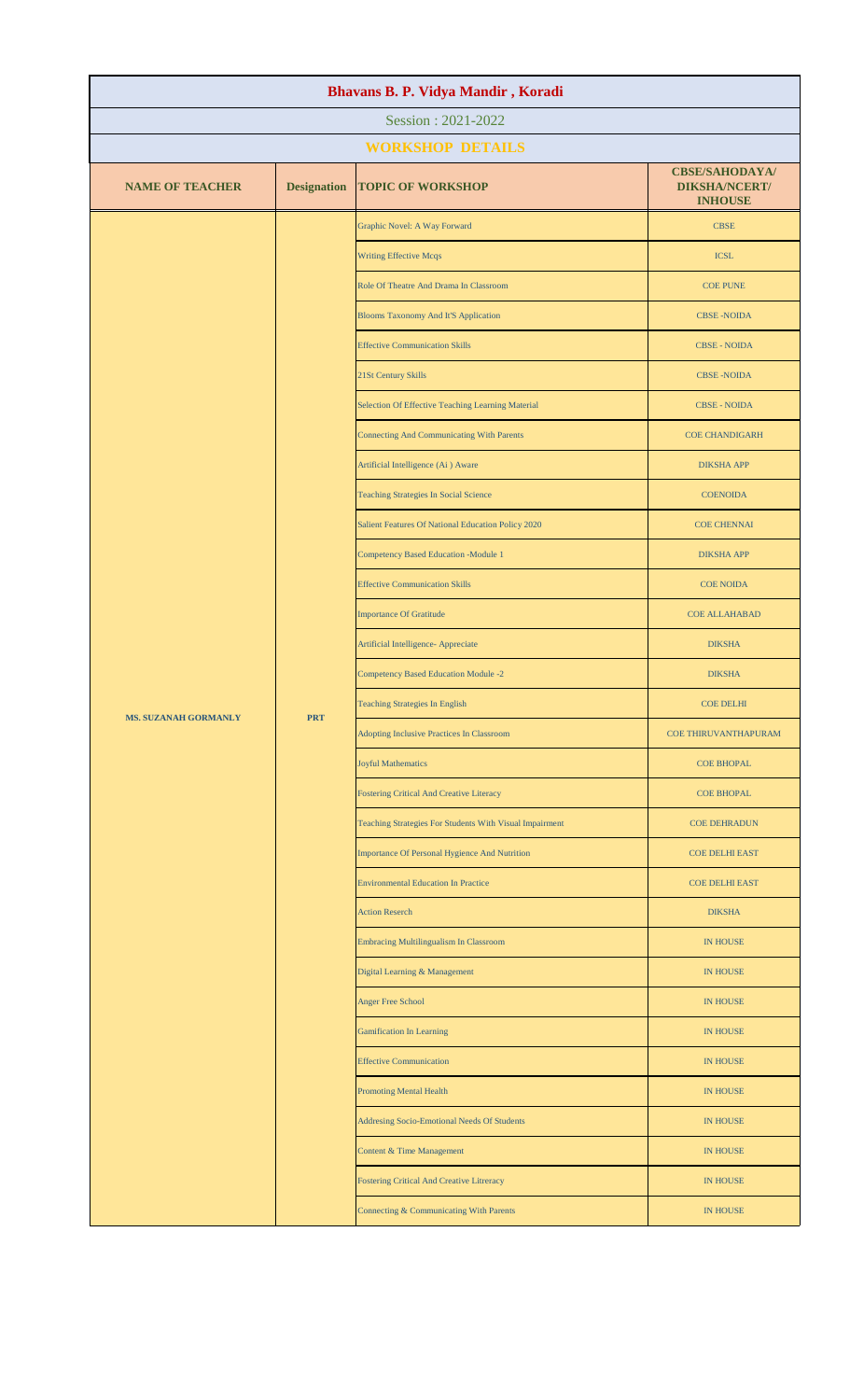| Bhavans B. P. Vidya Mandir, Koradi |                    |                                                    |                                                                 |  |
|------------------------------------|--------------------|----------------------------------------------------|-----------------------------------------------------------------|--|
| Session: 2021-2022                 |                    |                                                    |                                                                 |  |
|                                    |                    | <b>WORKSHOP DETAILS</b>                            |                                                                 |  |
| <b>NAME OF TEACHER</b>             | <b>Designation</b> | <b>TOPIC OF WORKSHOP</b>                           | <b>CBSE/SAHODAYA/</b><br><b>DIKSHA/NCERT/</b><br><b>INHOUSE</b> |  |
|                                    |                    | <b>Writing Effective Mcqs</b>                      | <b>ICSL</b>                                                     |  |
|                                    |                    | <b>Creating Compentency Based Questions</b>        | <b>ICSL</b>                                                     |  |
|                                    |                    | Covid 19 Responses Behaviour                       | <b>DIKSHA</b>                                                   |  |
|                                    |                    | Teaching Strategies In English Secondry Level      | <b>COE NOIDA</b>                                                |  |
|                                    |                    | <b>Ietm Writing Multiple Choice Questions</b>      | <b>COE NOIDA</b>                                                |  |
|                                    |                    | Delebrating On Ethics And Integratey               | <b>COE PANCHKULLA</b>                                           |  |
|                                    |                    | <b>Sports Integrated Academics</b>                 | PANCHTANTRA PLANET                                              |  |
|                                    |                    | <b>Compentancy Based Module 1</b>                  | <b>DIKSHA</b>                                                   |  |
|                                    |                    | Deliberating On Ethics And Integrity               | <b>PANCHKULA</b>                                                |  |
|                                    |                    | Addressing Challenges In Post-Covid Schooling      | <b>DELHI WEST</b>                                               |  |
|                                    |                    | Artificial Intelligence- Appreciate                | <b>DIKSHA</b>                                                   |  |
|                                    |                    | Artificial Intelligence- Aware                     | <b>DIKSHA</b>                                                   |  |
|                                    |                    | Competency Based Education - Module - 2            | <b>DIKSHA</b>                                                   |  |
|                                    |                    | Competency Based Education - Module - 3            | <b>DIKSHA</b>                                                   |  |
|                                    |                    | Competency Based Education - Module - 4            | <b>DIKSHA</b>                                                   |  |
|                                    |                    | <b>Content And Time Management</b>                 | <b>DELHI WEST</b>                                               |  |
|                                    |                    | Embracing Multilingualism In Classrooms            | <b>DELHI WEST</b>                                               |  |
| <b>SMT. RANJANA MISHRA</b>         | <b>PRT</b>         | <b>Experiential Learning Course</b>                | <b>DIKSHA</b>                                                   |  |
|                                    |                    | <b>Anger Free Schools</b>                          | <b>DELHI WEST</b>                                               |  |
|                                    |                    | Salient Features Of National Education Policy 2020 | <b>BENGALURU</b>                                                |  |
|                                    |                    | <b>Understanding Multiple Intelligence</b>         | <b>BENGALURU</b>                                                |  |
|                                    |                    | <b>Effective Communication Skills</b>              | <b>DELHI EAST</b>                                               |  |
|                                    |                    | <b>Essential Components Of A Lesson Plan</b>       | <b>BENGALURU</b>                                                |  |
|                                    |                    | <b>Action Research</b>                             | <b>BENGALURU</b>                                                |  |
|                                    |                    | Addressing Socio-Emotional Needs Of Students       | <b>BENGALURU</b>                                                |  |
|                                    |                    | Decision Making Skills In Adolescents              | <b>PANCHKULA</b>                                                |  |
|                                    |                    | Happy Teacher Creates Happy Classrooms             | <b>DIKSHA</b>                                                   |  |
|                                    |                    | Anger Free School                                  | <b>IN HOUSE</b>                                                 |  |
|                                    |                    | <b>Gamification In Learning</b>                    | <b>IN HOUSE</b>                                                 |  |
|                                    |                    | <b>Effective Communication</b>                     | <b>IN HOUSE</b>                                                 |  |
|                                    |                    | <b>Promoting Mental Health</b>                     | <b>IN HOUSE</b>                                                 |  |
|                                    |                    | Addresing Socio-Emotional Needs Of Students        | <b>IN HOUSE</b>                                                 |  |
|                                    |                    | Content & Time Management                          | <b>IN HOUSE</b>                                                 |  |
|                                    |                    | <b>Fostering Critical And Creative Litreracy</b>   | <b>IN HOUSE</b>                                                 |  |
|                                    |                    | Connecting & Communicating With Parents            | <b>IN HOUSE</b>                                                 |  |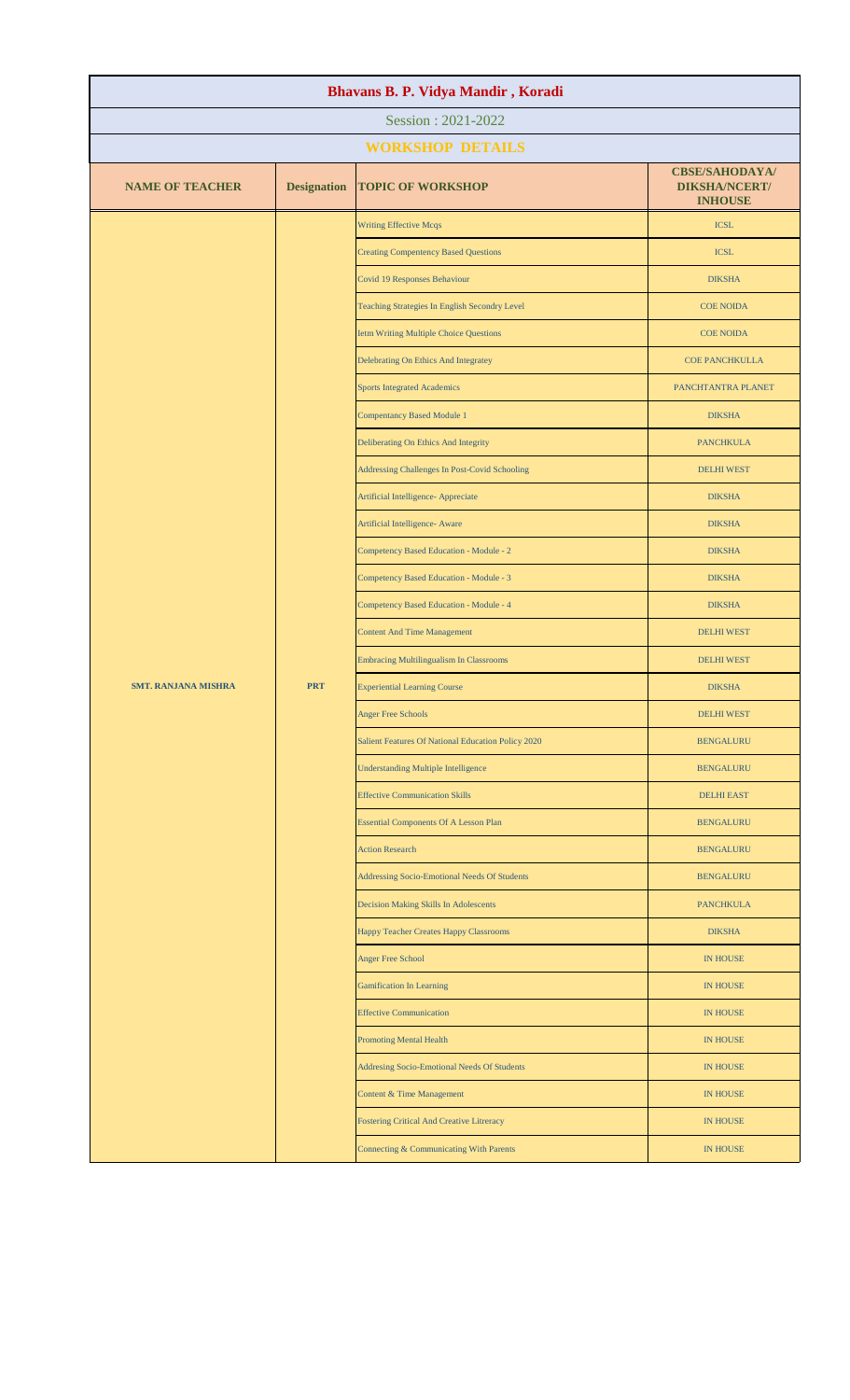| Bhavans B. P. Vidya Mandir, Koradi |                    |                                                      |                                                                 |  |
|------------------------------------|--------------------|------------------------------------------------------|-----------------------------------------------------------------|--|
| Session: 2021-2022                 |                    |                                                      |                                                                 |  |
|                                    |                    | <b>WORKSHOP DETAILS</b>                              |                                                                 |  |
| <b>NAME OF TEACHER</b>             | <b>Designation</b> | <b>TOPIC OF WORKSHOP</b>                             | <b>CBSE/SAHODAYA/</b><br><b>DIKSHA/NCERT/</b><br><b>INHOUSE</b> |  |
|                                    |                    | Teaching Strategies In Mathematics (Secondary Level) | <b>DELHI EAST</b>                                               |  |
|                                    |                    | Teaching Strategies In Science (Secondary Level)     | <b>DELHI EAST</b>                                               |  |
|                                    |                    | <b>Joyful Mathematics</b>                            | <b>DELHI EAST</b>                                               |  |
|                                    |                    | Item Writing-Multiple Choice Questions               | <b>ICSL</b>                                                     |  |
|                                    |                    | <b>Essential Components Of Lesson Plan</b>           | CBSE (COE DELHI EAST)                                           |  |
|                                    |                    | <b>Teaching Strategies In Science</b>                | <b>CBSE</b>                                                     |  |
|                                    |                    | Artificial Intelligence (Ai) Aware                   | <b>DIKSHA APP</b>                                               |  |
|                                    |                    | Artificial Intelligence (Ai) Appreciate              | <b>DIKSHA APP</b>                                               |  |
|                                    |                    | <b>Comeptency Based Education Module 1</b>           | <b>DIKSHA</b>                                                   |  |
|                                    |                    | Nep                                                  | <b>PATNA</b>                                                    |  |
|                                    |                    | <b>Competency Based Education Module -2</b>          | <b>DIKSHA</b>                                                   |  |
|                                    |                    | <b>Effective Communication Skills</b>                | <b>PATNA</b>                                                    |  |
|                                    |                    | <b>Teaching Strategies In Mathematics</b>            | <b>PANCHKULA</b>                                                |  |
|                                    |                    | <b>Managing Change</b>                               | <b>COE ALLAHABAD</b>                                            |  |
|                                    |                    | <b>Understanding Gender And Their Relationship</b>   | <b>DEHRADUN</b>                                                 |  |
|                                    |                    | Leadership-Leading From The Front                    | <b>BHUBANESWAR</b>                                              |  |
| <b>SHRI ANKUSH BHADANGE</b>        | <b>PRT</b>         | Strategies And Methodologies In Maths                | <b>BHUBANESWAR</b>                                              |  |
|                                    |                    | <b>Action Research</b>                               | <b>DIKSHA</b>                                                   |  |
|                                    |                    | Structured Assesment For Analyzing Learning (Safal)  | <b>BHUBANESWAR</b>                                              |  |
|                                    |                    | <b>Embracing Multilingualism In Classroom</b>        | <b>IN HOUSE</b>                                                 |  |
|                                    |                    | Digital Learning & Management                        | IN HOUSE                                                        |  |
|                                    |                    | Anger Free School                                    | IN HOUSE                                                        |  |
|                                    |                    | <b>Gamification In Learning</b>                      | <b>IN HOUSE</b>                                                 |  |
|                                    |                    | <b>Effective Communication</b>                       | <b>IN HOUSE</b>                                                 |  |
|                                    |                    | <b>Promoting Mental Health</b>                       | <b>IN HOUSE</b>                                                 |  |
|                                    |                    | Addresing Socio-Emotional Needs Of Students          | <b>IN HOUSE</b>                                                 |  |
|                                    |                    | Content & Time Management                            | <b>IN HOUSE</b>                                                 |  |
|                                    |                    | Fostering Critical And Creative Litreracy            | <b>IN HOUSE</b>                                                 |  |
|                                    |                    | Connecting & Communicating With Parents              | IN HOUSE                                                        |  |
|                                    |                    | <b>Cyber Security And Ethics</b>                     | <b>IN HOUSE</b>                                                 |  |
|                                    |                    | <b>Importance Of Gratitude</b>                       | <b>IN HOUSE</b>                                                 |  |
|                                    |                    | Need And Ways Of Professional Growth                 | <b>IN HOUSE</b>                                                 |  |
|                                    |                    | <b>Stress Management At Work</b>                     | <b>IN HOUSE</b>                                                 |  |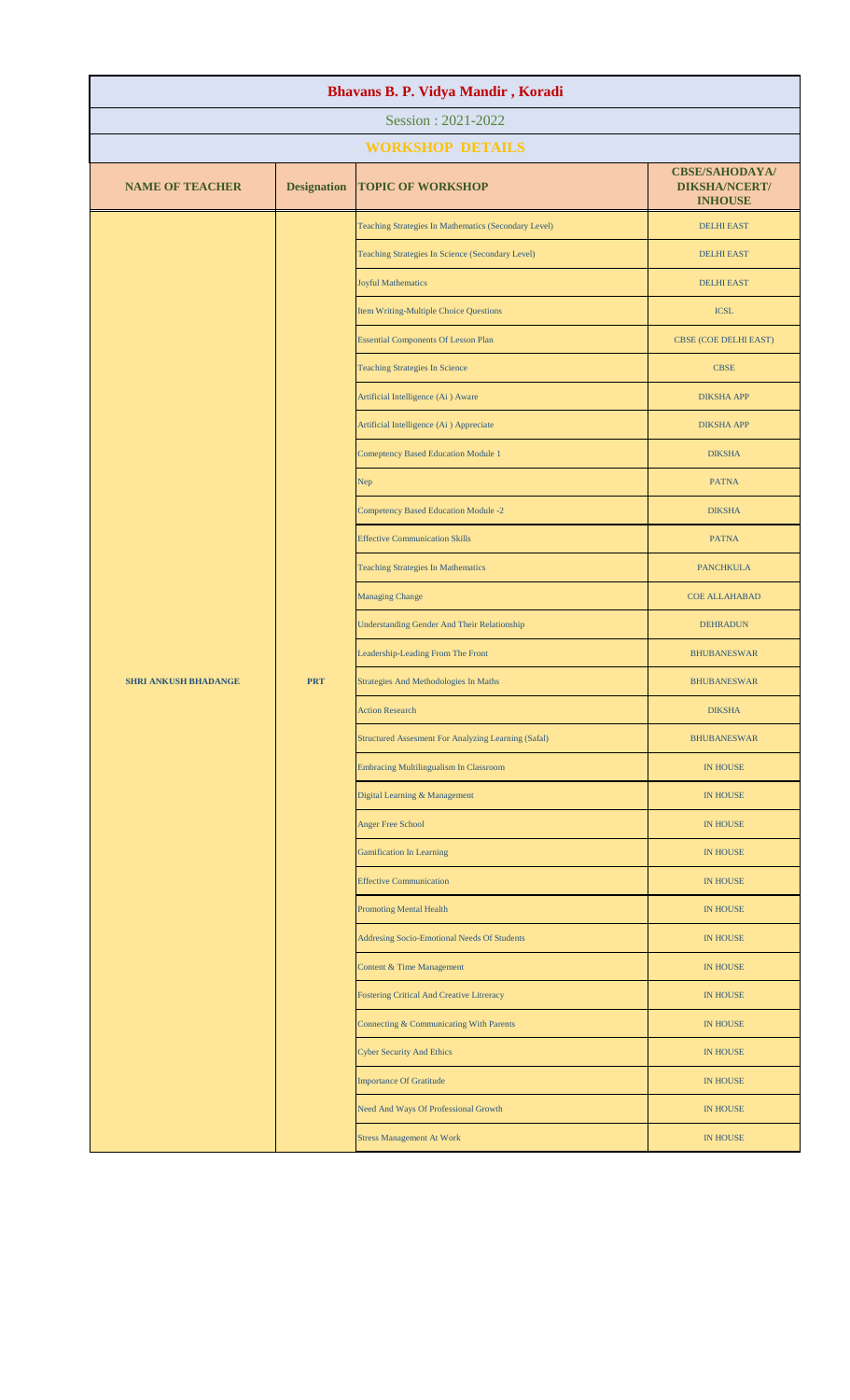| Bhavans B. P. Vidya Mandir, Koradi |                                             |                                                                     |                                                                 |  |  |
|------------------------------------|---------------------------------------------|---------------------------------------------------------------------|-----------------------------------------------------------------|--|--|
| Session: 2021-2022                 |                                             |                                                                     |                                                                 |  |  |
|                                    | <b>WORKSHOP DETAILS</b>                     |                                                                     |                                                                 |  |  |
| <b>NAME OF TEACHER</b>             | <b>Designation</b>                          | <b>TOPIC OF WORKSHOP</b>                                            | <b>CBSE/SAHODAYA/</b><br><b>DIKSHA/NCERT/</b><br><b>INHOUSE</b> |  |  |
|                                    |                                             | 1) Introduction To Foundational Literacy And Numeracy Course        | <b>CBSE TRAINING (DIKSHA APP)</b>                               |  |  |
|                                    |                                             | <b>Competency Based Education Module 1</b>                          | <b>DIKSHA</b>                                                   |  |  |
|                                    |                                             | Artificial Intelligence (Aware)                                     | <b>DIKSHA</b>                                                   |  |  |
|                                    |                                             | Artificial Intelligence (Appreciate)                                | <b>DIKSHA</b>                                                   |  |  |
|                                    |                                             | Digital Library                                                     | <b>CBSE</b>                                                     |  |  |
|                                    |                                             | Happy Teachers Creates Happy Classrooms                             | CBSE (COE DELHI EAST)                                           |  |  |
|                                    |                                             | <b>Writing Effective Mcqs</b>                                       | <b>ICSL</b>                                                     |  |  |
|                                    |                                             | 3030 Eklavya Series -2Nd And 3Rd Newton'S Law Of Motion (Episode 2) | <b>CBSE AND IITGN</b>                                           |  |  |
|                                    |                                             | 3030 Eklavya Series -Measurement: Lenght, Area, Volume (Episode 1)  | <b>CBSE AND IITGN</b>                                           |  |  |
|                                    |                                             | 3030 Eklavya Series - Shapes (Episode 4)                            | <b>CBSE AND IITGN</b>                                           |  |  |
|                                    |                                             | Nishtha $3.0$ Fln $-$ (C1)                                          | <b>DIKSHA</b>                                                   |  |  |
|                                    |                                             | Nishtha 3.0 Fln - (C2)                                              | <b>DIKSHA</b>                                                   |  |  |
|                                    |                                             | <b>Experiential Learning Course -2</b>                              | <b>DIKSHA</b>                                                   |  |  |
|                                    |                                             | Salient Features Of Nep 2020                                        | <b>CBSE DELHI EAST</b>                                          |  |  |
|                                    |                                             | Eklavya 3030Series - Episode (05)                                   | <b>CBSE AND IITGN</b>                                           |  |  |
|                                    |                                             | <b>Cbse Action Research -B1</b>                                     | <b>DIKSHA</b>                                                   |  |  |
| <b>SMT. GRISHMA SAHARE</b>         | <b>PRT</b>                                  | Competency Based Education (2)                                      | <b>DIKSHA</b>                                                   |  |  |
|                                    |                                             | Competency Based Education(3)                                       | <b>DIKSHA</b>                                                   |  |  |
|                                    |                                             | Competency Baswd Education (4)                                      | <b>DIKSHA</b>                                                   |  |  |
|                                    |                                             | Digital Library                                                     | <b>CBSE</b>                                                     |  |  |
|                                    |                                             | <b>Importance Of Gratitude</b>                                      | <b>COE NOIDA</b>                                                |  |  |
|                                    |                                             | Anger Free School                                                   | IN HOUSE                                                        |  |  |
|                                    |                                             | <b>Gamification In Learning</b>                                     | IN HOUSE                                                        |  |  |
|                                    |                                             | <b>Effective Communication</b>                                      | <b>IN HOUSE</b>                                                 |  |  |
|                                    | <b>Promoting Mental Health</b>              | <b>IN HOUSE</b>                                                     |                                                                 |  |  |
|                                    | Addresing Socio-Emotional Needs Of Students | <b>IN HOUSE</b>                                                     |                                                                 |  |  |
|                                    |                                             | Content & Time Management                                           | IN HOUSE                                                        |  |  |
|                                    |                                             | Fostering Critical And Creative Litreracy                           | <b>IN HOUSE</b>                                                 |  |  |
|                                    |                                             | Connecting & Communicating With Parents                             | IN HOUSE                                                        |  |  |
|                                    |                                             | <b>Cyber Security And Ethics</b>                                    | <b>IN HOUSE</b>                                                 |  |  |
|                                    |                                             | <b>Importance Of Gratitude</b>                                      | <b>IN HOUSE</b>                                                 |  |  |
|                                    |                                             | Need And Ways Of Professional Growth                                | <b>IN HOUSE</b>                                                 |  |  |
|                                    |                                             | <b>Stress Management At Work</b>                                    | <b>IN HOUSE</b>                                                 |  |  |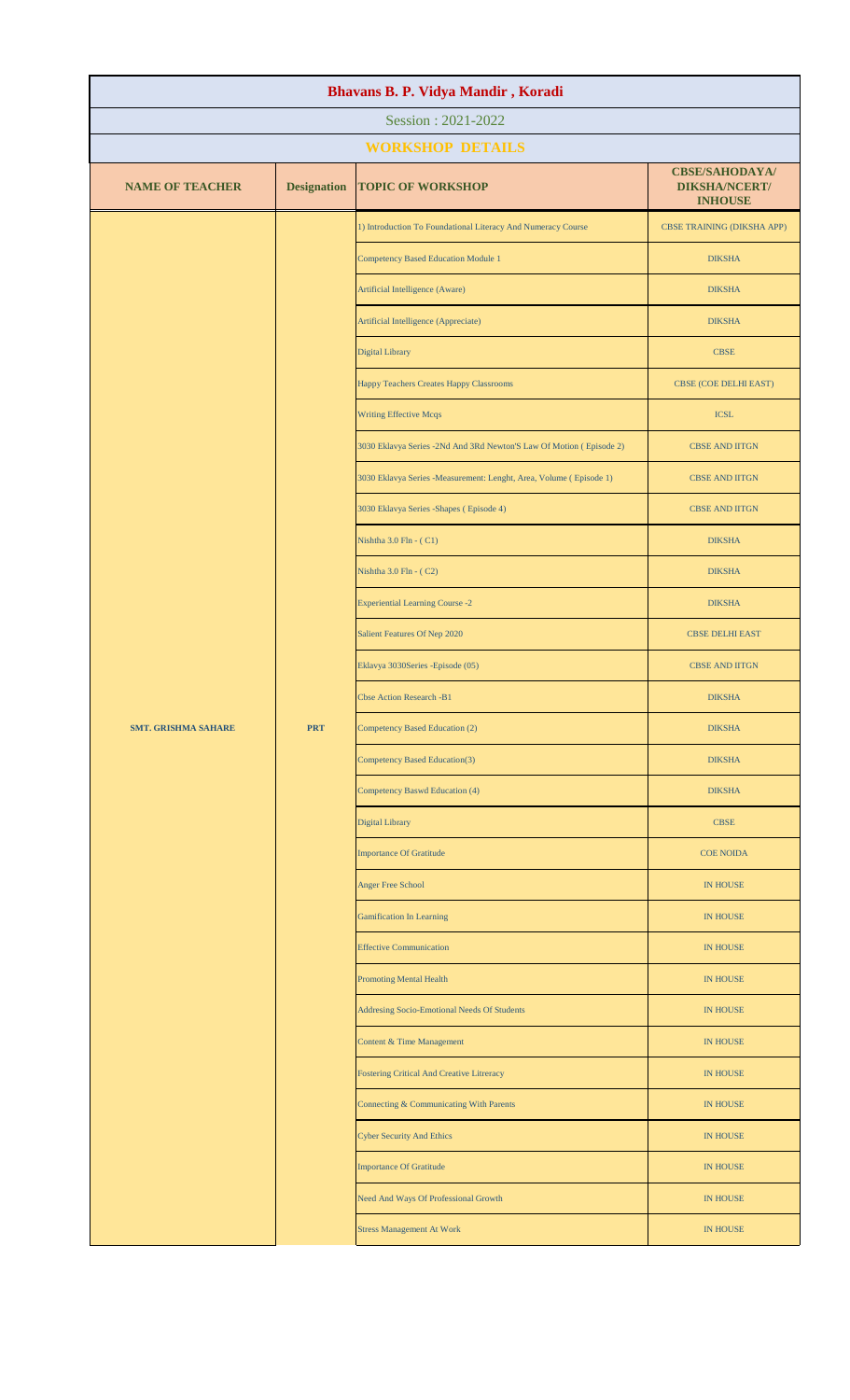| Bhavans B. P. Vidya Mandir, Koradi |                    |                                                           |                                                                 |  |
|------------------------------------|--------------------|-----------------------------------------------------------|-----------------------------------------------------------------|--|
| Session: 2021-2022                 |                    |                                                           |                                                                 |  |
|                                    |                    | <b>WORKSHOP DETAILS</b>                                   |                                                                 |  |
| <b>NAME OF TEACHER</b>             | <b>Designation</b> | <b>TOPIC OF WORKSHOP</b>                                  | <b>CBSE/SAHODAYA/</b><br><b>DIKSHA/NCERT/</b><br><b>INHOUSE</b> |  |
|                                    |                    | Introduction To Foundational Literacy And Numeracy Course | <b>CBSE TRAINING (DIKSHA APP)</b>                               |  |
|                                    |                    | Webinar On Writing Effective Mcq                          | <b>ICSL</b>                                                     |  |
|                                    |                    | 3030 Eklavya Ep. 1,2,3,4, And 5                           | <b>CBSE AND IITGN</b>                                           |  |
|                                    |                    | <b>Experiential Learning Course</b>                       | <b>CBSE</b>                                                     |  |
|                                    |                    | Competency Based Education Module 1,2,3 And 4             | <b>CBSE</b>                                                     |  |
|                                    |                    | <b>Artificial Intelligence Appreciate</b>                 | <b>DIKSHA</b>                                                   |  |
|                                    | <b>PRT</b>         | <b>Artificial Intelligence Aware</b>                      | <b>DIKSHA</b>                                                   |  |
|                                    |                    | <b>Action Reserch</b>                                     | <b>DIKSHA</b>                                                   |  |
|                                    |                    | <b>Anger Free School</b>                                  | <b>IN HOUSE</b>                                                 |  |
| <b>SMT. PRIYANKA SHUKLA</b>        |                    | <b>Gamification In Learning</b>                           | <b>IN HOUSE</b>                                                 |  |
|                                    |                    | <b>Effective Communication</b>                            | <b>IN HOUSE</b>                                                 |  |
|                                    |                    | <b>Promoting Mental Health</b>                            | <b>IN HOUSE</b>                                                 |  |
|                                    |                    | Addresing Socio-Emotional Needs Of Students               | IN HOUSE                                                        |  |
|                                    |                    | Content & Time Management                                 | IN HOUSE                                                        |  |
|                                    |                    | <b>Fostering Critical And Creative Litreracy</b>          | <b>IN HOUSE</b>                                                 |  |
|                                    |                    | Connecting & Communicating With Parents                   | IN HOUSE                                                        |  |
|                                    |                    | <b>Cyber Security And Ethics</b>                          | IN HOUSE                                                        |  |
|                                    |                    | <b>Importance Of Gratitude</b>                            | <b>IN HOUSE</b>                                                 |  |
|                                    |                    | Need And Ways Of Professional Growth                      | IN HOUSE                                                        |  |
|                                    |                    | <b>Stress Management At Work</b>                          | IN HOUSE                                                        |  |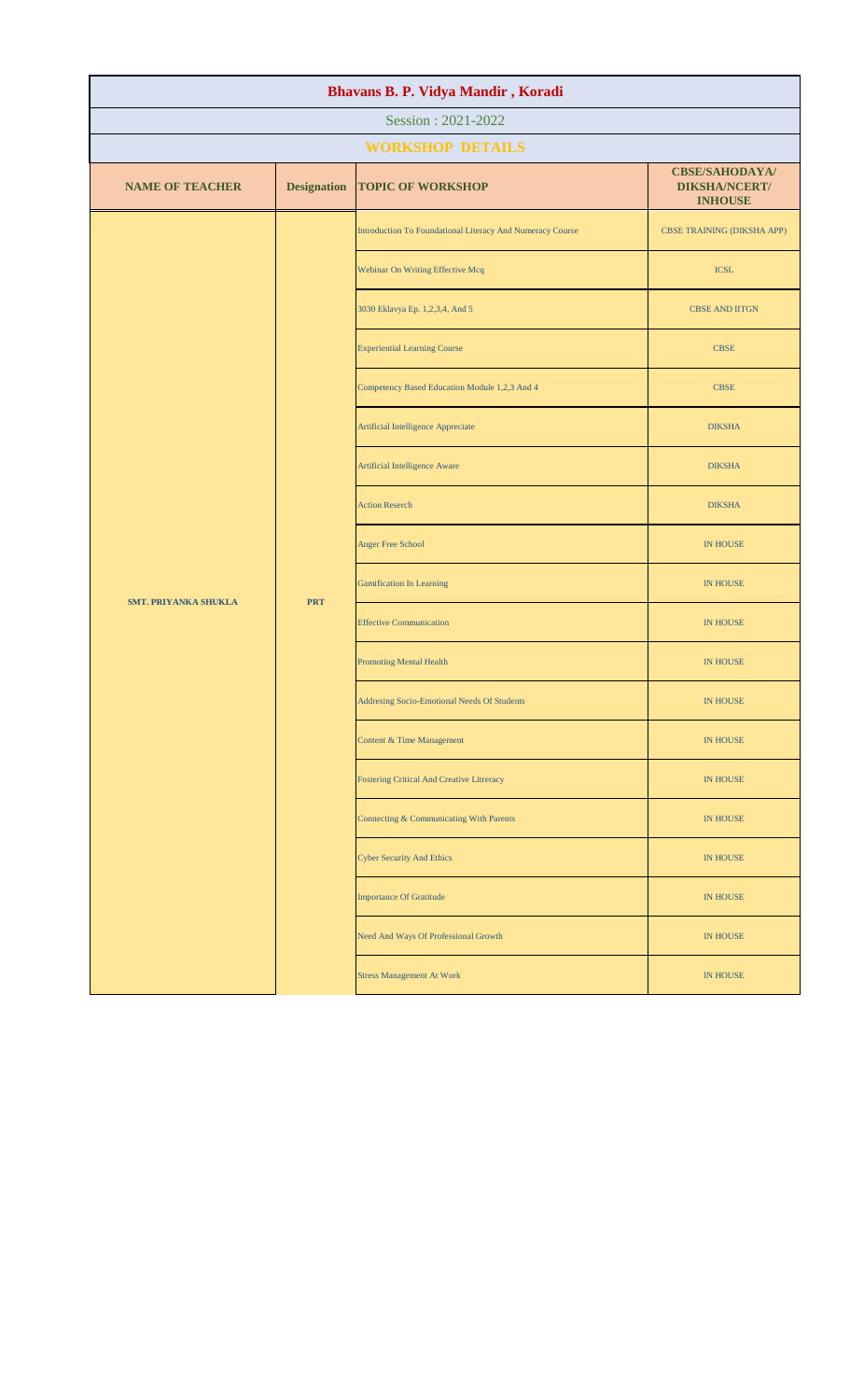| Bhavans B. P. Vidya Mandir, Koradi |                    |                                                                       |                                                                 |  |
|------------------------------------|--------------------|-----------------------------------------------------------------------|-----------------------------------------------------------------|--|
| Session: 2021-2022                 |                    |                                                                       |                                                                 |  |
|                                    |                    | <b>WORKSHOP DETAILS</b>                                               |                                                                 |  |
| <b>NAME OF TEACHER</b>             | <b>Designation</b> | <b>TOPIC OF WORKSHOP</b>                                              | <b>CBSE/SAHODAYA/</b><br><b>DIKSHA/NCERT/</b><br><b>INHOUSE</b> |  |
|                                    |                    | Introduction To Foundational Literacy And Numeracy Course             | <b>CBSE TRAINING (DIKSHA APP)</b>                               |  |
|                                    |                    | Writing Effective Mcq                                                 | <b>ICSL</b>                                                     |  |
|                                    |                    | 3030 Eklavya Series -2Nd And 3Rd Newton'S Law Of Motion (Episode 1-5) | <b>CBSE AND IITGN</b>                                           |  |
|                                    |                    | Artificial Intelligence(Ai) Appreciate                                | <b>DIKSHA</b>                                                   |  |
|                                    |                    | <b>Comeptency Based Education Module 1</b>                            | <b>DIKSHA</b>                                                   |  |
|                                    |                    | <b>Comeptency Based Education Module 2</b>                            | <b>DIKSHA</b>                                                   |  |
|                                    |                    | <b>Competency Based Education Module 4</b>                            | <b>DIKSHA</b>                                                   |  |
|                                    |                    | <b>Competency Based Education Module 3</b>                            | <b>DIKSHA</b>                                                   |  |
|                                    | <b>PRT</b>         | 21St Century Skills                                                   | <b>CBSE</b>                                                     |  |
| <b>SMT. POOJA SINGH</b>            |                    | <b>Promoting Mental Health</b>                                        | <b>CBSE</b>                                                     |  |
|                                    |                    | <b>Experiental Learning</b>                                           | <b>DIKSHA</b>                                                   |  |
|                                    |                    | <b>Action Research</b>                                                | <b>DIKSHA</b>                                                   |  |
|                                    |                    | <b>Environmental Education In Practice</b>                            | <b>COE DELHI WEST</b>                                           |  |
|                                    |                    | Working With Learning Disabilities                                    | <b>COE GUWAHATI</b>                                             |  |
|                                    |                    | Importance Of Personal Hygiene And Nutrition                          | <b>COE DELHI WEST</b>                                           |  |
|                                    |                    | Decision Making Skills In Adolescents                                 | <b>COE DELHI WEST</b>                                           |  |
|                                    |                    | <b>Anger Free School</b>                                              | <b>IN HOUSE</b>                                                 |  |
|                                    |                    | <b>Gamification In Learning</b>                                       | <b>IN HOUSE</b>                                                 |  |
|                                    |                    | <b>Effective Communication</b>                                        | <b>IN HOUSE</b>                                                 |  |
|                                    |                    | <b>Promoting Mental Health</b>                                        | <b>IN HOUSE</b>                                                 |  |
|                                    |                    | Addresing Socio-Emotional Needs Of Students                           | <b>IN HOUSE</b>                                                 |  |
|                                    |                    | <b>Content &amp; Time Management</b>                                  | <b>IN HOUSE</b>                                                 |  |
|                                    |                    | Fostering Critical And Creative Litreracy                             | <b>IN HOUSE</b>                                                 |  |
|                                    |                    | Connecting & Communicating With Parents                               | <b>IN HOUSE</b>                                                 |  |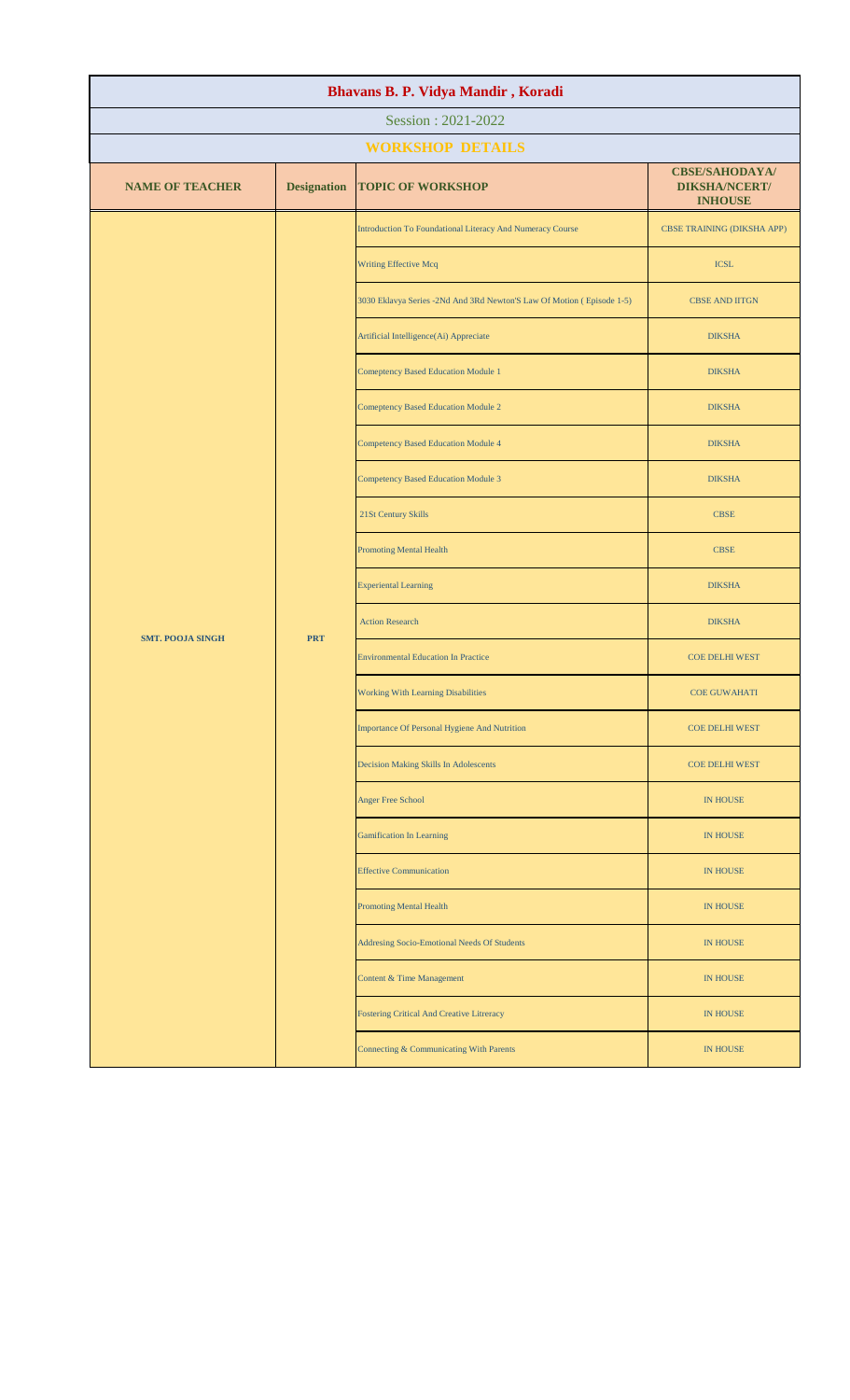| Bhavans B. P. Vidya Mandir, Koradi |                    |                                                  |                                                                 |  |  |
|------------------------------------|--------------------|--------------------------------------------------|-----------------------------------------------------------------|--|--|
| Session: 2021-2022                 |                    |                                                  |                                                                 |  |  |
|                                    |                    | <b>WORKSHOP DETAILS</b>                          |                                                                 |  |  |
| <b>NAME OF TEACHER</b>             | <b>Designation</b> | <b>TOPIC OF WORKSHOP</b>                         | <b>CBSE/SAHODAYA/</b><br><b>DIKSHA/NCERT/</b><br><b>INHOUSE</b> |  |  |
|                                    |                    | Teaching Strategies In Hindi (Secondary Level)   | <b>COE BHUVNESHVAR</b>                                          |  |  |
|                                    |                    | Happy Teacher Creates Happy Classrooms           | <b>CBSE (DELHI EAST)</b>                                        |  |  |
|                                    |                    | <b>Writing Effective Mcqs</b>                    | <b>ICSL</b>                                                     |  |  |
|                                    |                    | Teaching Strategies In Hindi (Secondary Level)   | CBSC (DELHI EAST)                                               |  |  |
|                                    |                    | Teaching Strategies In Hindi (Secondary Level)   | <b>CBSE BHOPAL</b>                                              |  |  |
|                                    |                    | Teaching Strategies In Hindi (Secondary Level)   | <b>CBSE CHENNAI</b>                                             |  |  |
|                                    |                    | Teaching Strategies In Hindi (Secondary Level)   | <b>CBSE DELHI EAST</b>                                          |  |  |
|                                    |                    | Teaching Strategies In Hindi (Secondary Level)   | <b>CBSE AJMER</b>                                               |  |  |
|                                    |                    | <b>Competency Based Education Module 1</b>       | <b>DIKSHA</b>                                                   |  |  |
|                                    |                    | <b>Competency Based Education Module 2</b>       | <b>DIKSHA</b>                                                   |  |  |
|                                    |                    | <b>Competency Based Education Module 3</b>       | <b>DIKSHA</b>                                                   |  |  |
|                                    |                    | <b>Competency Based Education Module 4</b>       | <b>DIKSHA</b>                                                   |  |  |
|                                    |                    | A I Aware                                        | <b>DIKSHA</b>                                                   |  |  |
|                                    |                    | A I Appreciate                                   | <b>DIKSHA</b>                                                   |  |  |
|                                    |                    | <b>Experiencial Learning Course</b>              | <b>DIKSHA</b>                                                   |  |  |
|                                    |                    | <b>Action Research</b>                           | <b>DIKSHA</b>                                                   |  |  |
| <b>SMT. JYOTI SINGH</b>            | <b>PRT</b>         | <b>Health Promoting School</b>                   | <b>CHENNAI</b>                                                  |  |  |
|                                    |                    | <b>Education For Peace</b>                       | <b>BANGLURU</b>                                                 |  |  |
|                                    |                    | Decision Making Skills In Adolescence            | <b>CHENANAI</b>                                                 |  |  |
|                                    |                    | Focusing On Competency Based Education           | <b>BENGALURU</b>                                                |  |  |
|                                    |                    | 21St Century Skills                              | <b>CHENNAI</b>                                                  |  |  |
|                                    |                    | <b>Story Telling In Classroom</b>                | <b>CHENNAI</b>                                                  |  |  |
|                                    |                    | Addressing Challenge In Post Covid               | <b>CHENNAI</b>                                                  |  |  |
|                                    |                    | Blooms Texomomy & Its Applications               | <b>ALLAHABAD</b>                                                |  |  |
|                                    |                    | <b>Essential Componets Of Lesson Plans</b>       | <b>ALLAHABAD</b>                                                |  |  |
|                                    |                    | Digital Leaning & Management                     | <b>ALLAHABAD</b>                                                |  |  |
|                                    |                    | <b>Stress Management Techniques</b>              | <b>ALLAHABAD</b>                                                |  |  |
|                                    |                    | <b>Effective Communication</b>                   | IN HOUSE                                                        |  |  |
|                                    |                    | <b>Promoting Mental Health</b>                   | <b>IN HOUSE</b>                                                 |  |  |
|                                    |                    | Addresing Socio-Emotional Needs Of Students      | <b>IN HOUSE</b>                                                 |  |  |
|                                    |                    | Content & Time Management                        | IN HOUSE                                                        |  |  |
|                                    |                    | <b>Fostering Critical And Creative Litreracy</b> | <b>IN HOUSE</b>                                                 |  |  |
|                                    |                    | Connecting & Communicating With Parents          | <b>IN HOUSE</b>                                                 |  |  |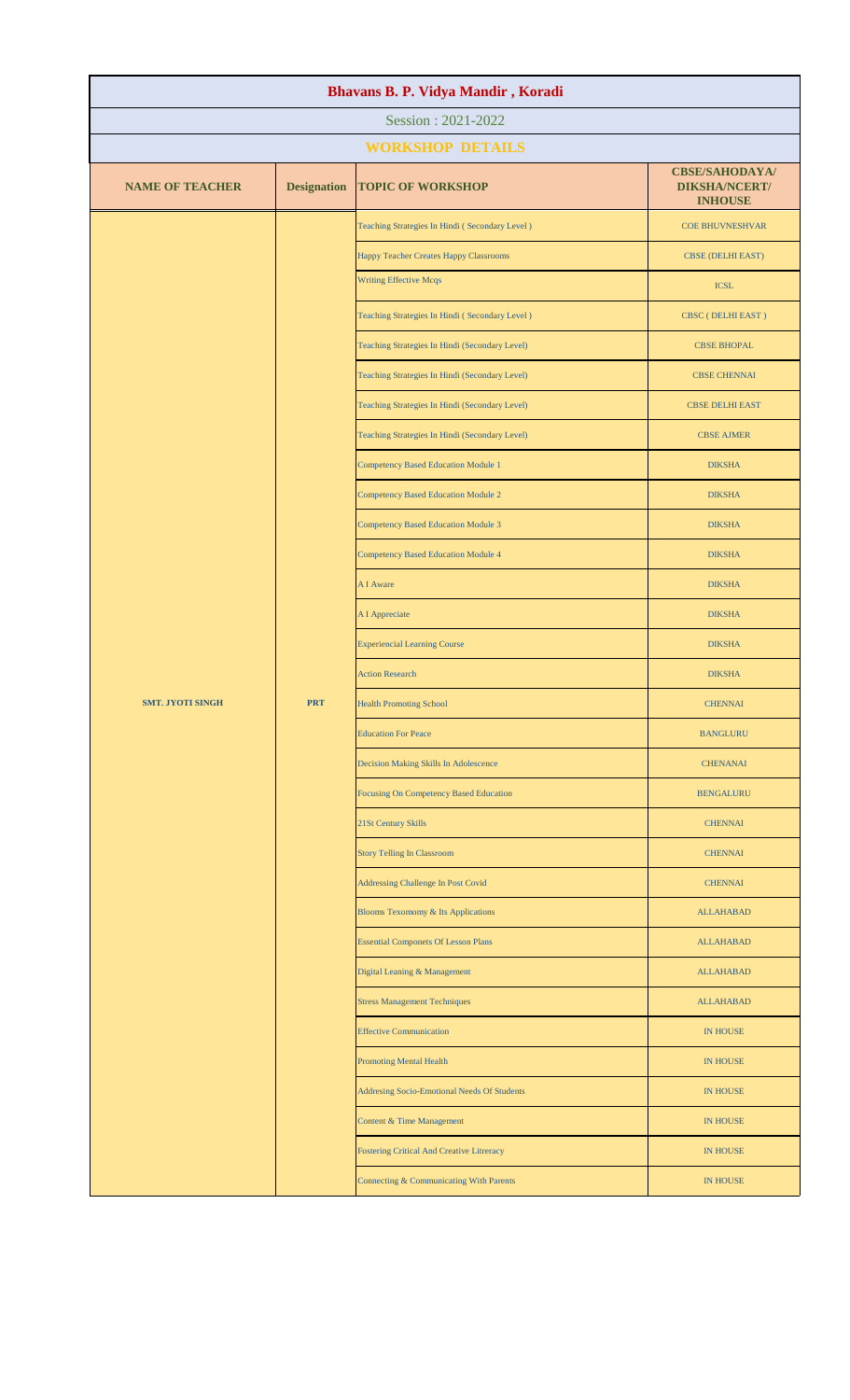| Bhavans B. P. Vidya Mandir, Koradi |                    |                                             |                                                                 |  |
|------------------------------------|--------------------|---------------------------------------------|-----------------------------------------------------------------|--|
| Session: 2021-2022                 |                    |                                             |                                                                 |  |
|                                    |                    | <b>WORKSHOP DETAILS</b>                     |                                                                 |  |
| <b>NAME OF TEACHER</b>             | <b>Designation</b> | <b>TOPIC OF WORKSHOP</b>                    | <b>CBSE/SAHODAYA/</b><br><b>DIKSHA/NCERT/</b><br><b>INHOUSE</b> |  |
|                                    |                    | <b>Writing Effective Mcqs</b>               | <b>ICSL</b>                                                     |  |
|                                    |                    | <b>Joyful Mathematics</b>                   | <b>CBSE(DELHI EAST)</b>                                         |  |
|                                    |                    | Happy Teachers Creates Happy Classrooms     | <b>CBSE (DELHI EAST)</b>                                        |  |
|                                    |                    | <b>Blooms Taxonomy And Its Application</b>  | <b>AJMER</b>                                                    |  |
|                                    |                    | Eklavya 3030 Episode 1                      | <b>CBSE IITGN</b>                                               |  |
|                                    |                    | Eklavya 3030 Series (Ep 2)                  | <b>CBSE AND IITGN</b>                                           |  |
|                                    |                    | Eklavya 3030 Series(Ep 3)                   | <b>CBSE AND IITGN</b>                                           |  |
|                                    |                    | Eklavya 3030 Series (Ep 4)                  | <b>CBSE AND IITGN</b>                                           |  |
|                                    |                    | Eklavya 3030 Series (Ep 5)                  | <b>CBSE AND IITGN</b>                                           |  |
|                                    |                    | .Joyful Mathematics                         | <b>DELHI EAST</b>                                               |  |
|                                    |                    | Happy Teacher Creates Happy Classrooms      | <b>CBSE</b>                                                     |  |
|                                    | <b>PRT</b>         | <b>Teaching Strategies In Mathematics</b>   | <b>CBSE</b>                                                     |  |
|                                    |                    | <b>Joyful Mathematics</b>                   | <b>CBSE</b>                                                     |  |
| <b>SMT. KHUSHBOO SHRIVASTAVA</b>   |                    | <b>Understanding Multiple Intelligence</b>  | <b>CBSE</b>                                                     |  |
|                                    |                    | <b>Competency Based Education Module 1</b>  | <b>DIKSHA</b>                                                   |  |
|                                    |                    | <b>Competency Based Education Module 2</b>  | <b>DIKSHA</b>                                                   |  |
|                                    |                    | <b>Competency Based Education Module 3</b>  | <b>DIKSHA</b>                                                   |  |
|                                    |                    | <b>Competency Based Education Module 4</b>  | <b>DIKSHA</b>                                                   |  |
|                                    |                    | <b>Action Research Module 1-5</b>           | <b>DIKSHA</b>                                                   |  |
|                                    |                    | Anger Free School                           | <b>DEHRADHUN</b>                                                |  |
|                                    |                    | <b>Effective Communication</b>              | <b>IN HOUSE</b>                                                 |  |
|                                    |                    | <b>Promoting Mental Health</b>              | IN HOUSE                                                        |  |
|                                    |                    | Addresing Socio-Emotional Needs Of Students | <b>IN HOUSE</b>                                                 |  |
|                                    |                    | Content & Time Management                   | <b>IN HOUSE</b>                                                 |  |
|                                    |                    | Fostering Critical And Creative Litreracy   | <b>IN HOUSE</b>                                                 |  |
|                                    |                    | Connecting & Communicating With Parents     | <b>IN HOUSE</b>                                                 |  |
|                                    |                    | <b>Cyber Security And Ethics</b>            | IN HOUSE                                                        |  |
|                                    |                    | <b>Importance Of Gratitude</b>              | <b>IN HOUSE</b>                                                 |  |
|                                    |                    | Need And Ways Of Professional Growth        | <b>IN HOUSE</b>                                                 |  |
|                                    |                    | <b>Stress Management At Work</b>            | <b>IN HOUSE</b>                                                 |  |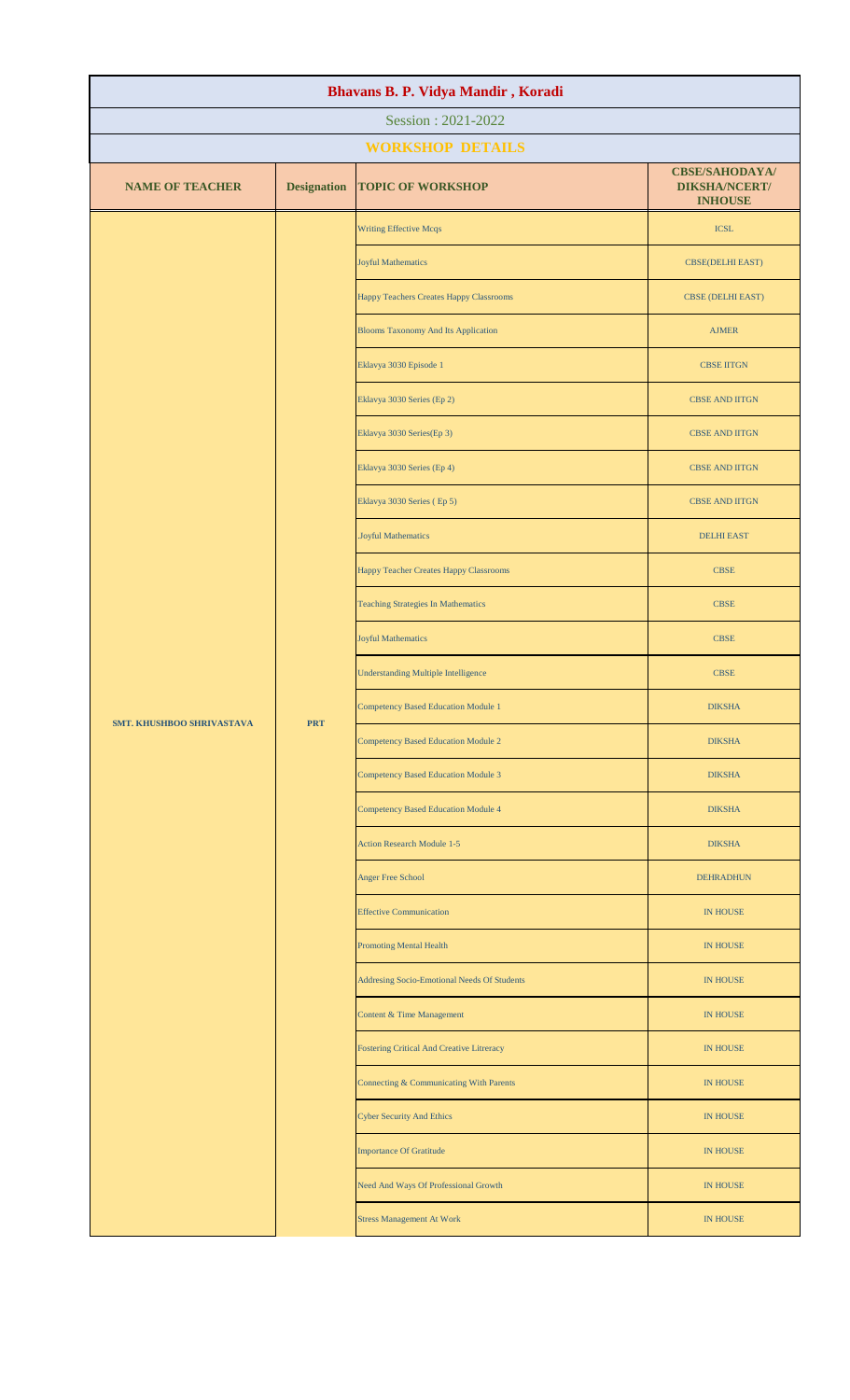| Bhavans B. P. Vidya Mandir, Koradi |                    |                                                                       |                                                                 |  |
|------------------------------------|--------------------|-----------------------------------------------------------------------|-----------------------------------------------------------------|--|
| Session: 2021-2022                 |                    |                                                                       |                                                                 |  |
|                                    |                    | <b>WORKSHOP DETAILS</b>                                               |                                                                 |  |
| <b>NAME OF TEACHER</b>             | <b>Designation</b> | <b>TOPIC OF WORKSHOP</b>                                              | <b>CBSE/SAHODAYA/</b><br><b>DIKSHA/NCERT/</b><br><b>INHOUSE</b> |  |
|                                    |                    | <b>Effective Communication Skill</b>                                  | <b>CBSE</b>                                                     |  |
|                                    |                    | <b>Teaching Strateges In Hindi</b>                                    | <b>CBSE</b>                                                     |  |
|                                    |                    | Hindi Bhasha Me Lekhan Tatha Sahitya Srujan                           | <b>CBSE</b>                                                     |  |
|                                    |                    | <b>Blooms Taxonomy</b>                                                | <b>COE CHANDIGARH</b>                                           |  |
|                                    |                    | <b>Gamification In Learning</b>                                       | <b>COE CHANDIGARH</b>                                           |  |
|                                    |                    | <b>Anger Free School</b>                                              | <b>ALLAHABAD</b>                                                |  |
|                                    |                    | <b>Course With Ncert</b>                                              | <b>CBSE</b>                                                     |  |
|                                    |                    | Decision Making Skills In Adolescence                                 | <b>CBSE</b>                                                     |  |
|                                    |                    | <b>Experiential Learning Course</b>                                   | <b>DIKSHA</b>                                                   |  |
|                                    |                    | Teaching Strateigies In Hindi                                         | <b>CBSE</b>                                                     |  |
|                                    |                    | <b>Bloom Texnomy</b>                                                  | <b>CBSE</b>                                                     |  |
|                                    |                    | Angerfree School                                                      | <b>CBSE</b>                                                     |  |
|                                    |                    | Addressing Chalenges In Post Covid                                    | <b>CBSE</b>                                                     |  |
|                                    |                    | <b>Multipal Choice Question</b>                                       | <b>CBSE</b>                                                     |  |
|                                    |                    | <b>Essential Componets Of Lesson Plans</b>                            | <b>ALLAHABAD</b>                                                |  |
|                                    |                    | Constructivism                                                        | <b>ALLAHABAD</b>                                                |  |
|                                    |                    | <b>Foundation Litrecy Course</b>                                      | <b>NISHTA</b>                                                   |  |
|                                    |                    | <b>Promoting Mental Health</b>                                        | <b>ALLAHABAD</b>                                                |  |
| <b>SMT. MAMTA BARBATE</b>          | <b>PRT</b>         | <b>Cbse Heritage India Quize</b>                                      | <b>DIKSHA</b>                                                   |  |
|                                    |                    | Quize On Bhasha Sangam                                                | <b>NCERT</b>                                                    |  |
|                                    |                    | <b>Cbse Action Research</b>                                           | <b>DIKSHA</b>                                                   |  |
|                                    |                    | Effective Use Of Black Board Green Board In Hindi Teaching            | <b>BHARAT SAHODYA</b>                                           |  |
|                                    |                    | <b>Cbse Heritage India Quize</b>                                      | <b>DIKSHA</b>                                                   |  |
|                                    |                    | Chatra Patyakram- Carbon Aur Uske Yogig Aur Tatvo Ka Avdhi Vargikaran | <b>DIKSHA</b>                                                   |  |
|                                    |                    | Happy Teachers Creat Happy Classroom                                  | <b>ALLAHABAD</b>                                                |  |
|                                    |                    | <b>Basics In Accountancy</b>                                          | <b>ALLAHABAD</b>                                                |  |
|                                    |                    | <b>Effective Communication</b>                                        | <b>IN HOUSE</b>                                                 |  |
|                                    |                    | <b>Promoting Mental Health</b>                                        | <b>IN HOUSE</b>                                                 |  |
|                                    |                    | Addresing Socio-Emotional Needs Of Students                           | <b>IN HOUSE</b>                                                 |  |
|                                    |                    | Content & Time Management                                             | <b>IN HOUSE</b>                                                 |  |
|                                    |                    | <b>Fostering Critical And Creative Litreracy</b>                      | <b>IN HOUSE</b>                                                 |  |
|                                    |                    | Connecting & Communicating With Parents                               | <b>IN HOUSE</b>                                                 |  |
|                                    |                    | <b>Cyber Security And Ethics</b>                                      | <b>IN HOUSE</b>                                                 |  |
|                                    |                    | <b>Importance Of Gratitude</b>                                        | <b>IN HOUSE</b>                                                 |  |
|                                    |                    | Need And Ways Of Professional Growth                                  | <b>IN HOUSE</b>                                                 |  |
|                                    |                    | <b>Stress Management At Work</b>                                      | <b>IN HOUSE</b>                                                 |  |
|                                    |                    | 21St Century Skills                                                   | <b>IN HOUSE</b>                                                 |  |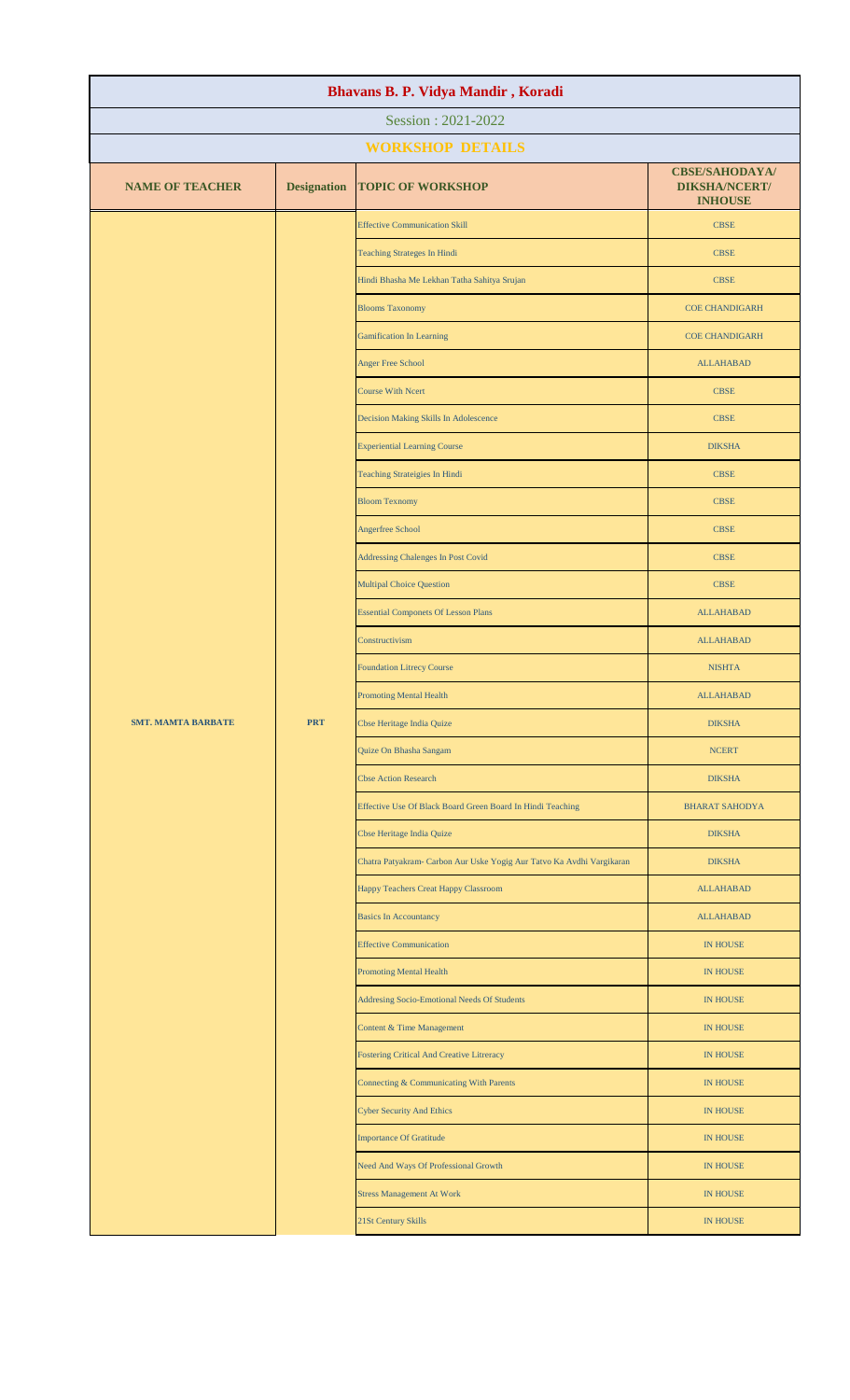| Bhavans B. P. Vidya Mandir, Koradi |                    |                                                      |                                                                 |  |
|------------------------------------|--------------------|------------------------------------------------------|-----------------------------------------------------------------|--|
| Session: 2021-2022                 |                    |                                                      |                                                                 |  |
|                                    |                    | <b>WORKSHOP DETAILS</b>                              |                                                                 |  |
| <b>NAME OF TEACHER</b>             | <b>Designation</b> | <b>TOPIC OF WORKSHOP</b>                             | <b>CBSE/SAHODAYA/</b><br><b>DIKSHA/NCERT/</b><br><b>INHOUSE</b> |  |
|                                    |                    | <b>Technology For Blended Learning</b>               | <b>CBSE</b>                                                     |  |
|                                    |                    | <b>Effective Communivation Skills</b>                | <b>ALLAHABAD</b>                                                |  |
|                                    |                    | <b>Content And Time Management</b>                   | <b>NOIDA</b>                                                    |  |
|                                    |                    | Setting Outcomes In Teaching Learning                | <b>CHENNAI</b>                                                  |  |
|                                    |                    | <b>Cyber Security And Ethics</b>                     | <b>CBSE (DELHI WEST)</b>                                        |  |
|                                    |                    | Teaching Strateges In Hindi (Secondry Level)         | <b>CHENNAI</b>                                                  |  |
|                                    |                    | <b>Essetional Componets Of A Lesson Plan</b>         | <b>CHENNAI</b>                                                  |  |
|                                    |                    | Happy Teacher Creat Happy Classroom                  | <b>CHENNAI</b>                                                  |  |
|                                    |                    | <b>Experiential Learning In Practice</b>             | CBSE (COE DELHI WEST)                                           |  |
|                                    |                    | Item Writing-Multiple Choice Questions               | CBSE (COE DELHI WEST)                                           |  |
|                                    |                    | Adopting Inclusive Practices In Classroom            | <b>ALLAHABAD</b>                                                |  |
|                                    |                    | Teaching Strategies In Mathematics (Secondary Level) | <b>DEHRADUN</b>                                                 |  |
|                                    |                    | Aritifical Intelligence (Ai) Appreclate              | <b>DIKSHA</b>                                                   |  |
|                                    |                    | <b>Writing Effective Mcqs</b>                        | <b>ICSL</b>                                                     |  |
|                                    |                    | Teaching Strategies In Hindi(Secondary Level)        | <b>CBSE(DELHI EAST)</b>                                         |  |
|                                    |                    | <b>Story Telling Class Room</b>                      | <b>DEHRADHUN</b>                                                |  |
|                                    |                    | Teaching Strategies In Hindi(Secondary Level)        | <b>CBSE</b>                                                     |  |
|                                    |                    | Role Of Theather And Drama                           | <b>DEHRADHUN</b>                                                |  |
| <b>MS. AMITA KASHYAP</b>           | <b>PRT</b>         | <b>Cyber Security</b>                                | <b>CBSE (DELHI)</b>                                             |  |
|                                    |                    | <b>Life Skills</b>                                   | <b>CBSE</b>                                                     |  |
|                                    |                    | Hindi Bhasha Me Lekhan Tatha Sahitya Srujan          | <b>CHHENAI</b>                                                  |  |
|                                    |                    | Teaching Strategies In Hindi (S.L)                   | <b>ALAHABAD</b>                                                 |  |
|                                    |                    | <b>Focusing On Competency Based Education</b>        | <b>BHBANESHSAWR</b>                                             |  |
|                                    |                    | Hindi Bhasha Me Lekhan Tatha Sahitya Srujan          | <b>AJMER</b>                                                    |  |
|                                    |                    | <b>Bloom Taxonomy And Its Application</b>            | <b>BHUVANESHVAR</b>                                             |  |
|                                    |                    | Adopting Inclusive Practices In Classroom            | <b>NOIDA</b>                                                    |  |
|                                    |                    | <b>Effective Communication</b>                       | <b>IN HOUSE</b>                                                 |  |
|                                    |                    | <b>Promoting Mental Health</b>                       | <b>IN HOUSE</b>                                                 |  |
|                                    |                    | Addresing Socio-Emotional Needs Of Students          | <b>IN HOUSE</b>                                                 |  |
|                                    |                    | Content & Time Management                            | <b>IN HOUSE</b>                                                 |  |
|                                    |                    | <b>Fostering Critical And Creative Litreracy</b>     | <b>IN HOUSE</b>                                                 |  |
|                                    |                    | Connecting & Communicating With Parents              | <b>IN HOUSE</b>                                                 |  |
|                                    |                    | <b>Cyber Security And Ethics</b>                     | <b>IN HOUSE</b>                                                 |  |
|                                    |                    | <b>Importance Of Gratitude</b>                       | <b>IN HOUSE</b>                                                 |  |
|                                    |                    | Need And Ways Of Professional Growth                 | <b>IN HOUSE</b>                                                 |  |
|                                    |                    | <b>Stress Management At Work</b>                     | <b>IN HOUSE</b>                                                 |  |
|                                    |                    | 21St Century Skills                                  | <b>IN HOUSE</b>                                                 |  |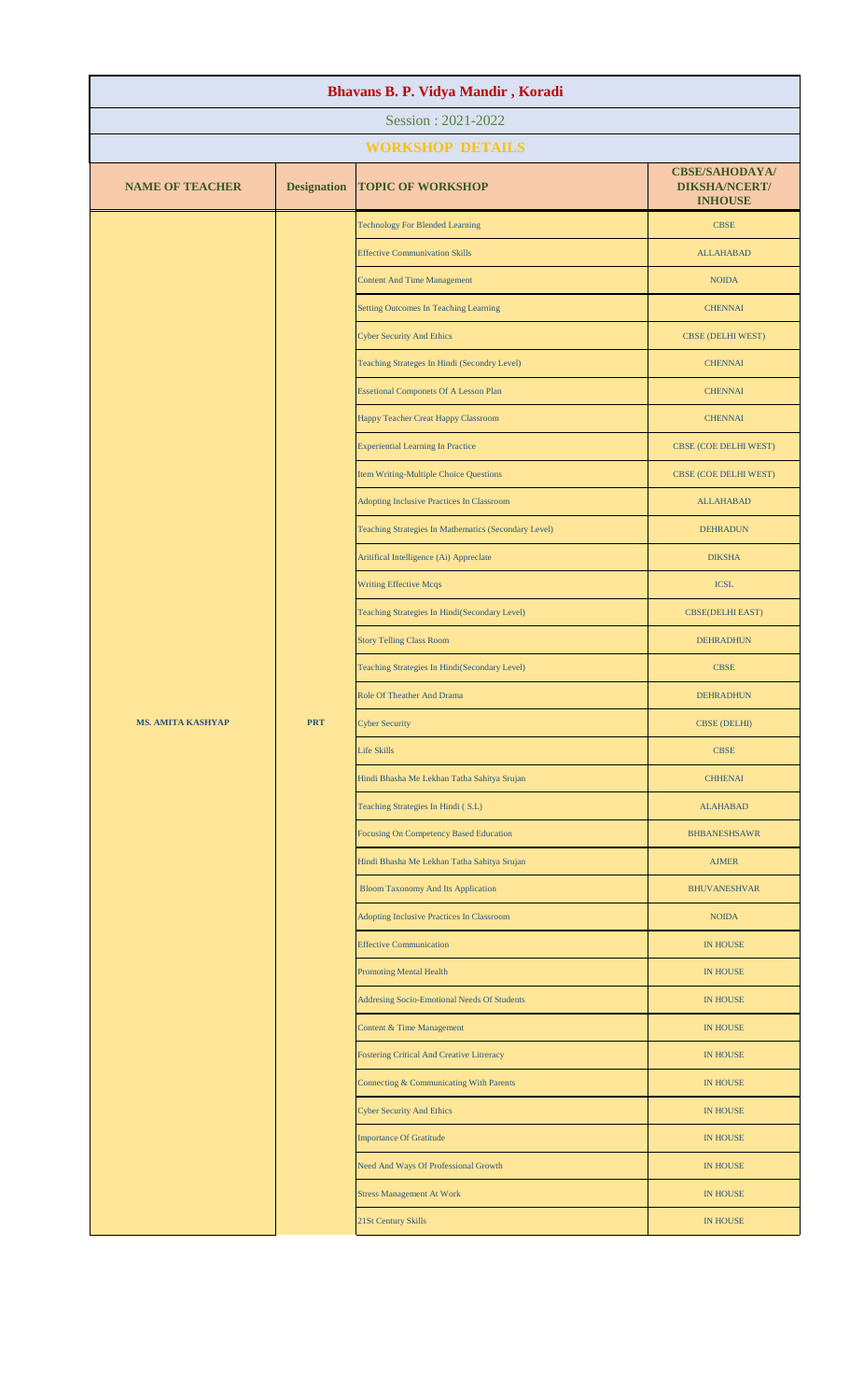| Bhavans B. P. Vidya Mandir, Koradi |                    |                                                                                |                                                                 |  |
|------------------------------------|--------------------|--------------------------------------------------------------------------------|-----------------------------------------------------------------|--|
| Session: 2021-2022                 |                    |                                                                                |                                                                 |  |
|                                    |                    | <b>WORKSHOP DETAILS</b>                                                        |                                                                 |  |
| <b>NAME OF TEACHER</b>             | <b>Designation</b> | <b>TOPIC OF WORKSHOP</b>                                                       | <b>CBSE/SAHODAYA/</b><br><b>DIKSHA/NCERT/</b><br><b>INHOUSE</b> |  |
|                                    |                    | <b>Understanding Multiple Intteligence</b>                                     | <b>DELHI EAST</b>                                               |  |
|                                    |                    | <b>Effective Communication Skills</b>                                          | <b>PUNE</b>                                                     |  |
|                                    |                    | <b>Writing Effective Mcqs</b>                                                  | <b>ICSL</b>                                                     |  |
|                                    |                    | <b>Effective Communication Skills</b>                                          | <b>NOIDA</b>                                                    |  |
|                                    |                    | <b>Bloom'S Taxonomy And It'S Application</b>                                   | <b>CBSE</b>                                                     |  |
|                                    |                    | Working With Learning Disability                                               | <b>CBSE</b>                                                     |  |
|                                    |                    | <b>Teaching Strategies In Hindi</b>                                            | <b>CBSE</b>                                                     |  |
|                                    |                    | <b>Story Telling In Classroom</b>                                              | <b>NIODA</b>                                                    |  |
|                                    |                    | <b>Teaching Strategies In Hindi</b>                                            | <b>BHVNESHWAR</b>                                               |  |
|                                    |                    | 21St Century Skills                                                            | <b>NOIDA</b>                                                    |  |
|                                    |                    | <b>Connecting And Communication With Parents</b>                               | <b>CBSE</b>                                                     |  |
|                                    |                    | Hindi Sahitya Me Lekhan Sahity Srijan                                          | <b>COE NOIDA</b>                                                |  |
|                                    |                    | Teaching Strategies In Hindi Secondary Level                                   | <b>AJMER</b>                                                    |  |
|                                    |                    | <b>Artificial Intelligence Apreciate</b>                                       | <b>DIKSHA</b>                                                   |  |
|                                    |                    | Teaching Strategies For Students With Intellectual Disabilities                | <b>COE NOIDA</b>                                                |  |
|                                    |                    | <b>Competency Based Education Module-3</b>                                     | <b>COE NOIDA</b>                                                |  |
|                                    |                    | Innovative Teaching Of Hindi Language For Primary Classes<br>(Bharat Sahodaya) | <b>BHARAT SAHODYA</b>                                           |  |
|                                    |                    | Contente & Time Management                                                     | THIRUVANATHAPURAM                                               |  |
|                                    |                    | <b>Experimental Learning Course</b>                                            | <b>DIKSHA</b>                                                   |  |
|                                    |                    | <b>Understanding Multiple Intelligent</b>                                      | <b>PANCHKULA</b>                                                |  |
| <b>SMT. SUSHMA BHURE</b>           | <b>PRT</b>         | Introduction Of Foundational Literary And Numeracy Course                      | <b>DIKSHA</b>                                                   |  |
|                                    |                    | <b>Experiential Learning Practice</b>                                          | <b>COE NOIDA</b>                                                |  |
|                                    |                    | <b>Salient Features Of National Education</b>                                  | <b>COE NOIDA</b>                                                |  |
|                                    |                    | <b>Joyful Mathematics</b>                                                      | <b>COE NOIDA</b>                                                |  |
|                                    |                    | <b>Salient Features Of National Education</b>                                  | <b>COE NOIDA</b>                                                |  |
|                                    |                    | <b>Cbse Action Research</b>                                                    | <b>DIKSHA</b>                                                   |  |
|                                    |                    | Strategies And Methodologies In Maths                                          | <b>BHUVNESHWAR</b>                                              |  |
|                                    |                    | Value Eucation & Its Significance                                              | <b>BHUVNESHWAR</b>                                              |  |
|                                    |                    | <b>Componets Of Lesson Plan</b>                                                | <b>BHUVNESHWAR</b>                                              |  |
|                                    |                    | Happy Teachers Creat Happy Classroom                                           | <b>BHUVNESHWAR</b>                                              |  |
|                                    |                    | <b>Environmental Education In Practice</b>                                     | <b>BHUVNESHWAR</b>                                              |  |
|                                    |                    | <b>Effective Communication</b>                                                 | <b>IN HOUSE</b>                                                 |  |
|                                    |                    | <b>Promoting Mental Health</b>                                                 | <b>IN HOUSE</b>                                                 |  |
|                                    |                    | Addresing Socio-Emotional Needs Of Students                                    | <b>IN HOUSE</b>                                                 |  |
|                                    |                    | Content & Time Management                                                      | <b>IN HOUSE</b>                                                 |  |
|                                    |                    | <b>Fostering Critical And Creative Litreracy</b>                               | IN HOUSE                                                        |  |
|                                    |                    | Connecting & Communicating With Parents                                        | <b>IN HOUSE</b>                                                 |  |
|                                    |                    | <b>Cyber Security And Ethics</b>                                               | IN HOUSE                                                        |  |
|                                    |                    | <b>Importance Of Gratitude</b>                                                 | <b>IN HOUSE</b>                                                 |  |
|                                    |                    | Need And Ways Of Professional Growth                                           | <b>IN HOUSE</b>                                                 |  |
|                                    |                    | <b>Stress Management At Work</b>                                               | <b>IN HOUSE</b>                                                 |  |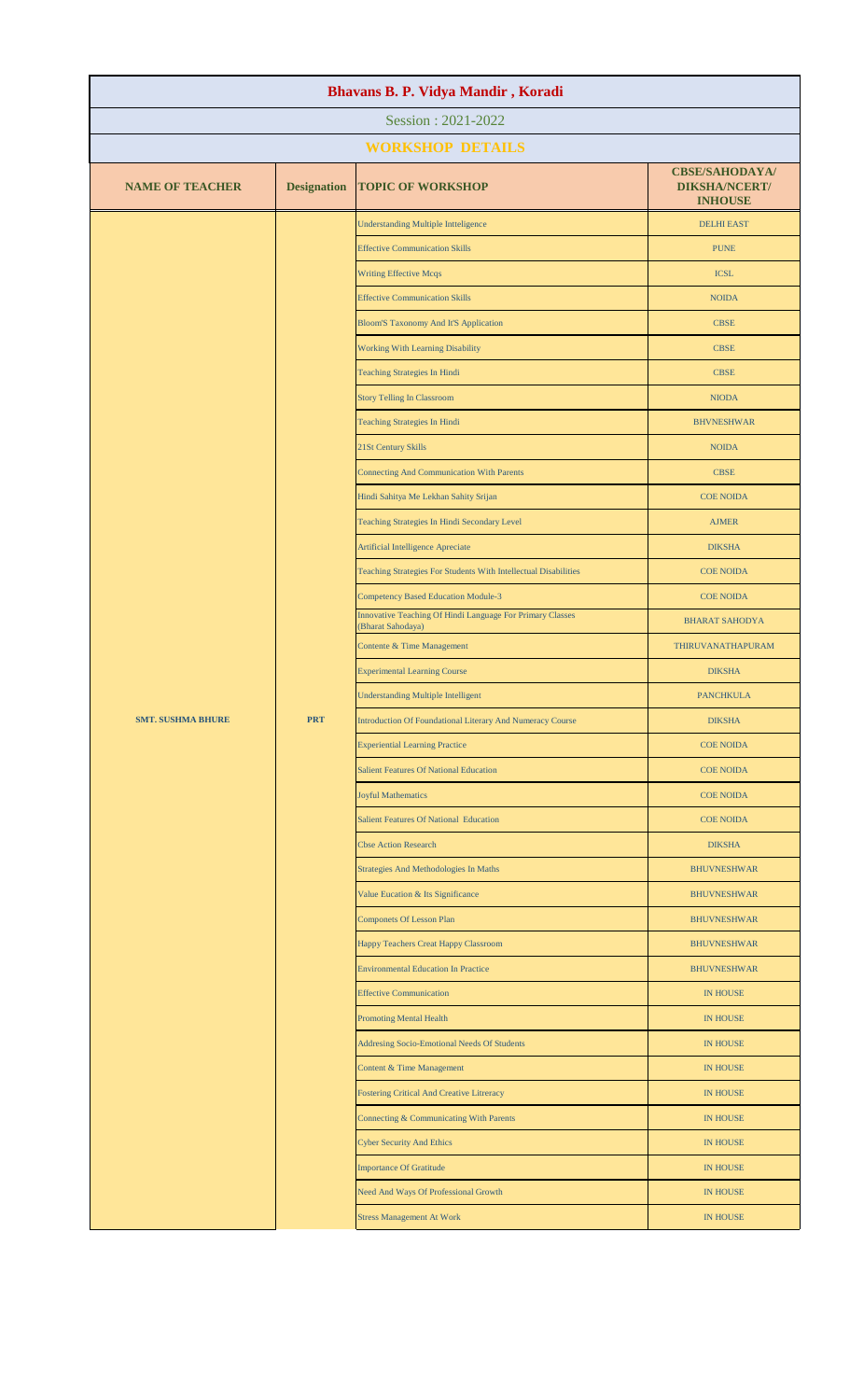| Bhavans B. P. Vidya Mandir, Koradi |                    |                                                           |                                                                 |  |  |
|------------------------------------|--------------------|-----------------------------------------------------------|-----------------------------------------------------------------|--|--|
|                                    | Session: 2021-2022 |                                                           |                                                                 |  |  |
|                                    |                    | <b>WORKSHOP DETAILS</b>                                   |                                                                 |  |  |
| <b>NAME OF TEACHER</b>             | <b>Designation</b> | <b>TOPIC OF WORKSHOP</b>                                  | <b>CBSE/SAHODAYA/</b><br><b>DIKSHA/NCERT/</b><br><b>INHOUSE</b> |  |  |
|                                    |                    | <b>Essetional Componets Of A Lesson Plan</b>              | <b>CBSE AJMER</b>                                               |  |  |
|                                    |                    | Happy Teacher Creat Happy Classroom                       | <b>ALLAHABAD</b>                                                |  |  |
|                                    |                    | <b>Practicing Blended Learning</b>                        | <b>DEHRADHUN</b>                                                |  |  |
|                                    |                    | Teaching Strateges In Mathematics (Secondry Level)        | <b>DEHRADHUN</b>                                                |  |  |
|                                    |                    | <b>Experiential Learning In Practice</b>                  | <b>COE BHUVNESHWAR</b>                                          |  |  |
|                                    |                    | Connecting & Communicating With Parnts                    | <b>ALLAHABAD</b>                                                |  |  |
|                                    |                    | Writing Effective Mcq                                     | <b>ICSL</b>                                                     |  |  |
|                                    |                    | Eklavya 3030 Series-2Nd And 3Rd Newton'S Law<br>Of Motion | <b>CBSE AND IITGN</b>                                           |  |  |
|                                    |                    | Happy Teachers Create Happy Classrooms                    | <b>DELHI EAST</b>                                               |  |  |
|                                    |                    | Delibrating On Ethics And Integration                     | <b>DELHI EAST</b>                                               |  |  |
|                                    |                    | <b>Environmental Education In Practice</b>                | <b>DELHI EAST</b>                                               |  |  |
|                                    | <b>PRT</b>         | <b>Joyful Mathematics</b>                                 | <b>COE DEHRADUN</b>                                             |  |  |
|                                    |                    | <b>Blooms Taxonomy And Its Applications</b>               | <b>CBSE</b>                                                     |  |  |
| <b>SHRI AKASH KHOJARE</b>          |                    | Art Integration In School                                 | <b>ALLAHABAD</b>                                                |  |  |
|                                    |                    | Portfolio And Subject Enrichment Activity                 | <b>COE ALLAHABAD</b>                                            |  |  |
|                                    |                    | Decision Making Skills In Adolecents                      | <b>ALLAHABAD</b>                                                |  |  |
|                                    |                    | Teaching Strategies In Mathematics (Secondary Level)      | DELHI (WEST)                                                    |  |  |
|                                    |                    | <b>Managing Change</b>                                    | <b>ALLAHABAD</b>                                                |  |  |
|                                    |                    | Teaching Strategies In Science (Secondary Level)          | <b>BHUBANESHWAR</b>                                             |  |  |
|                                    |                    | <b>Anger Free Schools</b>                                 | <b>BHUBANESHWAR</b>                                             |  |  |
|                                    |                    | Leadership-Leading From Front                             | <b>BHUBANESHWAR</b>                                             |  |  |
|                                    |                    | <b>Action Research</b>                                    | <b>DIKSHA</b>                                                   |  |  |
|                                    |                    | <b>Effective Communication</b>                            | <b>IN HOUSE</b>                                                 |  |  |
|                                    |                    | <b>Promoting Mental Health</b>                            | <b>IN HOUSE</b>                                                 |  |  |
|                                    |                    | Addresing Socio-Emotional Needs Of Students               | <b>IN HOUSE</b>                                                 |  |  |
|                                    |                    | Content & Time Management                                 | <b>IN HOUSE</b>                                                 |  |  |
|                                    |                    | Fostering Critical And Creative Litreracy                 | <b>IN HOUSE</b>                                                 |  |  |
|                                    |                    | Connecting & Communicating With Parents                   | <b>IN HOUSE</b>                                                 |  |  |
|                                    |                    | <b>Cyber Security And Ethics</b>                          | <b>IN HOUSE</b>                                                 |  |  |
|                                    |                    | <b>Importance Of Gratitude</b>                            | <b>IN HOUSE</b>                                                 |  |  |
|                                    |                    | Need And Ways Of Professional Growth                      | IN HOUSE                                                        |  |  |
|                                    |                    | <b>Stress Management At Work</b>                          | IN HOUSE                                                        |  |  |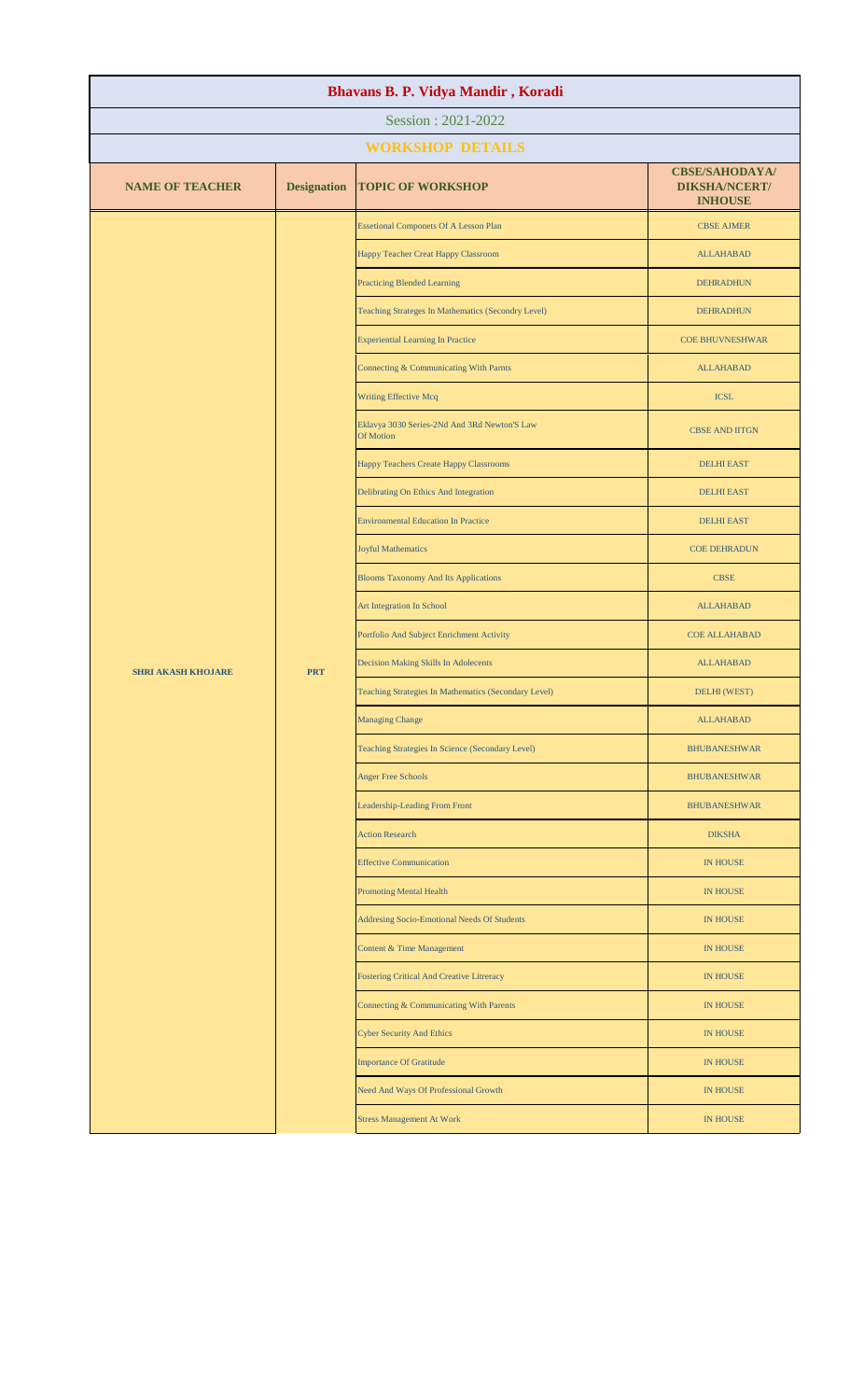| Bhavans B. P. Vidya Mandir, Koradi |                    |                                                  |                                                                 |  |
|------------------------------------|--------------------|--------------------------------------------------|-----------------------------------------------------------------|--|
| Session: 2021-2022                 |                    |                                                  |                                                                 |  |
|                                    |                    | <b>WORKSHOP DETAILS</b>                          |                                                                 |  |
| <b>NAME OF TEACHER</b>             | <b>Designation</b> | <b>TOPIC OF WORKSHOP</b>                         | <b>CBSE/SAHODAYA/</b><br><b>DIKSHA/NCERT/</b><br><b>INHOUSE</b> |  |
|                                    |                    | <b>Stress Management Technique</b>               | <b>CBSE (PATNA)</b>                                             |  |
|                                    |                    | <b>Bloom'S Taxonomy And It'S Applications</b>    | <b>CBSE (PUNE)</b>                                              |  |
|                                    |                    | <b>Anger Free Schools</b>                        | <b>CBSE (PATNA)</b>                                             |  |
|                                    |                    | <b>Joyful Mathematics</b>                        | <b>CBSE (DELHI WEST)</b>                                        |  |
|                                    |                    | <b>Webinar On Writing Effecting Mcqs</b>         | <b>ICSL</b>                                                     |  |
|                                    |                    | Eklavya 3030 Series (Episode 1)                  | <b>CBSE AND IITGN</b>                                           |  |
|                                    |                    | Eklavya 3030 Series (Episode 2)                  | CBSE AND IITGN                                                  |  |
|                                    |                    | Eklavya 3030 Series (Episode 3)                  | CBSE AND IITGN                                                  |  |
|                                    |                    | Eklavya 3030 Series (Episode 4)                  | <b>CBSE AND IITGN</b>                                           |  |
|                                    |                    | Eklavya 3030 Series (Episode 5)                  | <b>CBSE AND IITGN</b>                                           |  |
|                                    |                    | <b>Joyful Mathematics</b>                        | <b>DELHI EAST</b>                                               |  |
|                                    |                    | <b>Importance Of Gratitude</b>                   | <b>CBSE</b>                                                     |  |
|                                    |                    | <b>Gamification In Learning</b>                  | <b>CBSE</b>                                                     |  |
|                                    |                    | <b>Understanding Multiple Intelligence</b>       | <b>CBSE</b>                                                     |  |
|                                    |                    | <b>Competency Based Education Module 1</b>       | <b>DIKSHA</b>                                                   |  |
| <b>MS. KHUSHBOO DARRA</b>          | <b>PRT</b>         | <b>Teaching And Learning Styles</b>              | <b>COE AJMER</b>                                                |  |
|                                    |                    | Happy Teachers Creates Happy Classrooms          | <b>COE DELHI EAST</b>                                           |  |
|                                    |                    | 3. Bloom'S Taxonomy And It'S Application         | <b>COE DEHRADUN</b>                                             |  |
|                                    |                    | <b>Action Research</b>                           | <b>DIKSHA</b>                                                   |  |
|                                    |                    | Adopting Inclusive Practices In Classroom        | <b>COE DEHRADUN</b>                                             |  |
|                                    |                    | <b>Experiential Learning In Practice</b>         | <b>COE DEHRADUN</b>                                             |  |
|                                    |                    | <b>Effective Communication</b>                   | <b>IN HOUSE</b>                                                 |  |
|                                    |                    | <b>Promoting Mental Health</b>                   | <b>IN HOUSE</b>                                                 |  |
|                                    |                    | Addresing Socio-Emotional Needs Of Students      | <b>IN HOUSE</b>                                                 |  |
|                                    |                    | Content & Time Management                        | IN HOUSE                                                        |  |
|                                    |                    | <b>Fostering Critical And Creative Litreracy</b> | IN HOUSE                                                        |  |
|                                    |                    | Connecting & Communicating With Parents          | IN HOUSE                                                        |  |
|                                    |                    | <b>Cyber Security And Ethics</b>                 | IN HOUSE                                                        |  |
|                                    |                    | <b>Importance Of Gratitude</b>                   | IN HOUSE                                                        |  |
|                                    |                    | Need And Ways Of Professional Growth             | <b>IN HOUSE</b>                                                 |  |
|                                    |                    | <b>Stress Management At Work</b>                 | IN HOUSE                                                        |  |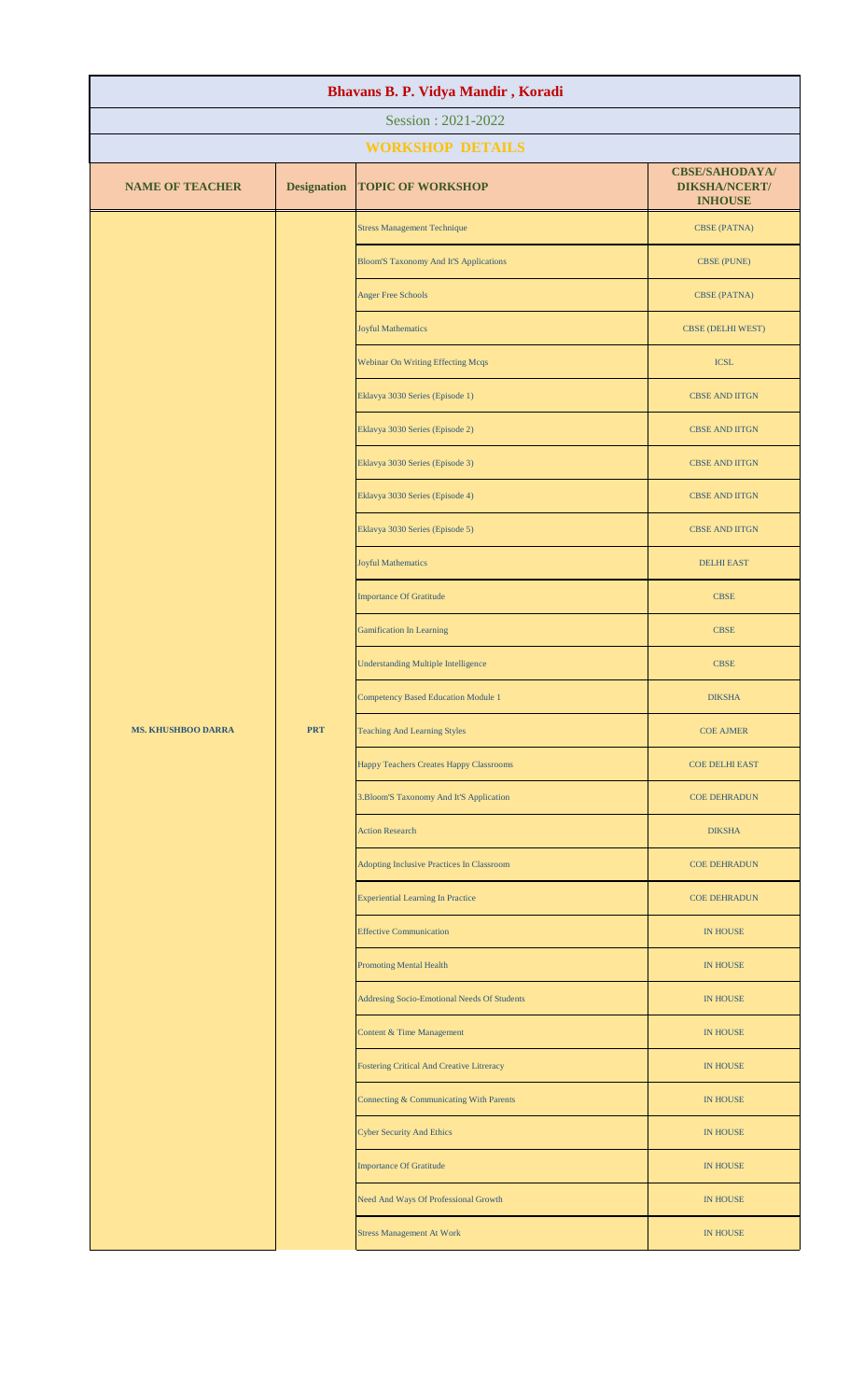| Bhavans B. P. Vidya Mandir, Koradi |                    |                                                      |                                                                 |  |  |
|------------------------------------|--------------------|------------------------------------------------------|-----------------------------------------------------------------|--|--|
| Session: 2021-2022                 |                    |                                                      |                                                                 |  |  |
|                                    |                    | <b>WORKSHOP DETAILS</b>                              |                                                                 |  |  |
| <b>NAME OF TEACHER</b>             | <b>Designation</b> | <b>TOPIC OF WORKSHOP</b>                             | <b>CBSE/SAHODAYA/</b><br><b>DIKSHA/NCERT/</b><br><b>INHOUSE</b> |  |  |
|                                    |                    | Happy Teachers Creates Happy Classroom               | <b>COE PANCHKULA</b>                                            |  |  |
|                                    |                    | Social Emotional Needs Of Stduents Online            | <b>COE PANCHKULA</b>                                            |  |  |
|                                    |                    | <b>Digital Learning And Management</b>               | <b>COE DELHI EAST</b>                                           |  |  |
|                                    |                    | <b>Anger Free Schools</b>                            | <b>COE DELHI EAST</b>                                           |  |  |
|                                    |                    | Importance Of Personal Hygiene And Nutrition         | <b>COE DEHRADUN</b>                                             |  |  |
|                                    |                    | Values Education And Its Significance                | <b>CBSE COE CHANDIGRAH</b>                                      |  |  |
|                                    |                    | <b>Understanding Multiple Intelligence</b>           | <b>CBSE COE NOIDA</b>                                           |  |  |
|                                    |                    | <b>Blooms Toxonomy And Its Application</b>           | <b>CBSE COE CHANDIGRAH</b>                                      |  |  |
|                                    |                    | <b>Salient Features Of National Education Policy</b> | <b>CBSE COE CHENNAI</b>                                         |  |  |
|                                    |                    | <b>Understanding Gender And Their Relationship</b>   | <b>CBSE COE BHOPAL</b>                                          |  |  |
|                                    |                    | <b>Gamification In Learning</b>                      | <b>COE DELHI E</b>                                              |  |  |
|                                    |                    | <b>Effectie Comunication Skills</b>                  | <b>COE DELHI E</b>                                              |  |  |
|                                    |                    | 21St Century Skills                                  | <b>COE DELHI E</b>                                              |  |  |
|                                    |                    | Artificial Intelligence                              | <b>DIKSHA</b>                                                   |  |  |
|                                    |                    | <b>Action Research</b>                               | <b>DIKSHA</b>                                                   |  |  |
|                                    |                    | Role Theatre & Drama In Classroom                    | <b>CHENNAI</b>                                                  |  |  |
|                                    | <b>PET</b>         | Adressing Challanges In Post Covid Schooling         | <b>BENGALURU</b>                                                |  |  |
| <b>SHRI JAISON JOHN</b>            |                    | <b>Importance Of Gratitude</b>                       | <b>BENGALURU</b>                                                |  |  |
|                                    |                    | Embracing Multilingualism In Classroom               | <b>DEHRADUN</b>                                                 |  |  |
|                                    |                    | Deliberating On Ethics And Integrity                 | <b>DEHRADUN</b>                                                 |  |  |
|                                    |                    | <b>Experiential Learning In Practice</b>             | <b>DEHRADUN</b>                                                 |  |  |
|                                    |                    | Teaching & Learning Style                            | <b>NOIDA</b>                                                    |  |  |
|                                    |                    | <b>Digital Library</b>                               | <b>DELHI EAST</b>                                               |  |  |
|                                    |                    | <b>Art Integration Across Curiculum</b>              | <b>DELHI WEST</b>                                               |  |  |
|                                    |                    | <b>Community Outreach Program</b>                    | <b>BHUVNESHWAR</b>                                              |  |  |
|                                    |                    | <b>Embracing Multilingualism In Classroom</b>        | <b>IN HOUSE</b>                                                 |  |  |
|                                    |                    | Digital Learning & Management                        | <b>IN HOUSE</b>                                                 |  |  |
|                                    |                    | <b>Anger Free School</b>                             | <b>IN HOUSE</b>                                                 |  |  |
|                                    |                    | <b>Gamification In Learning</b>                      | <b>IN HOUSE</b>                                                 |  |  |
|                                    |                    | <b>Effective Communication</b>                       | <b>IN HOUSE</b>                                                 |  |  |
|                                    |                    | <b>Promoting Mental Health</b>                       | <b>IN HOUSE</b>                                                 |  |  |
|                                    |                    | Addresing Socio-Emotional Needs Of Students          | <b>IN HOUSE</b>                                                 |  |  |
|                                    |                    | Content & Time Management                            | <b>IN HOUSE</b>                                                 |  |  |
|                                    |                    | <b>Fostering Critical And Creative Litreracy</b>     | <b>IN HOUSE</b>                                                 |  |  |
|                                    |                    | Connecting & Communicating With Parents              | <b>IN HOUSE</b>                                                 |  |  |
|                                    |                    | <b>Cyber Security And Ethics</b>                     | <b>IN HOUSE</b>                                                 |  |  |
|                                    |                    | <b>Importance Of Gratitude</b>                       | <b>IN HOUSE</b>                                                 |  |  |
|                                    |                    | Need And Ways Of Professional Growth                 | <b>IN HOUSE</b>                                                 |  |  |
|                                    |                    | <b>Stress Management At Work</b>                     | IN HOUSE                                                        |  |  |
|                                    |                    | 21St Century Skills                                  | <b>IN HOUSE</b>                                                 |  |  |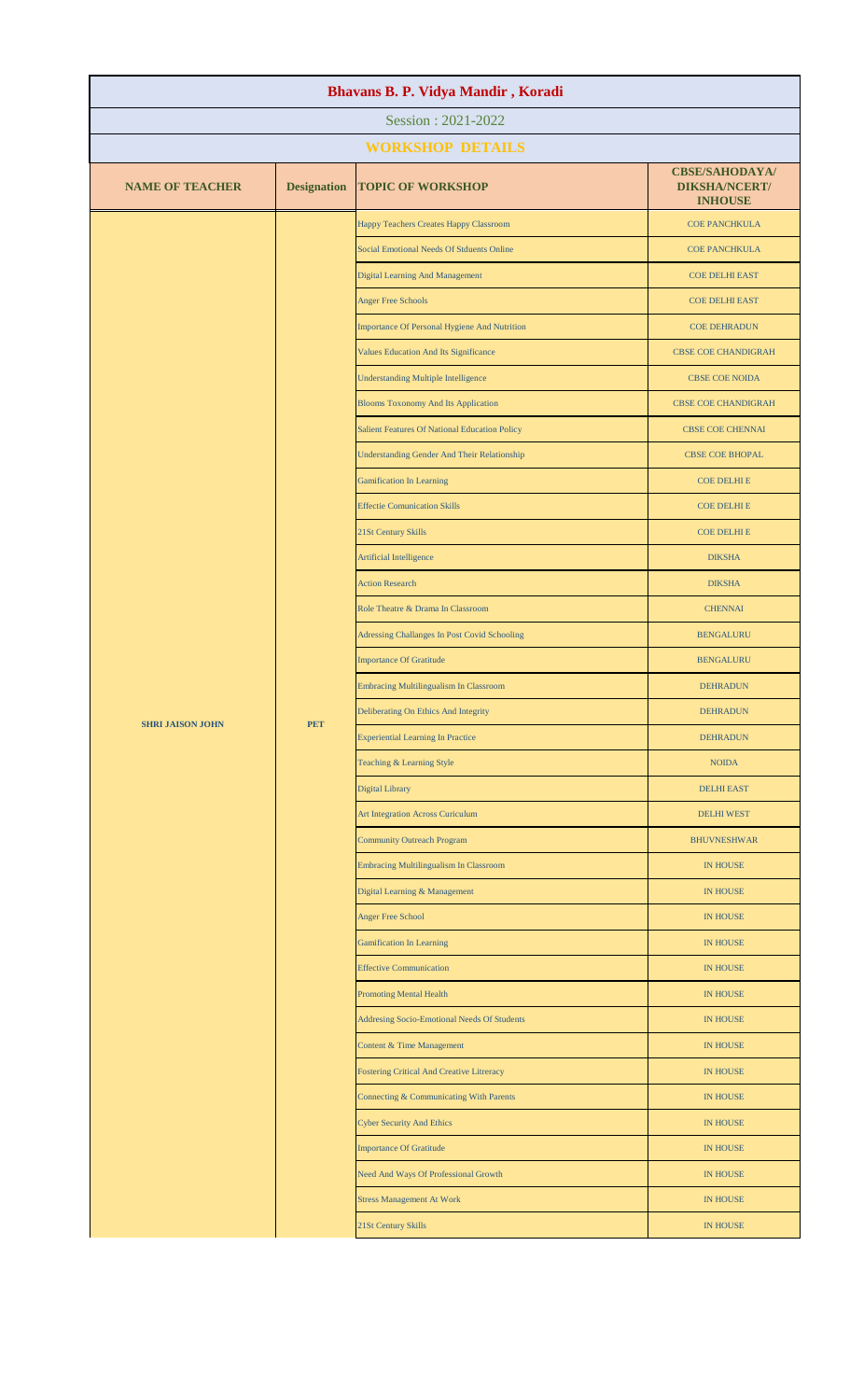| Bhavans B. P. Vidya Mandir, Koradi |                    |                                                                 |                                                                 |  |
|------------------------------------|--------------------|-----------------------------------------------------------------|-----------------------------------------------------------------|--|
| Session: 2021-2022                 |                    |                                                                 |                                                                 |  |
|                                    |                    | <b>WORKSHOP DETAILS</b>                                         |                                                                 |  |
| <b>NAME OF TEACHER</b>             | <b>Designation</b> | <b>TOPIC OF WORKSHOP</b>                                        | <b>CBSE/SAHODAYA/</b><br><b>DIKSHA/NCERT/</b><br><b>INHOUSE</b> |  |
|                                    |                    | Value Education & Its Significance                              | <b>COE- DELHI EAST</b>                                          |  |
|                                    |                    | <b>Stress Management Techniques</b>                             | <b>COE- DELHI EAST</b>                                          |  |
|                                    |                    | <b>Managing Change</b>                                          | <b>COE PUNE</b>                                                 |  |
|                                    |                    | <b>Joyful Mathematics</b>                                       | <b>CEO-BHOPAL</b>                                               |  |
|                                    |                    | Focusing On Competence Based Education                          | <b>CEO-BHOPAL</b>                                               |  |
|                                    |                    | <b>Importance Of Gratitude</b>                                  | <b>CEO CHENNAI</b>                                              |  |
|                                    |                    | Salient Features Of National Education Policy 2020              | <b>COE - NOIDA</b>                                              |  |
|                                    |                    | <b>Effective Communication Skills</b>                           | COE-THIRUVANANTHAPURAM                                          |  |
|                                    |                    | <b>Understanding Multiple Intelligence</b>                      | <b>COE - NOIDA</b>                                              |  |
|                                    |                    | <b>Gamification In Learning</b>                                 | <b>COE - CHANDIGARH</b>                                         |  |
|                                    |                    | Decision Making Skills In Adolescents                           | <b>COE PATNA</b>                                                |  |
|                                    |                    | Artificial Intelligence (Ai) Aware                              | <b>DIKSHAP</b>                                                  |  |
|                                    |                    | <b>Blooms Taxonomy And Its Application</b>                      | <b>COE CHANDIGARH</b>                                           |  |
|                                    |                    | <b>Content And Time Management</b>                              | <b>COE PATNA</b>                                                |  |
|                                    |                    | <b>Promoting Mental Health</b>                                  | <b>COE NOIDA</b>                                                |  |
|                                    |                    | Teaching Strategies For Students With Autism Spectrum Disorders | <b>COE DELHI WEST</b>                                           |  |
|                                    |                    | Using Teachers Energized Resourses Manual-Science Upper Primary | <b>COE PATNA</b>                                                |  |
|                                    |                    | Understanding Gender & There Relationship                       | <b>DEHRADUN</b>                                                 |  |
|                                    |                    | <b>Experiential Learning In Practice</b>                        | <b>DEHRADUN</b>                                                 |  |
| <b>SHRI JITENDRA MUDLIAR</b>       | <b>PET</b>         | Developing Scientific Temperament                               | <b>BANGLURU</b>                                                 |  |
|                                    |                    | <b>Cbse Action Research</b>                                     | <b>DIKSHA</b>                                                   |  |
|                                    |                    | <b>Digital Library</b>                                          | <b>DELHI EAST</b>                                               |  |
|                                    |                    | Art Integration In School                                       | <b>DELHI WEST</b>                                               |  |
|                                    |                    | <b>Community Outreach Program</b>                               | <b>BHUVNESHWAR</b>                                              |  |
|                                    |                    | <b>Embracing Multilingualism In Classroom</b>                   | <b>IN HOUSE</b>                                                 |  |
|                                    |                    | Digital Learning & Management                                   | IN HOUSE                                                        |  |
|                                    |                    | <b>Anger Free School</b>                                        | IN HOUSE                                                        |  |
|                                    |                    | <b>Gamification In Learning</b>                                 | IN HOUSE                                                        |  |
|                                    |                    | <b>Effective Communication</b>                                  | <b>IN HOUSE</b>                                                 |  |
|                                    |                    | <b>Promoting Mental Health</b>                                  | IN HOUSE                                                        |  |
|                                    |                    | Addresing Socio-Emotional Needs Of Students                     | <b>IN HOUSE</b>                                                 |  |
|                                    |                    | Content & Time Management                                       | <b>IN HOUSE</b>                                                 |  |
|                                    |                    | <b>Fostering Critical And Creative Litreracy</b>                | <b>IN HOUSE</b>                                                 |  |
|                                    |                    | Connecting & Communicating With Parents                         | <b>IN HOUSE</b>                                                 |  |
|                                    |                    | <b>Cyber Security And Ethics</b>                                | <b>IN HOUSE</b>                                                 |  |
|                                    |                    | <b>Importance Of Gratitude</b>                                  | <b>IN HOUSE</b>                                                 |  |
|                                    |                    | Need And Ways Of Professional Growth                            | <b>IN HOUSE</b>                                                 |  |
|                                    |                    | <b>Stress Management At Work</b>                                | <b>IN HOUSE</b>                                                 |  |
|                                    |                    | 21St Century Skills                                             | <b>IN HOUSE</b>                                                 |  |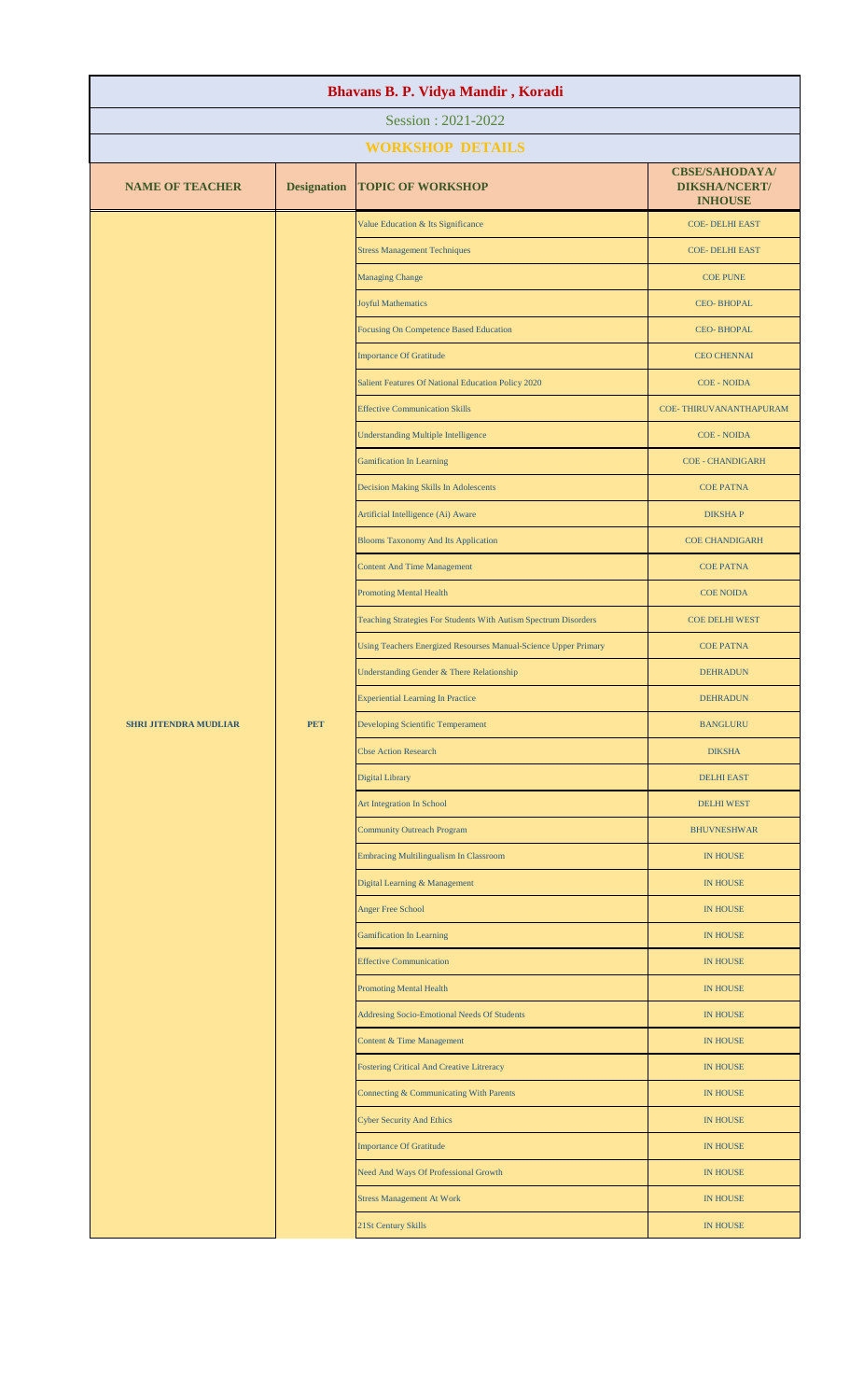| Bhavans B. P. Vidya Mandir, Koradi |                    |                                                   |                                                                 |  |  |
|------------------------------------|--------------------|---------------------------------------------------|-----------------------------------------------------------------|--|--|
| Session: 2021-2022                 |                    |                                                   |                                                                 |  |  |
|                                    |                    | <b>WORKSHOP DETAILS</b>                           |                                                                 |  |  |
| <b>NAME OF TEACHER</b>             | <b>Designation</b> | <b>TOPIC OF WORKSHOP</b>                          | <b>CBSE/SAHODAYA/</b><br><b>DIKSHA/NCERT/</b><br><b>INHOUSE</b> |  |  |
|                                    |                    | Role Of Theater And Drama In Class Room           | <b>CEO DELHI WEST</b>                                           |  |  |
|                                    |                    | Pre School Teaching Methodology                   | <b>CEO DELHI WEST</b>                                           |  |  |
|                                    |                    | Adopting Inclusive Practices In Classroom         | PRAYAGRAJ (ALLAHABAD)                                           |  |  |
|                                    |                    | <b>Experiantial Learning In Practice</b>          | PRAYAGRAJ (ALLAHABAD)                                           |  |  |
|                                    |                    | <b>Stress Managment Techniques</b>                | PRAYAGRAJ (ALLAHABAD)                                           |  |  |
|                                    |                    | <b>Cyber Cecurity And Ethics</b>                  | PRAYAGRAJ (ALLAHABAD)                                           |  |  |
|                                    |                    | <b>Sport Integrated Acadmics</b>                  | PANCHTANTRA PLANET                                              |  |  |
|                                    |                    | Working With Learning Disability                  | <b>CEO CHENNAI</b>                                              |  |  |
|                                    |                    | <b>Joyful Mathematics</b>                         | <b>ALLAHABAD</b>                                                |  |  |
|                                    |                    | <b>Focusing On Competency Based Education</b>     | <b>BHUBANESWAR</b>                                              |  |  |
|                                    |                    | <b>Managing Change</b>                            | <b>BHOPAL</b>                                                   |  |  |
|                                    |                    | Happy Teacher'S Creates Happy Classroom           | <b>NOIDA</b>                                                    |  |  |
|                                    |                    | Eklavya Programe (1-5)                            | <b>IIT GANDINAGAR</b>                                           |  |  |
|                                    | <b>PET</b>         | <b>Anger Free School</b>                          | <b>DEHRADHUN</b>                                                |  |  |
| <b>SMT. ASHA DHAKATE</b>           |                    | <b>Cbse Action Research</b>                       | <b>DIKSHA</b>                                                   |  |  |
|                                    |                    | <b>Understanding Multiple Intelligence</b>        | <b>PANCHKULA</b>                                                |  |  |
|                                    |                    | Content & Time Management                         | <b>AJMER</b>                                                    |  |  |
|                                    |                    | Sailent Feature Of National Education Policy 2020 | <b>AJMER</b>                                                    |  |  |
|                                    |                    | <b>Teaching Strategies In English</b>             | <b>PATNA</b>                                                    |  |  |
|                                    |                    | Teaching & Learning Style                         | <b>ALLAHABAD</b>                                                |  |  |
|                                    |                    | <b>Embracing Multilingualism In Classroom</b>     | <b>IN HOUSE</b>                                                 |  |  |
|                                    |                    | Digital Learning & Management                     | <b>IN HOUSE</b>                                                 |  |  |
|                                    |                    | <b>Anger Free School</b>                          | <b>IN HOUSE</b>                                                 |  |  |
|                                    |                    | <b>Gamification In Learning</b>                   | <b>IN HOUSE</b>                                                 |  |  |
|                                    |                    | <b>Effective Communication</b>                    | <b>IN HOUSE</b>                                                 |  |  |
|                                    |                    | <b>Promoting Mental Health</b>                    | <b>IN HOUSE</b>                                                 |  |  |
|                                    |                    | Addresing Socio-Emotional Needs Of Students       | <b>IN HOUSE</b>                                                 |  |  |
|                                    |                    | Content & Time Management                         | <b>IN HOUSE</b>                                                 |  |  |
|                                    |                    | Fostering Critical And Creative Litreracy         | <b>IN HOUSE</b>                                                 |  |  |
|                                    |                    | Connecting & Communicating With Parents           | <b>IN HOUSE</b>                                                 |  |  |
|                                    |                    | <b>Cyber Security And Ethics</b>                  | <b>IN HOUSE</b>                                                 |  |  |
|                                    |                    | <b>Importance Of Gratitude</b>                    | <b>IN HOUSE</b>                                                 |  |  |
|                                    |                    | Need And Ways Of Professional Growth              | <b>IN HOUSE</b>                                                 |  |  |
|                                    |                    | <b>Stress Management At Work</b>                  | IN HOUSE                                                        |  |  |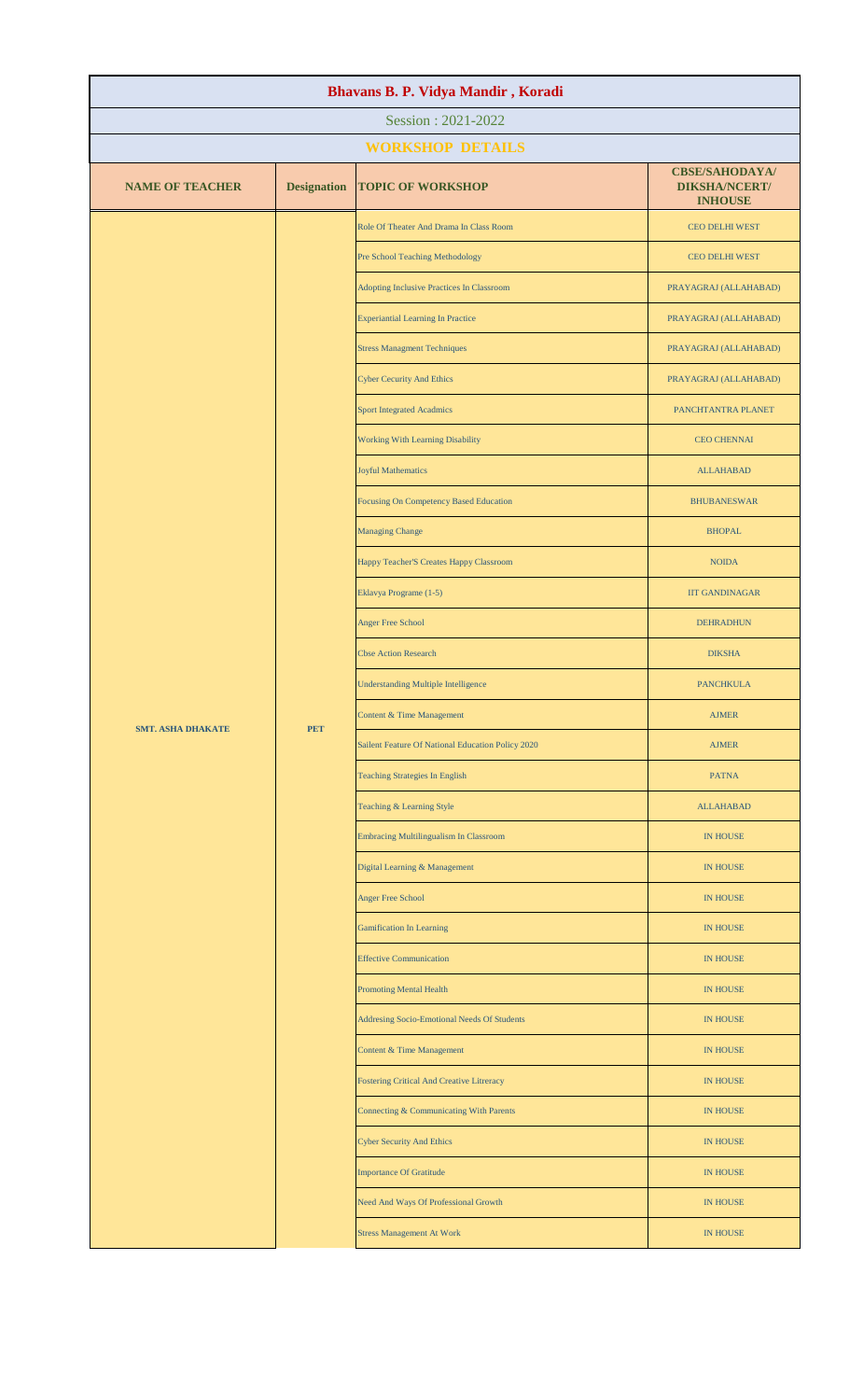| Bhavans B. P. Vidya Mandir, Koradi |                                          |                                                                 |                                                                 |  |
|------------------------------------|------------------------------------------|-----------------------------------------------------------------|-----------------------------------------------------------------|--|
| Session: 2021-2022                 |                                          |                                                                 |                                                                 |  |
|                                    |                                          | <b>WORKSHOP DETAILS</b>                                         |                                                                 |  |
| <b>NAME OF TEACHER</b>             | <b>Designation</b>                       | <b>TOPIC OF WORKSHOP</b>                                        | <b>CBSE/SAHODAYA/</b><br><b>DIKSHA/NCERT/</b><br><b>INHOUSE</b> |  |
|                                    |                                          | <b>Managing Change</b>                                          | <b>CBSE</b>                                                     |  |
|                                    |                                          | Values Education And Its Significance                           | <b>CBSE</b>                                                     |  |
|                                    |                                          | Importance Of Personal Hygiene And Nutrition                    | <b>CBSE</b>                                                     |  |
|                                    |                                          | Addressing Socio-Emotional Needs Of Students                    | <b>CBSE</b>                                                     |  |
|                                    |                                          | <b>Gamification In Learning</b>                                 | <b>CBSE</b>                                                     |  |
|                                    |                                          | <b>Basics In Accountancy</b>                                    | <b>CBSE</b>                                                     |  |
|                                    |                                          | <b>Essential Components Of A Lesson Plan</b>                    | <b>CBSE</b>                                                     |  |
|                                    |                                          | Deliberating On Ethics And Integrity                            | <b>CBSE</b>                                                     |  |
|                                    |                                          | <b>Promoting Mental Health</b>                                  | <b>CBSE</b>                                                     |  |
|                                    |                                          | <b>Story Telling In Classroom</b>                               | <b>CBSE</b>                                                     |  |
|                                    |                                          | Role Of Theatre And Drama In Classroom                          | DEHRADUN,                                                       |  |
|                                    |                                          | Nishtha.1.0 (Elementary Course)                                 |                                                                 |  |
|                                    |                                          | Hindi Bhasha Me Lekhan Tatha Sahitya Srujan                     | <b>CBSE AJMER</b>                                               |  |
|                                    |                                          | Happy Teachers Creat Happy Classroom                            | <b>BENGLURU</b>                                                 |  |
|                                    |                                          | <b>Joyful Mathematics</b>                                       | <b>ALLAHABAD</b>                                                |  |
|                                    |                                          | Artifitial Intelligence Ai                                      | <b>DIKSHA</b>                                                   |  |
|                                    |                                          | Artifitial Intelligence Appritiate                              | <b>DIKSHA</b>                                                   |  |
| <b>SMT SHILPA NIKOSE</b>           |                                          | Using Teachers Energized Resourses Manual-Science Upper Primary | <b>PATNA</b>                                                    |  |
|                                    |                                          | Teaching Strategies In Science Secondry Level                   | <b>DEHRADHUN</b>                                                |  |
|                                    |                                          | <b>Action Research Module</b>                                   | <b>DIKSHA</b>                                                   |  |
|                                    | <b>ART &amp; CRAFT</b><br><b>TEACHER</b> | <b>Intro Duction To Fln</b>                                     | <b>DIKSHA</b>                                                   |  |
|                                    |                                          | <b>Understanding Gender And There Relationship</b>              |                                                                 |  |
|                                    |                                          | <b>Focusing On Compentency Based Education</b>                  | <b>BENGALURU</b>                                                |  |
|                                    |                                          | Developing Scientific Temperament                               | <b>NOIDA</b>                                                    |  |
|                                    |                                          | <b>Adopting Inclusive Practices In Classroom</b>                | <b>NOIDA</b>                                                    |  |
|                                    |                                          | Connecting & Communicating With Parents                         | <b>NOIDA</b>                                                    |  |
|                                    |                                          | <b>Effective Communication Skills</b>                           | <b>NOIDA</b>                                                    |  |
|                                    |                                          | <b>Embracing Multilingualism In Classroom</b>                   | IN HOUSE                                                        |  |
|                                    |                                          | Digital Learning & Management                                   | IN HOUSE                                                        |  |
|                                    |                                          | <b>Anger Free School</b>                                        | IN HOUSE                                                        |  |
|                                    |                                          | <b>Gamification In Learning</b>                                 | <b>IN HOUSE</b>                                                 |  |
|                                    |                                          | <b>Effective Communication</b>                                  | IN HOUSE                                                        |  |
|                                    |                                          | <b>Promoting Mental Health</b>                                  | <b>IN HOUSE</b>                                                 |  |
|                                    |                                          | Addresing Socio-Emotional Needs Of Students                     | <b>IN HOUSE</b>                                                 |  |
|                                    |                                          | Content & Time Management                                       | <b>IN HOUSE</b>                                                 |  |
|                                    |                                          | Fostering Critical And Creative Litreracy                       | IN HOUSE                                                        |  |
|                                    |                                          | Connecting & Communicating With Parents                         | IN HOUSE                                                        |  |
|                                    |                                          | <b>Cyber Security And Ethics</b>                                | IN HOUSE                                                        |  |
|                                    |                                          | <b>Importance Of Gratitude</b>                                  | IN HOUSE                                                        |  |
|                                    |                                          | Need And Ways Of Professional Growth                            | IN HOUSE                                                        |  |
|                                    |                                          | <b>Stress Management At Work</b>                                | IN HOUSE                                                        |  |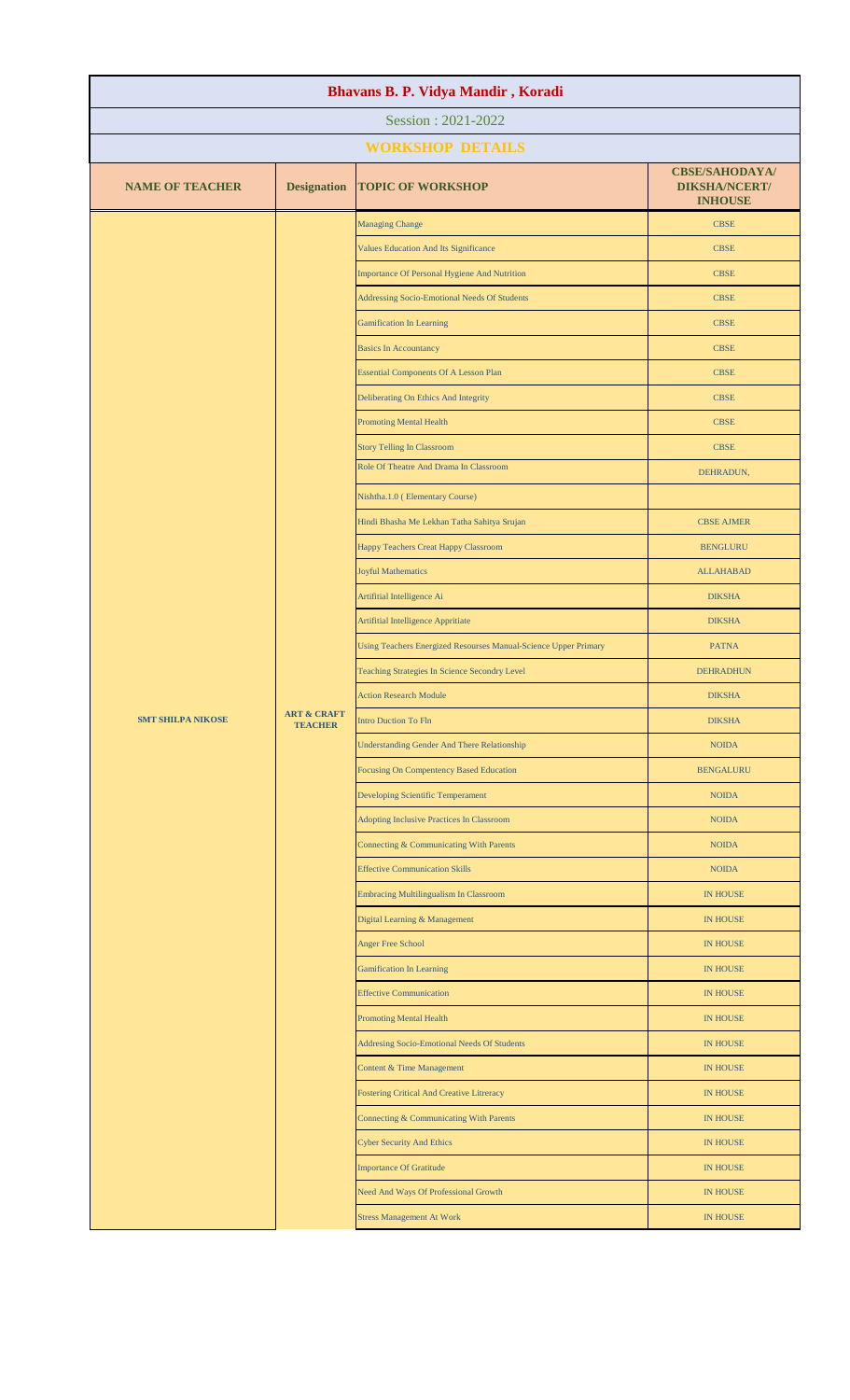| Bhavans B. P. Vidya Mandir, Koradi |                                          |                                                                                                        |                                                                 |  |
|------------------------------------|------------------------------------------|--------------------------------------------------------------------------------------------------------|-----------------------------------------------------------------|--|
| Session: 2021-2022                 |                                          |                                                                                                        |                                                                 |  |
|                                    |                                          | <b>WORKSHOP DETAILS</b>                                                                                |                                                                 |  |
| <b>NAME OF TEACHER</b>             | <b>Designation</b>                       | <b>TOPIC OF WORKSHOP</b>                                                                               | <b>CBSE/SAHODAYA/</b><br><b>DIKSHA/NCERT/</b><br><b>INHOUSE</b> |  |
|                                    |                                          | Digital Library                                                                                        | <b>DELHI EAST</b>                                               |  |
|                                    |                                          | 21St Century Skills                                                                                    | <b>CBSE COE PANCHKULA</b>                                       |  |
|                                    |                                          | <b>Teaching And Learning Styles</b>                                                                    | <b>COE PANCHKULA</b>                                            |  |
|                                    |                                          | <b>Embracing Multilingualism In Classroom</b>                                                          | <b>IN HOUSE</b>                                                 |  |
|                                    |                                          | 30-30 Ekalavya Program- Epesode 1,2,3,4,5                                                              | <b>IIT GANDHI NAGAR</b>                                         |  |
|                                    |                                          | <b>Anger Free Schools</b>                                                                              | <b>BENGALURE</b>                                                |  |
|                                    |                                          | Happy Teachers Create Happy Class Room                                                                 | <b>BENGALURE</b>                                                |  |
|                                    |                                          | <b>Cbse Action Research</b>                                                                            | <b>DIKSHA</b>                                                   |  |
|                                    |                                          | <b>Preschool Teaching Methodology</b>                                                                  | <b>ALLAHABAD</b>                                                |  |
|                                    |                                          | Constructivism                                                                                         | <b>ALLAHABAD</b>                                                |  |
|                                    |                                          | Decision Making Skills In Adolesecnt                                                                   | <b>ALLAHABAD</b>                                                |  |
|                                    |                                          | <b>Joyful Mathematics</b>                                                                              | <b>PATNA</b>                                                    |  |
| <b>SMT. ISHWARI SHINDE</b>         |                                          | Sailent Feature Of National Education Policy 2020<br>Sailent Feature Of National Education Policy 2020 | <b>AJMER</b>                                                    |  |
|                                    |                                          |                                                                                                        | <b>DEHRADHUN</b>                                                |  |
|                                    |                                          | Sailent Feature Of National Education Policy 2020                                                      | <b>ALLAHABAD</b>                                                |  |
|                                    | <b>ART &amp; CRAFT</b><br><b>TEACHER</b> | <b>Effctive Communication Skills</b>                                                                   | <b>PATNA</b>                                                    |  |
|                                    |                                          | <b>Artificial Intellegence</b>                                                                         | <b>DIKSHA</b>                                                   |  |
|                                    |                                          | Digital Learning & Management                                                                          | <b>IN HOUSE</b>                                                 |  |
|                                    |                                          | <b>Anger Free School</b>                                                                               | <b>IN HOUSE</b>                                                 |  |
|                                    |                                          | <b>Gamification In Learning</b>                                                                        | <b>IN HOUSE</b>                                                 |  |
|                                    |                                          | <b>Effective Communication</b>                                                                         | <b>IN HOUSE</b>                                                 |  |
|                                    |                                          | <b>Promoting Mental Health</b>                                                                         | <b>IN HOUSE</b>                                                 |  |
|                                    |                                          | Addresing Socio-Emotional Needs Of Students                                                            | <b>IN HOUSE</b>                                                 |  |
|                                    |                                          | Content & Time Management                                                                              | <b>IN HOUSE</b>                                                 |  |
|                                    |                                          | Fostering Critical And Creative Litreracy                                                              | <b>IN HOUSE</b>                                                 |  |
|                                    |                                          | Connecting & Communicating With Parents                                                                | <b>IN HOUSE</b>                                                 |  |
|                                    |                                          | <b>Cyber Security And Ethics</b>                                                                       | <b>IN HOUSE</b>                                                 |  |
|                                    |                                          | <b>Importance Of Gratitude</b>                                                                         | <b>IN HOUSE</b>                                                 |  |
|                                    |                                          | Need And Ways Of Professional Growth                                                                   | <b>IN HOUSE</b>                                                 |  |
|                                    |                                          | <b>Stress Management At Work</b>                                                                       | <b>IN HOUSE</b>                                                 |  |
|                                    |                                          | 21St Century Skills                                                                                    | <b>IN HOUSE</b>                                                 |  |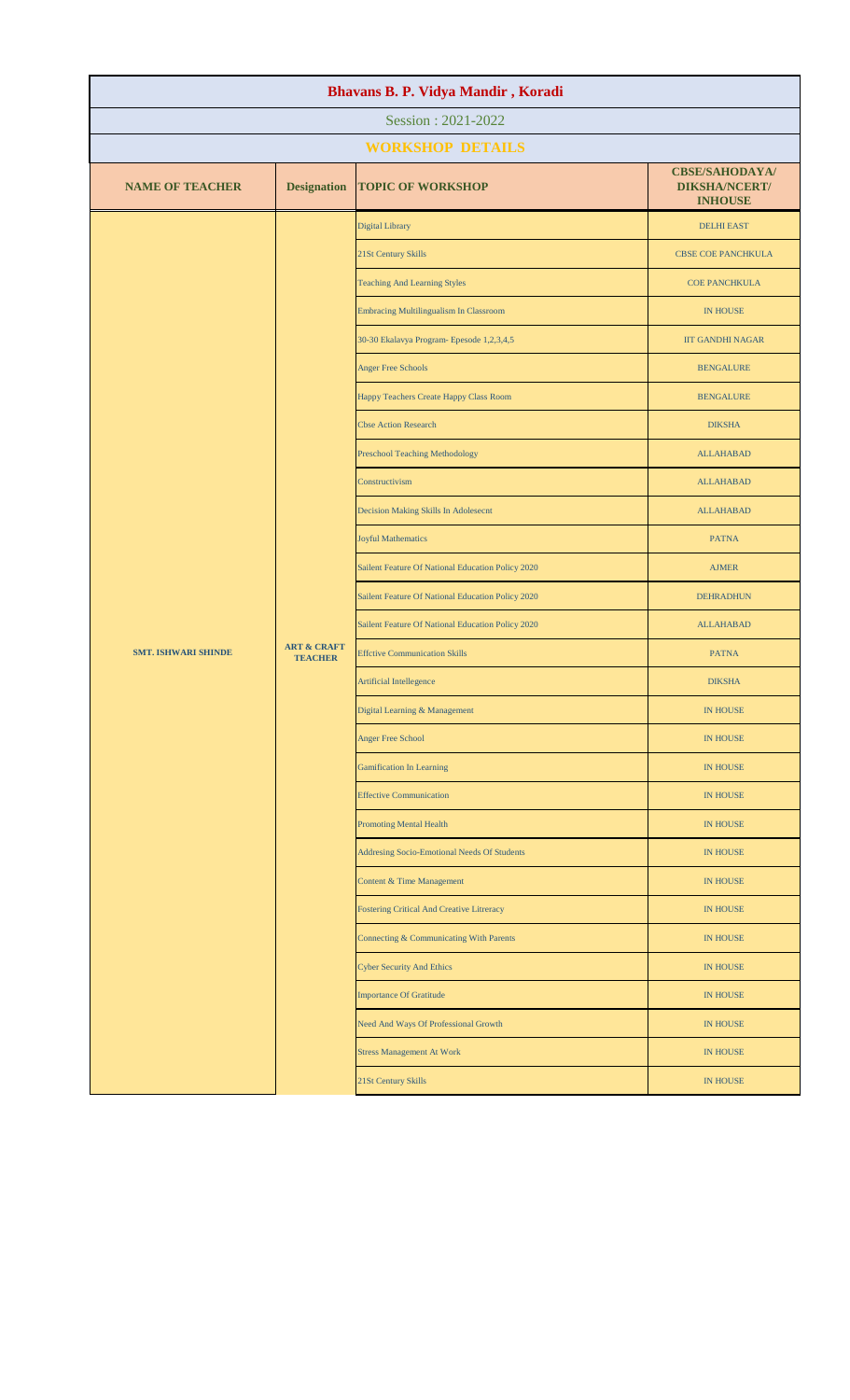| Bhavans B. P. Vidya Mandir, Koradi |                         |                                                           |                                                                 |  |  |
|------------------------------------|-------------------------|-----------------------------------------------------------|-----------------------------------------------------------------|--|--|
| Session: 2021-2022                 |                         |                                                           |                                                                 |  |  |
|                                    | <b>WORKSHOP DETAILS</b> |                                                           |                                                                 |  |  |
| <b>NAME OF TEACHER</b>             | <b>Designation</b>      | <b>TOPIC OF WORKSHOP</b>                                  | <b>CBSE/SAHODAYA/</b><br><b>DIKSHA/NCERT/</b><br><b>INHOUSE</b> |  |  |
|                                    |                         | <b>Importance Of Gratitude</b>                            | <b>NOIDA</b>                                                    |  |  |
|                                    |                         | Artificial Intelligence (Ai) Aware                        | <b>DIKSHA</b>                                                   |  |  |
|                                    |                         | Compentency - Based Education Modules 1,2,3,4             | <b>DIKSHA</b>                                                   |  |  |
|                                    |                         | <b>Importance Of Gratitude</b>                            | <b>DELHI WEST</b>                                               |  |  |
|                                    |                         | Role Of Theatre And Drama In Class                        | <b>DELHI WEST</b>                                               |  |  |
|                                    |                         | <b>Understanding Gender And Their Relationship</b>        | <b>DELHI WEST</b>                                               |  |  |
|                                    |                         | 21St Century Skills                                       | <b>DELHI WEST</b>                                               |  |  |
|                                    |                         | <b>Content And Time Management</b>                        | <b>DELHI WEST</b>                                               |  |  |
|                                    |                         | <b>Teaching Strategies In Mathematics</b>                 | <b>BHOPAL</b>                                                   |  |  |
|                                    |                         | Hindi Bhasha Me Lekhan Tatha Sahitya Srujan               | <b>DEHRADUN</b>                                                 |  |  |
|                                    |                         | <b>Effective Communication Skills</b>                     | <b>BENGALURU</b>                                                |  |  |
|                                    |                         | <b>Effective Communication Skills</b>                     | <b>DEHRADUN</b>                                                 |  |  |
|                                    |                         | <b>Stress Managmnent Techiniques</b>                      | <b>ALLAHABAD</b>                                                |  |  |
|                                    |                         | <b>Action Research</b>                                    | <b>DIKSHA</b>                                                   |  |  |
| <b>MS. NOOPUR KAMBLE</b>           |                         | <b>Promoting Mental Health</b>                            | <b>ALLAHABAD</b>                                                |  |  |
|                                    |                         | <b>Experiential Learning</b>                              | <b>DIKSHA</b>                                                   |  |  |
|                                    |                         | <b>DANCE TEACHER</b> Decision Making Skills In Adoleseent | <b>ALLAHABAD</b>                                                |  |  |
|                                    |                         | Digital Learning & Management                             | <b>ALLAHABAD</b>                                                |  |  |
|                                    |                         | Artificial Intelligence Appreciate                        | <b>DIKSHA</b>                                                   |  |  |
|                                    |                         | Focusing On Compentency Based Education                   | <b>DELHI WEST</b>                                               |  |  |
|                                    |                         | <b>Gamification In Learning</b>                           | <b>DELHI WEST</b>                                               |  |  |
|                                    |                         | <b>School Based Assesment</b>                             | <b>DIKSHA</b>                                                   |  |  |
|                                    |                         | <b>Effective Communication</b>                            | <b>IN HOUSE</b>                                                 |  |  |
|                                    |                         | <b>Promoting Mental Health</b>                            | <b>IN HOUSE</b>                                                 |  |  |
|                                    |                         | Addresing Socio-Emotional Needs Of Students               | <b>IN HOUSE</b>                                                 |  |  |
|                                    |                         | <b>Content &amp; Time Management</b>                      | <b>IN HOUSE</b>                                                 |  |  |
|                                    |                         | <b>Fostering Critical And Creative Litreracy</b>          | <b>IN HOUSE</b>                                                 |  |  |
|                                    |                         | Connecting & Communicating With Parents                   | <b>IN HOUSE</b>                                                 |  |  |
|                                    |                         | <b>Cyber Security And Ethics</b>                          | <b>IN HOUSE</b>                                                 |  |  |
|                                    |                         | <b>Importance Of Gratitude</b>                            | <b>IN HOUSE</b>                                                 |  |  |
|                                    |                         | Need And Ways Of Professional Growth                      | <b>IN HOUSE</b>                                                 |  |  |
|                                    |                         | <b>Stress Management At Work</b>                          | <b>IN HOUSE</b>                                                 |  |  |
|                                    |                         | 21St Century Skills                                       | <b>IN HOUSE</b>                                                 |  |  |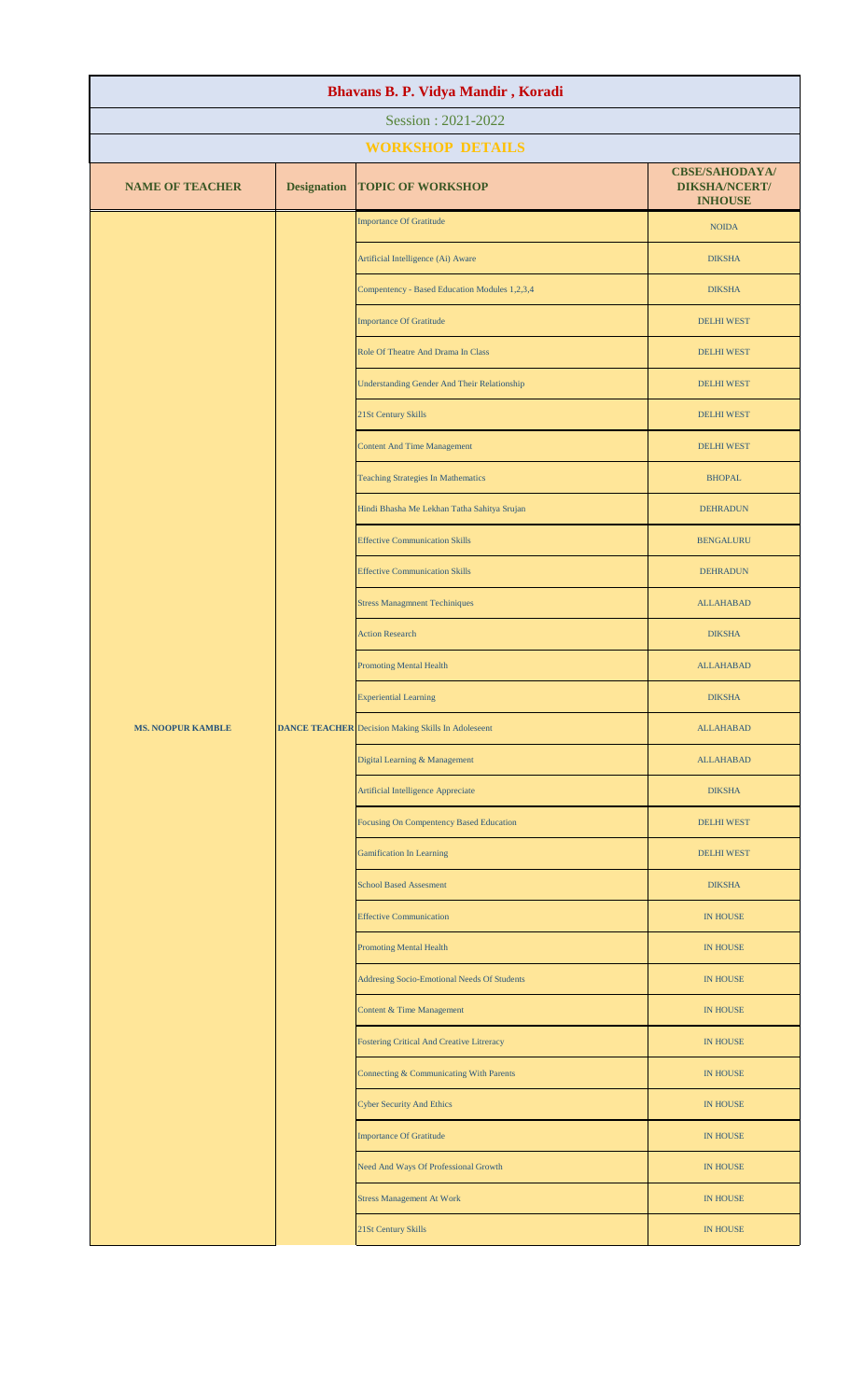| Bhavans B. P. Vidya Mandir, Koradi |                              |                                                  |                                                                 |  |  |
|------------------------------------|------------------------------|--------------------------------------------------|-----------------------------------------------------------------|--|--|
| Session: 2021-2022                 |                              |                                                  |                                                                 |  |  |
|                                    | <b>WORKSHOP DETAILS</b>      |                                                  |                                                                 |  |  |
| <b>NAME OF TEACHER</b>             | <b>Designation</b>           | <b>TOPIC OF WORKSHOP</b>                         | <b>CBSE/SAHODAYA/</b><br><b>DIKSHA/NCERT/</b><br><b>INHOUSE</b> |  |  |
|                                    |                              | Competency Based Education Module 1,2,3,4        | <b>DIKSHA</b>                                                   |  |  |
|                                    |                              | Role Of Theater And Drama In Class Room          | <b>COEBHOPAL</b>                                                |  |  |
|                                    |                              | Artificial Intelligence (Ai) Appreciate          | <b>DIKSHA</b>                                                   |  |  |
|                                    |                              | <b>Teaching Strategies In Science</b>            | <b>CBSC</b>                                                     |  |  |
|                                    |                              | <b>Teaching And Learning Styles</b>              | <b>CBSC</b>                                                     |  |  |
|                                    |                              | <b>Stress Management Techniques.</b>             | <b>CBSC</b>                                                     |  |  |
|                                    |                              | Decision Making In Adolescence                   | <b>CBSC</b>                                                     |  |  |
|                                    |                              | <b>Experiential Learning</b>                     | <b>DIKSHA</b>                                                   |  |  |
|                                    |                              | <b>Intro Duction To Fln Course 1</b>             | <b>DIKSHA</b>                                                   |  |  |
|                                    |                              | <b>Intro Duction To Fln Course 2</b>             | <b>DIKSHA</b>                                                   |  |  |
|                                    |                              | Artifitial Intelligence Aware                    | <b>DIKSHA</b>                                                   |  |  |
|                                    |                              | Working With Ld                                  | <b>DELHI EAST</b>                                               |  |  |
|                                    | Teaching Strategies In Hindi | <b>DELHI EAST</b>                                |                                                                 |  |  |
|                                    |                              | <b>Action Research</b>                           | <b>DIKSHA</b>                                                   |  |  |
| <b>SHRI ANSHUL BHOYAR</b>          |                              | Understanding Gender & Their Relationship        | <b>DEHRADHUN</b>                                                |  |  |
|                                    | <b>DANCE TEACHER</b>         | <b>Life Skills</b>                               | <b>BHUBANESHWAR</b>                                             |  |  |
|                                    |                              | Cyber Squrity & Ethics                           | <b>DEHRADHUN</b>                                                |  |  |
|                                    |                              | Teaching Strategies In Hindi Secondry Level      | <b>DELHI EAST</b>                                               |  |  |
|                                    |                              | <b>Bhav Mudra Flash Cards</b>                    | <b>DIKSHA</b>                                                   |  |  |
|                                    |                              | <b>Effective Communication</b>                   | IN HOUSE                                                        |  |  |
|                                    |                              | <b>Promoting Mental Health</b>                   | <b>IN HOUSE</b>                                                 |  |  |
|                                    |                              | Addresing Socio-Emotional Needs Of Students      | IN HOUSE                                                        |  |  |
|                                    |                              | Content & Time Management                        | IN HOUSE                                                        |  |  |
|                                    |                              | <b>Fostering Critical And Creative Litreracy</b> | <b>IN HOUSE</b>                                                 |  |  |
|                                    |                              | Connecting & Communicating With Parents          | <b>IN HOUSE</b>                                                 |  |  |
|                                    |                              | <b>Cyber Security And Ethics</b>                 | <b>IN HOUSE</b>                                                 |  |  |
|                                    |                              | <b>Importance Of Gratitude</b>                   | <b>IN HOUSE</b>                                                 |  |  |
|                                    |                              | Need And Ways Of Professional Growth             | IN HOUSE                                                        |  |  |
|                                    |                              | <b>Stress Management At Work</b>                 | <b>IN HOUSE</b>                                                 |  |  |
|                                    |                              | 21St Century Skills                              | IN HOUSE                                                        |  |  |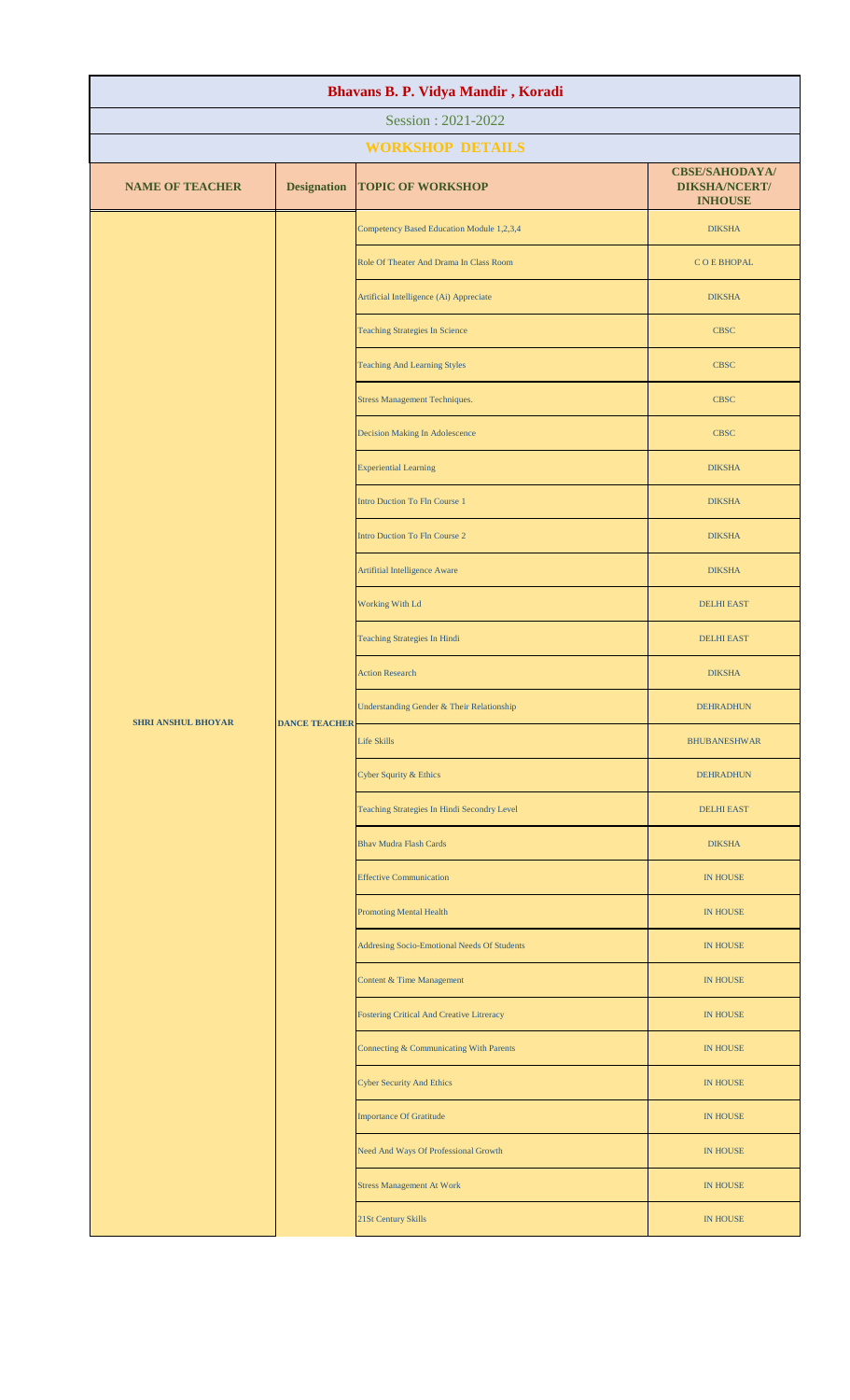| Bhavans B. P. Vidya Mandir, Koradi |                                        |                                                              |                                                                 |  |
|------------------------------------|----------------------------------------|--------------------------------------------------------------|-----------------------------------------------------------------|--|
| Session: 2021-2022                 |                                        |                                                              |                                                                 |  |
| <b>WORKSHOP DETAILS</b>            |                                        |                                                              |                                                                 |  |
| <b>NAME OF TEACHER</b>             | <b>Designation</b>                     | <b>TOPIC OF WORKSHOP</b>                                     | <b>CBSE/SAHODAYA/</b><br><b>DIKSHA/NCERT/</b><br><b>INHOUSE</b> |  |
|                                    |                                        | <b>Importance Of Gratitute</b>                               | <b>DELHI EAST</b>                                               |  |
|                                    |                                        | <b>Gamification Of Learning</b>                              | <b>CHANDIGARH</b>                                               |  |
|                                    |                                        | <b>Silent Features Of National Education Policy</b>          | <b>PATNA</b>                                                    |  |
|                                    |                                        | 3030 Eklavya Program Episode 1 - Newtons Low Of Motion       | <b>IIT GANDINAGAR</b>                                           |  |
|                                    |                                        | Eklavya Episode 2- Action And Reaction 2Nd 3Rd Low Of Motion | <b>IIT GANDINAGAR</b>                                           |  |
|                                    |                                        | Eklavya Episode 3- Measurement Area & Length                 | <b>IIT GANDINAGAR</b>                                           |  |
|                                    |                                        | Eklavya Episode - 4 - Shapes                                 | <b>IIT GANDINAGAR</b>                                           |  |
|                                    |                                        | Eklavya Episode 5- Cell                                      | <b>IIT GANDINAGAR</b>                                           |  |
|                                    |                                        | <b>Understanding Multiple Intelligence</b>                   | <b>PATNA</b>                                                    |  |
|                                    |                                        | <b>Experimental Learning In Practice</b>                     | <b>DIKSHA</b>                                                   |  |
|                                    |                                        | <b>Understanding Multiple Intelligence</b>                   | <b>BHUBANESWAR</b>                                              |  |
| <b>SMT. AMRUTA PENDKE</b>          |                                        | <b>Cbse Action Research</b>                                  | <b>DIKSHA</b>                                                   |  |
|                                    |                                        | Value Education & Its Significance                           | <b>BHUBANSWAR</b>                                               |  |
|                                    |                                        | <b>Effective Communication Skills</b>                        | <b>BHUBANSWAR</b>                                               |  |
|                                    |                                        | <b>Story Telling In Classroom</b>                            | <b>BHUBANSWAR</b>                                               |  |
|                                    | <b>MUSIC TEACHER</b> Anger Free School |                                                              | <b>ALLAHABAD</b>                                                |  |
|                                    |                                        | Happy Teachers Creats Happy Classroom                        | <b>ALLAHABAD</b>                                                |  |
|                                    |                                        | Blooms Taxonomy & Its Application                            | <b>ALLAHABAD</b>                                                |  |
|                                    |                                        | Pre-School Teaching Methodology                              | <b>ALLAHABAD</b>                                                |  |
|                                    |                                        | Addresing Socio Emotional Needs Of Students                  | <b>PATNA</b>                                                    |  |
|                                    |                                        | Artificial Intellegence                                      | <b>DIKSHA</b>                                                   |  |
|                                    |                                        | <b>Effective Communication</b>                               | <b>IN HOUSE</b>                                                 |  |
|                                    |                                        | <b>Promoting Mental Health</b>                               | <b>IN HOUSE</b>                                                 |  |
|                                    |                                        | Addresing Socio-Emotional Needs Of Students                  | <b>IN HOUSE</b>                                                 |  |
|                                    |                                        | Content & Time Management                                    | <b>IN HOUSE</b>                                                 |  |
|                                    |                                        | <b>Fostering Critical And Creative Litreracy</b>             | <b>IN HOUSE</b>                                                 |  |
|                                    |                                        | Connecting & Communicating With Parents                      | <b>IN HOUSE</b>                                                 |  |
|                                    |                                        | <b>Cyber Security And Ethics</b>                             | <b>IN HOUSE</b>                                                 |  |
|                                    |                                        | <b>Importance Of Gratitude</b>                               | <b>IN HOUSE</b>                                                 |  |
|                                    |                                        | Need And Ways Of Professional Growth                         | <b>IN HOUSE</b>                                                 |  |
|                                    |                                        | <b>Stress Management At Work</b>                             | <b>IN HOUSE</b>                                                 |  |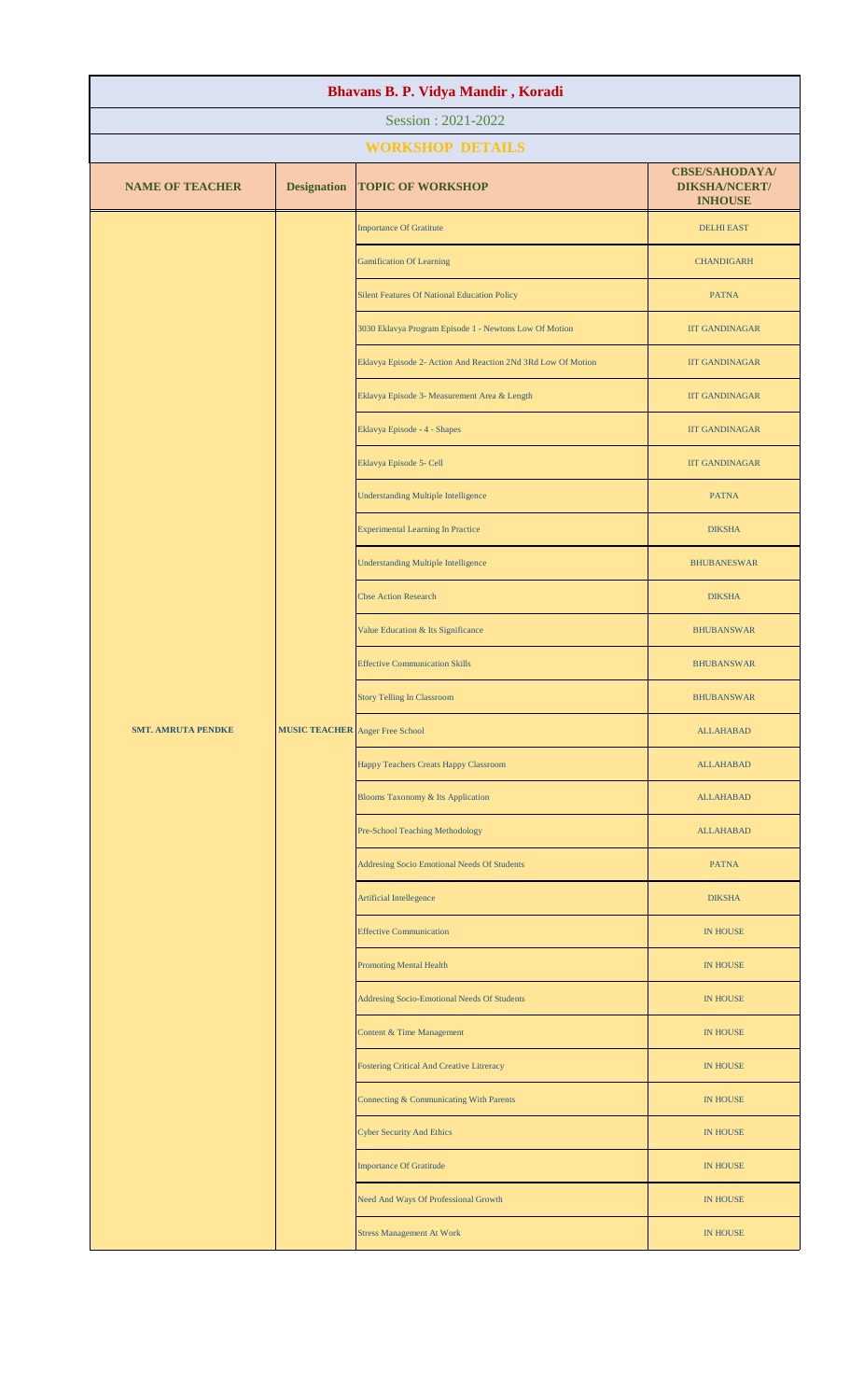| Session: 2021-2022<br><b>WORKSHOP DETAILS</b>                                                                                               |  |
|---------------------------------------------------------------------------------------------------------------------------------------------|--|
|                                                                                                                                             |  |
|                                                                                                                                             |  |
| <b>CBSE/SAHODAYA/</b><br><b>NAME OF TEACHER</b><br><b>Designation</b><br><b>TOPIC OF WORKSHOP</b><br><b>DIKSHA/NCERT/</b><br><b>INHOUSE</b> |  |
| Competency Based Education Module 1,2,3,4<br><b>DIKSHA</b>                                                                                  |  |
| <b>Content And Time Management</b><br>THIRUVANANTHAPURAM                                                                                    |  |
| <b>Effective Communication Skills</b><br><b>DEHRADUN</b>                                                                                    |  |
| <b>Teaching Strategies In Maths</b><br><b>BHOPAL</b>                                                                                        |  |
| <b>Working With Learning Disabilities</b><br>THIRUVANANTHAPURAM                                                                             |  |
| <b>Gamification In Learning</b><br><b>CHANDIGARH</b>                                                                                        |  |
| <b>Importance Of Gratitude</b><br><b>DELHI EAST</b>                                                                                         |  |
| <b>Understanding Gender And Their Relationship</b><br><b>CHENNAI</b>                                                                        |  |
| <b>Understanding Multiple Intelligence</b><br><b>DELHI WEST</b>                                                                             |  |
| <b>Focusing On Competency Based Education</b><br>THIRUVANANTHAPURAM                                                                         |  |
| <b>Experiential Learning In Practice</b><br><b>DELHI WEST</b>                                                                               |  |
| Artificial Intelligence<br><b>DIKSHA</b>                                                                                                    |  |
| <b>Experiential Learning</b><br><b>DIKSHA</b>                                                                                               |  |
| Pre School Teaching Methodology<br><b>DEHRADUN</b>                                                                                          |  |
| Happy Teacher Create Happy Classrom<br><b>CHANDIGARH</b>                                                                                    |  |
| Developing Scientific Temperament<br><b>BANGLORE</b>                                                                                        |  |
| Developing Scientific Temperament<br><b>BANGLORE</b>                                                                                        |  |
| <b>SHRI RAHUL VISHWAKARMA</b><br><b>MUSIC TEACHER Effective Communication Skills</b><br><b>DEHRADHUN</b>                                    |  |
| Teaching Strategies In Hindi Secondary Level<br><b>NOIDA</b>                                                                                |  |
| <b>Working With Learning Dissabilites</b><br>THIRUVANANTHAPURAM                                                                             |  |
| Content & Time Management<br>THIRUVANANTHAPURAM                                                                                             |  |
| <b>Cbse Action Research</b><br><b>DIKSHA</b>                                                                                                |  |
| <b>Story Telling In Classroom</b><br><b>AJMER</b>                                                                                           |  |
| Anger Free School<br><b>BHOPAL</b>                                                                                                          |  |
| <b>Effective Communication</b><br><b>IN HOUSE</b>                                                                                           |  |
| <b>Promoting Mental Health</b><br><b>IN HOUSE</b>                                                                                           |  |
| Addresing Socio-Emotional Needs Of Students<br><b>IN HOUSE</b>                                                                              |  |
| Content & Time Management<br><b>IN HOUSE</b>                                                                                                |  |
| <b>Fostering Critical And Creative Litreracy</b><br><b>IN HOUSE</b>                                                                         |  |
| Connecting & Communicating With Parents<br><b>IN HOUSE</b>                                                                                  |  |
| <b>Cyber Security And Ethics</b><br><b>IN HOUSE</b>                                                                                         |  |
| <b>Importance Of Gratitude</b><br><b>IN HOUSE</b>                                                                                           |  |
| Need And Ways Of Professional Growth<br><b>IN HOUSE</b>                                                                                     |  |
| <b>Stress Management At Work</b><br><b>IN HOUSE</b>                                                                                         |  |
| 21St Century Skills<br><b>IN HOUSE</b>                                                                                                      |  |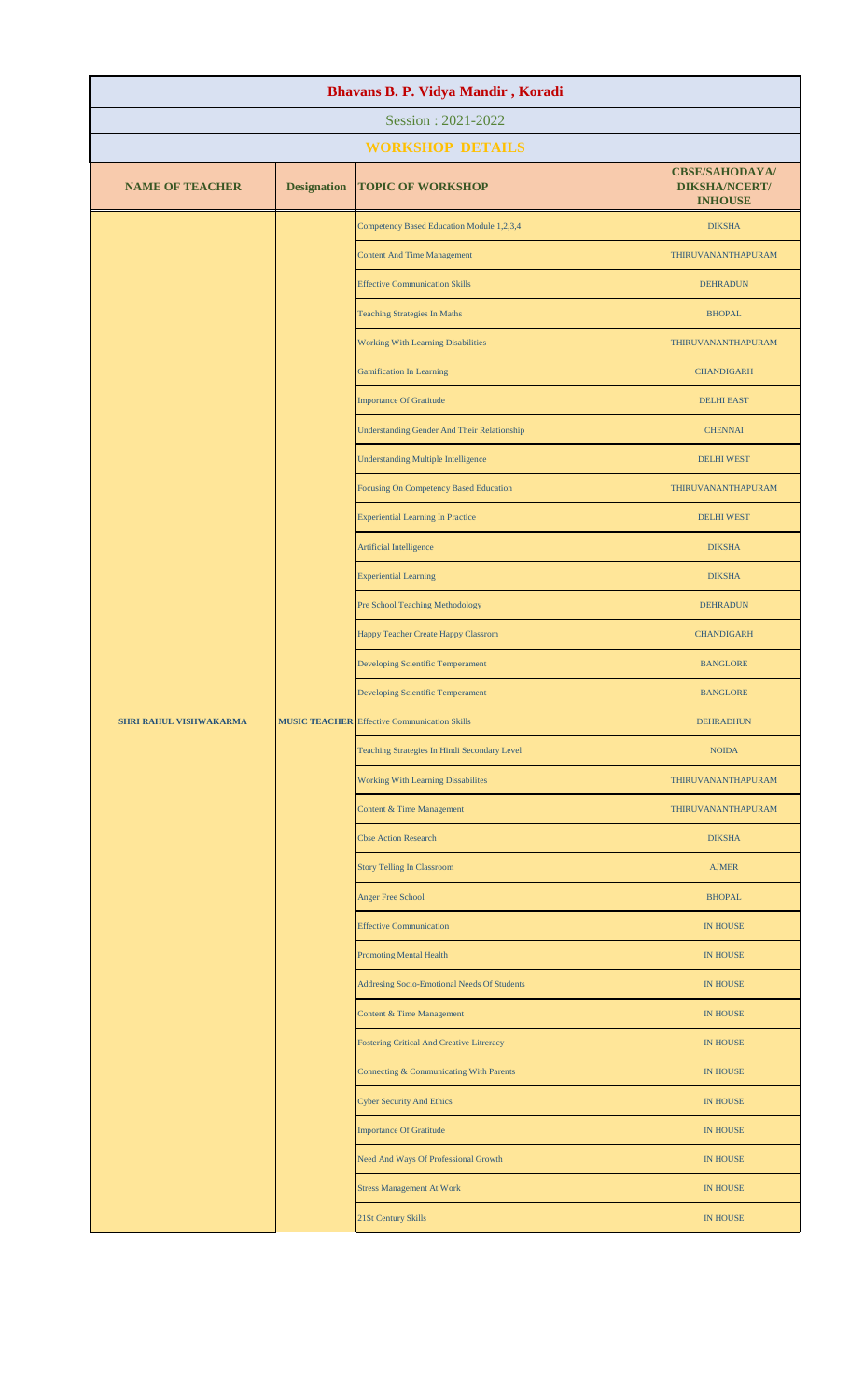| Bhavans B. P. Vidya Mandir, Koradi |                         |                                                                                                                                                         |                                                                                                                                                                                                                                                                                 |  |  |
|------------------------------------|-------------------------|---------------------------------------------------------------------------------------------------------------------------------------------------------|---------------------------------------------------------------------------------------------------------------------------------------------------------------------------------------------------------------------------------------------------------------------------------|--|--|
| Session: 2021-2022                 |                         |                                                                                                                                                         |                                                                                                                                                                                                                                                                                 |  |  |
|                                    | <b>WORKSHOP DETAILS</b> |                                                                                                                                                         |                                                                                                                                                                                                                                                                                 |  |  |
| <b>NAME OF TEACHER</b>             | <b>Designation</b>      | <b>TOPIC OF WORKSHOP</b>                                                                                                                                | <b>CBSE/SAHODAYA/</b><br><b>DIKSHA/NCERT/</b><br><b>INHOUSE</b>                                                                                                                                                                                                                 |  |  |
|                                    |                         | <b>Joyful Mathematics</b>                                                                                                                               | <b>CBSE</b>                                                                                                                                                                                                                                                                     |  |  |
|                                    |                         | Happy Teachers Creates Happy Clasroom                                                                                                                   | <b>CBSE</b>                                                                                                                                                                                                                                                                     |  |  |
|                                    |                         | Value Education And Its Significance                                                                                                                    | <b>DELHI EAST</b>                                                                                                                                                                                                                                                               |  |  |
|                                    |                         | <b>Importance Of Gratitude</b>                                                                                                                          | <b>NOIDA COE</b>                                                                                                                                                                                                                                                                |  |  |
|                                    |                         | Pre-School Teaching Methodology                                                                                                                         | <b>BHOPAL COE</b>                                                                                                                                                                                                                                                               |  |  |
|                                    |                         | <b>Cyber Security And Ethics</b>                                                                                                                        | PANCHKULA COE                                                                                                                                                                                                                                                                   |  |  |
|                                    |                         | Artificial Intelligence(Ai) Appreciate                                                                                                                  | <b>DIKSHA</b>                                                                                                                                                                                                                                                                   |  |  |
|                                    |                         | <b>Salient Features Of National Education Policy</b>                                                                                                    | <b>COE PATNA</b>                                                                                                                                                                                                                                                                |  |  |
|                                    |                         | <b>Teaching &amp;Learning Styles</b>                                                                                                                    | <b>COE PATNA</b>                                                                                                                                                                                                                                                                |  |  |
|                                    |                         | Value Education & It"S Significanse                                                                                                                     | <b>COE PATNA</b>                                                                                                                                                                                                                                                                |  |  |
|                                    |                         | Addresing Challenges In Post Covid Schooling                                                                                                            | <b>COE BENGALURU</b>                                                                                                                                                                                                                                                            |  |  |
|                                    |                         | Focusing On Compentency Based Education                                                                                                                 | <b>COE DEHRADUN</b><br><b>COE CHANDIGARH</b><br><b>AJMER</b><br><b>DIKSHA</b>                                                                                                                                                                                                   |  |  |
|                                    |                         | Hindi Bhasha Me Lekhan Tatha Sahitya Srijan                                                                                                             |                                                                                                                                                                                                                                                                                 |  |  |
|                                    |                         | <b>Blooms Taxonomy And Its Applications</b>                                                                                                             |                                                                                                                                                                                                                                                                                 |  |  |
|                                    |                         | <b>Action Research</b>                                                                                                                                  |                                                                                                                                                                                                                                                                                 |  |  |
| <b>SHRI NEERAJ TATEKAR</b>         |                         | Using Teacher Energized Resource Manual-Science Upper Primary<br><b>CBSE PATNA</b><br><b>Essential Components Of A Lesson Plan</b><br><b>CBSE NOIDA</b> |                                                                                                                                                                                                                                                                                 |  |  |
|                                    |                         |                                                                                                                                                         |                                                                                                                                                                                                                                                                                 |  |  |
|                                    |                         | Developing Scientific Temperament                                                                                                                       | <b>CBSE CHANDIGARH</b>                                                                                                                                                                                                                                                          |  |  |
|                                    |                         | <b>Embracing Multilingualism</b>                                                                                                                        | <b>CBSE DEHRADUN</b>                                                                                                                                                                                                                                                            |  |  |
|                                    |                         | <b>TABLA TEACHER</b> Developing Scientific Temperament                                                                                                  | <b>CBSE BENGALURU</b>                                                                                                                                                                                                                                                           |  |  |
|                                    |                         | <b>Community Outreach Program</b>                                                                                                                       | <b>CBSE (PATNA)</b>                                                                                                                                                                                                                                                             |  |  |
|                                    |                         | Addressing Socio-Emotional Needs OF Students.                                                                                                           | <b>CBSE (DELHI EAST)</b>                                                                                                                                                                                                                                                        |  |  |
|                                    |                         | Role Of Theatre And Drama In Classroom.                                                                                                                 | CBSE (DELHI EAST)                                                                                                                                                                                                                                                               |  |  |
|                                    |                         | Deliberating On Ethics And Intigrity.                                                                                                                   | <b>CBSE (DELHI EAST)</b>                                                                                                                                                                                                                                                        |  |  |
|                                    |                         | <b>Strengthening Reading Compentency.</b>                                                                                                               | <b>CBSE (DELHI EAST)</b><br><b>IN HOUSE</b><br><b>IN HOUSE</b><br><b>IN HOUSE</b><br><b>IN HOUSE</b><br><b>IN HOUSE</b><br><b>IN HOUSE</b><br><b>IN HOUSE</b><br><b>IN HOUSE</b><br><b>IN HOUSE</b><br><b>IN HOUSE</b><br><b>IN HOUSE</b><br><b>IN HOUSE</b><br><b>IN HOUSE</b> |  |  |
|                                    |                         | Embracing Multilingualism In Classroom                                                                                                                  |                                                                                                                                                                                                                                                                                 |  |  |
|                                    |                         | Digital Learning & Management                                                                                                                           |                                                                                                                                                                                                                                                                                 |  |  |
|                                    |                         | <b>Anger Free School</b>                                                                                                                                |                                                                                                                                                                                                                                                                                 |  |  |
|                                    |                         | <b>Gamification In Learning</b>                                                                                                                         |                                                                                                                                                                                                                                                                                 |  |  |
|                                    |                         | <b>Effective Communication</b>                                                                                                                          |                                                                                                                                                                                                                                                                                 |  |  |
|                                    |                         | <b>Promoting Mental Health</b>                                                                                                                          |                                                                                                                                                                                                                                                                                 |  |  |
|                                    |                         | Addresing Socio-Emotional Needs Of Students                                                                                                             |                                                                                                                                                                                                                                                                                 |  |  |
|                                    |                         | Content & Time Management                                                                                                                               |                                                                                                                                                                                                                                                                                 |  |  |
|                                    |                         | Fostering Critical And Creative Litreracy                                                                                                               |                                                                                                                                                                                                                                                                                 |  |  |
|                                    |                         | Connecting & Communicating With Parents                                                                                                                 |                                                                                                                                                                                                                                                                                 |  |  |
|                                    |                         | <b>Cyber Security And Ethics</b>                                                                                                                        |                                                                                                                                                                                                                                                                                 |  |  |
|                                    |                         | <b>Importance Of Gratitude</b>                                                                                                                          |                                                                                                                                                                                                                                                                                 |  |  |
|                                    |                         | Need And Ways Of Professional Growth                                                                                                                    |                                                                                                                                                                                                                                                                                 |  |  |
|                                    |                         | <b>Stress Management At Work</b>                                                                                                                        | <b>IN HOUSE</b>                                                                                                                                                                                                                                                                 |  |  |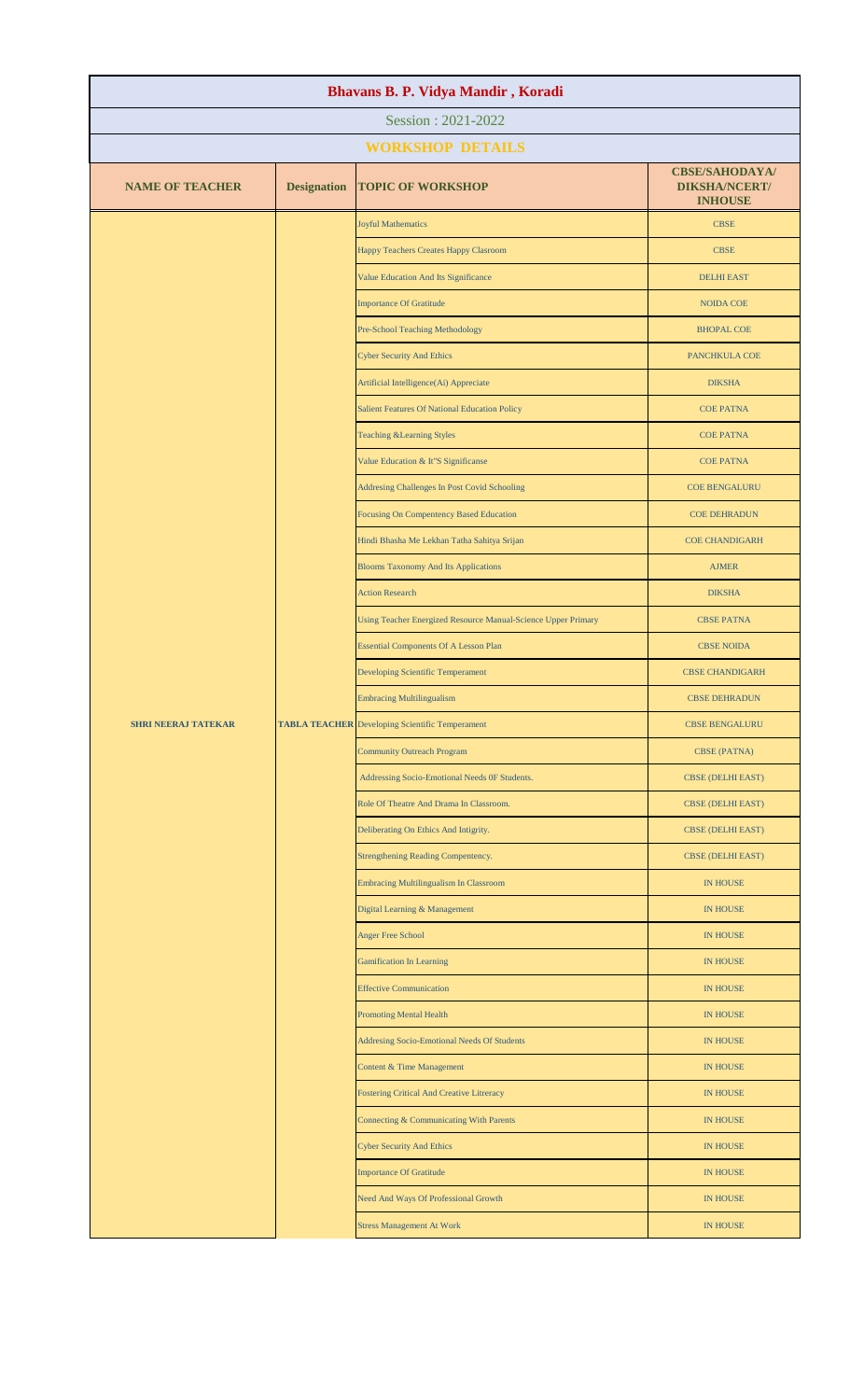| Bhavans B. P. Vidya Mandir, Koradi              |                                        |                                                    |                                                                 |                        |  |
|-------------------------------------------------|----------------------------------------|----------------------------------------------------|-----------------------------------------------------------------|------------------------|--|
| Session: 2021-2022                              |                                        |                                                    |                                                                 |                        |  |
|                                                 | <b>WORKSHOP DETAILS</b>                |                                                    |                                                                 |                        |  |
| <b>NAME OF TEACHER</b>                          | <b>Designation</b>                     | <b>TOPIC OF WORKSHOP</b>                           | <b>CBSE/SAHODAYA/</b><br><b>DIKSHA/NCERT/</b><br><b>INHOUSE</b> |                        |  |
|                                                 |                                        | <b>Anger Free Schools</b>                          | <b>CBSE DELHI EAST</b>                                          |                        |  |
|                                                 |                                        |                                                    | <b>Salient Features Of National Education Policy</b>            | <b>CBSE DELHI EAST</b> |  |
|                                                 |                                        | Happy Teachers Creat Happy Classrooms.             | CBSE(BHUBANESWAR)                                               |                        |  |
|                                                 |                                        | Teaching And Learning Styles.                      | <b>CBSE (PANCHKULA)</b>                                         |                        |  |
|                                                 |                                        | 21St. Century Skills.                              | <b>CBSE {ALLAHABAD PRAYAGRAJ)</b>                               |                        |  |
|                                                 |                                        | Action Research.                                   | <b>DIKSHA</b>                                                   |                        |  |
|                                                 |                                        | <b>Experiental Learning Course.</b>                | <b>DIKSHA</b>                                                   |                        |  |
|                                                 |                                        | Compentency Based Education Module 1,2,3,4         | <b>DIKSHA</b>                                                   |                        |  |
|                                                 |                                        | <b>Effective Communication Skills</b>              | <b>COE ALLAHABAD</b>                                            |                        |  |
|                                                 |                                        | <b>Experiential Learning</b>                       | <b>DIKSHA</b>                                                   |                        |  |
|                                                 |                                        | <b>Compentancy Based Module 1-4</b>                | <b>DIKSHA</b>                                                   |                        |  |
| <b>TABLA TEACHER</b><br><b>SHRI PANKAJ WARE</b> | <b>Effective Communication Skills.</b> | CBSE (ALLAHABAD PRAYAGRAJ)                         |                                                                 |                        |  |
|                                                 |                                        | <b>Environmental Education In Practice</b>         | <b>CBSE(DEHRADUN)</b>                                           |                        |  |
|                                                 |                                        |                                                    | <b>Digital Library</b>                                          | <b>CBSE(DEHRADUN)</b>  |  |
|                                                 |                                        |                                                    | Coonecting And Communicating With Parents                       | <b>CBSE( DEHRADUN)</b> |  |
|                                                 |                                        | Protection Of Child Rights                         | <b>CBSE( DEHRADUN)</b>                                          |                        |  |
|                                                 |                                        | <b>Promoting Mental Health</b>                     | <b>CBSE( DEHRADUN)</b>                                          |                        |  |
|                                                 |                                        | <b>Understanding Gender And Their Relationship</b> | <b>COE CHENNAI</b>                                              |                        |  |
|                                                 |                                        | Pre School Teaching Methodology                    | <b>COE DELHI EAST</b>                                           |                        |  |
|                                                 |                                        | Focusing On Competency Based Education             | <b>BHUBANESWAR</b>                                              |                        |  |
|                                                 |                                        | <b>Stress Management Techniques</b>                | <b>BHUBANESWAR</b>                                              |                        |  |
|                                                 |                                        | <b>Components Of Lession Plan</b>                  | <b>BHUBANESWAR</b>                                              |                        |  |
|                                                 |                                        | <b>Effective Communication</b>                     | <b>IN HOUSE</b>                                                 |                        |  |
|                                                 |                                        | <b>Promoting Mental Health</b>                     | <b>IN HOUSE</b>                                                 |                        |  |
|                                                 |                                        | Addresing Socio-Emotional Needs Of Students        | <b>IN HOUSE</b>                                                 |                        |  |
|                                                 |                                        | Content & Time Management                          | <b>IN HOUSE</b>                                                 |                        |  |
|                                                 |                                        | <b>Fostering Critical And Creative Litreracy</b>   | <b>IN HOUSE</b>                                                 |                        |  |
|                                                 |                                        | Connecting & Communicating With Parents            | IN HOUSE                                                        |                        |  |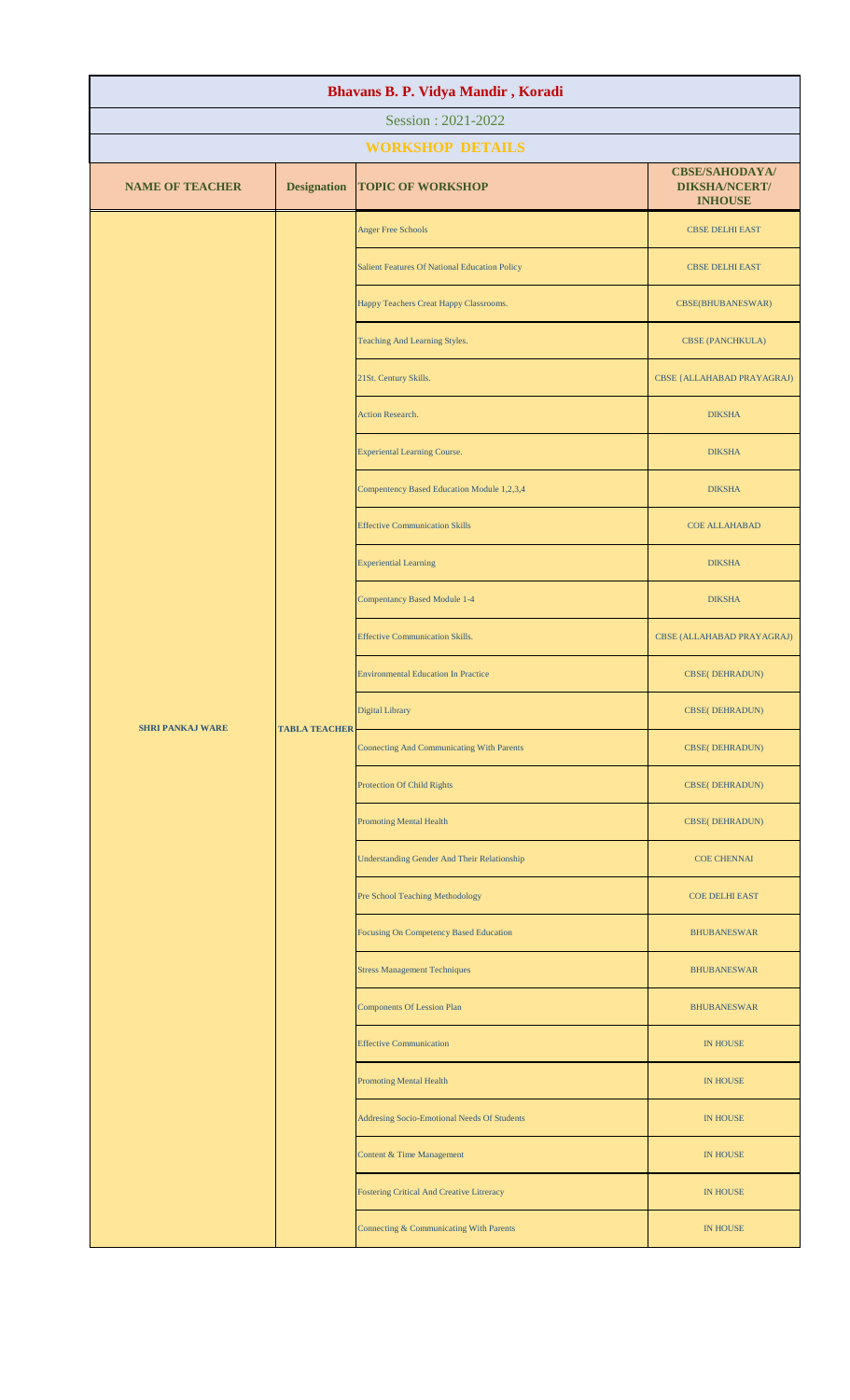| Bhavans B. P. Vidya Mandir, Koradi |                    |                                                                             |                                                                 |               |
|------------------------------------|--------------------|-----------------------------------------------------------------------------|-----------------------------------------------------------------|---------------|
|                                    |                    | Session: 2021-2022                                                          |                                                                 |               |
|                                    |                    | <b>WORKSHOP DETAILS</b>                                                     |                                                                 |               |
| <b>NAME OF TEACHER</b>             | <b>Designation</b> | <b>TOPIC OF WORKSHOP</b>                                                    | <b>CBSE/SAHODAYA/</b><br><b>DIKSHA/NCERT/</b><br><b>INHOUSE</b> |               |
|                                    |                    | Teaching Strategies For Students With Autism Spectrum Disorders             | CBSE CENTER OF EXCELLENCE,<br><b>DELHI EAST</b>                 |               |
|                                    |                    | Child Psychology - Understanding Developmental Stages                       | CBSE CENTER OF EXCELLENCE,<br><b>DELHI EAST</b>                 |               |
|                                    |                    | Decision Making Skills In Adolescents                                       | <b>CBSE COE NOIDA</b>                                           |               |
|                                    |                    | <b>Anger Free Schools</b>                                                   | <b>CBSE DELHI EAST</b>                                          |               |
|                                    |                    | Virtual Coaches Sports Specific Training Program Table Tennis Level 1 Basic | SPECIAL OLYMPICS BHARAT,<br><b>MAHARASHTRA</b>                  |               |
|                                    |                    | Teaching Strategies For Students With Hearing Impairment                    | <b>CBSE DEHRADUN</b>                                            |               |
|                                    |                    | Teaching Strategies For Students With Visual Impairment                     | <b>CBSE DEHRADUN</b>                                            |               |
|                                    |                    | Virtual Coaches Orientation Program                                         | SPECIAL OLYMPICS BHARAT,<br><b>MAHARASHTRA</b>                  |               |
|                                    |                    | <b>Education For Peace</b>                                                  | <b>CBSE PANCHKULA</b>                                           |               |
|                                    |                    | <b>Importance Of Gratitude</b>                                              | <b>CBSE BHUBANESHWAR</b>                                        |               |
|                                    |                    | Artificial Inteligence Ai                                                   | <b>DIKSHA</b>                                                   |               |
|                                    |                    | Artificial Intelligence (Ai) Appreciate                                     | <b>DIKSHA</b>                                                   |               |
| <b>SMT DIVYA NAIK</b>              |                    |                                                                             | <b>Cbse Action Research</b>                                     | <b>DIKSHA</b> |
|                                    | <b>SPECIAL</b>     | Embracing Multilingualism In Classroom                                      | <b>IN HOUSE</b>                                                 |               |
|                                    | <b>EDUCATER</b>    | Digital Learning & Management                                               | <b>IN HOUSE</b>                                                 |               |
|                                    |                    | Anger Free School                                                           | IN HOUSE                                                        |               |
|                                    |                    | <b>Gamification In Learning</b>                                             | <b>IN HOUSE</b>                                                 |               |
|                                    |                    | <b>Effective Communication</b>                                              | <b>IN HOUSE</b>                                                 |               |
|                                    |                    | <b>Promoting Mental Health</b>                                              | <b>IN HOUSE</b>                                                 |               |
|                                    |                    | Addresing Socio-Emotional Needs Of Students                                 | <b>IN HOUSE</b>                                                 |               |
|                                    |                    | Content & Time Management                                                   | <b>IN HOUSE</b>                                                 |               |
|                                    |                    | <b>Fostering Critical And Creative Litreracy</b>                            | <b>IN HOUSE</b>                                                 |               |
|                                    |                    | Connecting & Communicating With Parents                                     | <b>IN HOUSE</b>                                                 |               |
|                                    |                    | <b>Cyber Security And Ethics</b>                                            | <b>IN HOUSE</b>                                                 |               |
|                                    |                    | <b>Importance Of Gratitude</b>                                              | <b>IN HOUSE</b>                                                 |               |
|                                    |                    | Need And Ways Of Professional Growth                                        | <b>IN HOUSE</b>                                                 |               |
|                                    |                    | <b>Stress Management At Work</b>                                            | <b>IN HOUSE</b>                                                 |               |
|                                    |                    | 21St Century Skills                                                         | IN HOUSE                                                        |               |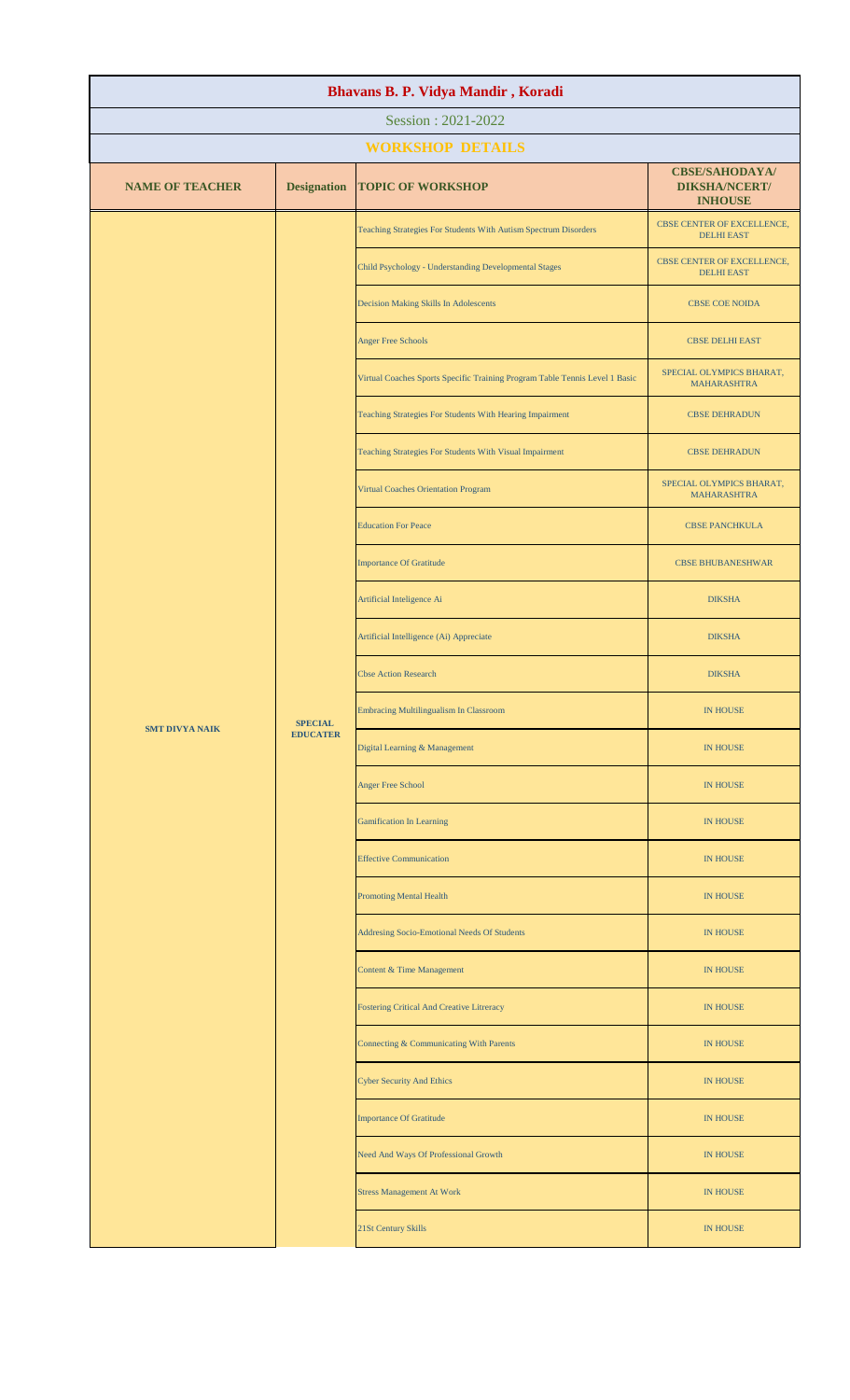| Bhavans B. P. Vidya Mandir, Koradi |                    |                                                                                       |                                                                                 |                          |
|------------------------------------|--------------------|---------------------------------------------------------------------------------------|---------------------------------------------------------------------------------|--------------------------|
| Session: 2021-2022                 |                    |                                                                                       |                                                                                 |                          |
|                                    |                    | <b>WORKSHOP DETAILS</b>                                                               |                                                                                 |                          |
| <b>NAME OF TEACHER</b>             | <b>Designation</b> | <b>TOPIC OF WORKSHOP</b>                                                              | <b>CBSE/SAHODAYA/</b><br><b>DIKSHA/NCERT/</b><br><b>INHOUSE</b>                 |                          |
|                                    |                    | <b>Effective Communication Skills</b>                                                 | <b>CBSE COE DEHRADUN</b>                                                        |                          |
|                                    |                    |                                                                                       | <b>Understanding Multiple Intelligence</b>                                      | <b>CBSE COE DEHRADUN</b> |
|                                    |                    | <b>Promoting Mental Health</b>                                                        | CBSE COE - THIRUVANTHAPURA                                                      |                          |
|                                    |                    | <b>Anger Free School</b>                                                              | <b>COE NOIDA</b>                                                                |                          |
|                                    |                    | <b>Connecting And Communicating With Parents</b>                                      | <b>COE CHANDIGARH</b>                                                           |                          |
|                                    |                    | Adopting Inclusive Practices In Classroom                                             | <b>DELHI EAST</b>                                                               |                          |
|                                    |                    | <b>Cyber Security &amp; Ethics</b>                                                    | <b>COE NOIDA</b>                                                                |                          |
|                                    |                    | <b>Importance Of Gratitude</b>                                                        | <b>COE NOIDA</b>                                                                |                          |
|                                    |                    | <b>Promoting Mental Health</b>                                                        | <b>COE-CHENNAI</b>                                                              |                          |
|                                    |                    | <b>Teaching And Learning Style</b>                                                    | <b>CBSE COE CHENNAI</b>                                                         |                          |
|                                    |                    | <b>Gamification In Learning</b>                                                       | <b>COE PATNA</b>                                                                |                          |
|                                    |                    | <b>Salient Features Of National Education Policy</b>                                  | <b>COE PATNA</b>                                                                |                          |
|                                    |                    | National Seminar On Mental Health On Ethics & Standards For Counsellor                | <b>CRE-RCI &amp; IHBAS</b>                                                      |                          |
|                                    |                    | Training For Frist Aid & Medical Emergency Care (Physical & Mental Health<br>Support) | <b>CBSE &amp; EXPRESSION INDIA</b>                                              |                          |
| <b>MS. AKANKSHA WASNIK</b>         |                    | Teaching Strategies For Students With Autism                                          | <b>COE DELHI WEST</b>                                                           |                          |
|                                    |                    | <b>COUNSELLOR</b>                                                                     | Enhancing Teachers Compentencies (Planning & Conducting Need Based<br>Training) | NABET (QCI)              |
|                                    |                    |                                                                                       | Embracing Multilingualism In Classroom                                          | <b>IN HOUSE</b>          |
|                                    |                    | Digital Learning & Management                                                         | <b>IN HOUSE</b>                                                                 |                          |
|                                    |                    | <b>Anger Free School</b>                                                              | <b>IN HOUSE</b>                                                                 |                          |
|                                    |                    | <b>Gamification In Learning</b>                                                       | <b>IN HOUSE</b>                                                                 |                          |
|                                    |                    | <b>Effective Communication</b>                                                        | <b>IN HOUSE</b>                                                                 |                          |
|                                    |                    | <b>Promoting Mental Health</b>                                                        | <b>IN HOUSE</b>                                                                 |                          |
|                                    |                    | Addresing Socio-Emotional Needs Of Students                                           | <b>IN HOUSE</b>                                                                 |                          |
|                                    |                    | Content & Time Management                                                             | <b>IN HOUSE</b>                                                                 |                          |
|                                    |                    |                                                                                       | <b>Fostering Critical And Creative Litreracy</b>                                | IN HOUSE                 |
|                                    |                    | Connecting & Communicating With Parents                                               | <b>IN HOUSE</b>                                                                 |                          |
|                                    |                    | <b>Cyber Security And Ethics</b>                                                      | <b>IN HOUSE</b>                                                                 |                          |
|                                    |                    | <b>Importance Of Gratitude</b>                                                        | IN HOUSE                                                                        |                          |
|                                    |                    | Need And Ways Of Professional Growth                                                  | IN HOUSE                                                                        |                          |
|                                    |                    | <b>Stress Management At Work</b>                                                      | IN HOUSE                                                                        |                          |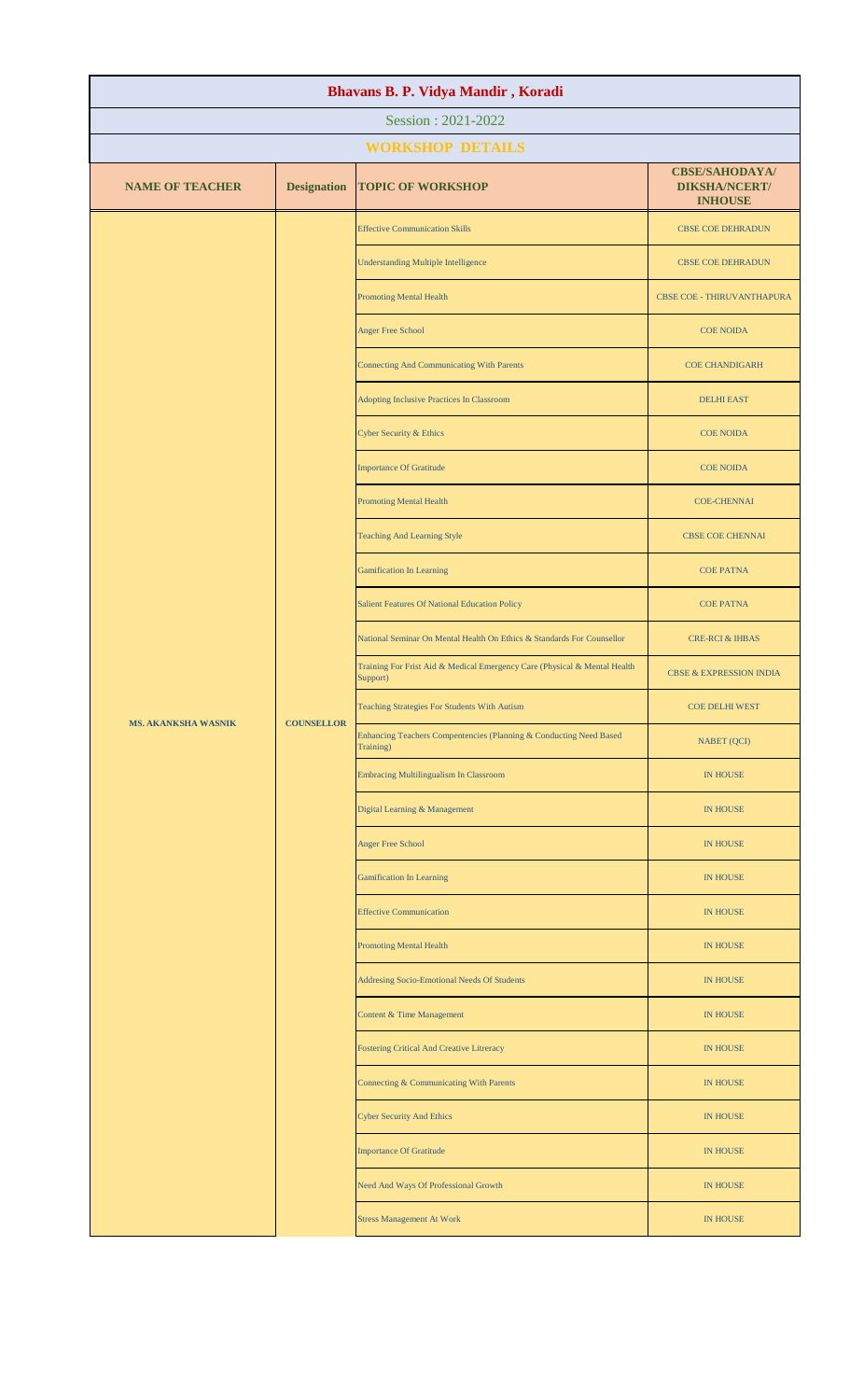| Bhavans B. P. Vidya Mandir, Koradi |                    |                                                     |                                                                 |  |
|------------------------------------|--------------------|-----------------------------------------------------|-----------------------------------------------------------------|--|
| Session: 2021-2022                 |                    |                                                     |                                                                 |  |
|                                    |                    | <b>WORKSHOP DETAILS</b>                             |                                                                 |  |
| <b>NAME OF TEACHER</b>             | <b>Designation</b> | <b>TOPIC OF WORKSHOP</b>                            | <b>CBSE/SAHODAYA/</b><br><b>DIKSHA/NCERT/</b><br><b>INHOUSE</b> |  |
|                                    |                    | <b>Self Auditing</b>                                | <b>COE NOIDA</b>                                                |  |
|                                    |                    | <b>Sustainable Green School</b>                     | <b>COE NOIDA</b>                                                |  |
|                                    |                    | <b>Mindfulness</b>                                  | <b>COE DELHI EAST</b>                                           |  |
|                                    |                    | <b>Emotional Intelligence</b>                       | <b>COE DELHI EAST</b>                                           |  |
|                                    |                    | Multiple Intelligence                               | <b>COE DELHI EAST</b>                                           |  |
|                                    |                    | <b>Digital Learning And Management</b>              | <b>COE DELHI EAST</b>                                           |  |
|                                    |                    | <b>Priority Management</b>                          | <b>COE DELHI EAST</b>                                           |  |
|                                    |                    | Learning How To Learn                               | <b>COE NOIDA</b>                                                |  |
|                                    |                    | <b>Story Telling As Pedagogy</b>                    | <b>COE DELHI EAST</b>                                           |  |
|                                    |                    | Role Of Teacher In Enabling Young Warrior           | <b>CBSE IN COLLABORATION WITH</b><br><b>UNICEF</b>              |  |
|                                    |                    | <b>Anger Free School</b>                            | <b>COE CHENNAI</b>                                              |  |
|                                    |                    | Digital Citizenship: Making Digital Library         | <b>CBSE BHARAT SAHODAYA</b><br><b>COMPLEX</b>                   |  |
|                                    |                    | <b>Gamification In Learning</b>                     | <b>COE CHENNAI</b>                                              |  |
|                                    |                    | <b>Embracing Multilingulism In Classrooms</b>       | <b>COE CHENNAI</b>                                              |  |
|                                    |                    | <b>Cyber Security And Ethics</b>                    | <b>COE EAST</b>                                                 |  |
|                                    |                    | Developing Scientific Temperament                   | <b>COE CHENNAI</b>                                              |  |
|                                    |                    | Decision Making Skills In Adolescents               | <b>COE BHOPAL</b>                                               |  |
|                                    |                    | <b>Protection Of Child Rights</b>                   | <b>COE DELHI EAST</b>                                           |  |
|                                    |                    | Values To Reckon Need Of Value Education            | <b>COE BHUBANESWAR</b>                                          |  |
|                                    |                    | Salient Features Of National Education Policy 2020  | <b>COE DELHI WEST</b>                                           |  |
|                                    |                    | Artificial Intelligence (Ai) Appreciate             | <b>DIKSHA APP</b>                                               |  |
|                                    |                    | <b>Connecting And Communicating With Parents</b>    | <b>COE NOIDA</b>                                                |  |
|                                    |                    | Digital Library                                     | CBSE COE CHENNAI                                                |  |
| <b>SMT. MONI YADAV</b>             | <b>LIBRARIAN</b>   | 21St Century Skills                                 | CBSE COE CHENNAI                                                |  |
|                                    |                    | <b>Working With Learning Disabilities</b>           | COE THIRUVANANTHAPURAM                                          |  |
|                                    |                    | <b>Addressing Socio Emotional Needs Of Students</b> | <b>COE BENGALURU</b>                                            |  |
|                                    |                    | Leadership - Leading From The Front                 | <b>COE BHUBANESWAR</b>                                          |  |
|                                    |                    | <b>Importance Of Personal Hygiene And Nutrition</b> | <b>COE DEHRADUN</b>                                             |  |
|                                    |                    | Promoting Mental Health                             | <b>COE CHANDIGARH</b>                                           |  |
|                                    |                    | <b>Understanding Gender And Their Relationship</b>  | <b>COE DEHRADUN</b>                                             |  |
|                                    |                    | <b>Environmental Education In Practice</b>          | <b>BHUBANESWAR</b>                                              |  |
|                                    |                    | <b>Cbse Action Research</b>                         | <b>DIKSHA</b>                                                   |  |
|                                    |                    | <b>Embracing Multilingualism In Classroom</b>       | <b>IN HOUSE</b>                                                 |  |
|                                    |                    | Digital Learning & Management                       | <b>IN HOUSE</b>                                                 |  |
|                                    |                    | <b>Anger Free School</b>                            | <b>IN HOUSE</b>                                                 |  |
|                                    |                    | <b>Gamification In Learning</b>                     | <b>IN HOUSE</b>                                                 |  |
|                                    |                    | <b>Effective Communication</b>                      | <b>IN HOUSE</b>                                                 |  |
|                                    |                    | <b>Promoting Mental Health</b>                      | <b>IN HOUSE</b>                                                 |  |
|                                    |                    | Addresing Socio-Emotional Needs Of Students         | <b>IN HOUSE</b>                                                 |  |
|                                    |                    | Content & Time Management                           | <b>IN HOUSE</b>                                                 |  |
|                                    |                    | <b>Fostering Critical And Creative Litreracy</b>    | <b>IN HOUSE</b>                                                 |  |
|                                    |                    | Connecting & Communicating With Parents             | <b>IN HOUSE</b>                                                 |  |
|                                    |                    | <b>Cyber Security And Ethics</b>                    | <b>IN HOUSE</b>                                                 |  |
|                                    |                    | <b>Importance Of Gratitude</b>                      | <b>IN HOUSE</b>                                                 |  |
|                                    |                    | Need And Ways Of Professional Growth                | <b>IN HOUSE</b>                                                 |  |
|                                    |                    | <b>Stress Management At Work</b>                    | <b>IN HOUSE</b>                                                 |  |
|                                    |                    | 21St Century Skills                                 | <b>IN HOUSE</b>                                                 |  |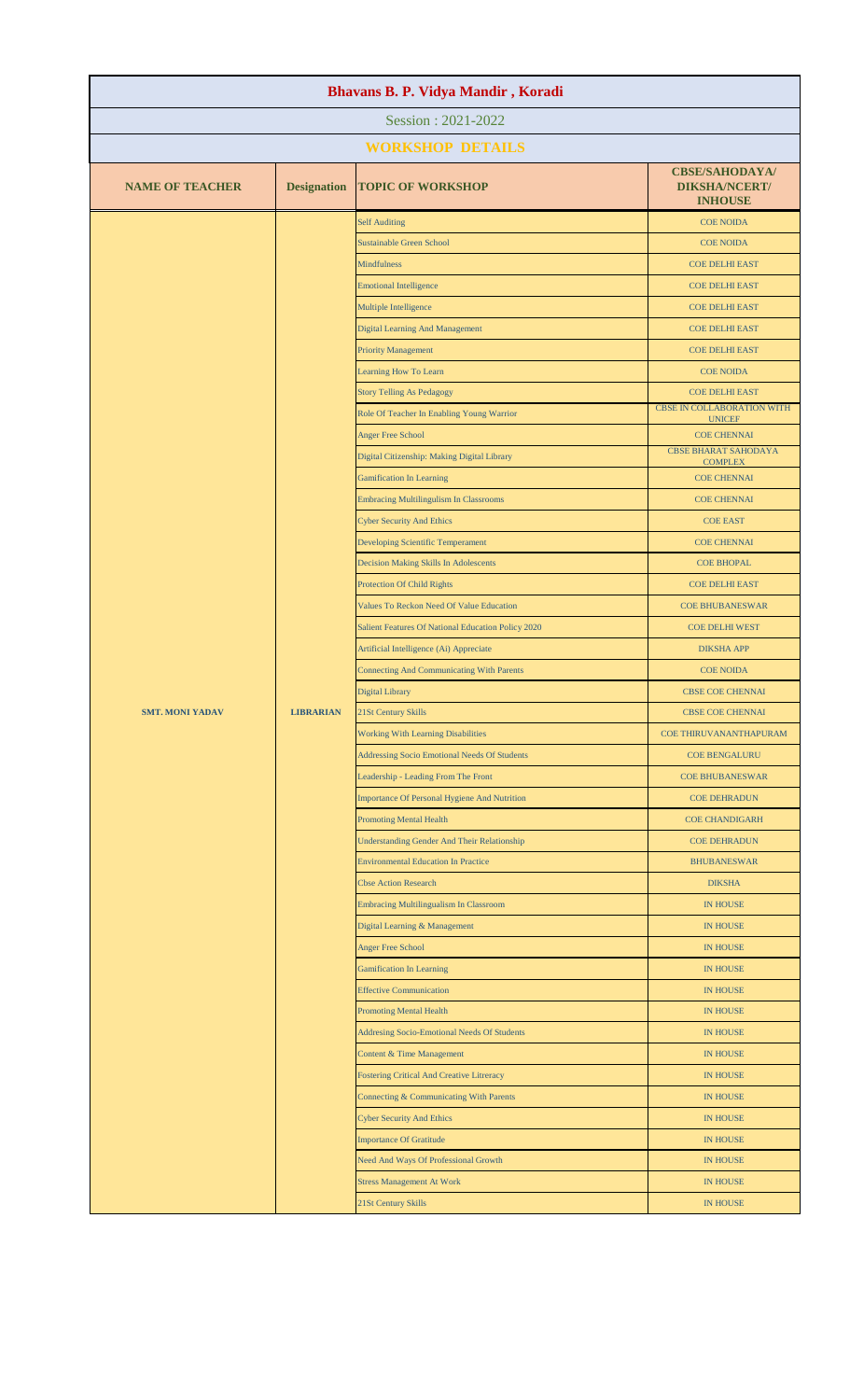| Bhavans B. P. Vidya Mandir, Koradi |                               |                                                              |                                                                 |  |  |
|------------------------------------|-------------------------------|--------------------------------------------------------------|-----------------------------------------------------------------|--|--|
| Session: 2021-2022                 |                               |                                                              |                                                                 |  |  |
|                                    |                               | <b>WORKSHOP DETAILS</b>                                      |                                                                 |  |  |
| <b>NAME OF TEACHER</b>             | <b>Designation</b>            | <b>TOPIC OF WORKSHOP</b>                                     | <b>CBSE/SAHODAYA/</b><br><b>DIKSHA/NCERT/</b><br><b>INHOUSE</b> |  |  |
|                                    |                               | Lets Play Dealing With Early Years.                          | <b>BHARAT SAHODAYA</b>                                          |  |  |
|                                    |                               | Ed. Tech Tools For Online Teaching Learning Enhancement      | <b>BHARAT SAHODAYA</b>                                          |  |  |
|                                    |                               | <b>Gamification In Learning</b>                              | <b>CEO DELHI</b>                                                |  |  |
|                                    |                               | <b>Active Online Learning</b>                                | <b>BHARAT SAHODAYA</b>                                          |  |  |
|                                    |                               | All About Early Years                                        | <b>BHARAT SAHODAYA</b>                                          |  |  |
|                                    |                               | Introduction To Foundational Literacy And Numeracy- Course 1 | <b>DIKSHA</b>                                                   |  |  |
|                                    |                               | Pre School Teaching Methodolgy                               | <b>COE DELHI</b>                                                |  |  |
|                                    |                               | <b>Understanding Multiple Intteigence</b>                    | <b>COE CHENNAI</b>                                              |  |  |
|                                    |                               | <b>Stress Management Techniques</b>                          | <b>COE</b>                                                      |  |  |
|                                    |                               | <b>Envirmental Education In Practice</b>                     | <b>COE DEHRADUN</b>                                             |  |  |
|                                    |                               | <b>Importance Of Gratitude</b>                               | <b>COE DEHRADUN</b>                                             |  |  |
|                                    |                               | <b>Importance Of Gratitude</b>                               | <b>DELHI WEST</b>                                               |  |  |
|                                    |                               | Focusing On Compentency Based Education                      | <b>COE NOIDA</b>                                                |  |  |
|                                    |                               | Child Psycholgy- Understanding Development Stages            | <b>COE NOIDA</b>                                                |  |  |
|                                    |                               | Artificial Intelligence (Aware)                              | <b>DIKSHA</b>                                                   |  |  |
|                                    |                               | Artificial Intelligence (Appreciate)                         | <b>DIKSHA</b>                                                   |  |  |
| <b>MS NEHA KHATRI</b>              |                               | <b>Action Research</b>                                       | <b>DIKSHA</b>                                                   |  |  |
|                                    | <b>PRE-PRIMARY</b>            | Sailent Features Of Nep                                      | <b>NOIDA</b>                                                    |  |  |
|                                    | <b>INCHARGE</b>               | Role Of Theater & Drama                                      | <b>DELHI WEST</b>                                               |  |  |
|                                    |                               | 21St Century Skills                                          | <b>BHUVNESHVAR</b>                                              |  |  |
|                                    | Digital Learning & Management | <b>CHENNAI</b>                                               |                                                                 |  |  |
|                                    |                               | <b>Embracing Multilingualism In Classroom</b>                | <b>IN HOUSE</b>                                                 |  |  |
|                                    |                               | Digital Learning & Management                                | <b>IN HOUSE</b>                                                 |  |  |
|                                    |                               | Anger Free School                                            | IN HOUSE                                                        |  |  |
|                                    |                               | <b>Gamification In Learning</b>                              | IN HOUSE                                                        |  |  |
|                                    |                               | <b>Effective Communication</b>                               | <b>IN HOUSE</b>                                                 |  |  |
|                                    |                               | <b>Promoting Mental Health</b>                               | <b>IN HOUSE</b>                                                 |  |  |
|                                    |                               | Addresing Socio-Emotional Needs Of Students                  | IN HOUSE                                                        |  |  |
|                                    |                               | <b>Content &amp; Time Management</b>                         | IN HOUSE                                                        |  |  |
|                                    |                               | Fostering Critical And Creative Litreracy                    | <b>IN HOUSE</b>                                                 |  |  |
|                                    |                               | Connecting & Communicating With Parents                      | <b>IN HOUSE</b>                                                 |  |  |
|                                    |                               | <b>Cyber Security And Ethics</b>                             | <b>IN HOUSE</b>                                                 |  |  |
|                                    |                               | <b>Importance Of Gratitude</b>                               | <b>IN HOUSE</b>                                                 |  |  |
|                                    |                               | Need And Ways Of Professional Growth                         | <b>IN HOUSE</b>                                                 |  |  |
|                                    |                               | <b>Stress Management At Work</b>                             | <b>IN HOUSE</b>                                                 |  |  |
|                                    |                               | 21St Century Skills                                          | <b>IN HOUSE</b>                                                 |  |  |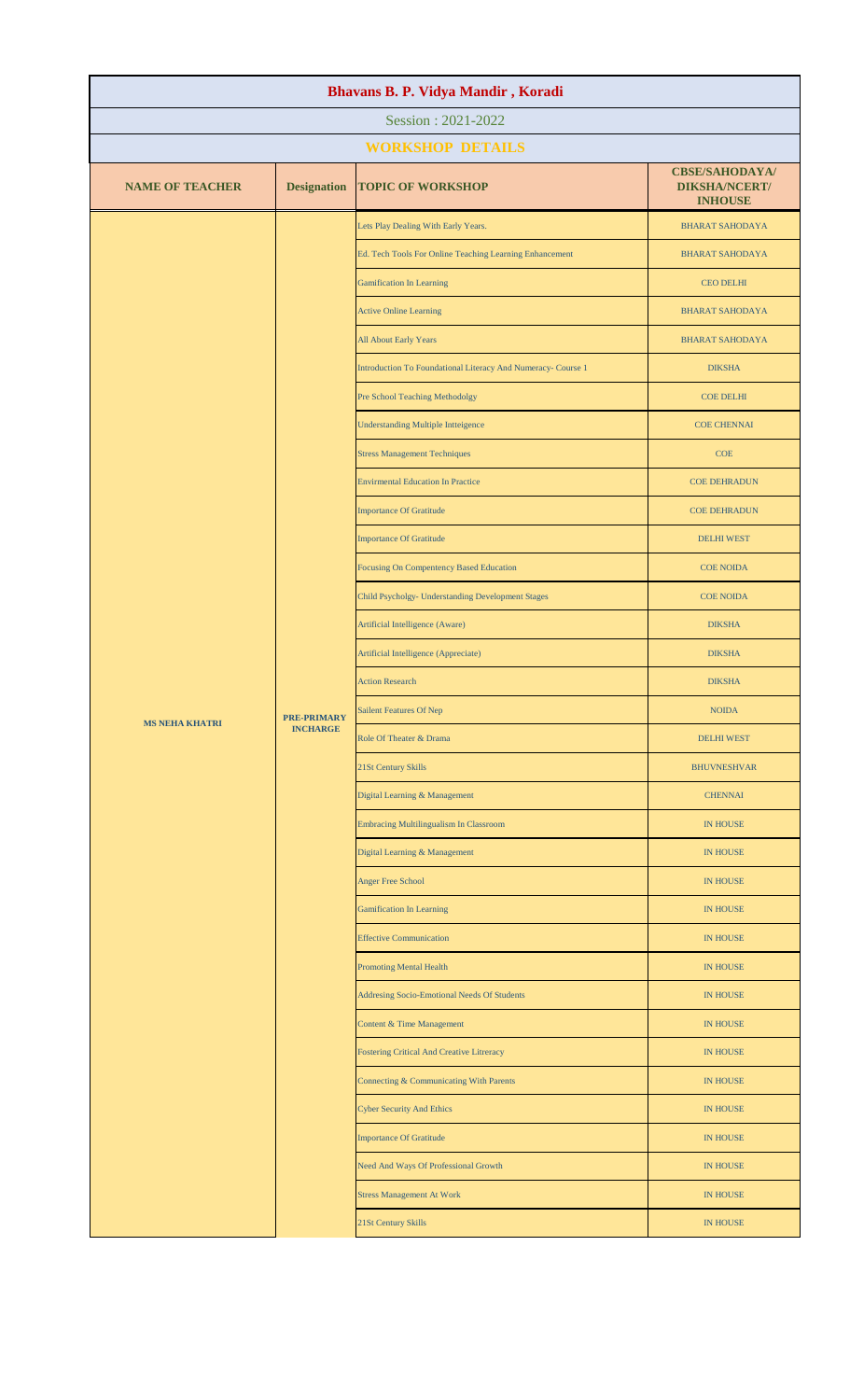| Bhavans B. P. Vidya Mandir, Koradi |                    |                                                                                                   |                                                                 |  |
|------------------------------------|--------------------|---------------------------------------------------------------------------------------------------|-----------------------------------------------------------------|--|
| Session: 2021-2022                 |                    |                                                                                                   |                                                                 |  |
|                                    |                    | <b>WORKSHOP DETAILS</b>                                                                           |                                                                 |  |
| <b>NAME OF TEACHER</b>             | <b>Designation</b> | <b>TOPIC OF WORKSHOP</b>                                                                          | <b>CBSE/SAHODAYA/</b><br><b>DIKSHA/NCERT/</b><br><b>INHOUSE</b> |  |
|                                    |                    | Let'S Play Dealing With Early Years                                                               | <b>BHARAT SAHODAYA</b>                                          |  |
|                                    |                    | Dealing With Early Years Part -2                                                                  | <b>BHARAT SAHODAYA</b>                                          |  |
|                                    |                    | 21St Centuary Skills                                                                              | <b>BHARAT SAHODAYA</b>                                          |  |
|                                    |                    | Teacherpreneurship Critical Thinking And Problem Solving                                          | <b>BHARAT SAHODAYA</b>                                          |  |
|                                    |                    | Pre School Teaching Methodology                                                                   | <b>COE PRAYAG</b>                                               |  |
|                                    |                    | <b>Story Telling</b>                                                                              | <b>COE PRAYAG</b>                                               |  |
|                                    |                    | All About Early Years Part-2                                                                      | <b>BHARAT SAHODAYA</b>                                          |  |
|                                    |                    | All About Early Years Part-2                                                                      | <b>CBSE BHARAT SAHODAY</b>                                      |  |
|                                    |                    | <b>Content And Time Management</b>                                                                | <b>COE PRAYAG</b>                                               |  |
|                                    |                    | All About Early Years Part-3                                                                      | <b>BHARAT SAHODAYA</b>                                          |  |
|                                    |                    | <b>Digital Learning And Management</b>                                                            | ALLAHBAD (PRAYAGRAJ)                                            |  |
|                                    |                    | <b>Effective Comunication Skill</b>                                                               | <b>BHOPAL</b>                                                   |  |
|                                    |                    | Constuctivism                                                                                     | <b>PUNE</b>                                                     |  |
|                                    |                    | <b>Digital Learning And Management</b>                                                            | <b>CHENNAI</b>                                                  |  |
|                                    |                    | Child Psycholgy- Understanding Development Stages                                                 | <b>COE BHUBANESHWAR</b>                                         |  |
|                                    |                    | <b>Importance Of Grattitude</b>                                                                   | <b>COE CHNDIGARH</b>                                            |  |
|                                    |                    | <b>Connecting Communicating With Parents</b>                                                      | <b>COE AJMER</b>                                                |  |
|                                    |                    | <b>Cyber Security And Ethics</b>                                                                  | <b>COE DELHI EAST</b>                                           |  |
|                                    |                    | <b>Fostering Critical And Creative Literacy</b>                                                   | <b>COE BHUBANESHWAR</b>                                         |  |
|                                    |                    | Importance Of Personal Hygiene And Nutrition                                                      | <b>COE DELHI EAST</b>                                           |  |
|                                    |                    | <b>Story Telling In Classroom</b>                                                                 | <b>COE DELHI EAST</b>                                           |  |
|                                    |                    | <b>Pre-School Teaching Methodology</b>                                                            | <b>COE DELHI EAST</b>                                           |  |
|                                    | <b>PRE-PRIMARY</b> | <b>Understanding Multiple Intelligence</b>                                                        | <b>COE DELHI EAST</b>                                           |  |
| <b>SMT ANISHA DESHMUKH</b>         | <b>TEACHER</b>     | <b>Joyful Mathematics</b>                                                                         | <b>COE CHANDIGARH</b>                                           |  |
|                                    |                    | Introduction To Foundational Literacy And Numeracy Course                                         | <b>DIKSHA</b>                                                   |  |
|                                    |                    | <b>Impotance Of Gratitude</b>                                                                     | <b>COE CHENNAI</b>                                              |  |
|                                    |                    | <b>Pre School Teaching Methodology</b>                                                            | <b>CBSE PRYAGRAJ</b>                                            |  |
|                                    |                    | 2. Foundation Lliteracy And Numeracy                                                              | <b>BHARAT SAHODAYA</b>                                          |  |
|                                    |                    | <b>Puppetry In Introduction</b>                                                                   | <b>BHARAT SAHODAYA</b>                                          |  |
|                                    |                    | Deliberating On Ethics And Integrity                                                              | ALLAHABAD (PRAYAGRAJ)                                           |  |
|                                    |                    | <b>Blooms Taxonomy And Its Application</b>                                                        | ALLAHABAD (PRAYAGRAJ)                                           |  |
|                                    |                    | Delebrating On Ethics And Integratey<br>Introduction To Foundational Literacy And Numeracy Course | ALLAHABAD (PRAYAGRAJ)<br><b>DIKSHA</b>                          |  |
|                                    |                    | <b>Understanding Multiple Intelligence</b>                                                        | <b>COE CHANDIGARH</b>                                           |  |
|                                    |                    | <b>Story Telling In Classroom</b>                                                                 | COE THITUVANATHAPURAM                                           |  |
|                                    |                    | Role Of Theatre And Drama In Classroom                                                            | <b>COE CHENNAI</b>                                              |  |
|                                    |                    | Pre School Teaching Methodology                                                                   | <b>COE CHENNAI</b>                                              |  |
|                                    |                    | Embracing Multilingualism In Classroom                                                            | <b>IN HOUSE</b>                                                 |  |
|                                    |                    | Digital Learning & Management                                                                     | <b>IN HOUSE</b>                                                 |  |
|                                    |                    | <b>Anger Free School</b>                                                                          | <b>IN HOUSE</b>                                                 |  |
|                                    |                    | <b>Gamification In Learning</b>                                                                   | <b>IN HOUSE</b>                                                 |  |
|                                    |                    | <b>Effective Communication</b>                                                                    | <b>IN HOUSE</b>                                                 |  |
|                                    |                    | <b>Promoting Mental Health</b>                                                                    | <b>IN HOUSE</b>                                                 |  |
|                                    |                    | Addresing Socio-Emotional Needs Of Students                                                       | <b>IN HOUSE</b>                                                 |  |
|                                    |                    | Content & Time Management                                                                         | <b>IN HOUSE</b>                                                 |  |
|                                    |                    | <b>Fostering Critical And Creative Litreracy</b>                                                  | <b>IN HOUSE</b>                                                 |  |
|                                    |                    | Connecting & Communicating With Parents                                                           | <b>IN HOUSE</b>                                                 |  |
|                                    |                    |                                                                                                   |                                                                 |  |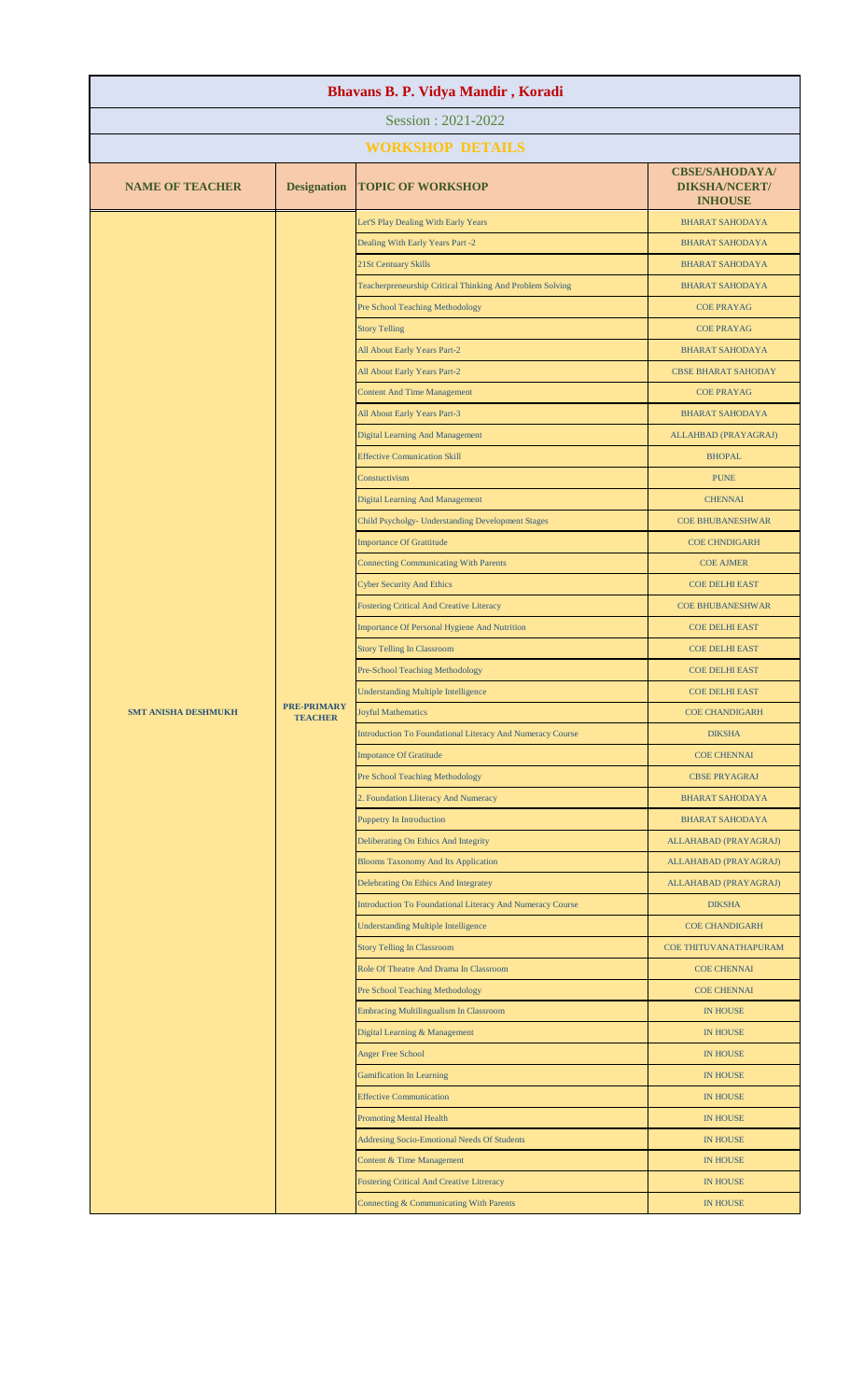| Bhavans B. P. Vidya Mandir, Koradi |                                      |                                                          |                                                                 |  |
|------------------------------------|--------------------------------------|----------------------------------------------------------|-----------------------------------------------------------------|--|
| Session: 2021-2022                 |                                      |                                                          |                                                                 |  |
|                                    |                                      | <b>WORKSHOP DETAILS</b>                                  |                                                                 |  |
| <b>NAME OF TEACHER</b>             | <b>Designation</b>                   | <b>TOPIC OF WORKSHOP</b>                                 | <b>CBSE/SAHODAYA/</b><br><b>DIKSHA/NCERT/</b><br><b>INHOUSE</b> |  |
|                                    |                                      | Dealing With Early Years                                 | <b>CBSE BHARAT SAHODAY</b>                                      |  |
|                                    |                                      | Teacherpreneurship Critical Thinking And Problem Solving | <b>CBSE BHARAT SAHODAY</b>                                      |  |
|                                    |                                      | <b>Ed Tech Tools</b>                                     | <b>CBSE BHARAT SAHODAY</b>                                      |  |
|                                    |                                      | All About Early Years Part-2                             | <b>CBSE BHARAT SAHODAY</b>                                      |  |
|                                    |                                      | <b>Blooms Taxonomy</b>                                   | <b>CHENNAI COE</b>                                              |  |
|                                    |                                      | Happy Teacher Creating Happy Spaces                      | <b>DEHRADHUN</b>                                                |  |
|                                    |                                      | <b>Importance Of Gratitude</b>                           | <b>COE CHENNAI</b>                                              |  |
|                                    |                                      | <b>Gamification In Learning</b>                          | <b>COE CHENNAI</b>                                              |  |
|                                    |                                      | <b>Anger Free School</b>                                 | <b>COE NOIDA</b>                                                |  |
|                                    |                                      | <b>Connecting And Communicating With Parents</b>         | <b>COE NOIDA</b>                                                |  |
|                                    |                                      | Introduction To Foundational Literacy & Numeracy-Courses | <b>DIKSHA</b>                                                   |  |
|                                    |                                      | Addressing Socio-Emotional Needs Of Students             | <b>CBSE-BHOPAL</b>                                              |  |
|                                    |                                      | Happy Teacher Creates Happy Classrooms                   | <b>CBSE-DELHI EAST</b>                                          |  |
|                                    |                                      | Ange Free School                                         | <b>COE-NOIDA</b>                                                |  |
|                                    |                                      | Value Education & Its Significance                       | <b>COE-NOIDA</b>                                                |  |
|                                    |                                      | <b>Connecting And Communicating With Parents</b>         | <b>COE-NOIDA</b>                                                |  |
|                                    | <b>PRE PRIMARY</b><br><b>TEACHER</b> | Decision Making Skills In Adolescent                     | <b>COE-NOIDA</b>                                                |  |
| <b>SMT USHA KHATRI</b>             |                                      | Protection Of Child Rights                               | <b>COE-NOIDA</b>                                                |  |
|                                    |                                      | <b>Promoting Mental Health</b>                           | <b>COE-NOIDA</b>                                                |  |
|                                    |                                      | <b>Embracing Multi-Linguism In Class Rooms</b>           | <b>CHENNAI</b>                                                  |  |
|                                    |                                      | 4. Managing Change                                       | <b>DEHRADHUN</b>                                                |  |
|                                    |                                      | 5. Salient Features Of Nep 2020                          | <b>DEHRADHUN</b>                                                |  |
|                                    |                                      | <b>Understanding Gender And Their Relationships</b>      | <b>COE-CHENNAI</b>                                              |  |
|                                    |                                      | Delibrating On Ethics And Integrity                      | <b>COE-CHENNAI</b>                                              |  |
|                                    |                                      | <b>Content And Time Management</b>                       | <b>COE-BHOPAL</b>                                               |  |
|                                    |                                      | <b>Cbse Action Research</b>                              | <b>DIKSHA</b>                                                   |  |
|                                    |                                      | Embracing Multilingualism In Classroom                   | <b>IN HOUSE</b>                                                 |  |
|                                    |                                      | Digital Learning & Management                            | <b>IN HOUSE</b>                                                 |  |
|                                    |                                      | <b>Anger Free School</b>                                 | <b>IN HOUSE</b>                                                 |  |
|                                    |                                      | <b>Gamification In Learning</b>                          | <b>IN HOUSE</b>                                                 |  |
|                                    |                                      | <b>Effective Communication</b>                           | <b>IN HOUSE</b>                                                 |  |
|                                    |                                      | <b>Promoting Mental Health</b>                           | <b>IN HOUSE</b>                                                 |  |
|                                    |                                      | Addresing Socio-Emotional Needs Of Students              | <b>IN HOUSE</b>                                                 |  |
|                                    |                                      | Content & Time Management                                | <b>IN HOUSE</b>                                                 |  |
|                                    |                                      | <b>Fostering Critical And Creative Litreracy</b>         | <b>IN HOUSE</b>                                                 |  |
|                                    |                                      | Connecting & Communicating With Parents                  | <b>IN HOUSE</b>                                                 |  |
|                                    |                                      | <b>Cyber Security And Ethics</b>                         | <b>IN HOUSE</b>                                                 |  |
|                                    |                                      | <b>Importance Of Gratitude</b>                           | <b>IN HOUSE</b>                                                 |  |
|                                    |                                      | Need And Ways Of Professional Growth                     | <b>IN HOUSE</b>                                                 |  |
|                                    |                                      | <b>Stress Management At Work</b>                         | <b>IN HOUSE</b>                                                 |  |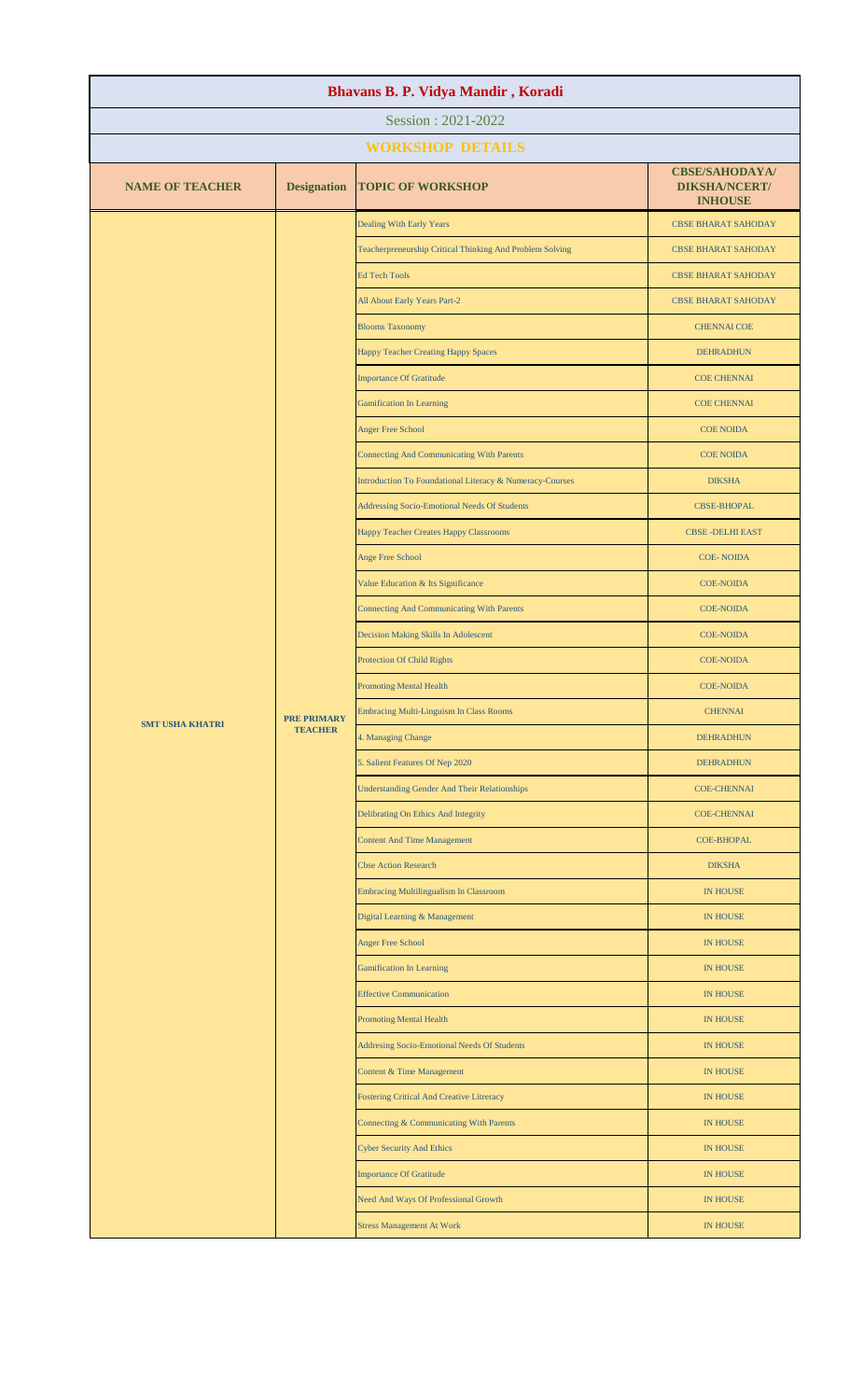| Session: 2021-2022<br><b>WORKSHOP DETAILS</b><br><b>CBSE/SAHODAYA/</b><br><b>NAME OF TEACHER</b><br><b>Designation</b><br><b>DIKSHA/NCERT/</b><br><b>TOPIC OF WORKSHOP</b><br><b>INHOUSE</b><br>Dealing With Early Years Let'S Play Web Series 37<br><b>BHARAT SAHODAYA</b><br>Teacherpreneurship Critical Thinking And Problem Solving<br><b>BHARAT SAHODAYA</b><br><b>Edtech Tools Web Series 41</b><br><b>BHARAT SAHODAYA</b><br>How To Creat Explation Content Mathematics<br><b>BHARAT SAHODAYA</b><br>Magic Of Gratitude<br><b>COE DEHRADUN</b><br>Teacherpreneurship Part 3 Multiple Intelligences To Build Competency<br><b>BHARAT SAHODAYA</b><br>All About Early Years Inculcating Thinking Skills<br><b>BHARAT SAHODAYA</b><br><b>Digital Learning And Management</b><br><b>COE CHENNAI</b><br>Value Education And Its Significance<br><b>COE CHENNAI</b><br><b>Story Telling In Classroom</b><br><b>COE DELHI EAST</b><br>Pre School Teaching Methodology<br><b>COE CHENNAI</b><br>Role Of Theatre And Drama In Classroom<br><b>DELHI WEST</b><br><b>Health Promoting School</b><br><b>DEHRADHUN</b><br>Pre School Teaching Methodalogy<br><b>DELHI EAST</b><br><b>Bloom'S Taxonomy And Its Applications</b><br><b>COE NOIDA</b><br>Pre School Teaching Methodology<br><b>COE NOIDA</b><br>Managing Change To Be Held<br><b>COE DELHI EAST</b><br>Pedagogy And Planning In Physical Education<br><b>COE CHANDIGARH</b><br><b>PRE PRIMARY</b><br><b>SMT RIJULA DAS</b><br>Social And Emotional Concerns Of Adolscents<br><b>COE BHOPAL</b><br><b>TEACHER</b><br>Salient Features Of Nep 2020<br><b>ALLABHAD</b><br><b>Connecting And Communicating With Parents</b><br><b>COE PRAYAGRAJ</b><br>Role Of Theatre And Drama In Classroom<br><b>COE PRAYAGRAJ</b><br>Value Education And Its Significance<br><b>COE PRAYAGRAJ</b><br>Salient Features Of Nep 2020<br><b>COE PRAYAGRAJ</b><br><b>Blooms Taxonomy And Its Application</b><br><b>COE PRAYAGRAJ</b><br>Introduction To Foundational Literacy And Numeracy Course<br><b>DIKSHA</b><br><b>Action Research</b><br><b>DIKSHA</b><br><b>Embracing Multilingualism In Classroom</b><br><b>IN HOUSE</b><br>Digital Learning & Management<br><b>IN HOUSE</b><br>Anger Free School<br><b>IN HOUSE</b> | Bhavans B. P. Vidya Mandir, Koradi |  |  |  |  |
|-----------------------------------------------------------------------------------------------------------------------------------------------------------------------------------------------------------------------------------------------------------------------------------------------------------------------------------------------------------------------------------------------------------------------------------------------------------------------------------------------------------------------------------------------------------------------------------------------------------------------------------------------------------------------------------------------------------------------------------------------------------------------------------------------------------------------------------------------------------------------------------------------------------------------------------------------------------------------------------------------------------------------------------------------------------------------------------------------------------------------------------------------------------------------------------------------------------------------------------------------------------------------------------------------------------------------------------------------------------------------------------------------------------------------------------------------------------------------------------------------------------------------------------------------------------------------------------------------------------------------------------------------------------------------------------------------------------------------------------------------------------------------------------------------------------------------------------------------------------------------------------------------------------------------------------------------------------------------------------------------------------------------------------------------------------------------------------------------------------------------------------------------------------------------------------------------------------------------------------------------------------------|------------------------------------|--|--|--|--|
|                                                                                                                                                                                                                                                                                                                                                                                                                                                                                                                                                                                                                                                                                                                                                                                                                                                                                                                                                                                                                                                                                                                                                                                                                                                                                                                                                                                                                                                                                                                                                                                                                                                                                                                                                                                                                                                                                                                                                                                                                                                                                                                                                                                                                                                                 |                                    |  |  |  |  |
|                                                                                                                                                                                                                                                                                                                                                                                                                                                                                                                                                                                                                                                                                                                                                                                                                                                                                                                                                                                                                                                                                                                                                                                                                                                                                                                                                                                                                                                                                                                                                                                                                                                                                                                                                                                                                                                                                                                                                                                                                                                                                                                                                                                                                                                                 |                                    |  |  |  |  |
|                                                                                                                                                                                                                                                                                                                                                                                                                                                                                                                                                                                                                                                                                                                                                                                                                                                                                                                                                                                                                                                                                                                                                                                                                                                                                                                                                                                                                                                                                                                                                                                                                                                                                                                                                                                                                                                                                                                                                                                                                                                                                                                                                                                                                                                                 |                                    |  |  |  |  |
|                                                                                                                                                                                                                                                                                                                                                                                                                                                                                                                                                                                                                                                                                                                                                                                                                                                                                                                                                                                                                                                                                                                                                                                                                                                                                                                                                                                                                                                                                                                                                                                                                                                                                                                                                                                                                                                                                                                                                                                                                                                                                                                                                                                                                                                                 |                                    |  |  |  |  |
|                                                                                                                                                                                                                                                                                                                                                                                                                                                                                                                                                                                                                                                                                                                                                                                                                                                                                                                                                                                                                                                                                                                                                                                                                                                                                                                                                                                                                                                                                                                                                                                                                                                                                                                                                                                                                                                                                                                                                                                                                                                                                                                                                                                                                                                                 |                                    |  |  |  |  |
|                                                                                                                                                                                                                                                                                                                                                                                                                                                                                                                                                                                                                                                                                                                                                                                                                                                                                                                                                                                                                                                                                                                                                                                                                                                                                                                                                                                                                                                                                                                                                                                                                                                                                                                                                                                                                                                                                                                                                                                                                                                                                                                                                                                                                                                                 |                                    |  |  |  |  |
|                                                                                                                                                                                                                                                                                                                                                                                                                                                                                                                                                                                                                                                                                                                                                                                                                                                                                                                                                                                                                                                                                                                                                                                                                                                                                                                                                                                                                                                                                                                                                                                                                                                                                                                                                                                                                                                                                                                                                                                                                                                                                                                                                                                                                                                                 |                                    |  |  |  |  |
|                                                                                                                                                                                                                                                                                                                                                                                                                                                                                                                                                                                                                                                                                                                                                                                                                                                                                                                                                                                                                                                                                                                                                                                                                                                                                                                                                                                                                                                                                                                                                                                                                                                                                                                                                                                                                                                                                                                                                                                                                                                                                                                                                                                                                                                                 |                                    |  |  |  |  |
|                                                                                                                                                                                                                                                                                                                                                                                                                                                                                                                                                                                                                                                                                                                                                                                                                                                                                                                                                                                                                                                                                                                                                                                                                                                                                                                                                                                                                                                                                                                                                                                                                                                                                                                                                                                                                                                                                                                                                                                                                                                                                                                                                                                                                                                                 |                                    |  |  |  |  |
|                                                                                                                                                                                                                                                                                                                                                                                                                                                                                                                                                                                                                                                                                                                                                                                                                                                                                                                                                                                                                                                                                                                                                                                                                                                                                                                                                                                                                                                                                                                                                                                                                                                                                                                                                                                                                                                                                                                                                                                                                                                                                                                                                                                                                                                                 |                                    |  |  |  |  |
|                                                                                                                                                                                                                                                                                                                                                                                                                                                                                                                                                                                                                                                                                                                                                                                                                                                                                                                                                                                                                                                                                                                                                                                                                                                                                                                                                                                                                                                                                                                                                                                                                                                                                                                                                                                                                                                                                                                                                                                                                                                                                                                                                                                                                                                                 |                                    |  |  |  |  |
|                                                                                                                                                                                                                                                                                                                                                                                                                                                                                                                                                                                                                                                                                                                                                                                                                                                                                                                                                                                                                                                                                                                                                                                                                                                                                                                                                                                                                                                                                                                                                                                                                                                                                                                                                                                                                                                                                                                                                                                                                                                                                                                                                                                                                                                                 |                                    |  |  |  |  |
|                                                                                                                                                                                                                                                                                                                                                                                                                                                                                                                                                                                                                                                                                                                                                                                                                                                                                                                                                                                                                                                                                                                                                                                                                                                                                                                                                                                                                                                                                                                                                                                                                                                                                                                                                                                                                                                                                                                                                                                                                                                                                                                                                                                                                                                                 |                                    |  |  |  |  |
|                                                                                                                                                                                                                                                                                                                                                                                                                                                                                                                                                                                                                                                                                                                                                                                                                                                                                                                                                                                                                                                                                                                                                                                                                                                                                                                                                                                                                                                                                                                                                                                                                                                                                                                                                                                                                                                                                                                                                                                                                                                                                                                                                                                                                                                                 |                                    |  |  |  |  |
|                                                                                                                                                                                                                                                                                                                                                                                                                                                                                                                                                                                                                                                                                                                                                                                                                                                                                                                                                                                                                                                                                                                                                                                                                                                                                                                                                                                                                                                                                                                                                                                                                                                                                                                                                                                                                                                                                                                                                                                                                                                                                                                                                                                                                                                                 |                                    |  |  |  |  |
|                                                                                                                                                                                                                                                                                                                                                                                                                                                                                                                                                                                                                                                                                                                                                                                                                                                                                                                                                                                                                                                                                                                                                                                                                                                                                                                                                                                                                                                                                                                                                                                                                                                                                                                                                                                                                                                                                                                                                                                                                                                                                                                                                                                                                                                                 |                                    |  |  |  |  |
|                                                                                                                                                                                                                                                                                                                                                                                                                                                                                                                                                                                                                                                                                                                                                                                                                                                                                                                                                                                                                                                                                                                                                                                                                                                                                                                                                                                                                                                                                                                                                                                                                                                                                                                                                                                                                                                                                                                                                                                                                                                                                                                                                                                                                                                                 |                                    |  |  |  |  |
|                                                                                                                                                                                                                                                                                                                                                                                                                                                                                                                                                                                                                                                                                                                                                                                                                                                                                                                                                                                                                                                                                                                                                                                                                                                                                                                                                                                                                                                                                                                                                                                                                                                                                                                                                                                                                                                                                                                                                                                                                                                                                                                                                                                                                                                                 |                                    |  |  |  |  |
|                                                                                                                                                                                                                                                                                                                                                                                                                                                                                                                                                                                                                                                                                                                                                                                                                                                                                                                                                                                                                                                                                                                                                                                                                                                                                                                                                                                                                                                                                                                                                                                                                                                                                                                                                                                                                                                                                                                                                                                                                                                                                                                                                                                                                                                                 |                                    |  |  |  |  |
|                                                                                                                                                                                                                                                                                                                                                                                                                                                                                                                                                                                                                                                                                                                                                                                                                                                                                                                                                                                                                                                                                                                                                                                                                                                                                                                                                                                                                                                                                                                                                                                                                                                                                                                                                                                                                                                                                                                                                                                                                                                                                                                                                                                                                                                                 |                                    |  |  |  |  |
|                                                                                                                                                                                                                                                                                                                                                                                                                                                                                                                                                                                                                                                                                                                                                                                                                                                                                                                                                                                                                                                                                                                                                                                                                                                                                                                                                                                                                                                                                                                                                                                                                                                                                                                                                                                                                                                                                                                                                                                                                                                                                                                                                                                                                                                                 |                                    |  |  |  |  |
|                                                                                                                                                                                                                                                                                                                                                                                                                                                                                                                                                                                                                                                                                                                                                                                                                                                                                                                                                                                                                                                                                                                                                                                                                                                                                                                                                                                                                                                                                                                                                                                                                                                                                                                                                                                                                                                                                                                                                                                                                                                                                                                                                                                                                                                                 |                                    |  |  |  |  |
|                                                                                                                                                                                                                                                                                                                                                                                                                                                                                                                                                                                                                                                                                                                                                                                                                                                                                                                                                                                                                                                                                                                                                                                                                                                                                                                                                                                                                                                                                                                                                                                                                                                                                                                                                                                                                                                                                                                                                                                                                                                                                                                                                                                                                                                                 |                                    |  |  |  |  |
|                                                                                                                                                                                                                                                                                                                                                                                                                                                                                                                                                                                                                                                                                                                                                                                                                                                                                                                                                                                                                                                                                                                                                                                                                                                                                                                                                                                                                                                                                                                                                                                                                                                                                                                                                                                                                                                                                                                                                                                                                                                                                                                                                                                                                                                                 |                                    |  |  |  |  |
|                                                                                                                                                                                                                                                                                                                                                                                                                                                                                                                                                                                                                                                                                                                                                                                                                                                                                                                                                                                                                                                                                                                                                                                                                                                                                                                                                                                                                                                                                                                                                                                                                                                                                                                                                                                                                                                                                                                                                                                                                                                                                                                                                                                                                                                                 |                                    |  |  |  |  |
|                                                                                                                                                                                                                                                                                                                                                                                                                                                                                                                                                                                                                                                                                                                                                                                                                                                                                                                                                                                                                                                                                                                                                                                                                                                                                                                                                                                                                                                                                                                                                                                                                                                                                                                                                                                                                                                                                                                                                                                                                                                                                                                                                                                                                                                                 |                                    |  |  |  |  |
|                                                                                                                                                                                                                                                                                                                                                                                                                                                                                                                                                                                                                                                                                                                                                                                                                                                                                                                                                                                                                                                                                                                                                                                                                                                                                                                                                                                                                                                                                                                                                                                                                                                                                                                                                                                                                                                                                                                                                                                                                                                                                                                                                                                                                                                                 |                                    |  |  |  |  |
|                                                                                                                                                                                                                                                                                                                                                                                                                                                                                                                                                                                                                                                                                                                                                                                                                                                                                                                                                                                                                                                                                                                                                                                                                                                                                                                                                                                                                                                                                                                                                                                                                                                                                                                                                                                                                                                                                                                                                                                                                                                                                                                                                                                                                                                                 |                                    |  |  |  |  |
|                                                                                                                                                                                                                                                                                                                                                                                                                                                                                                                                                                                                                                                                                                                                                                                                                                                                                                                                                                                                                                                                                                                                                                                                                                                                                                                                                                                                                                                                                                                                                                                                                                                                                                                                                                                                                                                                                                                                                                                                                                                                                                                                                                                                                                                                 |                                    |  |  |  |  |
|                                                                                                                                                                                                                                                                                                                                                                                                                                                                                                                                                                                                                                                                                                                                                                                                                                                                                                                                                                                                                                                                                                                                                                                                                                                                                                                                                                                                                                                                                                                                                                                                                                                                                                                                                                                                                                                                                                                                                                                                                                                                                                                                                                                                                                                                 |                                    |  |  |  |  |
|                                                                                                                                                                                                                                                                                                                                                                                                                                                                                                                                                                                                                                                                                                                                                                                                                                                                                                                                                                                                                                                                                                                                                                                                                                                                                                                                                                                                                                                                                                                                                                                                                                                                                                                                                                                                                                                                                                                                                                                                                                                                                                                                                                                                                                                                 |                                    |  |  |  |  |
|                                                                                                                                                                                                                                                                                                                                                                                                                                                                                                                                                                                                                                                                                                                                                                                                                                                                                                                                                                                                                                                                                                                                                                                                                                                                                                                                                                                                                                                                                                                                                                                                                                                                                                                                                                                                                                                                                                                                                                                                                                                                                                                                                                                                                                                                 |                                    |  |  |  |  |
|                                                                                                                                                                                                                                                                                                                                                                                                                                                                                                                                                                                                                                                                                                                                                                                                                                                                                                                                                                                                                                                                                                                                                                                                                                                                                                                                                                                                                                                                                                                                                                                                                                                                                                                                                                                                                                                                                                                                                                                                                                                                                                                                                                                                                                                                 |                                    |  |  |  |  |
| <b>Gamification In Learning</b><br><b>IN HOUSE</b>                                                                                                                                                                                                                                                                                                                                                                                                                                                                                                                                                                                                                                                                                                                                                                                                                                                                                                                                                                                                                                                                                                                                                                                                                                                                                                                                                                                                                                                                                                                                                                                                                                                                                                                                                                                                                                                                                                                                                                                                                                                                                                                                                                                                              |                                    |  |  |  |  |
| <b>Effective Communication</b><br><b>IN HOUSE</b>                                                                                                                                                                                                                                                                                                                                                                                                                                                                                                                                                                                                                                                                                                                                                                                                                                                                                                                                                                                                                                                                                                                                                                                                                                                                                                                                                                                                                                                                                                                                                                                                                                                                                                                                                                                                                                                                                                                                                                                                                                                                                                                                                                                                               |                                    |  |  |  |  |
| <b>Promoting Mental Health</b><br><b>IN HOUSE</b>                                                                                                                                                                                                                                                                                                                                                                                                                                                                                                                                                                                                                                                                                                                                                                                                                                                                                                                                                                                                                                                                                                                                                                                                                                                                                                                                                                                                                                                                                                                                                                                                                                                                                                                                                                                                                                                                                                                                                                                                                                                                                                                                                                                                               |                                    |  |  |  |  |
| Addresing Socio-Emotional Needs Of Students<br><b>IN HOUSE</b>                                                                                                                                                                                                                                                                                                                                                                                                                                                                                                                                                                                                                                                                                                                                                                                                                                                                                                                                                                                                                                                                                                                                                                                                                                                                                                                                                                                                                                                                                                                                                                                                                                                                                                                                                                                                                                                                                                                                                                                                                                                                                                                                                                                                  |                                    |  |  |  |  |
| Content & Time Management<br><b>IN HOUSE</b>                                                                                                                                                                                                                                                                                                                                                                                                                                                                                                                                                                                                                                                                                                                                                                                                                                                                                                                                                                                                                                                                                                                                                                                                                                                                                                                                                                                                                                                                                                                                                                                                                                                                                                                                                                                                                                                                                                                                                                                                                                                                                                                                                                                                                    |                                    |  |  |  |  |
| Fostering Critical And Creative Litreracy<br><b>IN HOUSE</b>                                                                                                                                                                                                                                                                                                                                                                                                                                                                                                                                                                                                                                                                                                                                                                                                                                                                                                                                                                                                                                                                                                                                                                                                                                                                                                                                                                                                                                                                                                                                                                                                                                                                                                                                                                                                                                                                                                                                                                                                                                                                                                                                                                                                    |                                    |  |  |  |  |
| Connecting & Communicating With Parents<br><b>IN HOUSE</b>                                                                                                                                                                                                                                                                                                                                                                                                                                                                                                                                                                                                                                                                                                                                                                                                                                                                                                                                                                                                                                                                                                                                                                                                                                                                                                                                                                                                                                                                                                                                                                                                                                                                                                                                                                                                                                                                                                                                                                                                                                                                                                                                                                                                      |                                    |  |  |  |  |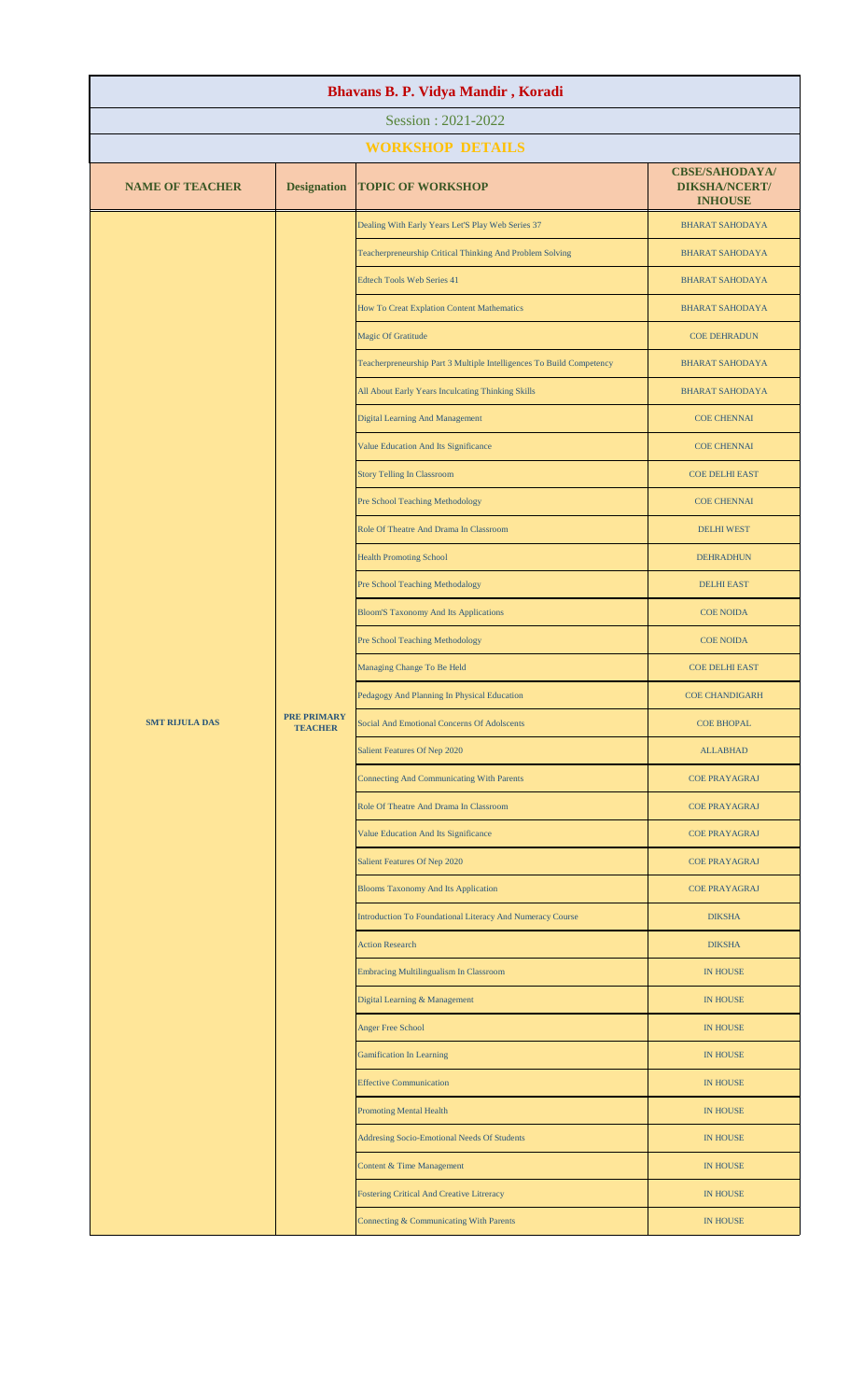| Bhavans B. P. Vidya Mandir, Koradi |                    |                                                                  |                                                                 |  |
|------------------------------------|--------------------|------------------------------------------------------------------|-----------------------------------------------------------------|--|
| Session: 2021-2022                 |                    |                                                                  |                                                                 |  |
|                                    |                    | <b>WORKSHOP DETAILS</b>                                          |                                                                 |  |
| <b>NAME OF TEACHER</b>             | <b>Designation</b> | <b>TOPIC OF WORKSHOP</b>                                         | <b>CBSE/SAHODAYA/</b><br><b>DIKSHA/NCERT/</b><br><b>INHOUSE</b> |  |
|                                    |                    | Let'S Play Dealing With Early Years                              | <b>CBSE BHARAT SAHODAY</b>                                      |  |
|                                    |                    | Let'S Play Dealing With Early Years Part 2                       | <b>CBSE BHARAT SAHODAY</b>                                      |  |
|                                    |                    | 21St Century Skills                                              | <b>BHARAT SAHODAYA</b>                                          |  |
|                                    |                    | Ed. Tech Tools For Online Teaching Learning Enhancement          | <b>BHARAT SAHODAYA</b>                                          |  |
|                                    |                    | <b>Pre-School Teaching Methodology</b>                           | COE (DELHI EAST)                                                |  |
|                                    |                    | Inculcating Creativity And Thinking Skills In Early Years        | <b>BHARAT SAHODAYA</b>                                          |  |
|                                    |                    | <b>Joyful Mathematics</b>                                        | <b>COE</b>                                                      |  |
|                                    |                    | <b>Connecting And Communicating With Parents</b>                 | <b>COE</b>                                                      |  |
|                                    |                    | <b>Understanding Multiple Intelligence</b>                       | <b>COE DELHI EAST</b>                                           |  |
|                                    |                    | <b>Managing Change</b>                                           | <b>COE PUNE</b>                                                 |  |
|                                    |                    | <b>Essential Components Of A Lesson Plan</b>                     | <b>COE CHENNAI</b>                                              |  |
|                                    |                    | <b>Content And Time Management</b>                               | <b>COE CHENNAI</b>                                              |  |
|                                    |                    | Pre School Teaching Methodology                                  | <b>COE DELHI EAST</b>                                           |  |
|                                    |                    | <b>Practicing Blended Learning</b>                               | <b>COE PANCHKULA</b>                                            |  |
|                                    |                    | <b>Working With Learning Disabilities</b>                        | <b>COE DELHI EAST</b>                                           |  |
|                                    |                    | <b>Effective Communication Skills</b>                            | <b>COE BHUBANESWAR</b>                                          |  |
|                                    |                    | Pre School Teaching Methodology                                  | COE ALLAHABAD (PRAYAGRAJ)                                       |  |
| <b>SMT MANISHA NEVATIA</b>         |                    | <b>Digital Library</b>                                           | <b>COE DEHRADUN</b>                                             |  |
|                                    |                    | <b>Story Telling In Classroom</b>                                | <b>COE DELHI WEST</b>                                           |  |
|                                    |                    | <b>Effective Communication Skills</b>                            | <b>COE DELHI WEST</b>                                           |  |
|                                    |                    | <b>Importance Of Gratitude</b>                                   | <b>COE DELHI WEST</b>                                           |  |
|                                    | <b>PRE PRIMARY</b> | <b>Experiential Learning In Practice</b>                         | <b>COE DELHI WEST</b>                                           |  |
|                                    | <b>TEACHER</b>     | <b>Introduction To Foundational Literacy And Numeracy Course</b> | <b>DIKSHA</b>                                                   |  |
|                                    |                    | Pre School Teaching Methodology                                  | <b>COE NOIDA</b>                                                |  |
|                                    |                    | Value Education And It'S Significance                            | <b>COE NOIDA</b>                                                |  |
|                                    |                    | <b>Importance Of Gratitude</b>                                   | <b>COE-NOIDA</b>                                                |  |
|                                    |                    | <b>Gamification In Learning</b>                                  | <b>COE-DELHI EAST</b>                                           |  |
|                                    |                    | Value Education And It'S Significance                            | <b>COE-BENGALURU</b>                                            |  |
|                                    |                    | <b>Teaching And Learning Styles</b>                              | <b>COE-DEHRADUN</b>                                             |  |
|                                    |                    | Selection Of Effective Teaching-Learning Material                | <b>COE-DEHRADUN</b>                                             |  |
|                                    |                    | <b>Embracing Multilingualism In Classroom</b>                    | <b>IN HOUSE</b>                                                 |  |
|                                    |                    | Digital Learning & Management                                    | <b>IN HOUSE</b>                                                 |  |
|                                    |                    | <b>Anger Free School</b>                                         | <b>IN HOUSE</b>                                                 |  |
|                                    |                    | <b>Gamification In Learning</b>                                  | <b>IN HOUSE</b>                                                 |  |
|                                    |                    | <b>Effective Communication</b>                                   | <b>IN HOUSE</b>                                                 |  |
|                                    |                    | <b>Promoting Mental Health</b>                                   | <b>IN HOUSE</b>                                                 |  |
|                                    |                    | <b>Addresing Socio-Emotional Needs Of Students</b>               | <b>IN HOUSE</b>                                                 |  |
|                                    |                    | Content & Time Management                                        | <b>IN HOUSE</b>                                                 |  |
|                                    |                    | <b>Fostering Critical And Creative Litreracy</b>                 | <b>IN HOUSE</b>                                                 |  |
|                                    |                    | <b>Cyber Security And Ethics</b>                                 | <b>IN HOUSE</b>                                                 |  |
|                                    |                    | <b>Importance Of Gratitude</b>                                   | <b>IN HOUSE</b>                                                 |  |
|                                    |                    | Need And Ways Of Professional Growth                             | <b>IN HOUSE</b>                                                 |  |
|                                    |                    | <b>Stress Management At Work</b>                                 | <b>IN HOUSE</b>                                                 |  |
|                                    |                    | Connecting & Communicating With Parents                          | <b>IN HOUSE</b>                                                 |  |
|                                    |                    | 21St Century Skills                                              | <b>IN HOUSE</b>                                                 |  |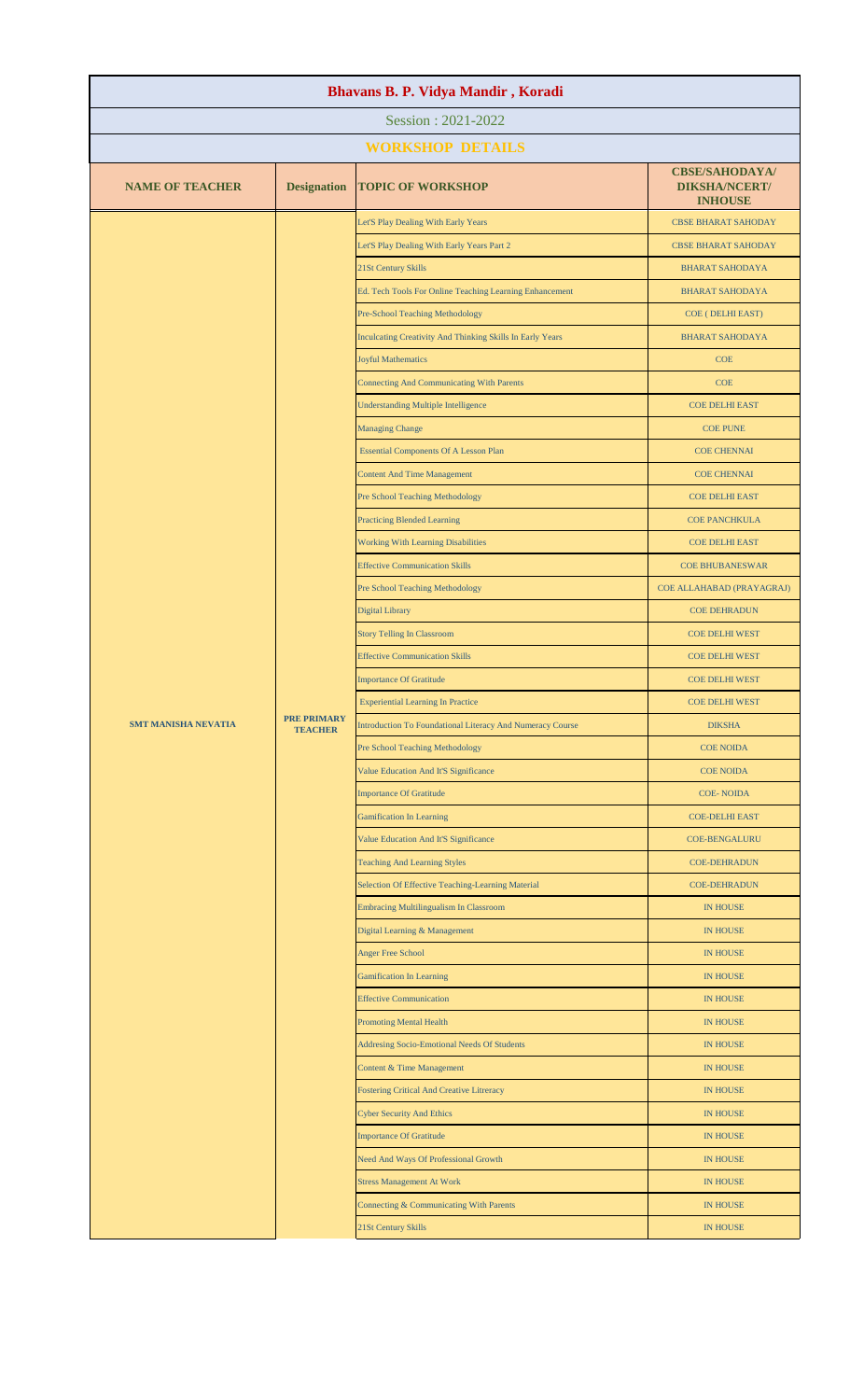| Bhavans B. P. Vidya Mandir, Koradi |                                      |                                                                                                        |                                                                 |  |  |
|------------------------------------|--------------------------------------|--------------------------------------------------------------------------------------------------------|-----------------------------------------------------------------|--|--|
| Session: 2021-2022                 |                                      |                                                                                                        |                                                                 |  |  |
| <b>WORKSHOP DETAILS</b>            |                                      |                                                                                                        |                                                                 |  |  |
| <b>NAME OF TEACHER</b>             | <b>Designation</b>                   | <b>TOPIC OF WORKSHOP</b>                                                                               | <b>CBSE/SAHODAYA/</b><br><b>DIKSHA/NCERT/</b><br><b>INHOUSE</b> |  |  |
|                                    |                                      | Let'S Play - Dealing With Early Years                                                                  | <b>BHARAT SAHODAYA</b>                                          |  |  |
|                                    |                                      | <b>Clinical Management Covid-19</b>                                                                    | <b>DIKSHA</b>                                                   |  |  |
|                                    |                                      | Icu-Care And Ventilation Management                                                                    | <b>DIKSHA</b>                                                   |  |  |
|                                    |                                      | Appropriate Behaviours-Covid                                                                           | <b>DIKSHA</b>                                                   |  |  |
|                                    |                                      | <b>Stress Management English Covid-19</b>                                                              | <b>DIKSHA</b>                                                   |  |  |
|                                    |                                      | How To Create Explaination Content-Mathematics-Grades (1-5) English                                    | <b>DIKSHA</b>                                                   |  |  |
|                                    |                                      | <b>Pre School Education</b>                                                                            | <b>DIKSHA</b>                                                   |  |  |
|                                    |                                      | Dealing With Early Years - Part 2                                                                      | <b>BHARAT SAHODAYA</b>                                          |  |  |
|                                    |                                      | 21St Century Skills To Frame Google Generation                                                         | <b>BHARAT SAHODAYA</b>                                          |  |  |
|                                    |                                      | <b>Story Telling As Pedagogy</b>                                                                       | <b>CBSE</b>                                                     |  |  |
|                                    |                                      | Teacherpreneurship Critical Thinking And Problem Solving                                               | <b>BHARAT SAHODAYA</b>                                          |  |  |
|                                    |                                      | Ed Tech Tools For Online Teaching Learning Enhancement                                                 | <b>BHARAT SAHODAYA</b>                                          |  |  |
|                                    |                                      | <b>Basics Of Disaster Risk Management</b>                                                              | <b>DIKSHA</b>                                                   |  |  |
|                                    |                                      | Teacherpreneurship (Part-3)                                                                            | <b>BHARAT SAHODAYA</b>                                          |  |  |
|                                    |                                      | All About Early Years (Inculcating Creativity And Thinking Skills In The Early<br>Years)               | <b>BHARAT SAHODAYA</b>                                          |  |  |
|                                    |                                      | <b>Story Telling In Classroom</b>                                                                      | <b>CBSE COE-CHENNAI</b>                                         |  |  |
|                                    |                                      | Pre School Teaching Methodology                                                                        | <b>CBSE COE CHENNAI</b>                                         |  |  |
|                                    |                                      | All About Early Years - Part 3 (Engaging<br>Early Years Effectively Online And The Role<br>Of Phonics) | <b>BHARAT SAHODAYA</b>                                          |  |  |
|                                    |                                      | <b>Pre-School Teaching Methodology</b>                                                                 | <b>BHARAT SAHODAYA</b>                                          |  |  |
|                                    |                                      | <b>Education For Peace</b>                                                                             | <b>BHARAT SAHODAYA</b>                                          |  |  |
|                                    |                                      | <b>Story Telling In Classroom</b>                                                                      | <b>CBSE</b>                                                     |  |  |
|                                    |                                      | <b>Story Telling In Classroom</b>                                                                      | <b>CBSE</b>                                                     |  |  |
| <b>SMT ADITI SHIRALI</b>           | <b>PRE PRIMARY</b><br><b>TEACHER</b> | Introduction To Foundational Literacy & Numeracy Course 1 Cbse                                         | <b>DIKSHA</b>                                                   |  |  |
|                                    |                                      | Artificial Intelligence (Ai) Appreciate                                                                | <b>DIKSHA</b>                                                   |  |  |
|                                    |                                      | Artificial Intelligence (Ai) Aware                                                                     | <b>DIKSHA</b>                                                   |  |  |
|                                    |                                      | <b>Effective Communication Skills</b>                                                                  | <b>CBSE</b>                                                     |  |  |
|                                    |                                      | Happy Teachers Creates Happy Classroom                                                                 | <b>CBSE</b>                                                     |  |  |
|                                    |                                      | <b>Addressing Socio Emotional Needs Of Students</b>                                                    | <b>CBSE</b>                                                     |  |  |
|                                    |                                      | <b>Working With Learning Disabilities</b><br>The Ways To Bridge The Learning Gaps                      | <b>CBSE</b><br><b>CBSE</b>                                      |  |  |
|                                    |                                      | Future Challanges To The Education System                                                              | <b>BHARAT SAHODAYA</b>                                          |  |  |
|                                    |                                      | 21St Century Skills                                                                                    | <b>DEHRADHUN</b>                                                |  |  |
|                                    |                                      | <b>Saliant Features Of National Education Policy</b>                                                   | <b>DELHI EAST</b>                                               |  |  |
|                                    |                                      | <b>Protection Of Child Rights</b>                                                                      | <b>DEHARDUN</b>                                                 |  |  |
|                                    |                                      | <b>Importance Of Personal Hygiene Nutrition</b>                                                        | <b>DEHARDUN</b>                                                 |  |  |
|                                    |                                      | <b>Promoting Mental Health</b>                                                                         | <b>DEHARDUN</b>                                                 |  |  |
|                                    |                                      | <b>Teachig Strategies In English</b>                                                                   | <b>NOIDA</b>                                                    |  |  |
|                                    |                                      | <b>Essential Components Of A Lesson Plan</b>                                                           | THIRUVANANTHAPURAM                                              |  |  |
|                                    |                                      | <b>Cbse Action Research</b>                                                                            | <b>DIKSHA</b>                                                   |  |  |
|                                    |                                      | Embracing Multilingualism In Classroom                                                                 | <b>IN HOUSE</b>                                                 |  |  |
|                                    |                                      | Digital Learning & Management                                                                          | <b>IN HOUSE</b>                                                 |  |  |
|                                    |                                      | <b>Anger Free School</b>                                                                               | <b>IN HOUSE</b>                                                 |  |  |
|                                    |                                      | <b>Gamification In Learning</b>                                                                        | <b>IN HOUSE</b>                                                 |  |  |
|                                    |                                      | <b>Effective Communication</b>                                                                         | <b>IN HOUSE</b>                                                 |  |  |
|                                    |                                      | <b>Promoting Mental Health</b>                                                                         | <b>IN HOUSE</b>                                                 |  |  |
|                                    |                                      | Addresing Socio-Emotional Needs Of Students<br>Content & Time Management                               | <b>IN HOUSE</b><br><b>IN HOUSE</b>                              |  |  |
|                                    |                                      | <b>Fostering Critical And Creative Litreracy</b>                                                       | <b>IN HOUSE</b>                                                 |  |  |
|                                    |                                      | Connecting & Communicating With Parents                                                                | <b>IN HOUSE</b>                                                 |  |  |
|                                    |                                      |                                                                                                        |                                                                 |  |  |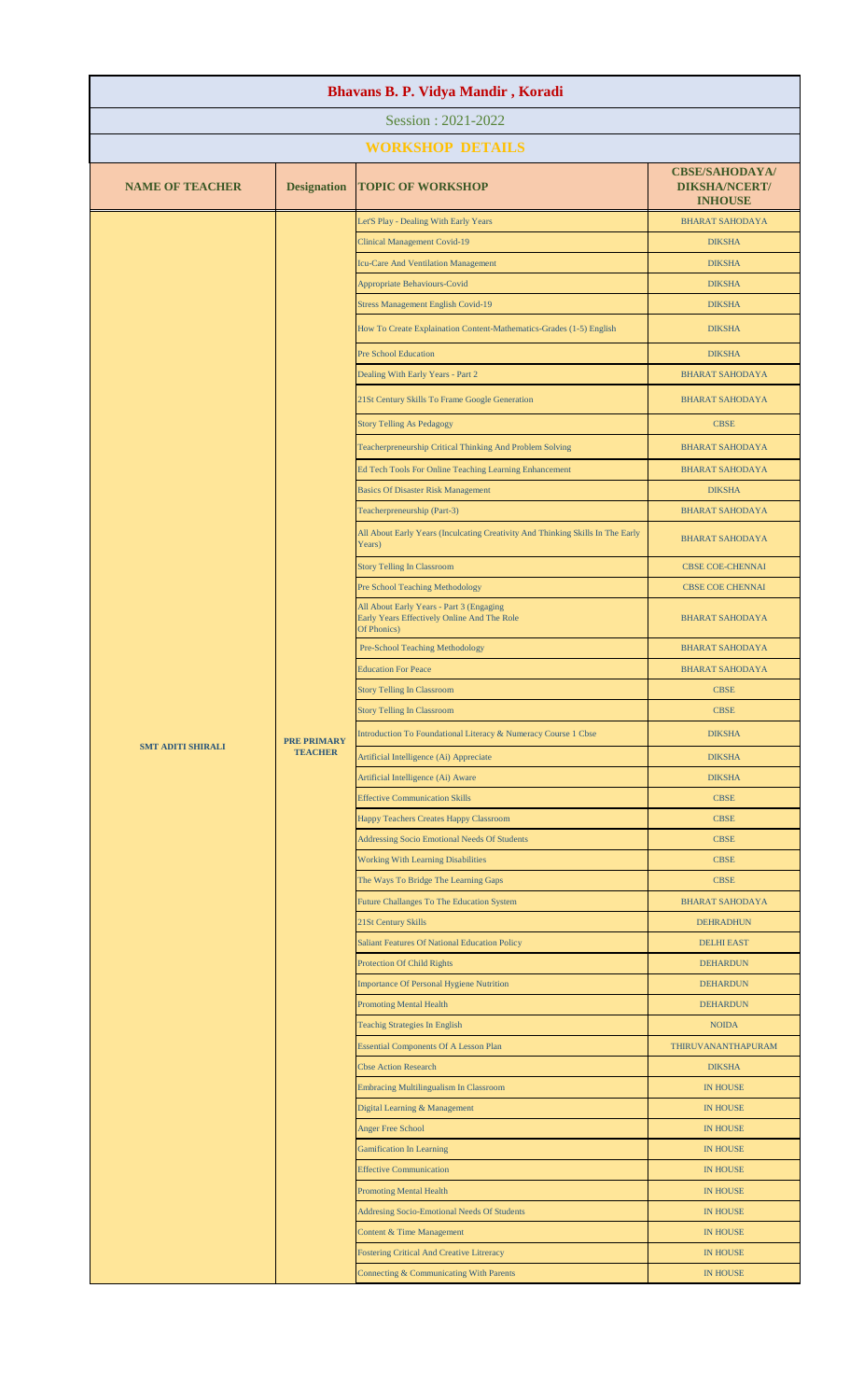| Bhavans B. P. Vidya Mandir, Koradi |                                      |                                                        |                                                                 |  |
|------------------------------------|--------------------------------------|--------------------------------------------------------|-----------------------------------------------------------------|--|
|                                    |                                      | Session: 2021-2022                                     |                                                                 |  |
|                                    |                                      | <b>WORKSHOP DETAILS</b>                                |                                                                 |  |
| <b>NAME OF TEACHER</b>             | <b>Designation</b>                   | <b>TOPIC OF WORKSHOP</b>                               | <b>CBSE/SAHODAYA/</b><br><b>DIKSHA/NCERT/</b><br><b>INHOUSE</b> |  |
|                                    |                                      | Lets Play Dealing With Early Years.                    | <b>CBSE BHARAT SAHODAYAC</b>                                    |  |
|                                    |                                      | Ed Tech Tools For Online Teaching Learning Enhancement | <b>CBSE BHARAT SAHODAY</b>                                      |  |
|                                    |                                      | All About Early Years                                  | <b>CBSE BHARAT SAHODAY</b>                                      |  |
|                                    |                                      | 21St Century Skills                                    | <b>CBSE COE</b>                                                 |  |
|                                    |                                      | Decision Making Skills In Adolescents                  | <b>CBSE COE</b>                                                 |  |
|                                    |                                      | Salient Features Of National Education Policy          | <b>COE CHENNAI</b>                                              |  |
|                                    |                                      | Important Of Personal Hygiene And Nutrition            | <b>COE DELHI WEST</b>                                           |  |
|                                    |                                      | <b>Practice Blended Learning</b>                       | <b>COE DELHI WEST</b>                                           |  |
|                                    |                                      | Pre-School Teaching Meadogly                           | <b>COE DEHRADUN</b>                                             |  |
|                                    |                                      | Addressing Social And Emotional Needs Of Student       | <b>CHENNAI</b>                                                  |  |
|                                    |                                      | <b>Stratergies For Students With Visual Imparment</b>  | <b>CBSE COE</b>                                                 |  |
|                                    |                                      | <b>Life Skills</b>                                     | <b>COE BHUBANESHWAR</b>                                         |  |
|                                    |                                      | 21St Century Skills                                    | <b>COE ALLAHBAD</b>                                             |  |
|                                    |                                      | <b>Story Telling In Classroom</b>                      | <b>COE DELHI EAST</b>                                           |  |
|                                    |                                      | Developing Scientific Temparment                       | <b>COE DEHRADUN</b>                                             |  |
|                                    |                                      | Artificial Intelligence Appreciate                     | <b>DIKSHA</b>                                                   |  |
|                                    |                                      | <b>Action Research</b>                                 | <b>DIKSHA</b>                                                   |  |
|                                    |                                      | Pedagogy And Planning In Physical Education            | <b>PATNA</b>                                                    |  |
| <b>SMT SHILPI CHUGH</b>            | <b>PRE PRIMARY</b><br><b>TEACHER</b> | Child Psychology Understanding Developmental Stage     | <b>PRAGRAJ</b>                                                  |  |
|                                    |                                      | Teaching & Learning Style                              | <b>ALLAHABAD</b>                                                |  |
|                                    |                                      | <b>Stress Management Techniques</b>                    | <b>ALLAHABAD</b>                                                |  |
|                                    |                                      | <b>Working With Learning Disabilities</b>              | <b>ALLAHABAD</b>                                                |  |
|                                    |                                      | <b>Embracing Multilingualism In Classroom</b>          | <b>IN HOUSE</b>                                                 |  |
|                                    |                                      | Digital Learning & Management                          | <b>IN HOUSE</b>                                                 |  |
|                                    |                                      | <b>Anger Free School</b>                               | <b>IN HOUSE</b>                                                 |  |
|                                    |                                      | <b>Gamification In Learning</b>                        | <b>IN HOUSE</b>                                                 |  |
|                                    |                                      | <b>Effective Communication</b>                         | <b>IN HOUSE</b>                                                 |  |
|                                    |                                      | <b>Promoting Mental Health</b>                         | <b>IN HOUSE</b>                                                 |  |
|                                    |                                      | Addresing Socio-Emotional Needs Of Students            | <b>IN HOUSE</b>                                                 |  |
|                                    |                                      | Content & Time Management                              | <b>IN HOUSE</b>                                                 |  |
|                                    |                                      | <b>Fostering Critical And Creative Litreracy</b>       | <b>IN HOUSE</b>                                                 |  |
|                                    |                                      | Connecting & Communicating With Parents                | <b>IN HOUSE</b>                                                 |  |
|                                    |                                      | <b>Cyber Security And Ethics</b>                       | <b>IN HOUSE</b>                                                 |  |
|                                    |                                      | <b>Importance Of Gratitude</b>                         | <b>IN HOUSE</b>                                                 |  |
|                                    |                                      | Need And Ways Of Professional Growth                   | <b>IN HOUSE</b>                                                 |  |
|                                    |                                      | <b>Stress Management At Work</b>                       | <b>IN HOUSE</b>                                                 |  |
|                                    |                                      | 21St Century Skills                                    | IN HOUSE                                                        |  |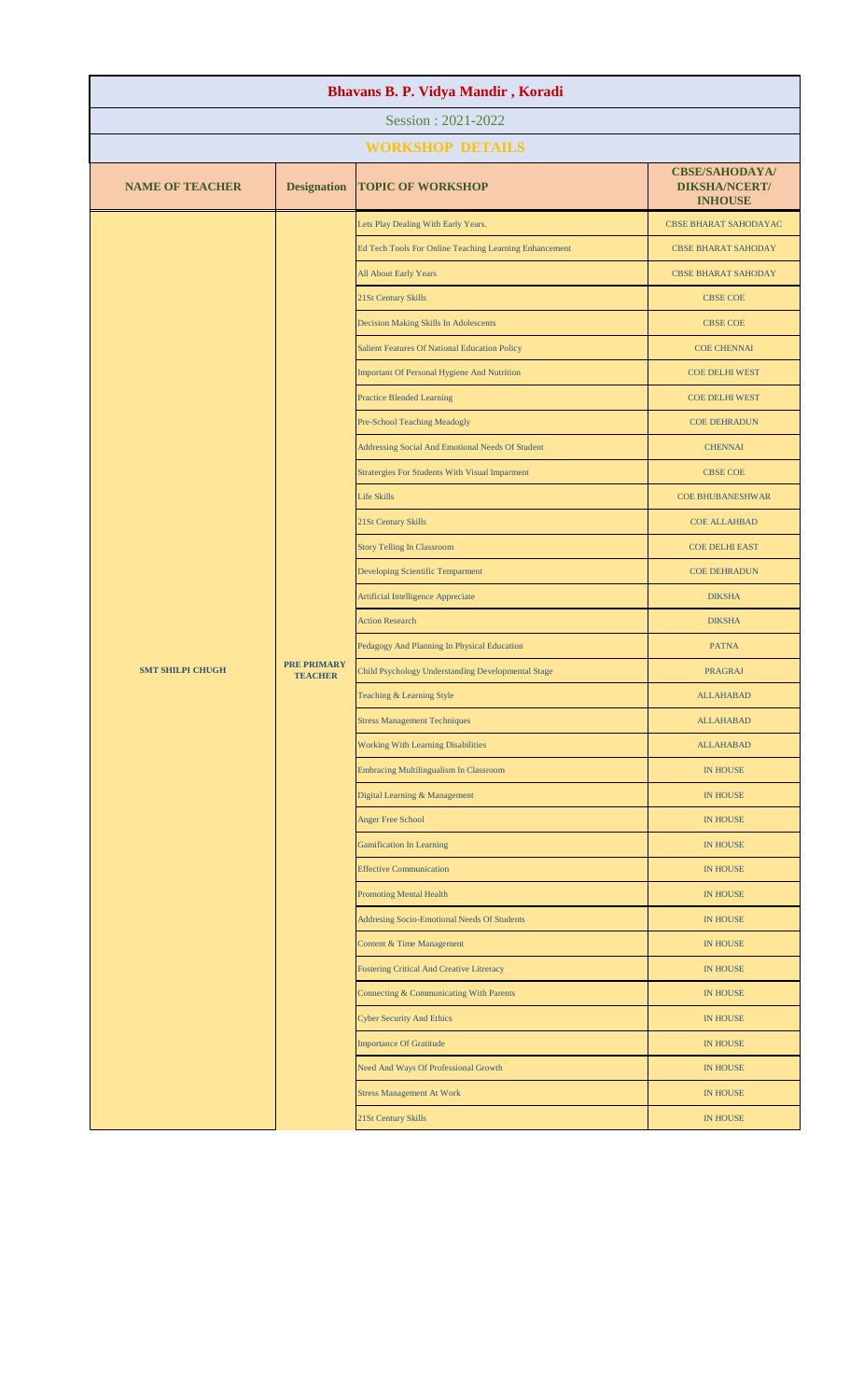| Bhavans B. P. Vidya Mandir, Koradi |                                      |                                                                 |                                                                 |  |  |
|------------------------------------|--------------------------------------|-----------------------------------------------------------------|-----------------------------------------------------------------|--|--|
| Session: 2021-2022                 |                                      |                                                                 |                                                                 |  |  |
|                                    |                                      | <b>WORKSHOP DETAILS</b>                                         |                                                                 |  |  |
| <b>NAME OF TEACHER</b>             | <b>Designation</b>                   | <b>TOPIC OF WORKSHOP</b>                                        | <b>CBSE/SAHODAYA/</b><br><b>DIKSHA/NCERT/</b><br><b>INHOUSE</b> |  |  |
|                                    |                                      | 2. Importantance Of Personal Hygiene And Nutrition 1Hr          | <b>CBSECOE</b>                                                  |  |  |
|                                    |                                      | 1. Protection Of Child Rights                                   | <b>CBSECOE</b>                                                  |  |  |
|                                    |                                      | 2. Teaching Strategies In Science                               | <b>CBSECOE</b>                                                  |  |  |
|                                    |                                      | 3.21St Century Skills                                           | <b>CBSECOE</b>                                                  |  |  |
|                                    |                                      | 1.Introduction Of Foundation And Literacy                       | <b>DIKSHAAPP</b>                                                |  |  |
|                                    |                                      | 1. Adopting Inclusive Practices In Classroom                    | <b>NOIDA</b>                                                    |  |  |
|                                    |                                      | 2. Gamification In Learning                                     | <b>CBSECOE</b>                                                  |  |  |
|                                    |                                      | 3. Itemwrting Multiple Choice Questions                         | <b>CBSECOE</b>                                                  |  |  |
|                                    |                                      | 4. Protection Of Child Rights                                   | <b>CBSECOE</b>                                                  |  |  |
|                                    |                                      | 5.Importance Of Gratitude                                       | <b>CBSECOE</b>                                                  |  |  |
|                                    |                                      | Developing Resilience In Students                               | <b>DELHI EAST</b>                                               |  |  |
|                                    |                                      | Constructivism                                                  | <b>DELHI EAST</b>                                               |  |  |
|                                    |                                      | Delebrating On Ethics And Integratey                            | <b>DELHI EAST</b>                                               |  |  |
|                                    | <b>PRE PRIMARY</b><br><b>TEACHER</b> | <b>Cbse Action Research</b>                                     | <b>DIKSHA</b>                                                   |  |  |
|                                    |                                      | Delebrating On Ethics And Integratey                            | <b>DELHI EAST</b>                                               |  |  |
|                                    |                                      | <b>Artificial Intellegence</b>                                  | <b>DIKSHA</b>                                                   |  |  |
|                                    |                                      | <b>Embracing Multilingualism In Classroom</b>                   | <b>DELHI EAST</b>                                               |  |  |
|                                    |                                      | Time Content & Mangment                                         | <b>PATNA</b>                                                    |  |  |
| <b>SMT FARHEEN ABID KHAN</b>       |                                      | Blooms Taxonomy & It'S Application                              | <b>AJMER</b>                                                    |  |  |
|                                    |                                      | Pedagogy And Planning In Physical Education                     | <b>DEHRADHUN</b>                                                |  |  |
|                                    |                                      | <b>Basics In Accountancy</b>                                    | <b>DEHRADHUN</b>                                                |  |  |
|                                    |                                      | Using Teachers Energized Resourses Manual-Science Upper Primary | <b>PATNA</b>                                                    |  |  |
|                                    |                                      | <b>Embracing Multilingualism In Classroom</b>                   | <b>IN HOUSE</b>                                                 |  |  |
|                                    |                                      | Digital Learning & Management                                   | <b>IN HOUSE</b>                                                 |  |  |
|                                    |                                      | <b>Anger Free School</b>                                        | <b>IN HOUSE</b>                                                 |  |  |
|                                    |                                      | <b>Gamification In Learning</b>                                 | <b>IN HOUSE</b>                                                 |  |  |
|                                    |                                      | <b>Effective Communication</b>                                  | <b>IN HOUSE</b>                                                 |  |  |
|                                    |                                      | <b>Promoting Mental Health</b>                                  | <b>IN HOUSE</b>                                                 |  |  |
|                                    |                                      | Addresing Socio-Emotional Needs Of Students                     | <b>IN HOUSE</b>                                                 |  |  |
|                                    |                                      | Content & Time Management                                       | <b>IN HOUSE</b>                                                 |  |  |
|                                    |                                      | Fostering Critical And Creative Litreracy                       | <b>IN HOUSE</b>                                                 |  |  |
|                                    |                                      | Connecting & Communicating With Parents                         | <b>IN HOUSE</b>                                                 |  |  |
|                                    |                                      | <b>Cyber Security And Ethics</b>                                | <b>IN HOUSE</b>                                                 |  |  |
|                                    |                                      | <b>Importance Of Gratitude</b>                                  | <b>IN HOUSE</b>                                                 |  |  |
|                                    |                                      | Need And Ways Of Professional Growth                            | <b>IN HOUSE</b>                                                 |  |  |
|                                    |                                      | <b>Stress Management At Work</b>                                | <b>IN HOUSE</b>                                                 |  |  |
|                                    |                                      | 21St Century Skills                                             | IN HOUSE                                                        |  |  |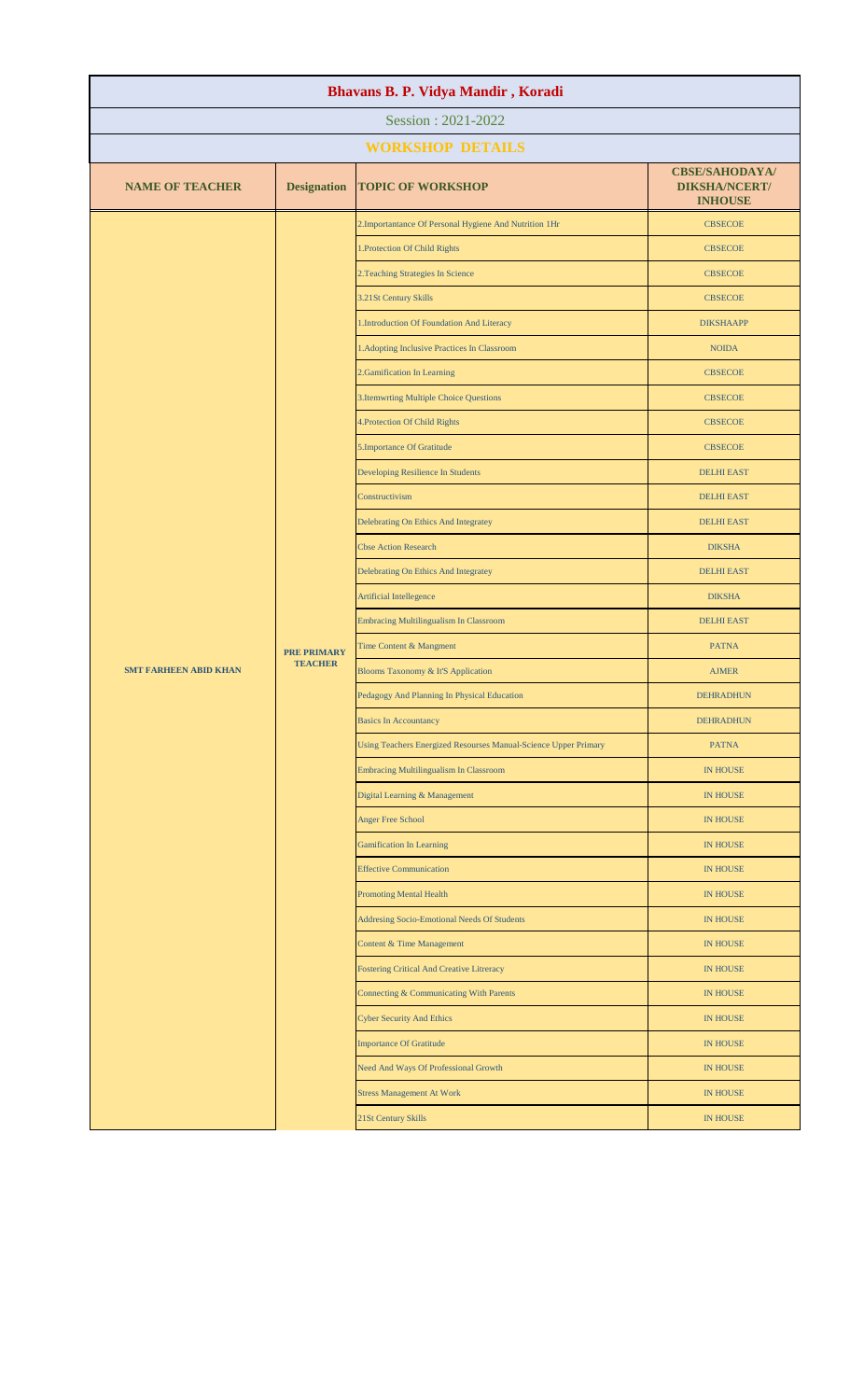| Bhavans B. P. Vidya Mandir, Koradi |                                      |                                                                                        |                                                                 |  |
|------------------------------------|--------------------------------------|----------------------------------------------------------------------------------------|-----------------------------------------------------------------|--|
| Session: 2021-2022                 |                                      |                                                                                        |                                                                 |  |
|                                    |                                      | <b>WORKSHOP DETAILS</b>                                                                |                                                                 |  |
| <b>NAME OF TEACHER</b>             | <b>Designation</b>                   | <b>TOPIC OF WORKSHOP</b>                                                               | <b>CBSE/SAHODAYA/</b><br><b>DIKSHA/NCERT/</b><br><b>INHOUSE</b> |  |
|                                    |                                      | Dealing With Early Years Managing Change                                               | <b>CBSE BHARAT SAHODAYA</b>                                     |  |
|                                    |                                      | 1. Story Telling                                                                       | . COE PUNE                                                      |  |
|                                    |                                      | 2. Connecting And Communicating With Parents                                           | <b>CBSE DELHI WEST</b>                                          |  |
|                                    |                                      | Ll About Early Years, Inculcating Creativity And Thinking Skills In The Early<br>Years | <b>CBSE BHARAT SAHODAYA</b>                                     |  |
|                                    |                                      | 1. Happy Teachers Creates Happy Classrooms                                             | <b>CBSE COE- DELHI EAST</b>                                     |  |
|                                    |                                      | Adressing Challanges In Post Covid Schooling                                           | <b>PUNE</b>                                                     |  |
|                                    |                                      | <b>Practicingblended Learning</b>                                                      | <b>COE DELHI EAST</b>                                           |  |
|                                    |                                      | <b>Values Education And Its Significance</b>                                           | <b>COE DELHI EAST</b>                                           |  |
|                                    |                                      | <b>Importance Of Gratitude</b>                                                         | <b>COE AJMER</b>                                                |  |
|                                    |                                      | <b>Anger Free School</b>                                                               | <b>COE DELHI EAST</b>                                           |  |
|                                    |                                      | Selection Of Effective Teaching And Learning Material                                  | <b>COE DELHI EAST</b>                                           |  |
|                                    |                                      | 2. Understanding Multiple Intelligence                                                 | <b>CBSE COE CHANDIGARH:</b>                                     |  |
|                                    |                                      | 3. Setting Outcomes In Teaching Learning                                               | <b>CBSE COE BHUBANESHWAR</b>                                    |  |
|                                    |                                      | 5. Fostering Critical And Creative Literacy                                            | <b>CBSE BHUBANESHWAR</b>                                        |  |
|                                    |                                      | <b>Understanding Multiple Intelligence</b>                                             | <b>CBSE-AJMER</b>                                               |  |
|                                    |                                      | <b>Focusing On Compentency Based Education</b>                                         | <b>DELHI WEST</b>                                               |  |
|                                    |                                      | <b>Managing Change</b>                                                                 | <b>DELHI WEST</b>                                               |  |
|                                    |                                      | Introduction To Foundatinal Litreacy & Numercey                                        | <b>DIKSHA</b>                                                   |  |
|                                    |                                      | <b>Experiantial Learning In Practice</b>                                               | <b>DELHI WEST</b><br><b>CBSE DELHI WEST</b>                     |  |
|                                    |                                      | 1. Adressing Socio Emotional Needs Of Students                                         |                                                                 |  |
| <b>SMT MADHURI MISHRA</b>          |                                      | 2. Working With Learning Disabilities<br>3. Teaching And Learning Styles               | <b>CBSE AJMER</b><br><b>CBSE AJMER</b>                          |  |
|                                    |                                      | 4. Importance Of Personal Hygine And Nutrition                                         | <b>CBSE DELHI WEST</b>                                          |  |
|                                    | <b>PRE PRIMARY</b><br><b>TEACHER</b> | 5. Environmental Education In Practice                                                 | <b>CBSE PRYAGRAJ</b>                                            |  |
|                                    |                                      | Teching And Learning Style Noida                                                       | <b>NOIDA</b>                                                    |  |
|                                    |                                      | Focusing On Competency Based Education                                                 | COE THIRUVANANTHAPURAM                                          |  |
|                                    |                                      | Selection Of Effective Teaching-Learning Materia                                       | <b>COE NOIDA</b>                                                |  |
|                                    |                                      | <b>Importance Of Gratitude</b>                                                         | <b>COE DELHI WEST</b>                                           |  |
|                                    |                                      | <b>Anger Free Schools</b>                                                              | <b>COE NOIDA</b>                                                |  |
|                                    |                                      | 1. Anger Free Schools                                                                  | <b>COE DEHRADUN</b>                                             |  |
|                                    |                                      | 2. Role Of Theatre Drama In Classroom                                                  | <b>COE DEHRADUN</b>                                             |  |
|                                    |                                      | 3. Importance Of Personal Hygiene And Nutrition                                        | <b>COE DEHRADUN</b>                                             |  |
|                                    |                                      | 1. Blooms Taxonomy And Its Application                                                 | <b>COE DELHI WEST</b>                                           |  |
|                                    |                                      | 2. Pre-School Methodology                                                              | <b>COE DELHI EAST</b>                                           |  |
|                                    |                                      | 3. Promoting Mental Health                                                             | <b>COE PRAYAGRAJ</b>                                            |  |
|                                    |                                      | 4. Deliberating On Ethics And Integrity                                                | <b>COE PRAYAGRAJ</b>                                            |  |
|                                    |                                      | 5. Essential Component Of A Lesson Plan                                                | <b>COE PRAYAGRAJ</b>                                            |  |
|                                    |                                      | <b>Effective Communication Skills</b>                                                  | <b>DELHI EAST</b>                                               |  |
|                                    |                                      | <b>Embracing Multilingualism In Classroom</b>                                          | <b>IN HOUSE</b>                                                 |  |
|                                    |                                      | Digital Learning & Management                                                          | <b>IN HOUSE</b>                                                 |  |
|                                    |                                      | <b>Anger Free School</b>                                                               | <b>IN HOUSE</b>                                                 |  |
|                                    |                                      | <b>Gamification In Learning</b>                                                        | <b>IN HOUSE</b>                                                 |  |
|                                    |                                      | <b>Effective Communication</b>                                                         | <b>IN HOUSE</b>                                                 |  |
|                                    |                                      | <b>Promoting Mental Health</b>                                                         | <b>IN HOUSE</b>                                                 |  |
|                                    |                                      | Addresing Socio-Emotional Needs Of Students                                            | <b>IN HOUSE</b>                                                 |  |
|                                    |                                      | Content & Time Management                                                              | <b>IN HOUSE</b>                                                 |  |
|                                    |                                      | <b>Fostering Critical And Creative Litreracy</b>                                       | <b>IN HOUSE</b>                                                 |  |
|                                    |                                      | Connecting & Communicating With Parents                                                | <b>IN HOUSE</b>                                                 |  |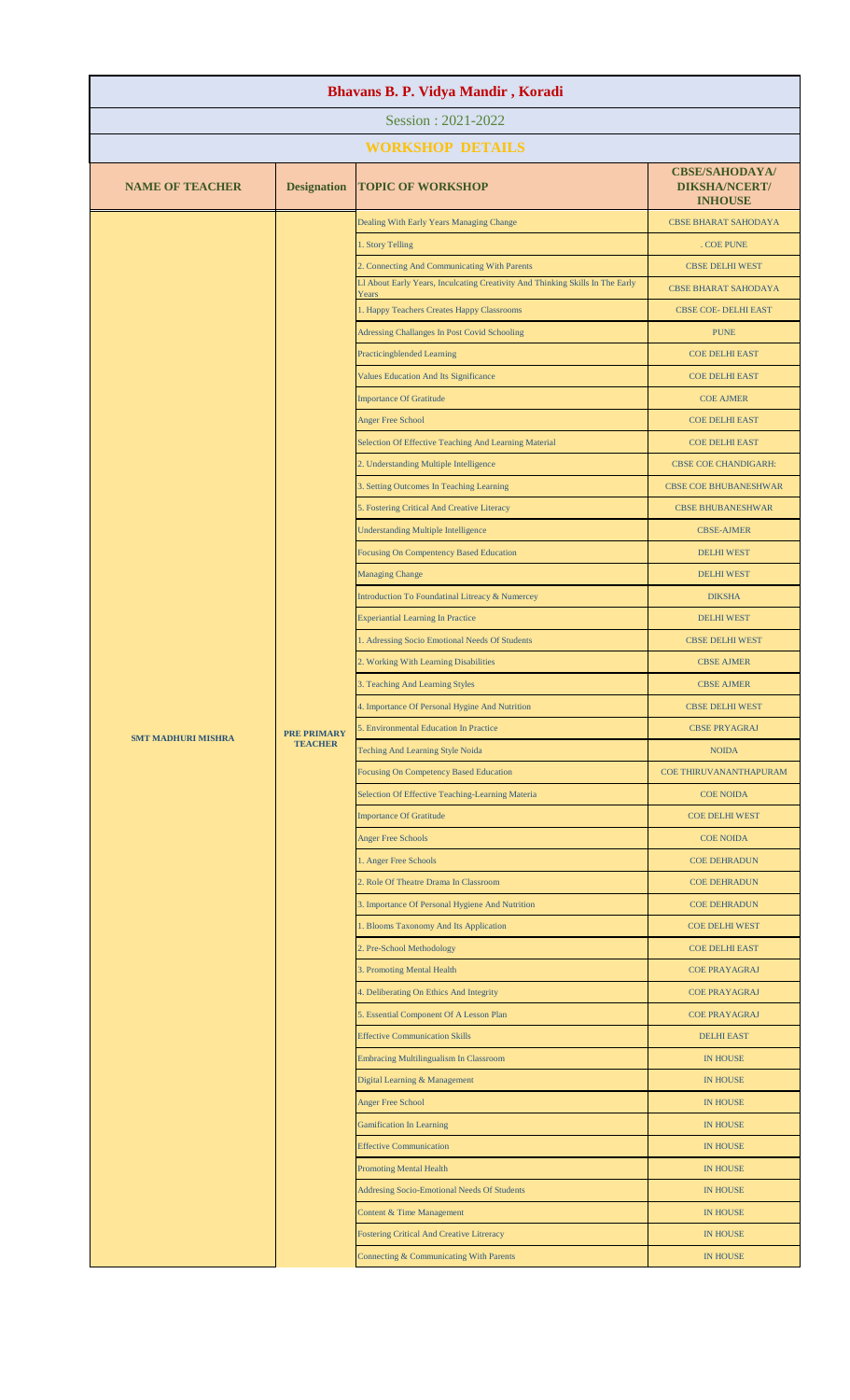| Bhavans B. P. Vidya Mandir, Koradi |                                  |                                                                                                   |                                                                 |  |
|------------------------------------|----------------------------------|---------------------------------------------------------------------------------------------------|-----------------------------------------------------------------|--|
| Session: 2021-2022                 |                                  |                                                                                                   |                                                                 |  |
|                                    |                                  | <b>WORKSHOP DETAILS</b>                                                                           |                                                                 |  |
| <b>NAME OF TEACHER</b>             | <b>Designation</b>               | <b>TOPIC OF WORKSHOP</b>                                                                          | <b>CBSE/SAHODAYA/</b><br><b>DIKSHA/NCERT/</b><br><b>INHOUSE</b> |  |
|                                    |                                  | Lets Play Dealing With Early Years                                                                | <b>CBSE BHARAT SAHODAYA</b>                                     |  |
|                                    |                                  | Dealing With Early Years Part 2 (Strategies For Academic, Socio Economic,<br>And Behavirour Issue | <b>CBSE BHARAT SAHODAYA</b>                                     |  |
|                                    |                                  | Teacherpreaneurship Critical Thinking And Problem Solving                                         | <b>DIKSHA</b>                                                   |  |
|                                    |                                  | Pre School Teaching Methodology                                                                   | <b>CEO DELHI</b>                                                |  |
|                                    |                                  | <b>Story Telling In Classroom</b>                                                                 | <b>CEO DELHI EAST</b>                                           |  |
|                                    |                                  | 2021 Covid 19 Infection Control                                                                   | <b>DIKSHA</b>                                                   |  |
|                                    |                                  | <b>Online Active Learning</b>                                                                     | <b>CBSE BHARAT SAHODAYA</b>                                     |  |
|                                    |                                  | All About Early Years                                                                             | <b>CBSE BHARAT SAHODAYA</b>                                     |  |
|                                    |                                  | <b>Connecting And Communicating With Parents</b>                                                  | <b>CBSE CEO</b><br>ALLAHABAD(PRAYAGRAJ)                         |  |
|                                    |                                  | <b>Content And Time Management</b>                                                                | <b>CBSE CEO</b><br>ALLAHABAD(PRAYAGRAJ)                         |  |
|                                    |                                  | 1. Effective Communication Skills                                                                 | <b>AJMER</b>                                                    |  |
|                                    |                                  | 2. Child Psychology                                                                               | <b>BHUBENESHWAR</b>                                             |  |
|                                    |                                  | 3. Connecting And Communicating With Parents                                                      | <b>AJMER</b>                                                    |  |
|                                    |                                  | 4. Life Skills                                                                                    | <b>AJMER</b>                                                    |  |
|                                    |                                  | 5. Cyber Security And Ethics                                                                      | <b>DELHI EAST</b>                                               |  |
|                                    |                                  | <b>Digital Learning And Management</b>                                                            | <b>DELHI EAST</b>                                               |  |
|                                    |                                  | <b>Teaching And Learning Style</b>                                                                | <b>DELHI EAST</b>                                               |  |
|                                    |                                  | <b>Cyber Security And Ehics</b>                                                                   | <b>DELHI EAST</b>                                               |  |
|                                    |                                  | <b>Digital Learning And Management</b>                                                            | <b>DELHI EAST</b>                                               |  |
|                                    |                                  | 1. Intorduction To Foundation And Literacy                                                        | <b>DIKSHA APPP</b>                                              |  |
|                                    |                                  | 2. Foundation Lliteracy And Numeracy                                                              | <b>BHARAT SAHODAYA</b>                                          |  |
| <b>SMT OMITA TEMBHARE</b>          | <b>PRIMARY</b><br><b>TEACHER</b> | <b>Pupetry In Education</b>                                                                       | <b>BHARAT SAHODAYA</b>                                          |  |
|                                    |                                  | <b>Stress Management At Work</b>                                                                  | <b>BHUNESHWAR</b>                                               |  |
|                                    |                                  | <b>Effective Communicatin Skills</b>                                                              | <b>DELHI WEST</b>                                               |  |
|                                    |                                  | Pre School Teaching Methodology                                                                   | <b>DELHI WEST</b>                                               |  |
|                                    |                                  | <b>Components Of Lesson Plan</b>                                                                  | <b>BHUNESHWAR</b>                                               |  |
|                                    |                                  | Management Programme For Excellence                                                               | <b>BHARAT SAHODYA</b>                                           |  |
|                                    |                                  | <b>Blooms Taxonomy &amp; Itds Applications</b>                                                    | <b>PATNA</b>                                                    |  |
|                                    |                                  | <b>Anger Free School</b>                                                                          | <b>PATNA</b>                                                    |  |
|                                    |                                  | <b>Action Research</b>                                                                            | <b>DIKSHA</b>                                                   |  |
|                                    |                                  | Happy Teachers Creat Happy Classroom                                                              | <b>DEHRADUN</b>                                                 |  |
|                                    |                                  | Embracing Multilingualism In Classroom                                                            | <b>BENGALURU</b>                                                |  |
|                                    |                                  | <b>Importance Of Gratitude</b>                                                                    | <b>THIRUVANANTHAPURAM</b>                                       |  |
|                                    |                                  | <b>Embracing Multilingualism In Classroom</b>                                                     | <b>IN HOUSE</b>                                                 |  |
|                                    |                                  | Digital Learning & Management                                                                     | <b>IN HOUSE</b>                                                 |  |
|                                    |                                  | <b>Anger Free School</b>                                                                          | <b>IN HOUSE</b>                                                 |  |
|                                    |                                  | <b>Gamification In Learning</b>                                                                   | <b>IN HOUSE</b>                                                 |  |
|                                    |                                  | <b>Effective Communication</b>                                                                    | <b>IN HOUSE</b>                                                 |  |
|                                    |                                  | <b>Promoting Mental Health</b>                                                                    | <b>IN HOUSE</b>                                                 |  |
|                                    |                                  | Addresing Socio-Emotional Needs Of Students                                                       | <b>IN HOUSE</b>                                                 |  |
|                                    |                                  | Content & Time Management                                                                         | <b>IN HOUSE</b>                                                 |  |
|                                    |                                  | <b>Fostering Critical And Creative Litreracy</b>                                                  | <b>IN HOUSE</b>                                                 |  |
|                                    |                                  | Connecting & Communicating With Parents                                                           | <b>IN HOUSE</b>                                                 |  |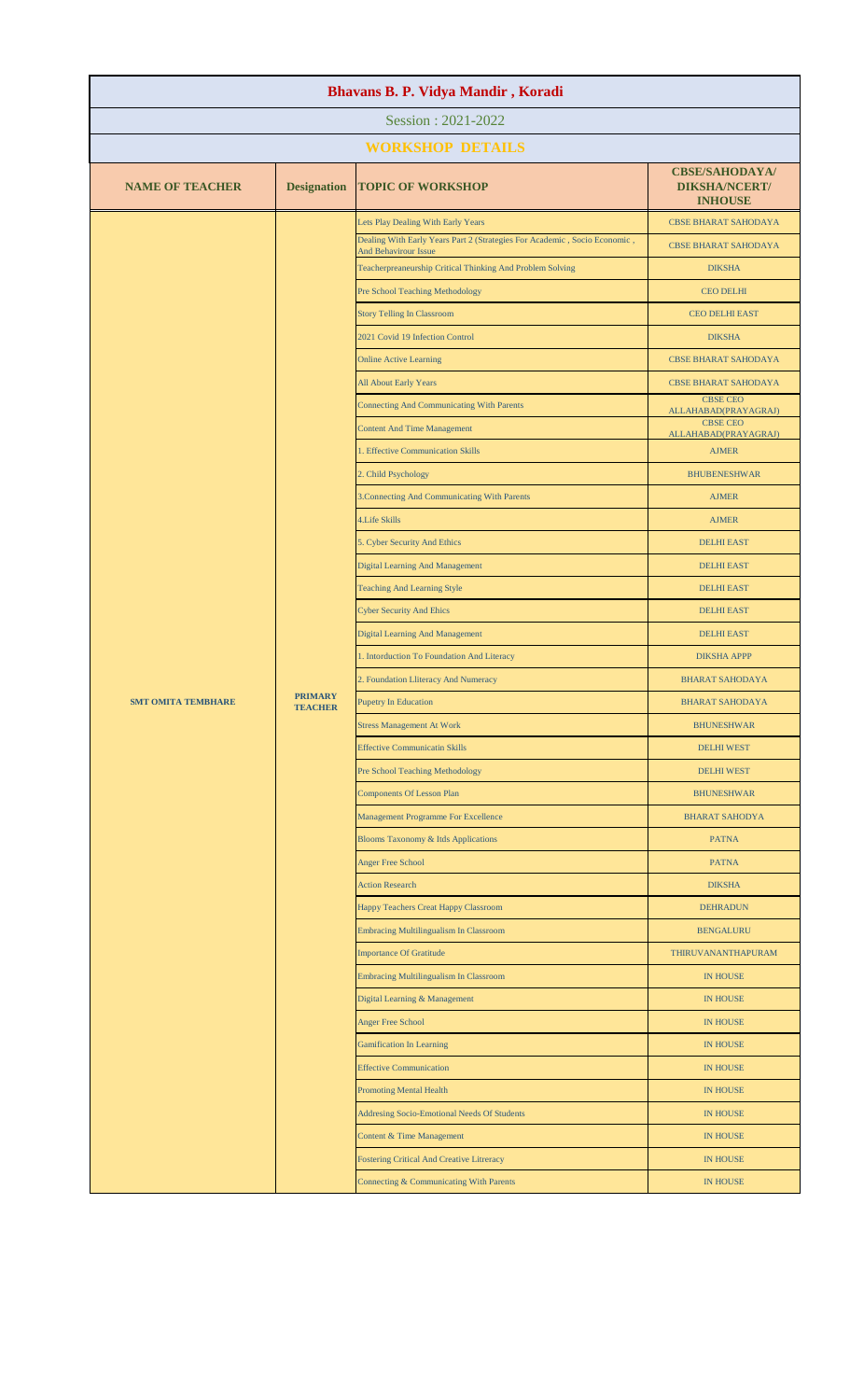| Bhavans B. P. Vidya Mandir, Koradi |                                      |                                                                                          |                                                                 |  |
|------------------------------------|--------------------------------------|------------------------------------------------------------------------------------------|-----------------------------------------------------------------|--|
| Session: 2021-2022                 |                                      |                                                                                          |                                                                 |  |
|                                    |                                      | <b>WORKSHOP DETAILS</b>                                                                  |                                                                 |  |
| <b>NAME OF TEACHER</b>             | <b>Designation</b>                   | <b>TOPIC OF WORKSHOP</b>                                                                 | <b>CBSE/SAHODAYA/</b><br><b>DIKSHA/NCERT/</b><br><b>INHOUSE</b> |  |
|                                    |                                      | Dealing With Early Years Creativity Dealing And Thinking Skills In The Early<br>Years    | <b>CBSE BHARAT SAHODAYA</b>                                     |  |
|                                    |                                      | Ed Tech Tools Fro Online Teaching-Learning Enhancement                                   | <b>CBSE BHARAT SAHODAYA</b>                                     |  |
|                                    |                                      | All About Early Years (Inculcating Creativity And Thinking Skills In The Early<br>Years) | <b>CBSE BHARAT SAHODAYA</b>                                     |  |
|                                    |                                      | <b>Story Telling In Classroom</b>                                                        | <b>CBSE DELHI WEST</b>                                          |  |
|                                    |                                      | <b>Working With Learning Disabilities</b>                                                | <b>CBSE COE- CHENNAI</b>                                        |  |
|                                    |                                      | <b>Embracing Multilingualism In Classrooms</b>                                           | CBSE COE- DELHI EAST                                            |  |
|                                    |                                      | Pre School Teaching Methodology                                                          | <b>CBSE COE- CHENNAI</b>                                        |  |
|                                    |                                      | <b>Understanding Gender And Their Relationship</b>                                       | <b>CBSE -TRAINING HEADQUARTERS</b>                              |  |
|                                    |                                      | Adopting Inclusive Practices In Classroom                                                | <b>CBSE COE-NOIDA</b>                                           |  |
|                                    |                                      | Protection Of Child Right                                                                | <b>CBSE COE-DELHI WEST</b>                                      |  |
|                                    |                                      | Working With Learning Disabilities                                                       | <b>CBSE-CHENNAI</b>                                             |  |
|                                    |                                      | <b>Understanding Multiple Intelligence</b>                                               | <b>CBSE-NOIDA</b>                                               |  |
|                                    |                                      | <b>Practicing Blended Learning</b>                                                       | <b>CBSE-NOIDA</b>                                               |  |
|                                    | <b>PRE PRIMARY</b><br><b>TEACHER</b> | <b>Connecting And Communicating With Parents</b>                                         | <b>CBSE-NOIDA</b>                                               |  |
|                                    |                                      | <b>Gamification In Learning</b>                                                          | <b>AJMER</b>                                                    |  |
| <b>SMT RACHANA MISRA</b>           |                                      | Sailent Feature Of Nep                                                                   | <b>AJMER</b>                                                    |  |
|                                    |                                      | Value Education And Its Significance                                                     | <b>AJMER</b>                                                    |  |
|                                    |                                      | <b>Content And Time Managment</b>                                                        | <b>AJMER</b>                                                    |  |
|                                    |                                      | Values Education And Its Significance(3.)                                                | <b>COE DELHI EAST</b>                                           |  |
|                                    |                                      | Decision Making Skills In Adolescents                                                    | <b>COE BENGALURU</b>                                            |  |
|                                    |                                      | Pedagogy And Planning In Physical Education                                              | <b>COE CHENNAI</b>                                              |  |
|                                    |                                      | Deliberating On Ethics And Integrity                                                     | <b>COE BHUBANESWAR</b>                                          |  |
|                                    |                                      | <b>Education For Peace</b>                                                               | COE BENGALURU                                                   |  |
|                                    |                                      | Teching And Learning Style Noida                                                         | <b>NOIDA</b>                                                    |  |
|                                    |                                      | Focusing On Competency Based Education                                                   | COE THIRUVANANTHAPURAM                                          |  |
|                                    |                                      | Selection Of Effective Teaching-Learning Materia                                         | <b>COE NOIDA</b>                                                |  |
|                                    |                                      | <b>Importance Of Gratitude</b>                                                           | <b>COE DELHI WEST</b>                                           |  |
|                                    |                                      | <b>Anger Free Schools</b>                                                                | <b>COE NOIDA</b>                                                |  |
|                                    |                                      | <b>Action Research</b>                                                                   | <b>DIKSHA</b>                                                   |  |
|                                    |                                      | Embracing Multilingualism In Classroom                                                   | <b>IN HOUSE</b>                                                 |  |
|                                    |                                      | Digital Learning & Management                                                            | <b>IN HOUSE</b>                                                 |  |
|                                    |                                      | <b>Anger Free School</b>                                                                 | <b>IN HOUSE</b>                                                 |  |
|                                    |                                      | <b>Gamification In Learning</b>                                                          | <b>IN HOUSE</b>                                                 |  |
|                                    |                                      | <b>Effective Communication</b>                                                           | <b>IN HOUSE</b>                                                 |  |
|                                    |                                      | <b>Promoting Mental Health</b>                                                           | <b>IN HOUSE</b>                                                 |  |
|                                    |                                      | Addresing Socio-Emotional Needs Of Students                                              | <b>IN HOUSE</b>                                                 |  |
|                                    |                                      | Content & Time Management                                                                | <b>IN HOUSE</b>                                                 |  |
|                                    |                                      | <b>Fostering Critical And Creative Litreracy</b>                                         | <b>IN HOUSE</b>                                                 |  |
|                                    |                                      | Connecting & Communicating With Parents                                                  | <b>IN HOUSE</b>                                                 |  |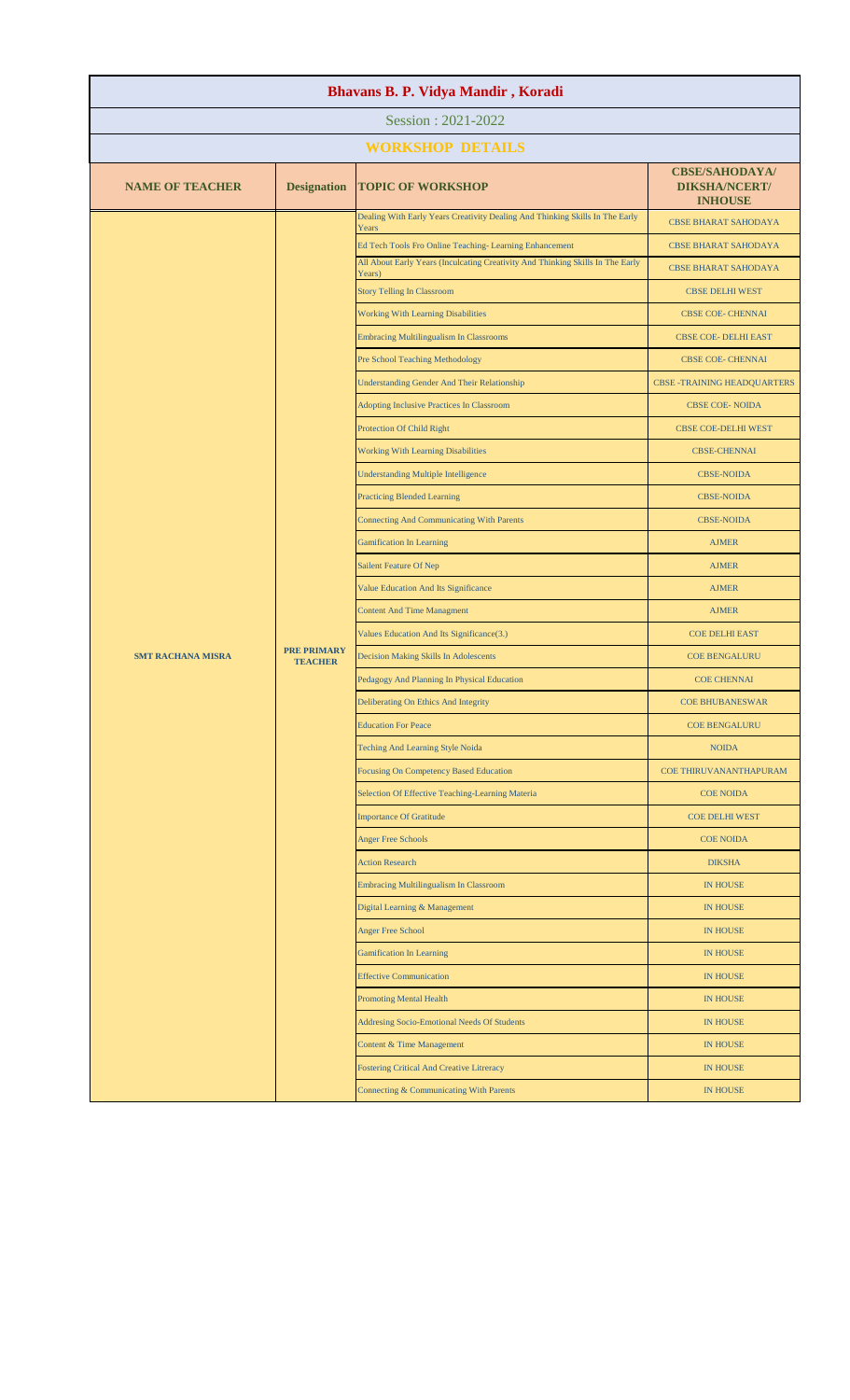| Bhavans B. P. Vidya Mandir, Koradi |                                      |                                                                                                  |                                                                 |  |
|------------------------------------|--------------------------------------|--------------------------------------------------------------------------------------------------|-----------------------------------------------------------------|--|
| Session: 2021-2022                 |                                      |                                                                                                  |                                                                 |  |
|                                    |                                      | <b>WORKSHOP DETAILS</b>                                                                          |                                                                 |  |
| <b>NAME OF TEACHER</b>             | <b>Designation</b>                   | <b>TOPIC OF WORKSHOP</b>                                                                         | <b>CBSE/SAHODAYA/</b><br><b>DIKSHA/NCERT/</b><br><b>INHOUSE</b> |  |
|                                    |                                      | Let'S Play Dealing With Early Years-Part 1                                                       | <b>CBSE BHARAT SAHODAYA</b>                                     |  |
|                                    |                                      | Let'S Play Dealing With Early Years Part 2                                                       | <b>CBSE BHARAT SAHODAYA</b>                                     |  |
|                                    |                                      | Teacherpreneurship-Critical Thinking And Problem Solving                                         | <b>CBSE BHARAT SAHODAYA</b>                                     |  |
|                                    |                                      | <b>Ed Tech Tools For Online Teaching</b>                                                         | <b>CBSE BHARAT SAHODAYA</b>                                     |  |
|                                    |                                      | 21St Centuray Skills To Frame Google Generation                                                  | <b>CBSE BHARAT SAHODAYA</b>                                     |  |
|                                    |                                      | <b>Pre School Education</b>                                                                      | <b>DIKSHA</b>                                                   |  |
|                                    |                                      | <b>Covid 19 Training For Ncc Cadets</b>                                                          | <b>DIKSHA</b>                                                   |  |
|                                    |                                      | Icu Care And Ventilation Management                                                              | <b>DIKSHA</b>                                                   |  |
|                                    |                                      | <b>Basics Of Covid 19</b>                                                                        | <b>DIKSHA</b>                                                   |  |
|                                    |                                      | All About Early Years (Inculcating Creativity And Thinking Skills In The Early<br>Years) Part -1 | <b>CBSE BHARAT SAHODAYA</b>                                     |  |
|                                    |                                      | Teacherpreneurship Part -2                                                                       | <b>CBSE BHARAT SAHODAYA</b>                                     |  |
|                                    |                                      | Pre School Teaching Methodology                                                                  | <b>CBSE COE CHENNAI</b>                                         |  |
|                                    |                                      | <b>Story Telling In Classroom</b>                                                                | <b>CBSE COE-CHEENAI</b>                                         |  |
|                                    |                                      | All About Early Years - Part 3                                                                   | <b>CBSE-BHARAT SAHODAY</b>                                      |  |
|                                    |                                      | Pre School Teaching Methodology                                                                  | <b>DELHI EAST</b>                                               |  |
|                                    |                                      | <b>Effective Communication Skills</b>                                                            | <b>PANCKULA</b>                                                 |  |
|                                    | <b>PRE PRIMARY</b><br><b>TEACHER</b> | Happy Teachers Happy Classroom                                                                   | <b>BHOPAL</b>                                                   |  |
| <b>SMT. PRIETY CHARPE</b>          |                                      | <b>Education For Peace</b>                                                                       | <b>CBSE COE - CHEENAI</b>                                       |  |
|                                    |                                      | <b>Story Telling In Classroom</b>                                                                | COE-DELHI                                                       |  |
|                                    |                                      | <b>Effective Communication Skills</b>                                                            | <b>COE-ALLAHBAD</b>                                             |  |
|                                    |                                      | Introduction To Foundational Literacy & Numeracy-Courses                                         | <b>DIKSHA</b>                                                   |  |
|                                    |                                      | Addressing Socio-Economic Needs Of Students                                                      | <b>COE-BHOPAL</b>                                               |  |
|                                    |                                      | <b>Importance Of Gratitude</b>                                                                   | <b>COE-DELHI</b>                                                |  |
|                                    |                                      | <b>Future Challenges To The Education</b>                                                        | <b>CBSE BHARAT SAHODAY</b>                                      |  |
|                                    |                                      | <b>Managing Change</b>                                                                           | <b>COE BHOPAL</b>                                               |  |
|                                    |                                      | Embracing Multilingualism In Classroom                                                           | <b>COE NOIDA</b>                                                |  |
|                                    |                                      | Embracing Multilingualism In Classroom                                                           | <b>IN HOUSE</b>                                                 |  |
|                                    |                                      | Digital Learning & Management                                                                    | <b>IN HOUSE</b>                                                 |  |
|                                    |                                      | <b>Anger Free School</b>                                                                         | <b>IN HOUSE</b>                                                 |  |
|                                    |                                      | <b>Gamification In Learning</b>                                                                  | <b>IN HOUSE</b>                                                 |  |
|                                    |                                      | <b>Effective Communication</b>                                                                   | <b>IN HOUSE</b>                                                 |  |
|                                    |                                      | <b>Promoting Mental Health</b>                                                                   | IN HOUSE                                                        |  |
|                                    |                                      | Addresing Socio-Emotional Needs Of Students                                                      | <b>IN HOUSE</b>                                                 |  |
|                                    |                                      | Content & Time Management                                                                        | <b>IN HOUSE</b>                                                 |  |
|                                    |                                      | <b>Fostering Critical And Creative Litreracy</b>                                                 | <b>IN HOUSE</b>                                                 |  |
|                                    |                                      | Connecting & Communicating With Parents                                                          | <b>IN HOUSE</b>                                                 |  |
|                                    |                                      | <b>Cyber Security And Ethics</b>                                                                 | <b>IN HOUSE</b>                                                 |  |
|                                    |                                      | <b>Importance Of Gratitude</b>                                                                   | <b>IN HOUSE</b>                                                 |  |
|                                    |                                      | Need And Ways Of Professional Growth                                                             | <b>IN HOUSE</b>                                                 |  |
|                                    |                                      | <b>Stress Management At Work</b>                                                                 | <b>IN HOUSE</b>                                                 |  |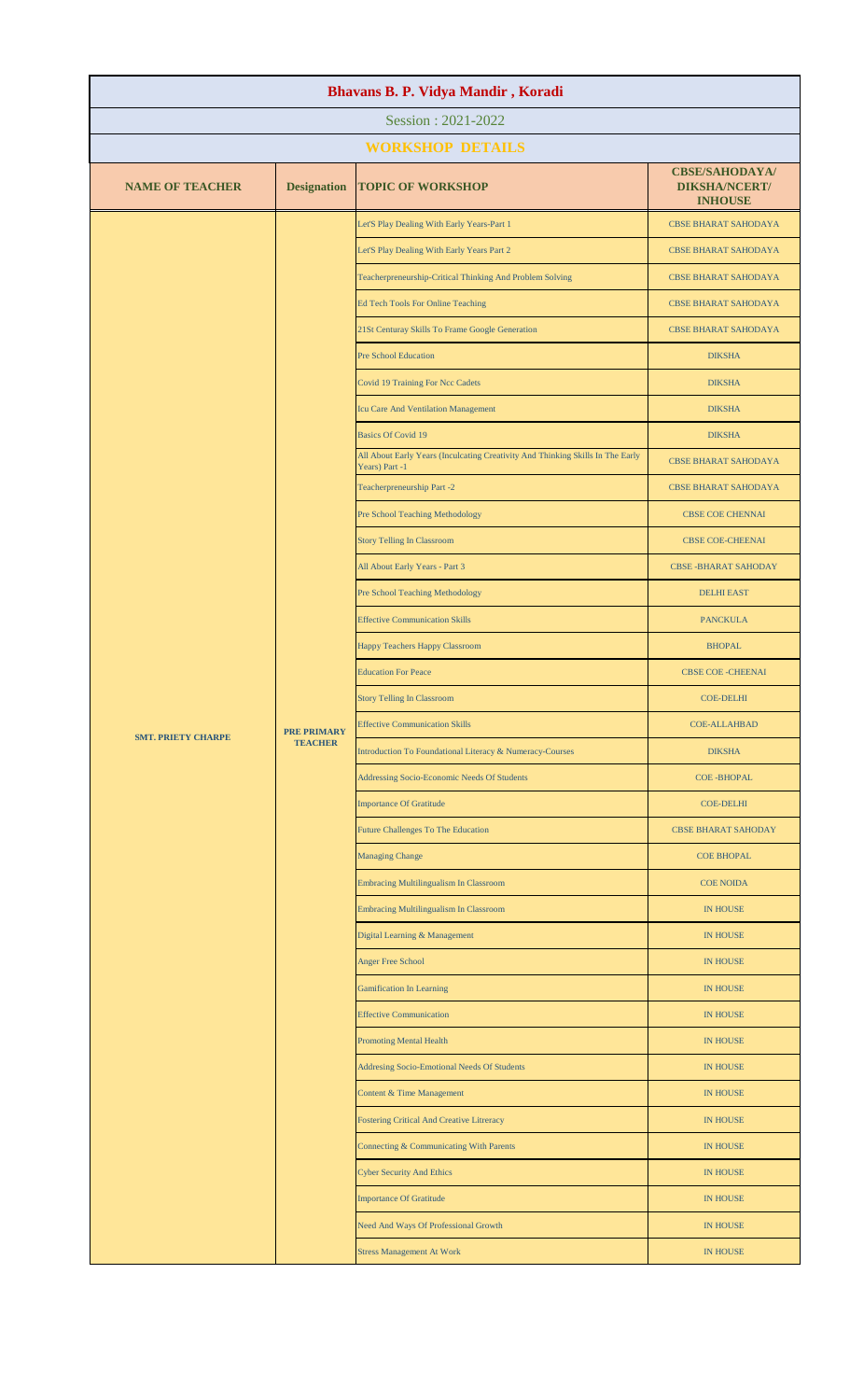| Bhavans B. P. Vidya Mandir, Koradi |                                  |                                                                                                   |                                                                 |  |
|------------------------------------|----------------------------------|---------------------------------------------------------------------------------------------------|-----------------------------------------------------------------|--|
| Session: 2021-2022                 |                                  |                                                                                                   |                                                                 |  |
|                                    |                                  | <b>WORKSHOP DETAILS</b>                                                                           |                                                                 |  |
| <b>NAME OF TEACHER</b>             | <b>Designation</b>               | <b>TOPIC OF WORKSHOP</b>                                                                          | <b>CBSE/SAHODAYA/</b><br><b>DIKSHA/NCERT/</b><br><b>INHOUSE</b> |  |
|                                    |                                  | <b>Dealing With Early Years</b>                                                                   | <b>CBSE BHARAT SAHODAYA</b>                                     |  |
|                                    |                                  | <b>Ed Tech Tools For Online Teaching</b>                                                          | <b>CBSE BHARAT SAHODAYA</b>                                     |  |
|                                    |                                  | All About Early Years (Inculcating Creativity And Thinking Skills In The Early<br>Years)          | <b>CBSE BHARAT SAHODAYA</b>                                     |  |
|                                    |                                  | <b>Story Telling In Classroom</b>                                                                 | <b>COE-DELHI WEST</b>                                           |  |
|                                    |                                  | <b>Working With Learning Disabilities</b>                                                         | <b>CBSE COE- CHENNAI</b>                                        |  |
|                                    |                                  | <b>Embracing Multilingualism In Classrooms</b>                                                    | <b>CBSE COE- DELHI EAST</b>                                     |  |
|                                    |                                  | All About Early Years - Part 3 (Engaging Early Years Effective Online And The<br>Role Of Phonics) | <b>CBSE BHARAT SAHODAYA</b>                                     |  |
|                                    |                                  | Child Psychology -Understanding Developmental Stages                                              | <b>CBSE COE-NOIDA</b>                                           |  |
|                                    |                                  | <b>Understanding Gender And Their Relationship</b>                                                | COE-DELHI WEST                                                  |  |
|                                    |                                  | Adopting Inclusive Practices In Classroom                                                         | CBSE COE- DELHI EAST                                            |  |
|                                    |                                  | Pre School Teaching Methodology                                                                   | <b>CBSE COE- CHENNAI</b>                                        |  |
|                                    |                                  | <b>Protection Of Child Rights</b>                                                                 | <b>CBSE -TRAINING HEADQUARTERS</b>                              |  |
|                                    |                                  | 21St Century Skills                                                                               | COE-DELHI WEST                                                  |  |
|                                    |                                  | <b>Promoting Mental Health</b>                                                                    | <b>CBSE-NOIDA</b>                                               |  |
|                                    |                                  | <b>Understanding Multiple Intelligence</b>                                                        | <b>CBSE-NOIDA</b>                                               |  |
|                                    |                                  | <b>Understanding Multiple Intelligence</b>                                                        | <b>CBSE-NOIDA</b>                                               |  |
|                                    |                                  | <b>Connecting And Communicating With Parents</b>                                                  | <b>CBSE-NOIDA</b>                                               |  |
|                                    |                                  | <b>Teaching And Learning Style</b>                                                                | <b>CBSE-AJMER</b>                                               |  |
|                                    |                                  | <b>Gamification In Learning</b>                                                                   | <b>CBSE-AJMER</b>                                               |  |
|                                    |                                  | Values Education And Its Significance                                                             | <b>CBSE-AJMER</b>                                               |  |
| <b>SMT. PAVITRA KESWANI</b>        |                                  | Salient Features Of National Education Policy 2020                                                | <b>CBSE-AJMER</b>                                               |  |
|                                    |                                  | <b>Content And Time Management</b>                                                                | <b>CBSE-AJMER</b>                                               |  |
|                                    |                                  | Values Education And Its Significance                                                             | <b>COE DELHI EAST</b>                                           |  |
|                                    | <b>PRIMARY</b><br><b>TEACHER</b> | <b>Decision Making Skills In Adolescents</b>                                                      | <b>COE BENGALURU</b>                                            |  |
|                                    |                                  | Deliberating On Ethics And Integrity                                                              | <b>COE BHUBANESWAR</b>                                          |  |
|                                    |                                  | <b>Education For Peace</b>                                                                        | <b>COE BENGALURU</b>                                            |  |
|                                    |                                  | <b>Introduction To Foundation Literacy And Numeracy</b>                                           | <b>CBSE DIKSHA</b>                                              |  |
|                                    |                                  | Artificial Intelligence                                                                           | <b>DIKSHA</b>                                                   |  |
|                                    |                                  | <b>Focusing On Competency Based Education</b>                                                     | COE THIRUVANANTHAPURAM                                          |  |
|                                    |                                  | Selection Of Effective Teaching-Learning Materia                                                  | <b>COE NOIDA</b>                                                |  |
|                                    |                                  | <b>Anger Free Schools</b>                                                                         | <b>COE NOIDA</b>                                                |  |
|                                    |                                  | <b>Teaching And Learning Sytle</b>                                                                | <b>NOIDA</b>                                                    |  |
|                                    |                                  | Setting Outcomes In Teaching - Learning                                                           | <b>COE DEHRADUN</b>                                             |  |
|                                    |                                  | <b>Managing Change</b>                                                                            | <b>COE BENGALURU</b>                                            |  |
|                                    |                                  | <b>Connecting And Communicating With Parents</b>                                                  | <b>COE BENGALURU</b>                                            |  |
|                                    |                                  | <b>Digital Learning And Management</b>                                                            | <b>COE NOIDA</b>                                                |  |
|                                    |                                  | <b>Action Research</b>                                                                            | <b>DIKSHA</b>                                                   |  |
|                                    |                                  | <b>Embracing Multilingualism In Classroom</b>                                                     | <b>IN HOUSE</b>                                                 |  |
|                                    |                                  | Digital Learning & Management                                                                     | <b>IN HOUSE</b>                                                 |  |
|                                    |                                  | <b>Anger Free School</b>                                                                          | <b>IN HOUSE</b>                                                 |  |
|                                    |                                  | <b>Gamification In Learning</b>                                                                   | <b>IN HOUSE</b>                                                 |  |
|                                    |                                  | <b>Effective Communication</b>                                                                    | <b>IN HOUSE</b>                                                 |  |
|                                    |                                  | <b>Promoting Mental Health</b>                                                                    | <b>IN HOUSE</b>                                                 |  |
|                                    |                                  | <b>Addresing Socio-Emotional Needs Of Students</b>                                                | <b>IN HOUSE</b>                                                 |  |
|                                    |                                  | Content & Time Management                                                                         | <b>IN HOUSE</b>                                                 |  |
|                                    |                                  | <b>Fostering Critical And Creative Litreracy</b>                                                  | <b>IN HOUSE</b>                                                 |  |
|                                    |                                  | Connecting & Communicating With Parents                                                           | <b>IN HOUSE</b>                                                 |  |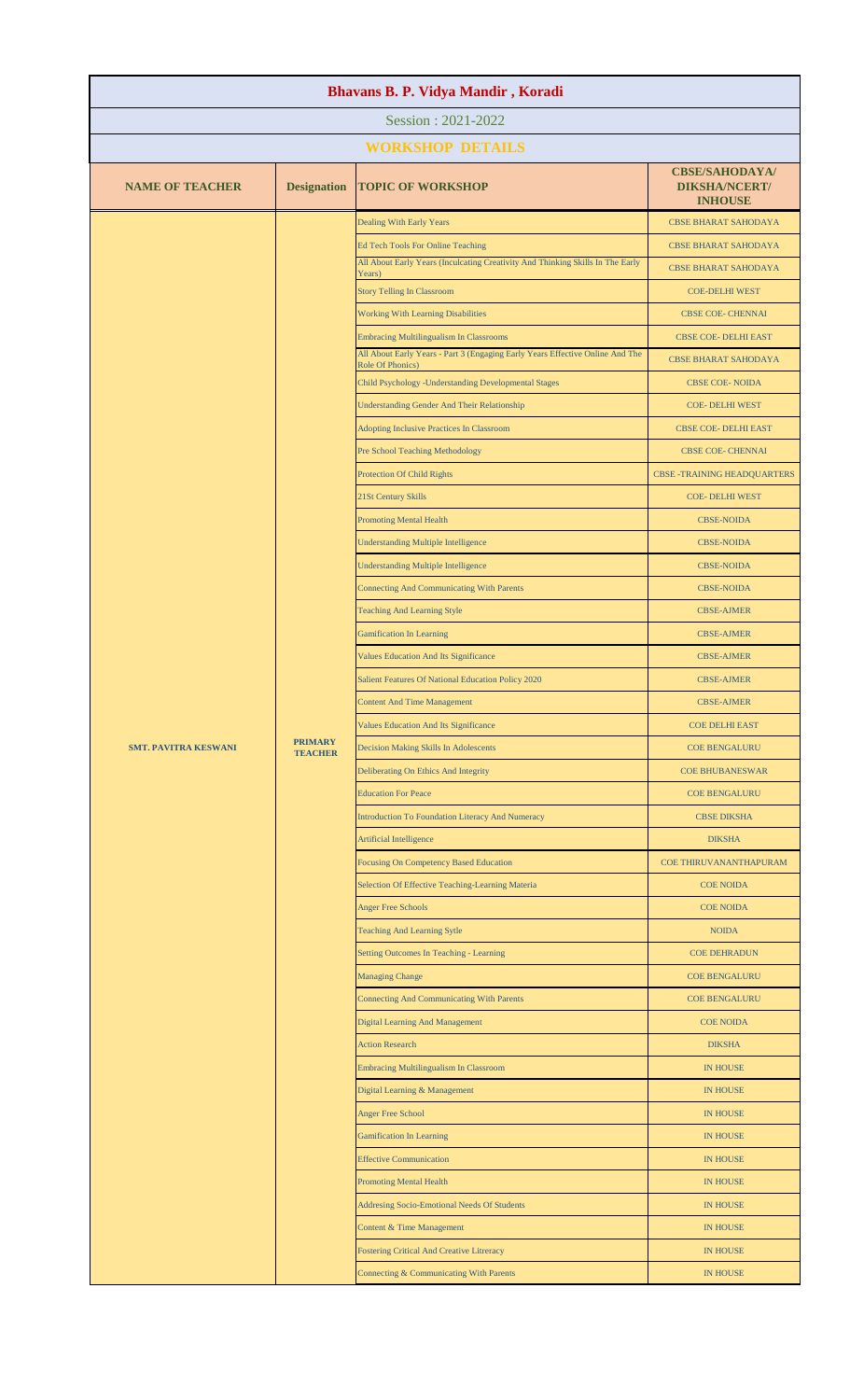| Bhavans B. P. Vidya Mandir, Koradi |                                  |                                                                                          |                                                                 |  |
|------------------------------------|----------------------------------|------------------------------------------------------------------------------------------|-----------------------------------------------------------------|--|
|                                    |                                  | Session: 2021-2022                                                                       |                                                                 |  |
|                                    |                                  | <b>WORKSHOP DETAILS</b>                                                                  |                                                                 |  |
| <b>NAME OF TEACHER</b>             | <b>Designation</b>               | <b>TOPIC OF WORKSHOP</b>                                                                 | <b>CBSE/SAHODAYA/</b><br><b>DIKSHA/NCERT/</b><br><b>INHOUSE</b> |  |
|                                    |                                  | Pre-School Teaching Methodology                                                          | <b>CBSE BHARAT SAHODAYA</b>                                     |  |
|                                    |                                  | Teacherpreneurship-Critical Thinking And Problem Solving                                 | <b>CBSE BHARAT SAHODAYA</b>                                     |  |
|                                    |                                  | Ict In Teaching Learning                                                                 | <b>DIKSHA</b>                                                   |  |
|                                    |                                  | Ed-Tech Tools For Online Teaching - Learning Enhancement                                 | <b>CBSE BHARAT SAHODAYA</b>                                     |  |
|                                    |                                  | All About Early Years (Inculcating Creativity And Thinking Skills In The Early<br>Years) | <b>CBSE BHARAT SAHODAYA</b>                                     |  |
|                                    |                                  | <b>Story Telling In Classroom</b>                                                        | <b>CBSE COE-CHENNAI</b>                                         |  |
|                                    |                                  | <b>Understanding Gender And Their Relationship</b>                                       | <b>COE DEHRADUN</b>                                             |  |
|                                    |                                  | <b>Working With Learning Disabilities</b>                                                | <b>COE DEHRADUN</b>                                             |  |
|                                    |                                  | <b>Pre-School Teaching Methodology</b>                                                   | <b>CBSE COE DELHI</b>                                           |  |
|                                    |                                  | <b>Cyber Seqqurity And Ethics</b>                                                        | <b>COE DELHI EAST</b>                                           |  |
|                                    |                                  | Addressing Challenges In Post Covid Schooling                                            | <b>CBSE COE-BHOPAL</b>                                          |  |
|                                    |                                  | Constructivism                                                                           | <b>CBSE COE-BANGLURU</b>                                        |  |
|                                    |                                  | Decision Making Skills In Adolescents                                                    | CBSE COE-BHOPAL                                                 |  |
|                                    |                                  | <b>Joyful Mathematics</b>                                                                | <b>CBSE COE-DEHRADUN</b>                                        |  |
|                                    | <b>PRIMARY</b><br><b>TEACHER</b> | Artificial Intelligence                                                                  | <b>DIKSHA</b>                                                   |  |
| <b>MS. RUPAL PURUSHWANI</b>        |                                  | <b>Action Research</b>                                                                   | <b>DIKSHA</b>                                                   |  |
|                                    |                                  | <b>Eduction Of Peace</b>                                                                 | <b>DEHRADHUN</b>                                                |  |
|                                    |                                  | Understanding Gender & There Relationship                                                | <b>DEHRADHUN</b>                                                |  |
|                                    |                                  | Blooms Taxonomy & Its Applications                                                       | <b>NOIDA</b>                                                    |  |
|                                    |                                  | Importance Of Personal Hygine & Nutrition                                                | <b>DELHI EAST</b>                                               |  |
|                                    |                                  | Teaching & Learning Style                                                                | <b>DEHRADHUN</b>                                                |  |
|                                    |                                  | <b>Embracing Multilingualism In Classroom</b>                                            | <b>IN HOUSE</b>                                                 |  |
|                                    |                                  | Digital Learning & Management                                                            | <b>IN HOUSE</b>                                                 |  |
|                                    |                                  | <b>Anger Free School</b>                                                                 | <b>IN HOUSE</b>                                                 |  |
|                                    |                                  | <b>Gamification In Learning</b>                                                          | <b>IN HOUSE</b>                                                 |  |
|                                    |                                  | <b>Effective Communication</b>                                                           | <b>IN HOUSE</b>                                                 |  |
|                                    |                                  | <b>Promoting Mental Health</b>                                                           | <b>IN HOUSE</b>                                                 |  |
|                                    |                                  | <b>Addresing Socio-Emotional Needs Of Students</b>                                       | <b>IN HOUSE</b>                                                 |  |
|                                    |                                  | Content & Time Management                                                                | <b>IN HOUSE</b>                                                 |  |
|                                    |                                  | <b>Fostering Critical And Creative Litreracy</b>                                         | <b>IN HOUSE</b>                                                 |  |
|                                    |                                  | Connecting & Communicating With Parents                                                  | <b>IN HOUSE</b>                                                 |  |
|                                    |                                  | <b>Cyber Security And Ethics</b>                                                         | <b>IN HOUSE</b>                                                 |  |
|                                    |                                  | <b>Importance Of Gratitude</b>                                                           | <b>IN HOUSE</b>                                                 |  |
|                                    |                                  | Need And Ways Of Professional Growth                                                     | <b>IN HOUSE</b>                                                 |  |
|                                    |                                  | <b>Stress Management At Work</b>                                                         | <b>IN HOUSE</b>                                                 |  |
|                                    |                                  | 21St Century Skills                                                                      | <b>IN HOUSE</b>                                                 |  |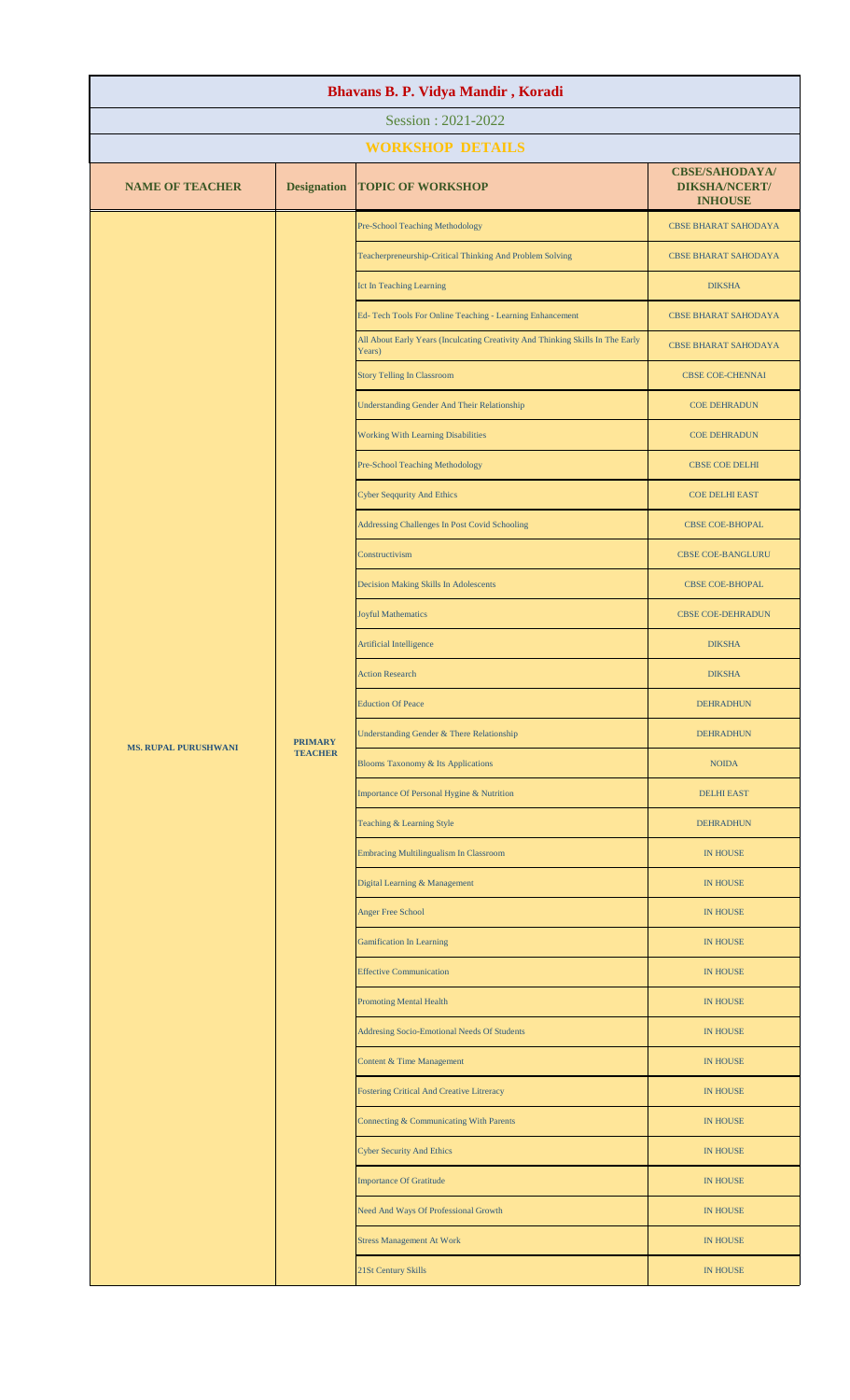| Bhavans B. P. Vidya Mandir, Koradi |                                  |                                                                                                                                 |                                                                 |  |
|------------------------------------|----------------------------------|---------------------------------------------------------------------------------------------------------------------------------|-----------------------------------------------------------------|--|
|                                    |                                  | Session: 2021-2022                                                                                                              |                                                                 |  |
|                                    |                                  | <b>WORKSHOP DETAILS</b>                                                                                                         |                                                                 |  |
| <b>NAME OF TEACHER</b>             | <b>Designation</b>               | <b>TOPIC OF WORKSHOP</b>                                                                                                        | <b>CBSE/SAHODAYA/</b><br><b>DIKSHA/NCERT/</b><br><b>INHOUSE</b> |  |
|                                    |                                  | Ed-Tech Tools For Online Teaching - Learning Enhancement                                                                        | <b>CBSE BHARAT SAHODAYA</b>                                     |  |
|                                    |                                  | Dealing With Early Years                                                                                                        | <b>CBSE BHARAT SAHODAYA</b>                                     |  |
|                                    |                                  | <b>Story Telling In Classroom</b><br>All About Early Years (Inculcating Creativity And Thinking Skills In The Early             | CBSE COE- D-ELHI WEST                                           |  |
|                                    |                                  | Years)                                                                                                                          | <b>CBSE BHARAT SAHODAYA</b>                                     |  |
|                                    |                                  | <b>Working With Learning Disabilities</b>                                                                                       | CBSE COE- CHENNAI                                               |  |
|                                    |                                  | <b>Embracing Multilingualism In Classrooms</b><br>All About Early Years - Part 3 (Engaging Early Years Effective Online And The | CBSE COE- DELHI EAST<br><b>CBSE BHARAT SAHODAYA</b>             |  |
|                                    |                                  | Role Of Phonics)<br>Child Psychology - Understanding Developmental Stages                                                       | CBSE COE- CHENNAI                                               |  |
|                                    |                                  | <b>Understanding Gender And Their Relationship</b>                                                                              | <b>CBSE -TRAINING HEADQUARTERS</b>                              |  |
|                                    |                                  | <b>Adopting Inclusive Practices In Classroom</b>                                                                                | <b>CBSE COE-NOIDA</b>                                           |  |
|                                    |                                  | <b>Pre School Teaching Methodology</b>                                                                                          | <b>CBSE COE-DELHI WEST</b>                                      |  |
|                                    |                                  | Protection Of Child Rights                                                                                                      | CBSE COE- DELHI EAST                                            |  |
|                                    |                                  | 21St Century Skills                                                                                                             | CBSE COE- DELHI WEST                                            |  |
|                                    |                                  | <b>Practicing Blended Learning</b>                                                                                              | <b>CBSE COE-NOIDA</b>                                           |  |
|                                    |                                  | <b>Connecting And Communicating With Parents</b>                                                                                | <b>CBSE COE-NOIDA</b>                                           |  |
|                                    |                                  | <b>Teaching And Learning Styles</b>                                                                                             | <b>CBSE COE-AJMER</b>                                           |  |
|                                    |                                  | <b>Gamification In Learning</b>                                                                                                 | <b>CBSE COE-AJMER</b>                                           |  |
| <b>SMT. DEYA GHIYA</b>             | <b>PRIMARY</b><br><b>TEACHER</b> | <b>Stress Management At Work</b>                                                                                                | <b>CBSE COE-AJMER</b>                                           |  |
|                                    |                                  | Need And Ways Of Professional Growth                                                                                            | <b>CBSE COE-AJMER</b>                                           |  |
|                                    |                                  | Deliberating On Ethics And Integrity                                                                                            | <b>CBSE COE- BHUBANESHWAR</b>                                   |  |
|                                    |                                  | <b>Environmental Education In Practice</b>                                                                                      | <b>CBSE COE-PANCHKULA</b>                                       |  |
|                                    |                                  | Value Education And Its Significance                                                                                            | <b>CBSE COE- DELHI EAST</b>                                     |  |
|                                    |                                  | Pedagogy And Planning In Physical Education<br><b>Blooms Taxonomy And Its Application</b>                                       | CBSE COE- CHENNAI<br><b>CBSE COE- AJMER</b>                     |  |
|                                    |                                  | <b>Addressing Challenges Post Covid Schooling</b>                                                                               | <b>CBSE COE- CHENNAI</b>                                        |  |
|                                    |                                  | <b>Anger Free School</b>                                                                                                        | CBSE COE - NOIDA                                                |  |
|                                    |                                  | <b>Action Research</b>                                                                                                          | <b>DIKSHA</b>                                                   |  |
|                                    |                                  | <b>Essential Components Of A Lesson Plan</b>                                                                                    | CBSE COE-DELHI WEST                                             |  |
|                                    |                                  | <b>Health Promoting Schools</b>                                                                                                 | CBSE COE-DELHI WEST                                             |  |
|                                    |                                  | <b>Promoting Mental Health</b>                                                                                                  | CBSE COE-DELHI WEST                                             |  |
|                                    |                                  | <b>Managing Change</b>                                                                                                          | CBSE COE- DELHI EAST                                            |  |
|                                    |                                  | Artifitial Intellegence                                                                                                         | <b>DIKSHA</b>                                                   |  |
|                                    |                                  | Embracing Multilingualism In Classroom                                                                                          | <b>IN HOUSE</b>                                                 |  |
|                                    |                                  | Digital Learning & Management                                                                                                   | <b>IN HOUSE</b>                                                 |  |
|                                    |                                  | <b>Anger Free School</b>                                                                                                        | <b>IN HOUSE</b>                                                 |  |
|                                    |                                  | <b>Gamification In Learning</b>                                                                                                 | <b>IN HOUSE</b>                                                 |  |
|                                    |                                  | <b>Effective Communication</b>                                                                                                  | <b>IN HOUSE</b>                                                 |  |
|                                    |                                  | <b>Promoting Mental Health</b>                                                                                                  | <b>IN HOUSE</b>                                                 |  |
|                                    |                                  | Addresing Socio-Emotional Needs Of Students                                                                                     | <b>IN HOUSE</b>                                                 |  |
|                                    |                                  | <b>Content &amp; Time Management</b>                                                                                            | <b>IN HOUSE</b>                                                 |  |
|                                    |                                  | <b>Fostering Critical And Creative Litreracy</b>                                                                                | <b>IN HOUSE</b>                                                 |  |
|                                    |                                  | Connecting & Communicating With Parents                                                                                         | <b>IN HOUSE</b>                                                 |  |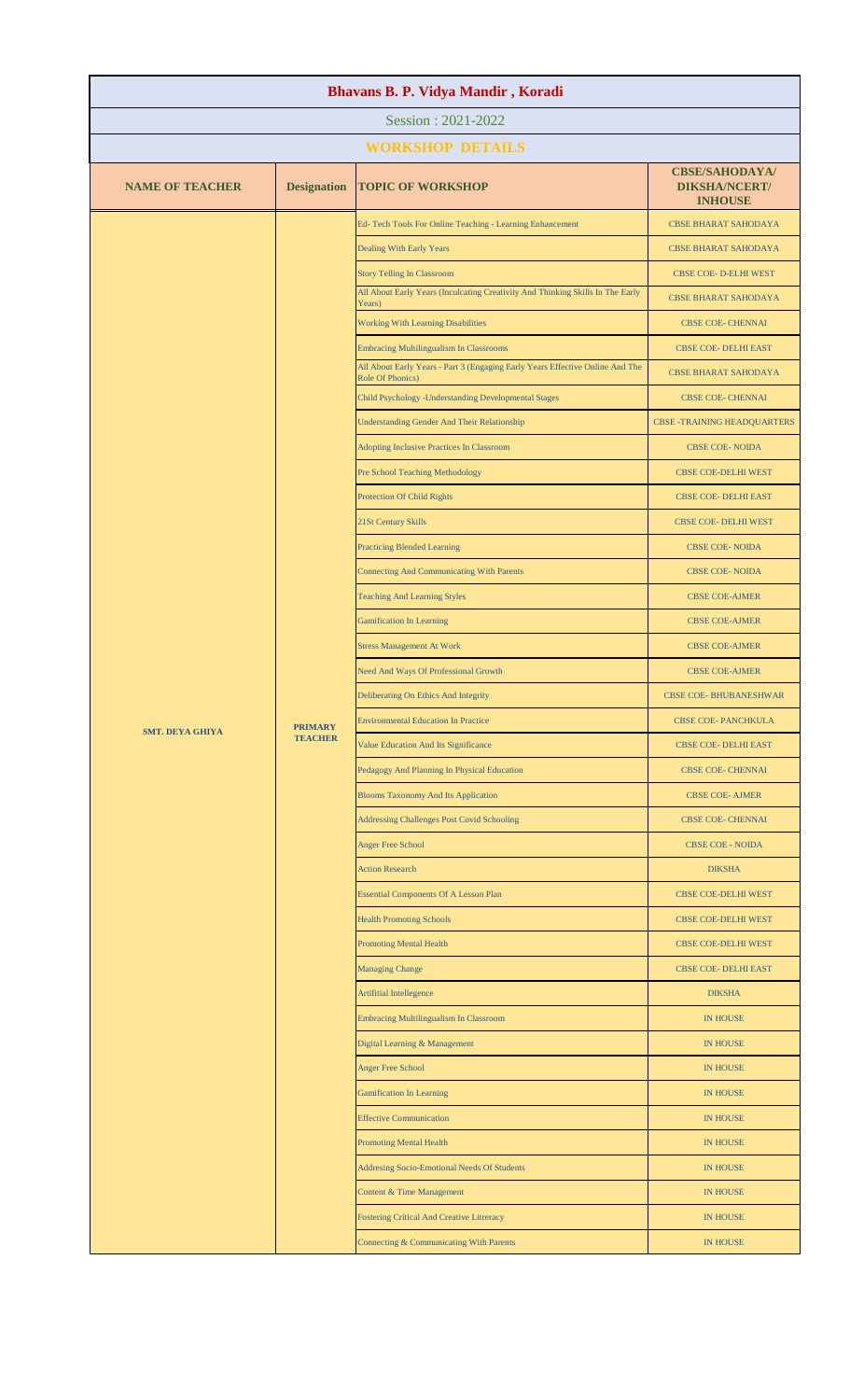| Bhavans B. P. Vidya Mandir, Koradi |                                  |                                                                                                   |                                                                 |  |  |  |
|------------------------------------|----------------------------------|---------------------------------------------------------------------------------------------------|-----------------------------------------------------------------|--|--|--|
|                                    | Session: 2021-2022               |                                                                                                   |                                                                 |  |  |  |
|                                    |                                  | <b>WORKSHOP DETAILS</b>                                                                           |                                                                 |  |  |  |
| <b>NAME OF TEACHER</b>             | <b>Designation</b>               | <b>TOPIC OF WORKSHOP</b>                                                                          | <b>CBSE/SAHODAYA/</b><br><b>DIKSHA/NCERT/</b><br><b>INHOUSE</b> |  |  |  |
|                                    |                                  | Let'S Play Dealing With Early Years                                                               | <b>CBSE BHARAT SAHODAYA</b>                                     |  |  |  |
|                                    |                                  | Dealing With Early Years Part-2                                                                   | <b>CBSE BHARAT SAHODAYA</b>                                     |  |  |  |
|                                    |                                  | Teacherpreneurship-Critical Thinking And Problem Solving                                          | <b>CBSE BHARAT SAHODAYA</b>                                     |  |  |  |
|                                    |                                  | <b>Ed Tech Tools For Online Teaching</b>                                                          | <b>CBSE BHARAT SAHODAYA</b>                                     |  |  |  |
|                                    |                                  | All About Early Years                                                                             | CEO DELHI WEST                                                  |  |  |  |
|                                    |                                  | Pre-School Teaching Methodology                                                                   | CBSE COE- D-ELHI WEST                                           |  |  |  |
|                                    |                                  | <b>Story Telling In Classroom</b>                                                                 | <b>COE</b>                                                      |  |  |  |
|                                    |                                  | All About Early Years - Part 3 (Engaging Early Years Effective Online And The<br>Role Of Phonics) | <b>BHARAT SAHODYA</b>                                           |  |  |  |
|                                    |                                  | Addressing Challenges In Post Covid Schooling                                                     | COE                                                             |  |  |  |
|                                    |                                  | Happy Teachers Creates Happy Classroom                                                            | <b>COE</b>                                                      |  |  |  |
|                                    |                                  | Role Of Theather & Drama In Classroom                                                             | <b>COE NOIDA</b>                                                |  |  |  |
|                                    |                                  | Pre School Teaching Methodology                                                                   | COE                                                             |  |  |  |
|                                    |                                  | <b>Digital Librery</b>                                                                            | <b>COE DELHI EAST</b>                                           |  |  |  |
|                                    |                                  | <b>Focusing On Compentancy Based Education</b>                                                    | <b>PANCHKULA</b>                                                |  |  |  |
|                                    | <b>PRIMARY</b><br><b>TEACHER</b> | <b>Introduction To Fln</b>                                                                        | <b>DIKSHA</b>                                                   |  |  |  |
|                                    |                                  | Artifial Inteeligence Ai                                                                          | <b>DIKSHA</b>                                                   |  |  |  |
|                                    |                                  | <b>Action Research</b>                                                                            | <b>DIKSHA</b>                                                   |  |  |  |
| <b>SMT. PREET VIRWANI</b>          |                                  | Artifial Inteeligence Ai                                                                          | <b>DIKSHA</b>                                                   |  |  |  |
|                                    |                                  | <b>Basics Of Disasters Risk Management</b>                                                        | <b>DIKSHA</b>                                                   |  |  |  |
|                                    |                                  | Salient Features Of National Education Policy 2020                                                | <b>CBSE</b>                                                     |  |  |  |
|                                    |                                  | Using Teachers Energized Resourses Manual-Science Upper Primary                                   | <b>PATNA</b>                                                    |  |  |  |
|                                    |                                  | Importance Of Personal Hygiene And Nutrition                                                      | <b>DELHI EAST</b>                                               |  |  |  |
|                                    |                                  | Embracing Multilingualism In Classroom                                                            | <b>IN HOUSE</b>                                                 |  |  |  |
|                                    |                                  | Digital Learning & Management                                                                     | <b>IN HOUSE</b>                                                 |  |  |  |
|                                    |                                  | <b>Anger Free School</b>                                                                          | <b>IN HOUSE</b>                                                 |  |  |  |
|                                    |                                  | <b>Gamification In Learning</b>                                                                   | <b>IN HOUSE</b>                                                 |  |  |  |
|                                    |                                  | <b>Effective Communication</b>                                                                    | <b>IN HOUSE</b>                                                 |  |  |  |
|                                    |                                  | <b>Promoting Mental Health</b>                                                                    | <b>IN HOUSE</b>                                                 |  |  |  |
|                                    |                                  | Addresing Socio-Emotional Needs Of Students                                                       | <b>IN HOUSE</b>                                                 |  |  |  |
|                                    |                                  | <b>Content &amp; Time Management</b>                                                              | <b>IN HOUSE</b>                                                 |  |  |  |
|                                    |                                  | Fostering Critical And Creative Litreracy                                                         | <b>IN HOUSE</b>                                                 |  |  |  |
|                                    |                                  | Connecting & Communicating With Parents                                                           | <b>IN HOUSE</b>                                                 |  |  |  |
|                                    |                                  | <b>Cyber Security And Ethics</b>                                                                  | <b>IN HOUSE</b>                                                 |  |  |  |
|                                    |                                  | <b>Importance Of Gratitude</b>                                                                    | <b>IN HOUSE</b>                                                 |  |  |  |
|                                    |                                  | Need And Ways Of Professional Growth                                                              | <b>IN HOUSE</b>                                                 |  |  |  |
|                                    |                                  | <b>Stress Management At Work</b>                                                                  | <b>IN HOUSE</b>                                                 |  |  |  |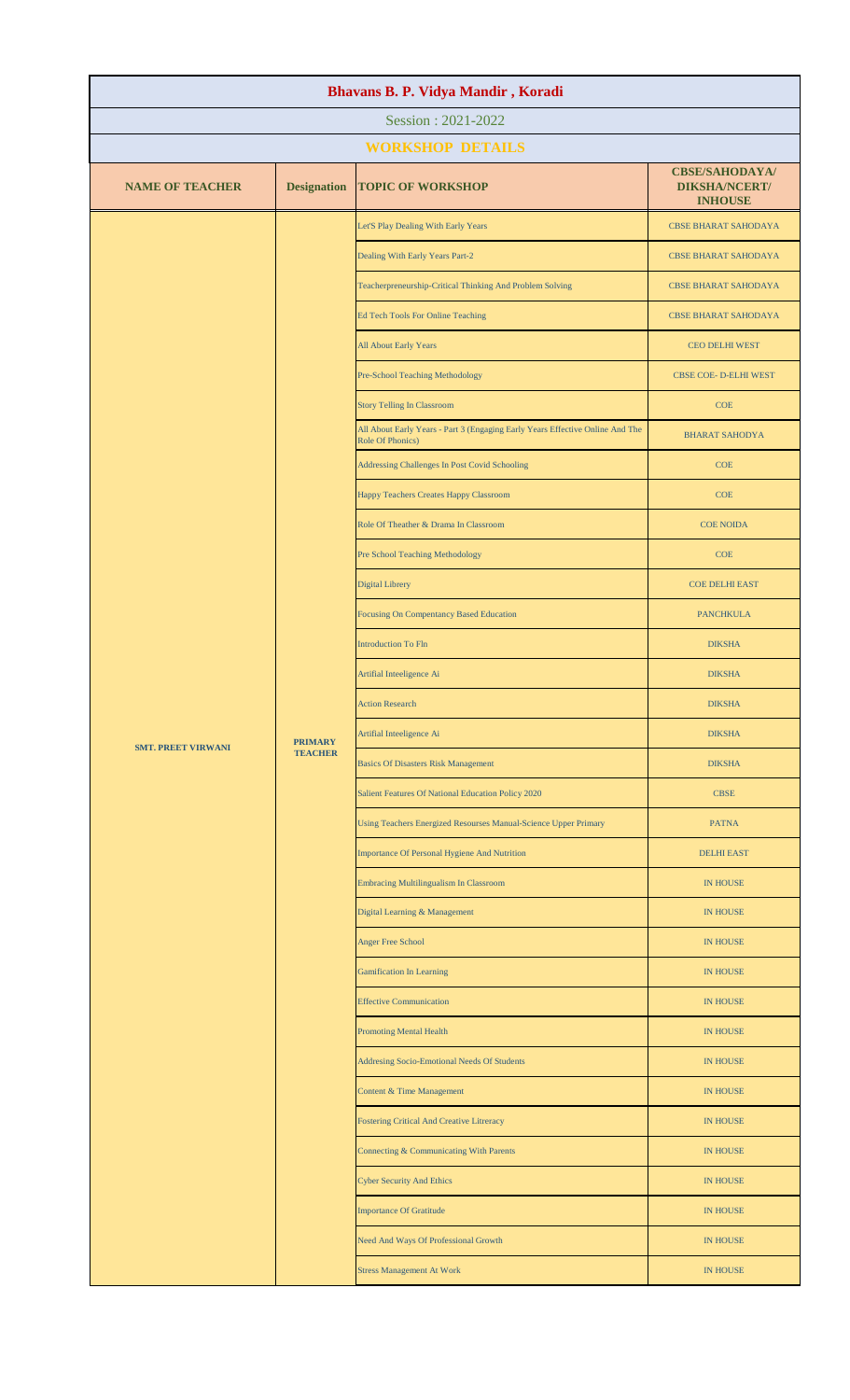| Bhavans B. P. Vidya Mandir, Koradi |                                  |                                                                                                   |                                                                 |  |
|------------------------------------|----------------------------------|---------------------------------------------------------------------------------------------------|-----------------------------------------------------------------|--|
| Session: 2021-2022                 |                                  |                                                                                                   |                                                                 |  |
|                                    |                                  | <b>WORKSHOP DETAILS</b>                                                                           |                                                                 |  |
| <b>NAME OF TEACHER</b>             | <b>Designation</b>               | <b>TOPIC OF WORKSHOP</b>                                                                          | <b>CBSE/SAHODAYA/</b><br><b>DIKSHA/NCERT/</b><br><b>INHOUSE</b> |  |
|                                    |                                  | Ed-Tech Tools For Online Teaching - Learning Enhancement                                          | <b>CBSE BHARAT SAHODAYA</b>                                     |  |
|                                    |                                  | Dealing With Early Years                                                                          | <b>CBSE BHARAT SAHODAYA</b>                                     |  |
|                                    |                                  | <b>Story Telling In Classroom</b>                                                                 | CBSE COE- D-ELHI WEST                                           |  |
|                                    |                                  | All About Early Years (Inculcating Creativity And Thinking Skills In The Early<br>Years)          | <b>CBSE BHARAT SAHODAYA</b>                                     |  |
|                                    |                                  | <b>Working With Learning Disabilities</b>                                                         | CBSE COE- CHENNAI                                               |  |
|                                    |                                  | <b>Embracing Multilingualism In Classrooms</b>                                                    | <b>CBSE COE- DELHI EAST</b>                                     |  |
|                                    |                                  | All About Early Years - Part 3 (Engaging Early Years Effective Online And The<br>Role Of Phonics) | <b>CBSE BHARAT SAHODAYA</b>                                     |  |
|                                    |                                  | Pre School Teaching Methodology                                                                   | <b>CHENNAI</b>                                                  |  |
|                                    |                                  | <b>Understanding Gender And Their Relationship</b>                                                | <b>CBSE -TRAINING HEADQUARTERS</b>                              |  |
|                                    |                                  | <b>Adopting Inclusive Practices In Classroom</b>                                                  | <b>CBSE COE-NOIDA</b>                                           |  |
|                                    |                                  | Protection Of Child Rights                                                                        | <b>CBSE</b>                                                     |  |
|                                    |                                  | <b>Blooms'S Taxanomy And Its Application</b>                                                      | CBSE COE- DELHI EAST                                            |  |
|                                    |                                  | 21St Century Skills                                                                               | CBSE COE- DELHI WEST                                            |  |
|                                    |                                  | <b>Promoting Mental Health</b>                                                                    | CBSE COE-NOIDA                                                  |  |
|                                    |                                  | <b>Understanding Multiple Intelligence</b>                                                        | CBSE COE-NOIDA                                                  |  |
|                                    |                                  | <b>Practicing Blended Learning</b>                                                                | <b>CBSE COE-NOIDA</b>                                           |  |
|                                    | <b>PRIMARY</b><br><b>TEACHER</b> | <b>Connecting And Communicating With Parents</b>                                                  | CBSE COE-NOIDA                                                  |  |
| <b>SMT. VIDHI JANIYANI</b>         |                                  | <b>Teaching And Learning Style</b>                                                                | <b>CBSE COE-AJMER</b>                                           |  |
|                                    |                                  | <b>Gamification In Learning</b>                                                                   | <b>CBSE COE-AJMER</b>                                           |  |
|                                    |                                  | <b>Stress Management At Work</b>                                                                  | <b>CBSE COE-AJMER</b>                                           |  |
|                                    |                                  | Need And Ways Of Professional Growth                                                              | <b>CBSE COE-AJMER</b>                                           |  |
|                                    |                                  | <b>Anger Free School</b>                                                                          | CBSE COE DELHI EAST                                             |  |
|                                    |                                  | Deliberating On Ethics And Integrity                                                              | <b>CBSE COE- BHUBANESHWAR</b>                                   |  |
|                                    |                                  | Values Education And It'S Significance                                                            | CBSE COE- DELHI EAST                                            |  |
|                                    |                                  | <b>Teaching And Learning Styles</b>                                                               | <b>CBSE COE</b>                                                 |  |
|                                    |                                  | <b>Essential Components Of A Lesson Plan</b>                                                      | <b>CBSE COE</b>                                                 |  |
|                                    |                                  | Selection Of Effective Teaching Learning Material                                                 | <b>NOIDA</b>                                                    |  |
|                                    |                                  | Focusing On Competency Based Education                                                            | <b>CBSE COE</b>                                                 |  |
|                                    |                                  | <b>Action Research</b>                                                                            | <b>DIKSHA</b>                                                   |  |
|                                    |                                  | Artifial Inteeligence Ai                                                                          | <b>DIKSHA</b>                                                   |  |
|                                    |                                  | <b>Embracing Multilingualism In Classroom</b>                                                     | <b>IN HOUSE</b>                                                 |  |
|                                    |                                  | Digital Learning & Management                                                                     | <b>IN HOUSE</b>                                                 |  |
|                                    |                                  | <b>Anger Free School</b>                                                                          | <b>IN HOUSE</b>                                                 |  |
|                                    |                                  | <b>Gamification In Learning</b>                                                                   | <b>IN HOUSE</b>                                                 |  |
|                                    |                                  | <b>Effective Communication</b>                                                                    | <b>IN HOUSE</b>                                                 |  |
|                                    |                                  | <b>Promoting Mental Health</b>                                                                    | <b>IN HOUSE</b>                                                 |  |
|                                    |                                  | <b>Addresing Socio-Emotional Needs Of Students</b>                                                | <b>IN HOUSE</b>                                                 |  |
|                                    |                                  | Content & Time Management                                                                         | <b>IN HOUSE</b>                                                 |  |
|                                    |                                  | <b>Fostering Critical And Creative Litreracy</b>                                                  | <b>IN HOUSE</b>                                                 |  |
|                                    |                                  | Connecting & Communicating With Parents                                                           | <b>IN HOUSE</b>                                                 |  |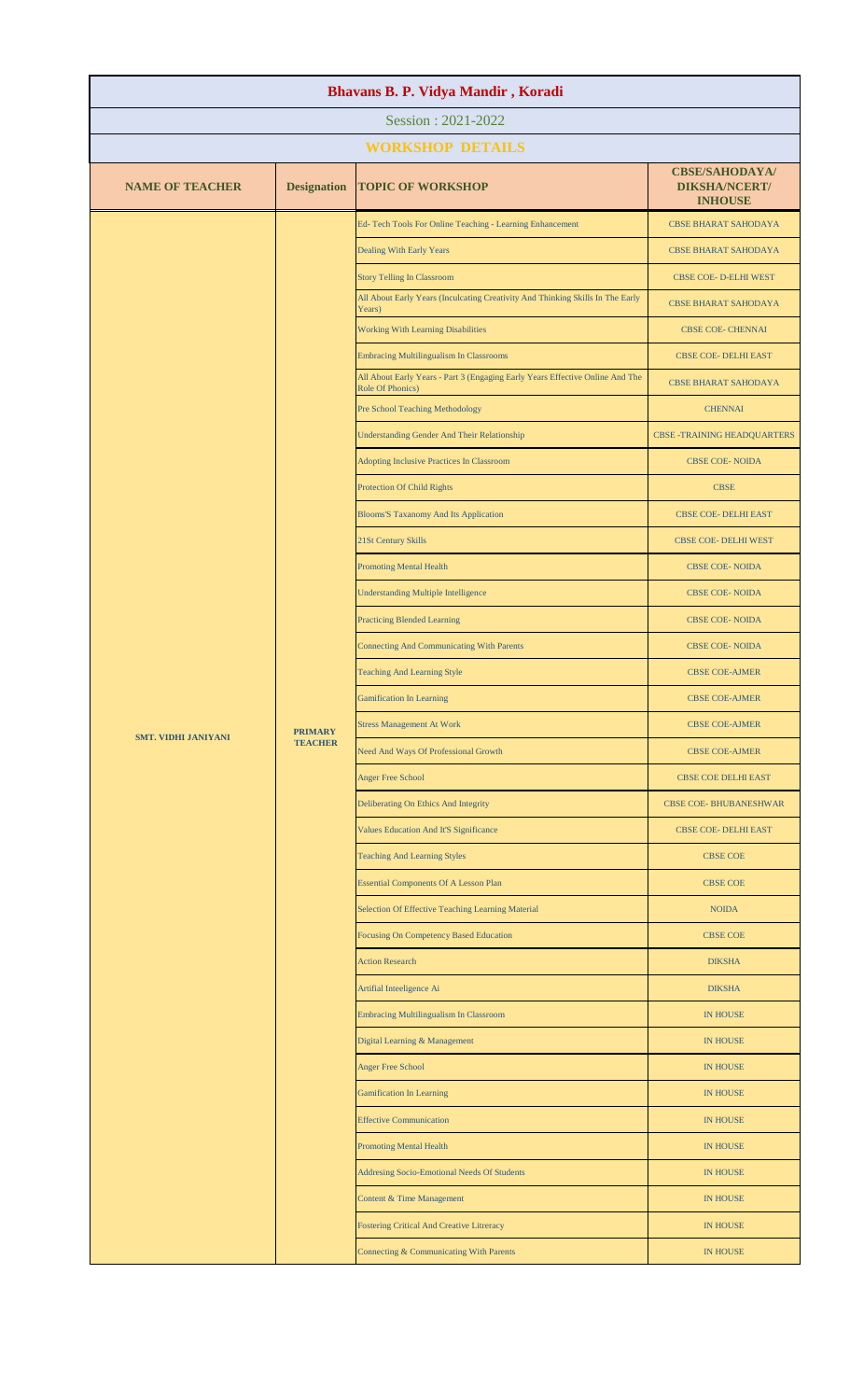| Bhavans B. P. Vidya Mandir, Koradi |                                  |                                                                                |                                                                 |  |  |
|------------------------------------|----------------------------------|--------------------------------------------------------------------------------|-----------------------------------------------------------------|--|--|
| Session: 2021-2022                 |                                  |                                                                                |                                                                 |  |  |
|                                    |                                  | <b>WORKSHOP DETAILS</b>                                                        |                                                                 |  |  |
| <b>NAME OF TEACHER</b>             | <b>Designation</b>               | <b>TOPIC OF WORKSHOP</b>                                                       | <b>CBSE/SAHODAYA/</b><br><b>DIKSHA/NCERT/</b><br><b>INHOUSE</b> |  |  |
|                                    |                                  | Addressing Socio Emotional Needs Of Children                                   | <b>BHOPAL</b>                                                   |  |  |
|                                    |                                  | Happy Teacher'S Create Happy Classroom                                         | <b>BHOPAL</b>                                                   |  |  |
|                                    |                                  | Future Challenges To The Education System                                      | <b>BHARAT SAHODAYA</b>                                          |  |  |
|                                    |                                  | Salient Features Of Nep 2020                                                   | <b>CBSE</b>                                                     |  |  |
|                                    |                                  | <b>Connecting And Communicating With Parents</b>                               | <b>CBSE</b>                                                     |  |  |
|                                    |                                  | Protection Of Child Rights                                                     | <b>CBSE</b>                                                     |  |  |
|                                    |                                  | Importance Of Personal Hygiene And Nutrition                                   | <b>CBSE</b>                                                     |  |  |
|                                    |                                  | Selection Of Effective Teaching Learning Material                              | <b>CBSE</b>                                                     |  |  |
|                                    |                                  | <b>Action Research</b>                                                         | <b>DIKSHA</b>                                                   |  |  |
|                                    |                                  | Introduction To Foundational Literacy And Numeracy Course                      | <b>DIKSHA</b>                                                   |  |  |
|                                    |                                  | <b>Teaching Of Mathematics Through Stories</b>                                 | <b>CBSE BHARAT SAHODAYA</b>                                     |  |  |
|                                    |                                  | Innovative Teaching Of Hindi Language For Primary Classes<br>(Bharat Sahodaya) | <b>CBSE BHARAT SAHODAYA</b>                                     |  |  |
|                                    |                                  | <b>Teaching And Learning Styles</b>                                            | <b>COE ALLAHABAD</b>                                            |  |  |
|                                    | <b>PRIMARY</b><br><b>TEACHER</b> | Setting Learning Outcomes In Teaching-Learning                                 | <b>COE ALLAHABAD</b>                                            |  |  |
|                                    |                                  | <b>Managing Change</b>                                                         | <b>COE ALLAHABAD</b>                                            |  |  |
| <b>MS. RUCHI JOSHI</b>             |                                  | <b>Education For Peace</b>                                                     | <b>COE ALLAHABAD</b>                                            |  |  |
|                                    |                                  | <b>Basics In Accountancy</b>                                                   | <b>COE NOIDA</b>                                                |  |  |
|                                    |                                  | <b>Institutional Culture</b>                                                   | <b>BHARAT SAHODAYA</b>                                          |  |  |
|                                    |                                  | Ek Bharat Shreshta Bharat                                                      | <b>BHARAT SAHODAYA</b>                                          |  |  |
|                                    |                                  | <b>Bloom Taxonomy And It'S Application</b>                                     | <b>PUNE</b>                                                     |  |  |
|                                    |                                  | <b>Strengthening Reading Competency</b>                                        | <b>DELHI EAST</b>                                               |  |  |
|                                    |                                  | <b>Story Telling In Classroom</b>                                              | <b>DELHI EAST</b>                                               |  |  |
|                                    |                                  | Teaching Strategies In English Secondry Level                                  | THIRUVANANTHAPURAM                                              |  |  |
|                                    |                                  | Anger Free School                                                              | <b>IN HOUSE</b>                                                 |  |  |
|                                    |                                  | <b>Gamification In Learning</b>                                                | <b>IN HOUSE</b>                                                 |  |  |
|                                    |                                  | <b>Effective Communication</b>                                                 | <b>IN HOUSE</b>                                                 |  |  |
|                                    |                                  | <b>Promoting Mental Health</b>                                                 | <b>IN HOUSE</b>                                                 |  |  |
|                                    |                                  | Addresing Socio-Emotional Needs Of Students                                    | IN HOUSE                                                        |  |  |
|                                    |                                  | Content & Time Management                                                      | <b>IN HOUSE</b>                                                 |  |  |
|                                    |                                  | <b>Fostering Critical And Creative Litreracy</b>                               | <b>IN HOUSE</b>                                                 |  |  |
|                                    |                                  | Connecting & Communicating With Parents                                        | IN HOUSE                                                        |  |  |
|                                    |                                  | <b>Cyber Security And Ethics</b>                                               | <b>IN HOUSE</b>                                                 |  |  |
|                                    |                                  | <b>Importance Of Gratitude</b>                                                 | <b>IN HOUSE</b>                                                 |  |  |
|                                    |                                  | Need And Ways Of Professional Growth                                           | <b>IN HOUSE</b>                                                 |  |  |
|                                    |                                  | <b>Stress Management At Work</b>                                               | <b>IN HOUSE</b>                                                 |  |  |
|                                    |                                  | 21St Century Skills                                                            | <b>IN HOUSE</b>                                                 |  |  |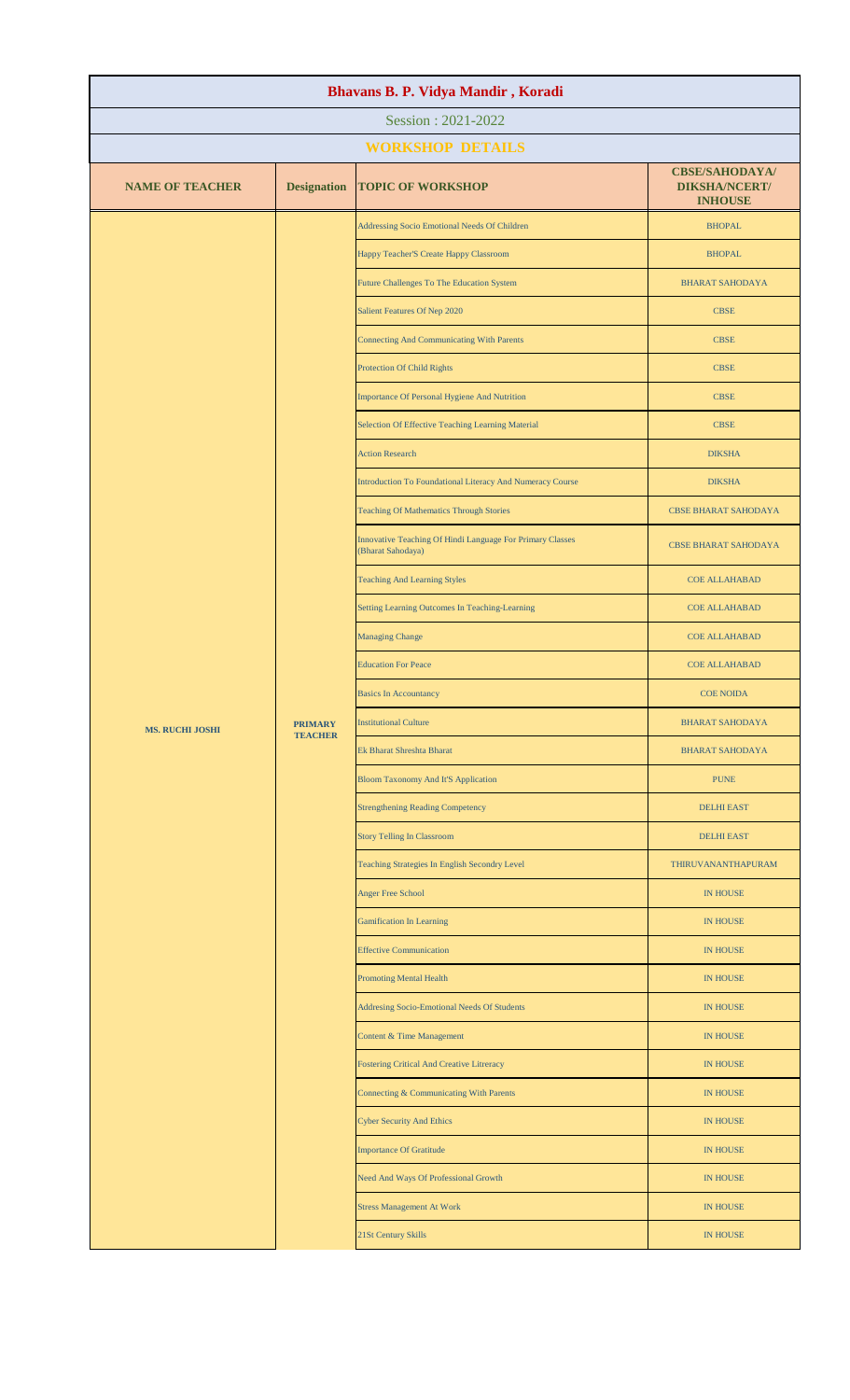| Bhavans B. P. Vidya Mandir, Koradi |                                  |                                                  |                                                                 |  |
|------------------------------------|----------------------------------|--------------------------------------------------|-----------------------------------------------------------------|--|
| Session: 2021-2022                 |                                  |                                                  |                                                                 |  |
|                                    |                                  | <b>WORKSHOP DETAILS</b>                          |                                                                 |  |
| <b>NAME OF TEACHER</b>             | <b>Designation</b>               | <b>TOPIC OF WORKSHOP</b>                         | <b>CBSE/SAHODAYA/</b><br><b>DIKSHA/NCERT/</b><br><b>INHOUSE</b> |  |
|                                    |                                  | Role Of Theater And Drama In Class               | <b>BHOPAL</b>                                                   |  |
|                                    |                                  | Happy Teacher Creates Happy Classrooms           | <b>BHOPAL</b>                                                   |  |
|                                    |                                  | Addressing Socio-Emotional Needs Of Students     | <b>BHOPAL</b>                                                   |  |
|                                    |                                  | <b>Importance Of Gratitude</b>                   | <b>DELHI EAST</b>                                               |  |
|                                    |                                  | <b>Effective Communication Skills</b>            | <b>DELHI EAST</b>                                               |  |
|                                    |                                  | 1. The Way To Bridge The Learning Gaps           | <b>CBSE SAHODAYA</b>                                            |  |
|                                    |                                  | Pre School Teaching Methodology                  | <b>NOIDA</b>                                                    |  |
|                                    |                                  | <b>Experiantial Learning In Practise</b>         | <b>NOIDA</b>                                                    |  |
|                                    |                                  | <b>Introduction To Foundational Literacy</b>     | <b>DIKSHA</b>                                                   |  |
|                                    |                                  | Future Challenges To The Education System        | <b>SAHODAYA</b>                                                 |  |
|                                    |                                  | 21St Century Skills                              | <b>DEHRADHUN</b>                                                |  |
|                                    |                                  | <b>Promoting Mental Health</b>                   | <b>DELHI EAST</b>                                               |  |
|                                    |                                  | Connecting & Communicating With Parents          | <b>DEHRADHUN</b>                                                |  |
|                                    |                                  | Pre School Teaching Methedology                  | <b>ALLAHBAAD</b>                                                |  |
|                                    | <b>PRIMARY</b><br><b>TEACHER</b> | <b>Selection Of Effective Communication</b>      | <b>DEHRADHUN</b>                                                |  |
| <b>MS. SAMRAH NABVI</b>            |                                  | Lifeskill                                        | <b>AJMER</b>                                                    |  |
|                                    |                                  | <b>Bloom Taxonomy</b>                            | <b>AJMER</b>                                                    |  |
|                                    |                                  | <b>Blended Learning</b>                          | <b>AJMER</b>                                                    |  |
|                                    |                                  | <b>Focusing On Compentency Based Education</b>   | <b>BHUVNESHWAR</b>                                              |  |
|                                    |                                  | <b>Stress Management &amp; Techniques</b>        | <b>BHUVNESHWAR</b>                                              |  |
|                                    |                                  | Sailent Feature Of Nep                           | <b>BHUVNESHWAR</b>                                              |  |
|                                    |                                  | Leadership Leadingfom The Front                  | <b>BHUVNESHWAR</b>                                              |  |
|                                    |                                  | <b>Cbse Action Research</b>                      | <b>DIKSHA</b>                                                   |  |
|                                    |                                  | <b>Essential Componets Of Lesson Plans</b>       | <b>DEHRADHUN</b>                                                |  |
|                                    |                                  | <b>Teaching Strategies In English</b>            | THIRUVANANTHAPURAM                                              |  |
|                                    |                                  | <b>Experiential Learning</b>                     | <b>DIKSHA</b>                                                   |  |
|                                    |                                  | <b>Effective Communication</b>                   | IN HOUSE                                                        |  |
|                                    |                                  | <b>Promoting Mental Health</b>                   | IN HOUSE                                                        |  |
|                                    |                                  | Addresing Socio-Emotional Needs Of Students      | <b>IN HOUSE</b>                                                 |  |
|                                    |                                  | Content & Time Management                        | IN HOUSE                                                        |  |
|                                    |                                  | <b>Fostering Critical And Creative Litreracy</b> | IN HOUSE                                                        |  |
|                                    |                                  | Connecting & Communicating With Parents          | IN HOUSE                                                        |  |
|                                    |                                  | <b>Cyber Security And Ethics</b>                 | IN HOUSE                                                        |  |
|                                    |                                  | <b>Importance Of Gratitude</b>                   | IN HOUSE                                                        |  |
|                                    |                                  | Need And Ways Of Professional Growth             | <b>IN HOUSE</b>                                                 |  |
|                                    |                                  | <b>Stress Management At Work</b>                 | <b>IN HOUSE</b>                                                 |  |
|                                    |                                  | 21St Century Skills                              | <b>INHOUSE</b>                                                  |  |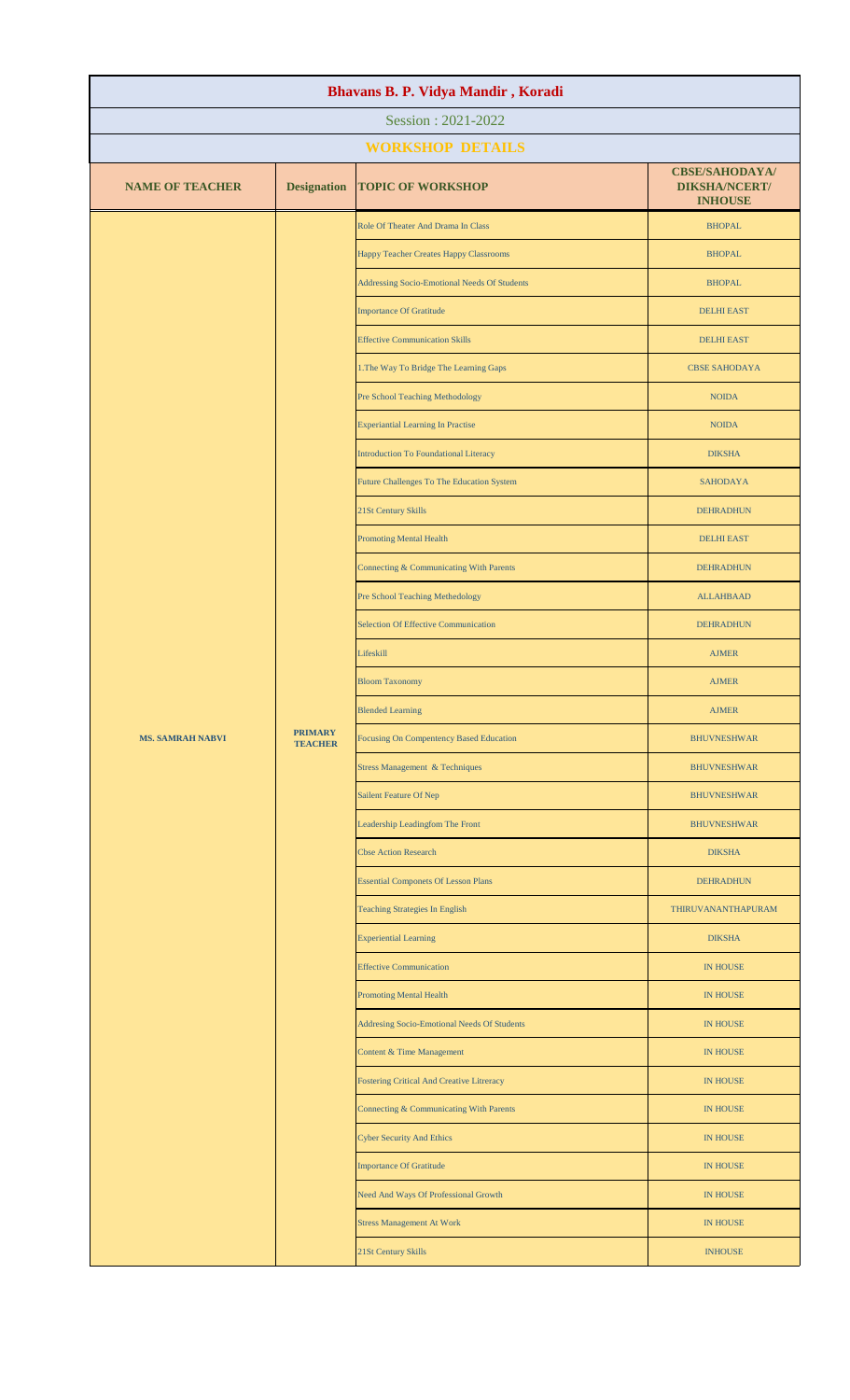| Session: 2021-2022<br><b>WORKSHOP DETAILS</b><br><b>CBSE/SAHODAYA/</b><br><b>NAME OF TEACHER</b><br><b>Designation</b><br><b>TOPIC OF WORKSHOP</b><br><b>DIKSHA/NCERT/</b><br><b>INHOUSE</b><br>Lets Play Dealing With Early Years<br><b>CBSE BHARAT SAHODAYA</b><br>Ed Tools Teaching Learning Enhancement<br><b>CBSE BHARAT SAHODAYA</b><br>All About Early Years<br><b>CBSE, BHARAT SAHODAYA</b><br><b>Effective Communication Skills</b><br><b>CBSE COE</b><br><b>Connecting And Communicating With Parents</b><br><b>CBSE COE</b><br>Happy Teachers Creating Happy Classroom<br><b>NOIDA</b><br><b>Foundational Literacy And Numeracy</b><br><b>DIKSHA</b><br><b>Managing Change</b><br>COE<br>21St Century Skills<br><b>COE</b><br><b>Digital Learning And Management</b><br><b>COE</b><br><b>Gamification And Learning</b><br><b>COE</b><br><b>Education For Peace</b><br><b>COE</b><br>Setting Learning Outcomes In Teaching Learning<br><b>COE</b><br><b>Importance Of Gratitude</b><br><b>COE</b><br>Child Psychology Understanding Development Stages<br><b>COE</b><br><b>Experiential Learning In Practices</b><br><b>COE</b><br>Salient Features Of Nep2020<br>COE<br><b>Adopting Inclusive Practices In Classroom</b><br><b>COE DELHI EAST</b><br><b>Story Telling In Classroom</b><br><b>WEST DELHI</b><br><b>Life Skills</b><br><b>COE CHENNAI</b><br>Role Of Theatre And Drama In Classroom<br><b>COE DEHRADUN</b><br><b>Anget Free School</b><br><b>COE DEHRADUN</b><br><b>Decision Making Skills In Adolescents</b><br><b>COE DEHRADUN</b><br><b>Story Telling In Classroom</b><br><b>COE DEHRADUN</b><br><b>PRIMARY</b><br><b>SMT REHANA ANJUM SHEIKH</b><br><b>TEACHER</b><br><b>Understanding Multiple Intelligence</b><br><b>COE - BENGALURU</b><br><b>Essential Component Of Lesson Plan</b><br><b>COE ALLAHABAD</b><br><b>Basic In Accountancy</b><br><b>COE ALLAHABAD</b><br>Value Education And Its Significance<br>COE ALLAHABAD<br><b>Blooms Taxonomy And It'S Application</b><br><b>COE ALLAHABAD</b><br><b>Joyful Mathematics</b><br><b>COE ALLAHABAD</b><br>Hindi Bhasha Me Lekhan Tatha Sahitya Srijan<br><b>DEHRADUN</b><br>Leadership Leading From The Front<br><b>COE</b><br><b>Understand Gender And Their Relationship</b><br>COE<br>21St Century Skills<br>COE<br>Importance Of Personal Hygiene And Nutrition<br>COE<br><b>Promoting Mental Health</b><br><b>COE</b><br>Artificial Intelligence (Ai) Aware<br><b>DIKSHA</b><br>Artificial Intelligence (Ai) Appreciate<br><b>DIKSHA</b><br>Embracing Multilingualism In Classroom<br><b>IN HOUSE</b><br>Digital Learning & Management<br><b>IN HOUSE</b><br><b>Anger Free School</b><br><b>IN HOUSE</b><br><b>Gamification In Learning</b><br>IN HOUSE<br><b>Effective Communication</b><br><b>IN HOUSE</b><br><b>Promoting Mental Health</b><br>IN HOUSE<br><b>Addresing Socio-Emotional Needs Of Students</b><br><b>IN HOUSE</b><br>Content & Time Management<br><b>IN HOUSE</b><br><b>Fostering Critical And Creative Litreracy</b><br>IN HOUSE<br>Connecting & Communicating With Parents<br><b>IN HOUSE</b> | Bhavans B. P. Vidya Mandir, Koradi |  |  |  |  |
|----------------------------------------------------------------------------------------------------------------------------------------------------------------------------------------------------------------------------------------------------------------------------------------------------------------------------------------------------------------------------------------------------------------------------------------------------------------------------------------------------------------------------------------------------------------------------------------------------------------------------------------------------------------------------------------------------------------------------------------------------------------------------------------------------------------------------------------------------------------------------------------------------------------------------------------------------------------------------------------------------------------------------------------------------------------------------------------------------------------------------------------------------------------------------------------------------------------------------------------------------------------------------------------------------------------------------------------------------------------------------------------------------------------------------------------------------------------------------------------------------------------------------------------------------------------------------------------------------------------------------------------------------------------------------------------------------------------------------------------------------------------------------------------------------------------------------------------------------------------------------------------------------------------------------------------------------------------------------------------------------------------------------------------------------------------------------------------------------------------------------------------------------------------------------------------------------------------------------------------------------------------------------------------------------------------------------------------------------------------------------------------------------------------------------------------------------------------------------------------------------------------------------------------------------------------------------------------------------------------------------------------------------------------------------------------------------------------------------------------------------------------------------------------------------------------------------------------------------------------------------------------------------------------------------------------------------------------------------------------------------------------------------------------------------------------------------------------------------------|------------------------------------|--|--|--|--|
|                                                                                                                                                                                                                                                                                                                                                                                                                                                                                                                                                                                                                                                                                                                                                                                                                                                                                                                                                                                                                                                                                                                                                                                                                                                                                                                                                                                                                                                                                                                                                                                                                                                                                                                                                                                                                                                                                                                                                                                                                                                                                                                                                                                                                                                                                                                                                                                                                                                                                                                                                                                                                                                                                                                                                                                                                                                                                                                                                                                                                                                                                                          |                                    |  |  |  |  |
|                                                                                                                                                                                                                                                                                                                                                                                                                                                                                                                                                                                                                                                                                                                                                                                                                                                                                                                                                                                                                                                                                                                                                                                                                                                                                                                                                                                                                                                                                                                                                                                                                                                                                                                                                                                                                                                                                                                                                                                                                                                                                                                                                                                                                                                                                                                                                                                                                                                                                                                                                                                                                                                                                                                                                                                                                                                                                                                                                                                                                                                                                                          |                                    |  |  |  |  |
|                                                                                                                                                                                                                                                                                                                                                                                                                                                                                                                                                                                                                                                                                                                                                                                                                                                                                                                                                                                                                                                                                                                                                                                                                                                                                                                                                                                                                                                                                                                                                                                                                                                                                                                                                                                                                                                                                                                                                                                                                                                                                                                                                                                                                                                                                                                                                                                                                                                                                                                                                                                                                                                                                                                                                                                                                                                                                                                                                                                                                                                                                                          |                                    |  |  |  |  |
|                                                                                                                                                                                                                                                                                                                                                                                                                                                                                                                                                                                                                                                                                                                                                                                                                                                                                                                                                                                                                                                                                                                                                                                                                                                                                                                                                                                                                                                                                                                                                                                                                                                                                                                                                                                                                                                                                                                                                                                                                                                                                                                                                                                                                                                                                                                                                                                                                                                                                                                                                                                                                                                                                                                                                                                                                                                                                                                                                                                                                                                                                                          |                                    |  |  |  |  |
|                                                                                                                                                                                                                                                                                                                                                                                                                                                                                                                                                                                                                                                                                                                                                                                                                                                                                                                                                                                                                                                                                                                                                                                                                                                                                                                                                                                                                                                                                                                                                                                                                                                                                                                                                                                                                                                                                                                                                                                                                                                                                                                                                                                                                                                                                                                                                                                                                                                                                                                                                                                                                                                                                                                                                                                                                                                                                                                                                                                                                                                                                                          |                                    |  |  |  |  |
|                                                                                                                                                                                                                                                                                                                                                                                                                                                                                                                                                                                                                                                                                                                                                                                                                                                                                                                                                                                                                                                                                                                                                                                                                                                                                                                                                                                                                                                                                                                                                                                                                                                                                                                                                                                                                                                                                                                                                                                                                                                                                                                                                                                                                                                                                                                                                                                                                                                                                                                                                                                                                                                                                                                                                                                                                                                                                                                                                                                                                                                                                                          |                                    |  |  |  |  |
|                                                                                                                                                                                                                                                                                                                                                                                                                                                                                                                                                                                                                                                                                                                                                                                                                                                                                                                                                                                                                                                                                                                                                                                                                                                                                                                                                                                                                                                                                                                                                                                                                                                                                                                                                                                                                                                                                                                                                                                                                                                                                                                                                                                                                                                                                                                                                                                                                                                                                                                                                                                                                                                                                                                                                                                                                                                                                                                                                                                                                                                                                                          |                                    |  |  |  |  |
|                                                                                                                                                                                                                                                                                                                                                                                                                                                                                                                                                                                                                                                                                                                                                                                                                                                                                                                                                                                                                                                                                                                                                                                                                                                                                                                                                                                                                                                                                                                                                                                                                                                                                                                                                                                                                                                                                                                                                                                                                                                                                                                                                                                                                                                                                                                                                                                                                                                                                                                                                                                                                                                                                                                                                                                                                                                                                                                                                                                                                                                                                                          |                                    |  |  |  |  |
|                                                                                                                                                                                                                                                                                                                                                                                                                                                                                                                                                                                                                                                                                                                                                                                                                                                                                                                                                                                                                                                                                                                                                                                                                                                                                                                                                                                                                                                                                                                                                                                                                                                                                                                                                                                                                                                                                                                                                                                                                                                                                                                                                                                                                                                                                                                                                                                                                                                                                                                                                                                                                                                                                                                                                                                                                                                                                                                                                                                                                                                                                                          |                                    |  |  |  |  |
|                                                                                                                                                                                                                                                                                                                                                                                                                                                                                                                                                                                                                                                                                                                                                                                                                                                                                                                                                                                                                                                                                                                                                                                                                                                                                                                                                                                                                                                                                                                                                                                                                                                                                                                                                                                                                                                                                                                                                                                                                                                                                                                                                                                                                                                                                                                                                                                                                                                                                                                                                                                                                                                                                                                                                                                                                                                                                                                                                                                                                                                                                                          |                                    |  |  |  |  |
|                                                                                                                                                                                                                                                                                                                                                                                                                                                                                                                                                                                                                                                                                                                                                                                                                                                                                                                                                                                                                                                                                                                                                                                                                                                                                                                                                                                                                                                                                                                                                                                                                                                                                                                                                                                                                                                                                                                                                                                                                                                                                                                                                                                                                                                                                                                                                                                                                                                                                                                                                                                                                                                                                                                                                                                                                                                                                                                                                                                                                                                                                                          |                                    |  |  |  |  |
|                                                                                                                                                                                                                                                                                                                                                                                                                                                                                                                                                                                                                                                                                                                                                                                                                                                                                                                                                                                                                                                                                                                                                                                                                                                                                                                                                                                                                                                                                                                                                                                                                                                                                                                                                                                                                                                                                                                                                                                                                                                                                                                                                                                                                                                                                                                                                                                                                                                                                                                                                                                                                                                                                                                                                                                                                                                                                                                                                                                                                                                                                                          |                                    |  |  |  |  |
|                                                                                                                                                                                                                                                                                                                                                                                                                                                                                                                                                                                                                                                                                                                                                                                                                                                                                                                                                                                                                                                                                                                                                                                                                                                                                                                                                                                                                                                                                                                                                                                                                                                                                                                                                                                                                                                                                                                                                                                                                                                                                                                                                                                                                                                                                                                                                                                                                                                                                                                                                                                                                                                                                                                                                                                                                                                                                                                                                                                                                                                                                                          |                                    |  |  |  |  |
|                                                                                                                                                                                                                                                                                                                                                                                                                                                                                                                                                                                                                                                                                                                                                                                                                                                                                                                                                                                                                                                                                                                                                                                                                                                                                                                                                                                                                                                                                                                                                                                                                                                                                                                                                                                                                                                                                                                                                                                                                                                                                                                                                                                                                                                                                                                                                                                                                                                                                                                                                                                                                                                                                                                                                                                                                                                                                                                                                                                                                                                                                                          |                                    |  |  |  |  |
|                                                                                                                                                                                                                                                                                                                                                                                                                                                                                                                                                                                                                                                                                                                                                                                                                                                                                                                                                                                                                                                                                                                                                                                                                                                                                                                                                                                                                                                                                                                                                                                                                                                                                                                                                                                                                                                                                                                                                                                                                                                                                                                                                                                                                                                                                                                                                                                                                                                                                                                                                                                                                                                                                                                                                                                                                                                                                                                                                                                                                                                                                                          |                                    |  |  |  |  |
|                                                                                                                                                                                                                                                                                                                                                                                                                                                                                                                                                                                                                                                                                                                                                                                                                                                                                                                                                                                                                                                                                                                                                                                                                                                                                                                                                                                                                                                                                                                                                                                                                                                                                                                                                                                                                                                                                                                                                                                                                                                                                                                                                                                                                                                                                                                                                                                                                                                                                                                                                                                                                                                                                                                                                                                                                                                                                                                                                                                                                                                                                                          |                                    |  |  |  |  |
|                                                                                                                                                                                                                                                                                                                                                                                                                                                                                                                                                                                                                                                                                                                                                                                                                                                                                                                                                                                                                                                                                                                                                                                                                                                                                                                                                                                                                                                                                                                                                                                                                                                                                                                                                                                                                                                                                                                                                                                                                                                                                                                                                                                                                                                                                                                                                                                                                                                                                                                                                                                                                                                                                                                                                                                                                                                                                                                                                                                                                                                                                                          |                                    |  |  |  |  |
|                                                                                                                                                                                                                                                                                                                                                                                                                                                                                                                                                                                                                                                                                                                                                                                                                                                                                                                                                                                                                                                                                                                                                                                                                                                                                                                                                                                                                                                                                                                                                                                                                                                                                                                                                                                                                                                                                                                                                                                                                                                                                                                                                                                                                                                                                                                                                                                                                                                                                                                                                                                                                                                                                                                                                                                                                                                                                                                                                                                                                                                                                                          |                                    |  |  |  |  |
|                                                                                                                                                                                                                                                                                                                                                                                                                                                                                                                                                                                                                                                                                                                                                                                                                                                                                                                                                                                                                                                                                                                                                                                                                                                                                                                                                                                                                                                                                                                                                                                                                                                                                                                                                                                                                                                                                                                                                                                                                                                                                                                                                                                                                                                                                                                                                                                                                                                                                                                                                                                                                                                                                                                                                                                                                                                                                                                                                                                                                                                                                                          |                                    |  |  |  |  |
|                                                                                                                                                                                                                                                                                                                                                                                                                                                                                                                                                                                                                                                                                                                                                                                                                                                                                                                                                                                                                                                                                                                                                                                                                                                                                                                                                                                                                                                                                                                                                                                                                                                                                                                                                                                                                                                                                                                                                                                                                                                                                                                                                                                                                                                                                                                                                                                                                                                                                                                                                                                                                                                                                                                                                                                                                                                                                                                                                                                                                                                                                                          |                                    |  |  |  |  |
|                                                                                                                                                                                                                                                                                                                                                                                                                                                                                                                                                                                                                                                                                                                                                                                                                                                                                                                                                                                                                                                                                                                                                                                                                                                                                                                                                                                                                                                                                                                                                                                                                                                                                                                                                                                                                                                                                                                                                                                                                                                                                                                                                                                                                                                                                                                                                                                                                                                                                                                                                                                                                                                                                                                                                                                                                                                                                                                                                                                                                                                                                                          |                                    |  |  |  |  |
|                                                                                                                                                                                                                                                                                                                                                                                                                                                                                                                                                                                                                                                                                                                                                                                                                                                                                                                                                                                                                                                                                                                                                                                                                                                                                                                                                                                                                                                                                                                                                                                                                                                                                                                                                                                                                                                                                                                                                                                                                                                                                                                                                                                                                                                                                                                                                                                                                                                                                                                                                                                                                                                                                                                                                                                                                                                                                                                                                                                                                                                                                                          |                                    |  |  |  |  |
|                                                                                                                                                                                                                                                                                                                                                                                                                                                                                                                                                                                                                                                                                                                                                                                                                                                                                                                                                                                                                                                                                                                                                                                                                                                                                                                                                                                                                                                                                                                                                                                                                                                                                                                                                                                                                                                                                                                                                                                                                                                                                                                                                                                                                                                                                                                                                                                                                                                                                                                                                                                                                                                                                                                                                                                                                                                                                                                                                                                                                                                                                                          |                                    |  |  |  |  |
|                                                                                                                                                                                                                                                                                                                                                                                                                                                                                                                                                                                                                                                                                                                                                                                                                                                                                                                                                                                                                                                                                                                                                                                                                                                                                                                                                                                                                                                                                                                                                                                                                                                                                                                                                                                                                                                                                                                                                                                                                                                                                                                                                                                                                                                                                                                                                                                                                                                                                                                                                                                                                                                                                                                                                                                                                                                                                                                                                                                                                                                                                                          |                                    |  |  |  |  |
|                                                                                                                                                                                                                                                                                                                                                                                                                                                                                                                                                                                                                                                                                                                                                                                                                                                                                                                                                                                                                                                                                                                                                                                                                                                                                                                                                                                                                                                                                                                                                                                                                                                                                                                                                                                                                                                                                                                                                                                                                                                                                                                                                                                                                                                                                                                                                                                                                                                                                                                                                                                                                                                                                                                                                                                                                                                                                                                                                                                                                                                                                                          |                                    |  |  |  |  |
|                                                                                                                                                                                                                                                                                                                                                                                                                                                                                                                                                                                                                                                                                                                                                                                                                                                                                                                                                                                                                                                                                                                                                                                                                                                                                                                                                                                                                                                                                                                                                                                                                                                                                                                                                                                                                                                                                                                                                                                                                                                                                                                                                                                                                                                                                                                                                                                                                                                                                                                                                                                                                                                                                                                                                                                                                                                                                                                                                                                                                                                                                                          |                                    |  |  |  |  |
|                                                                                                                                                                                                                                                                                                                                                                                                                                                                                                                                                                                                                                                                                                                                                                                                                                                                                                                                                                                                                                                                                                                                                                                                                                                                                                                                                                                                                                                                                                                                                                                                                                                                                                                                                                                                                                                                                                                                                                                                                                                                                                                                                                                                                                                                                                                                                                                                                                                                                                                                                                                                                                                                                                                                                                                                                                                                                                                                                                                                                                                                                                          |                                    |  |  |  |  |
|                                                                                                                                                                                                                                                                                                                                                                                                                                                                                                                                                                                                                                                                                                                                                                                                                                                                                                                                                                                                                                                                                                                                                                                                                                                                                                                                                                                                                                                                                                                                                                                                                                                                                                                                                                                                                                                                                                                                                                                                                                                                                                                                                                                                                                                                                                                                                                                                                                                                                                                                                                                                                                                                                                                                                                                                                                                                                                                                                                                                                                                                                                          |                                    |  |  |  |  |
|                                                                                                                                                                                                                                                                                                                                                                                                                                                                                                                                                                                                                                                                                                                                                                                                                                                                                                                                                                                                                                                                                                                                                                                                                                                                                                                                                                                                                                                                                                                                                                                                                                                                                                                                                                                                                                                                                                                                                                                                                                                                                                                                                                                                                                                                                                                                                                                                                                                                                                                                                                                                                                                                                                                                                                                                                                                                                                                                                                                                                                                                                                          |                                    |  |  |  |  |
|                                                                                                                                                                                                                                                                                                                                                                                                                                                                                                                                                                                                                                                                                                                                                                                                                                                                                                                                                                                                                                                                                                                                                                                                                                                                                                                                                                                                                                                                                                                                                                                                                                                                                                                                                                                                                                                                                                                                                                                                                                                                                                                                                                                                                                                                                                                                                                                                                                                                                                                                                                                                                                                                                                                                                                                                                                                                                                                                                                                                                                                                                                          |                                    |  |  |  |  |
|                                                                                                                                                                                                                                                                                                                                                                                                                                                                                                                                                                                                                                                                                                                                                                                                                                                                                                                                                                                                                                                                                                                                                                                                                                                                                                                                                                                                                                                                                                                                                                                                                                                                                                                                                                                                                                                                                                                                                                                                                                                                                                                                                                                                                                                                                                                                                                                                                                                                                                                                                                                                                                                                                                                                                                                                                                                                                                                                                                                                                                                                                                          |                                    |  |  |  |  |
|                                                                                                                                                                                                                                                                                                                                                                                                                                                                                                                                                                                                                                                                                                                                                                                                                                                                                                                                                                                                                                                                                                                                                                                                                                                                                                                                                                                                                                                                                                                                                                                                                                                                                                                                                                                                                                                                                                                                                                                                                                                                                                                                                                                                                                                                                                                                                                                                                                                                                                                                                                                                                                                                                                                                                                                                                                                                                                                                                                                                                                                                                                          |                                    |  |  |  |  |
|                                                                                                                                                                                                                                                                                                                                                                                                                                                                                                                                                                                                                                                                                                                                                                                                                                                                                                                                                                                                                                                                                                                                                                                                                                                                                                                                                                                                                                                                                                                                                                                                                                                                                                                                                                                                                                                                                                                                                                                                                                                                                                                                                                                                                                                                                                                                                                                                                                                                                                                                                                                                                                                                                                                                                                                                                                                                                                                                                                                                                                                                                                          |                                    |  |  |  |  |
|                                                                                                                                                                                                                                                                                                                                                                                                                                                                                                                                                                                                                                                                                                                                                                                                                                                                                                                                                                                                                                                                                                                                                                                                                                                                                                                                                                                                                                                                                                                                                                                                                                                                                                                                                                                                                                                                                                                                                                                                                                                                                                                                                                                                                                                                                                                                                                                                                                                                                                                                                                                                                                                                                                                                                                                                                                                                                                                                                                                                                                                                                                          |                                    |  |  |  |  |
|                                                                                                                                                                                                                                                                                                                                                                                                                                                                                                                                                                                                                                                                                                                                                                                                                                                                                                                                                                                                                                                                                                                                                                                                                                                                                                                                                                                                                                                                                                                                                                                                                                                                                                                                                                                                                                                                                                                                                                                                                                                                                                                                                                                                                                                                                                                                                                                                                                                                                                                                                                                                                                                                                                                                                                                                                                                                                                                                                                                                                                                                                                          |                                    |  |  |  |  |
|                                                                                                                                                                                                                                                                                                                                                                                                                                                                                                                                                                                                                                                                                                                                                                                                                                                                                                                                                                                                                                                                                                                                                                                                                                                                                                                                                                                                                                                                                                                                                                                                                                                                                                                                                                                                                                                                                                                                                                                                                                                                                                                                                                                                                                                                                                                                                                                                                                                                                                                                                                                                                                                                                                                                                                                                                                                                                                                                                                                                                                                                                                          |                                    |  |  |  |  |
|                                                                                                                                                                                                                                                                                                                                                                                                                                                                                                                                                                                                                                                                                                                                                                                                                                                                                                                                                                                                                                                                                                                                                                                                                                                                                                                                                                                                                                                                                                                                                                                                                                                                                                                                                                                                                                                                                                                                                                                                                                                                                                                                                                                                                                                                                                                                                                                                                                                                                                                                                                                                                                                                                                                                                                                                                                                                                                                                                                                                                                                                                                          |                                    |  |  |  |  |
|                                                                                                                                                                                                                                                                                                                                                                                                                                                                                                                                                                                                                                                                                                                                                                                                                                                                                                                                                                                                                                                                                                                                                                                                                                                                                                                                                                                                                                                                                                                                                                                                                                                                                                                                                                                                                                                                                                                                                                                                                                                                                                                                                                                                                                                                                                                                                                                                                                                                                                                                                                                                                                                                                                                                                                                                                                                                                                                                                                                                                                                                                                          |                                    |  |  |  |  |
|                                                                                                                                                                                                                                                                                                                                                                                                                                                                                                                                                                                                                                                                                                                                                                                                                                                                                                                                                                                                                                                                                                                                                                                                                                                                                                                                                                                                                                                                                                                                                                                                                                                                                                                                                                                                                                                                                                                                                                                                                                                                                                                                                                                                                                                                                                                                                                                                                                                                                                                                                                                                                                                                                                                                                                                                                                                                                                                                                                                                                                                                                                          |                                    |  |  |  |  |
|                                                                                                                                                                                                                                                                                                                                                                                                                                                                                                                                                                                                                                                                                                                                                                                                                                                                                                                                                                                                                                                                                                                                                                                                                                                                                                                                                                                                                                                                                                                                                                                                                                                                                                                                                                                                                                                                                                                                                                                                                                                                                                                                                                                                                                                                                                                                                                                                                                                                                                                                                                                                                                                                                                                                                                                                                                                                                                                                                                                                                                                                                                          |                                    |  |  |  |  |
|                                                                                                                                                                                                                                                                                                                                                                                                                                                                                                                                                                                                                                                                                                                                                                                                                                                                                                                                                                                                                                                                                                                                                                                                                                                                                                                                                                                                                                                                                                                                                                                                                                                                                                                                                                                                                                                                                                                                                                                                                                                                                                                                                                                                                                                                                                                                                                                                                                                                                                                                                                                                                                                                                                                                                                                                                                                                                                                                                                                                                                                                                                          |                                    |  |  |  |  |
|                                                                                                                                                                                                                                                                                                                                                                                                                                                                                                                                                                                                                                                                                                                                                                                                                                                                                                                                                                                                                                                                                                                                                                                                                                                                                                                                                                                                                                                                                                                                                                                                                                                                                                                                                                                                                                                                                                                                                                                                                                                                                                                                                                                                                                                                                                                                                                                                                                                                                                                                                                                                                                                                                                                                                                                                                                                                                                                                                                                                                                                                                                          |                                    |  |  |  |  |
|                                                                                                                                                                                                                                                                                                                                                                                                                                                                                                                                                                                                                                                                                                                                                                                                                                                                                                                                                                                                                                                                                                                                                                                                                                                                                                                                                                                                                                                                                                                                                                                                                                                                                                                                                                                                                                                                                                                                                                                                                                                                                                                                                                                                                                                                                                                                                                                                                                                                                                                                                                                                                                                                                                                                                                                                                                                                                                                                                                                                                                                                                                          |                                    |  |  |  |  |
|                                                                                                                                                                                                                                                                                                                                                                                                                                                                                                                                                                                                                                                                                                                                                                                                                                                                                                                                                                                                                                                                                                                                                                                                                                                                                                                                                                                                                                                                                                                                                                                                                                                                                                                                                                                                                                                                                                                                                                                                                                                                                                                                                                                                                                                                                                                                                                                                                                                                                                                                                                                                                                                                                                                                                                                                                                                                                                                                                                                                                                                                                                          |                                    |  |  |  |  |
|                                                                                                                                                                                                                                                                                                                                                                                                                                                                                                                                                                                                                                                                                                                                                                                                                                                                                                                                                                                                                                                                                                                                                                                                                                                                                                                                                                                                                                                                                                                                                                                                                                                                                                                                                                                                                                                                                                                                                                                                                                                                                                                                                                                                                                                                                                                                                                                                                                                                                                                                                                                                                                                                                                                                                                                                                                                                                                                                                                                                                                                                                                          |                                    |  |  |  |  |
|                                                                                                                                                                                                                                                                                                                                                                                                                                                                                                                                                                                                                                                                                                                                                                                                                                                                                                                                                                                                                                                                                                                                                                                                                                                                                                                                                                                                                                                                                                                                                                                                                                                                                                                                                                                                                                                                                                                                                                                                                                                                                                                                                                                                                                                                                                                                                                                                                                                                                                                                                                                                                                                                                                                                                                                                                                                                                                                                                                                                                                                                                                          |                                    |  |  |  |  |
|                                                                                                                                                                                                                                                                                                                                                                                                                                                                                                                                                                                                                                                                                                                                                                                                                                                                                                                                                                                                                                                                                                                                                                                                                                                                                                                                                                                                                                                                                                                                                                                                                                                                                                                                                                                                                                                                                                                                                                                                                                                                                                                                                                                                                                                                                                                                                                                                                                                                                                                                                                                                                                                                                                                                                                                                                                                                                                                                                                                                                                                                                                          |                                    |  |  |  |  |
|                                                                                                                                                                                                                                                                                                                                                                                                                                                                                                                                                                                                                                                                                                                                                                                                                                                                                                                                                                                                                                                                                                                                                                                                                                                                                                                                                                                                                                                                                                                                                                                                                                                                                                                                                                                                                                                                                                                                                                                                                                                                                                                                                                                                                                                                                                                                                                                                                                                                                                                                                                                                                                                                                                                                                                                                                                                                                                                                                                                                                                                                                                          |                                    |  |  |  |  |
|                                                                                                                                                                                                                                                                                                                                                                                                                                                                                                                                                                                                                                                                                                                                                                                                                                                                                                                                                                                                                                                                                                                                                                                                                                                                                                                                                                                                                                                                                                                                                                                                                                                                                                                                                                                                                                                                                                                                                                                                                                                                                                                                                                                                                                                                                                                                                                                                                                                                                                                                                                                                                                                                                                                                                                                                                                                                                                                                                                                                                                                                                                          |                                    |  |  |  |  |
|                                                                                                                                                                                                                                                                                                                                                                                                                                                                                                                                                                                                                                                                                                                                                                                                                                                                                                                                                                                                                                                                                                                                                                                                                                                                                                                                                                                                                                                                                                                                                                                                                                                                                                                                                                                                                                                                                                                                                                                                                                                                                                                                                                                                                                                                                                                                                                                                                                                                                                                                                                                                                                                                                                                                                                                                                                                                                                                                                                                                                                                                                                          |                                    |  |  |  |  |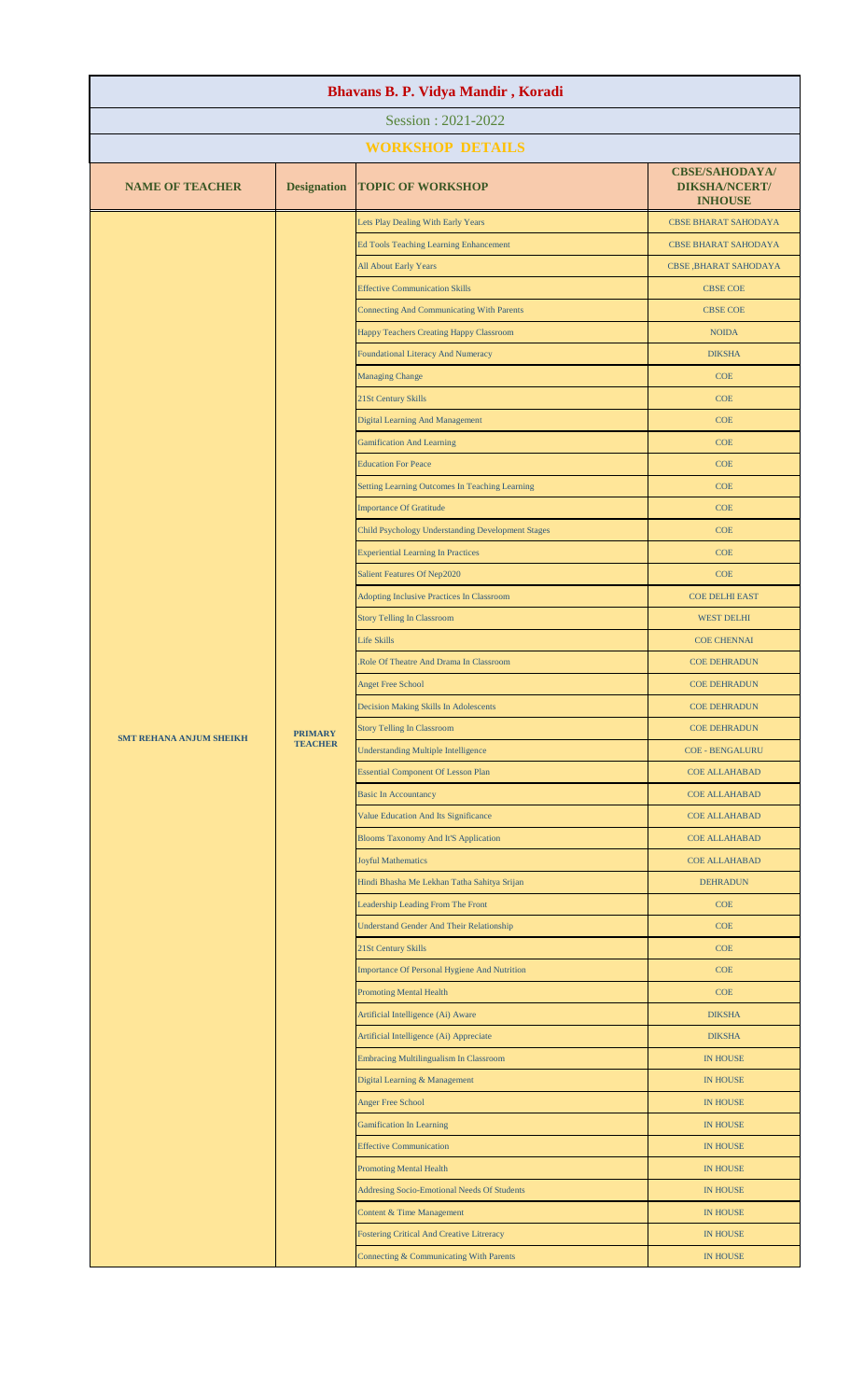| Bhavans B. P. Vidya Mandir, Koradi |                                  |                                                                 |                                                                 |  |
|------------------------------------|----------------------------------|-----------------------------------------------------------------|-----------------------------------------------------------------|--|
| Session: 2021-2022                 |                                  |                                                                 |                                                                 |  |
|                                    |                                  | <b>WORKSHOP DETAILS</b>                                         |                                                                 |  |
| <b>NAME OF TEACHER</b>             | <b>Designation</b>               | <b>TOPIC OF WORKSHOP</b>                                        | <b>CBSE/SAHODAYA/</b><br><b>DIKSHA/NCERT/</b><br><b>INHOUSE</b> |  |
|                                    |                                  | Happy Teachers Creat Happy Classroom                            | <b>CBSE BHARAT SAHODAYA</b>                                     |  |
|                                    |                                  | <b>Ed Tools Teaching Learning Enhancement</b>                   | <b>CBSE BHARAT SAHODAYA</b>                                     |  |
|                                    |                                  | Teacherpreaneurship Critical Thinking And Problem Solving       | <b>CBSE BHARAT SAHODAYA</b>                                     |  |
|                                    |                                  | Child Psychology Understanding Development                      | CBSE CEO DEHLI EAST                                             |  |
|                                    |                                  | All About Early Years Part 3                                    | <b>BHARAT SAHODAYA</b>                                          |  |
|                                    |                                  | <b>Effective Communication Skills</b>                           | <b>CEO DEHLI EAST</b>                                           |  |
|                                    |                                  | Pre School Teaching Methodology                                 | <b>CEO AJMER</b>                                                |  |
|                                    |                                  | <b>Experiential Learning In Practice</b>                        | <b>CEO ALLAHABAD</b>                                            |  |
|                                    |                                  | <b>Diggital Learning And Managment</b>                          | <b>COEDELHI</b>                                                 |  |
|                                    |                                  | 21St Century Skills                                             | <b>DELHI WEST</b>                                               |  |
|                                    |                                  | <b>Connecting And Communication With Parents</b>                | <b>NOIDA</b>                                                    |  |
|                                    |                                  | <b>Essential Components Of Lesson Plan</b>                      | <b>NOIDA</b>                                                    |  |
|                                    |                                  | Teaching Strategies For Students With Intellectual Disabilities | <b>COE BHOPAL</b>                                               |  |
|                                    |                                  | Role Of Theater And Drama In Classroom                          | <b>COE BHOPAL</b>                                               |  |
|                                    |                                  | <b>Managing Change</b>                                          | <b>CBSE TRAINING HEADQUARTER</b>                                |  |
|                                    |                                  | <b>Fostering Critical And Creative Literacy</b>                 | <b>COE</b>                                                      |  |
|                                    |                                  | <b>Addressing Socio-Emotional Needs Of Students</b>             | <b>COE BHOPAL</b>                                               |  |
|                                    | <b>PRIMARY</b><br><b>TEACHER</b> | Introduction To Foundational Literacy And Numeracy- Course 1    | <b>DIKSHA</b>                                                   |  |
| <b>SMT PRIYA TADASKAR</b>          |                                  | <b>Teaching Strategies In Mathematics</b>                       | <b>COE BHOPAL</b>                                               |  |
|                                    |                                  | <b>Teaching Strategies In Science</b>                           | <b>COE DELHI EAST</b>                                           |  |
|                                    |                                  | <b>Pre School Teaching Methodology</b>                          | <b>COE NODIA</b>                                                |  |
|                                    |                                  | <b>Teaching Strategies In Mathematics</b>                       | <b>COE ALLAHABAD</b>                                            |  |
|                                    |                                  | <b>Focusing On Competency Based Education</b>                   | <b>COE THRIVANATHAPURM</b>                                      |  |
|                                    |                                  | <b>Anger Free Schools</b>                                       | <b>COE DEHRADUN</b>                                             |  |
|                                    |                                  | <b>Understanding Multiple Intelligence</b>                      | <b>COE DELHI WEST</b>                                           |  |
|                                    |                                  | <b>Decision Making Skills In Adolescents</b>                    | COE ALLAHABAD                                                   |  |
|                                    |                                  | Artificial Intelligence (Appreciate)                            | <b>DIKSHA</b>                                                   |  |
|                                    |                                  | <b>Action Research</b>                                          | <b>DIKSHA</b>                                                   |  |
|                                    |                                  | <b>Storytelling In Classroom</b>                                | <b>AJMER COE</b>                                                |  |
|                                    |                                  | <b>Teaching Learning Styles</b>                                 | <b>AJMER COE</b>                                                |  |
|                                    |                                  | <b>Effective Communication Skills</b>                           | <b>AJMER COE</b>                                                |  |
|                                    |                                  | <b>Bloom'S Taxonomy And Applications</b>                        | <b>AJMER COE</b>                                                |  |
|                                    |                                  | <b>Practicing Blended Learning</b>                              | <b>AJMER COE</b>                                                |  |
|                                    |                                  | <b>Embracing Multilingualism In Classroom</b>                   | <b>IN HOUSE</b>                                                 |  |
|                                    |                                  | Digital Learning & Management                                   | <b>IN HOUSE</b>                                                 |  |
|                                    |                                  | <b>Anger Free School</b>                                        | <b>IN HOUSE</b>                                                 |  |
|                                    |                                  | <b>Gamification In Learning</b>                                 | <b>IN HOUSE</b>                                                 |  |
|                                    |                                  | <b>Effective Communication</b>                                  | IN HOUSE                                                        |  |
|                                    |                                  | <b>Promoting Mental Health</b>                                  | <b>IN HOUSE</b>                                                 |  |
|                                    |                                  | Addresing Socio-Emotional Needs Of Students                     | IN HOUSE                                                        |  |
|                                    |                                  | Content & Time Management                                       | <b>IN HOUSE</b>                                                 |  |
|                                    |                                  | <b>Fostering Critical And Creative Litreracy</b>                | <b>IN HOUSE</b>                                                 |  |
|                                    |                                  | Connecting & Communicating With Parents                         | <b>IN HOUSE</b>                                                 |  |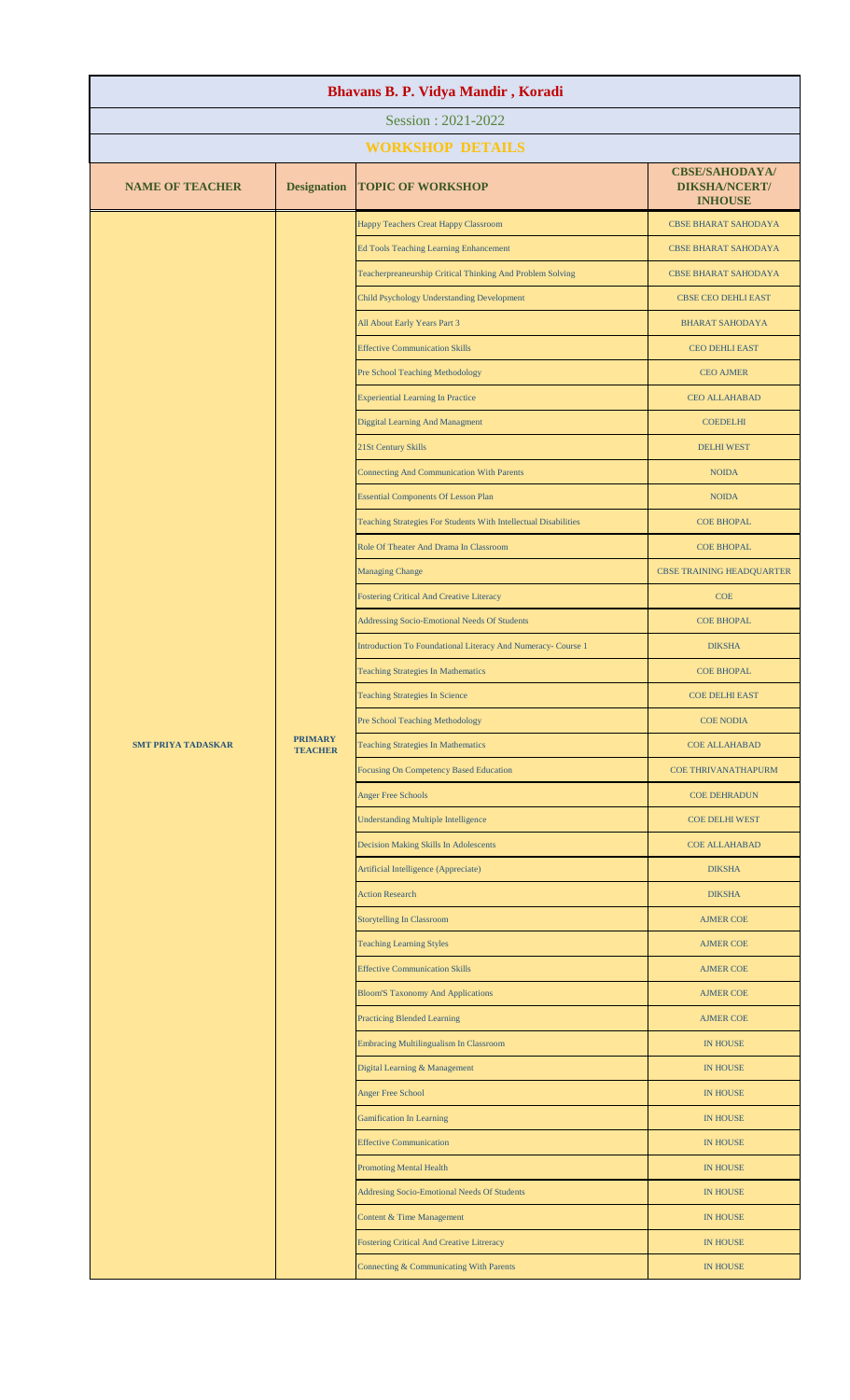| Bhavans B. P. Vidya Mandir, Koradi |                                  |                                                                                                       |                                                                 |  |
|------------------------------------|----------------------------------|-------------------------------------------------------------------------------------------------------|-----------------------------------------------------------------|--|
| Session: 2021-2022                 |                                  |                                                                                                       |                                                                 |  |
|                                    |                                  | <b>WORKSHOP DETAILS</b>                                                                               |                                                                 |  |
| <b>NAME OF TEACHER</b>             | <b>Designation</b>               | <b>TOPIC OF WORKSHOP</b>                                                                              | <b>CBSE/SAHODAYA/</b><br><b>DIKSHA/NCERT/</b><br><b>INHOUSE</b> |  |
|                                    |                                  | 1.Ed Tech Tools For Online Teaching Learning Enhancement                                              | <b>BHARAT SAHODAY</b>                                           |  |
|                                    |                                  | <b>Covid 19 Infection Control</b>                                                                     | <b>DIKSHA</b>                                                   |  |
|                                    |                                  | Pre School Teaching Methodology.                                                                      | <b>COE DELHI WEST</b>                                           |  |
|                                    |                                  | 4. Active Online Learning                                                                             | <b>BHARAT SAHODYA</b>                                           |  |
|                                    |                                  | 5. All About Early Years.                                                                             | <b>BHARAT SAHODYA</b>                                           |  |
|                                    |                                  | Child Psychology Understanding Development Stages.                                                    | <b>COE CHENNAI</b>                                              |  |
|                                    |                                  | <b>Story Telling In Classroom</b>                                                                     | <b>COE DELHI EAST</b>                                           |  |
|                                    |                                  | All About Early Years Part 3                                                                          | <b>BHARAT SAHODAY</b>                                           |  |
|                                    |                                  | <b>Working With Learning Disabilities</b>                                                             | <b>COE CHENNAI</b>                                              |  |
|                                    |                                  | 2. Connecting And Communicating With Parents                                                          | <b>NOIDA</b>                                                    |  |
|                                    |                                  | 4. Understanding Gender And Their Relationship                                                        | <b>COE NOIDA</b>                                                |  |
|                                    |                                  | *Addressing Social And Emotional Needs Of Student                                                     | <b>COE DELHI EAST</b>                                           |  |
|                                    |                                  | 1. Importance Of Grattitude                                                                           | <b>COE CHANDIGARH</b>                                           |  |
|                                    |                                  | 2. Connecting And Communicating With Parents                                                          | <b>COE AJMER</b>                                                |  |
|                                    |                                  | 3. Cyber Security And Ethics                                                                          | <b>COE DELHI EAST</b>                                           |  |
|                                    |                                  | 4. Fostering Critical And Creative Literacy                                                           | <b>COE BHUBANESHWAR</b>                                         |  |
|                                    |                                  | 1. Decision Making Skills In Adolesents                                                               | <b>COE NOIDA</b>                                                |  |
|                                    |                                  | 2. Connecting And Communicating With Parents<br>2. Salient Features Of National Education Policy 2020 | <b>AJMER</b><br><b>COE NOIDA</b>                                |  |
|                                    |                                  | 3. Story Telling In Classroom                                                                         | <b>COE NOIDA</b>                                                |  |
|                                    |                                  | 4. Values Education And Its Significance                                                              | <b>COE NOIDA</b>                                                |  |
|                                    |                                  | 5. Effective Communication Skills                                                                     | <b>COE NOIDA</b>                                                |  |
| <b>SMT PUJA AGRAWAL</b>            |                                  | 6. Introduction To Foundational Literacy And Numeracy Course                                          | <b>DIKSHA</b>                                                   |  |
|                                    |                                  | 1. Constructivism                                                                                     | <b>COE THIRUVANANTHPURAM</b>                                    |  |
|                                    | <b>PRIMARY</b><br><b>TEACHER</b> | 2. Deliberating On Ethics And Integrity                                                               | <b>COE DELHI EAST</b>                                           |  |
|                                    |                                  | 3. Environmental Education In Practice                                                                | <b>COE DELHI EAST</b>                                           |  |
|                                    |                                  | 4. 21St Century Skills                                                                                | <b>COE PUNE</b>                                                 |  |
|                                    |                                  | 5. Importance Of Personal Hygine And Nutrition                                                        | <b>COE DELHI WEST</b>                                           |  |
|                                    |                                  | <b>Promoting Mental Health</b>                                                                        | <b>COE CHENNAI</b>                                              |  |
|                                    |                                  | <b>Education For Peace</b>                                                                            | <b>COE CHENNAI</b>                                              |  |
|                                    |                                  | Setting Outcomes In Teaching Learning                                                                 | <b>COE DELHI WEST</b>                                           |  |
|                                    |                                  | <b>Gamification In Learning</b>                                                                       | <b>COE DEHRADUN</b>                                             |  |
|                                    |                                  | <b>Teaching And Learning Styles</b>                                                                   | <b>COE PATNA</b>                                                |  |
|                                    |                                  | <b>Managing Change</b>                                                                                | <b>COE DEHRADUN</b>                                             |  |
|                                    |                                  | <b>Digital Learning And Management</b>                                                                | <b>COE ALLAHABAD</b>                                            |  |
|                                    |                                  | <b>Anger Free Schools</b>                                                                             | <b>COE - BHUBANESWAR</b>                                        |  |
|                                    |                                  | <b>Components Of Lesson Plan</b>                                                                      | <b>COE-BHUBANESWAR</b>                                          |  |
|                                    |                                  | Focusing On Competency Based Education                                                                | <b>COE - BENGALURU</b>                                          |  |
|                                    |                                  | <b>Action Research</b><br><b>Embracing Multilingualism In Classroom</b>                               | <b>DIKSHA</b><br><b>IN HOUSE</b>                                |  |
|                                    |                                  | Digital Learning & Management                                                                         | <b>IN HOUSE</b>                                                 |  |
|                                    |                                  | <b>Anger Free School</b>                                                                              | <b>IN HOUSE</b>                                                 |  |
|                                    |                                  | <b>Gamification In Learning</b>                                                                       | <b>IN HOUSE</b>                                                 |  |
|                                    |                                  | <b>Effective Communication</b>                                                                        | <b>IN HOUSE</b>                                                 |  |
|                                    |                                  | <b>Promoting Mental Health</b>                                                                        | <b>IN HOUSE</b>                                                 |  |
|                                    |                                  | <b>Addresing Socio-Emotional Needs Of Students</b>                                                    | <b>IN HOUSE</b>                                                 |  |
|                                    |                                  | Content & Time Management                                                                             | <b>IN HOUSE</b>                                                 |  |
|                                    |                                  | <b>Fostering Critical And Creative Litreracy</b>                                                      | <b>IN HOUSE</b>                                                 |  |
|                                    |                                  | Connecting & Communicating With Parents                                                               | <b>IN HOUSE</b>                                                 |  |
|                                    |                                  |                                                                                                       |                                                                 |  |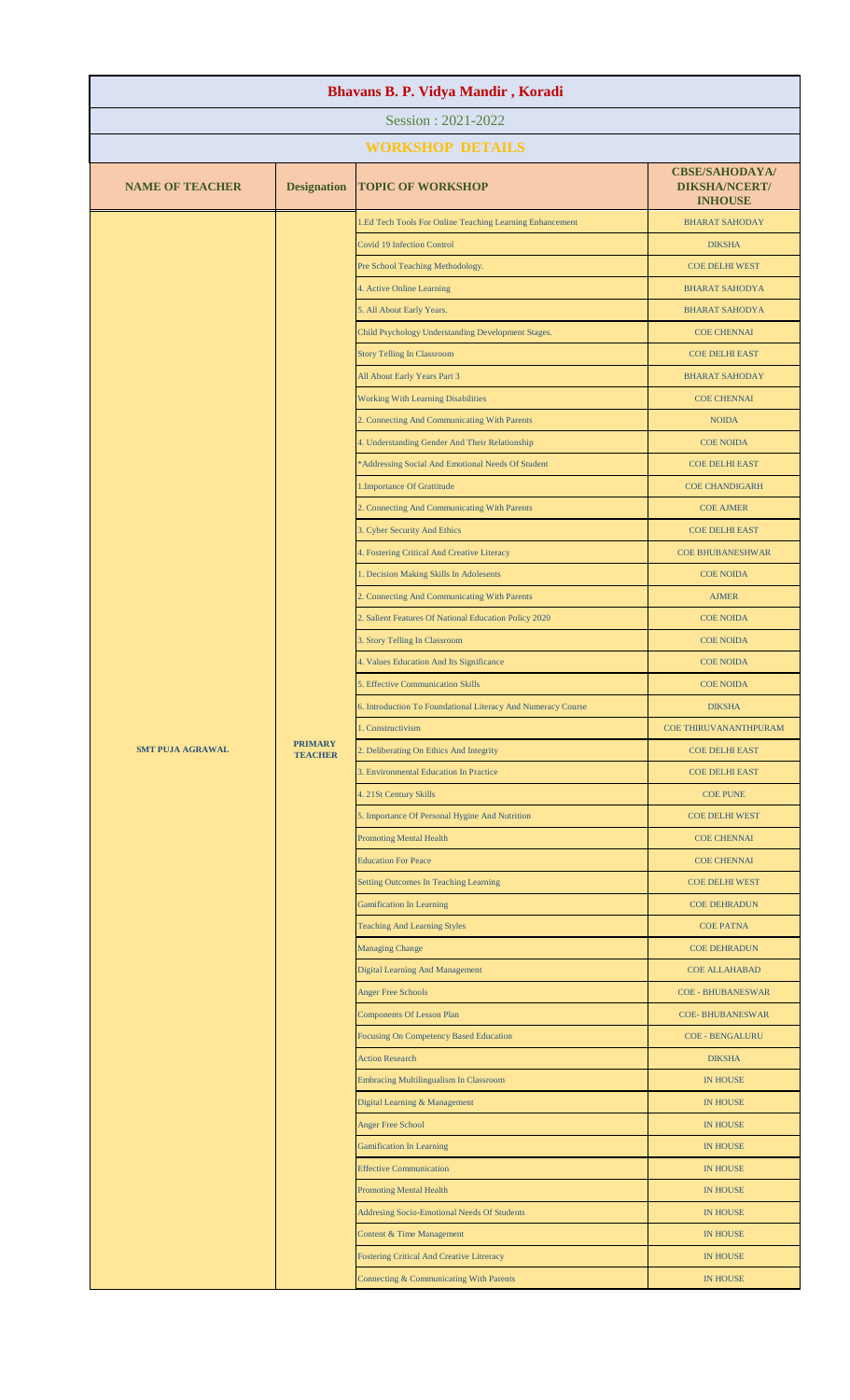| Bhavans B. P. Vidya Mandir, Koradi |                                  |                                                                                          |                                                                 |  |
|------------------------------------|----------------------------------|------------------------------------------------------------------------------------------|-----------------------------------------------------------------|--|
| Session: 2021-2022                 |                                  |                                                                                          |                                                                 |  |
|                                    |                                  | <b>WORKSHOP DETAILS</b>                                                                  |                                                                 |  |
| <b>NAME OF TEACHER</b>             | <b>Designation</b>               | <b>TOPIC OF WORKSHOP</b>                                                                 | <b>CBSE/SAHODAYA/</b><br><b>DIKSHA/NCERT/</b><br><b>INHOUSE</b> |  |
|                                    |                                  | Let'S Play - Dealing With Early Years                                                    | <b>CBSE BHARAT SAHODAYA</b>                                     |  |
|                                    |                                  | Ed Tech Tools For Online Teaching -Learning Enhancement                                  | <b>CBSE BHARAT SAHODAYA</b>                                     |  |
|                                    |                                  | <b>Focusing On Competency Based Education</b>                                            | <b>CBSE</b>                                                     |  |
|                                    |                                  | Values Eduction And Its Significance                                                     | <b>ALLAHABAD</b>                                                |  |
|                                    |                                  | All About Early Years (Inculcating Creativity And Thinking Skills In The Early<br>Years) | <b>CBSE BHARAT SAHODAYA</b>                                     |  |
|                                    |                                  | <b>Story Telling In Classroom</b>                                                        | <b>DELHI EAST</b>                                               |  |
|                                    |                                  | All About Early Years -Part (3)                                                          | <b>BHARAT SAHODHYA</b>                                          |  |
|                                    |                                  | 21St Century Skills                                                                      | <b>COE CHENNAI</b>                                              |  |
|                                    |                                  | <b>Bloom'S Taxonomy And Its Application</b>                                              | <b>COE DELHI EAST</b>                                           |  |
|                                    |                                  | <b>Teaching Strategies In Home Science</b>                                               | COE ALLAHABAD (PRAYAGRAJ)                                       |  |
|                                    |                                  | Digital Learning And Management.<br>Teaching And Learning Styles.                        | <b>COE DELHI EAST</b><br><b>COE DELHI EAST</b>                  |  |
|                                    |                                  | Understanding Gender And Their Relationship.                                             | <b>DEHRADEN</b>                                                 |  |
|                                    |                                  | <b>Blooms Taxonomy And Its Application</b>                                               | ALLAHABAD (PRAYAGRAJ)                                           |  |
|                                    |                                  | <b>Importance Of Personal Hygiene And Nutrition</b>                                      | <b>DEHRADEN</b>                                                 |  |
|                                    |                                  | Introduction To Foundational Literacy And Numeracy                                       | <b>DIKSHA</b>                                                   |  |
|                                    |                                  | <b>Practicing Blended Learning</b>                                                       | <b>COE NOIDA</b>                                                |  |
|                                    |                                  | <b>Importance Of Gratitude</b>                                                           | <b>COE NOIDA</b>                                                |  |
|                                    |                                  | Essential Components Of A Lesson Plan                                                    | <b>COE NOIDA</b>                                                |  |
|                                    |                                  | <b>Working With Learning Disabilities</b>                                                | <b>COE NOIDA</b>                                                |  |
|                                    |                                  | <b>Pre-School Teaching Methology</b>                                                     | <b>DELHI EAST</b>                                               |  |
|                                    | <b>PRIMARY</b><br><b>TEACHER</b> | <b>Content And Time Management</b>                                                       | <b>AJMER</b>                                                    |  |
|                                    |                                  | Happy Teachers Creates Happy Classrooms                                                  | <b>DELHI EAST</b>                                               |  |
|                                    |                                  | <b>Teaching And Learning Styles</b>                                                      | <b>AJMER</b>                                                    |  |
| <b>SMT KAJAL ASSUDANI</b>          |                                  | <b>Basics In Accountancy</b>                                                             | <b>DELHI EAST</b>                                               |  |
|                                    |                                  | <b>Cyber Security And Ethics</b>                                                         | <b>NOIDA</b>                                                    |  |
|                                    |                                  | <b>Gamification In Learning</b>                                                          | <b>DELHI WEST</b>                                               |  |
|                                    |                                  | <b>Connecting And Communicating With Parents</b>                                         | <b>DELHI WEST</b>                                               |  |
|                                    |                                  | Embracing Multilingualism In Classroom.<br><b>3. Health Promoting Schools</b>            | <b>DELHI WEST</b><br><b>DELHI WEST</b>                          |  |
|                                    |                                  | <b>Protection Of Child Rights</b>                                                        | <b>DELHI WEST</b>                                               |  |
|                                    |                                  | <b>Understanding Multiple Intelligence</b>                                               | <b>COE - CHENNAI</b>                                            |  |
|                                    |                                  | <b>Addressing Socio Emotional Needs Of Students</b>                                      | <b>COE - NOIDA</b>                                              |  |
|                                    |                                  | <b>Adopting Inclusive Practices In Classroom</b>                                         | <b>COE - NOIDA</b>                                              |  |
|                                    |                                  | <b>Anger Free Schools</b>                                                                | <b>COE - NOIDA</b>                                              |  |
|                                    |                                  | Teaching Strategies For Students With Intellectual Disability                            | <b>COE - NOIDA</b>                                              |  |
|                                    |                                  | Addressing Challenges In Post Covid Schooling                                            | <b>DELHI WEST</b>                                               |  |
|                                    |                                  | Child Psychology- Understanding Developmental Stages                                     | <b>DELHI WEST</b>                                               |  |
|                                    |                                  | <b>Decision Making Skills In Adolescents</b>                                             | <b>DELHI WEST</b>                                               |  |
|                                    |                                  | <b>Life Skills</b>                                                                       | <b>DELHI WEST</b>                                               |  |
|                                    |                                  | Selection Of Effective Teaching Learning Material                                        | <b>DELHI WEST</b>                                               |  |
|                                    |                                  | <b>Adapting Inclusive Practices In Classroom</b><br><b>Anger Free School</b>             | <b>NOIDA</b><br><b>NOIDA</b>                                    |  |
|                                    |                                  | <b>Embracing Multilingualism In Classroom</b>                                            | <b>IN HOUSE</b>                                                 |  |
|                                    |                                  | Digital Learning & Management                                                            | <b>IN HOUSE</b>                                                 |  |
|                                    |                                  | <b>Anger Free School</b>                                                                 | <b>IN HOUSE</b>                                                 |  |
|                                    |                                  | <b>Gamification In Learning</b>                                                          | <b>IN HOUSE</b>                                                 |  |
|                                    |                                  | <b>Effective Communication</b>                                                           | <b>IN HOUSE</b>                                                 |  |
|                                    |                                  | <b>Promoting Mental Health</b>                                                           | <b>IN HOUSE</b>                                                 |  |
|                                    |                                  | Addresing Socio-Emotional Needs Of Students                                              | <b>IN HOUSE</b>                                                 |  |
|                                    |                                  | Content & Time Management                                                                | <b>IN HOUSE</b>                                                 |  |
|                                    |                                  | <b>Fostering Critical And Creative Litreracy</b>                                         | <b>IN HOUSE</b>                                                 |  |
|                                    |                                  | Connecting & Communicating With Parents                                                  | <b>IN HOUSE</b>                                                 |  |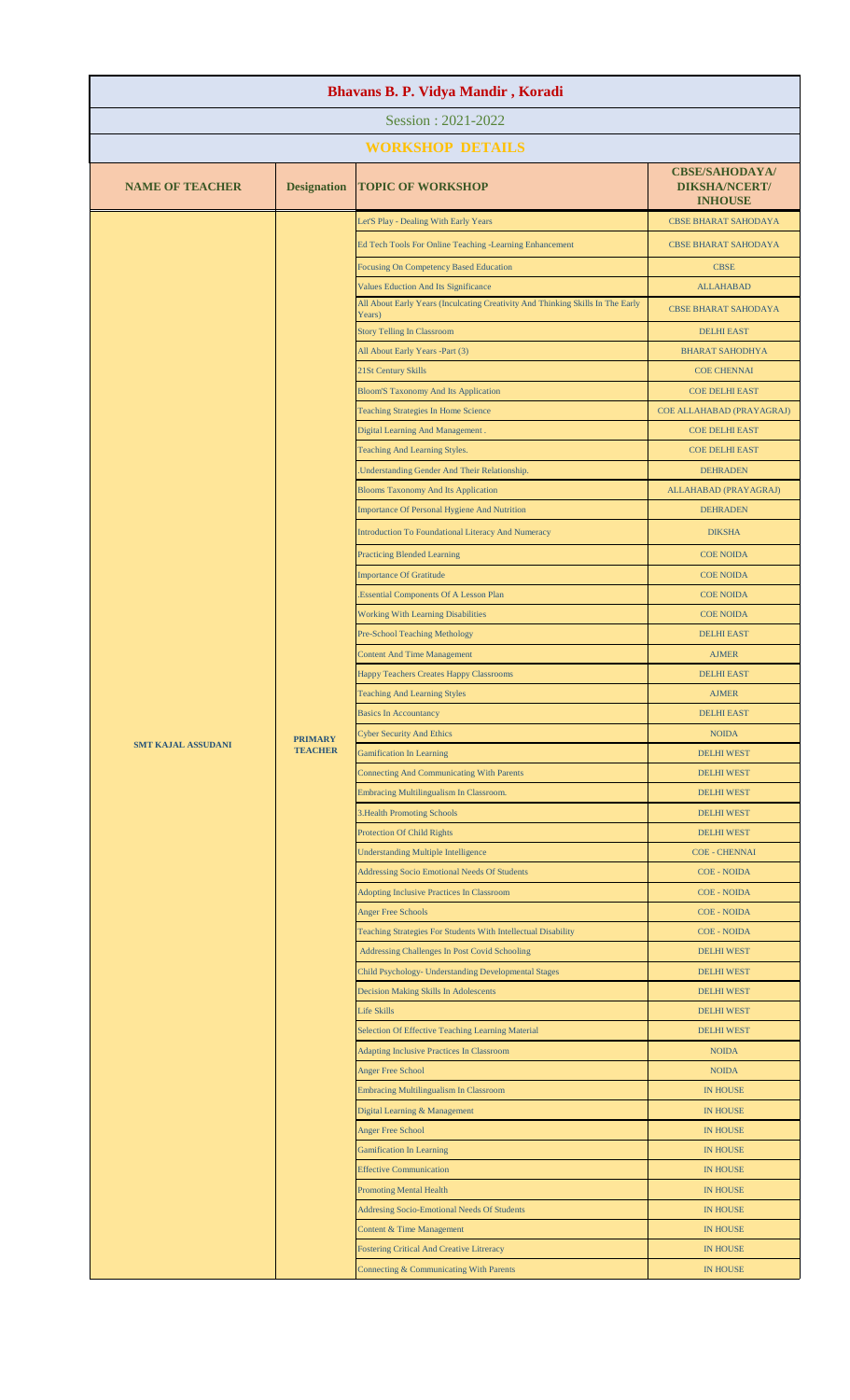| Bhavans B. P. Vidya Mandir, Koradi |                                  |                                                               |                                                                 |  |  |
|------------------------------------|----------------------------------|---------------------------------------------------------------|-----------------------------------------------------------------|--|--|
|                                    | Session: 2021-2022               |                                                               |                                                                 |  |  |
|                                    |                                  | <b>WORKSHOP DETAILS</b>                                       |                                                                 |  |  |
| <b>NAME OF TEACHER</b>             | <b>Designation</b>               | <b>TOPIC OF WORKSHOP</b>                                      | <b>CBSE/SAHODAYA/</b><br><b>DIKSHA/NCERT/</b><br><b>INHOUSE</b> |  |  |
|                                    |                                  | <b>Understanding Bullying</b>                                 | COE DELHI WEST                                                  |  |  |
|                                    |                                  | <b>Joyful Mathematics</b>                                     | <b>COE DELHI EAST</b>                                           |  |  |
|                                    |                                  | <b>Understanding Multiple Intelligence</b>                    | <b>CBSE BHARAT SAHODAYA</b>                                     |  |  |
|                                    |                                  | <b>Stress Management Techniques</b>                           | <b>CBSC BHOPA;</b>                                              |  |  |
|                                    |                                  | Teaching & Learning Style                                     | <b>DELHI EAST</b>                                               |  |  |
|                                    |                                  | Teaching & Learning Style                                     | <b>DELHI EAST</b>                                               |  |  |
|                                    |                                  | <b>Managing Change</b>                                        | CBSE CEO, PUNE                                                  |  |  |
|                                    |                                  | Introduction To Foundation Leteracy And Nimeracy Course 1Cbsc | <b>DIKSHA</b>                                                   |  |  |
|                                    |                                  | <b>Stress Management Techniques</b>                           | <b>CBSC</b>                                                     |  |  |
|                                    |                                  | <b>Essential Component Of Lesson Plan</b>                     | <b>CBSC</b>                                                     |  |  |
|                                    |                                  | <b>Stress Management Techniques</b>                           | <b>CBSC ALLAHABAD</b>                                           |  |  |
|                                    |                                  | <b>Teahing Strategies In Science</b>                          | <b>DELHI EAST</b>                                               |  |  |
|                                    |                                  | <b>Teahing Strategies In Science</b>                          | <b>BHUVNESHWAR</b>                                              |  |  |
|                                    |                                  | <b>Teahing Strategies In English</b>                          | <b>BANGLURU</b>                                                 |  |  |
|                                    |                                  | <b>Story Telling In Classroom</b>                             | <b>ALLAHABAD</b>                                                |  |  |
|                                    |                                  | <b>Pramoting Mental Health</b>                                | <b>ALLAHABAD</b>                                                |  |  |
|                                    |                                  | <b>Basics In Accountancy</b>                                  | <b>COE NOIDA</b>                                                |  |  |
|                                    | <b>PRIMARY</b><br><b>TEACHER</b> | Developing Scientific Temperament                             | <b>COE DELHI WEST</b>                                           |  |  |
|                                    |                                  | <b>Promoting Mental Health</b>                                | <b>COE PANCHKULA</b>                                            |  |  |
| <b>SMT SUDHA SHARMA</b>            |                                  | <b>Connecting And Communicating With Parents</b>              | <b>COE DELHI WEST</b>                                           |  |  |
|                                    |                                  | <b>Story Telling In Classroom</b>                             | <b>COE DELHI WEST</b>                                           |  |  |
|                                    |                                  | <b>Action Research</b>                                        | <b>DIKSHA</b>                                                   |  |  |
|                                    |                                  | <b>Effective Communication</b>                                | <b>TRERUPURAM</b>                                               |  |  |
|                                    |                                  | Happy Teacher Creates Happy Class Room                        | <b>COE DELHI EAST</b>                                           |  |  |
|                                    |                                  | Focusing On Compentancy Based Education                       | <b>BHUVNESHWAR</b>                                              |  |  |
|                                    |                                  | Hindi Bhasha Me Lekhan Tatha Sahitya Srijan                   | COE DELHI WEST                                                  |  |  |
|                                    |                                  | Happy Teacher Creates Happy Classrooms                        | <b>COE BANGALORE</b>                                            |  |  |
|                                    |                                  | Values Education & Its Significance                           | <b>COE PRAYAGRAJ</b>                                            |  |  |
|                                    |                                  | <b>Componets Of Lesson Plan</b>                               | <b>BHUVNESHWAR</b>                                              |  |  |
|                                    |                                  | Leadership Leadingfom The Front                               | <b>BHUVNESHWAR</b>                                              |  |  |
|                                    |                                  | Value Education And Its Significance                          | <b>BHUVNESHWAR</b>                                              |  |  |
|                                    |                                  | <b>Fostering Critical And Creative Literacy</b>               | <b>COE PRAYAGRAJ</b>                                            |  |  |
|                                    |                                  | English Unit 2                                                | <b>DIKSHA</b>                                                   |  |  |
|                                    |                                  | <b>Embracing Multilingualism In Classroom</b>                 | <b>IN HOUSE</b>                                                 |  |  |
|                                    |                                  | Digital Learning & Management                                 | <b>IN HOUSE</b>                                                 |  |  |
|                                    |                                  | <b>Anger Free School</b>                                      | IN HOUSE                                                        |  |  |
|                                    |                                  | <b>Gamification In Learning</b>                               | <b>IN HOUSE</b>                                                 |  |  |
|                                    |                                  | <b>Effective Communication</b>                                | <b>IN HOUSE</b>                                                 |  |  |
|                                    |                                  | <b>Promoting Mental Health</b>                                | <b>IN HOUSE</b>                                                 |  |  |
|                                    |                                  | Addresing Socio-Emotional Needs Of Students                   | <b>IN HOUSE</b>                                                 |  |  |
|                                    |                                  | Content & Time Management                                     | <b>IN HOUSE</b>                                                 |  |  |
|                                    |                                  | <b>Fostering Critical And Creative Litreracy</b>              | <b>IN HOUSE</b>                                                 |  |  |
|                                    |                                  | Connecting & Communicating With Parents                       | <b>IN HOUSE</b>                                                 |  |  |